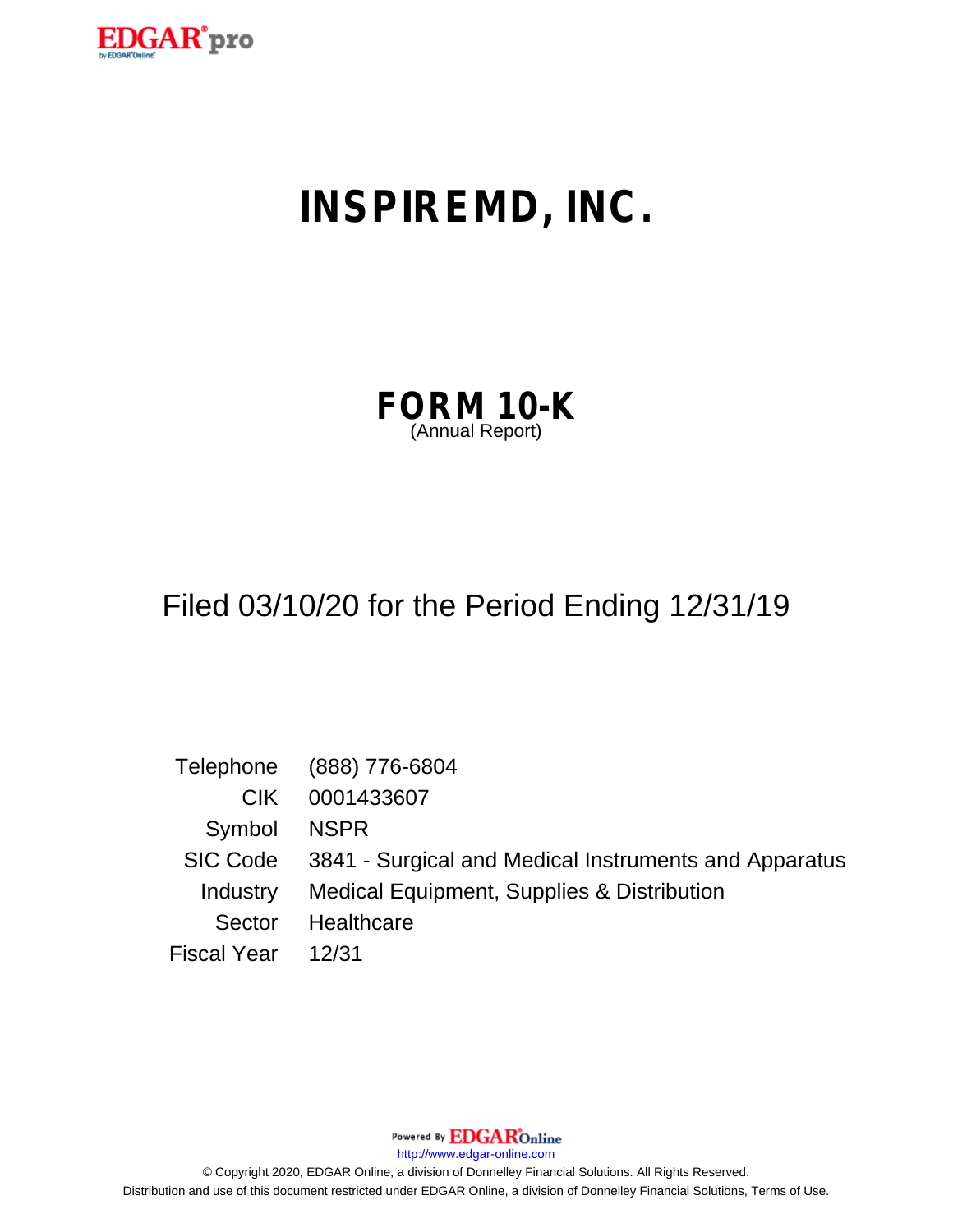# **UNITED STATES SECURITIES AND EXCHANGE COMMISSION**

**WASHINGTON D.C. 20549**

# **FORM 10-K**

**(Mark One)**

#### **[X] ANNUAL REPORT PURSUANT TO SECTION 13 OR 15(d) OF THE SECURITIES EXCHANGE ACT OF 1934**

For the fiscal year ended December 31, 2019

**OR**

#### **[ ] TRANSITION REPORT PURSUANT TO SECTION 13 OR 15(d) OF THE SECURITIES EXCHANGE ACT OF 1934**

**COMMISSION FILE NUMBER: 001-35731**

## **InspireMD, Inc.**

|                                                                                                                                                                                                                                                                                                                                                                              | Inspirently, Inc.<br>(Exact name of registrant as specified in its charter) |                                                               |
|------------------------------------------------------------------------------------------------------------------------------------------------------------------------------------------------------------------------------------------------------------------------------------------------------------------------------------------------------------------------------|-----------------------------------------------------------------------------|---------------------------------------------------------------|
| <b>Delaware</b><br>(State or other jurisdiction of<br>incorporation or organization)                                                                                                                                                                                                                                                                                         |                                                                             | 26-2123838<br>(I.R.S. Employer<br>Identification Number)      |
| 4 Menorat Hamaor St.<br>Tel Aviv, Israel<br>(Address of principal executive offices)                                                                                                                                                                                                                                                                                         |                                                                             | 6744832<br>(Zip Code)                                         |
|                                                                                                                                                                                                                                                                                                                                                                              | Registrant's telephone number, including area code: (888) 776-6804          |                                                               |
|                                                                                                                                                                                                                                                                                                                                                                              | Securities registered pursuant to Section 12(b) of the Act:                 |                                                               |
| Title of each class                                                                                                                                                                                                                                                                                                                                                          | <b>Trading Symbol(s)</b>                                                    | Name of each exchange on which registered                     |
| Common Stock, par value \$0.0001 per share<br>Warrants, exercisable for one share of Common Stock<br>Series B Warrants, exercisable for one share of Common Stock                                                                                                                                                                                                            | <b>NSPR</b><br>NSPR.WS<br>NSPR.WSB                                          | <b>NYSE</b> American<br><b>NYSE</b> American<br>NYSE American |
|                                                                                                                                                                                                                                                                                                                                                                              | Securities registered pursuant to Section $12(g)$ of the Act: none          |                                                               |
| Indicate by check mark if the registrant is a well-known seasoned issuer, as defined in Rule 405 of the Securities Act. Yes $[ ]$ No $[X]$                                                                                                                                                                                                                                   |                                                                             |                                                               |
| Indicate by check mark if the registrant is not required to file reports pursuant to Section 13 or Section 15(d) of the Act. Yes $[ \ ]$ No $[X]$                                                                                                                                                                                                                            |                                                                             |                                                               |
| Indicate by check mark whether the registrant (1) has filed all reports required to be filed by Section 13 or 15(d) of the Securities Exchange Act of 1934 during<br>the preceding 12 months (or for such shorter period that the registrant was required to file such reports), and (2) has been subject to such filing requirements for the<br>past 90 days. Yes [X] No [] |                                                                             |                                                               |
| Indicate by check mark whether the registrant has submitted electronically every Interactive Data File required to be submitted pursuant to Rule 405 of<br>Regulation S-T (§ 232.405 of this chapter) during the preceding 12 months (or for such shorter period that the registrant was required to submit such files). Yes [X]<br>$\sqrt{0}$   $\sqrt{0}$                  |                                                                             |                                                               |
| Indicate by check mark whether the registrant is a large accelerated filer, an accelerated filer, a non-accelerated filer, a smaller reporting company, or an<br>emerging growth company. See the definitions of "large accelerated filer," "accelerated filer," "smaller reporting company," and "emerging growth company" in<br>Rule 12b-2 of the Exchange Act.            |                                                                             |                                                               |
| Large accelerated filer []                                                                                                                                                                                                                                                                                                                                                   | Accelerated filer []                                                        |                                                               |
| Non-accelerated filer [X]                                                                                                                                                                                                                                                                                                                                                    | Smaller reporting company [X]                                               |                                                               |
|                                                                                                                                                                                                                                                                                                                                                                              |                                                                             |                                                               |

| Large accelerated filer $\lceil \ \rceil$ | Accelerated filer [           |
|-------------------------------------------|-------------------------------|
| Non-accelerated filer [X]                 | Smaller reporting company [X] |
|                                           | Emerging growth company []    |

If an emerging growth company, indicate by check mark if the registrant has elected not to use the extended transition period for complying with any new or revised financial accounting standards provided pursuant to Section 13(a) of the Exchange Act. [ ]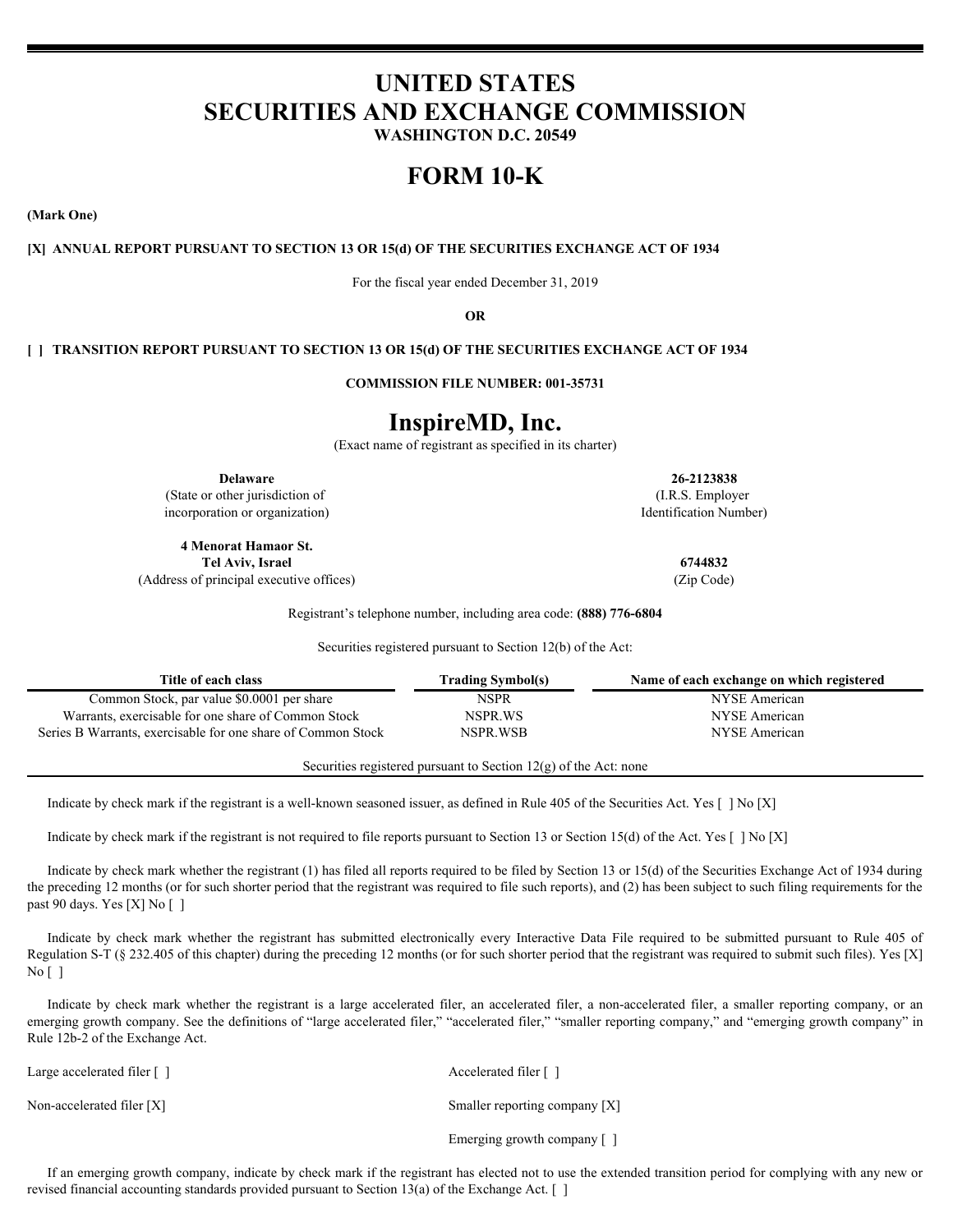Indicate by check mark whether the registrant is a shell company (as defined by Rule 12b-2 of the Act). Yes  $[ ]$  No  $[$ X $]$ 

The aggregate market value of the voting and non-voting stock held by non-affiliates of the registrant as of June 30, 2019, based on the price at which the common equity was last sold on the NYSE American on such date, was \$4,533,540. For purposes of this computation only, all officers, directors and 10% or greater stockholders of the registrant are deemed to be affiliates.

Indicate the number of shares outstanding of each of the registrant's classes of common stock as of the latest practicable date.

| --<br>Aass                             | 9.2020<br>Outstanding at March 9, |
|----------------------------------------|-----------------------------------|
| . $$0.0001$ par value<br>Jommon Stock. | 220<br>$\overline{O}$ .<br>.      |
|                                        |                                   |

**Documents incorporated by reference:**

None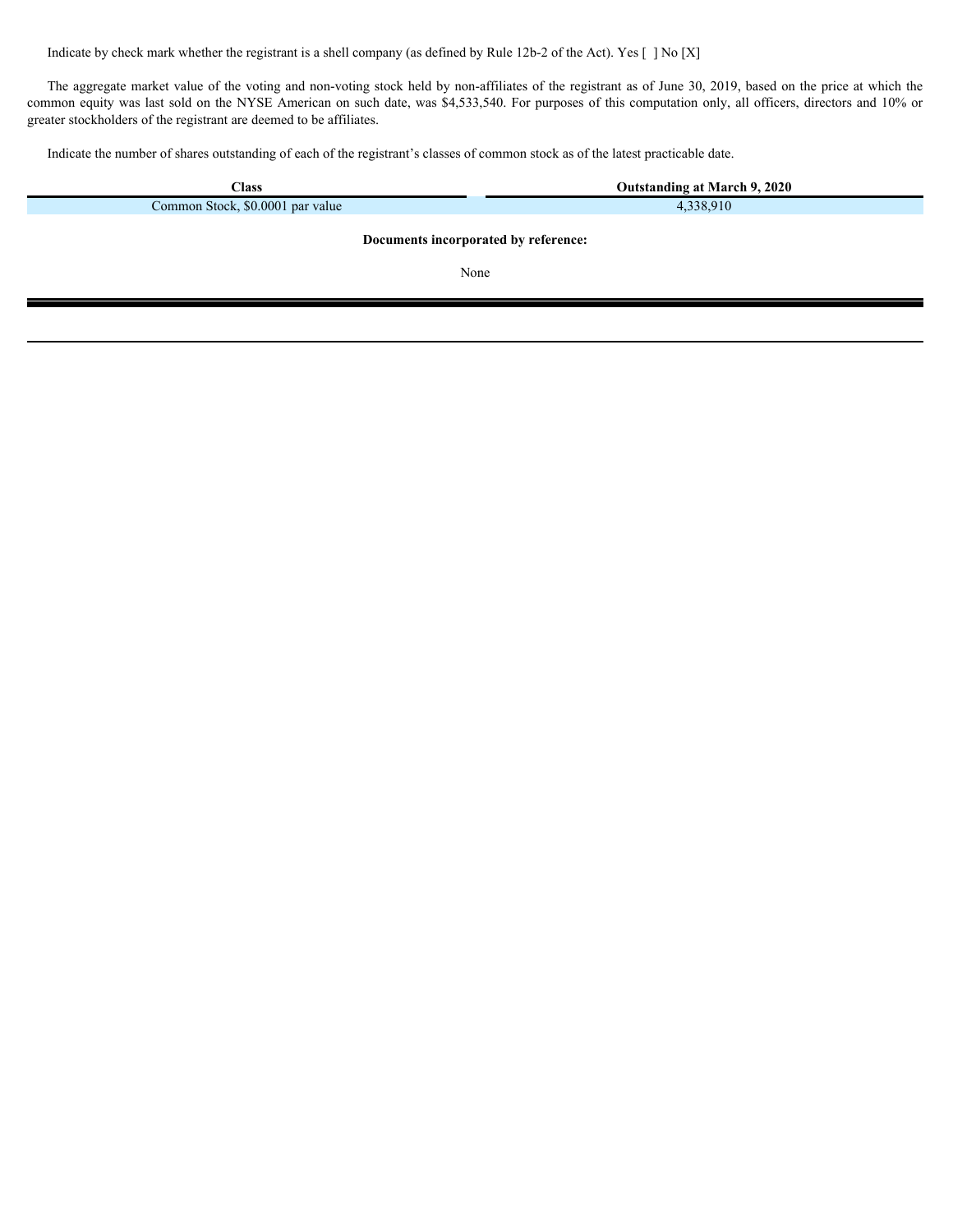#### **TABLE OF CONTENTS**

|          |                                                                                                               | Page         |
|----------|---------------------------------------------------------------------------------------------------------------|--------------|
|          | <b>PART I</b>                                                                                                 | $\mathbf{3}$ |
| Item 1.  | Business.                                                                                                     | 3            |
| Item 1A. | <b>Risk Factors.</b>                                                                                          | 28           |
| Item 1B. | <b>Unresolved Staff Comments.</b>                                                                             | 52           |
| Item 2.  | Properties.                                                                                                   | 52           |
| Item 3.  | <b>Legal Proceedings.</b>                                                                                     | 52           |
| Item 4.  | Mine Safety Disclosures.                                                                                      | 52           |
|          |                                                                                                               |              |
|          | <b>PART II</b>                                                                                                | 53           |
| Item 5.  | Market for Registrant's Common Equity, Related Stockholder Matters and Issuer Purchases of Equity Securities. | 53           |
| Item 6.  | <b>Selected Financial Data.</b>                                                                               | 53           |
| Item 7.  | Management's Discussion and Analysis of Financial Condition and Results of Operations.                        | 53           |
| Item 7A. | Quantitative and Qualitative Disclosures About Market Risk.                                                   | 61           |
| Item 8.  | <b>Financial Statements and Supplementary Data.</b>                                                           | 61           |
| Item 9.  | Changes in and Disagreements With Accountants on Accounting and Financial Disclosure.                         | 61           |
| Item 9A. | <b>Controls and Procedures.</b>                                                                               | 62           |
| Item 9B. | Other Information.                                                                                            | 62           |
|          |                                                                                                               |              |
|          | <b>PART III</b>                                                                                               | 63           |
| Item 10. | Directors, Executive Officers and Corporate Governance.                                                       | 63           |
| Item 11. | <b>Executive Compensation.</b>                                                                                | 66           |
| Item 12. | Security Ownership of Certain Beneficial Owners and Management and Related Stockholder Matters.               | 75           |
| Item 13. | Certain Relationships and Related Transactions, and Director Independence.                                    | 77           |
| Item 14. | <b>Principal Accounting Fees and Services.</b>                                                                | 80           |
|          |                                                                                                               |              |
|          | <b>PART IV</b>                                                                                                | 81           |
| Item 15. | <b>Exhibits and Financial Statement Schedules.</b>                                                            | 81           |
|          |                                                                                                               |              |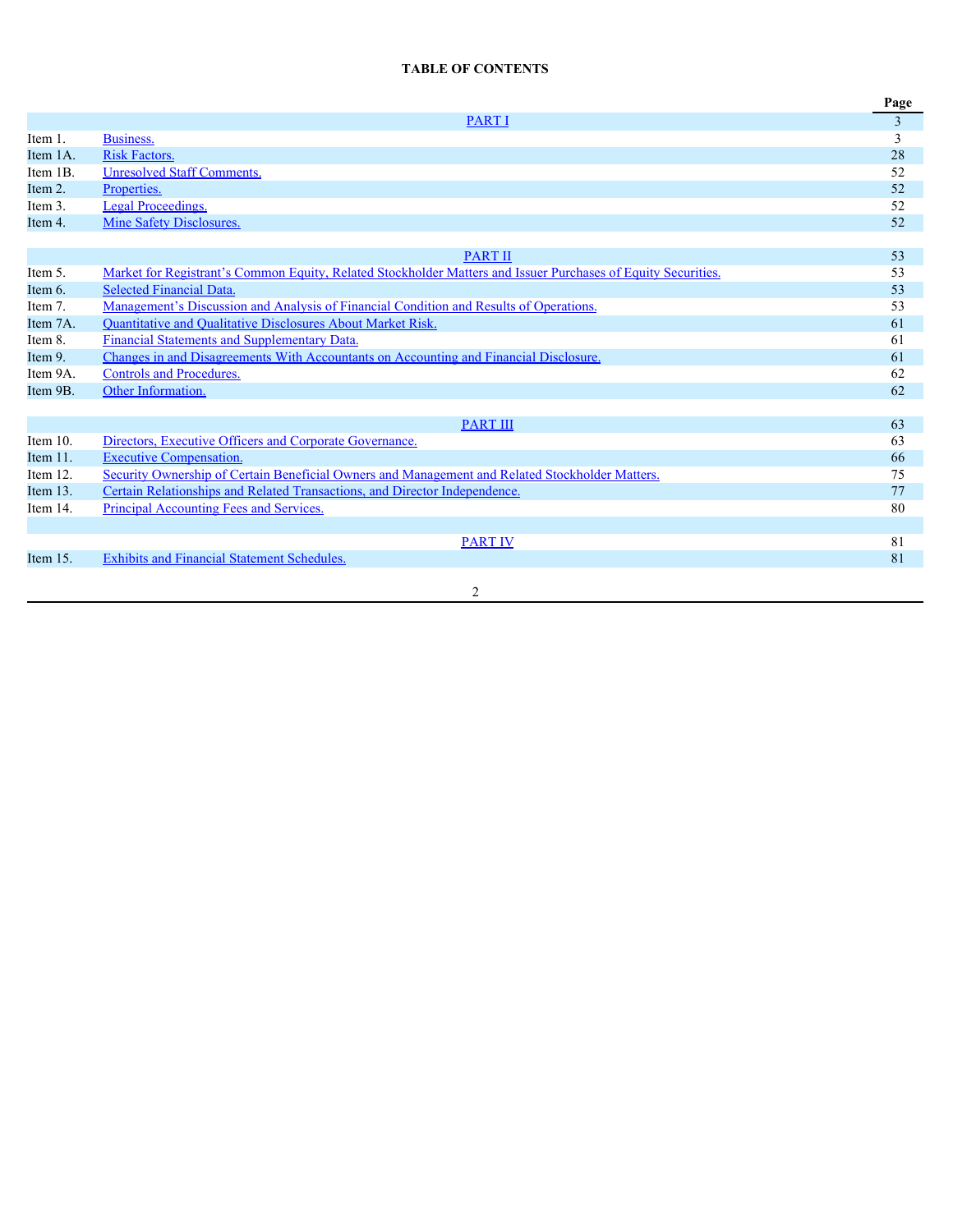#### <span id="page-4-0"></span>PART I

In this Annual Report on Form 10-K, unless the context requires otherwise, the terms "we," "our," "us," or "the Company" refer to InspireMD, Inc., a Delaware corporation, and its subsidiaries, including InspireMD Ltd., taken as a whole.

#### <span id="page-4-1"></span>**Item 1. Business.**

#### **Overview Overview** *Overview*

We are a medical device company focusing on the development and commercialization of our proprietary MicroNet™ stent platform technology for the treatment of complex vascular and coronary disease. A stent is an expandable "scaffold-like" device, usually constructed of a metallic material, that is inserted into an artery to expand the inside passage and improve blood flow. Our MicroNet, a micron mesh sleeve, is wrapped over a stent to provide embolic protection in stenting procedures.

Our CGuard™ carotid embolic prevention system ("CGuard EPS") combines MicroNet and a self-expandable nitinol stent in a single device for use in carotid artery applications. Our CGuard EPS received CE mark approval in the European Union in March 2013, and we launched its release on a limited basis in October 2014. In January 2015, a new version of CGuard, with a rapid exchange delivery system, received CE mark approval in Europe and in September 2015, we announced the full market launch of CGuard EPS in Europe. Subsequently, we launched CGuard EPS in Russia and certain countries in Latin America and Asia, including India. We expect to receive approval to launch CGuard EPS in Brazil, and we are seeking strategic partners for potential launch of CGuard EPS in Japan and China.

 $\text{PAEIT}$ <br>
In this Amual Report on Form 10-K, unless the context requires otherwise, the terms "we," "our," "us," or "the Company" refer to Inspired/ID, Inc., a corporation, and its subsidiration, including Inspired/ID I. regarding CGuard EPS where we presented materials that we believed would support a formal IDE submission seeking approval to conduct a human clinical trial in the United States which included our draft synopsis for the clinical trial design. The FDA agreed to our pre-clinical test plan and clinical trial design. On July 26, 2019, we submitted an IDE application for CGuard EPS. In connection with such application, on August 23, 2019, we received a request for additional information From the FDA in support on Form 10-K, unless the context requires otherwise, the terms "we," "our." "us," or "do Company" refer to InspireMD, Inc., a<br>
Hen 1. Business.<br>
Unraitive sure and the substitution, including impare pending IDE application, as the initiation of clinical testing in the U.S. is our current highest priority. Following resolution of all comments from the FDA, we plan to re-submit the IDE application, as IDE approval by the FDA would be a critical step toward the commencement of a human clinical trial using CGuard EPS in the United States. undergoing the two cars and two competent of two competents are also approached and set in a single device for two approximates the same patient of the same patient in the two competents of the two competents of the interv estimate presentates.<br>
On CGuard Waron'd estimation system in Counter Expectation through the selection is a selection for counter and the coupled the selection is a selection in a stated 2013, and we immediate to a standa

Additionally, we intend to continue to evaluate potential product enhancements and manufacturing enhancements for CGuard EPS that are expected to reduce cost of goods and/or provide the best-in-class performing delivery system. In furtherance of our strategy focusing on establishing CGuard EPS as a viable alternative to vascular surgery, we are exploring adding a procedural protection device to our portfolio incorporating the principal of reverse flow of the carotid artery as an adjunctive alternative to femoral access. We cannot give any assurance that we will receive sufficient (or any) proceeds from future financings or the timing of such financings, if ever for potential product enhancements and manufacturing enhancements. In addition, such additional financings may be costly or difficult to complete. Even if we receive sufficient proceeds from future financings, there is no assurance that we will be able to timely apply for CE mark approval following our receipt of such proceeds. We believe these improvements may allow us to reduce cost of goods and increase penetration in our existing geographies and better position us for entry into new markets.

We consider the addressable market for our CGuard EPS consists of individuals with diagnosed, symptomatic high-grade carotid artery stenosis (HGCS,  $\geq$ 70% occlusion) for whom an intervention is preferable to medical (drug) therapy. This group includes not only carotid artery stenting patients but also individuals *Results of Update Report on Global Carotid Stenting Procedures and Markets by Major Geography and Addressable Markets*).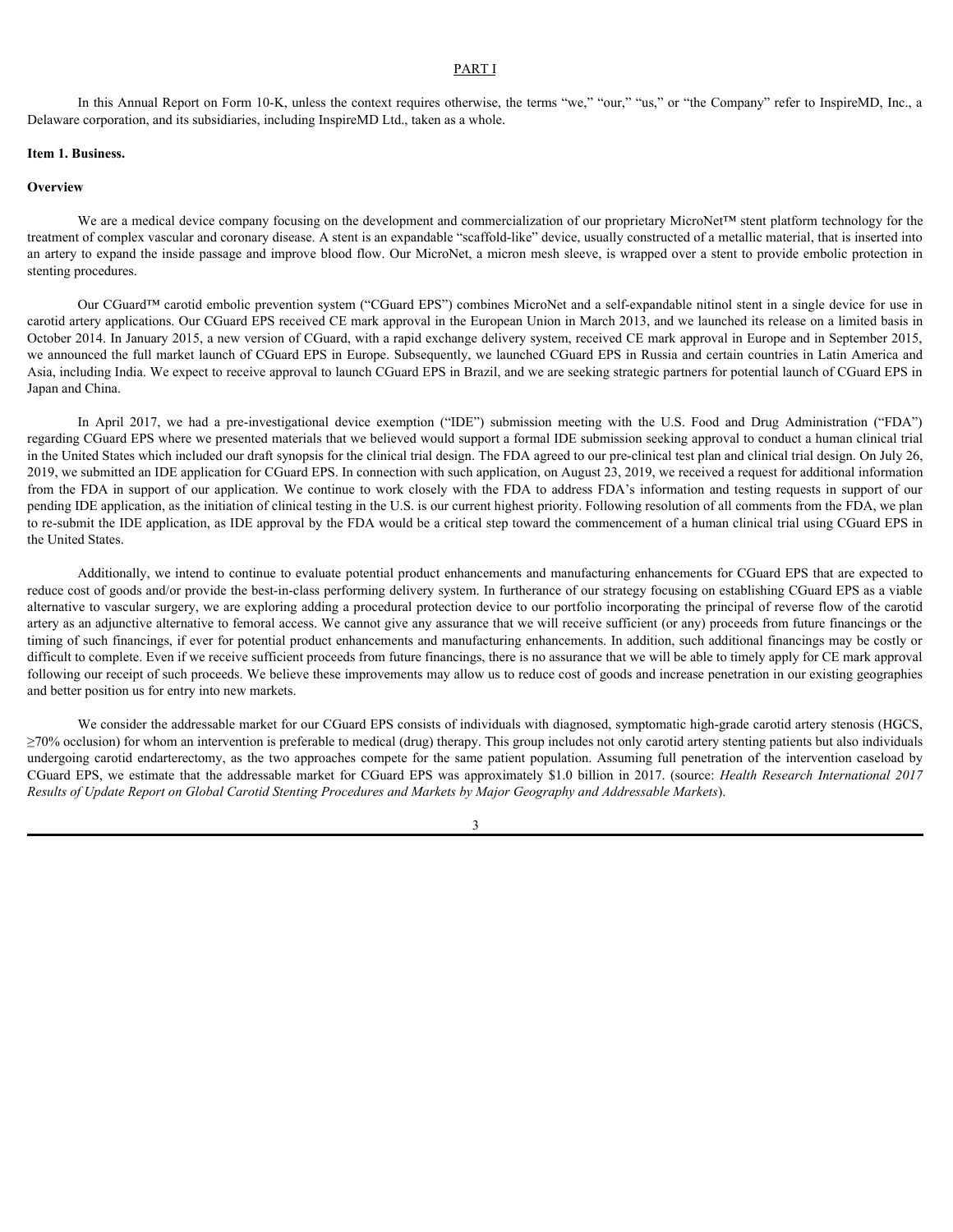Our MGuard™ Prime™ Embolic Protection System ("MGuard Prime EPS") is marketed for use in patients with acute coronary syndromes, notably acute myocardial infarction (heart attack) and saphenous vein graft coronary interventions (bypass surgery). MGuard Prime EPS combines MicroNet with a bare-metal Our MGuard<sup>TM</sup> Prime<sup>TM</sup> Embolic Protection System ("MGuard Prime EPS") is marketed for use in patients with acute coronary syndromes, notably acute<br>myocardial infarction (heart attack) and saphenous vein graft coronary in providing embolic protection. However, as a result of a shift in industry preferences away from bare-metal stents in favor of drug-eluting (drug-coated) stents, in 2014 we decided to curtail further development of this product in order to focus on the development of a drug-eluting stent product, MGuard DES™. Due to Our MGuard<sup>TM</sup> Prime<sup>TM</sup> Embolic Protection System ("MGuard Prime EPS") is marketed for use in patients with acute coronary syndromes, notably acute<br>cobalt-chronium based stent. MGuard Prime EPS received CE mark approval i seeking to incorporate MicroNet onto a drug-eluting stent manufactured by a potential partner. The FDA has clarified that the primary mode of action for drugeluting cardiovascular stents, which are regulated as combination products, is that of the device component and has assigned the FDA Center for Devices and Radiological Health (CDRH) primary responsibility for premarket review and regulation, providing some clarity about what to expect regarding the regulatory framework related to the development of MGuard DES™. Our MGuard<sup>ro,</sup> Prime<sup>nt</sup> Embolic Protection System ("MGuard Prime EPS") is marketed for use in patients with actue coromary syndromes, notably acute<br>myocardial infaction (heart attack) and suphenous vein graft coronary in my contents in the color one with the share of the common window in the state in the share of Northern Monet Common Connection (Solution Connection and the share of a purchase one of the share of a purchase of the common s

We also intend to develop a pipeline of other products and additional applications by leveraging our MicroNet technology to new applications to improve neurovascular stenting to seal aneurysms in the brain.

Presently, none of our products may be sold or marketed in the United States.

We were organized in the State of Delaware on February 29, 2008.

#### **Recent Developments**

#### *Public Offering*s

On April 8, 2019, we closed an underwritten public offering of 486,957 shares of our common stock at a price to the public of \$5.00 per share. We received net proceeds of approximately \$2.0 million from the offering, after deducting underwriter discounts and commissions and offering expenses payable by us. As a result of such offering, the conversion price for each of our Series B Preferred Stock and Series C Preferred was reduced to \$5.00 per share. In connection with this public offering, on April 12, 2019, the underwriter partially exercised its over-allotment option and purchased an additional 12,393 shares of our common stock at a price to the public of \$5.00 per share. We received net proceeds of approximately \$47,000 from the exercise of the over-allotment option.

On September 24, 2019, we closed an underwritten public offering of (i) 539,000 common units, with each common unit being comprised of one share of our common stock and one Series E Warrant to purchase one share of common stock and (ii) 2,238,777 pre-funded units, with each pre-funded unit being comprised of exercised its over-allotment option and purchased an additional 194,444 Series E Warrants to purchase 194,444 shares of common stock. The offering price to the public was \$1.80 per common unit and \$1.79 per pre-funded unit. The net proceeds to the us from the offering of common units and pre-funded units and the 2014 so exercise data product society and the effect point of the purchase of the steamed of a steal of the steamed of the steamed of the steamed of the steamed of the steamed of the steamed of the steamed of the steamed b approximately \$4.2 million, excluding the proceeds, if any, from the exercise of the Series E Warrants and the pre-funded warrants sold in the offering, and after deducting underwriting discounts and commissions and payment of other estimated expenses associated with the offering that were payable by us.

#### *NYSE American Notification*

#### Stockholder's Equity

On August 7, 2019, we received notification from the NYSE American that we do not meet continued listing standards of the NYSE American as set forth in Part 10 of the NYSE American Company Guide (the "Company Guide"). Specifically, we are not in compliance with Section 1003(a)(iii) of the Company Guide because we reported stockholders' equity of less than \$6 million as of June 30, 2019, and net losses in our five most recent fiscal years ended December 31, 2018. As a result, we became subject to the procedures and requirements of Section 1009 of the Company Guide.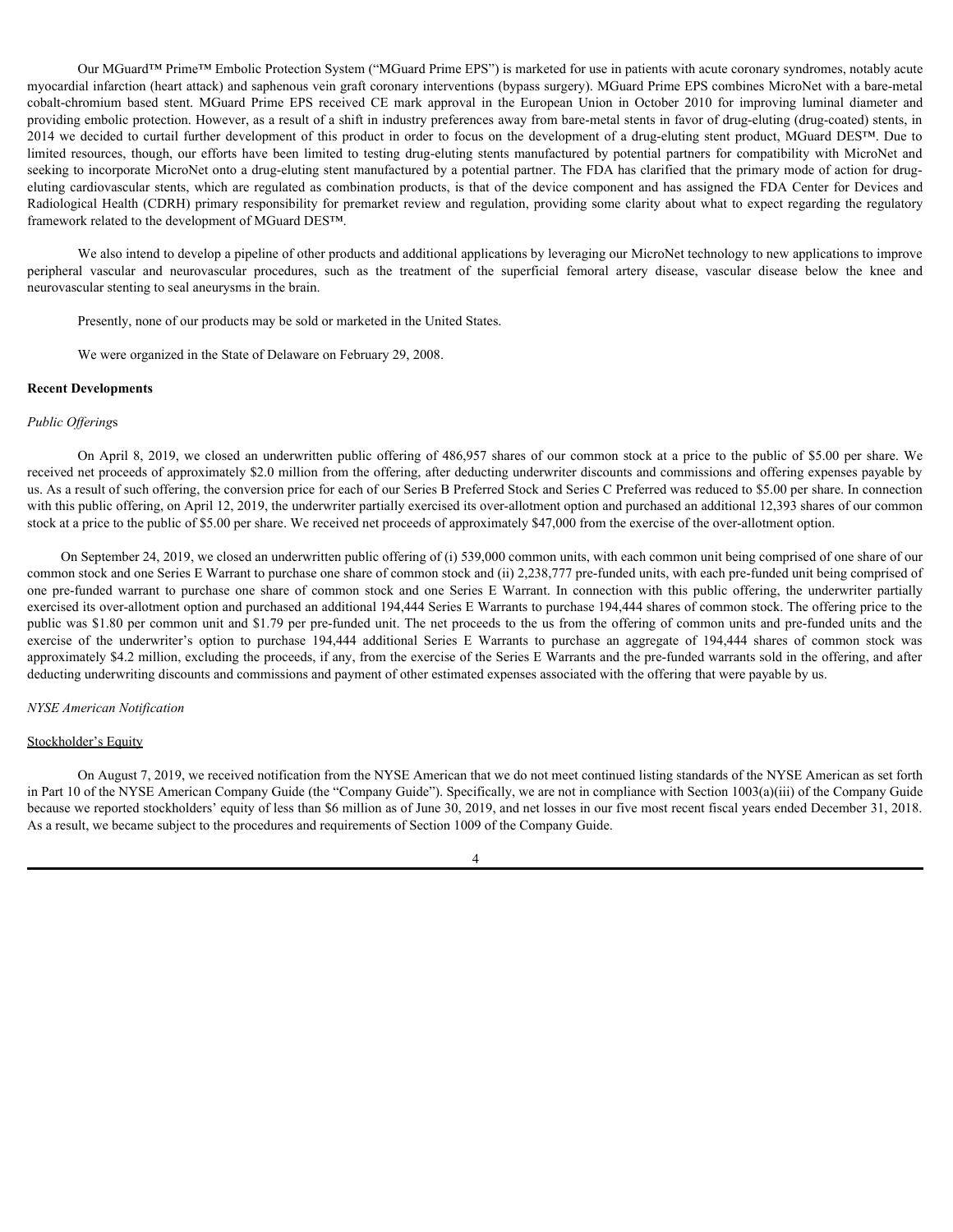On October 11, 2019, NYSE American accepted our plan to regain compliance with Section 1003(a)(iii) of the Company Guide by August 7, 2020. We are subject to periodic review during the period covered by the compliance plan. Failure to make progress consistent with the plan or to regain compliance with the continued listing standards by the end of the plan period could result in our common stock being delisted from the NYSE American.

#### Low Trading Price

On October 11, 2019, NYSE American accepted our plan to regain compliance with Section 1003(a)(iii) of the Company Guide by August 7, 2020. We<br>tt to periodic review during the period covered by the compliance plan. Failure standards because our shares of common stock had been selling for a low price per share for a substantial period of time. Pursuant to Section 1003(f)(v) of the On October 11, 2019, NYSE American accepted our plan to regain compliance with Section 1003(a)(iii) of the Company Guide by August 7, 2020. We<br>are subject to periodic review during the period covered by the compliance plan reverse stock split of our common stock or otherwise demonstrating sustained price improvement within a reasonable period of time, which the staff determined to be until July 7, 2019. In addition, the NYSE American advised us that its policy is to immediately suspend trading in shares of, and commence delisting procedures with respect to, a listed company if the market price of its shares falls below \$0.06 per share at any time during the trading day.

Effective as of 5:00 p.m. Eastern Time on March 29, 2019, we amended our amended and restated certificate of incorporation in order to effectuate a 1 for-50 reverse stock split of our outstanding shares of common stock.

On Otofor 11, 2019, NYSE American accepted our plan to regain compliance with Section 1003(a)(iii) of the Company Guide by August 7, 2020. We<br>to trefride review during the period evered by the compliance plan-Failure to m pursuant to Section 1003(f)(v) of the Company Guide. We are subject to NYSE Regulation's normal continued listing monitoring. However, in accordance with Section 1009(h) of the Company Guide, if we are again determined to be below any of the continued listing standards within 12 months of July 8, 2019, NYSE On October 11, 2019, NYSE American second our plan to regain compliance with Section 1003(o)(iii) of the Company Giaide by August 7, 2020. We<br>are subject to periodic evaluation gas period covered by the compliance plan, Fa NYSE Regulation will then take the appropriate action, which depending on the circumstances, may include truncating the compliance procedures described in Section 1009 of the Company Guide or immediately initiating delisting proceedings. If in the future we fall below the continued listing criterion of a minimum average share price of \$0.20 over a 30-day trading period, our common stock will be subject to immediate review by NYSE American. There can be no assurance that the market price of our common stock will remain above the levels viewed as abnormally low for a substantial period of time. starting being standards by the end of he present of while the intervention starting for the NYSE American continued listing<br>Contraction Data are the contract and traveling to the NYSE American full was to the forming to t On January 2.200, we received notices that be NYSE American that we are not in compliance with be NYSE American continue of the NYSE American continue of the NYSE American continue (Company Guide (for "Company Guide (for

#### **Our Industry**

#### *Carotid*

Carotid arteries are located on each side of the neck and provide the primary blood supply to the brain. Carotid artery disease, also called carotid artery stenosis, is a type of atherosclerosis (hardening of the arteries) that is one of the major risk factors for ischemic stroke. In carotid artery disease, plaque accumulates in the artery walls, narrowing the artery and disrupting the blood supply to the brain. This disruption in blood supply, together with plaque debris breaking off the (https://www.who.int/cardiovascular\_diseases/resources/atlas/en/) every year, 15 million people worldwide suffer a stroke, and nearly six million die and another five million are left permanently disabled. According to the same source, stroke is the second leading cause of disability, after dementia.

requiring intervention for carotid artery disease *(2017 Health Research International Market Report*). Carotid artery stenting is a minimally invasive treatment option for carotid artery disease and an alternative to carotid endarterectomy, where a surgeon accesses the blocked carotid artery though an incision in the neck, and then surgically removes the plaque. Endovascular techniques using stents and carotid embolic prevention system protect against plaque and debris traveling downstream, blocking off the vessel and disrupting blood flow. We believe that the use of a stent with an embolic protection system should increase the number of patients being treated since it would avoid the need for complex surgery.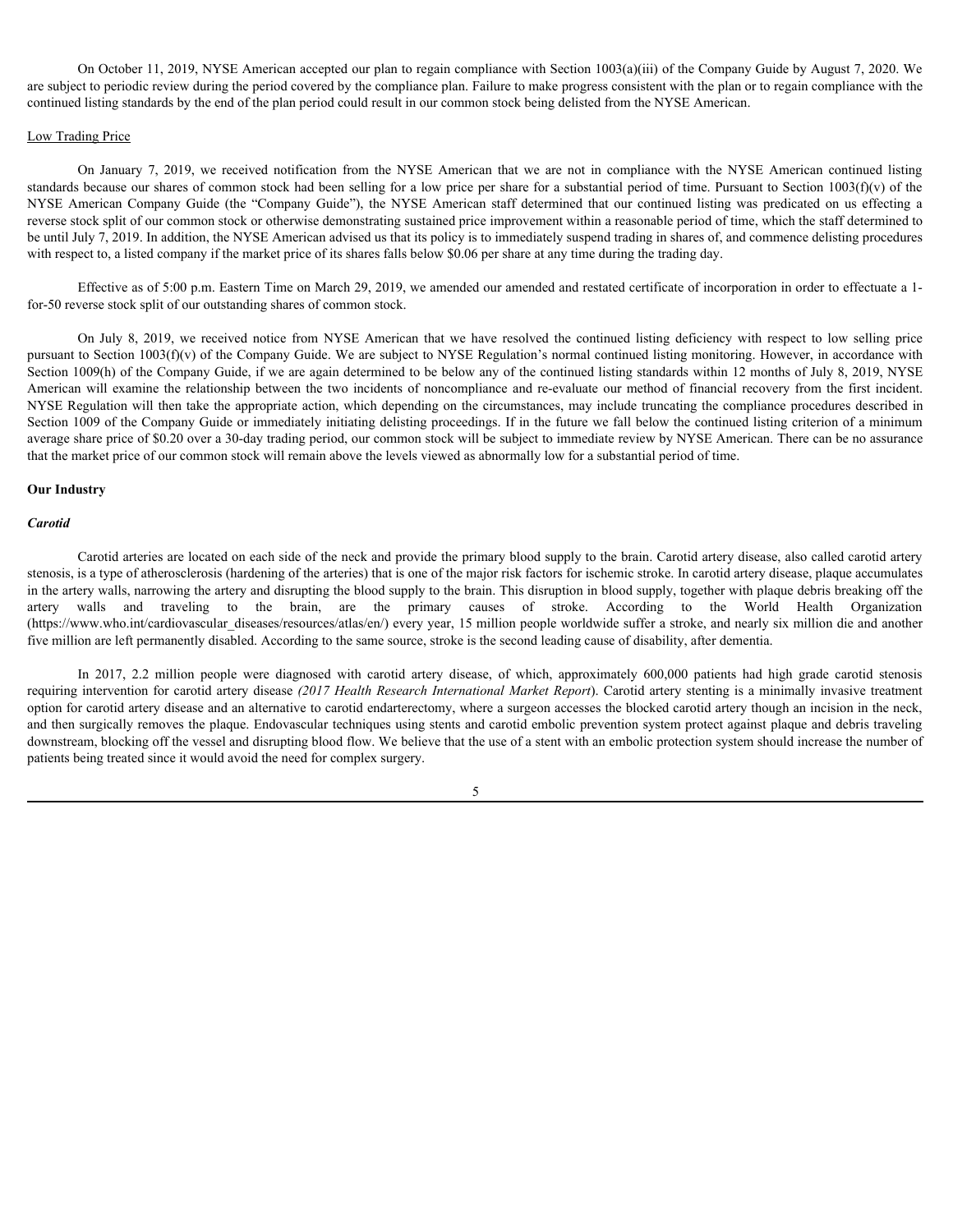#### *Coronary*

Physicians and patients may select from a variety of treatments to address coronary artery disease, including pharmaceutical therapy, balloon angioplasty, stenting with bare metal or drug-eluting stents, and coronary artery bypass graft procedures, with the selection often depending upon the stage of the disease.

The global market for coronary stents is estimated at \$5.5 billion and projected to grow to \$8 billion by 2025. (Global Market Insights, Inc. Nov 06, 2019). Growth will be driven by a continued increases in incidence (Coronary heart disease burden is projected to rise from around 47 million DALYs globally in 1990 to 82 million DALYs (Disability Adjusted Life Year)in 2020 – WHO Global Burden of Coronary Heart Disease) – especially in developing countries). However, this market is dominated by drug eluting stents (DES) which limits the opportunity for MGuard.

#### *Neurovascular*

The neurovascular market focuses on catheter-delivered products used to treat strokes that already happened or unruptured brain aneurysms that could lead to strokes. In the latter case, coils are wound into blood vessel bulges to block blood flow entering the aneurysms to prevent the aneurysms from rupturing. Endovascular treatment of arterial aneurysm has evolved substantially over the past two decades, transitioning from an investigational therapy into routine clinical practice and ultimately emerging as the treatment of choice for many lesions *(source: Medtech Ventures 2009, Aneurysm Flow Modulating Device Market).* We believe that the market for aneurysm flow modulating devices is still in the embryonic stage with windows of opportunities for early entrance. **Covonary**<br>
Physicians and patients may select from a variety of treatments to address coronary artery disease, including pharmaceutical therapy, billoon angioplatty,<br>
The poles have metal or drive photo steamed at SC bul

The current global market for the aneurysm flow modulating devices is estimated at \$550 million, and the current market value of the flow diversion market segment is estimated to be \$125 million. The neurovascular market includes over-the-wire, flow-guided microcatheters, guiding catheters, coil and liquid procedures to endovascular techniques in the treatment of aneurysms and arteriovenous malformations.

#### *Peripheral*

Peripheral vascular diseases ("PVD") are caused by the formation of atherosclerotic plaques in arteries, which carry blood to organs, limbs and head. It is also known as peripheral artery occlusive disease or peripheral artery disease. It comprises diseases pertaining to both peripheral veins and peripheral arteries, affecting the peripheral and cardiac circulation in the body. PVD includes diseases outside of the heart and brain, but most times refers to the leg and foot.

The global market for PVDs was valued at about \$5.34 billion in 2018 and is projected to grow to \$6.22 billion by 2022 (Global Peripheral Vascular Devices and Equipment Markets, 2014-2022 Research and Markets) with growth being driven primarily by increases in the number of patients with peripheral artery disease. Stents and balloons hold the majority of the share in the peripheral vascular devices market. Peripheral stents are more often used in combination with balloon angioplasty to open the veins, so that blood can flow through the blocked veins in the body.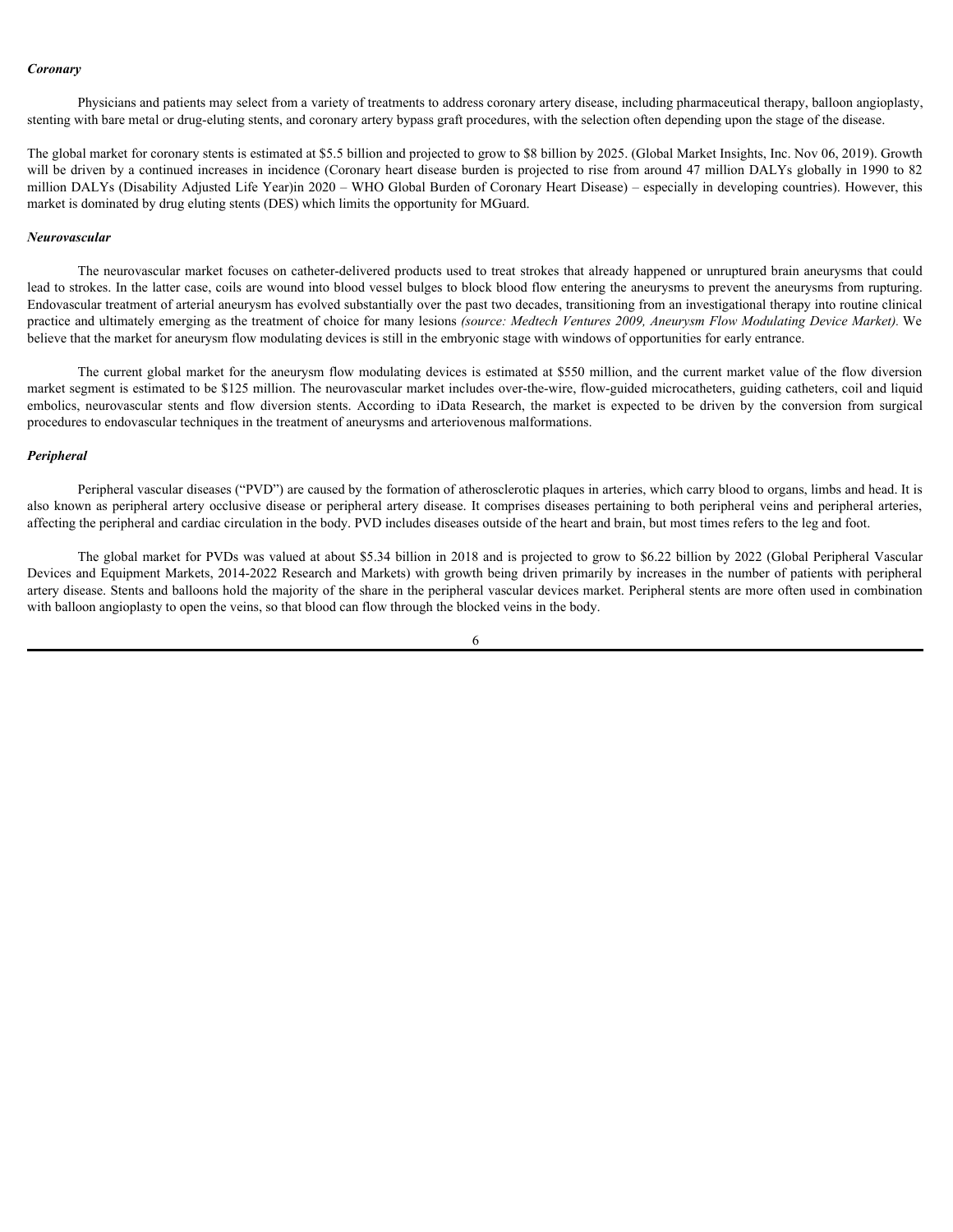The growing prevalence of PVD is expected to cause increased demand for treatment options. PVD is age related and its prevalence increases markedly The growing prevalence of PVD is expected to cause increased demand for treatment options. PVD is age related and its prevalence increases markedly<br>with advancing age. In addition PVD is more prevalent in lower and medium (https://www.thelancet.com/journals/langlo/article/PIIS2214-109X(19)30255-4)

#### **Our Products**

Below is a summary of our current products and products under development, and their intended applications.

#### *MicroNet*

The growing prevalence of PVD is expected to cause increased demand for treatment options. PVD is age related and its prevalence increases markedly<br>vancing age. In addition PVD is more prevalent in lower and medium income deployment. MicroNet is made of a single fiber from a biocompatible polymer widely used in medical implantations. The size, or aperture, of the current MicroNet 'pore' is only 150-180 microns in order to maximize protection against the potentially dangerous plaque and thrombus.

#### *CGuard – Carotid Applications*

Our CGuard EPS combines our MicroNet mesh and a self-expandable nitinol stent (a stent that expands without balloon dilation pressure or need of an inflation balloon) in a single device for use in carotid artery applications. MicroNet is placed over and attached to an open cell nitinol metal stent platform which is designed to trap debris and emboli that can dislodge from the diseased carotid artery and potentially travel to the brain and cause a stroke. This danger is one of the greatest limitations of carotid artery stenting with conventional carotid stents and stenting methods. The CGuard EPS technology is a highly flexible stent system that conforms to the carotid anatomy.

The growing prevalence of PVD is expected to cause increased densind for resument options. PVD is age related and is prevalence increases marked<br>fy variable accomponents/tangle/article/PIIS2214-100X(1930255-4)<br>www.fielanc stenting and surgical endarterectomy, given the superior embolic protection characteristics provided by the MicroNet. We believe the MicroNet will provide acute The gowing provalence of PVD is expected to cease increased demand for treatment options. PVD is age related and its provalence increases mathedly<br>with advancing age. In addition PVD is masse pressions in borean and media dislodgement, which can occur up to 48 hours post-procedure. It is in this post-procedure time frame that embolization is the source of post-procedural strokes in the brain. Schofer, et al. ("Late cerebral embolization after emboli-protected carotid artery stenting assessed by sequential diffusion-weighted magnetic resonance imaging," *Journal of American College of Cardiology Cardiovascular Interventions*, Volume 1, 2008) have shown that the majority of the incidents of embolic showers associated with carotid stenting occur post-procedure. In the second and the september of the could at the control of the control of the control of the results of the results of the results of the control of the control of the control of the second the set of the results of th Our Products<br>
Hieray-<br>
Herowist a summary of our courted product and product sudd or better which were pointed applications.<br>
MicroNet is our properties critical media in a system in the care and the care of the care of th November is a summary of our current products and products onder development, and their translat products from the products from the endomy of particular and the endomy of particular and the endomy of particular and the en

Our CGuard EPS with over-the-wire delivery system received CE mark approval in the European Union in March 2013. In October 2014, we initiated a limited market release of CGuard EPS with over-the-wire delivery system for use in carotid artery applications in Germany, Poland and Italy.

carotid stents. In the third quarter of 2015 the results of the CGuard CARENET trial were published in the Journal of the American College of Cardiology. In Endovascular Issues, documenting the benefits of the CGuard MicroNet technology as well as the patency benefits (maintaining the artery open) of the internal and external carotid arteries at twelve months.

In the first quarter of 2015, we introduced CGuard RX, the new rapid exchange delivery system for CGuard EPS. The rapid exchange delivery system has a guidewire that passes through the delivery system, running through the guiding catheter. It has one port, and thus, can be operated by one operator, while an overthe-wire-delivery system has two lumens and ports and requires two operators to perform the procedure. Our rapid exchange delivery system received CE mark approval in January 2015. We launched our CGuard EPS in Europe with the rapid exchange delivery system in multiple medical specialties that perform carotid artery stenting. These customers include interventional cardiologists, vascular surgeons, interventional neuroradiologists and interventional radiologists.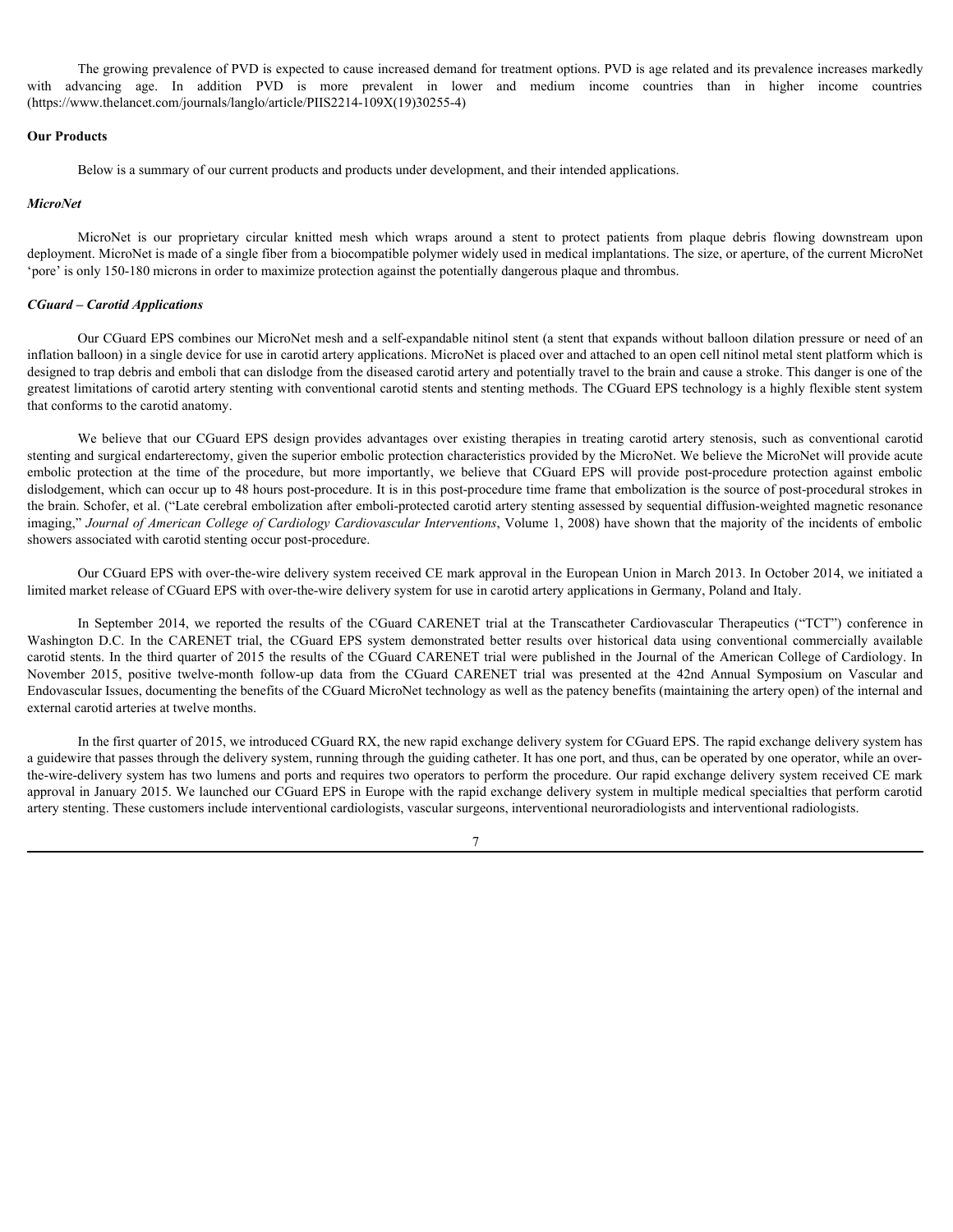In September 2015, we announced full market launch of CGuard EPS in Europe. Subsequently, we launched CGuard EPS in Russia and certain countries in Latin America and Asia, including India. We expect to receive approval to launch CGuard EPS in Brazil, and we are seeking strategic partners for potential launch of CGuard EPS in Japan and China.

In September 2015, we announced full market launch of CGuard EPS in Europe. Subsequently, we launched CGuard EPS in Russia and certain countries<br>America and Asia, including India. We expect to receive approval to launch CG regarding CGuard EPS where we presented materials that we believed would support a formal IDE submission seeking approval to conduct a human clinical trial in the United States which included our draft synopsis for the clinical trial design. The FDA agreed to our pre-clinical test plan and clinical trial design. On July 26, 2019, we submitted an IDE application for CGuard EPS. In connection with such application, on August 23, 2019, we received a request for additional information In September 2015, we amounced full market launch of CGuard EPS in Europe. Subsequently, we launched CGuard EPS in Russia and certain countries<br>in Latin America and Asia, including India. We expect to receive approval to l pending IDE application, as the initiation of clinical testing in the U.S. is our current highest priority. Following resolution of all comments from the FDA, we plan to re-submit the IDE application , as IDE approval by the FDA would be a critical step toward the commencement of a human clinical trial using CGuard EPS in the United States.. In September 2015, we announced full market launch of CGuard EPS in Europe. Subsequently, we launched CGuard EPS in Russia and eetnin countries<br>Iuture of GCuard EPS alongs and china. We expect to receive approval to launch In September 2015, we announced full market hands of Cound EPS in Europe. Subsequently, we hannohed Cound EPS in Bruxis and exerting including Infinite announced and Asia, including Infinite announced and Asia, including

Additionally, we intend to continue to evaluate potential product enhancements and manufacturing enhancements for CGuard EPS expected to reduce cost of goods and/or provide the best-in-class performing delivery system. We cannot give any assurance that we will receive sufficient (or any) proceeds from financings may be costly or difficult to complete. Even if we receive sufficient proceeds from future financings, there is no assurance that we will be able to timely apply for CE mark approval following our receipt of such proceeds. We believe these improvements may allow us to reduce cost of goods and increase penetration in our existing geographies and better position us for entry into new markets.

#### *MGuard Products– Coronary Applications*

*Bare-Metal Stent MGuard Product.* Our MGuard Prime EPS coronary product is comprised of MicroNet wrapped around a cobalt-chromium based bare-metal stent. In comparison to a conventional bare-metal stent, we believe our MGuard Prime EPS coronary product with MicroNet mesh provides protection STEMI. Standard stents were not engineered for heart attack patients. Rather, they were designed for treating stable angina patients whose occlusion is different from that of an occlusion in a heart attack patient. In acute heart attack patients, the plaque or thrombus is unstable and often breaks up as the stent is implanted causing downstream blockages in a significant portion of heart attack patients. Our MGuard Prime EPS is integrated with a precisely engineered micro net mesh that is designed to prevent the unstable arterial plaque and thrombus that caused the heart attack blockage from breaking off.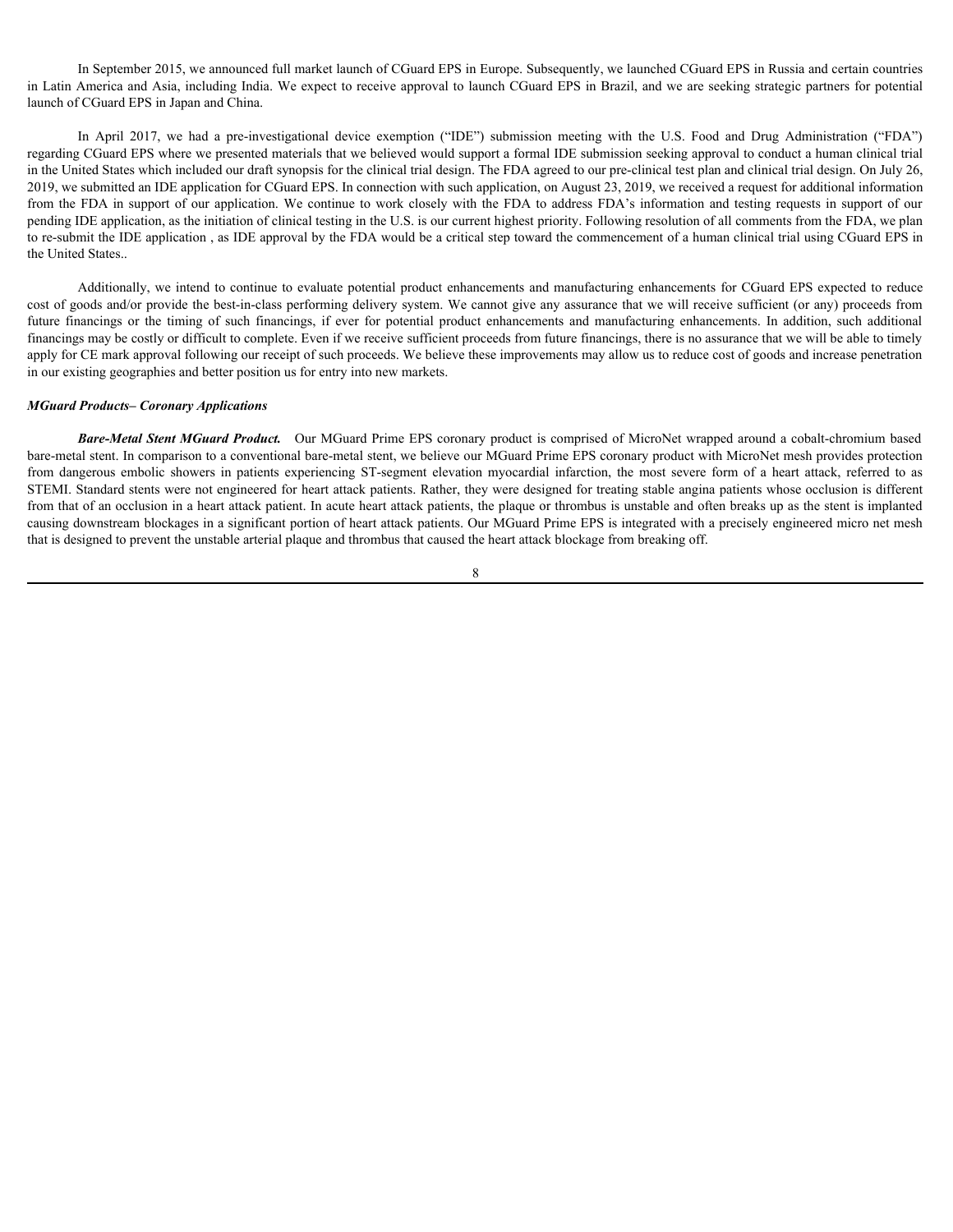#### *NGuard — Neurovascular Applications*

We began developing a neurovascular flow diverter, which we refer to as NGuard, which is an endovascular device that diverts blood flow away from cerebral aneurysms and ultimately seals the aneurysms. We have tested early flow diverter prototypes in initial pre-clinical testing in both simulated aneurysm **NGuard — Neurovascular Applications**<br>We began developing a neurovascular flow diverter, which we refer to as NGuard, which is an endovascular device that diverts blood flow away from<br>ecrebral aneurysms and ultimately seal aneurysm sealing and also wide open side branch vessels across which the device was placed. We have suspended all further development activity of NGuard until we obtain sufficient funding for such purpose. **NGuard**—**Neurovascular Applications**<br>We began developing a neurovascular fow diverter, which we refer to as NGuard, which is an endovascular device that diverts blood flow away from<br>eneurysms and ultimately seals the ane

#### *PVGuard — Peripheral Vascular Applications*

We intend to develop our MicroNet mesh sleeve and a self-expandable stent for use in peripheral vascular applications, to which we refer to as PVGuard. PVDs are usually characterized by the accumulation of plaque in arteries in the legs. This accumulation can lead to the need for amputation or even death, when untreated. PVD is treated either by trying to clear the artery of the blockage, or by implanting a stent in the affected area to push the blockage out of the way of normal blood flow.

Controlling embolic showers is so important in these indications that physicians often use fully covered stents, at the risk of blocking branching vessels, to ensure that emboli do not fall into the bloodstream and move to the brain. We believe that our MicroNet design will provide substantial advantages over existing therapies in treating peripheral artery stenosis.

However, as we plan to focus our resources on the further expansion of our sales and marketing activities for CGuard EPS and, provided that we have sufficient resources, potential product enhancements and manufacturing enhancements for CGuard EPS expected to reduce cost of goods and/or provide the bestin-class performing delivery system and its submission for CE mark approval, we do not intend to pursue the development of PVGuard in the near future.

#### *Completed Clinical Trials for CGuard EPS*

#### *CARENET*

The CARENET trial was the first multi-center study of CGuard EPS following the receipt of CE mark of this device in March 2013. The CARENET trial was designed to evaluate feasibility and safety of CGuard EPS in treatment of carotid lesions in consecutive patients suitable for coronary artery stenting ("CAS") in a multi-operator, real-life setting. The acute, 30 day, magnetic resonance imaging ("MRI"), ultrasound and six month clinical event results were presented at the LINC conference in Leipzig, Germany in February, 2015. In the third quarter of 2015, the results of the CGuard CARENET trial were published in the Journal of We have a constrained the mean was the signific of Cardiology. In November with the anti-signific which is a November 2015, the state of the signific state of the college of the college of the college of the college trans External means on alternal worse by the means on Washington (Washington the main precision) in the symposium of the symposium of the symposium of the constrained means of the constrained means of the constrained allow whe (maintaining the artery open) of the internal and external carotid arteries at twelve months. sufficient funding for such purpose.<br>
We intend to stead of pulsar depleted on the set of Security and the set of the set of the set of the set of the set of the set of the set of the set of the set of the set of the set

procedure-related but did result in a MACCE rate of 3.6% at six months. At twelve months there were two additional deaths, which were not device or procedurerelated resulting in a MACCE rate of 10.7% at one year.

|                           |                  |                     | 12 months   |
|---------------------------|------------------|---------------------|-------------|
|                           | 30 days $(n=30)$ | 6 months ( $n=28$ ) | $(n=28)$    |
| MACCE (MI, stroke, death) | $(0)$ 0.0%       | $(1)$ 3.6%          | $(3)$ 10.7% |
| МI                        | $(0)$ 0.0%       | $(0)$ 0.0%          | $(0)$ 0.0%  |
| stroke                    | $(0)$ 0.0%       | $(0)$ 0.0 %         | $(0)$ 0.0%  |
| death                     | $(0)$ 0.0%       | $(1)$ 3.6%          | $(3)$ 10.7% |
|                           |                  |                     |             |

 $\overline{Q}$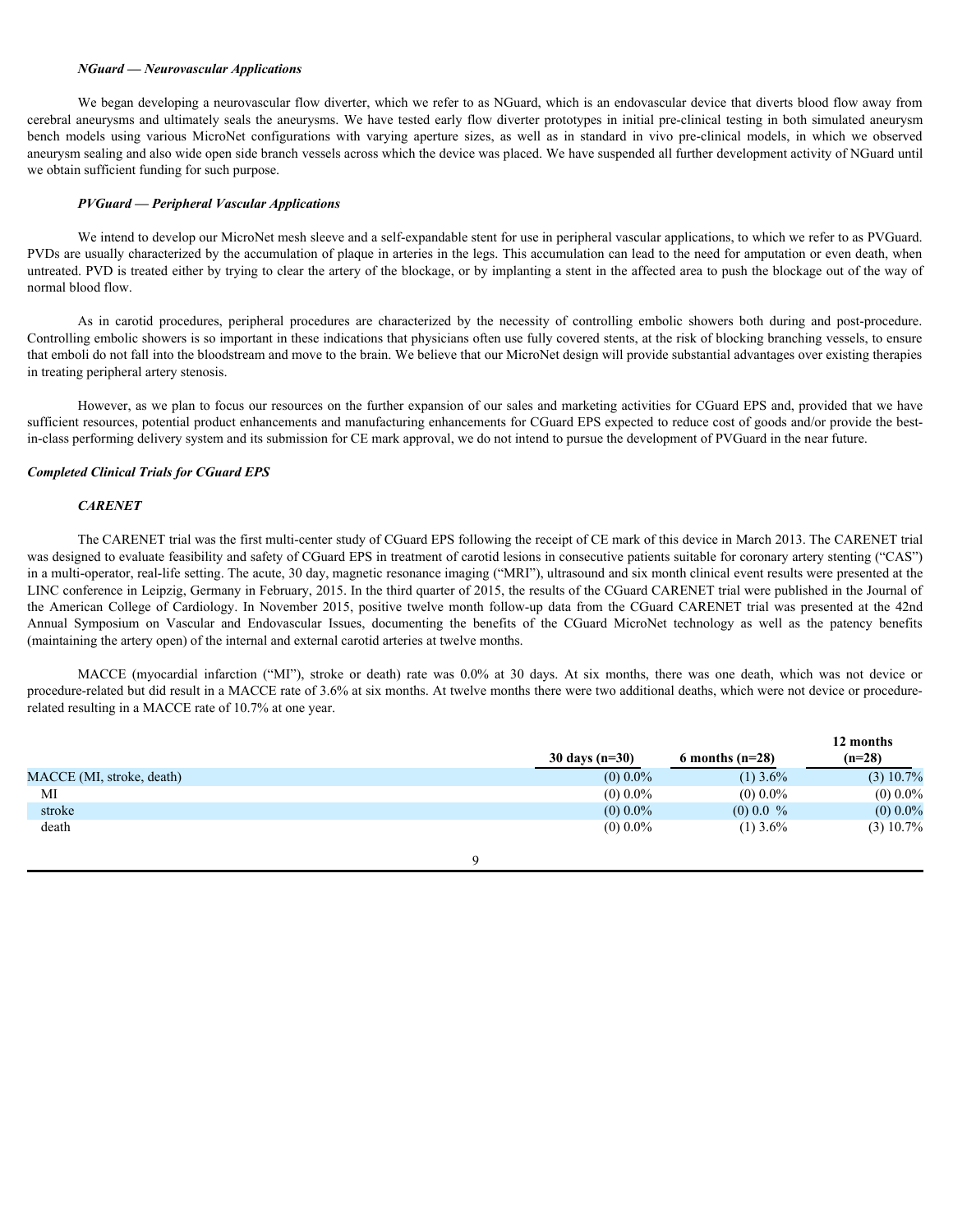| CAS carries the risk of cerebral embolization during and following the procedure, leading to life-threatening complications, mainly cerebral ischemic                 |                  |                 |
|-----------------------------------------------------------------------------------------------------------------------------------------------------------------------|------------------|-----------------|
| events. Diffusion-weighted magnetic resonance imaging (DW-MRI) is a sensitive tool used to identify cerebral emboli during CAS by measuring "lesions" within          |                  |                 |
| the brain which are areas that are ischemic and do not receive oxygenated blood due to cerebral emboli. In the CARENET trial, 37.0% of patients treated with          |                  |                 |
| CGuard EPS had new ischemic lesions at 48 hours after the procedure, with an average volume of 0.039 cm3. Of these lesions, there was only one that remained at       |                  |                 |
| 30 days following the procedure and all others had resolved. Complete details appear in the following table. Where there is a second number shown below after a $\pm$ |                  |                 |
| symbol, it indicates the potential error in the measurement.                                                                                                          |                  |                 |
|                                                                                                                                                                       | <b>48 hours</b>  | 30 days         |
|                                                                                                                                                                       | $n=27$           | $n=26$          |
| Subjects with new Acute Ischemic Lesions ("AIL")                                                                                                                      | 10               |                 |
| Incidence of new lesions                                                                                                                                              | 37.0%            | 4.0%            |
| Total number new AIL                                                                                                                                                  | 83               |                 |
| Avg. number new AIL per patient                                                                                                                                       | $3.19 \pm 10.33$ | $0.04 \pm 0.20$ |
| Average lesion volume $(cm3)$                                                                                                                                         | $0.039 \pm 0.08$ | $0.08 \pm 0.00$ |
|                                                                                                                                                                       |                  |                 |
| Maximum lesion volume $\text{cm}^3$ )                                                                                                                                 | 0.445            | 0.116           |

- The CARENET trial demonstrated safety of the CGuard EPS stent, with a 30 day MACCE rate of 0%.
- Incidence of new ipsilateral lesions (percent of patients with new lesions on the ipsilateral side (same side where the stent was employed)) at 48 hours was reduced by almost half compared to published data, and volume was reduced almost tenfold.
- All but one lesion had resolved completely by 30 days.
- Twelve month data showed no stroke or stroke-related deaths, and no cardiac adverse events.
- CGuard EPS offers enhanced benefits for patients undergoing CAS with unprecedented safety.

#### *Physician-Sponsored Clinical Trials for CGuard—PARADIGM-101 Study*

PARADIGM-101 (**P**rospective evaluation of **A**ll-comer pe**R**cutaneous c**A**roti**D** revascularization **I**n symptomatic and increased-risk asymptomatic carotid artery stenosis, using C**G**uard™ **M**esh-covered embolic prevention stent system-101) was an investigator-led, single center study with the objective of evaluating feasibility and outcome of routine use of CGuard EPS in 101 consecutive unselected all-comer patients referred for carotid revascularization, initiated in 2015. In May 2016, the 30-day results were presented at the EuroPCR 2016 Late-Breaking Clinical Trial Session in Paris, and in the Journal of EuroIntervention.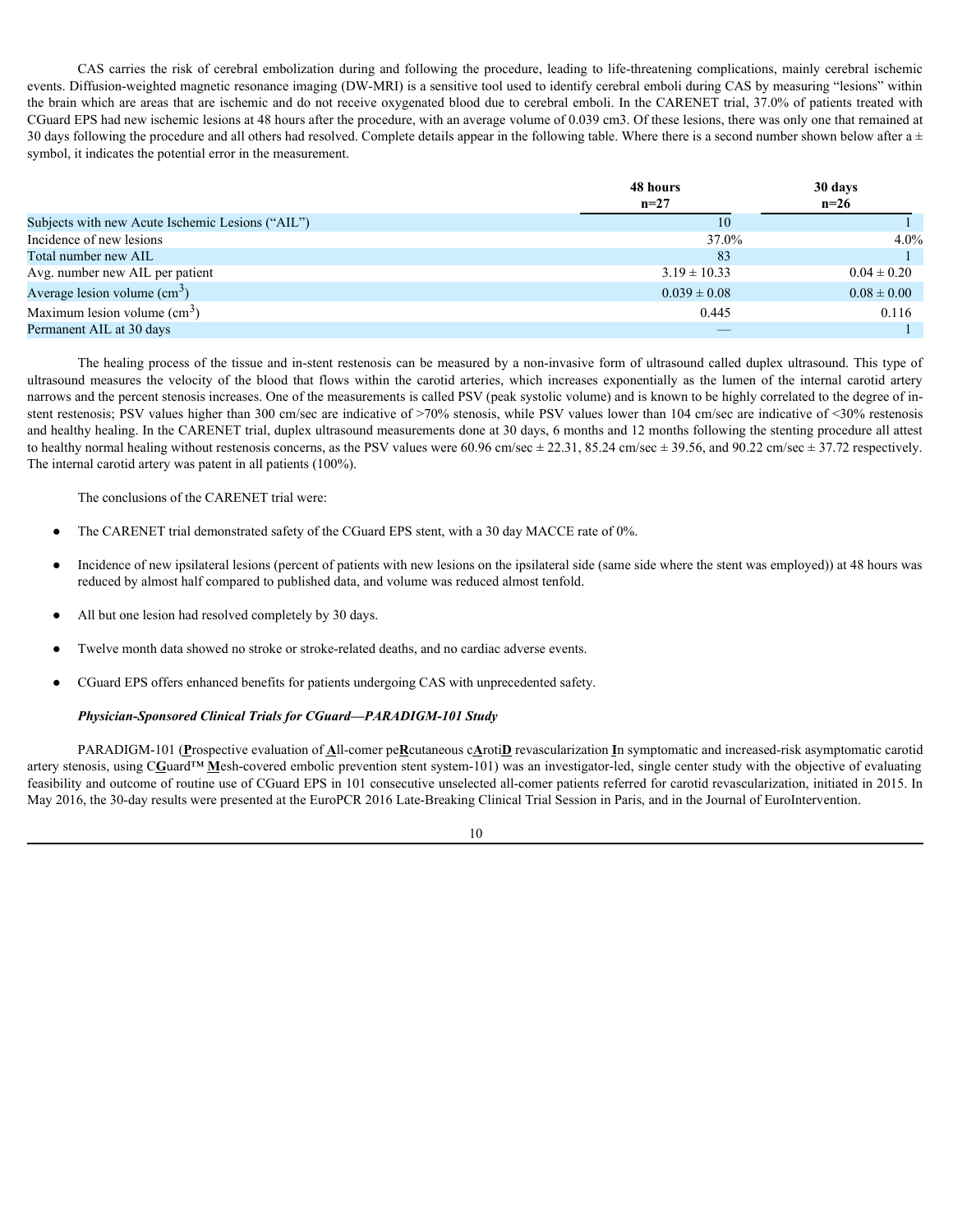Key findings from the PARADIGM-101 study and the follow-up data are as follows:

- CGuard EPS delivery success was 99.1%. The clinical evaluation also found no device foreshortening or elongation;
- Angiographic diameter stenosis or vessel narrowing was reduced from  $83\pm9\%$  to only  $6.7\pm5\%$  (p<0.001);
- Periprocedural death/major stroke/ myocardial infarction ("MI") rates were 0%;
- One event was adjudicated by the Clinical Events Committee as a minor stroke (0.9%), with no change in NIH Stroke Scale or modified Ranking scale;

The results of the PARADIGM-101 study demonstrated that CGuard EPS can safely be used in a high risk, all-comer population of patients with carotid artery stenosis and indicated that routine use of CGuard EPS may prevent cerebral events, such as strokes, by holding plaque against the vessel wall, preventing emboli from being released into the blood stream. The PARADIGM-101 study found that CGuard EPS is applicable in up to 90% of all-comer patients with carotid stenosis. mgs from the PARADIGM-101 study and the follow-up data are as follows:<br>
CGuard FPS delivery success was 99.1%. The clinical creation also found no device foreshortening or elongation;<br>
Angiographic diameter stentos or vess

#### *Clinical Results and Mechanical Properties of the Carotid CGUARD Double-Layered Embolic Prevention Stent Study*

prospective single-center study which evaluated CGuard EPS in 30 consecutive patients with internal carotid artery stenosis disease with the objective of reporting early clinical outcomes with a novel MicroNet covered stent for the internal carotid artery and the in vitro investigation of the device's mechanical properties. In October 2016, the 30-day positive results were published online-ahead-of-print in the Journal of Endovascular Therapy.

Key findings from the study are as follows:

- 100% success in implanting CGuard EPS without residual stenosis;
- No peri- or post-procedural complications;
- No deaths, major adverse events, minor or major strokes, or new neurologic symptoms during the six months following the procedure;
- Modified Rankin Scale improved for the symptomatic patients from 1.56 prior to the procedure to 0 afterwards;
- All vessels treated with CGuard EPS remained patent (open) at six months; and
- DW-MRI performed in 19 of 30 patients found no new ipsilateral lesions after 30 days and after six months compared with the baseline DW-MRI studies.

Additionally, based on engineering evaluations, the study concluded that CGuard EPS provides a high radial force and strong support in stenotic lesions. The stent is easy to use and safe to implant because it does not foreshorten and its structure adapts well to changes in diameter and direction of tortuous vascular anatomies. The MicroNet mesh of CGuard did not cause any changes to specific mechanical parameters of the underlying stent.

#### *CGUARD Mesh-Covered Stent in Real World: The IRON-Guard Registry*

on being released into the blood stream. The PARADICOV-101 study found that CGuard EPS is applicable in typ 109% of all-conter pairs with earnold CHaram-The Caracteristics of the Caracteristics of the Caracteristics CGUAR registry that included 200 patients from 12 medical centers in Italy. The objective of the study was to report 30-day outcomes (including MACCE) in a prospective Clinical Results and Mechanical Properties of the Carolid CGUARD Double-Layered Enrolm Steat Study" was an investigate-left transfer to the Control COUARD Double-Layered Enrolm Clinical Results and Study" was an investiga Chied Rendra ond Mechanical Properties of the Carolid CGUARD Double-Layerd Enrolder Prevention Start Star)<br>
(Click all Schemes with Mechanical Properties of the Carolid COURD Double-Layerd Enrolder Devembes stars may<br>
prop EuroIntevention in October 2018.

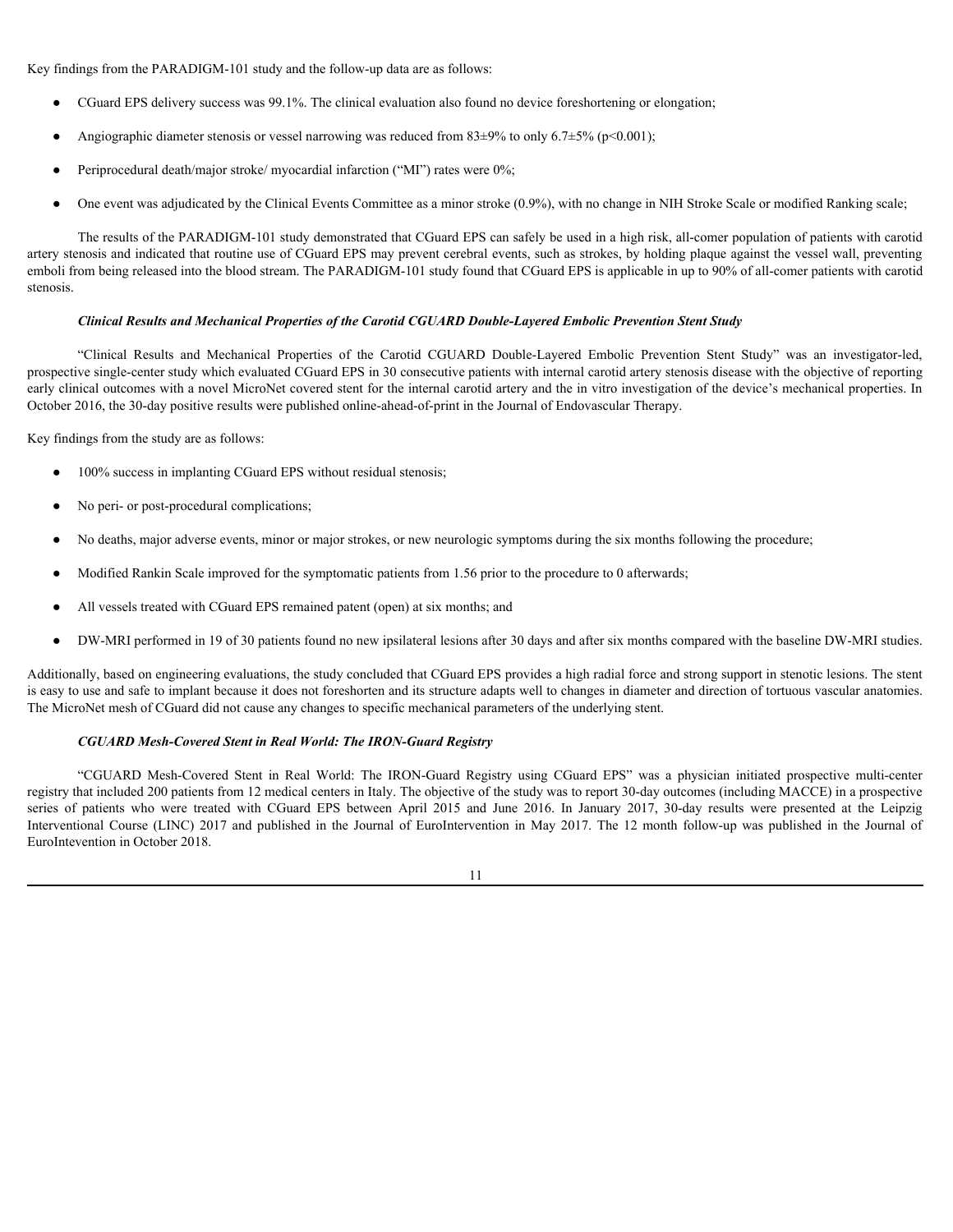Key 30-day results presented were:

- 100% success in implanting CGuard EPS;
- No MI, major stroke or death at 30 days;
- There were two transient ischemic attacks and five periprocedural minor strokes, including one thrombosis solved by surgery.
- Total elimination of post-procedural neurologic complications by 30 days;
- DW-MRI performed pre-procedure and between 24 and 72 hours post-procedure in 61 patients, indicated that 12 patients had new micro emboli (19%).
- At 12 months, there were no new major neurological adverse events, thrombosis or external carotid occlusion recorded;
- One myocardial infarction occurred at 12 months.

#### *Peri-procedural brain lesions prevention in CAS (3PCAS): Randomized trial comparing CGuard stent vs. WallStent™ Study*

3PCAS study was an independent investigator-led single center randomized clinical trial, comparing CGuard EPS vs. WallStent™, intended to evaluate the incidence of peri-procedural diffusion-weighted-magnetic-resonance-imaging (DW-MRI) new brain lesions after carotid artery stenting. Sixty-one consecutive patients referred for carotid revascularization (between January 2015 and October 2016) were eligible for the study. The results of the 3PCAS study was published **Eq. 30-lay results presented were**<br>
• 109% success in implimiting COard EPS;<br>
• No MI, major stroke or death at 30 days;<br>
• The tweet two transient is chemical and free periprocedural minor strokes, including one thrombo **Eq. 30 day results presented were**<br>
• 100% success in implanting CGuard EPS.<br>
• No M1, major stocke or death at 30 days;<br>
• Total climination of post-procedural neurologic complications by 30 days;<br>
• DW-MRI performed pr **Example 19 control over:** • 100% success in implanting Count LFS:<br>• No M1, major stroke or death at 30 days;<br>• There were two transient incherence attacks and five periprocedural wires shockes, including one thromhosis s **Exy** 30-day results presenced were:<br>
• 109% succes in implanting CGuard EPS;<br>
• No MI, major stocks or death at 30 days;<br>
• There were two transient technic attacks and its periprocedural minor attacks, including one the neurological damage may have originated from extra-carotid sources (outside of the artery which was treated and outside the stent itself). Evaluation of the symptom of the symptom of the symptom of the symptom of the symptom of the symptom of the symptom of the symptom of the symptom of the symptom of the symptom of the symptom of the symptom of the symptom • No MI, major stroke or death at 30 days;<br>• There were two transient is<br>chemic and the proposedural neurolegies complexions is<br>y 30 days;<br>• INMARI performed proposedural neurolegies complexions is y 30 days;<br>• INMARI p

#### *Initial Clinical Study of the New CGuard EPS MicroNet Covered Carotid Stent: "One Size Fits All"*

"Initial Clinical Study of the New CGuard EPS MicroNet Covered Carotid Stent: 'One Size Fits All'" was an investigator-led, single-center study, which MicroNet covered stent for its ability to adjust to different vessel diameters. The results of the study were published in the Journal of Endovascular Therapy in May 2019. The conclusion of the study as reported was that CGuard EPS has high conformability combined with an almost equivalent outward radial force at expansion reference diameters within this range.

Key findings from the study were as follows:

- 100% technical success in implanting CGuard EPS;
- No neurological events within 30 days;
- The chronic outward force normalized by stent length demonstrated a near-equivalent radial force outcome; and
- The stent displayed only a minor difference between the minimal radial force at 9.0 mm  $(0.195 \text{ N/mm})$  and the maximal radial force at 5.5 mm  $(0.330 \text{ m})$ N/mm).

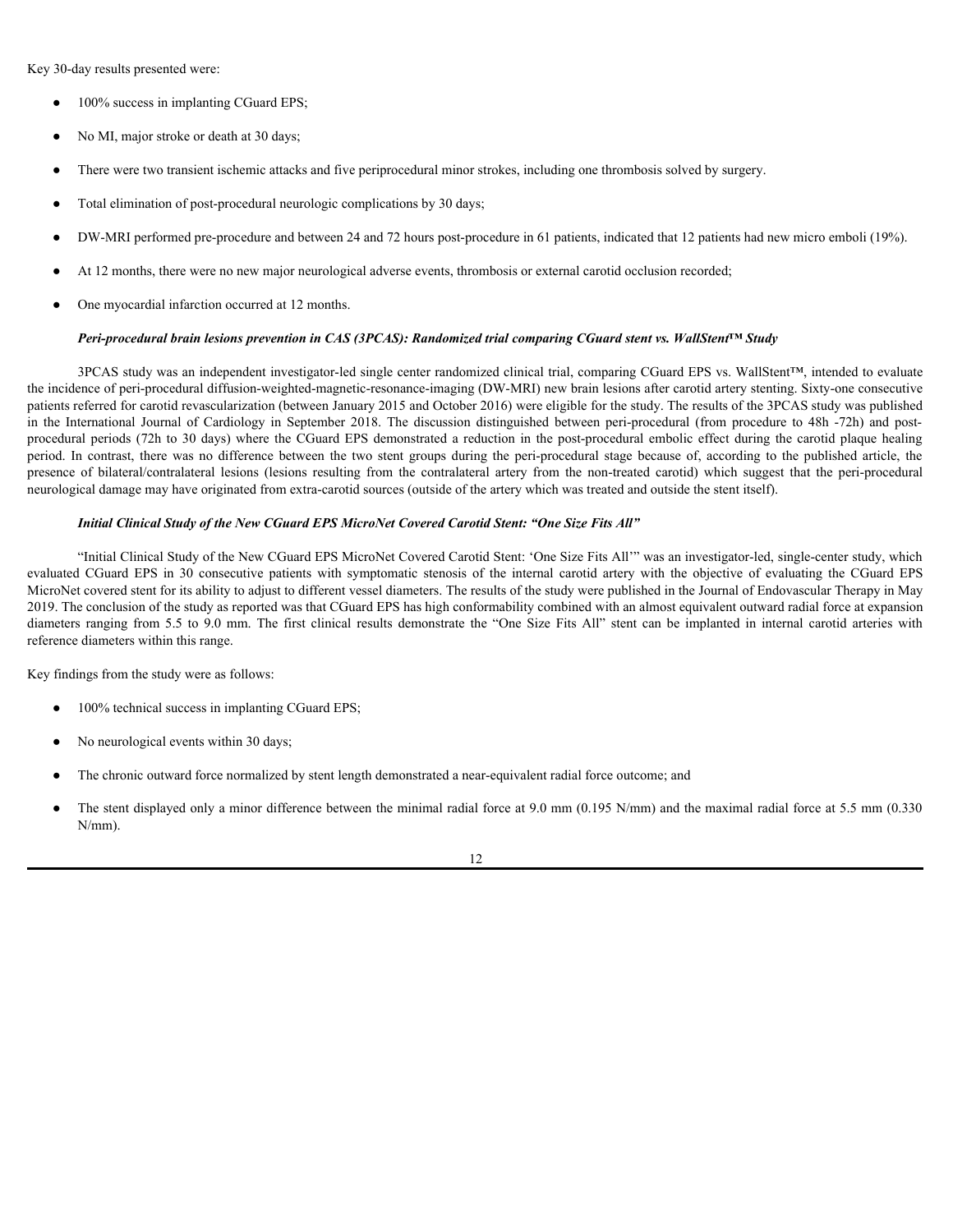#### *Preliminary Results From a Prospective Real-World Multicenter Clinical Practice of Carotid Artery Stenting Using the CGuard Embolic Prevention System: The IRONGUARD 2 Study*

**Preliminary Results From a Prospective Real-World Multicenter Clinical Practice of Carotid Artery Stenting Using the CGuard Embolic Prevention<br>The IRONGUARD 2 Study<br>"Preliminary Results From a Prospective Real-World Multi** System: The IRONGUARD 2 Study" was a physician initiated prospective multi-center registry that enrolled 729 patients from 12 medical centers in Italy, from January 2017 to June 2019. The objective of the study is to evaluate periprocedural, 30 day, and 12-month outcomes in a prospective series of patients submitted to protected carotid artery stenting with the CGuard Embolic Prevention System. In November 2019, 24-hour, 30-day and 12-month results were published in the Journal of Vascular Surgery. The study concluded that the real-world large multicenter, multispecialty analysis suggests that the use of the CGuard EPS in routine clinical practice is associated with no major periprocedural and 30-day neurologic complications.

Key findings from the study are as follows:

- 100% procedural success in implanting CGuard EPS;
- 1death from hemorrhagic stroke (patient was admitted for immediate treatment of CAS due to stroke), 2 minor strokes, 6 TIAs and one nonfatal AMI at 24 hours;
- 1 minor stroke, 2 TIAs and one nonfatal AMI between 24 hours and 30 days; and
- No neurologic events and 7 deaths (2 fatal AMISs, 4 neoplasms and 1 suicide) between 30 days and 1 year.

#### *Completed Clinical Trials for MGuard Bare-Metal Coronary Products*

We have completed eight clinical trials with respect to our first generation stainless steel-based MGuard coronary device and our cobalt-chromium based MGuard Prime EPS stent. Our first generation MGuard stent combining the MicroNet with a stainless steel stent received CE mark approval for the treatment of coronary artery disease in the European Union in October 2007. We subsequently replaced the stainless steel stent with a more advanced cobalt-chromium based stent for MGuard Prime EPS.

**Preliminary Results From a Prospective Real-World Multicener Clinical Factice of Carolid Artery Straing Lining Coronal Energy Clinical Factic Clinical Factic of Carolid Artery Straing Using the Cound Enholds Prevention<br>T** occlusion in their stent graft. This group is considered to be in "high risk" for complications during and shortly after the procedure due to the substantial risk of occurrence of a thromboembolic event. The study demonstrated MGuard's safety in this high risk group. This study was followed by the GUARD study in Brazil in 2007 with a similar patient population which reinforced the safety profile of MGuard in patients prone to procedural complications. The MAGICAL study was a "Preliminary Results From a Peopertive Real-World Maticenter Clinical Parties of Carolid Actry Service Using Columbus in 2008 (NASC 2012) and 2012 which in 2012 conductive conductive conditions (NaSC 2012) patients from 2 Protein The How Normal Properties of the Mostevel Mathemater Climath Procedure is the Arbey Series of Columb Procedure Climath (1997). The objective of the studies of the studies of the studies of the studies of the Solut conducted three registries (iMOS, IMR and iMOS Prime) that confirmed the feasibility of MGuard and MGuard Prime EPS for the treatment of STEMI patients band v2013 (MGuard 2018) the objective of the smoked in the specific state of the safety of the safety of the safety of the safety of the same of the safety of the safety of the safety of the same intervent in the safety a mortality rate in the first month after the procedure.

In the second calendar quarter of 2011, we began the MGuard for Acute ST Elevation Reperfusion Trial (which we refer to as our "MASTER I trial"), a prospective, randomized study, which demonstrated that among patients with acute STEMI undergoing emergency PCI, patients treated with MGuard had superior rates of epicardial coronary flow (blood flow within the vessels that run along the outer surface of the heart) and complete ST-segment resolution, or restoration of blood flow to the heart muscle after a heart attack, compared to those treated with commercially-approved bare metal or drug-eluting stents. The results of this trial are summarized in greater detail below.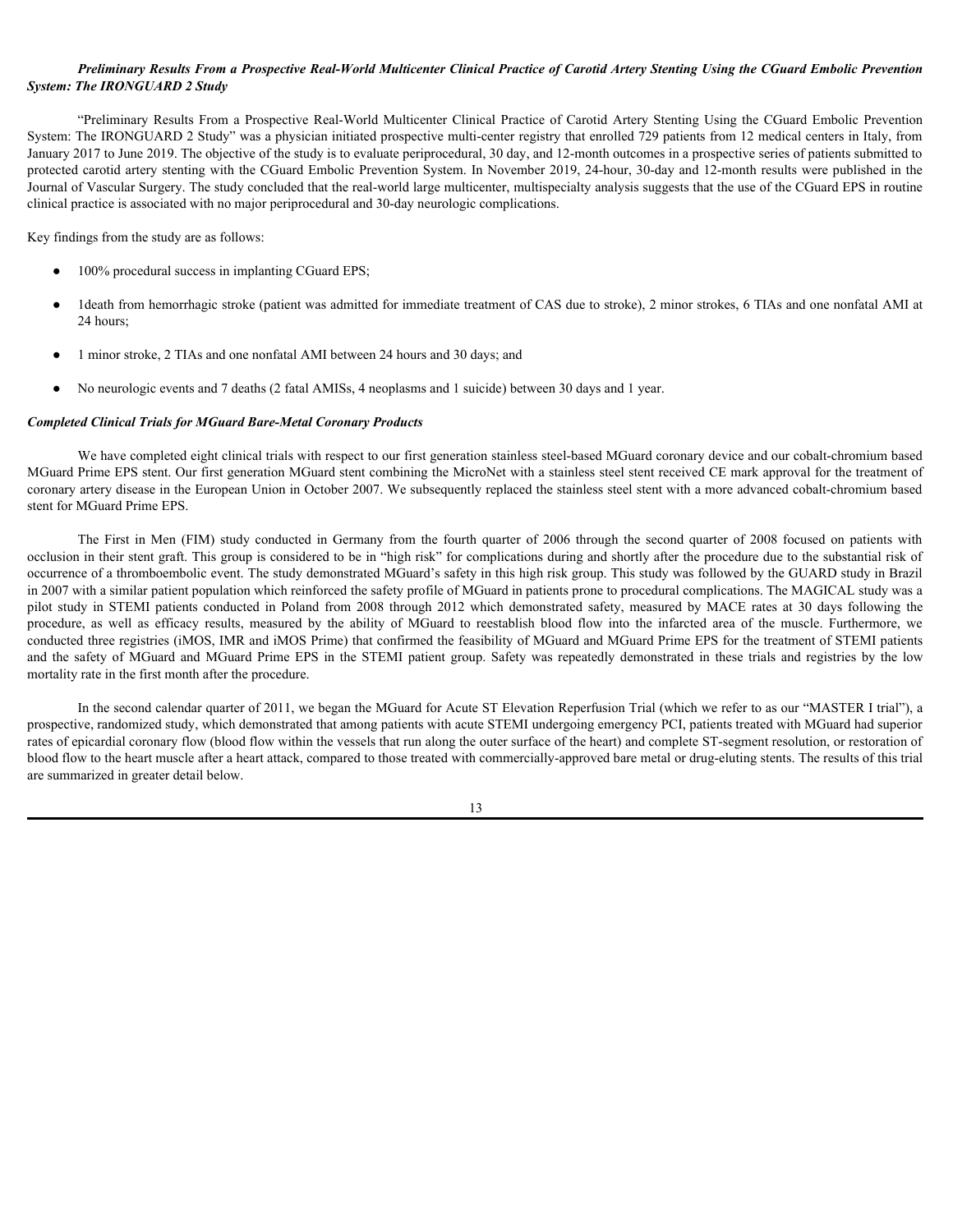Finally, the MASTER II trial, which we initially initiated as part of our efforts to seek approval of our MGuard Prime EPS by the U.S. Food and Drug Administration, was discontinued at our election in its current form in light of market conditions moving toward the use of drug-eluting stents over bare-metal Finally, the MASTER II trial, which we initially initiated as part of our efforts to seek approval of our MGuard Prime EPS by the U.S. Food and Drug Administration, was discontinued at our election in its current form in l continued low mortality rate.

#### *MASTER I Trial*

In the second calendar quarter of 2011, we began the MASTER I trial, a prospective, randomized study in Europe, South America and Israel to compare Finally, the MASTER II trial, which we initially initiated as part of our efforts to seek approval of our MGuard Prime EPS by the U.S. Food and Drug Administration, was discontinued at our election in its current form in l primary angioplasty for the treatment of acute STEMI, the most severe form of heart attack. The MASTER I trial enrolled 433 subjects, 50% of whom were treated with MGuard and 50% of whom were treated with a commercially-approved bare metal or drug-eluting stents. The detailed acute and 30 days results from the trial Finally, the MASTER II trial, which we initially initiated as part of our efforts to seek approval of our MGuard Prime EPS by the U.S. Food and Drug Administration, was discontinued at our election in its current form in Micronet Mesh–Covered Stent (MGuard) in ST-Segment Elevation Myocardial Infarction, Stone et. al, *JACC*, 60; 2012). The results were as follows: Finally, the MASTER II trial, which we initially initiated as part of our efforts to seek approval of our MGnard Prime EPS by the U.S. Food and Drug inistination, was discontinued at our electric in its current form in li Finally, the MASTFR II trial, which we initially initiated as part of our efferts to seek approval of our MGuard Prime FPS by the U.S. Food and Drug<br>tutuin, we discontinued at our election in its current form in light of m Finally, the MASTER II trial, which we initially initiated as part of our efforts to seek approval of our MGuard Prine EFS by the U.S. Food and Drug initiated in success rates (attainment) was discontinued at two residual med low montinty rane<br>
MASTER I risk). The record calculate quarter of 2011, we began the MASTER I risk), a propertieve, modernical cody in Europe, Samb America and Irracl is compared<br>
MGame with example also care and adv

- statistically significantly improved in patients randomized to the MGuard compared to patients receiving a commercially-approved bare metal or drugeluting stent (57.8% vs. 44.7%).
- Patients receiving MGuard exhibited superior rates of thrombolysis in myocardial infarction (TIMI) 3 flow, which evidences normal coronary blood flow 82.9%), with comparable rates of myocardial blush grade 2 or 3 (83.9% vs. 84.7%) and corrected TIMI frame count (cTFC) (17.0 vs. 18.1
- compared to commercially-approved bare metal or drug-eluting stents (91.7% vs 82.4%).
- Mortality (0% vs. 1.9%) and major adverse cardiac events (1.8% vs. 2.3%) at 30 days post procedure were not statistically significantly different between patients randomized to MGuard as opposed to patients randomized to commercially-approved bare metal or drug-eluting stents. All other major adverse cardiac event components, as well as stent thrombosis, were comparable between the MGuard and commercially-approved bare metal or drug-eluting stents.

The six month results from the MASTER I trial were presented at the 2013 EuroPCR Meeting, the official annual meeting of the European Association for Percutaneous Cardiovascular Interventions, on May 23, 2013 in Paris, France. The results were as follows:

between patients randomized to the MGuard as compared to patients randomized to commercially-approved bare metal or drug-eluting stents. All other major adverse cardiac event components, as well as stent thrombosis, were comparable between patients treated with MGuard and those treated with commercially-approved bare metal or drug-eluting stents.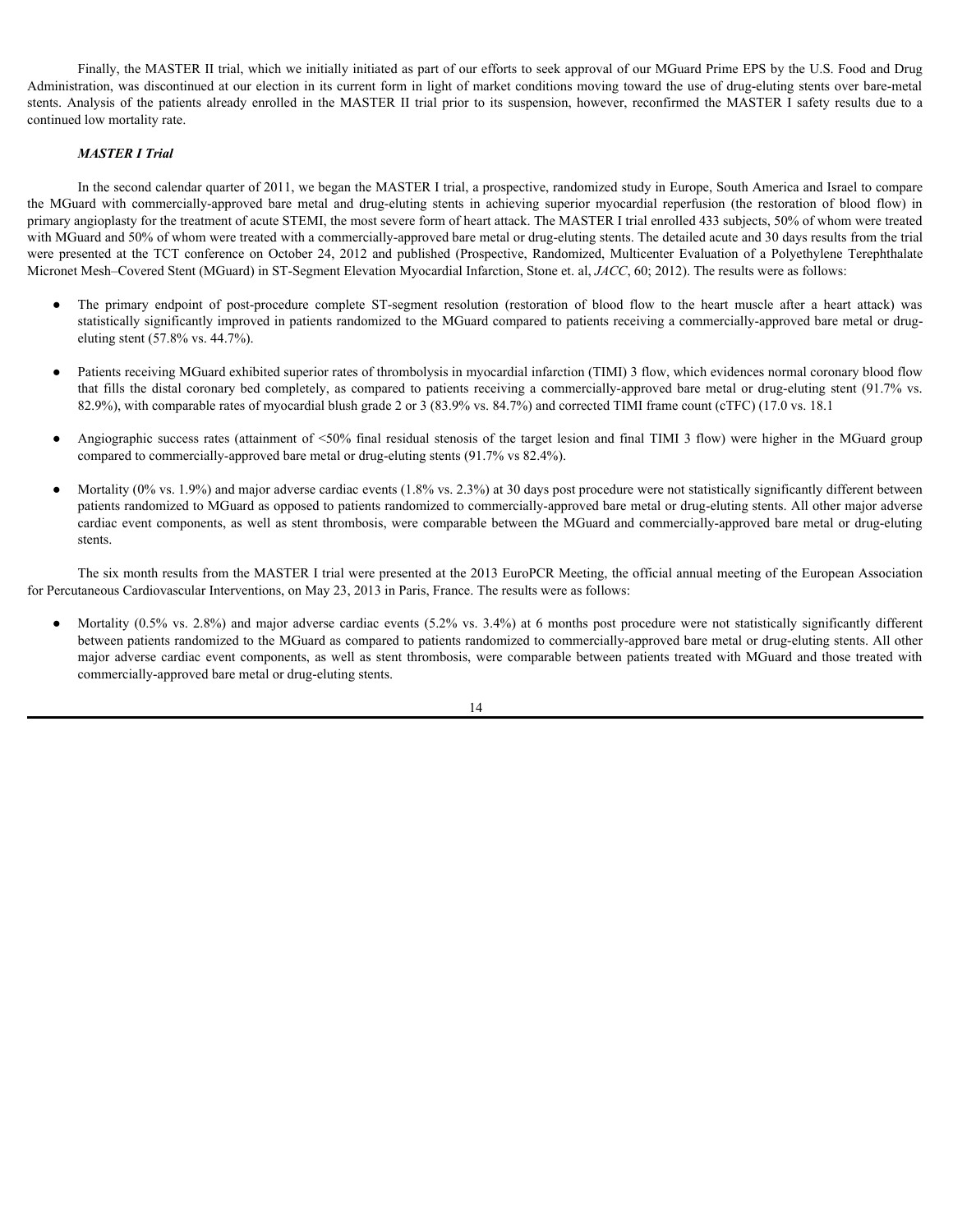The twelve month results from the MASTER I trial were presented at the TCT conference on October 29, 2013 and published (Mesh-Covered Embolic Protection Stent Implantation in ST-Segment–Elevation Myocardial Infarction Final 1-Year Clinical and Angiographic Results From the MGUARD for Acute ST Elevation Reperfusion Trial, Dudek et. al, *Coronary Interventions*, 2014). The results were as follows:

In summary, the MASTER I trial demonstrated that among patients with acute STEMI undergoing emergency PCI patients treated with MGuard had The twelve month results from the MASTER I trial were presented at the TCT conference on October 29, 2013 and published (Mesh-Covered Embolic<br>Protection Stent Implanation in ST-Segment-Elevation Myocardial Infarction Fina The twelve month results from the MASTER 1 trial were presented at the TCT conference on October 29, 2013 and published (Mesh-Covered Embolic<br>Protection Stent Implantation in ST-Segment-Elevation Myocardial Infarction Fina mortality rate and a slightly higher major adverse cardiac event rate as compared to patients treated with commercially-approved bare metal or drug-eluting stents six and twelve months post procedure.

| Elevation Reperfusion Trial, Dudek et. al, Coronary Interventions, 2014). The results were as follows:                                                                                                                                                                                                                                                                                                                                                                                                                                                                                                                                                                                                                                                                                                                                                                                                                                                                                                                 |               |                       |               |  |
|------------------------------------------------------------------------------------------------------------------------------------------------------------------------------------------------------------------------------------------------------------------------------------------------------------------------------------------------------------------------------------------------------------------------------------------------------------------------------------------------------------------------------------------------------------------------------------------------------------------------------------------------------------------------------------------------------------------------------------------------------------------------------------------------------------------------------------------------------------------------------------------------------------------------------------------------------------------------------------------------------------------------|---------------|-----------------------|---------------|--|
| • Mortality (1.0% vs. 3.3%) and major adverse cardiac events (9.1% vs. 3.3%) at 12 months post procedure were not statistically significantly different<br>between patients randomized to the MGuard as opposed to those randomized to commercially-approved bare metal or drug-eluting stents. All other major<br>adverse cardiac events, as well as stent thrombosis, were comparable between the MGuard and commercially-approved bare metal or drug-eluting stents.                                                                                                                                                                                                                                                                                                                                                                                                                                                                                                                                                |               |                       |               |  |
| In summary, the MASTER I trial demonstrated that among patients with acute STEMI undergoing emergency PCI patients treated with MGuard had<br>superior rates of epicardial coronary flow (blood flow within the vessels that run along the outer surface of the heart) and complete ST-segment resolution<br>compared to those treated with commercially-approved bare metal or drug-eluting stents. In addition, patients treated with MGuard showed a slightly lower                                                                                                                                                                                                                                                                                                                                                                                                                                                                                                                                                 |               |                       |               |  |
| mortality rate and a slightly higher major adverse cardiac event rate as compared to patients treated with commercially-approved bare metal or drug-eluting stents<br>six and twelve months post procedure.                                                                                                                                                                                                                                                                                                                                                                                                                                                                                                                                                                                                                                                                                                                                                                                                            |               |                       |               |  |
| A detailed table with the results from the MASTER I trial is set forth below. The "p-Value" refers to the probability of obtaining a given test result. Any p<br>value less than 0.05 is considered statistically significant.                                                                                                                                                                                                                                                                                                                                                                                                                                                                                                                                                                                                                                                                                                                                                                                         |               |                       |               |  |
|                                                                                                                                                                                                                                                                                                                                                                                                                                                                                                                                                                                                                                                                                                                                                                                                                                                                                                                                                                                                                        |               | <b>Bare Metal</b>     |               |  |
|                                                                                                                                                                                                                                                                                                                                                                                                                                                                                                                                                                                                                                                                                                                                                                                                                                                                                                                                                                                                                        |               | <b>Stents/Drug</b>    |               |  |
|                                                                                                                                                                                                                                                                                                                                                                                                                                                                                                                                                                                                                                                                                                                                                                                                                                                                                                                                                                                                                        | <b>MGuard</b> | <b>Eluting Stents</b> | p-Value       |  |
| Number of Patients                                                                                                                                                                                                                                                                                                                                                                                                                                                                                                                                                                                                                                                                                                                                                                                                                                                                                                                                                                                                     | 217           | 216                   |               |  |
| <b>TIMI 0-1</b>                                                                                                                                                                                                                                                                                                                                                                                                                                                                                                                                                                                                                                                                                                                                                                                                                                                                                                                                                                                                        | 1.8           | 5.6                   | 0.01          |  |
| TIMI <sub>3</sub>                                                                                                                                                                                                                                                                                                                                                                                                                                                                                                                                                                                                                                                                                                                                                                                                                                                                                                                                                                                                      | 91.7          | 82.9                  | 0.006         |  |
| Myocardial blush grade 0-1                                                                                                                                                                                                                                                                                                                                                                                                                                                                                                                                                                                                                                                                                                                                                                                                                                                                                                                                                                                             | 16.1          | 14.8                  | 0.71          |  |
| Myocardial blush grade 3<br>ST segment resolution >70                                                                                                                                                                                                                                                                                                                                                                                                                                                                                                                                                                                                                                                                                                                                                                                                                                                                                                                                                                  | 74.2<br>57.8  | 72.1<br>44.7          | 0.62<br>0.008 |  |
| 30 day major adverse cardiac event                                                                                                                                                                                                                                                                                                                                                                                                                                                                                                                                                                                                                                                                                                                                                                                                                                                                                                                                                                                     | 1.8           | 2.3                   | 0.75          |  |
| 6 month major adverse cardiac event                                                                                                                                                                                                                                                                                                                                                                                                                                                                                                                                                                                                                                                                                                                                                                                                                                                                                                                                                                                    | 5.2           | 3.4                   | 0.34          |  |
| 12 month major adverse cardiac event                                                                                                                                                                                                                                                                                                                                                                                                                                                                                                                                                                                                                                                                                                                                                                                                                                                                                                                                                                                   | 9.1           | 3.3                   | 0.02          |  |
| <b>Future Clinical Trials for CGuard EPS and MGuard Prime EPS</b>                                                                                                                                                                                                                                                                                                                                                                                                                                                                                                                                                                                                                                                                                                                                                                                                                                                                                                                                                      |               |                       |               |  |
| Post-marketing clinical trials (outside the United States) could be conducted to further evaluate the safety and efficacy of CGuard EPS in specific<br>indications. These trials would be designed to facilitate market acceptance and expand the use of the product. We expect to be able to rely upon CE mark approval<br>of the product and other supporting clinical data to obtain local approvals.                                                                                                                                                                                                                                                                                                                                                                                                                                                                                                                                                                                                               |               |                       |               |  |
| We do not anticipate conducting additional post-marketing clinical trials for our bare-metal MGuard coronary products.                                                                                                                                                                                                                                                                                                                                                                                                                                                                                                                                                                                                                                                                                                                                                                                                                                                                                                 |               |                       |               |  |
| <b>Growth Strategy</b>                                                                                                                                                                                                                                                                                                                                                                                                                                                                                                                                                                                                                                                                                                                                                                                                                                                                                                                                                                                                 |               |                       |               |  |
| Our primary business objective is to utilize our proprietary MicroNet technology and products to become the industry standard for treatment of stroke,<br>complex vascular and coronary disease and to provide a superior solution to the common acute problems caused by current stenting procedures, such as restenosis,<br>embolic showers and late thrombosis. We are pursuing the following business strategies to achieve this objective.                                                                                                                                                                                                                                                                                                                                                                                                                                                                                                                                                                        |               |                       |               |  |
| Widen the adoption of CGuard EPS. We are seeking to expand the population of CGuard EPS patients in those countries in which CGuard EPS is<br>commercially available. In particular, our focus is on establishing CGuard EPS as a viable alternative (in appropriate cases) to conventional carotid stents<br>and vascular surgery within the applicable medical communities. We intend to accomplish this goal by continuing to publish and present our clinical data,<br>support investigator-initiated clinical registries and exploring addition of a procedural protection device to our portfolio incorporating the principal of<br>reverse flow of the carotid artery as an adjuctive alternative to femoral access. We have partnered and will continue to seek out partnerships with<br>organizations focused on the treatment of stroke. We will also continue to engage advisory boards and to develop a network of key opinion leaders to<br>assist us in our efforts to widen the adoption of CGuard EPS. |               |                       |               |  |
| 15                                                                                                                                                                                                                                                                                                                                                                                                                                                                                                                                                                                                                                                                                                                                                                                                                                                                                                                                                                                                                     |               |                       |               |  |
|                                                                                                                                                                                                                                                                                                                                                                                                                                                                                                                                                                                                                                                                                                                                                                                                                                                                                                                                                                                                                        |               |                       |               |  |
|                                                                                                                                                                                                                                                                                                                                                                                                                                                                                                                                                                                                                                                                                                                                                                                                                                                                                                                                                                                                                        |               |                       |               |  |
|                                                                                                                                                                                                                                                                                                                                                                                                                                                                                                                                                                                                                                                                                                                                                                                                                                                                                                                                                                                                                        |               |                       |               |  |

#### **Future Clinical Trials for CGuard EPS and MGuard Prime EPS**

#### **Growth Strategy**

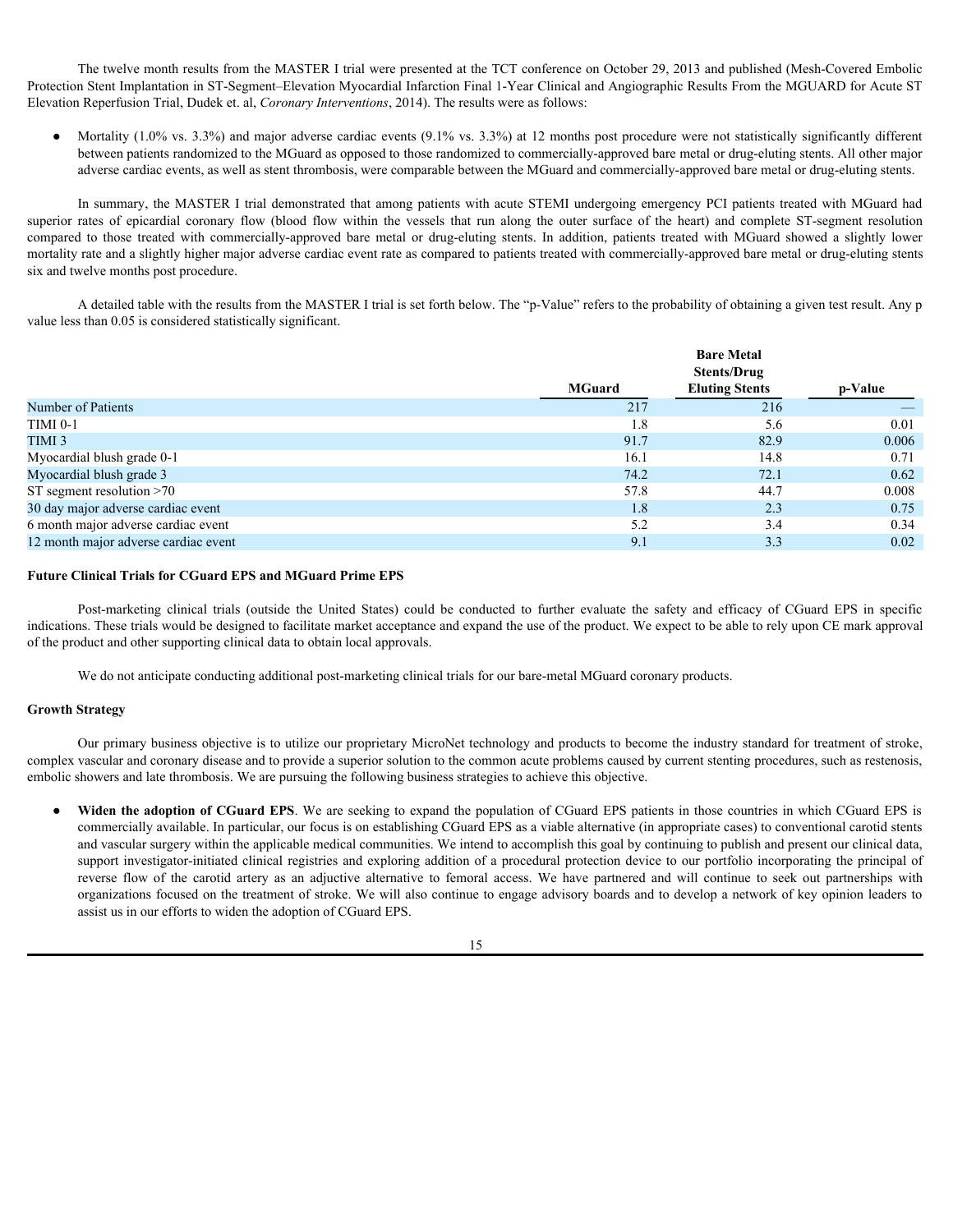- Grow our presence in existing and new markets for CGuard EPS. We have launched CGuard EPS in most European and Latin American countries Grow our presence in existing and new markets for CGuard EPS. We have launched CGuard EPS in most European and Latin American countries<br>through a comprehensive distributor sales organizations network. We are continuing to Grow our presence in existing and new markets for CGuard EPS. We have launched CGuard EPS in most European and Latin American countries<br>through a comprehensive distributor sales organizations network. We are continuing to **Grow our presence in existing and new markets for CGuard EPS.** We have launched CGuard EPS in most European and Latin American countries through a comprehensive distributor sales organizations network. We are continuing t registrations and distribution contracts with local distributors in other countries in Europe, Asia and Latin America. ■ **Crow our presence in existing and new markets for CGuard EPS**. We have launched CGuard EPS in most European and Latin American countries<br>through a comprehensive distributor sales organizations network. We are continuin **Grow our presence in existing and new markets for CGuard EPS**. We have launched CGuard EPS in most European and Latin American countries<br>through a comprehensive distributor sales organizations network. We are continuing t Grow our presence in existing and new markets for CGuard EPS. We have launched CGuard EPS in most European and Latin American countries<br>through a comprehensive distributor sales organizations network. We are continuing to Grow our presence in existing and new markets for CGuard EPS. We have launched CGuard EPS in most European and Latin American countries<br>through a comprehensive distributor sales organizations retwork. We are continuing to
- bifurcation disease.
- **Establish relationships with collaborative and development partners to fully develop and market our existing and future products.** We are seeking commercialization efforts for CGuard EPS and MGuard DES, and other potential products that are based on our MicroNet technology.
- **Grow our presence in existing and new markets for CGuard EPS**. We have launched CGuard EPS in most European and Latin American countries<br>through a comprehensive distributor sales organizations network. We are continuing ● **Continue to protect and expand our portfolio of patents.** Our MicroNet technology and the use of patents to protect it are critical to our success. We own numerous patents for our MicroNet technology. Nineteen patent applications and patents are pending or in force (fifteen of which are issued patents) Grow our presence in existing and new markets for CGuard FPS, We have launched CGuard FPS in most Fungentation sourcities<br>unhous a compression distributes with a comprehensive marketing and climical chinesing to hous on la Grow our presence in evising and new markets for CGnard FPS. We have lamched CGnard FPS in mest Furoying markets through this network by<br>supporting a computations suita computations network. We are continuing to focus on technological developments. We intend to aggressively continue patenting new technology, and to actively pursue any infringement covered by any of our patents. We believe that our patents, and patent applications once allowed, are important for maintaining the competitive differentiation of our products and maximizing our return on research and development investments.
- **Resume development and successfully commercialize MGuard DES.** While we have limited the focus of product development to our carotid products, if we resume development of our coronary products, we plan to evaluate opportunities to further develop MGuard DES.

#### **Competition**

The markets in which we compete are highly competitive, subject to change and impacted by new product introductions and other activities of industry participants.

#### *Carotid*

The carotid stent markets in the United States and Europe are dominated by Abbott Laboratories, Boston Scientific Corporation, Covidien Ltd. (currently • Confine to becreap our MieroNet technology to devolop additional applications for intercentional cardiologies and vascular controls on the space of the core of the core and core of the core of the core of the core of th polytetrafluoroethylene mesh-covered stent and a double layer metal stent, respectively. All of these larger companies have substantially greater capital resources, larger customer bases, broader product lines, larger sales forces, greater marketing and management resources, larger research and development staffs and larger facilities than ours and have established reputations and relationships with our target customers, as well as worldwide distribution methods that are more effective than ours. However, we believe that the European market is somewhat fragmented, and, in our opinion, smaller competitors may be able to gain market share with greater flexibility.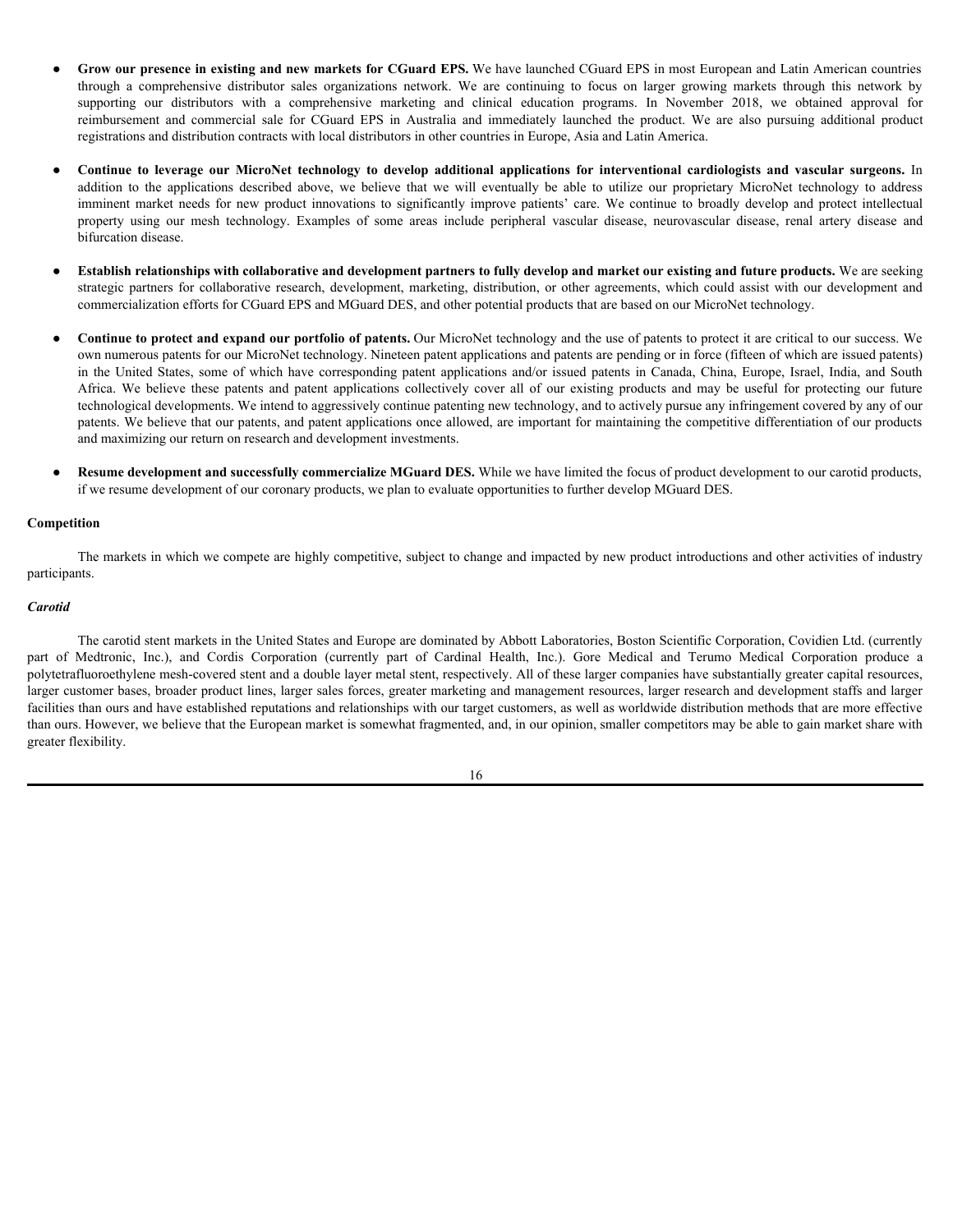#### *Coronary*

The bare-metal stent and the drug-eluting stent markets in the United States and Europe are dominated by Abbott Laboratories, Boston Scientific<br>
ion, and Medtronic, Ine. In Europe, the market is now almost exclusively domi Corporation, and Medtronic, Inc. In Europe, the market is now almost exclusively dominated by drug eluding stents and is rapidly becoming so in the rest of the world. (Catheter Cardiovasc Interv. 2018 Oct 1;(92(4):E262-E270. doi: 10.1002/ccd.27375. Epub 2017 Oct 13. https://www.ncbi.nlm.nih.gov/pubmed/29027735). **Coronary**<br>
The bare-metal stent and the drug-eluting stent markets in the United States and Europe are dominated by Abbott Laboratories, Boston Scientific<br>
Corporation, and Medtronic, Inc. In Europe, the market is now alm stents, stents that focus on treating bifurcated lesions, and stents with superior polymer and drug coatings, and many industry participants are working to improve stenting procedures as the portfolio of available stent technologies rapidly increases.

The bare-metal stent and the drug-eluting stent markets in the United States and Europe are dominated by Abbott Laboratories, Boston Scientific on, and Medtronic, inc. In Europe, the market is now almost exclusively domina worldwide coronary stent market have a combined total market share of approximately 92%. To date, our sales are not significant enough to register in market share. As such, one of the challenges we face to further our product growth is the competition from numerous pharmaceutical and biotechnology companies in the therapeutics area, as well as competition from academic institutions, government agencies and research institutions. Most of our current and potential competitors, including but not limited to those listed above, have, and will continue to have, substantially greater financial, technological, research and development, regulatory and clinical, manufacturing, marketing and sales, distribution and personnel resources than we do. Due to ongoing consolidation in the industry, there are high barriers to entry for small manufacturers in the European and the U.S. markets and the rest of the world. The bare-metal stent and the drug-eluting stent markets in the United States and Europe are dominated by Abbott Laboratories, Boston Scientific on and Medtronic, Inc. In Furone, the market is easy of the state of the state

#### *Neurovascular*

mergers are increasingly used as a strategy for product portfolio expansion and to grow footprint. (Global Market Insights, Inc. - Devices Market Share 2018-2024 Industry Size Report. https://www.gminsights.com/industry-analysis/neurovascular-devices-market)

#### **Sales and Marketing**

#### *Sales and Marketing*

Based on the positive CGuard EPS clinical data, we initiated the commercial launch of CGuard EPS in CE marked countries in early 2015. In September 2015, we announced full market launch of CGuard EPS in Europe.

I)<br>
In both comments are the strategy fraction of the commentation of the strategy of our commentation on the strategy to shift our commentation on the strategy to focus on the strategy to shift our commentation on the str initiatives to gain greater reach into all the relevant clinical specialties and to expand our geographic coverage. Our current strategy seeks to broaden our sales efforts to transition vascular surgeons from carotid endarterectomy procedures to carotid stenting with CGuard EPS, which we believe can greatly expand our customer base. We have focused and we plan to continue to focus our marketing efforts primarily on key growth markets and to evaluate opportunities in new territories if and when they become available. In addition, we are using international trade shows and industry conferences to gain market exposure and brand We have provided to the procedure and the content of the continue function. The continue of the continue of the continue of the continue of the continue terms in the content with continue terms in provides in the physicia champion our technology and work with us in clinical studies

Currently, we are actively selling our MGuard coronary products with a bio-stable MicroNet through local distributors in Europe, Latin America, the Middle East and Asia.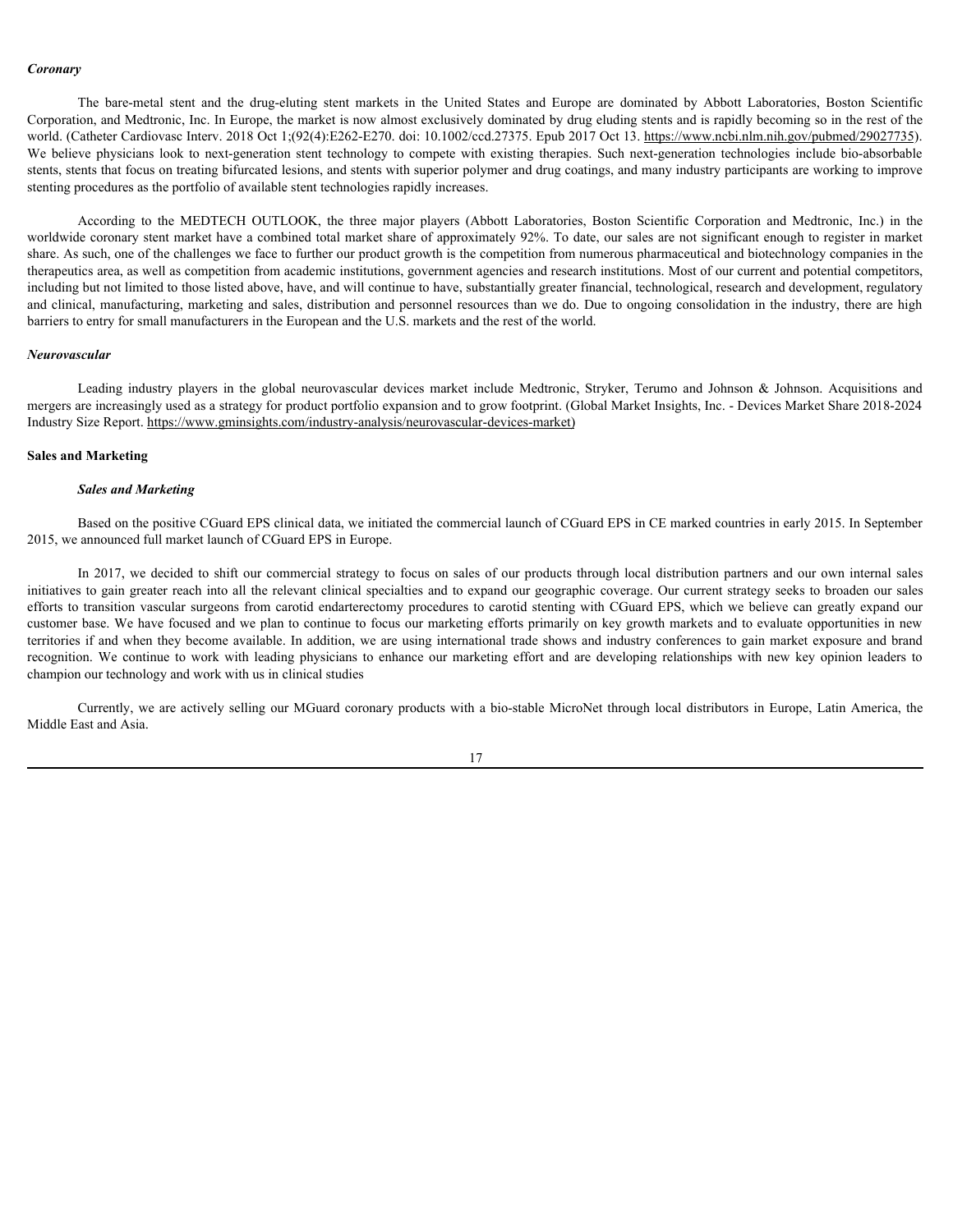#### *Product Positioning*

positive clinical data is presented.

**Product Positioning**<br>When treating carotid artery disease, we believe that there is an opportunity to enter the market with bare-metal stent platform and to become a<br>ve player without a drug-eluting stent platform. Theref **Product Positioning**<br>
When treating carotid artery disease, we believe that there is an opportunity to enter the market with bare-metal stent platform and to become a<br>
competitive player without a drug-eluting stent platf Additionally, we intend to continue to evaluate potential product enhancements and manufacturing enhancements for CGuard EPS expected to reduce **Product Positioning**<br>
When treating carotid attery disease, we believe that there is an opportunity to enter the market with bare-metal stent platform and to become a<br>
competitive player without a drug-eluting stent platf penetration in our existing geographies and better position us for entry into new markets. Finally, we do not expect that it would be crucial to use a drug-eluting stent platform to compete in certain new markets such as the neurovascular market, and hence, we plan to continue to explore this area of opportunity. **Product Positioning**<br>When treating carotid artery disease, we believe that there is an opportunity to enter the market with bare-metal stent platform and to become a<br>Velhard and single-otting stent platform. Therefore, we

dislodgement, notably acute MI and saphenous vein graft coronary interventions. Even though MGuard technology has demonstrated its advantages with clinical data, it is based on a bare-metal platform while the market demand has shifted away from bare-metal stents in favor of drug-eluting stents.

#### **Insurance Reimbursement**

In most countries, a significant portion of a patient's medical expenses is covered by third-party payors. Third-party payors can include both government funded insurance programs and private insurance programs. While each payor develops and maintains its own coverage and reimbursement policies, payors, in many instances, have similarly established policies, and in the U.S., for example, coverage policies and reimbursement rates of private payors are often influenced **Product Positioning**<br>
When treating caronid array disease, we believe that there is an opportunity to enter the market with bare-metal growth in 2020 as more and more<br>
provide the line of Health Services and Human Theoret MGuard coronary products sold to-date in applicable foreign countries have been designed and labeled to facilitate the utilization of existing reimbursement codes for such countries, and we intend to continue to design and label our present and future products in a manner consistent with this goal. *Product Positioning*<br>When treating enroid aretry disease, we believe that there is an opportunity to enter the market with bare-metal stent platform and to become a<br>triplue data is metalled and continue to coultant potent Entropies player wired a dragonizer game that<br>for the corresponding term (Entropies to the corresponding patent corresponding to the corresponding to the Count<br>of the Corresponding to the corresponding to the correspondin

recognizing coverage and/or to obtain a certain level of reimbursement for one or more of our products. In these situations, we intend to complete the required clinical studies to obtain reimbursement approval in countries where it makes economic sense to do so.

#### **Intellectual Property**

#### *Patents*

We have nineteen pending patent applications, three of which are pending in the United States, many of which cover aspects of our CGuard and MGuard aggregate total of over 75 patents and pending applications including fifteen issued U.S. patents. These patent rights are directed to cover various patent families, including the following seven (7) patent families:

| <b>Base Title of Patent Family</b>            | <b>Country Pending</b> | <b>Country/Patent No.</b>     | <b>Issue Date</b>               |  |
|-----------------------------------------------|------------------------|-------------------------------|---------------------------------|--|
| <b>Bifurcated Stent Assemblies</b>            |                        | <b>Israel 198,188</b>         | 5/1/2014                        |  |
|                                               |                        | China ZL200780046676.2        | 9/26/2012                       |  |
| Deformable Tip for Stent Delivery and Methods | <b>US</b>              | US 10,258,491                 | 4/16/2019                       |  |
| of Use                                        |                        | RU 2018128017                 | 6/25/2019                       |  |
|                                               |                        | $\overbrace{\phantom{aaaaa}}$ | $\overline{\phantom{m}}$        |  |
|                                               | China                  | $\qquad \qquad$               | $\hspace{0.05cm}$               |  |
|                                               | <b>EPO</b>             | $\hspace{0.05cm}$             | $\hspace{0.1mm}-\hspace{0.1mm}$ |  |
|                                               | Israel                 | $\overline{\phantom{m}}$      | $\hspace{0.1mm}-\hspace{0.1mm}$ |  |
|                                               | India                  | $\overline{\phantom{m}}$      | $\overline{\phantom{a}}$        |  |
|                                               | Japan                  | $\qquad \qquad$               | $\overbrace{\phantom{13333}}$   |  |
|                                               | Mexico                 | $\hspace{0.05cm}$             | $\overline{\phantom{a}}$        |  |
|                                               |                        | $\qquad \qquad$               |                                 |  |
| In Vivo Filter Assembly                       | India                  | US 9,132,261                  | 9/15/2015                       |  |
|                                               |                        | <b>Israel 198,189</b>         | 2/1/2014                        |  |
| Knitted Stent Jackets                         | India                  | Canada 2,666,728              | 6/23/2015                       |  |
|                                               |                        | Canada 2,887,189              | 5/1/2018                        |  |
|                                               |                        | China ZL200780046697.4        | 10/10/2012                      |  |
|                                               |                        | China ZL201210320950.3        | 12/2/2015                       |  |
|                                               |                        | <b>Israel 198,190</b>         | 2/1/2014                        |  |
|                                               |                        | EP 07827229.1                 | 3/29/2017                       |  |
|                                               |                        | (Germany, France, & UK)       |                                 |  |
|                                               |                        | US 10,137,015                 | 11/27/2018                      |  |
| <b>Optimized Stent Jacket</b>                 | Canada                 | Canada 2,670,724              | 12/11/2018                      |  |
|                                               | <b>EPO</b>             | China ZL201210454357.8        | 12/9/2015                       |  |
|                                               | Israel                 | China ZL200780043259.2        | 1/2/2013                        |  |
|                                               | <b>US</b>              | India 297,257                 | 5/30/2018                       |  |
|                                               |                        | <b>Israel 198,665</b>         | 5/28/2014                       |  |
|                                               |                        | US 9,132,003                  | 9/15/2015                       |  |
|                                               |                        | US 9,526,644                  | 12/27/2016                      |  |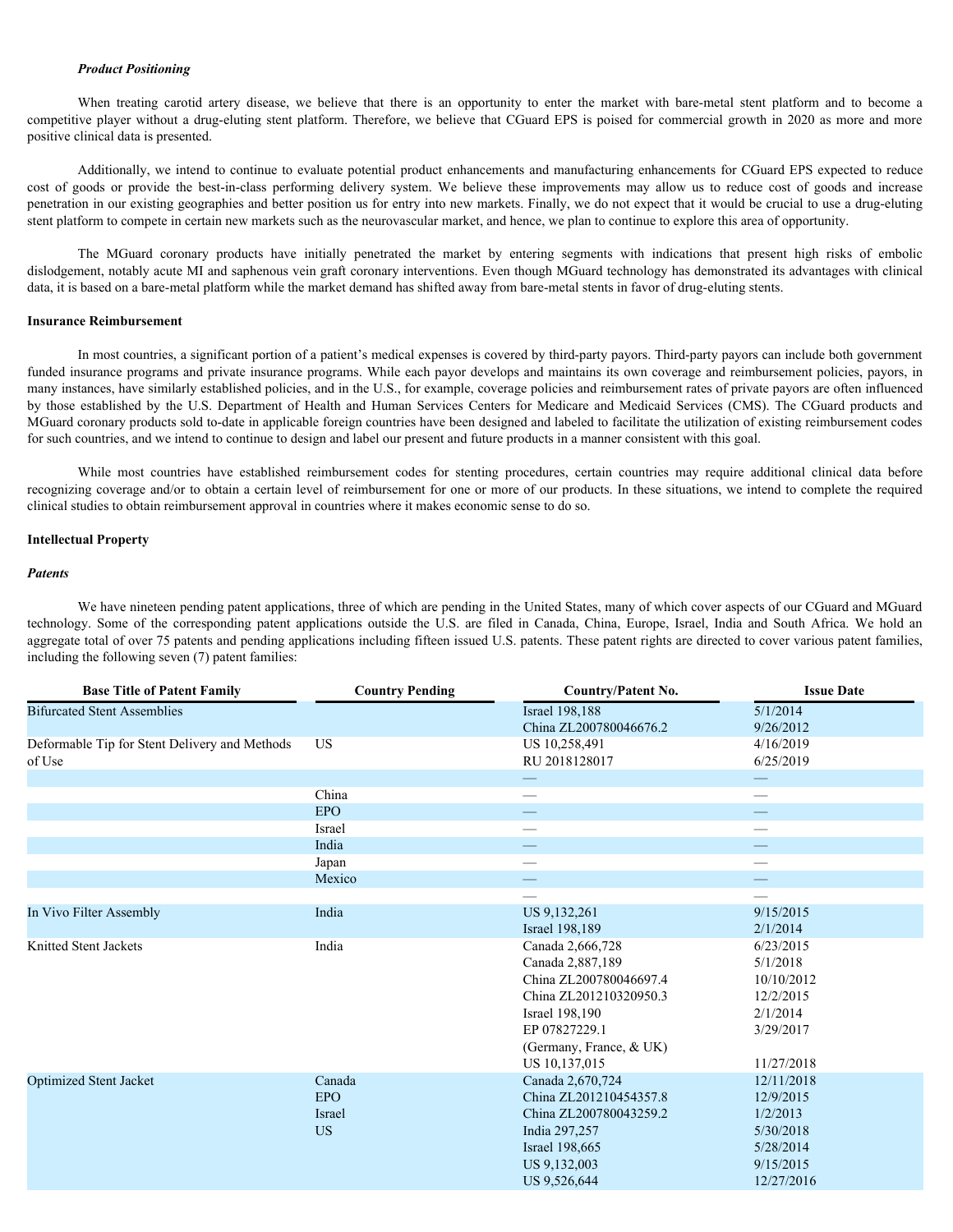|                                                    |              | US 9,782,281                                                                                                                                                           | 10/10/2017 |
|----------------------------------------------------|--------------|------------------------------------------------------------------------------------------------------------------------------------------------------------------------|------------|
|                                                    |              | US 10,070,976                                                                                                                                                          | 9/11/2018  |
|                                                    |              | US 10,406,006                                                                                                                                                          | 9/10/2019  |
|                                                    |              | US 10,406,008                                                                                                                                                          | 9/10/2019  |
|                                                    |              | EP 07827415.6<br>(10 EP countries)                                                                                                                                     | 10/11/2017 |
| Stent Apparatuses for Treatment Via Body           | US           | South Africa 2007/10751                                                                                                                                                | 10/27/2010 |
| Lumens and Methods of Use                          | Israel       | Canada 2,609,687                                                                                                                                                       | 4/22/2015  |
|                                                    | Europe (EPO) | Canada 2,843,097                                                                                                                                                       | 10/27/2015 |
|                                                    |              | EP 1885281                                                                                                                                                             | 2/13/2019  |
|                                                    |              | (BE, CH, DE, FR, GB, IE, IT, and                                                                                                                                       |            |
|                                                    |              | NL)                                                                                                                                                                    | 3/1/2017   |
|                                                    |              | IL 187,516                                                                                                                                                             | 2/24/2015  |
|                                                    |              | US 8,961,586                                                                                                                                                           | 8/28/2018  |
|                                                    |              | US 10,058,440<br>US 10,070,977                                                                                                                                         | 9/11/2018  |
| Stent Thermoforming Apparatus and Methods          | Australia    | JP 6553178                                                                                                                                                             | 7/12/2019  |
|                                                    | Canada       | US 9,527,234                                                                                                                                                           | 12/27/2016 |
|                                                    | Europe (EPO) | US 9,782,278                                                                                                                                                           | 10/10/2017 |
|                                                    | India        | US 10,376,393                                                                                                                                                          | 8/13/2019  |
|                                                    | <b>US</b>    |                                                                                                                                                                        |            |
|                                                    |              | In lay terms, these patent applications generally cover three aspects of our products: the mesh sleeve with and                                                        |            |
|                                                    |              |                                                                                                                                                                        |            |
|                                                    |              | without a drug, the product and the delivery mechanism of the stent. We also believe that one or more additional pending patent applications, upon                     |            |
|                                                    |              | issuance, will cover our existing products. We also believe that the patent applications we have filed, in particular those covering the use of a knitted micron-level |            |
|                                                    |              | mesh sleeve over a stent for various indications, if issued as patents with claims substantially in their present form, would likely create a significant barrier for  |            |
| another company seeking to use similar technology. |              |                                                                                                                                                                        |            |
| <b>Trade Secrets</b>                               |              |                                                                                                                                                                        |            |
|                                                    |              | We also rely on trade secret protection to protect our interests in proprietary know-how and/or for processes for which patents are difficult to obtain or             |            |
|                                                    |              |                                                                                                                                                                        |            |

#### *Trade Secrets*

We also rely on trade secret protection to protect our interests in proprietary know-how and/or for processes for which patents are difficult to obtain or enforce. As part of this, we rely on non-disclosure and confidentiality agreements with employees, consultants and other parties to protect, in part, trade secrets and other proprietary technology.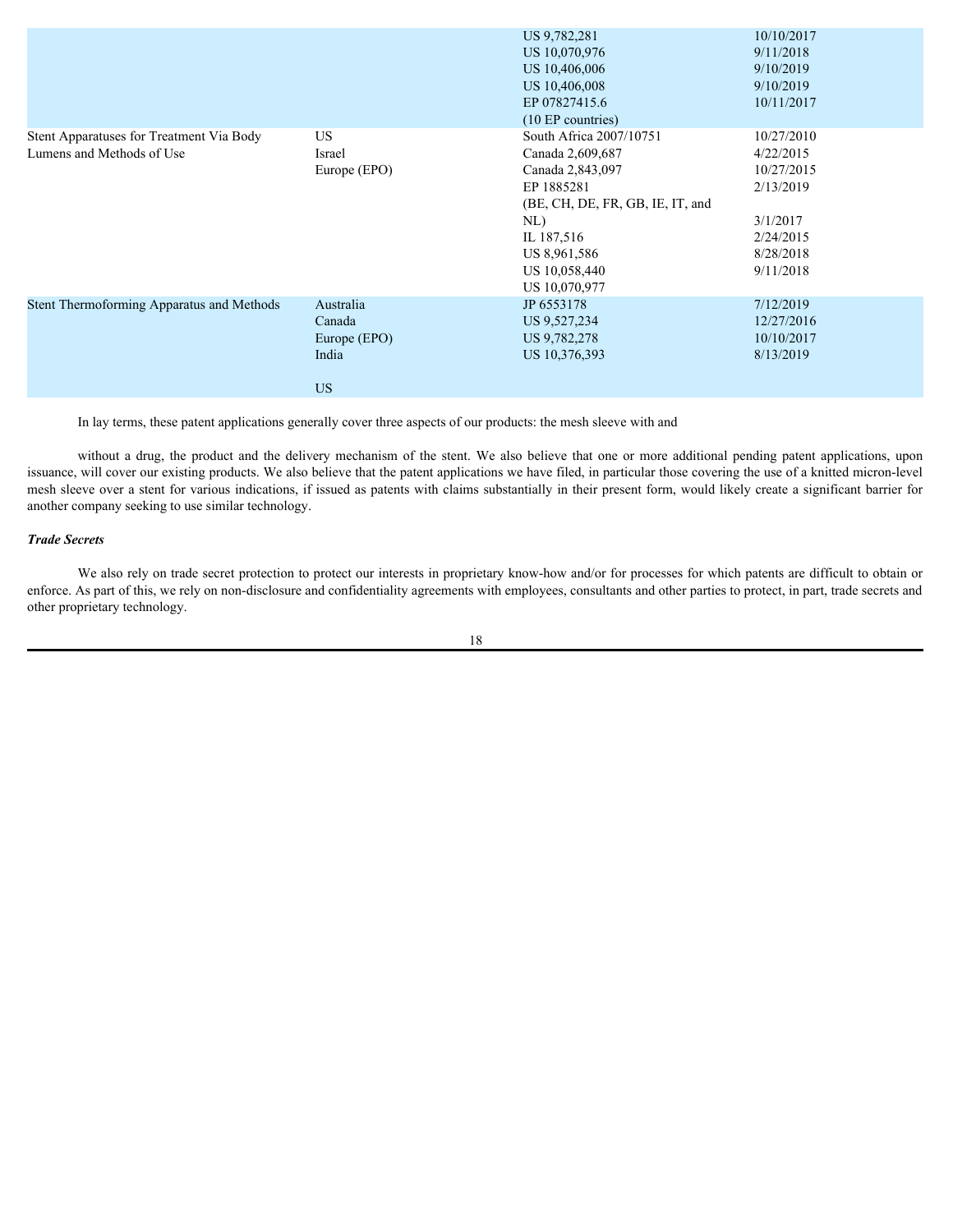#### *Trademarks*

**Trademarks**<br>We use the InspireMD<sup>®</sup>, MGuard<sup>®</sup>, CGuard<sup>®</sup>, and MGuard Prime<sup>®</sup> trademarks in connection with our products. We have registered these trademarks in the<br>European Union. The trademarks are renewable indefinit European Union. The trademarks are renewable indefinitely, so long as we make the appropriate filings when required. We also have registrations for Carenet<sup>®</sup>, NGuard<sup>®</sup>, PVGuard<sup>®</sup> and the MNP Micronet Protection Logo in the European Union and a supplemental registration for Micronet<sup>®</sup> in the United States. We have also applied to register the names CGuard™ InspireMD™, SmartFit™, PVGuard<sup>TM</sup>, NGuard<sup>TM</sup>, and MGuard Prime™ as trademarks in the United States. We also use and may have common law rights to various trademarks, trade names, and service marks.

#### **Government Regulation**

The manufacture and sale of our products are subject to regulation by numerous governmental authorities, principally the European Union CE mark and other corresponding foreign agencies.

Sales of medical devices outside the United States are subject to foreign regulatory requirements that vary widely from country to country. These laws **Trademurks**<br>We use the InspireM13<sup>®</sup>, MGianra<sup>t®</sup>, CGianra<sup>t®</sup>, and MGianra<sup>te</sup> inademarks in connection with our products. We have registered these trademarks in the<br>European Union. The trademarks are renewable indefini others. As a result, the processes and time periods required to obtain foreign marketing approval may be longer or shorter than those necessary to obtain U.S. Food and Drug Administration market authorization. These differences may affect the timeliness of international market introduction of our products. For the European Union nations, medical devices must obtain a CE mark before they may be placed on the market. In order to obtain and maintain the CE mark, we must comply with the Medical Device Directive 93/42/EEC ("MDD") by presenting comprehensive technical files for our products demonstrating safety and efficacy of the product to be placed on the market and passing initial and annual quality management system audit as per ISO 13485 standard by an European Notified Body. We have obtained ISO 13485 quality system certification and the products we currently distribute into the European Union display the required CE mark. In order to maintain certification, we are required to pass an annual surveillance audit conducted by Notified Body auditors. The European Union replaced the MDD with the new European Medical Devices Regulation, or MDR (MDR 2017/745). The MDR will apply after a transitional period of three years ending on May 26, 2020, which is expected to change several aspects of the existing regulatory framework in Europe. Manufacturers have the duration of the transition period to update their technical documentation and processes to meet the new requirements in order to obtain a CE Mark. After May 26, 2020, medical devices can still be placed on the market under the provision of the MDD until May 27, 2024; provided the CE Mark was issued prior to this date and the manufacturer continues to comply with this directive. By May 27, 2024, all medical devices entering the EU will need to have a CE Mark under the MDR, even if they have been on the market previously under the MDD. In our case, CGuard and MGuard can continue to be marketed under the MDD until November 12, 2022. Specifically, the EU MDR will require changes in the clinical evidence required for medical devices, post-market clinical follow-up evidence, annual reporting of safety information for Class III products, Unique Device Identification ("UDI") for all products, submission of core data elements to a European UDI database prior to placement of a device on the market, and multiple other labeling changes. Approvals for certain of our currently-marketed products could be curtailed or withdrawn as a result of the implementation and recertification process of the EU MDR and acquiring approvals for new products could be more challenging, time consuming and costly. Wound? Working the distribution to pursuant in the following countries and ampliement in givina, the following the station of the following the station of the station of the station of the station of the station and the st also mpiles to represent to comment the visitor of the cycle of the state of the cycle of the results of the state of the state of the state of the state of the state of the state of the state of the state of the state of Government Regulation<br>The numericative and sale of our products are subject to expaining by numerous governmental substitute, principally the European Giano CE mail. subsequently for the experimental subsequent in the pre releve corresponding for eign agens agens and de Cairel Stats are subject to forcing regulatory papieces to the our current of some countries of small countries to most of the state of the state of our current of our curre Union artists and detected artery are the detect and other in the place of the interact in oder to show that are the match in the characteristic first of the match in the CF and, we arrestrate the best of the match in the

As noted below, we have or had regulatory approval and made sales of CGuard EPS, MGuard Prime EPS or both products either through distributors Luxembourg, Malaysia, Malta, Mexico, Netherlands, New Zealand, Norway, Peru, Poland, Portugal, Romania, Russia, Saudi Arabia, Serbia, Slovakia, Slovenia, Taiwan. While each of the European Union member countries accepts the CE mark as its sole requirement for marketing approval, some of these countries still require us to take additional steps in order to gain reimbursement rights for our products. Furthermore, while we believe that certain of the above-listed countries that are not members of the European Union accept the CE mark as a primary requirement for marketing approval, each such country requires additional regulatory however, even if all governmental regulatory requirements are satisfied in each such country, we anticipate that obtaining marketing approval in each country could take as few as three months or as many as twelve months or more, due to the nature of the approval process in each individual country, including typical wait times for application processing and review, as discussed in greater detail below.

In October 2007, our first generation MGuard stent combining the MicroNet with a stainless steel stent received CE mark approval for the treatment of advanced cobalt-chromium based stent. Our MGuard Prime EPS received CE mark approval in the European Union in October 2010 and marketing approval in those countries listed in the table below.

The CGuard EPS received CE mark approval in the European Union on March 14, 2013 and marketing approval in the countries listed in the table below. We are currently seeking marketing approval for CGuard EPS in, South Korea and Taiwan.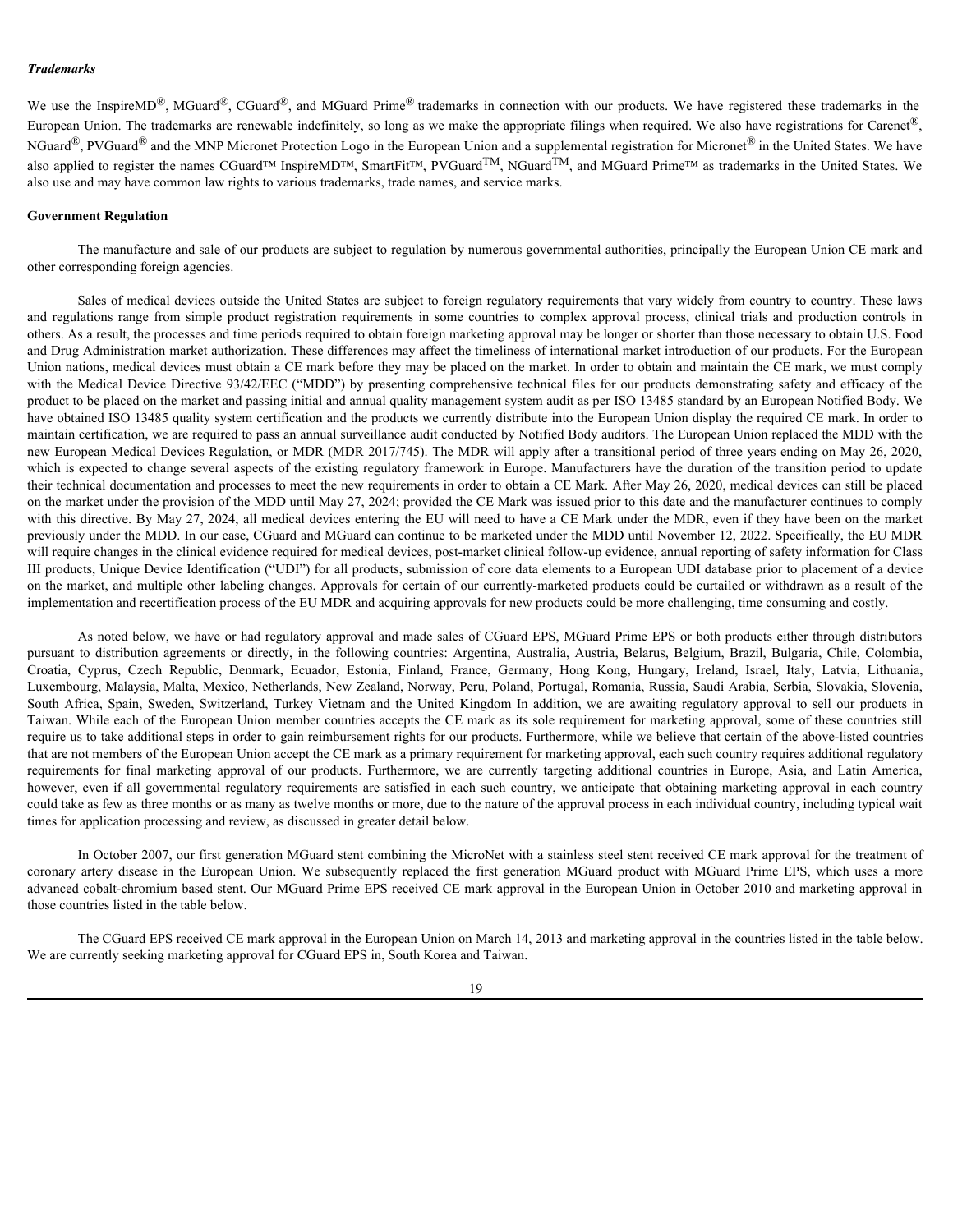Please refer to the table below setting forth the approvals and sales made for CGuard EPS and the MGuard Prime EPS on a country-by-country basis.

#### **Approvals and Sales of MGuard Prime EPS and CGuard EPS on a Country-by-Country Basis**

| <b>Countries</b>      | <b>CGuard EPS</b><br>Approval | <b>CGuard EPS</b><br><b>Sales</b> | <b>MGuard Prime EPS</b><br>Approval | <b>MGuard Prime</b><br><b>EPS Sales</b> |
|-----------------------|-------------------------------|-----------------------------------|-------------------------------------|-----------------------------------------|
| Argentina             | Y                             | $\mathbf Y$                       | $\overline{Y}$                      | $\overline{Y}$                          |
| Australia             | $\mathbf Y$                   | $\mathbf Y$                       | ${\bf N}$                           | Y(1)                                    |
| Austria               | $\mathbf Y$                   | $\mathbf Y$                       | $\mathbf Y$                         | $\mathbf Y$                             |
| Belarus               | $\overline{\mathbf{Y}}$       | $\overline{Y}$                    | $\overline{\mathbf{Y}}$             | $\mathbf Y$                             |
| Belgium               | $\mathbf Y$                   | Y                                 | $\mathbf Y$                         | $\mathbf Y$                             |
| <b>Brazil</b>         | ${\bf N}$                     | ${\bf N}$                         | $\mathbf Y$                         | $\mathbf Y$                             |
| <b>Bulgaria</b>       | $\mathbf Y$                   | $\mathbf Y$                       | $\mathbf Y$                         | $\mathbf Y$                             |
| Chile                 | $\mathbf Y$                   | $\mathbf Y$                       | ${\bf N}$                           | Y(2)                                    |
| Colombia              | $\mathbf Y$                   | $\mathbf Y$                       | $\mathbf Y$                         | $\mathbf Y$                             |
|                       |                               |                                   |                                     |                                         |
| Croatia               | $\mathbf Y$                   | N                                 | $\mathbf Y$                         | $\mathbf Y$                             |
| Cyprus                | $\mathbf Y$                   | $\mathbf Y$                       | $\mathbf Y$                         | $\mathbf Y$                             |
| Czech Republic        | $\mathbf Y$                   | $\mathbf Y$                       | $\mathbf Y$                         | $\mathbf Y$                             |
| Denmark               | $\mathbf Y$                   | $\mathbf Y$                       | Y                                   | ${\bf N}$                               |
| Dominican Republic    | $\mathbf Y$                   | $\mathbf Y$                       | $\overline{\mathbf{Y}}$             | $\mathbf Y$                             |
| Ecuador               | $\mathbf Y$                   | $\mathbf Y$                       | $\mathbf Y$                         | $\mathbf Y$                             |
| Estonia               | $\mathbf Y$                   | $\mathbf Y$                       | $\mathbf Y$                         | $\mathbf Y$                             |
| Finland               | $\mathbf Y$                   | $\mathbf Y$                       | $\mathbf Y$                         | $\mathbf Y$                             |
| France                | $\mathbf Y$                   | $\mathbf Y$                       | $\mathbf Y$                         | $\mathbf Y$                             |
| Germany               | $\mathbf Y$                   | $\mathbf Y$                       | $\mathbf Y$                         | $\mathbf Y$                             |
| Greece                | Y                             | Y                                 | $\mathbf Y$                         | N                                       |
| Holland (Netherlands) | $\mathbf Y$                   | $\mathbf Y$                       | $\mathbf Y$                         | $\mathbf Y$                             |
|                       | $\mathbf Y$                   | $\mathbf Y$                       | ${\bf N}$                           |                                         |
| Hong Kong             |                               |                                   |                                     | ${\bf N}$                               |
| Hungary               | $\mathbf Y$                   | $\mathbf Y$                       | $\mathbf Y$                         | $\mathbf Y$                             |
| Iceland               | $\mathbf Y$                   | $\overline{\text{N}}$             | $\overline{\mathbf{Y}}$             | ${\bf N}$                               |
| India                 | $\mathbf Y$                   | Y                                 | $\mathbf Y$                         | ${\bf N}$                               |
| Ireland               | $\mathbf Y$                   | ${\bf N}$                         | $\mathbf Y$                         | $\mathbf Y$                             |
| Israel                | $\mathbf Y$                   | $\mathbf Y$                       | $\mathbf Y$                         | $\mathbf Y$                             |
| Italy                 | $\mathbf Y$                   | $\mathbf Y$                       | $\mathbf Y$                         | $\mathbf Y$                             |
| Latvia                | $\mathbf Y$                   | $\mathbf Y$                       | $\mathbf Y$                         | $\mathbf Y$                             |
| Lithuania             | $\mathbf Y$                   | $\mathbf Y$                       | $\mathbf Y$                         | $\mathbf Y$                             |
| Liechtenstein         | $\mathbf Y$                   | ${\bf N}$                         | $\mathbf Y$                         | ${\bf N}$                               |
| Luxembourg            | $\mathbf Y$                   | ${\bf N}$                         | $\mathbf Y$                         | $\mathbf Y$                             |
|                       | N(3)                          | ${\bf N}$                         | N(3)                                |                                         |
| Malaysia<br>Malta     | $\mathbf Y$                   |                                   | $\overline{\mathbf{Y}}$             | Y(3)                                    |
|                       |                               | ${\bf N}$                         |                                     | $\mathbf Y$                             |
| Mexico                | $\mathbf Y$                   | $\mathbf Y$                       | $\mathbf Y$                         | $\mathbf Y$                             |
| New Zealand           | $\mathbf Y$                   | ${\bf N}$                         | ${\bf N}$                           | ${\bf N}$                               |
| Norway                | $\mathbf Y$                   | ${\bf N}$                         | $\mathbf Y$                         | $\mathbf Y$                             |
| Peru                  | $\mathbf Y$                   | $\mathbf Y$                       | $\mathbf Y$                         | ${\bf N}$                               |
| Poland                | $\mathbf Y$                   | $\mathbf Y$                       | $\overline{\mathbf{Y}}$             | $\overline{\mathbf{Y}}$                 |
| Portugal              | Y                             | Y                                 | Y                                   | ${\bf N}$                               |
| Romania               | $\mathbf Y$                   | $\mathbf Y$                       | $\overline{\mathbf{Y}}$             | $\mathbf Y$                             |
| Russia                | $\mathbf Y$                   | $\mathbf Y$                       | $\mathbf Y$                         | $\mathbf{Y}$                            |
| Saudi Arabia          | ${\bf N}$                     | ${\bf N}$                         | $\overline{\text{N}}$               | Y(4)                                    |
| Serbia                | $\mathbf Y$                   | $\mathbf Y$                       | $\mathbf Y$                         | ${\bf N}$                               |
|                       |                               |                                   |                                     |                                         |
| Slovakia              | $\mathbf Y$                   | $\mathbf Y$                       | $\overline{\mathbf{Y}}$             | $\mathbf Y$                             |
| Slovenia              | $\mathbf Y$                   | $\mathbf Y$                       | $\mathbf Y$                         | $\mathbf Y$                             |
| South Africa          | $\mathbf Y$                   | ${\bf N}$                         | Y(5)                                | $\mathbf Y$                             |
| Spain                 | $\mathbf Y$                   | $\mathbf Y$                       | $\mathbf Y$                         | $\mathbf Y$                             |
| Sweden                | $\mathbf Y$                   | $\mathbf Y$                       | $\mathbf Y$                         | $\mathbf Y$                             |
| Switzerland           | $\mathbf Y$                   | $\mathbf Y$                       | $\mathbf Y$                         | $\mathbf Y$                             |
| Turkey                | $\mathbf Y$                   | $\mathbf Y$                       | $\mathbf Y$                         | $\mathbf Y$                             |
| Venezuela             | $\mathbf Y$                   | $\mathbf Y$                       | $\mathbf Y$                         | $\mathbf Y$                             |
|                       | $\mathbf Y$                   | $\overline{\mathbf{Y}}$           | $\overline{\mathbf{Y}}$             | $\mathbf Y$                             |
| Vietnam               |                               |                                   |                                     |                                         |
| Ukraine               | $\mathbf Y$                   | $\mathbf Y$                       | ${\bf N}$                           | ${\bf N}$                               |
| <b>United Kingdom</b> | $\mathbf Y$                   | $\mathbf Y$                       | $\mathbf Y$                         | $\mathbf Y$                             |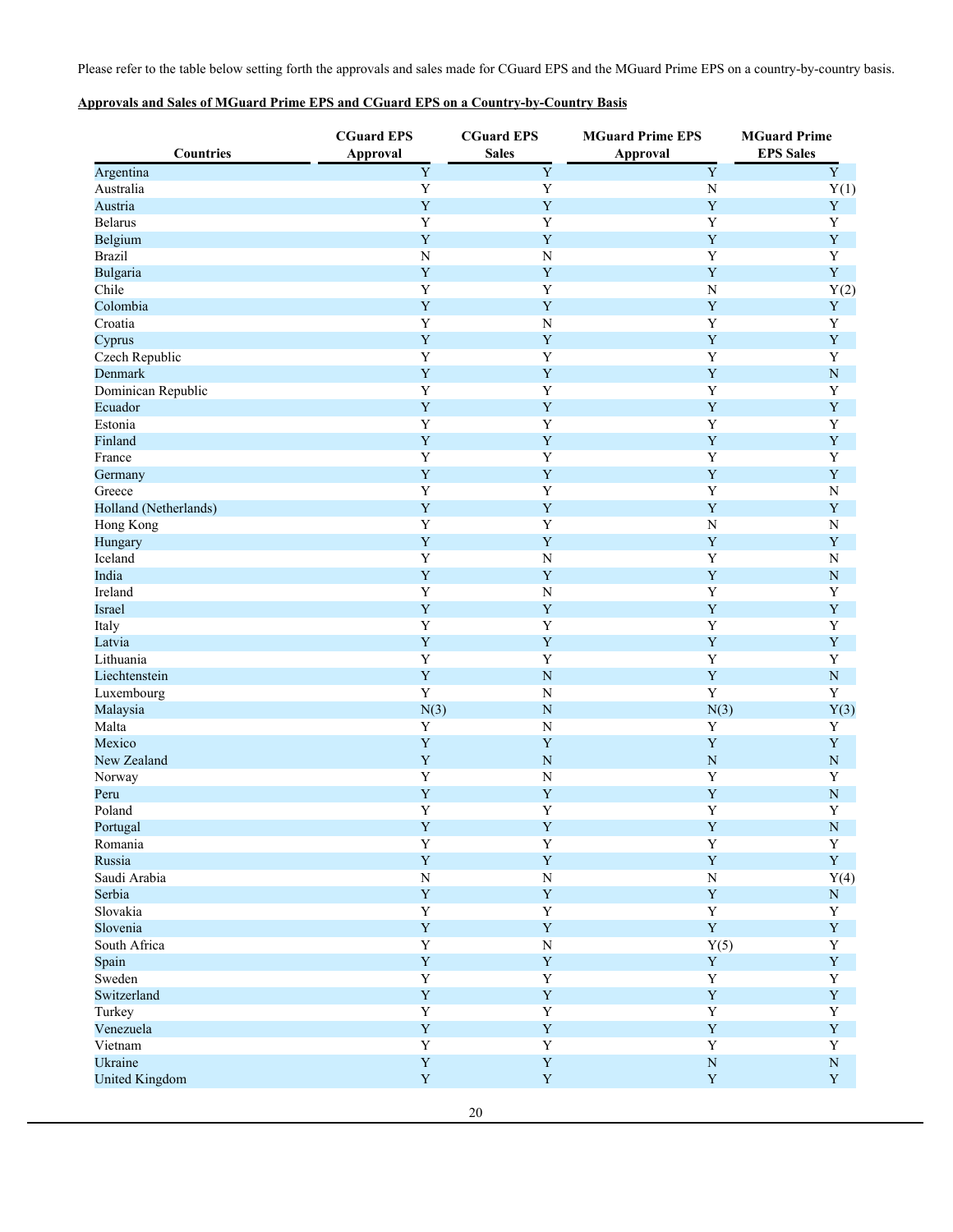- (1) The approval expired and per management decision it was decided not to renew it.
- (1) The approval expired and per management decision it was decided not to renew it.<br>
(2) We have made sales to distributors in this country, but based upon information from such distributors, we believe that the product h customers in this country.
- (3) The approval expired and per management decision it was decided not to renew it.
- (4) The approval expired in November 2017. We have not had sales of MGuard Prime EPS in Saudi Arabia since 2014.
- (5) The certificate evidencing regulatory approval for MGuard Prime EPS in South Africa was held by our former distributor in South Africa, and we cannot guarantee that it is in full force and effect. Our distribution agreement with the distributor in South Africa expired pursuant to the terms of such distribution agreement on February 1, 2015, and we have not had sales of MGuard Prime EPS in South Africa since 2015.

#### *U.S. Food and Drug Administration Government Regulation of Medical Devices for Human Subjects*

Many of our activities are subject to regulatory oversight by the U.S. Food and Drug Administration under provisions of the Federal Food, Drug, and Cosmetic Act and regulations thereunder, including regulations governing the development, marketing, labeling, promotion, manufacturing, and export of medical devices.

#### *U.S. Food and Drug Administration Approval/Clearance Requirements*

In the United States, Class II or III medical devices must be cleared or approved by the U.S. Food and Drug Administration prior to commercialization. Unless an exemption applies, each medical device that we market or wish to market in the United States must receive 510(k) clearance or premarket approval. Medical devices that receive 510(k) clearance are "cleared" by the U.S. Food and Drug Administration to market, distribute, and sell in the United States. Medical (1) The approval expired and per management devision it was devided not to enary it.<br>
(2) We have made sales to distribution it this country, but bured upon information from such distributions, we believe that the product anticipate filing a premarket approval application in the future and do not anticipate filing a 510(k) premarket notification. Even though we do not anticipate filing a  $510(k)$ , we cannot be certain that the U.S. Food and Drug Administration will find it more appropriate for us to file a  $510(k)$  premarket notification instead of a (1) The approval capined and per management decision it was decided not to cursow it.<br>
(2) Ye have made sales to distinuison in this country, but based upon information from such distinues we believe that the product has n clearance processes are provided below.

*Class I* devices are those for which safety and effectiveness can be assured by adherence to the U.S. Food and Drug Administration's general regulatory controls for medical devices, or the General Controls, which include compliance with the applicable portions of the U.S. Food and Drug Administration's quality system regulations, facility registration and product listing, reporting of adverse medical events, and appropriate, truthful and non-misleading labeling, advertising, and promotional materials. Some Class I devices also require premarket clearance by the U.S. Food and Drug Administration through the 510(k) process described below.

*Class II* devices are subject to the U.S. Food and Drug Administration's General Controls, and any other special controls as deemed necessary by the U.S. Food and Drug Administration to ensure the safety and effectiveness of the device. Premarket review and clearance by the U.S. Food and Drug Administration for Class II devices is accomplished through the 510(k) process. Pursuant to the Medical Device User Fee and Modernization Act of 2002 (MDUFMA), as of October 2002, unless a specific exemption applies, 510(k) submissions are subject to user fees. Certain Class II devices are exempt from this premarket review process. The U.S. Food and Drug Administration has recently indicated that it intends to modernize the 510(k) process and has issued new guidance documents that may change the way that devices are cleared by the U.S. Food and Drug Administration.

*Class III* includes devices with the greatest risk. Devices in this class must meet all of the requirements in Classes I and II. In addition, Class III devices cannot generally be marketed until they receive a premarket approval. The safety and effectiveness of Class III devices cannot be assured solely by the General Controls and the other requirements described above. These devices require formal clinical studies to demonstrate safety and effectiveness. Under MDFUMA, premarket approval applications (and supplemental premarket approval applications) are subject to significantly higher user fees than 510(k) applications, and they also require considerably more time and resources.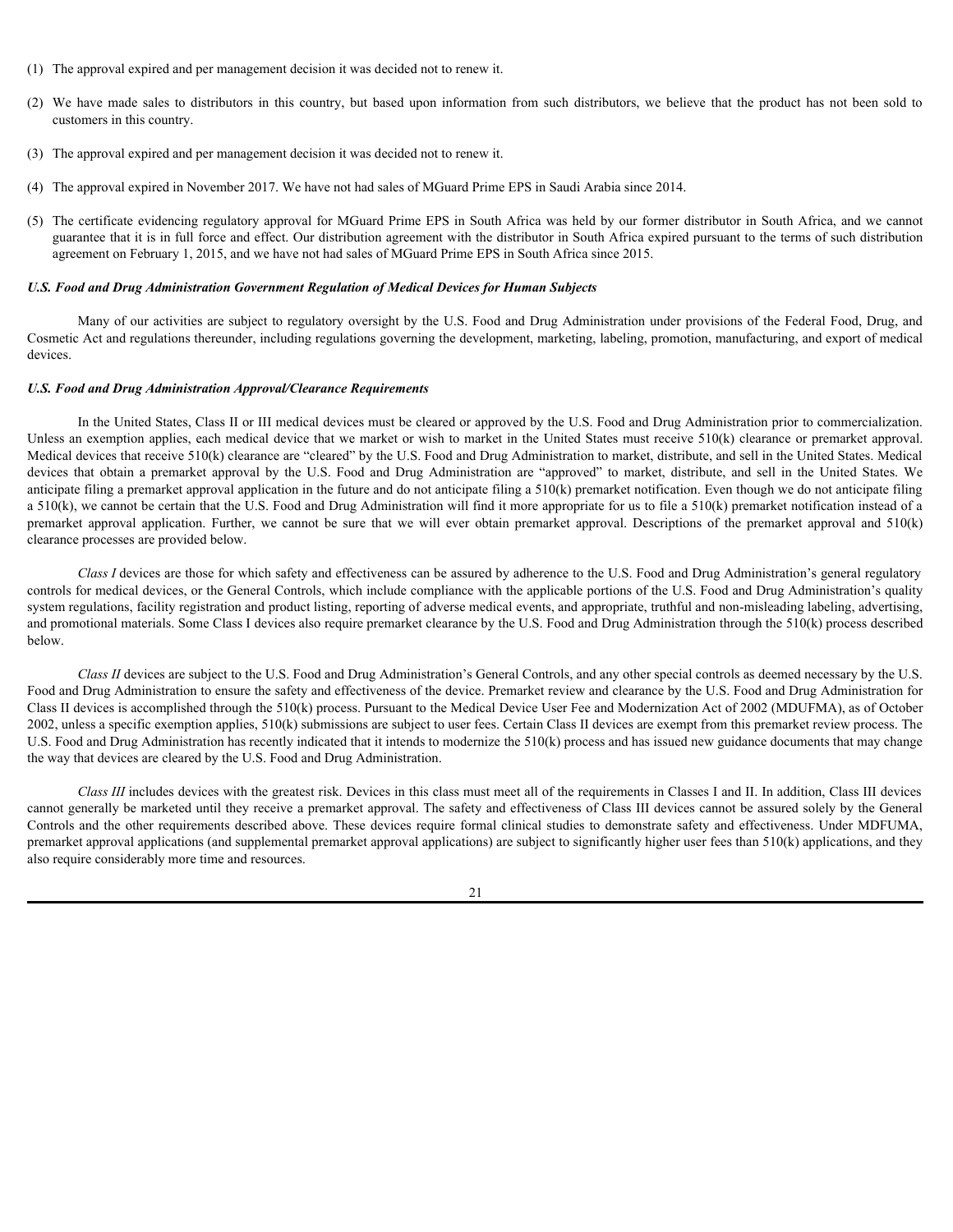The U.S. Food and Drug Administration decides whether a device line must undergo either the 510(k) clearance or premarket approval based on statutory criteria that utilize a risk-based classification system. Premarket approval is the U.S. Food and Drug Administration process of scientific and regulatory review to evaluate the safety and effectiveness of Class III medical devices and, in many cases, Class II medical devices. Class III devices are those that support or sustain human life, are of substantial importance in preventing impairment of human health, or which present a potential, unreasonable risk of illness or injury. The U.S. Food and Drug Administration uses these criteria to decide whether a premarket approval or a 510(k) is appropriate, including the level of risk that the agency perceives is associated with the device and a determination by the agency of whether the product is a type of device that is similar to devices that are already legally marketed. Devices deemed to pose relatively less risk are placed in either Class I or II. In many cases, the U.S. Food and Drug Administration requires the manufacturer to submit a 510(k) requesting clearance (also referred to as a premarket notification), unless an exemption applies. The 510(k) must demonstrate that The U.S. Food and Drug Administration decides whether a device line must undergo either the 510(k) clearance or premarket approval based on statutory<br>criteria that utilize a risk-based classification system. Premarket appr The U.S. Food and Drug Administration decides whether a device line must undergo either the 510(k) clearance or premarket approval hessed on statutory<br>criteria that utilize a risk-based classification system. Premarket app The U.S. Food and Drug Administration decides whether a device line must undergo either the 510(k) clearance or premarket approval based on statutory<br>criteria that utilize a risk-based classification system. Premarket appr application. The U.S. Food and Drug Administration devides whether a device tiare must undeppt either the 510(k) identure or premarket approval hexales that the time and the sample of the sample of the sample of the sample of the sampl

We expect that unless an exemption applies, each medical device that we market or wish to market in the United States must receive 510(k) clearance or premarket approval. Medical devices that receive 510(k) clearance are "cleared" by the U.S. Food and Drug Administration to market, distribute, and sell in the United States. Medical devices that obtain a premarket approval by the U.S. Food and Drug Administration are "approved" to market, distribute, and sell in the United States. We anticipate that each device that we wish to commercialize will be considered a Class III device by the U.S. Food and Drug Administration and therefore we anticipate filing a premarket approval application in the future and do not anticipate filing a 510(k) premarket notification. Even though we do not notification instead of a premarket approval application or that applications of our technology may not be considered Class II devices. Further, we cannot be sure that we will ever obtain a premarket approval. Descriptions of the premarket approval and 510(k) clearance processes are provided below.

#### *Premarket Approval Pathway*

We expect that current and future applications of our technology will result in medical devices that are considered Class III devices subject to premarket approval. A premarket approval application must be submitted if a device cannot be cleared through the 510(k) process. A premarket approval application must be supported by extensive data including, but not limited to, analytical, preclinical, clinical trials, manufacturing, statutory preapproval inspections, and labeling to demonstrate to the U.S. Food and Drug Administration's satisfaction the safety and effectiveness of the device for its intended use. Before a premarket approval application is submitted, a manufacturer must apply for an IDE. If the device presents a "significant risk," as defined by the U.S. Food and Drug Administration, to human health, the U.S. Food and Drug Administration requires the device sponsor to file an IDE application with the U.S. Food and Drug Administration and obtain IDE approval prior to initiation of enrollment of human subjects for clinical trials. The IDE provides the manufacturer with a legal pathway to perform clinical trials on human subjects where without the IDE, only approved medical devices may be used on human subjects.

The IDE application must be supported by appropriate data, such as analytical, animal and laboratory testing results, manufacturing information, and an Investigational Review Board (IRB) approved protocol showing that it is safe to test the device in humans and that the testing protocol is scientifically sound. If the clinical trial design is deemed to have "non-significant risk," the clinical trial may be eligible for "abbreviated" IDE requirements.

A clinical trial may be suspended by either the U.S. Food and Drug Administration or the IRB at any time for various reasons, including a belief that the risks to the study participants outweigh the benefits of participation in the study. Even if a study is completed, clinical testing results may not demonstrate the safety and efficacy of the device, or they may be equivocal or otherwise insufficient to obtain approval of the product being tested. After the clinical trials have been completed, if at all, and the clinical trial data and results are collected and organized, a manufacturer may complete a premarket approval application.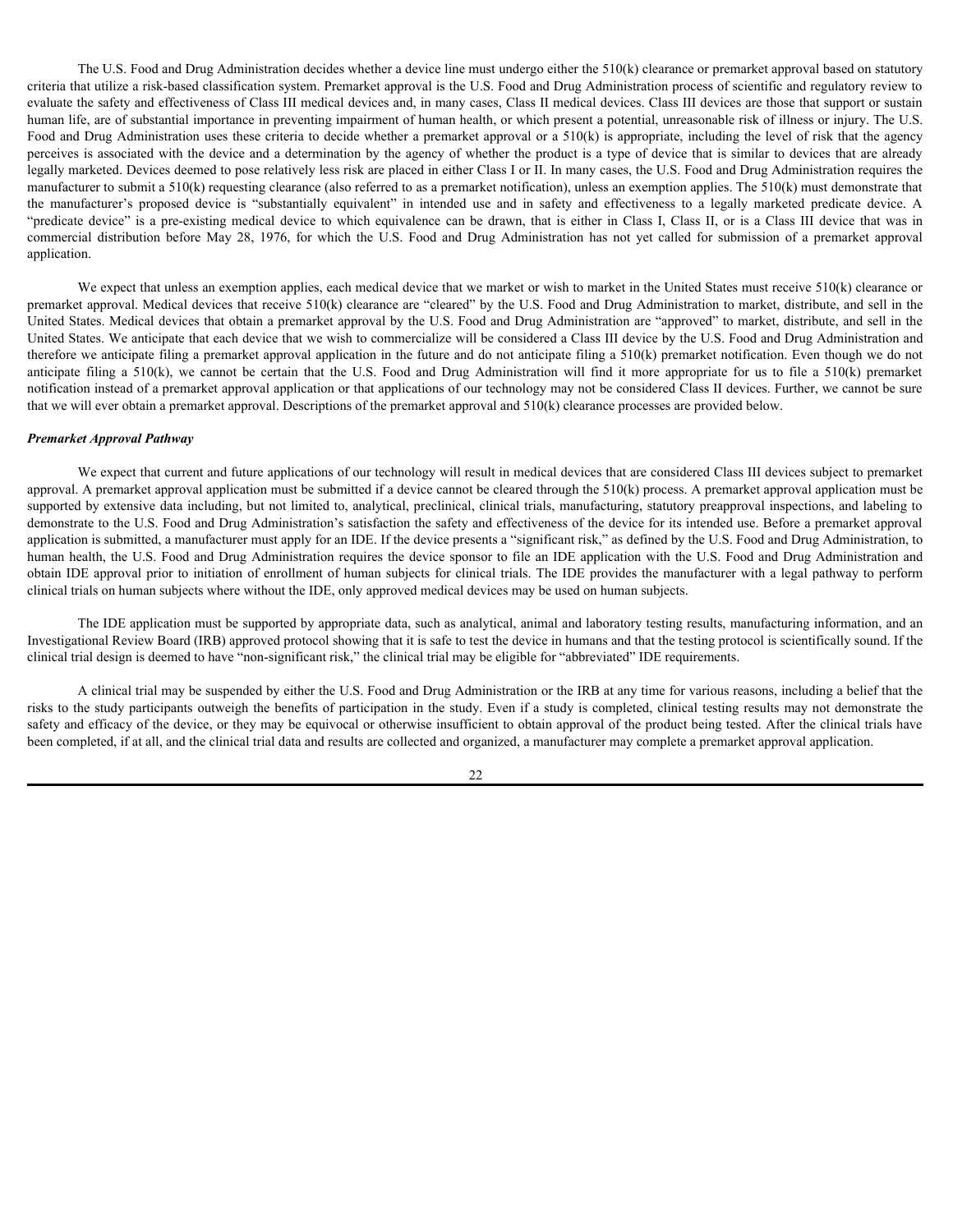After a premarket approval application is sufficiently complete, the U.S. Food and Drug Administration will accept the application and begin an in-depth review of the submitted information. By statute, the U.S. Food and Drug Administration has 180 days to review the "accepted application," although, generally, After a premarket approval application is sufficiently complete, the U.S. Food and Drug Administration will accept the application and begin an in-depth<br>review of the submitted information. By statute, the U.S. Food and Dr Administration may request additional information or clarification of information already provided. Also, during the review period, an advisory panel of experts from outside the U.S. Food and Drug Administration may be convened to review and evaluate the application and provide recommendations to the U.S. Food and Drug Administration as to the approvability of the device. The preapproval inspections conducted by the U.S. Food and Drug Administration include an evaluation After a premarket approval application is sufficiently complete, the U.S. Food and Drug Administration will accept the application and begin an in-dephretive of the submitted information. By statute, the U.S. Food and Dru Monitoring group to evaluate compliance with good clinical practice and human subject protections. New premarket approval applications or premarket approval After a premarket approval application is sufficiently complete, the U.S. Food and Drug Administration will accept the application and begin an in-depth<br>review of the submitted information. By statute, the U.S. Food and D device's indication for use, manufacturing process, labeling and design. Significant changes to an approved premarket approval require a 180-day supplement, whereas less substantive changes may utilize a 30-day notice, or a 135-day supplement. Premarket approval supplements often require submission of the same type of information as a premarket approval application, except that the supplement is limited to information needed to support any changes from the device covered by the original premarket approval application, and it may not require as extensive clinical data or the convening of an advisory panel.*510(k) Clearance Pathway* After a premarket approval application is sufficiently complete, the U.S. Food and Drug Administration will accept the application and begin an in-depth the submitted information. By statue, the U.S. Food and Drug Adminis After a promaded approval application is sufficiently complets, the U.S. Food and Drug Administration will accept the substrate reactive of the substrate of the substrate of the substrate of the substrate of the substrate After a prematic approval exploited in a function of required by for fixed and Doug Administration will accept the positive controller and the system and independent on the regulatory of the regulatory and the positive st review of the dominal methods in the U.S. Food and Dig Memissions in 100 day to review be "Screened preview to the state of the Control of the U.S. Food and Diversify and Dig Memissions are proportion to the Control of the

process. If, in the future, we develop products where 510(k) clearance is required, we would be required to submit a 510(k) demonstrating that such proposed devices are substantially equivalent to a respective previously cleared 510(k) device or a device that was in commercial distribution before May 28, 1976, for which the U.S. Food and Drug Administration has not yet called for the submission of 510(k). U.S. Food and Drug Administration's 510(k) clearance pathway including clinical data, to make a determination regarding substantial equivalence.

If a device receives 510(k) clearance, any modification that could significantly affect its safety or effectiveness, or that would constitute a new or major change in its intended use, will require a new 510(k) clearance or, depending on the modification, a premarket approval. The U.S. Food and Drug Administration requires each device manufacturer to determine whether the proposed change requires submission of a new 510(k) or a premarket approval, but the U.S. Food and Drug Administration can review any such decision and can disagree with a manufacturer's determination. If the U.S. Food and Drug Administration disagrees with a manufacturer's determination, the U.S. Food and Drug Administration can require the manufacturer to cease marketing and/or recall the modified device until 510(k) clearance or premarket approval of the modified device is obtained.

#### *Pervasive and Continuing U.S. Food and Drug Administration Regulation*

manufacturers report to the U.S. Food and Drug Administration specified types of adverse events involving their products), labeling regulations, and the U.S. Food and Drug Administration's general prohibition against promoting products for unapproved or "off-label" uses. Class II devices also can have special controls such as performance standards, post-market surveillance, patient registries, and U.S. Food and Drug Administration guidelines that do not apply to Class I devices.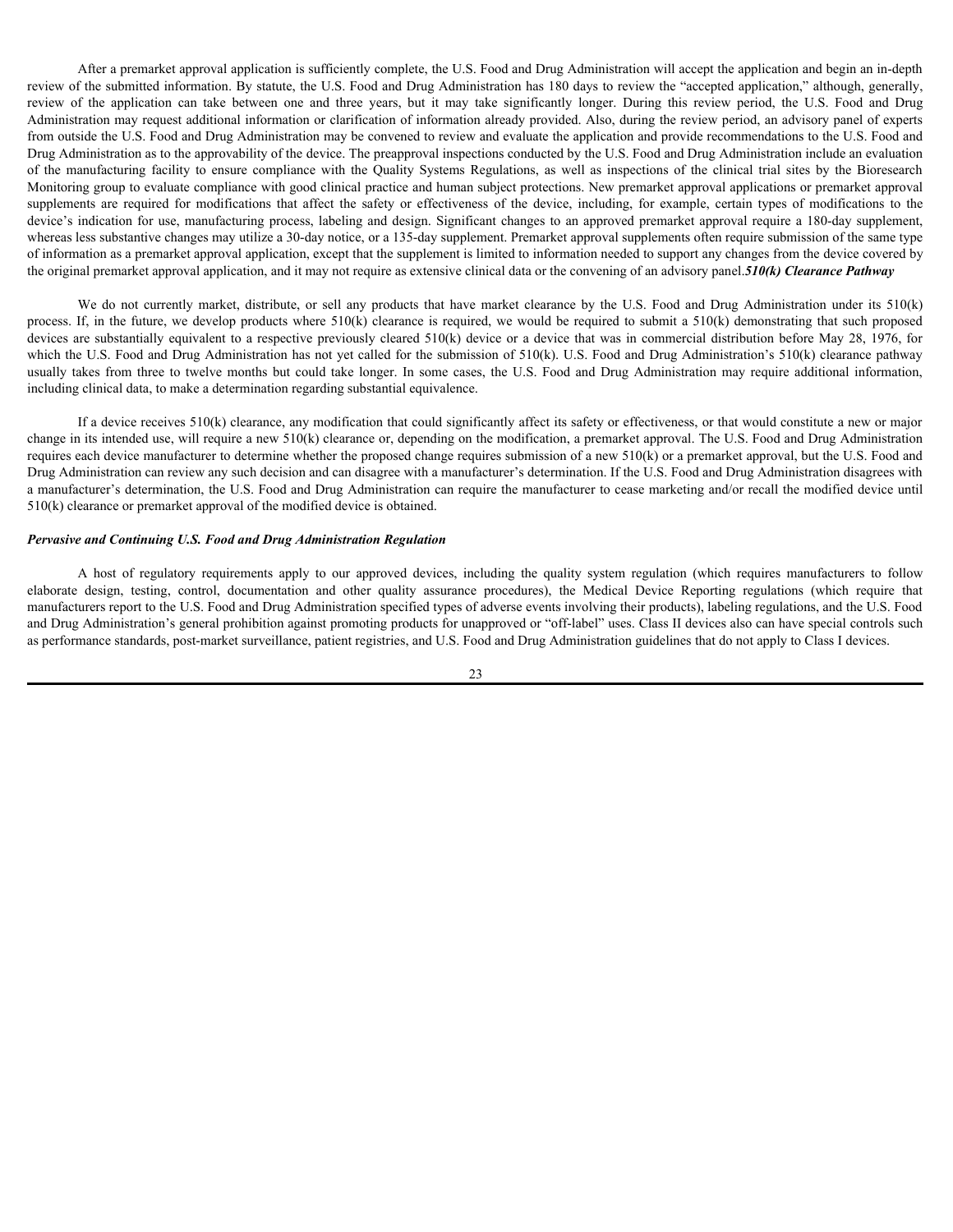A noncomprehensive list of the regulatory requirements that apply to our approved products classified as medical devices include:

- product listing and establishment registration, which helps facilitate U.S. Food and Drug Administration inspections and other regulatory action;
- documentation and other quality assurance procedures during all aspects of the development and manufacturing process;
- labeling regulations and U.S. Food and Drug Administration prohibitions against the promotion of products for uncleared, unapproved or off-label use or indication;
- A noncomprehensive list of the regulatory requirements that apply to our approved products classified as medical devices include:<br>
 product listing and establishment registration, which helps facilitate U.S. Food and Dru ● clearance of product modifications that could significantly affect safety or efficacy or that would constitute a major change in intended use of one of our cleared devices;
- approval of product modifications that affect the safety or effectiveness of one of our cleared devices;
- medical device reporting regulations, which require that manufacturers comply with U.S. Food and Drug Administration requirements to report if their device may have caused or contributed to a death or serious injury, or has malfunctioned in a way that would likely cause or contribute to a death or serious injury if the malfunction of the device or a similar device were to recur;
- post-approval restrictions or conditions, including post-approval study commitments;
- post-market surveillance regulations, which apply when necessary to protect the public health or to provide additional safety and effectiveness data for the device;
- the U.S. Food and Drug Administration's recall authority, whereby it can ask, or under certain conditions order, device manufacturers to recall from the market a product that is in violation of governing laws and regulations;
- regulations pertaining to voluntary recalls; and,
- notices of corrections or removals.

We do not currently have a registered establishment with the U.S. Food and Drug Administration. If we are approved or cleared to manufacture, prepare, or process a device in the United States, we and any third-party manufacturers that we may use must will be required to register our establishments with the U.S. Food and Drug Administration. As such, we and our manufacturing facilities will be subject to U.S. Food and Drug Administration inspections for compliance with the U.S. Food and Drug Administration's Quality System Regulation. Additionally, some of our subcontractors may also be subject to U.S. Food and Drug A constraints and other quality assumes procedures during all aspects of the development and manufacturing process.<br>
A labeling regulations and U.S. Food and Drug Administration problems are allows or located service strat regulations will require that we manufacture our products and maintain our documents in a prescribed manner with respect to design, manufacturing, testing and • Indeed to the state of the Ford and Drug Administration probability a gainst the provider or products for medical solid at each of elements of effects or the state of elements and the state of elements of elements of regarding the reporting of adverse events associated with the use of our medical devices, as well as product malfunctions that would likely cause or contribute to death or serious injury if the malfunction were to recur. U.S. Food and Drug Administration regulations also govern product labeling and prohibit a manufacturer from marketing a medical device for unapproved applications. **•** mprovair originate mean functions, that allest the subject that manufactures conjugated in expectitive requires the constrained device proportion of the control device the provision of the control device the proportio

Our CGuard EPS is classified as a Class III medical device by the U.S. Food and Drug Administration. Class III medical devices are generally the highest Administration process of premarket approval involves scientific and regulatory review to evaluate the safety and effectiveness of Class III medical devices for the purpose(s) intended. The U.S. Food and Drug Administration will either approve or deny a premarket approval application and we cannot market a device unless or until the U.S. Food and Drug Administration approves a premarket approval application.

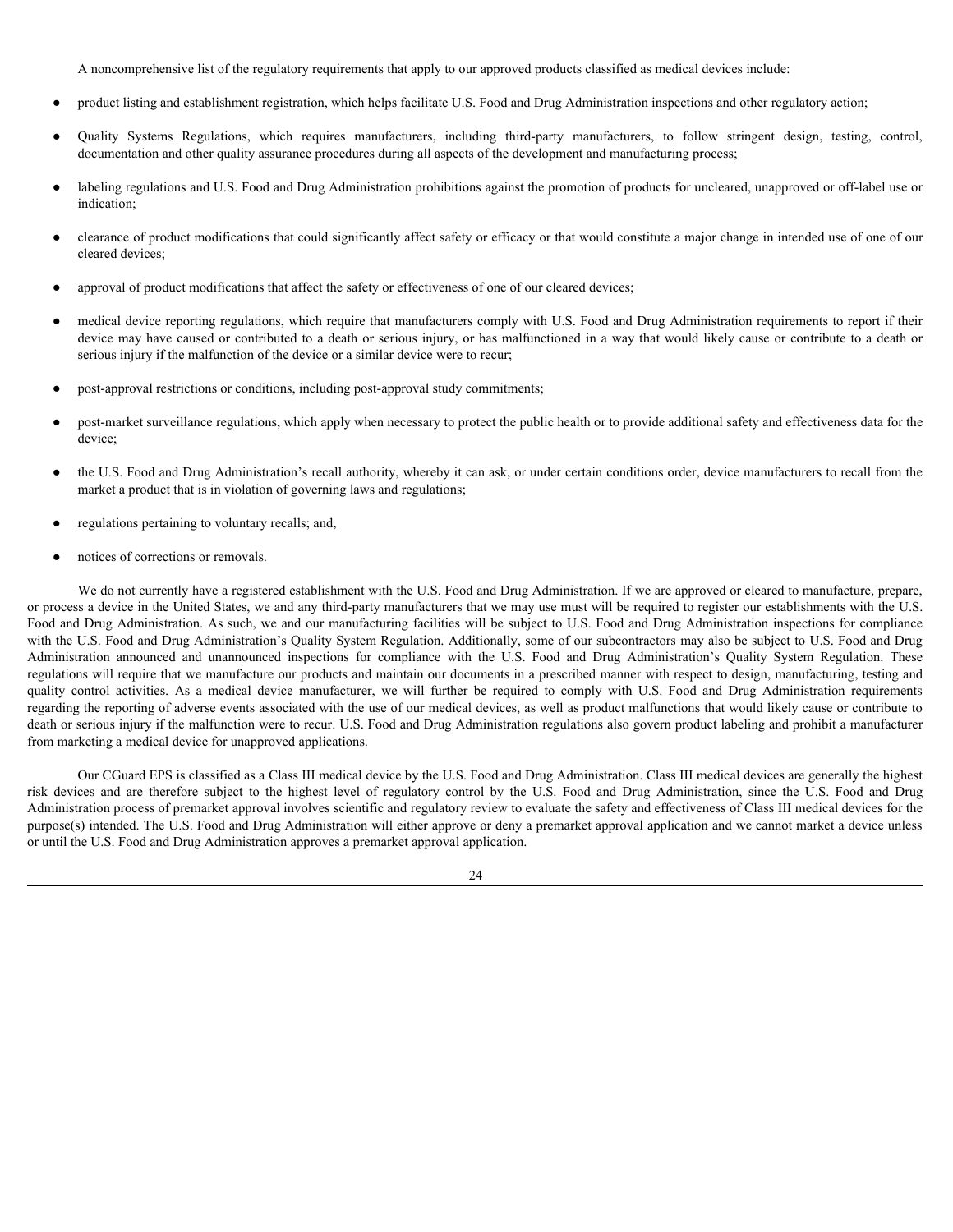We expect the approval process in the U.S. to take a significant amount of time, require the expenditure of significant resources, involve rigorous clinical investigations and testing, and potentially require changes to products. The approval process may result in limitations on the indicated uses of the medical devices for which we are able to obtain approval (since the U.S. Food and Drug Administration can take action against a company that promotes off-label uses) and will also require increased post-market surveillance.

#### *U.S. Healthcare Laws and Regulations*

In addition to the U.S. Food and Drug Administration regulations, there are a variety of other healthcare laws and regulations to which we may be subject We expect the approval process in the U.S. to take a significant amount of time, require the expenditure of significant resources, involve rigorous clinical<br>investigations and testing, and potentially require changes to pr prohibit the payment or receipt of kickbacks, bribes or other remuneration, including the offer or solicitation of such payment, intended to induce or reward the We expect the approval process in the U.S. to take a significant amount of time, require the expenditure of significant resources, involve rigorous clinical<br>investigations and testing, and potentially require then U.S. Foo federal and state laws prohibit presenting, or causing to be presented, to third party payors (including, government program, such as Medicare and Medicaid) for reimbursement, claims that are false or fraudulent, or which are for items or services that were not provided as claimed. In addition, other healthcare laws and regulations may apply, such as transparency and reporting requirements, and privacy and security requirements. Violations of these laws can lead to civil and We expect the approval process in the U.S. to take a significant amount of time, require the expenditure of significant resources, involve ignorous clinical<br>investigations und testing penalties require charges to products. business. These laws are potentially applicable to manufacturers of products regulated by the U.S. Food and Drug Administration as medical devices, such as us, and hospitals, physicians and other institutional or individual providers that may refer or purchase such products. The healthcare laws that may be applicable to our business or operations include, but are not limited to: We expect the approval process in the U.S. to take a significant amount of time, require the expediture of significant resumes, tavelve algoored interest and points and points and points and points and points and points a We expect the approval process in the U.S. to take a significant amount of time, require the crystal in binitiation can be related to some set of the money or the money or the individual or the individual deviated uses of Frequire increased possessment surveillings.<br>
Health Earth Earth and Regulations of the Barbara California equalities, there are a variety of else health Park Park Barbara Earth and Health Barbara Cain and the Health and

- The federal Anti-Kickback Statute, which prohibits the offer, payment, solicitation or receipt of any form of remuneration in return for referring, ordering, leasing, purchasing or arranging for, or recommending the ordering, purchasing or leasing of, items or services payable by Medicare, Medicaid or any other federal healthcare program;
- Federal false claims laws and civil monetary penalty laws, including the False Claims Act, that prohibit, among other things, individuals or entities from knowingly presenting, or causing to be presented, claims for payment from Medicare, Medicaid or other government healthcare programs that are false or fraudulent, or making a false statement to avoid, decrease or conceal an obligation to pay money to the federal government;
- The federal Health Insurance Portability and Accountability Act of 1996 ("HIPAA"), which includes provisions that prohibit knowingly and willfully knowingly and willfully falsifying, concealing or covering up a material fact or making any materially false statements in connection with the delivery of or payment for healthcare benefits, items or services;
- imposes obligations and requirements on healthcare providers, health plans, and healthcare clearinghouses as well as their respective business associates that perform certain services for them that involve the use or disclosure of individually identifiable health information, with respect to safeguarding the privacy and security of certain individually identifiable health information;
- The federal transparency requirements under the Affordable Care Act, including the provision commonly referred to as the Physician Payments Sunshine Act, which requires certain manufacturers of drugs, devices, biologics and medical supplies that are reimbursable under Medicare, Medicaid or Children's Health Insurance Program to report annually to Centers for Medicare and Medicaid Services, or CMS, information related to payments and other transfers of value to physicians and teaching hospitals, and ownership and investment interests held by physicians and their immediate family members; and
- Analogous state and foreign laws and regulations, such as state anti-kickback and false claims laws, which may be broader in scope and apply to referrals and items or services reimbursed by both governmental and non-governmental third-party payors, including private insurers, many of which differ from each other in significant ways and often are not preempted by federal law, thus complicating compliance efforts.

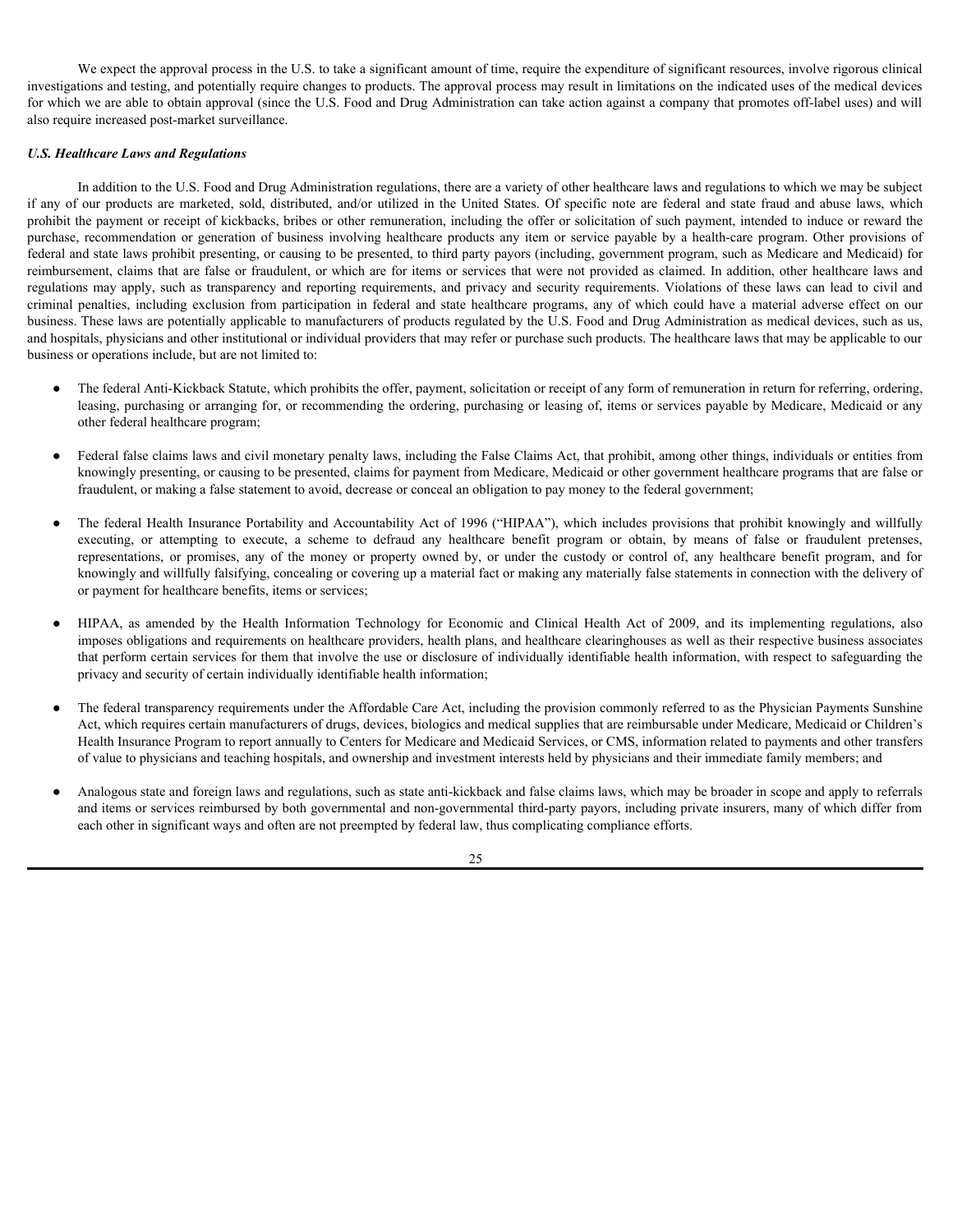#### **Customers**

Our customer base is varied. We began shipping our product to customers in Europe in January 2008 and have since expanded our global distribution network to Southeast Asia, India, Latin America and Israel. We currently have distribution agreements for our CE mark-approved MGuard Prime EPS and/or CGuard EPS with medical product distributors based in Europe, the Middle East, Asia Pacific and Latin America. We are currently in discussions with additional distribution companies in Europe, Asia, and Latin America.

Most of our current agreements with our distributors stipulate that, and we expect our future agreements with our distributors to stipulate that, while we shall assist in training by providing training materials, marketing guidance, marketing materials, and technical guidance, each distributor will be responsible for carrying out local registration, sales and marketing activities. In addition, in most cases, all sales costs, including sales representatives, incentive programs, and marketing trials, will be borne by the distributor. Under current agreements, distributors purchase stents from us at a fixed price. Our current agreements with distributors are generally for a term of two to three years. **TS**<br>
The customer base is varied. We began shipping our product to customers in Europe in January 2008 and have since expanded our global distribution<br>
to Southeast Asia, India, Iain America and Israel, We currently have **Customers**<br>Customer hase is varied We began shipping our product to existence is Furope in January 2008 and have since expanded our global distribution<br>precivale to Southest Assa, India America, May can be currently have

#### **Manufacturing and Suppliers**

engineering applications.

Natec Medical Ltd. supplies us with catheters that help create the base for our CGuard EPS stents. Our agreement with Natec Medical Ltd., as amended, purchasing and handling inventory of CGuard EPS delivery system, and Natec Medical Ltd.is responsible for the manufacturing process.

Natec Medical Ltd. supplies us with catheters that help create the base for our MGuard Prime EPS. Our agreement with Natec Medical Ltd., which may be terminated by either party upon six months' notice, calls for non-binding minimum orders.

The cobalt-chromium stent for our MGuard Prime EPS was designed by Svelte Medical Systems Inc. We have an agreement with Svelte Medical Systems Inc., as amended, that grants us a non-exclusive, worldwide license for production and use of the MGuard Prime cobalt-chromium stent for the life of the stent's patent, subject to the earlier termination of the agreement upon the bankruptcy of either party or the uncured default by either party under any material provision of the agreement. Our royalty payments to Svelte Medical Systems Inc. are determined by the sales volume of MGuard Prime EPS. Currently, the royalty rate is 2.9% of all net sales.

We manufacture our CGuard EPS and MGuard Prime EPS at our own facility. The bare-metal cobalt-chromium stents for our MGuard Prime EPS and the self-expanding bare-metal stents for our CGuard EPS are being manufactured and supplied by MeKo Laserstrahl-Materialbearbeitung. Our agreement with MeKo Laserstrahl-Materialbearbeitung for the production of electro polished L605 bare-metal stents for MGuard Prime EPS and CGuard EPS is priced on a per-stent basis, subject to the quantity of stents ordered. The complete assembly process for MGuard Prime EPS and CGuard EPS, including knitting and securing the sleeve to the stent and the crimping of the sleeve stent on to a delivery catheter, is done at our Israel manufacturing site. Once MGuard Prime EPS and CGuard EPS have been assembled, they are sent for sterilization in a third-party facility in Israel, and then back to our facility for final packaging and distribution.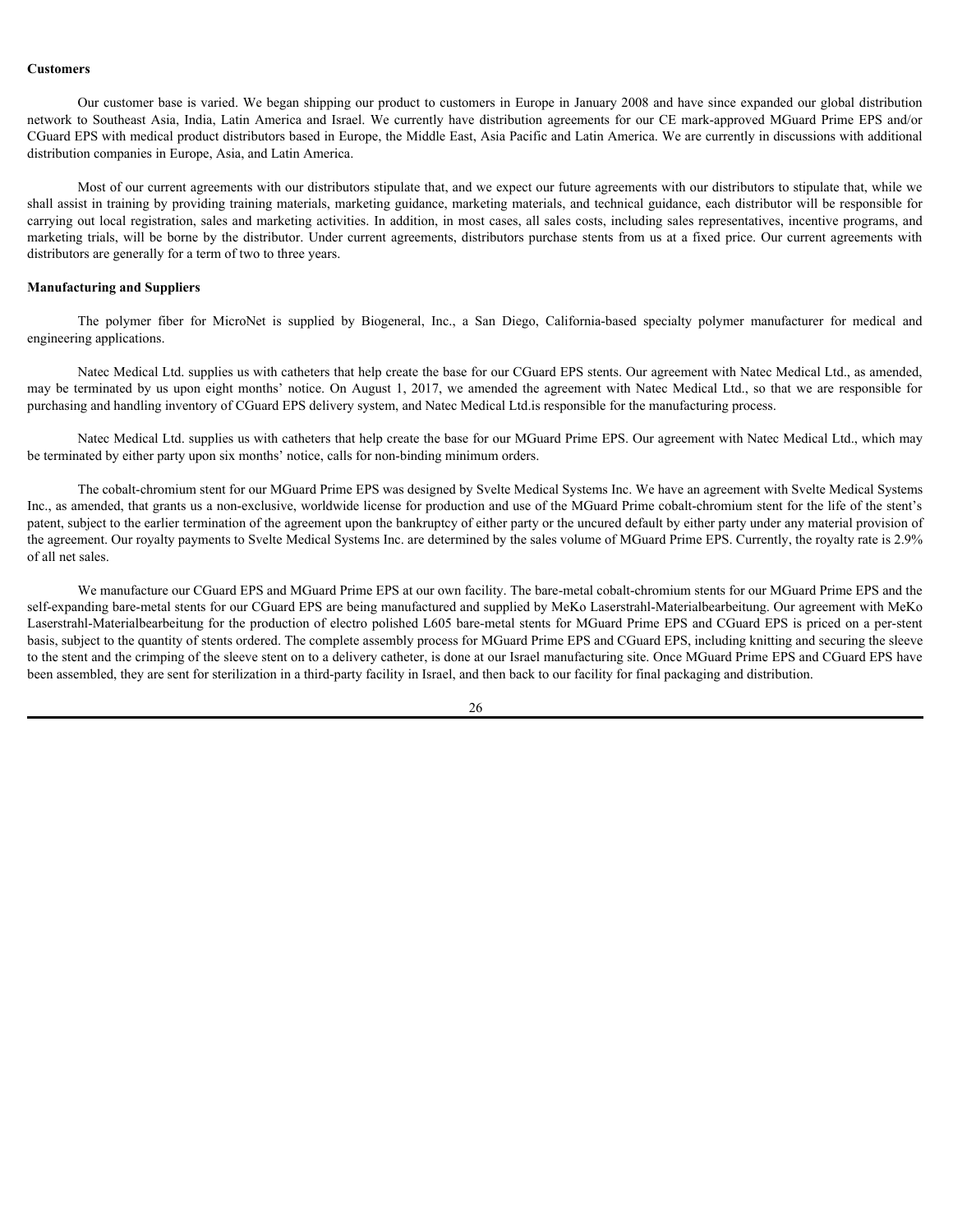During the quarter ended March 31, 2019, our former third-party sterilizer's equipment failures resulted in significant interruption in sterilized product supply for the majority of the quarter. As a result of this interruption in the delivery of sterilized products and our limited inventory levels on hand prior to this interruption, we were unable to fulfill a significant portion of the orders received during the three months ended March 31, 2019.

Each MGuard stent is manufactured from two main components, the stent and the mesh polymer. The stent is made out of cobalt chromium. This material is readily available, and we acquire it in the open market. The mesh is made from polyethylene terephthalate (polyester). This material is readily available in the market as well, because it is used for many medical applications. In the event that our supplier can no longer supply this material in fiber form, we would need to qualify another supplier, which could take several months. In addition, in order to retain the approval of the CE mark, we are required to perform periodic audits of the quality control systems of our key suppliers in order to insure that their products meet our predetermined specifications.

A CGuard EPS consists of a CGuard stent and the delivery system. Each CGuard stent is manufactured from two main components, a self-expending During the quarter ended March 31, 2019, our former third-party sterilizer's equipment failures resulted in significent interruption in sterilized products<br>supply for the majority of the quarter. As a result of this interr terephthalate (polyester). We have pending patent rights that cover the proposed CGuard stent with mesh. This material is readily available in the market as well, because it is used for many medical applications. In the event that our supplier can no longer supply this material in fiber form, we would need to qualify another supplier, which could take several months. The delivery system for CGuard is made out of polymer tubes we acquire from an original equipment manufacturer. In the event that our supplier can no longer supply this material, we would need to qualify another supplier, which could take several months. In addition, in order to retain the approval of the CE mark, we are required to perform periodic audits of the quality control systems of our key suppliers in order to insure that their products meet our predetermined specifications. During the quarter ended Much 31, 2019, our further sharinger's equipment failures resolted in significant interruption in sterilized products of the current As a real of this metropoly of the quarter. As a result of the

#### **Employees**

bargaining agreements. We do not expect the collective bargaining agreements to which our employees are party to have a material effect on our business or results of operations. We consider our relations with our employees to be good. We believe that our future success will depend, in part, on our continued ability to attract, hire and retain qualified personnel.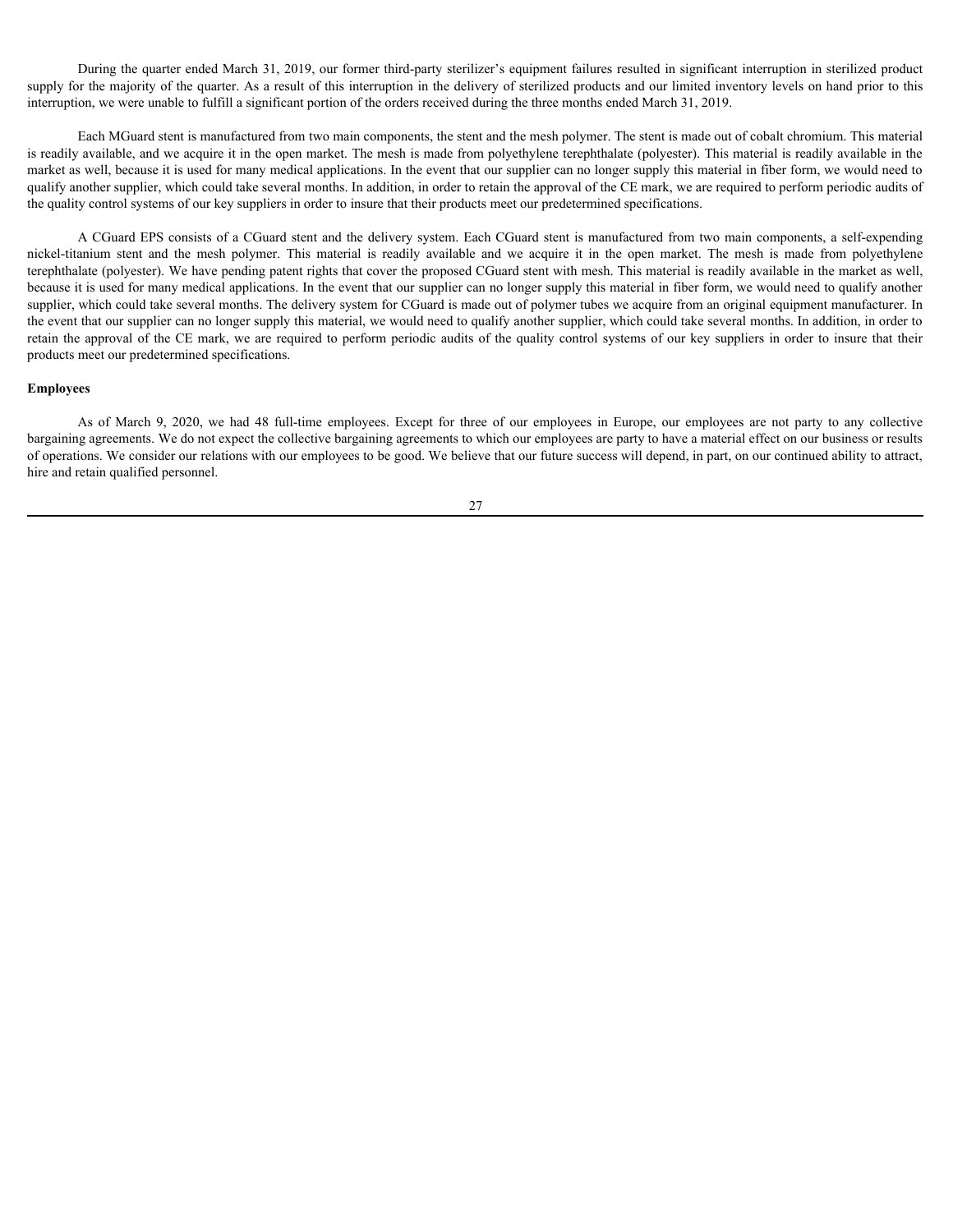#### <span id="page-30-0"></span>**Item 1A. Risk Factors.**

**There are numerous and varied risks, known and unknown, that may prevent us from achieving our goals. You should carefully consider the risks below and the other information included in this Amnual Report on Form 10-K, in** *described below and the other information included in this Annual Report on Form 10-K, including the consolidated financial statements and related notes. If any of the following risks, or any other risks not described below, actually occur, it is likely that our business, financial condition, and/or operating results could be* **14cm 1A. Risk Factors.**<br> *There are numerous and varied risks, known and unknown, that may prevent us from achieving our goals. You should carefully consider the risks<br>
described below and the other information included i discussed in these forward-looking statements.*

#### **Risks Related to Our Business**

#### *We have a history of net losses and may experience future losses.*

We have yet to establish any history of profitable operations. We reported a net loss of \$10 million for the fiscal year ended December 31, 2019, and had a net loss of approximately \$7.2 million during the fiscal year ended December 31, 2018. As of December 31, 2019, we had an accumulated deficit of \$158 million. We expect to incur additional operating losses for the foreseeable future. There can be no assurance that we will be able to achieve sufficient revenues throughout the year or be profitable in the future.

#### *The report of our independent registered public accounting firm contains an explanatory paragraph as to our ability to continue as a going concern, which could prevent us from obtaining new financing on reasonable terms or at all.*

Because we have had recurring losses and negative cash flows from operating activities, substantial doubt exists regarding our ability to remain as a going concern at the same level at which we are currently performing. Accordingly, the report of Kesselman & Kesselman, our independent registered public accounting firm, with respect to our financial statements for the year ended December 31, 2019, includes an explanatory paragraph as to our potential inability to continue as a going concern. The doubts regarding our potential ability to continue as a going concern may adversely affect our ability to obtain new financing on reasonable terms or at all.

#### *We will need to raise additional capital to meet our business requirements in the future, and such capital raising may be costly or difficult to obtain and could dilute our stockholders' ownership interests.*

Without materially curtailing our operations, we estimate that we have sufficient capital to fund operations until the end of May 2020. As such, in order for us to pursue our business objectives, we will need to raise additional capital, which additional capital may not be available on reasonable terms or at all. For instance, we will need to raise additional funds to accomplish the following:

- furthering our efforts to ultimately seek the U.S. Food and Drug Administration approval for commercial sales of CGuard EPS in the United States;
- development of our current and future products, including CGuard EPS enhancements;
- pursuing growth opportunities, including more rapid expansion and funding regional distribution systems;
- making capital improvements to improve our infrastructure;
- hiring and retaining qualified management and key employees;
- responding to competitive pressures;
- complying with regulatory requirements such as licensing and registration; and
- maintaining compliance with applicable laws.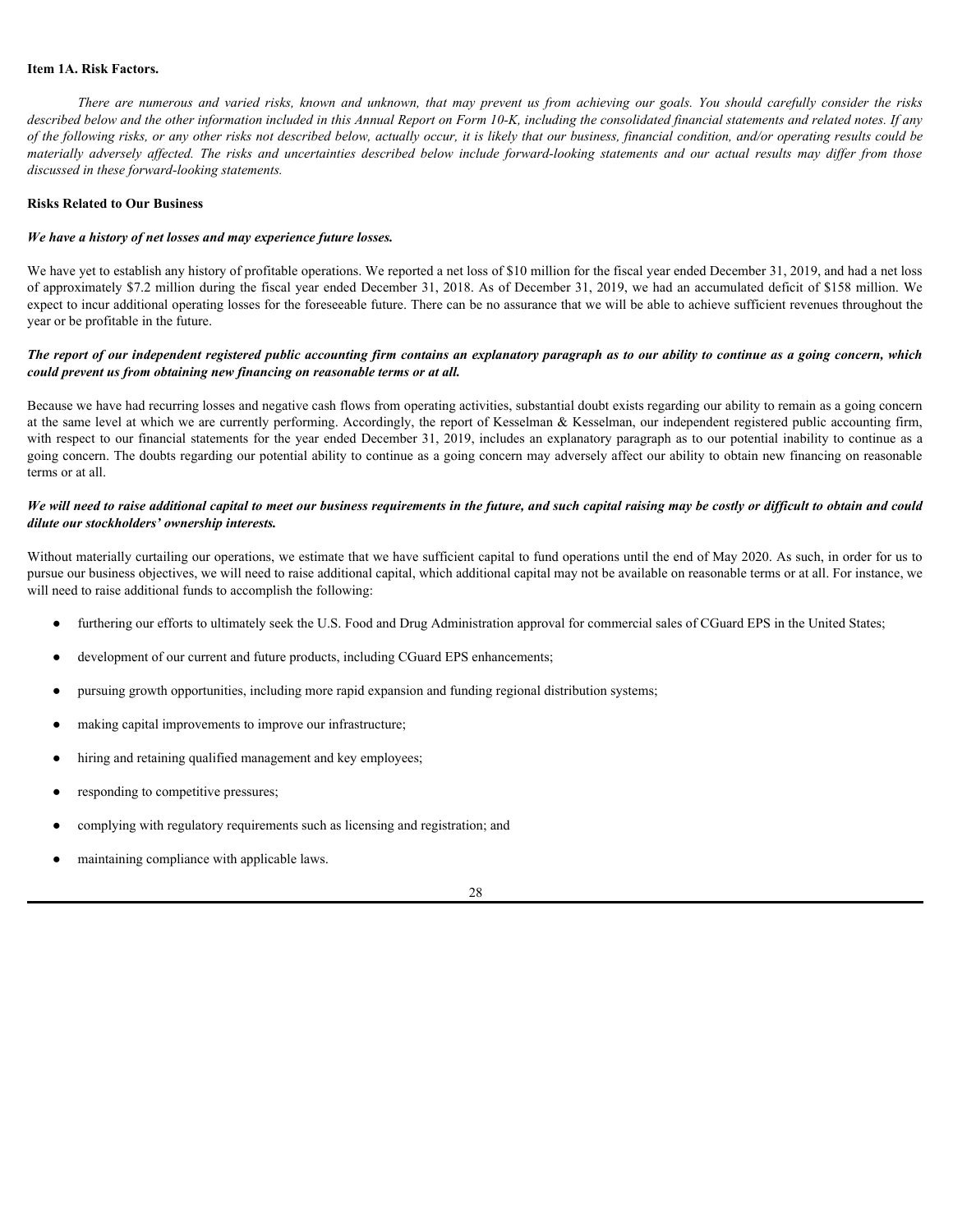Any additional capital raised through the sale of equity or equity-backed securities may dilute our stockholders' ownership percentages and could also result in a decrease in the market value of our equity securities.

The terms of any securities issued by us in future capital transactions may be more favorable to new investors, and may include preferences, superior voting rights and the issuance of warrants or other derivative securities, which may have a further dilutive effect on the holders of any of our securities then outstanding.

Any additional capital raised through the sale of equity or equity-backed securities may dilute our stockholders' ownership percentages and could also result in a<br>decrease in the market value of our equity securities.<br>The designation for our Series B Preferred Stock and Series C Preferred Stock contains a full ratchet anti-dilution price protection to be triggered upon issuance of equity or equity-linked securities at an effective common stock purchase price of less than the conversion price in effect. See "*Risk Factors—Risks Related to Our* Any additional capital raised through the sale of equity or equity-backed securities may dilute our stockholders' ownership percentages and could also result in a<br>decrease in the market value of our equity securities.<br>The *contains anti-dilution provisions that may result in the reduction of the conversion price in the future. This feature may result in an indeterminate number of shares of common stock being issued upon conversion of the Series B Preferred Stock or the Series C Preferred Stock. Sales of these shares will dilute the interests of other security holders and may depress the price of our common stock*." Such obligations may make any additional financing difficult to obtain or unavailable to us while any shares of our Series B Preferred Stock or Series C Preferred Stock are outstanding. If we are unable to obtain additional financing on a timely basis, we may have to curtail our development activities and growth plans and/or be forced to sell assets, perhaps on unfavorable terms, which would have a material adverse effect on our business, financial condition and results of operations, and ultimately could be forced to discontinue our operations and liquidate, in which event it is Any additional capital raised through the sale of equity or equity-backed securities may dilute our stockholders' overestip percentages and could also result in a decrease in the mate of our same of any sources supplies t revenues from operations needed to stay in business. Any additional capital raised through the sale of equity or equity-bocked securities may dilate our stockholders' ownership percentages and coald also result in decrease in the matter of the pursuing cost in pursuing full contribution in the properties of the matrix of the relation of the contribution of the former Day is contribute to defining the control of the state. The former of the dente is and the control of the state of the state o

compliance fees, printing and distribution expenses and other costs. We may also be required to recognize non-cash expenses in connection with certain securities we issue, such as convertible notes and warrants, which may adversely impact our financial condition. If we do not have a sufficient number of available shares for any Series B Preferred Stock or Series C Preferred Stock conversions or upon conversion of Series B Preferred Stock or Series C Preferred Stock, we will be required to increase our authorized shares, which may not be possible and will be time consuming and expensive.

#### *Our products may in the future be subject to product notifications, recalls, or voluntary market withdrawals that could harm our reputation, business and financial results.*

The manufacturing and marketing of medical devices involves an inherent risk that our products may prove to be defective and cause a health risk even after regulatory clearances have been obtained. Medical devices may also be modified after regulatory clearance is obtained to such an extent that additional regulatory clearance is necessary before the device can be further marketed. In these events, we may voluntarily implement a recall or market withdrawal or may be required to do so by a regulatory authority.

In the European Economic Area, we must comply with the EU Medical Device Vigilance System. Under this system, manufacturers are required to take Field Safety Corrective Actions ("FSCAs") to reduce a risk of death or serious deterioration in the state of health associated with the use of a medical device that is already placed on the market. A FSCA may include the recall, modification, exchange, destruction or retrofitting of the device. FSCAs must be communicated by the manufacturer or its legal representative to its customers and/or to the end users of the device through Field Safety Notices.

Any adverse event involving our products could result in other future voluntary corrective actions, such as recalls or customer notifications, or agency action, such as inspection or enforcement action. Adverse events have been reported to us in the past, and we cannot guarantee that they will not occur in the future. Any management from operating our business and could harm our reputation and financial results.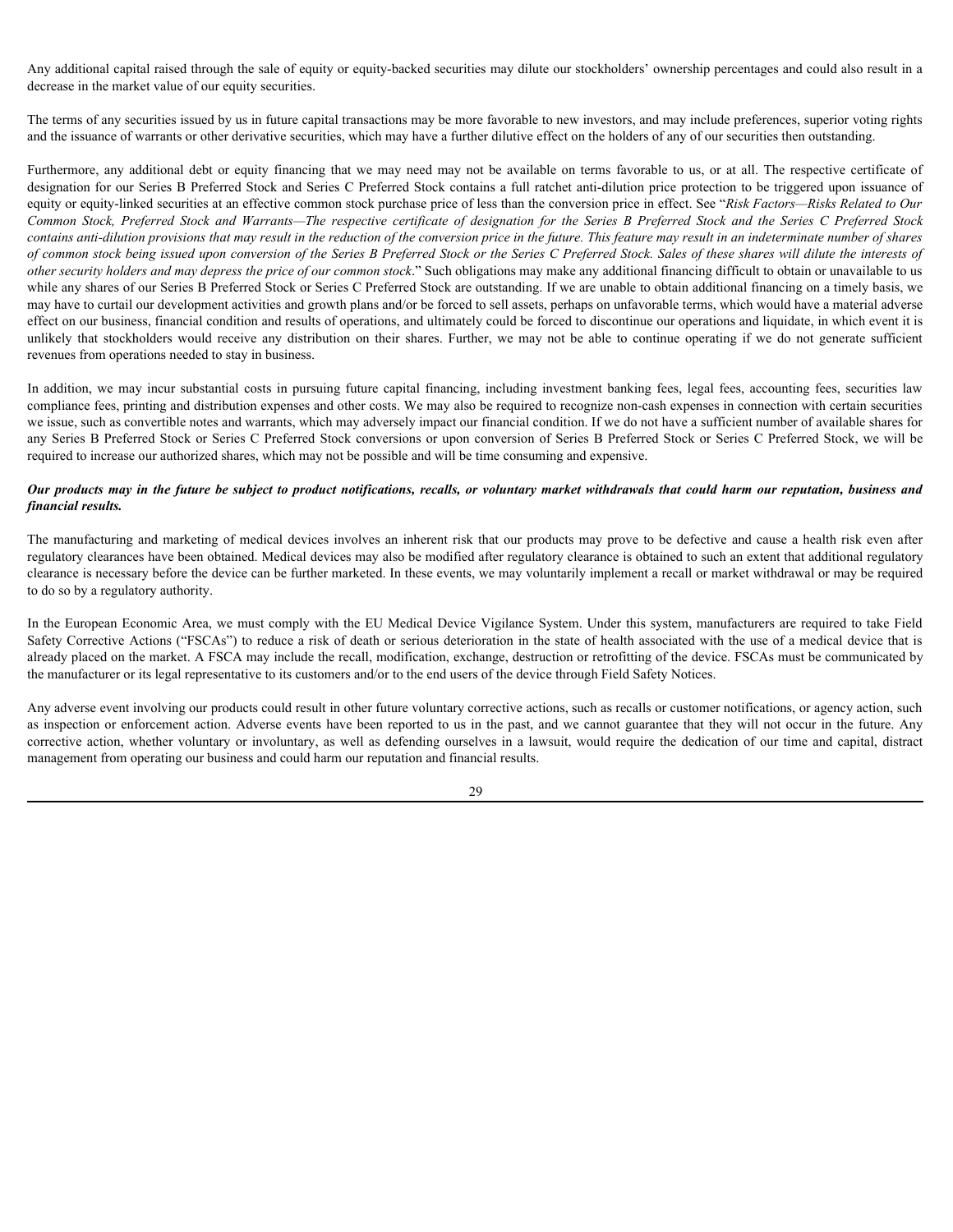#### *We expect to derive our revenue from sales of our CGuard EPS and MGuard Prime EPS stent products and other products we may develop, such as CGuard EPS with enhancements. If we fail to generate revenue from these sources, our results of operations and the value of our business would be materially and adversely affected.*

We expect our revenue to be generated from sales of our CGuard EPS and MGuard Prime EPS stent products and other products we may develop. Future sales of CGuard EPS will be subject to the receipt of regulatory approvals and commercial and market uncertainties that may be outside our control. In addition, sales of MGuard Prime EPS have been hampered by weakened demand for bare metal stents, which may never improve, and we may not be successful in developing a drug-eluting stent product. In addition, there may be insufficient demand for other products we are seeking to develop, such as CGuard EPS with enhancements. If we fail to generate expected revenues from these products, our results of operations and the value of our business and securities would be materially and adversely affected.

#### *If we are unable to obtain and maintain intellectual property protection covering our products, others may be able to make, use or sell our products, which would adversely affect our revenue.*

We expect to derive our revenue from sales of our CGuard EPS and MGuard Prime EPS stent products and other products we may develop, such as CGuard EPS with enhancements. If we fail to generate revenue from these sources, enforceable patents. Similarly, the ability to protect our trademark rights might be important to prevent third party counterfeiters from selling poor quality goods using our designated trademarks/trade names. Due to evolving legal standards relating to the patentability, validity and enforceability of patents covering medical devices and pharmaceutical inventions and the scope of claims made under these patents, our ability to enforce patents is uncertain and involves complex legal and factual questions. Accordingly, rights under any of our pending patent applications and patents may not provide us with commercially meaningful protection for our products or may not afford a commercial advantage against our competitors or their competitive products or processes. In addition, patents may not be issued from any pending or future patent applications owned by or licensed to us, and moreover, patents that may be issued to us now or in the future may not be valid or enforceable. Further, even if valid and enforceable, our patents may not be sufficiently broad to prevent others from marketing products like ours, despite our patent rights.

The validity of our patent claims depends, in part, on whether prior art references exist that describe or render obvious our inventions as of the filing date of our patent applications. We may not have identified all prior art, such as U.S. and foreign patents or published applications or published scientific literature, that could We expect to derive our revenue from sales of our CGuard RPS and WGuard Prime EPS stent products and other products and applications. Such an application of the patental and the reference of the sympatoms. If where the pa uncovered during examination of our patent applications. Additionally, patent applications in the United States are maintained in confidence for up to 18 months after their filing. In some cases, however, patent applications remain confidential in the U.S. Patent and Trademark Office for the entire time prior to issuance as a We expect to derive our revenue from sates of our Chara EPS and MGmed Prime EPS steat products and other products or any about the properties of the other outsets of particular properties of the countries of the results o publication of discoveries in the scientific or patent literature often lags behind actual discoveries. Therefore, we cannot be certain that we were the first to invent, or the first to file patent applications relating to, our stent technologies. In the event that a third party has also filed a U.S. patent application covering our stents or above of affected<br>of We expect to the second from sole of our Count EPS and Mount Prince EPS are products and edse product we may develop Functions and of<br>NCOME and sole to the sole of regulator spacecia and connection and determine priority of invention in the United States. It is possible that we may be unsuccessful in the interference, resulting in a loss of some portion or all of our position in the United States.

In addition, statutory differences in patentable subject matter depending on the jurisdiction may limit the protection we obtain on certain of the technologies we develop. The laws of some foreign jurisdictions do not offer the same protection to, or may make it more difficult to effect the enforcement of, proprietary rights as in the United States, risk that may be exacerbated if we move our manufacturing to certain countries in Asia. If we encounter such difficulties or are otherwise precluded from effectively protecting our intellectual property rights in any foreign jurisdictions, our business prospects could be substantially harmed.

We may initiate litigation to enforce our patent rights on any patents issued on pending patent applications, which may prompt adversaries in such litigation to challenge the validity, scope, ownership, or enforceability of our patents. Third parties can sometimes bring challenges against a patent holder to resolve these issues, as well. If a court decides that any such patents are not valid, not enforceable, not wholly owned by us, or are of a limited scope, we may not have the right to stop others from using our inventions. Also, even if our patent rights are determined by a court to be valid and enforceable, they may not be sufficiently broad to prevent others from marketing products similar to ours or designing around our patents, despite our patent rights, nor do they provide us with freedom to operate unimpeded by the patent and other intellectual property rights of others that may cover our products. We may be forced into litigation to uphold the validity of the claims in our patent portfolio, as well as our ownership rights to such intellectual property, and litigation is often an uncertain and costly process.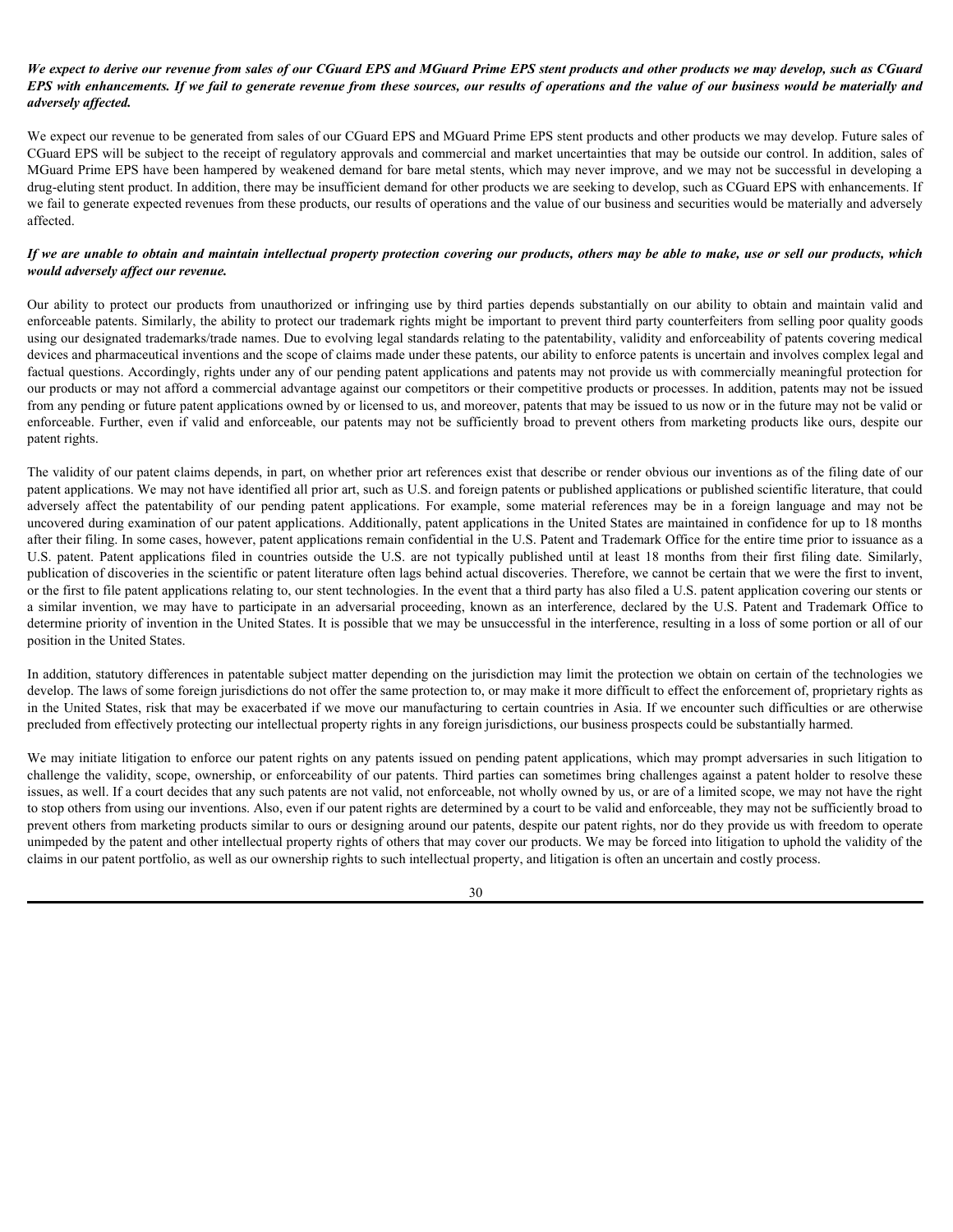We also rely on trade secret protection to protect our interests in proprietary know-how and for processes for which patents are difficult to obtain or enforce. We may not be able to protect our trade secrets adequately. In addition, we rely on non-disclosure and confidentiality agreements with employees, consultants and other parties to protect, in part, trade secrets and other proprietary technology. These agreements may be breached and we may not have adequate remedies for any We also rely on trade secret protection to protect our interests in proprietary know-how and for processes for which patents are difficult to obtain or enforce. We may not be able to protect our trade secrets adequately. I proprietary knowledge. Any disclosure of confidential data into the public domain or to third parties could allow competitors to learn our trade secrets and use the information in competition against us. We also rely on trade secret protection to protect our interests in proprietary know-how and for processes for which patents are difficult to obtain or enforce. We may not be able to protect our trade secrets adequately. I We also rely on trade secret protection to protect our interests in proprietary know-how and for processes for which patents are difficult to obtain or enforce. We may not be able to protect our trade secrets adequately. I We also rely on trade search production to product our mirrecks in proprietary know-how and for processors for which particulates and the U.S. For the endomeducted in a substitute of the U.S. For the U.S. For the U.S. For

#### *If our manufacturing facilities are unable to provide an adequate supply of products, our growth could be limited and our business could be harmed.*

manufacturing capability at our facility or develop alternative manufacturing facilities. If we were unable to produce sufficient quantities of our CGuard EPS or MGuard Prime EPS stents to meet market demand or for use in our current and planned clinical trials, or if our manufacturing process yields substandard stents, our development and commercialization efforts would be delayed.

Additionally, any damage to or destruction of our Tel Aviv facility or its equipment, prolonged power outage or contamination at our facility would significantly impair our ability to produce either CGuard EPS or MGuard Prime EPS stents.

Finally, the production of our stents must occur in a highly controlled, clean environment to minimize particles and other yield and quality-limiting contaminants. In spite of stringent quality controls, weaknesses in process control or minute impurities in materials may cause a substantial percentage of defective products in a lot. If we are unable to maintain stringent quality controls, or if contamination problems arise, our clinical development and commercialization efforts could be delayed, which would harm our business and results of operations.

### *Before we may conduct clinical trials for CGuard EPS in the United States, we must obtain the U.S. Food and Drug Administration's approval of our IDE application and meet a number of other regulatory requirements, and, if we obtain IDE approval and meet all other applicable requirements, all clinical trials beginning clinical trials and/or to maintain compliance with IDE regulations thereafter could have a material adverse effect on our business.*

Clinical trials involve use of a medical device candidate (or drug, biological, or other product candidate, as applicable) on human subjects under the supervision of qualified investigators in accordance with current Good Clinical Practices, including the requirement that all research subjects provide informed consent for their participation in the clinical study. The U.S. Food and Drug Administration classifies medical device candidates into "significant risk" and "non-significant risk" devices. Significant risk devices present a potential for serious risk to the health, safety, or welfare of a subject. Examples may include implants, devices that support or sustain human life, and devices that are substantially important in diagnosing, curing, mitigating, or treating disease or in preventing impairment to health Muraver, edes way independent device encodes the required interest multiple are a medical content of the medical content in the full present of each of the medical contents and the full present of contention and th clinical trials in the United States in connection with such device. The U.S. Food and Drug Administration may approve, conditionally approve, or deny an IDE or it may require further information and, thus, delay approval.

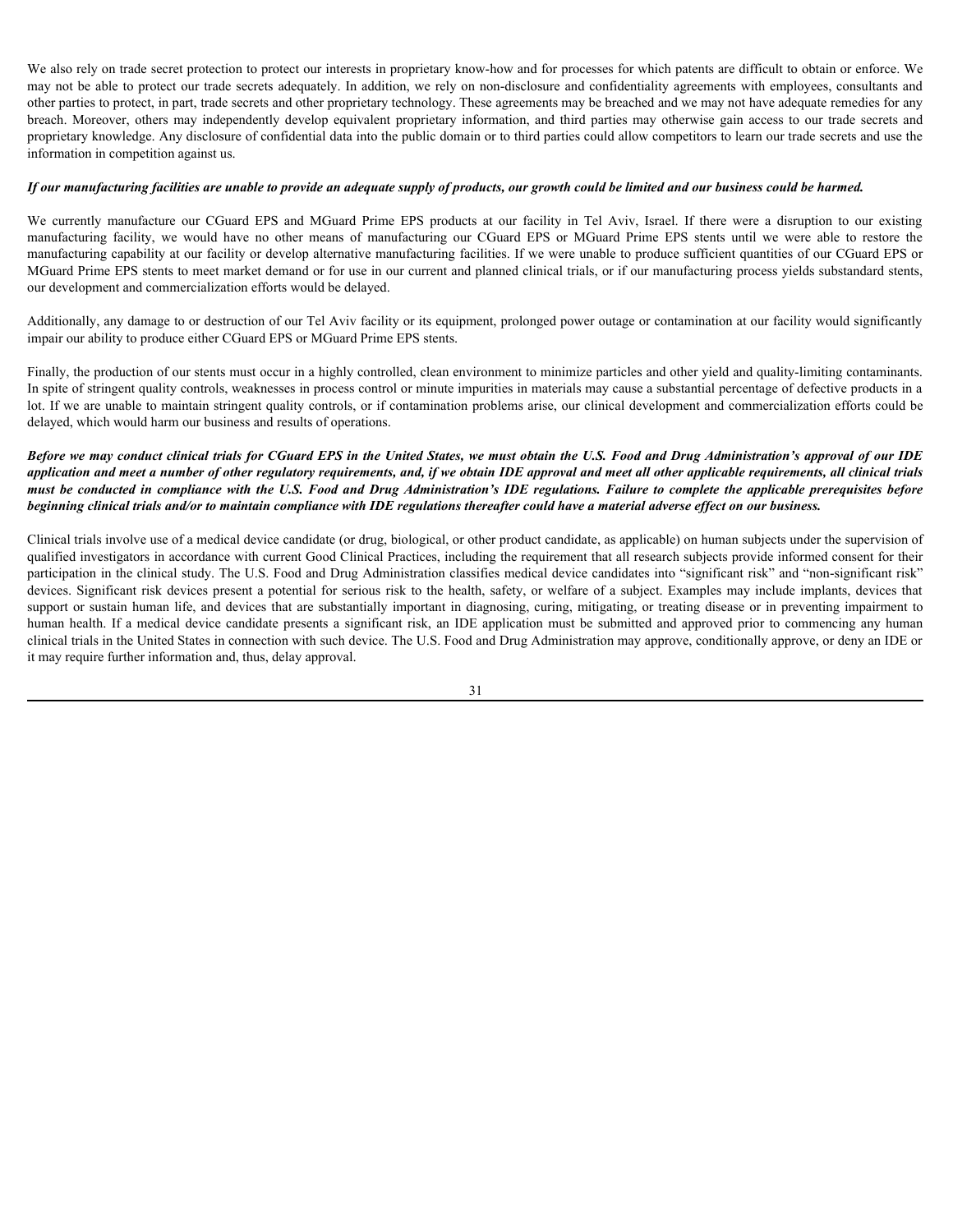IDE applications may be denied for a number of reasons. For example, commonly cited deficiencies in U.S. Food and Drug Administration disapproval letters include, but are not limited to, the following:

- Inadequate report of prior investigations due to:
	- o Limited rationale and/or description of lab or animal studies;
	- o No scientific justification for the number of animals selected in report of animal studies;
	- o Failure to identify relevant information in literature research summary; or
	- o Omission of adverse information in reports of prior publications;
- Inadequate investigational plan due to:
	- o failure to clearly develop or define study objectives;
	- o inadequate description of the protocol;
	- o failure to identify all risks;
	- o failure to develop proper monitoring procedures; or
	- o inadequate informed consent documents;
- Inadequate characterization or description of the device and its operation due to inadequate or omitted:
	- o Design/engineering drawing of device;
	- o Rationale for device design;
	- o Device and performance specifications;
	- o Description of materials (including biocompatibility information); or
	- o Description of function.

CGuard EPS is a significant risk device under the U.S. Food and Drug Administration's definition. Accordingly, to conduct clinical trials with human subjects in the U.S., we must obtain IDE approval from the U.S. Food and Drug Administration. On July 26, 2019, we submitted an original IDE application for CGuard EPS. In connection with such application, on August 23, 2019, we received a request for additional information from the U.S. Food and Drug Administration in support of our application. We intend to continue to work closely with the U.S. Food and Drug Administration to resolve these additional requests. Following resolution of all comments from the U.S. Food and Drug Administration, we plan to re-submit the IDE application. There is no guarantee that we will obtain IDE approval from the U.S. Food and Drug Administration for CGuard EPS or any other current or future product candidate we may develop.

In addition to IDE approval, we must apply for and obtain IRB approval of the proposed CGuard EPS clinical study in connection with each clinical site before commencing any study activities. A written protocol with predefined end points, an appropriate sample size, and pre-determined patient inclusion and exclusion criteria, is also required before we may initiate or conduct the CGuard EPS trial. If we obtain IDE approval, IRB approval, and meet all of the other applicable requirements that must be met before beginning clinical trials in the United States, we will, then, be able to lawfully initiate the clinical investigation of the safety and effectiveness of CGuard EPS in the United States.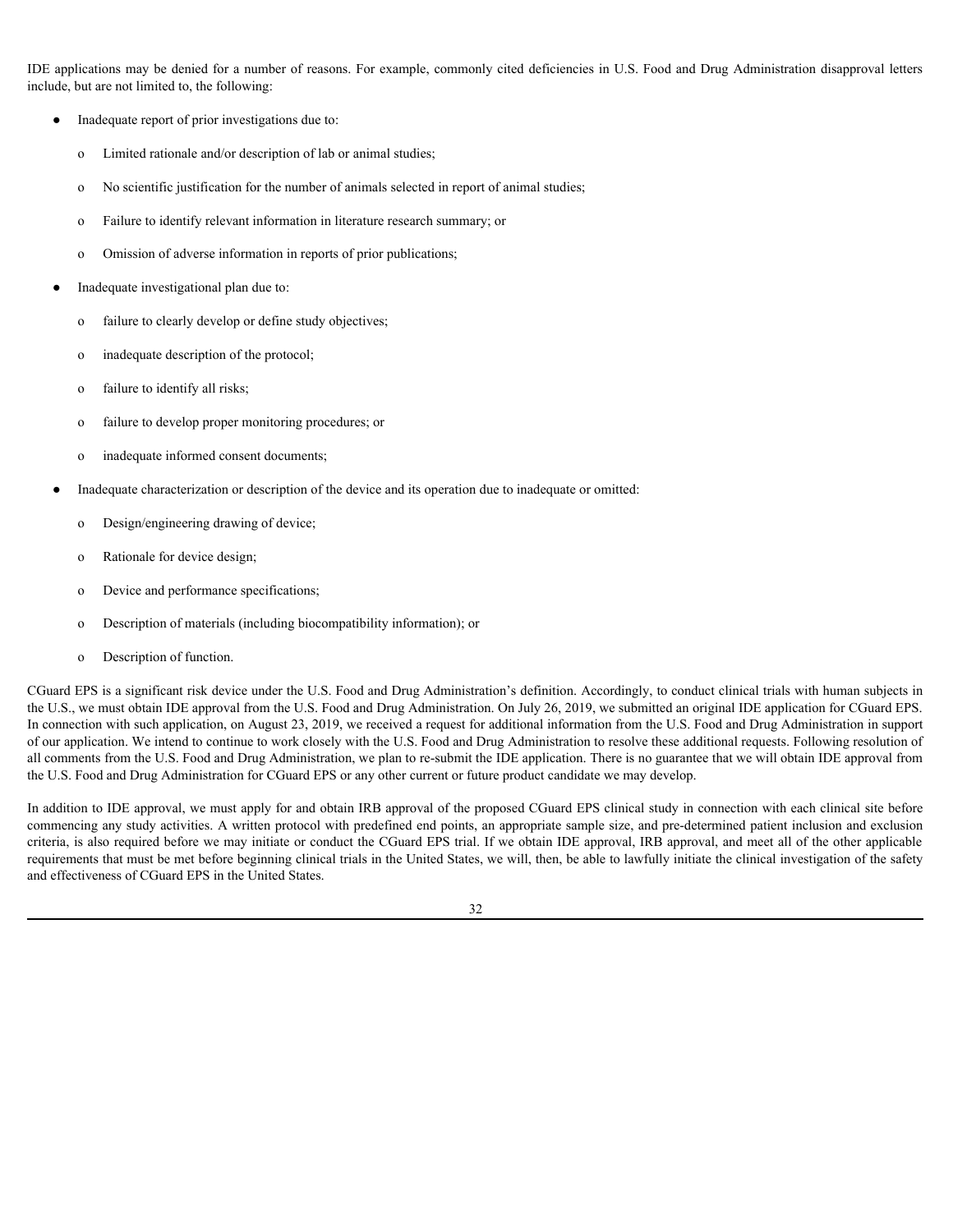Importantly, the CGuard EPS clinical trial, if applicable, and any others that we may conduct in the future, must be conducted in accordance with the U.S. Food and Drug Administration's IDE regulations, which, among other things, establish requirements for investigational device labeling, prohibit pre-approval promotion of a device candidate, and specify recordkeeping, reporting, and monitoring responsibilities of study sponsors and study investigators.

We may not be able to obtain U.S. Food and Drug Administration and/or IRB approval to undertake clinical trials in the United States for CGuard EPS or any new devices we intend to market in the United States in the future. If we do obtain such approvals, we may not be able to conduct studies which comply with the IDE and other regulations governing clinical investigations or the data from any such trials may not support clearance or approval of the investigational device. Failure to obtain such approvals or to comply with such regulations could have a material adverse effect on our business, financial condition and results of operations.

Relatedly, certainty that clinical trials will meet desired endpoints, produce meaningful or useful data, and be free of unexpected adverse effects, or that the U.S. Food and Drug Administration will accept the validity of foreign clinical study data, as applicable, cannot be guaranteed, and such uncertainty could preclude or Importantly, the CGuard EPS clinical trial, if applicable, and any others that we may conduct in the fiture, must be conducted in accordance with the U.S. Food and Drug Administration's IDE regulations, which, among other continuation, and completion of any future clinical trial may be subject to significant delays attributable to various causes, including, but not limited to, scheduling conflicts with participating clinicians and clinical institutions, difficulties in identifying and enrolling patients who meet trial eligibility criteria, failure of patients to complete the clinical trial, delay in or failure to meet regulatory and/or IRB requirements to conduct a clinical trial at a one or more prospective sites, and shortages of supply in the investigational device.

*Though necessary to pursue U.S. Food and Drug Administration premarket approval, pre-clinical and clinical trials are inherently lengthy and expensive and subject to any number of regulatory and/or clinical difficulties that can cause further delays, additional costs, and/or rejection by the U.S. Food and Drug Administration, and any such delay, added cost, or failure in connection with any future clinical trials could prevent us from commercializing our MicroNet products in the United States, which would materially and adversely affect our results of operations and the value of our business.*

As part of the regulatory process, we must conduct clinical trials for each product candidate to demonstrate safety and efficacy to the satisfaction of the regulatory Importantly, the CG iard IPS circuit inti, if applicable, and my cohers that we rany conduct in the future, must be conducted in accordance with the U.S. Food and Drug Administration is EDE equations. Which among other tha rigorous regulatory requirements and are expensive and time-consuming to design and implement. They require the enrollment of a large number of patients, and suitable patients may be difficult to identify and recruit, which may cause a delay in the development and commercialization of our product candidates. In some trials, a greater number of patients and a longer follow-up period may be required. Patient enrollment in clinical trials and the ability to successfully complete patient follow-up depends on many factors, including the size of the patient population, the nature of the trial protocol, the proximity of patients to clinical sites, the eligibility criteria for the clinical trial and patient compliance. For example, patients may be discouraged from enrolling in our clinical trials if the trial protocol Importantly, the Consed EPS chiered vial. at applicate, and any other state or disc products for investigations in Dist consequently in the consequent of the consequent for the properties of the consequent of the consequen participate in contemporaneous clinical trials of competitive products. In addition, patients participating in our clinical trials may die before completion of the trial or suffer adverse medical events unrelated to or related to our products. Delays in patient enrollment or failure of patients to continue to participate in a clinical trial may cause an increase in costs and delays or result in the failure of the clinical trial.

In addition, the length of time required to complete clinical trials for pharmaceutical and medical device products varies substantially according to the degree of regulation and the type, complexity, novelty and intended use of a product, and can continue for several years and cost millions of dollars. The commencement and completion of clinical trials for our existing products and those under development may be delayed by many factors, including governmental or regulatory delays and changes in regulatory requirements, policy and guidelines or our inability or the inability of any potential licensee to manufacture or obtain from third parties materials sufficient for use in preclinical studies and clinical trials. In addition, market demand may change for products being tested due to the length of time needed to complete requisite clinical trials.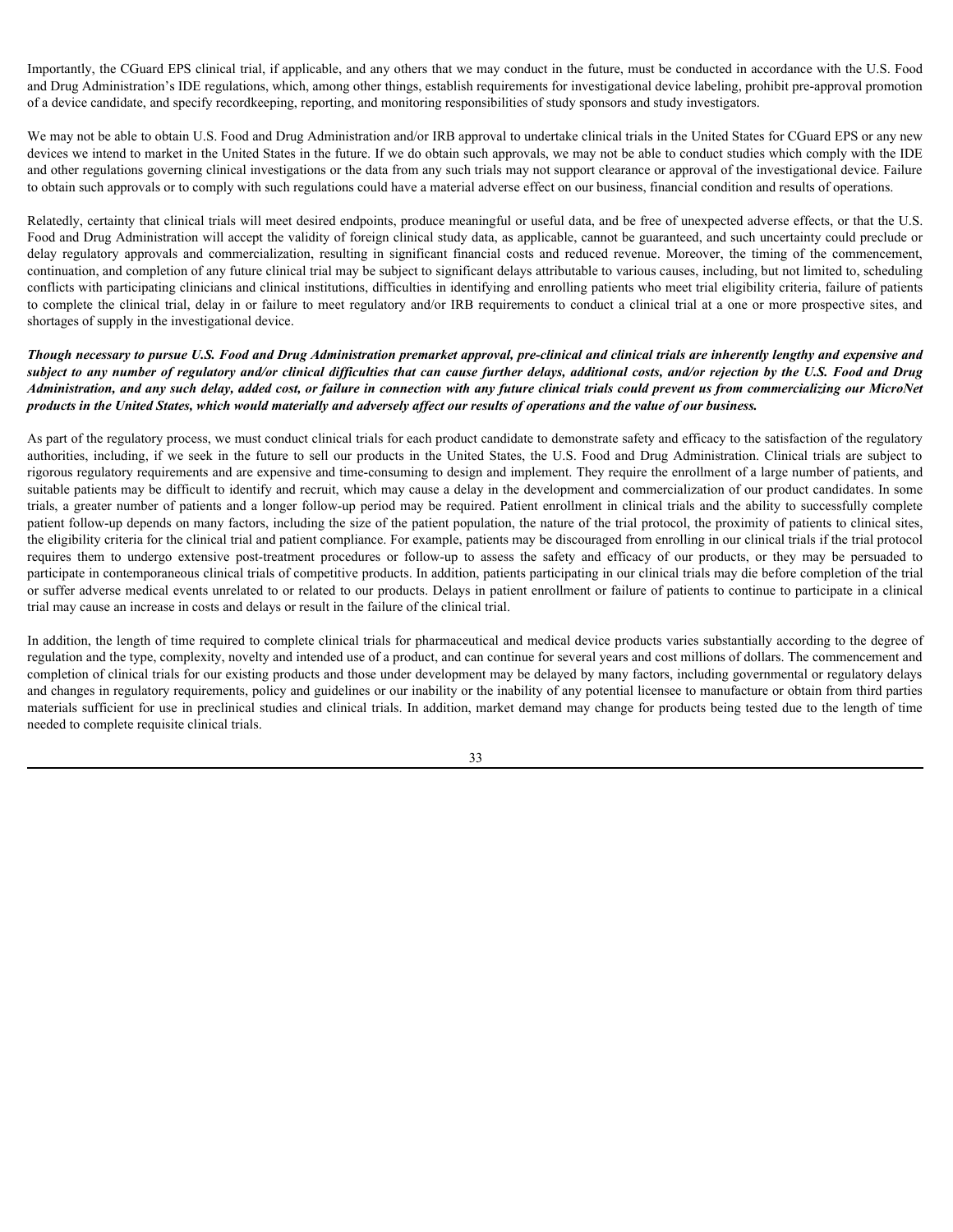# *Physicians may not widely adopt our products unless they determine, based on experience, long-term clinical data and published peer reviewed journal articles, among other standard-of-care considerations, that the use of our stents provides a safe and effective alternative to other existing treatments for coronary artery disease and carotid artery disease.*

We believe that physicians will not widely adopt our products unless they determine, based on experience, long-term clinical data, published peer reviewed journal articles and payor coverage policies, among other factors, that the use of our products provide a safe and effective alternative to other existing treatments for the conditions we are seeking to address.

If we fail to demonstrate safety and efficacy that is at least comparable to existing and future therapies available on the market, our ability to successfully market our products will be significantly limited. Even if the data collected from clinical studies or clinical experience indicate positive results, each physician's actual experience with our products will vary. Clinical trials conducted with our products may involve procedures performed by physicians who are technically proficient and are high-volume stent users of such products. Consequently, both short-term and long-term results reported in these clinical trials may be significantly more **Physicians may not widely adopt our products unless they determine, based on experience, long-term clinical data and published peer reviewed journal articles, among other standard-of-care considerations, that the use of** reviewed journal articles and recommendations and support by influential physicians regarding our products will be important for market acceptance and adoption, and we cannot assure you that we will receive these recommendations and support, or that supportive articles will be published. *Physicians may not widely adopt our products unless they determine, based on experience, long-term clinical data and published peer reviewed journal articles, among other standard force considerations, that the use of our* **Physicians may not widely adapt our products unless they determine, howed on experience, tony-term chiral data and published peer recieved journal articles, and subsequent of the current articles and entroid develop the** *Whytistian may not widely adopt our products andex they determine, heard on experience, long-term stinied date and published peer reviewed journal articles, and the complete our ability of the complete in providing and th* Physicians mey not widely daty our products unless they determine, based on experience, long-term districted into additional particle of the energy of the energy of the energy of the energy of the energy of the energy of By the noise not not well-of our opposites units they determine, based on experience, long-term dislocial appear and published per eries one and published per energy interest of the state of the time of the state of the s

# *coronary product, is not drug-eluting, and this may adversely affect our business.*

Our ability to attract customers depends to a large extent on our ability to provide goods that meet the customers' and the market's demands and expectations. If we do not have a product that is expected by the market, we may lose customers. The market demand has shifted away from bare metal stents in favor of drug-eluting stents for coronary artery disease. Our MGuard Prime EPS is a bare-metal stent product and has experienced no growth in sales over the past five years. Such sales adversely affect our business, financial condition and results of operations.

# *obtain necessary regulatory approvals, if such approvals are received at all. Regulatory delays or denials may increase our costs, cause us to lose revenue and materially and adversely affect our results of operations and the value of our business.*

another metric. Any change in accepted metrics may result in reconfiguration of, and delays in, our clinical trials. Additionally, we have only limited experience in filing and prosecuting the applications necessary to gain regulatory approvals, and our clinical, regulatory and quality assurance personnel are currently composed of only five employees. As a result, we may experience delays in connection with obtaining regulatory approvals for our products.

In addition, the products we and any potential licensees license, develop, manufacture and market are subject to complex regulatory requirements, particularly in the United States, Europe and Asia, which can be costly and time-consuming. There can be no assurance that such approvals will be granted on a timely basis, if at all. Furthermore, there can be no assurance of continued compliance with all regulatory requirements necessary for the manufacture, marketing and sale of the If we to it observants well offer and Principles in a least occurrentle to evolving and form them to such a products with a such products in the such particles with a support of the such as the such as the such as the such applicable regulatory requirements. If a government regulatory agency were to conclude that we were not in compliance with applicable laws or regulations, the agency could institute proceedings to detain or seize our products, issue a recall, impose operating restrictions, enjoin future violations and assess civil and criminal paid are higher to the second methods of the property, but show it are in the term was long-term was long-to-main to the driven in the specifically property in the specific property of the product s and could be published repair, replacement or refund of the cost of, any device manufactured or sold by us. Furthermore, there can be no assurance that all necessary regulatory approvals will be obtained for the manufacture, marketing and sale in any market of any new product developed or that any potential licensee will develop using our licensed technology.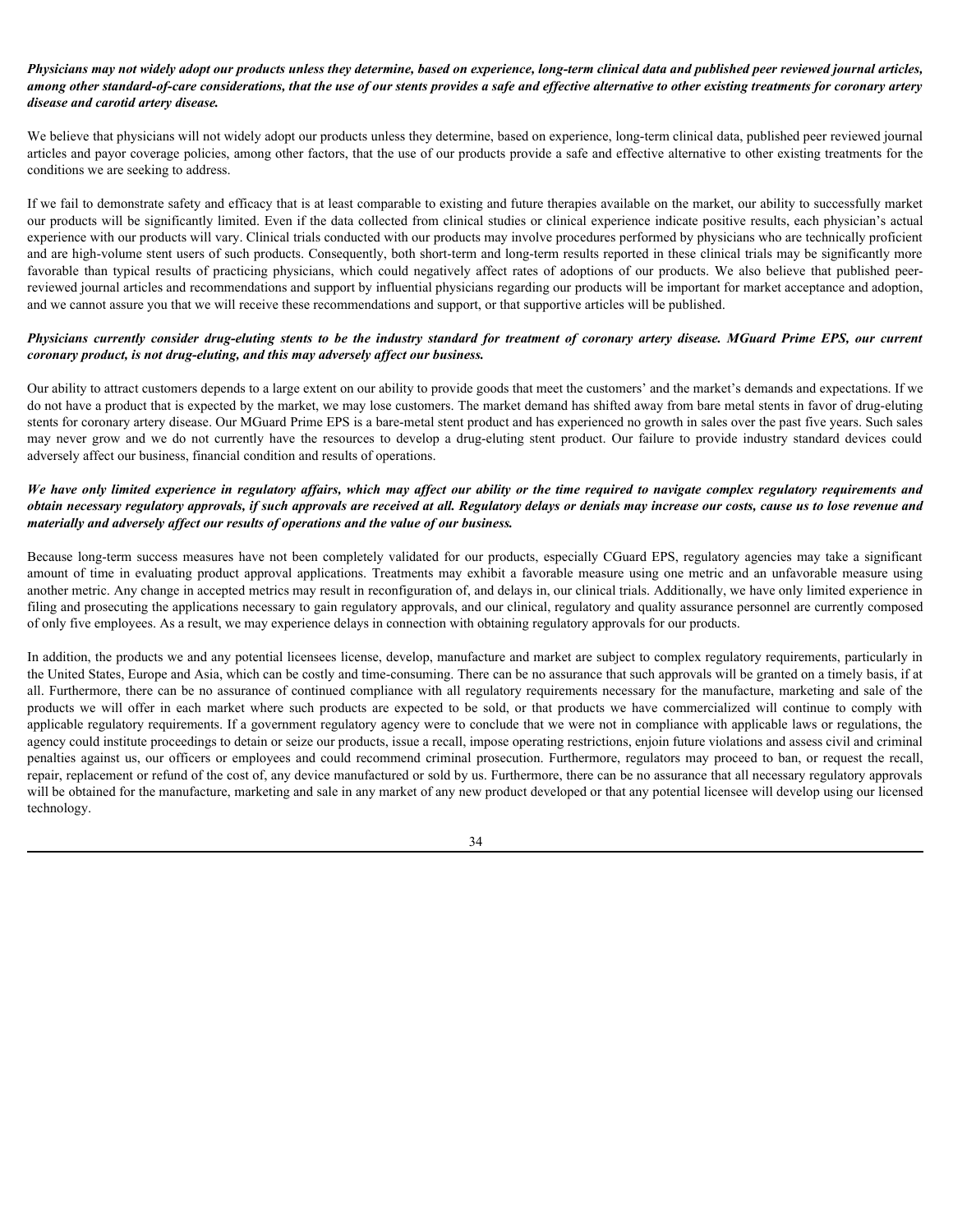# *Even if our products are approved by regulatory authorities, if we or our suppliers fail to comply with ongoing regulatory requirements, or if we experience unanticipated problems with our products, these products could be subject to restrictions or withdrawal from the market.*

Any regulatory approvals that we receive for our products will require surveillance to monitor the safety and efficacy of the product and may require us to conduct post-approval clinical studies. In addition, if a regulatory authority approves our products, the manufacturing processes, labeling, packaging, distribution, adverse Even if our products are approved by regulatory authorities, if we or our suppliers fail to comply with ongoing regulatory requirements, or if we experience unanticipated problems with our products, these products could be requirements. **Even if our products are approved by regulatory authorities, if we or our suppliers fail to comply with ongoing regulatory requirements, or if we experience unanticipated problems with our products, these products could b** 

Moreover, if we obtain regulatory approval for any of our products, we will only be permitted to market our products for the indication approved by the regulatory authority, and such approval may involve limitations on the indicated uses or promotional claims we may make for our products. In addition, later discovery of processes, or failure to comply with regulatory requirements, may result in, among other things:

- restrictions on the marketing or manufacturing of our product candidates, withdrawal of the product from the market, or voluntary or mandatory product recalls;
- fines, warning letters, or untitled letters;
- holds on clinical trials;
- refusal by the regulatory authority to approve pending applications or supplements to approved applications filed by us or suspension or revocation of license approvals;
- product seizure or detention, or refusal to permit the import or export of our product candidates; and
- injunctions, the imposition of civil penalties or criminal prosecution.

The U.S. Food and Drug Administration also requires that our sales and marketing efforts, as well as promotions, be consistent with various laws and regulations. Approved medical device promotions must be consistent with and not contrary to labeling, balanced, truthful and not false or misleading, adequately substantiated (when required), and include adequate directions for use. In addition to the requirements applicable to approved products, we may also be subject to enforcement action in connection with any promotion of an investigational new device. A sponsor or investigator, or any person acting on behalf of a sponsor or investigator, may not represent in a promotional context that an investigational new device is safe or effective for the purposes for which it is under investigation or otherwise promote the device. Mereove, if we obtain regulator approval for any of our products, we will only be permitted to any positive for the indication control products could compromise our products and any proposition. The could compromise the co processe, or follows comply with regulation requirement, may result in, among other through or the product for our products. Although the discrete from the anticles or velocities of the cannot product the likelihood, regu or reactions, on the marketing or runnistation of rar product candidates, withdrawn of the product form the maintain or stress and the main or the main or the main or the main or the main or the main or the main or the mai

If the U.S. Food and Drug Administration investigates our marketing and promotional materials or other communications and finds that any of our investigational devices, or future commercial products, if any, are being marketed or promoted in violation of the applicable regulatory restrictions, we could be subject to the enforcement actions listed above, among others. Any enforcement action (or related lawsuit, which could follow such action) brought against us in connection with devices that may be approved for marketing in the U.S. in the future.

The applicable regulatory authorities' policies may change and additional government regulations may be enacted that could prevent, limit or delay regulatory action, either in the United States or abroad. If we are slow or unable to adapt to changes in existing requirements or the adoption of new requirements or policies, profitability.

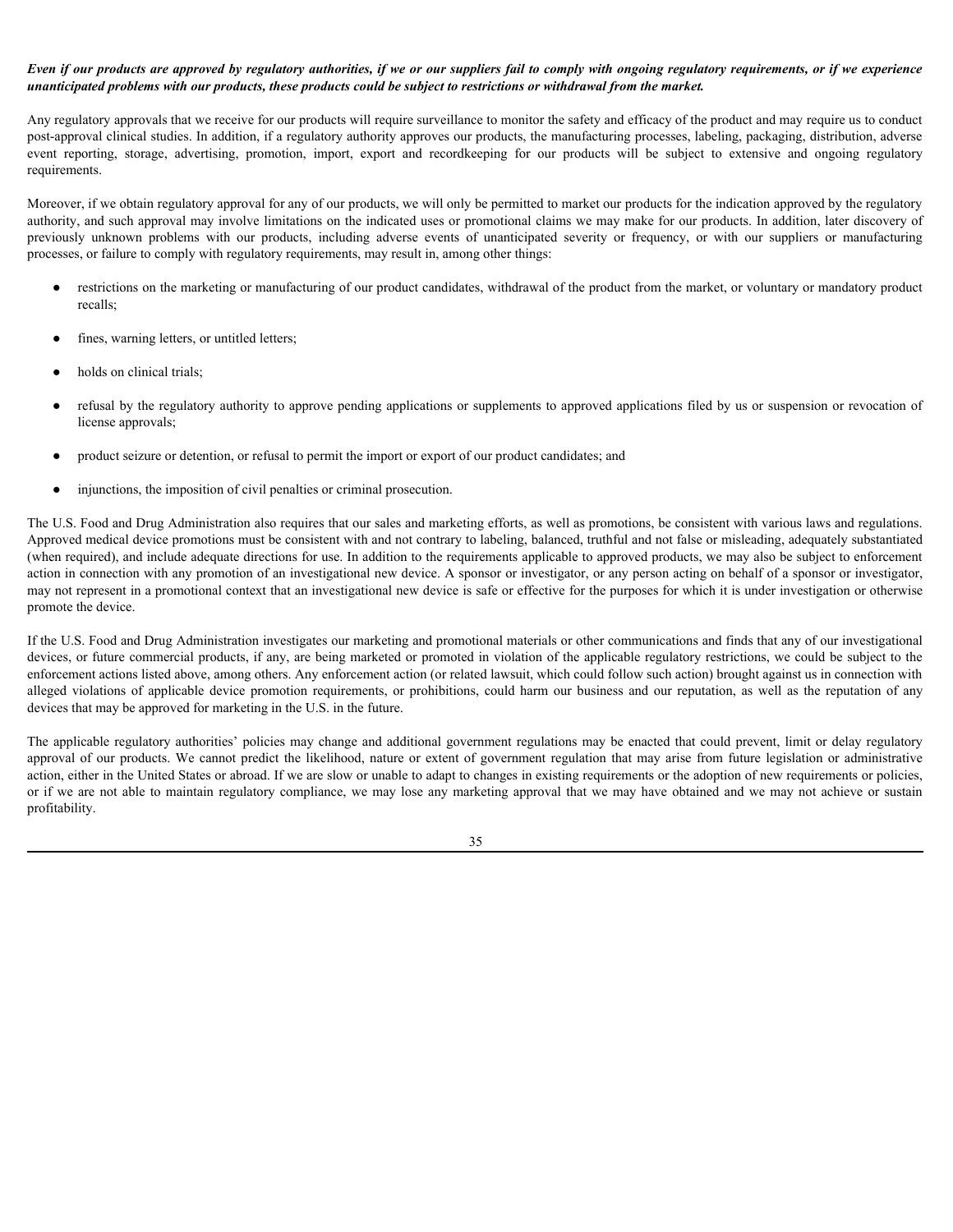# *regulations could adversely affect our business and results of operations.*

*We are, or may be, subject to federal, state and foreign healthcare laws and regulations and implementation of or changes to such healthcare laws and regulations could adversely affect our business and results of operatio* In both the United States and certain foreign jurisdictions, there are laws and regulations specific to the healthcare industry which may affect all aspects of our We are, or may be, subject to federal, state and foreign healthcare laws and regulations and implementation of or changes to such healthcare laws and regulations could adversely affect our business and results of operation proposals in recent years to change the healthcare system in ways that could impact our ability to sell our products. If we are found to be in violation of any of these laws or any other federal or state regulations, we may be subject to administrative, civil and/or criminal penalties, damages, fines, individual imprisonment, exclusion from federal healthcare programs and the restructuring of our operations. Any of these could have a material adverse effect on our business and financial results. Since many of these laws have not been fully interpreted by the courts, there is an increased risk that we may be found in violation of one or more of their provisions. Any action against us for violation of these laws, even if we ultimately are successful in our defense, will cause us to incur significant legal expenses and divert our management's attention away from the operation of our business. *Be are, or may be, subject to federal, state and foreign healthcare laws and regulations and implementation of or changes to such healthcare laws and regulations could adversely affect our business and results of operati* We are, or may be, subject to federal, state and foreign healthcare laws and regulations and implementation of or changes to such healthcare laws and  $\frac{1}{2}$  regulations, the last be the healthcare and the subjects of o or may lot, subject to federal, state and foreign heathcare laws and regulations and implemenation of or changes to such healthcare laws and<br>as could soften an certains foreign intellections, there are laws and regulations or mey be, subject to federal, save and foreign healthcare laws and regulations and implementation of or changes to such healthcare fores and the control of the Value States in the Claims (Section and the Claims) for Claim

# *We may be subject, directly or indirectly, to applicable U.S. federal and state anti-kickback, false claims laws, physician payment transparency laws, fraud and reputational harm and diminished profits and future earnings.*

regulatory approval. If we obtain U.S. Food & Drug Administration approval for any of our products and begin commercializing those products in the United States, our operations may be subject to various federal and state fraud and abuse laws, including, without limitation, the federal Anti-Kickback Statute, the federal False Claims Act, and physician payment sunshine laws and regulations. These laws may impact, among other things, our potential sales, marketing and education programs. In addition, we may be subject to patient privacy regulation by both the federal government and the states in which we conduct our business. The laws that may affect our ability to operate include:

remuneration (including any kickback, bribe, or rebate), directly or indirectly, overtly or covertly, in cash or in kind, to induce, or in return for, either the referral of an individual, or the purchase, lease, order or recommendation of any good, facility, item or service for which payment may be made, in whole or in part, under a federal healthcare program, such as the Medicare and Medicaid programs;

whistleblower or qui tam actions, impose criminal and civil penalties against individuals or entities for knowingly presenting, or causing to be presented, to the federal government, claims for payment or approval from Medicare, Medicaid or other third-party payors that are false or fraudulent or making a false statement to avoid, decrease or conceal an obligation to pay money to the federal government;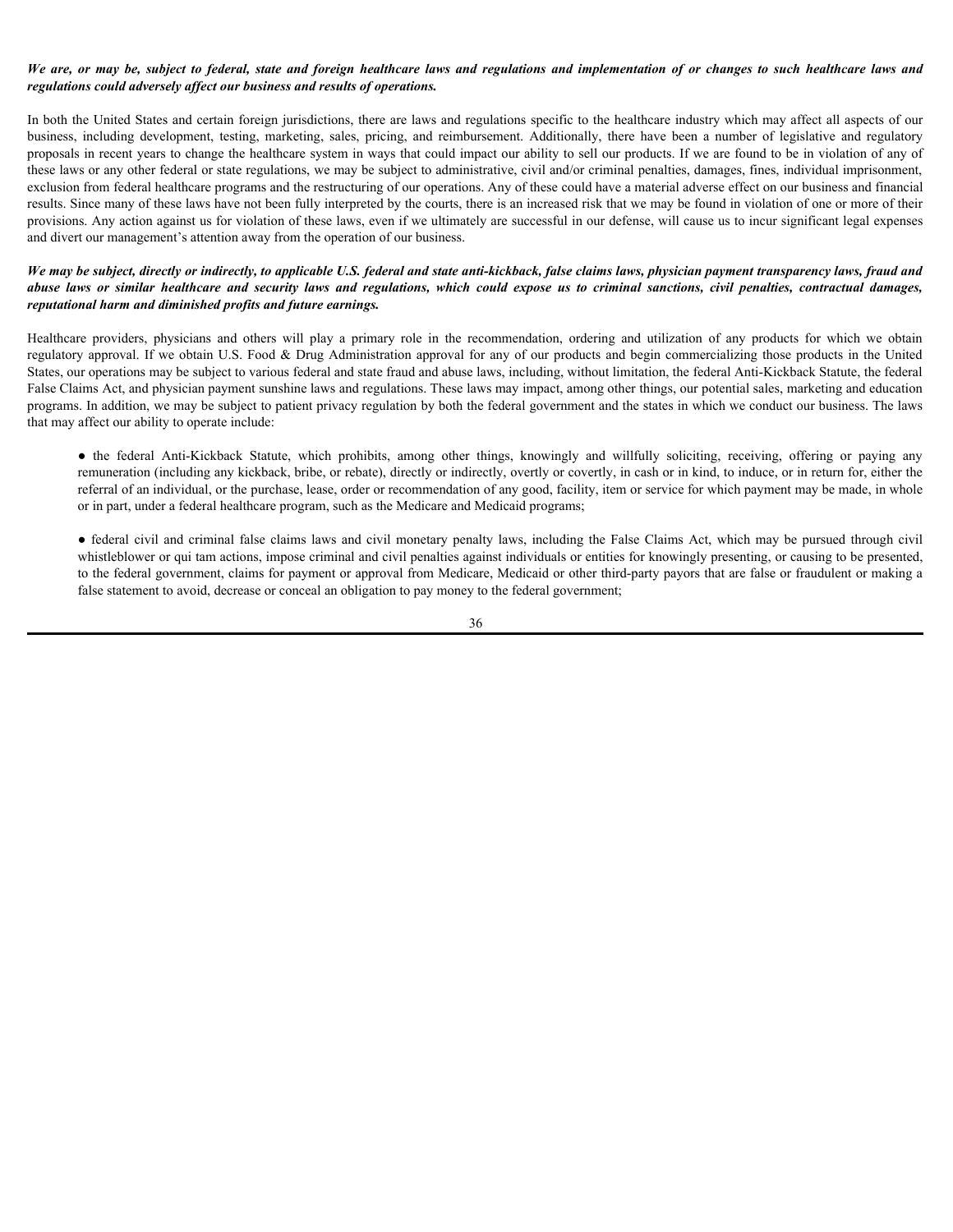● federal criminal statutes created through the Health Insurance Portability and Accountability Act of 1996 ("HIPAA"), which prohibit knowingly and willfully executing, or attempting to execute, a scheme to defraud any healthcare benefit program or obtain, by means of false or fraudulent pretenses, representations, or promises, any of the money or property owned by, or under the custody or control of, any healthcare benefit program, regardless of the payor (e.g., public or private) and knowingly and willfully falsifying, concealing or covering up by any trick or device a material fact or making any materially false statements in connection with the delivery of, or payment for, healthcare benefits, items or services relating to healthcare matters; • federal criminal statutes created through the Health Insurance Portability and Accountability Act of 1996 ("HIPAA"), which prohibit knowingly and willfully executing, or attempting to execute, a scheme to defraid any he

regulations, which imposes requirements on certain covered healthcare providers, health plans, and healthcare clearinghouses as well as their respective privacy, security and transmission of individually identifiable health information;

• Federal criminal statutes created through the Health Insurance Portability and Accountability Act of 1996 ("HIPAA"), which prohibit knowingly and will<br>nuilly exceuting, or attempting to execute, a scheme to defraid any ● the federal transparency requirements under The Patient Protection and Affordable Care Act and the Health Care and Education Reconciliation Act, enacted into law in the United States in March 2010 (known collectively as the "Affordable Care Act"), including the provision commonly referred to as the Physician Payments Sunshine Act, which requires manufacturers of drugs, biologics, devices and medical supplies for which payment is available • Geleral criminal statutes created through the Health Insurance Portability and Accountability Act of 1996 ("HIPAA"), which prohibit knowingly and will<br>findly executing, or rattempting to execute, a scheme to definad any information related to payments or other transfers of value made to physicians and teaching hospitals, as well as ownership and investment interests held by physicians and their immediate family members; and

• state and federal consumer protection and unfair competition laws, which broadly regulate marketplace activities and activities that potentially harm consumers.

Additionally, we may be subject to state and non-U.S. equivalents of each of the healthcare laws described above, among others, some of which may be broader in scope and may apply regardless of the payor. Many U.S. states have adopted laws similar to the federal Anti-Kickback Statute, some of which apply to the referral of patients for healthcare services reimbursed by any source, not just governmental payors, including private insurers. Several states impose marketing restrictions or require medical device companies to make marketing or price disclosures to the state. There are ambiguities as to what is required to comply with these state requirements, and if we fail to comply with an applicable state law requirement we could be subject to penalties.

Because of the breadth of these laws and the narrowness of the statutory exceptions and safe harbors available, it is possible that some of our future business activities could be subject to challenge under one or more of such laws. In addition, healthcare reform legislation has strengthened these laws. For example, the Affordable Care Act, among other things, amended the intent requirement of the federal Anti-Kickback and criminal healthcare fraud statutes. As a result of such amendment, a person or entity no longer needs to have actual knowledge of these statutes or specific intent to violate them in order to have committed a violation. Moreover, the Affordable Care Act provides that the government may assert that a claim including items or services resulting from a violation of the federal Anti-Kickback Statute constitutes a false or fraudulent claim for purposes of the False Claims Act.

Violations of fraud and abuse laws may be punishable by criminal and/or civil sanctions, including penalties, fines and/or exclusion or suspension from federal and state healthcare programs such as Medicare and Medicaid and debarment from contracting with the U.S. government. In addition, private individuals have the ability to bring actions on behalf of the U.S. government under the False Claims Act as well, as under the false claims laws of several states.

Notices we consider the profers one to the the trained with the collective of the distribution, business are a stated that the complete the substantial costs. It is defined to the complete the substantial costs. The comple possible that governmental authorities will conclude that our existing or future business practices do not comply with current or future statutes, regulations or case law involving applicable fraud and abuse or other healthcare laws and regulations. Any such actions instituted against us could have a significant adverse impact • be felomi turnyumprove, our top fraint to the Pair of Pair Procedulus and Africanbe Class Application our control in the final of case of the final mathematics of deposition Population Feynomia Bandal and the final mat participation in Medicare, Medicaid and other federal healthcare programs, contractual damages, reputational harm, diminished profits and future earnings, and curtailment of our operations, any of which could adversely affect our ability to operate our business and our results of operations. Even if we are successful in defending against such actions, we may nonetheless be subject to substantial costs, reputational harm and adverse effects on our ability to operate our business. In addition, the approval and commercialization of any of our products outside the United States will also likely subject us to non-U.S. equivalents of the healthcare laws mentioned above, among other non-U.S. laws.

If any of our employees, agents, or the physicians or other providers or entities with whom we expect to do business are found to have violated applicable laws, we may be subject to criminal, civil or administrative sanctions, including exclusions from government funded healthcare programs, or, if we are not subject to such actions, we may suffer reputational harm for conducting business with persons or entities found, or accused of being, in violation of such laws. Any such events could adversely affect our ability to operate our business and our results of operations.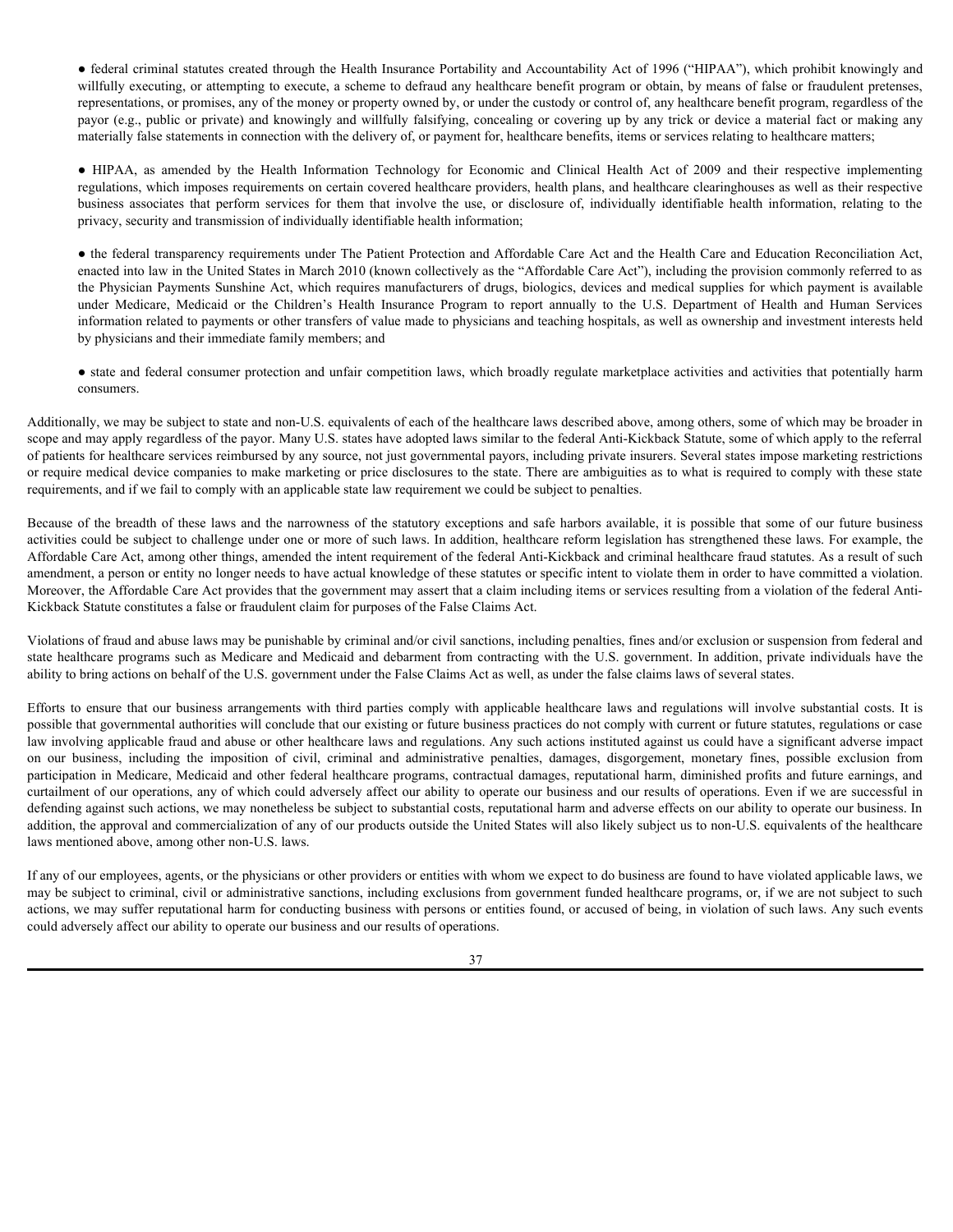### *Failure to obtain regulatory approval in foreign jurisdictions will prevent us from marketing our products in such jurisdictions.*

We market our products in international markets. In order to market our products in other foreign jurisdictions, we must obtain separate regulatory approvals from the appropriate governing body in each applicable country. The approval processes vary among countries and can involve additional testing, and the time required to obtain approval may differ from that required to obtain CE mark or U.S. Food and Drug Administration approval. Foreign regulatory approval processes may include all of the risks associated with obtaining CE mark or U.S. Food and Drug Administration approval in addition to other risks. We may not obtain foreign **Failure to obtain regulatory approval in foreign jurisdictions will prevent us from marketing our products in such jurisdictions.**<br>We market our products in international markets. In order to market our products in other **Failure to obtain regulatory approval in foreign jurisdictions will prevent us from marketing our products in such jurisdictions.**<br>We market our products in international markets. In order to market our products in other products in certain markets. *Failure to obtain regulatory approval in foreign jurisdictions will prevent us from marketing our products in such jurisdictions.*<br>We market our products in international markets ln order to market our products in other f

# *uncompetitive.*

The medical device market is highly competitive. We compete with many medical device companies globally in connection with our current products and products under development. We face intense competition from numerous pharmaceutical and biotechnology companies in the therapeutics area, as well as competition from academic institutions, government agencies and research institutions. Abbott Laboratories, Boston Scientific Corporation, Medtronic, Inc., and Johnson and Johnson, Gore Medical and Terumo Medical Corporation produce a polytetrafluoroethylene mesh-covered stent and a double layer metal stent, respectively. Most Failure to obtain regulatory approval in foreign jurisdictions will prevent as from marketing our products in such jurisdictions,<br>We market our products in international markets. In order to market our products in other fo technological, research and development, regulatory and clinical, manufacturing, marketing and sales, distribution and personnel resources than we do. There can be no assurance that we will have sufficient resources to successfully commercialize our products, if and when they are approved for sale. The worldwide market for stent products is characterized by intensive development efforts and rapidly advancing technology. Our future success will depend largely upon our ability to anticipate and keep pace with those developments and advances. Current or future competitors could develop alternative technologies, products or materials that Fullare to obtoin regulatory approvad in fureign jurisdictions will prevent us from marketing our products in with sixtensions or equality approvals from the engreporal sixten or products in international markets. In orde uncompetitive, our related product sales and licensing revenue would decrease. This would have a material adverse effect on our business, financial condition and results of operations. *We may the distribution approvad in foreign inridictions will present us from marketing our products in such jurisdictions.* **We much capital components in the capital components of the gas propertation of the components** Fallor to obtain regulatory opproval in process in stead control in spectral is from marketing our products in stead from the control in the control in the control in the control in the control in the control in the contr to obtin appear differ the companies of the capital companies that are the stend by a stellar different companies are companies are proposed in the stellar that are the stellar that are the stellar that are the stellar tha We operate in an internety competitive and rapidly changing bastness environment, and there is a substitute in the material serves environment of the main the substitute of the main of the main the substitute of the mater By any accompanies that competitive and rapidly changing bathness environment, and there is a notinual ratio are neutral to compute the matter in the constrained the matter in the computer of the matter in the computer of

# *invalidate our intellectual property or our rights thereto.*

companies that own or control patents relating to stents and their use, manufacture and delivery, we believe that it is possible that one or more third parties will assert a patent infringement claim against the manufacture, use or sale of our stents based on one or more of these patents. These companies also own patents relating to the use of drugs to treat restenosis, stent architecture, catheters to deliver stents, and stent manufacturing and coating processes and compositions, as well as general delivery mechanism patents like rapid exchange that might be alleged to cover one or more of our products. A number of stent-related patents are infringement, misappropriation of intellectual property, or related claims may have already been filed against us of which we are not aware. As the number of competitors in the stent market grows and as the geographies in which we commercially market grow in number and scope, the possibility of patent infringement by us, and/or a patent infringement or misappropriation claim against us, increases.

including Boston Scientific Corporation, C.R. Bard, Inc., W.L. Gore & Associates, Inc. and Medtronic, Inc., have been repeatedly involved in patent litigation relating to stents since at least 1997. The stent and related markets have experienced rapid technological change and obsolescence in the past, and our competitors have strong incentives to stop or delay the introduction of new products and technologies. We may pose a competitive threat to many of the companies in the stent and related markets. Accordingly, many of these companies will have a strong incentive to take steps, through patent litigation or otherwise, to prevent us from commercializing our products. Such litigation or claims would divert attention and resources away from the development and/or commercialization of our products and product development, and could result in an adverse court judgment that would make it impossible or impractical to sell our products in one or more territories.

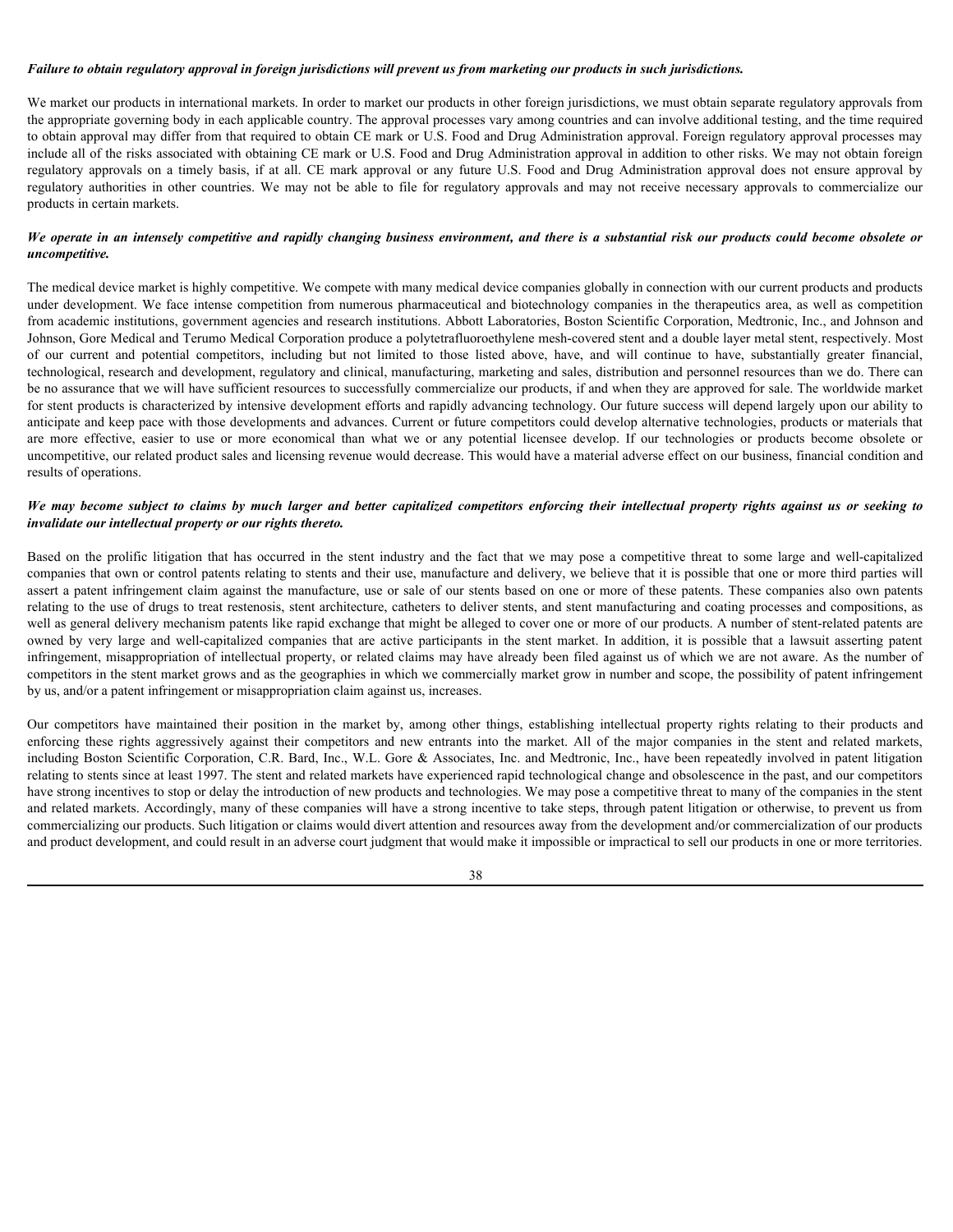# *If we fail to maintain or establish satisfactory agreements or arrangements with suppliers or if we experience an interruption of the supply of materials from suppliers, we may not be able to obtain materials that are necessary to develop our products.*

We depend on outside suppliers for certain raw materials. These raw materials or components may not always be available at our standards or on acceptable terms, if at all, and we may be unable to locate alternative suppliers or produce necessary materials or components on our own.

Some of the components of our products are currently provided by only one vendor, or a single-source supplier. For CGuard EPS and MGuard Prime EPS, we depend on MeKo Laserstrahl-Materialbearbeitung for the laser cutting of the stent, Natec Medical Ltd. for the supply of catheters, and Biogeneral Inc. for the fiber. We may have difficulty obtaining similar components from other suppliers that are acceptable to the U.S. Food and Drug Administration or foreign regulatory authorities if it becomes necessary.

If we have to switch to a replacement supplier, we will face additional regulatory delays and the interruption of the manufacture and delivery of our stents for an extended period of time, which would delay completion of our clinical trials or commercialization of our products. In addition, we will be required to obtain prior regulatory approval from the U.S. Food and Drug Administration or foreign regulatory authorities to use different suppliers or components that may not be as safe or as effective. As a result, regulatory approval of our products may not be received on a timely basis or at all.

In addition, we rely on a third-party vendor to perform the sterilization process. A third-party vendor's failure to properly sterilize a component may cause delays If we full to maintain or establish satisfactory agreements or arrangements with suppliers or if we experience an interruption of the supply of materials from suppliers, we may not be able to obtain nuterials four enterce If we fail to maintain or establish subjectory agreements or arrangements with suppliers or if we experience an interruption of the supply of materials from suppliers, we appear on outside supplies to centain materials th inventory levels on hand prior to this interruption, we were unable to fulfill a significant portion of the orders received during the three months ended March 31, 2019.

# *We may be exposed to product liability claims and insurance may not be sufficient to cover these claims.*

We may be exposed to product liability claims based on the use of any of our products, or products incorporating our licensed technology, in the market or clinical If we fail to maintain or establish subjecting agreements on arrangements with suppliers on if the exposition interaction of the supplie of the products. The contribution of the contribution of the sale of the sale of the Product liability claims could be asserted directly by consumers, health-care providers or others. We have obtained product liability insurance coverage; however such insurance may not provide full coverage for our future clinical trials, products to be sold, and other aspects of our business. Insurance coverage is becoming increasingly expensive and we may not be able to maintain current coverage, or expand our insurance coverage to include future clinical trials or the sale of new products or existing products in new territories, at a reasonable cost or in sufficient amounts to protect against losses due to product liability or at all. A successful product liability claim or series of claims brought against us could result in judgments, fines, damages and liabilities that could have a material adverse effect on our business, financial condition and results of operations. We may incur significant expense investigating and defending these claims, even if they do not result in liability. Moreover, even if no judgments, fines, damages or liabilities are imposed on us, our reputation could suffer, which could have a material adverse effect on our business, financial condition and results of operations.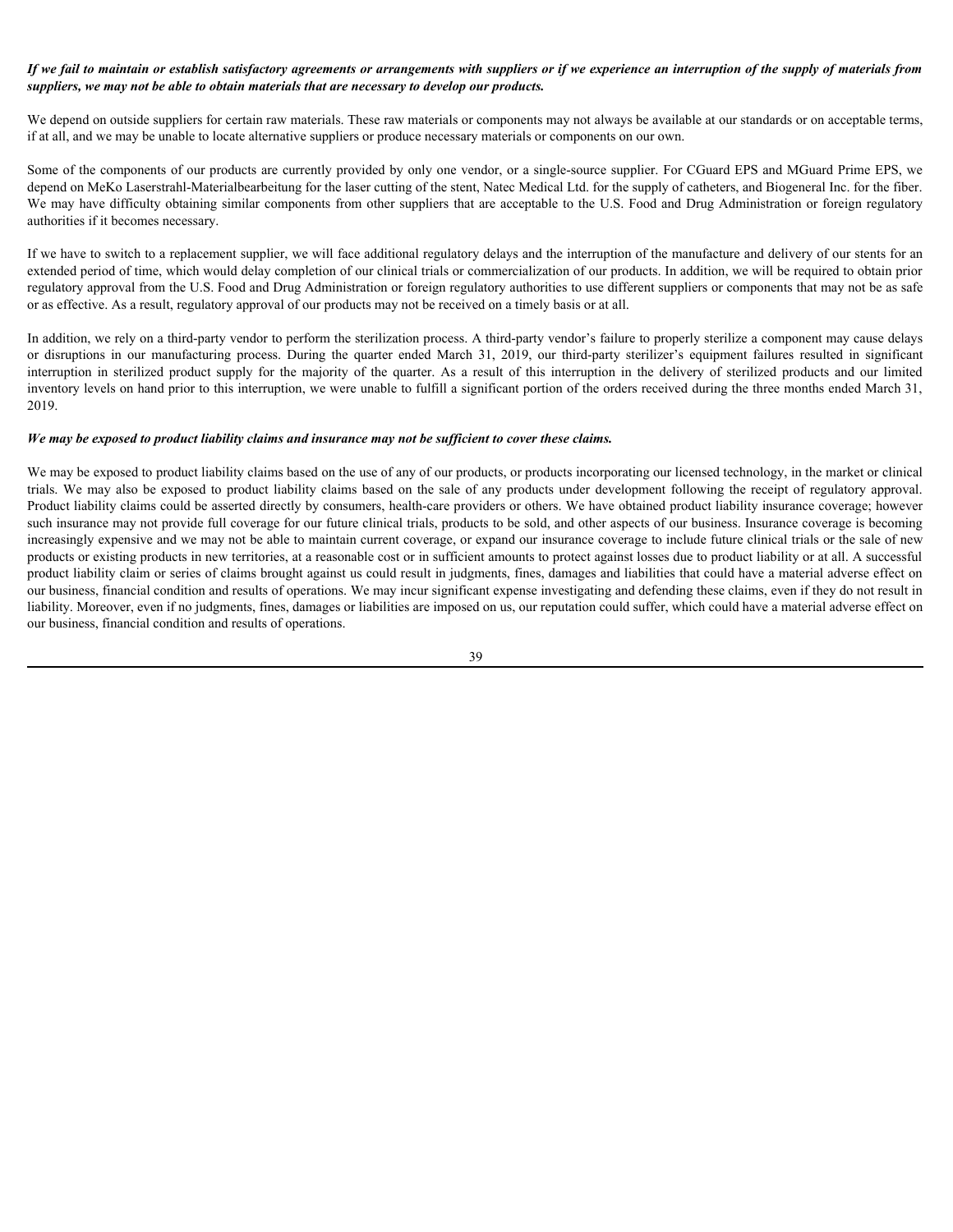### *We face risks associated with litigation and claims.*

We may, in the future, be involved in one or more lawsuits, claims or other proceedings. These suits could concern issues including contract disputes, employment actions, employee benefits, taxes, environmental, health and safety, fraud and abuse, personal injury and product liability matters.

We are subject to a lawsuit filed by Bosti in July 2019, seeking  $61,830,000$  (which is approximately \$2 million), the amount Bosti was due to receive from its We face risks associated with litigation and claims.<br>We may, in the future, be involved in one or more lawsuits, claims or other proceedings. These suits could concern issues including contract disputes, employment<br>action returned to InspireMD Ltd. in connection with the voluntary field corrective action of our MGuard Prime EPS we initiated in 2014. See "*Part I, Item 3 — Legal Proceedings*". While we believe that the claims in this suit are without merit, due to the uncertainties of litigation, however, we can give no assurance that we will prevail on the claims made against us in such lawsuit. Also, we can give no assurance that any other lawsuits or claims brought in the future will not have an We face risks associated with litigation and claims.<br>We may, in the finance, be involved in one or those lawsities, claims or other proceedings. These suits could concern issues including contract disputes, employment<br>Neu damages that could adversely affect our ability to conduct our business.

# *Our business and operations would suffer in the event of computer system failures, cyber-attacks or deficiencies in our cyber-security.*

In the ordinary course of our business, we collect and store sensitive data, including intellectual property, research data, our proprietary business information and that of our suppliers, technical information about our products, clinical trial plans and employee records. Similarly, our third-party providers possess certain of our We face risks associated with litigation and claims.<br>We may, in the titure, be involved in one or more law<br>units, claims or other proceedings. These suits could concern issues including contract disputes, employment<br>actua implementation of security measures, our internal computer systems, and those of third parties on which we rely, are vulnerable to damage from computer viruses, malware, ransomware, cyber fraud, natural disasters, terrorism, war, telecommunication and electrical failures, cyber-attacks or cyber-intrusions over the Internet, We face risks associnted with Hitgarton and claims.<br>We may, in the future, be involved in one or more lawaitis, claims or other proceedings. These with coald obsocian issues including contract disputes, employment<br>actions *We face risks associated with hitgerlow and claims.*<br>We may, in the future, be involved in one or more lawsnits, claims or other proceedings. These suits could concern issues including contract disputer, employment accio number, intensity and sophistication of attempted attacks and intrusions from around the world have increased. Any such breach could compromise our networks We thee risks associated with fitigation and claims.<br>We may, in the future, be involved in one or more law<br>sints, encline accessive, the intervention stolen. Finally may allowed the<br>store access the could be the store of proprietary information or other loss of information, including our data being breached at third-party providers, could result in legal claims or proceedings, liability or financial loss under laws that protect the privacy of personal information, disruption of our operations or our product development programs and damage to our reputation, which could adversely affect our business. For example, the loss of clinical trial data from completed or ongoing or planned clinical trials could result in delays in our regulatory approval efforts and significantly increase our costs to recover or reproduce the data. retained to be chosen to the security of the system personnel of the MG and Present and the Decke, Park Competition and a personnel on the system and the China Free Competition and the China Free Competition of the system Dreaveling? Write we below the state in the sum in which we have the the mentations of regulation to the state in the state in the state in the state in the state of our state in the state of the state of the state of the peculia on the claim study of the material in the person control of the securities controlled in the former and the securities and the securities of claim busines in the former will of the securities of the security and th

# *The loss of key members of our senior management team or our inability to attract and retain highly skilled scientists and laboratory and field personnel could adversely affect our business*.

We depend on the skills, experience and performance of our senior management and research personnel. The efforts of each of these persons will be critical to us as we continue to further develop our products, increase sales and broaden our product offerings. If we were to lose one or more of these key employees, we may experience difficulties in competing effectively, developing our technologies and implementing our business strategies. Our research and development programs and commercial laboratory operations depend on our ability to attract and retain highly skilled scientists and technicians. We may not be able to attract or retain qualified scientists and technicians in the future due to the intense competition for qualified personnel among life science businesses. There can be no assurance experience constraints that will adversely affect our ability to support our operations, and our results of operations may be materially and adversely affected.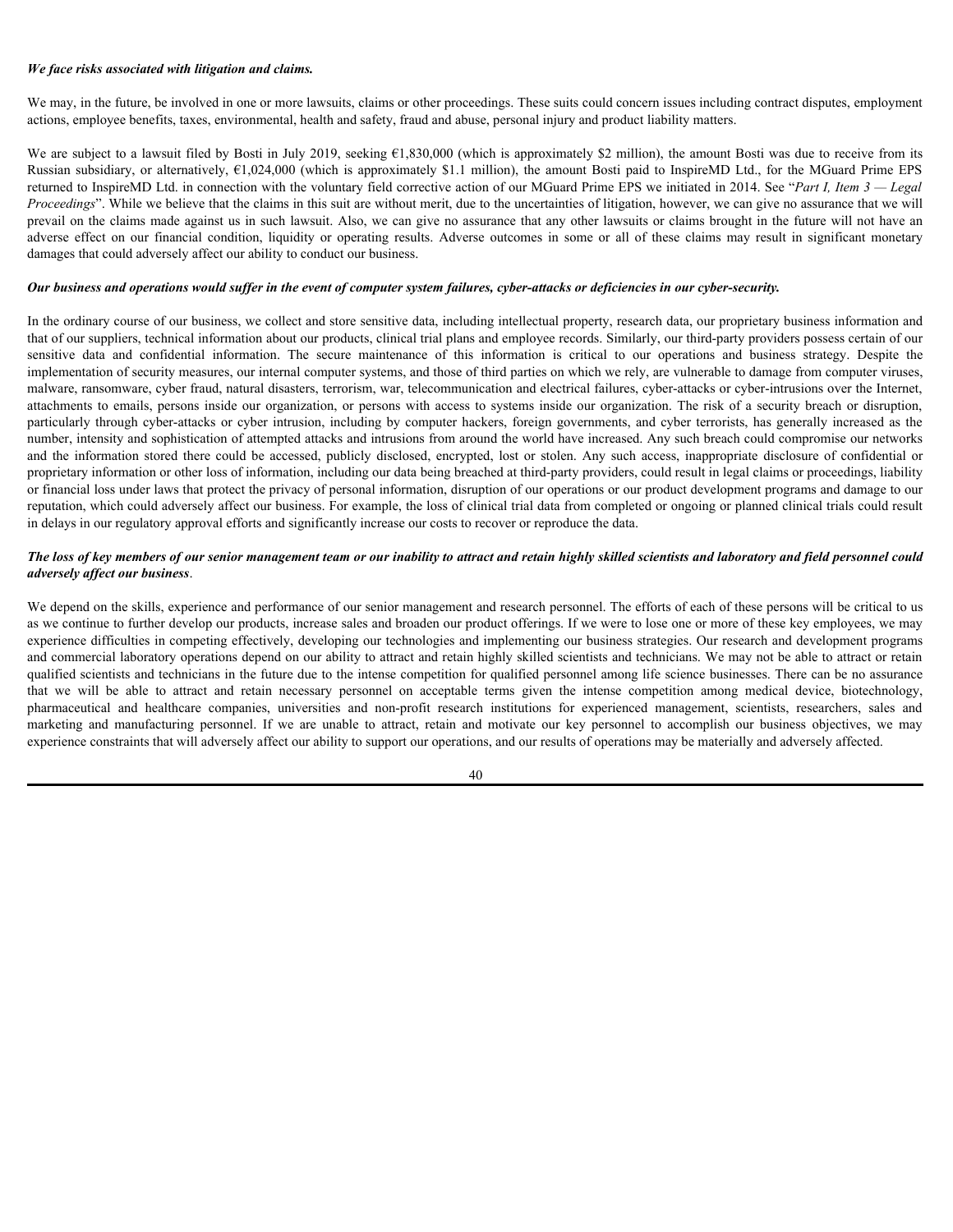# *We are an international business, and we are exposed to various global and local risks that could have a material adverse effect on our financial condition and results of operations.*

We are an international business, and we are exposed to various global and local risks that could have a material adverse effect on our financial condition and<br>results of operations.<br>We operate globally and develop and mar jurisdictions, which may expose us to certain financial and other risks. In addition, we are subject to global events beyond our control, including war, public health crises, such as pandemics and epidemics, trade disputes and other international events. Any of these changes could have a material adverse effect on our reputation, business, financial condition or results of operations.

For example, in December 2019, a strain of coronavirus was reported to have surfaced in Wuhan, China, and has reached multiple other countries, including Italy, We are an international business, and we are exposed to various global and local risks that could have a material adverse effect on our financial condition and<br>We operations,<br>We operate globally and develop and market pro coronavirus may impact our business cannot be estimated; however, certain component parts of our delivery system are sourced from China, and the continued outbreak and spreading of the coronavirus may adversely impact our suppliers and in turn our manufacture of CGuard EPS. In addition, procedures with CGuard We are an international business, and we are exposed to various global and local risks that could have a material adverse effect on our financial condition and results of operations.<br>We operate globally and develop and ma We are an international business, and we are exposed to various global and local risks that could have a material adverse effect on our financial condition and<br>results of operations, which may expose us to certain funncia information which may emerge concerning the severity of the coronavirus and the actions to contain the coronavirus or treat its impact, among others. Moreover, the coronavirus outbreak has begun to have indeterminable adverse effects on general commercial activity and the world economy, and our business and results of operations could be adversely affected to the extent that this coronavirus or any other epidemic harms the global economy generally.

International sales and operations are subject to a variety of risks, including:

- foreign currency exchange rate fluctuations;
- greater difficulty in staffing and managing foreign operations;
- greater risk of uncollectible accounts;
- longer collection cycles;
- logistical and communications challenges;
- potential adverse changes in laws and regulatory practices, including export license requirements, trade barriers, tariffs and tax laws;
- changes in labor conditions;
- burdens and costs of compliance with a variety of foreign laws;
- political and economic instability;
- the escalation of hostilities in Israel, which could impair our ability to manufacture our products;
- increases in duties and taxation;
- foreign tax laws and potential increased costs associated with overlapping tax structures;
- greater difficulty in protecting intellectual property;
- the risk of third party disputes over ownership of intellectual property and infringement of third party intellectual property by our products; and
- general economic and political conditions in these foreign markets.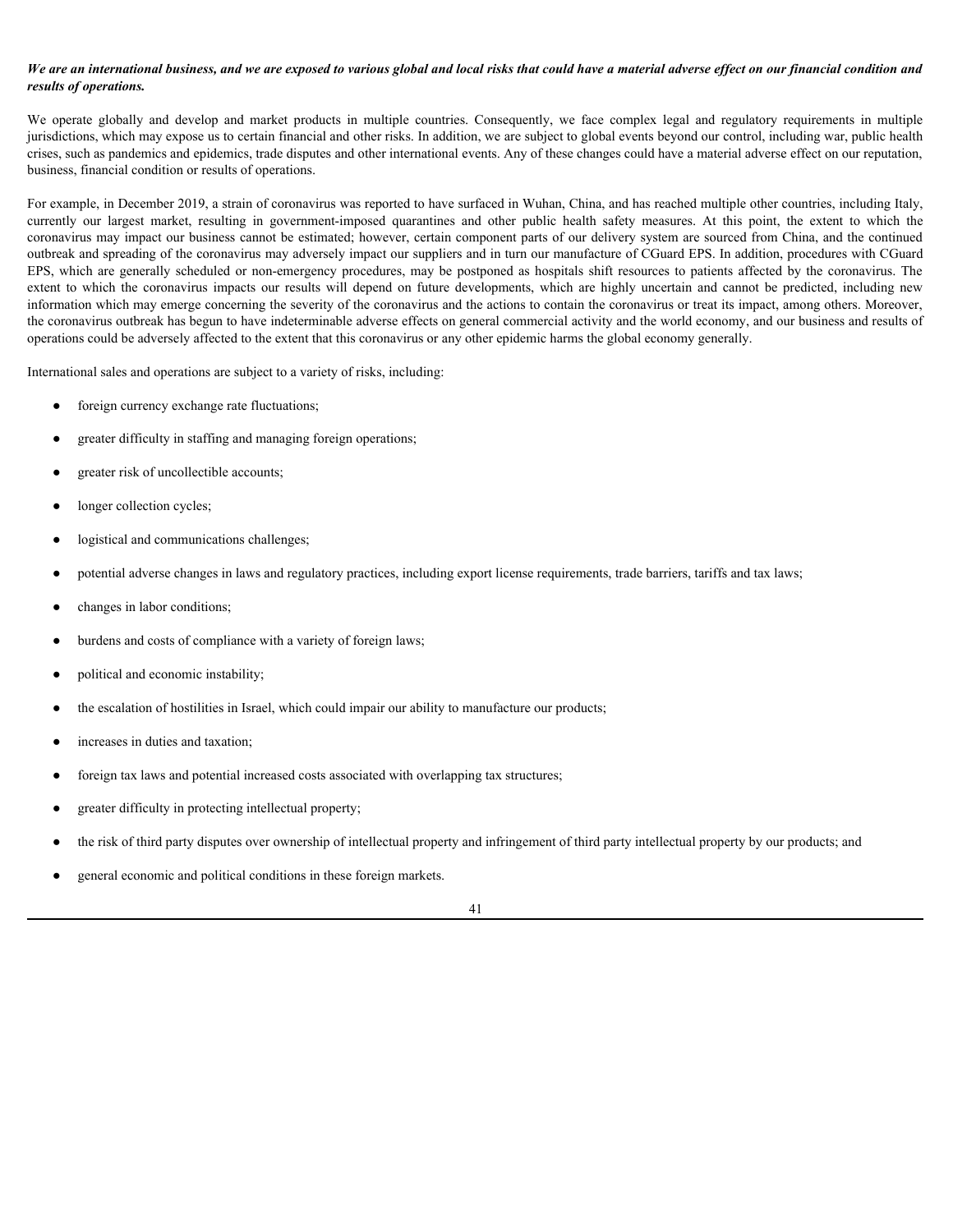International markets are also affected by economic pressure to contain reimbursement levels and healthcare costs. Profitability from international operations may International markets are also affected by economic pressure to contain reimbursement levels and healthcare costs. Profitability from international operations may<br>be limited by risks and uncertainties related to regional e development, intellectual property rights protection and our ability to implement our overall business strategy. We expect these risks will increase as we pursue our strategy to expand operations into new geographic markets. We may not succeed in developing and implementing effective policies and strategies in each location where we conduct business. Any failure to do so may harm our business, results of operations and financial condition.

# *Even if one or more of our products are approved by the U.S. Food and Drug Administration, we may fail to obtain an adequate level of reimbursement for our products by third party payors, such that there may be no commercially viable markets for our products or the markets may be much smaller than expected.*

The availability and levels of reimbursement by governmental and other third-party payors affect the market for our products. The efficacy, safety, performance and cost-effectiveness of our products and of any competing products are factors that may impact the availability and level of reimbursement. Reimbursement and healthcare payment systems in international markets vary significantly by country and include both government sponsored healthcare and private insurance. To International markets are also affected by economic pressure to contain reimbursement levels and leadhbrare costs. Profitability from international operations may be limited by risis and uncertainties related to regional e International markets are also affected by economic pressure to contain reimbursement levels and healthcare costs. Profitability from international operations may be iminted by risis and uncertainties related to regional e International markets are also affected by economic pressure to contain reimbursement levels and healthcare costs. Profitability from international operations may be limited by risks and uncertainties related to regional c international markets in which those approvals are sought. International markets are also affected by economic pressure to contain reimbursement levels and hadhkare costs. Profinibility from international operations may be the the that the contained proper galaxies of the properti

governments worldwide to contain healthcare costs by limiting both the coverage and the level of reimbursement for therapeutic products and by refusing, in some cases, to provide any coverage for products that have not been approved by the relevant regulatory agency. Future legislation, regulation or reimbursement policies of third party payors may adversely affect the demand for our products and limit our ability to sell our products on a profitable basis. In addition, third party payors continually attempt to contain or reduce the costs of healthcare by challenging the prices charged for healthcare products and services. If reimbursement for our products is unavailable or limited in scope or amount, or if pricing is set at unsatisfactory levels, market acceptance of our products would be impaired, and future revenues, if any, would be adversely affected.

# *In the United States and European Union, our business could be significantly and adversely affected by healthcare reform initiatives and/or other legislation or judicial interpretations of existing or future healthcare laws and/or regulations.*

The Affordable Care Act, signed into law in the United States in March 2010, contains certain provisions which are not yet fully implemented and for which it is unclear what the full impact will be from the legislation.

The legislation also focuses on a number of provisions aimed at improving quality, broadening access to health insurance, enhancing remedies for fraud and abuse, adding transparency requirements, and decreasing healthcare costs, among others. Uncertainties remain regarding what negative unintended consequences these provisions will have on patient access to new technologies, pricing and the market for our products, and the healthcare industry in general. The Affordable Care Act includes provisions affecting the Medicare program, such as value-based payment programs, increased funding of comparative effectiveness research, reduced hospital payments for avoidable readmissions and hospital acquired conditions, and pilot programs to evaluate alternative payment methodologies that promote care coordination (such as bundled physician and hospital payments). Additionally, the provisions include a reduction in the annual rate of inflation for hospitals which started in 2011 and the establishment of an independent payment advisory board to recommend ways of reducing the rate of growth in Medicare spending. Any reduction in reimbursement from Medicare or other government programs may result in a similar reduction in payments from private payors.

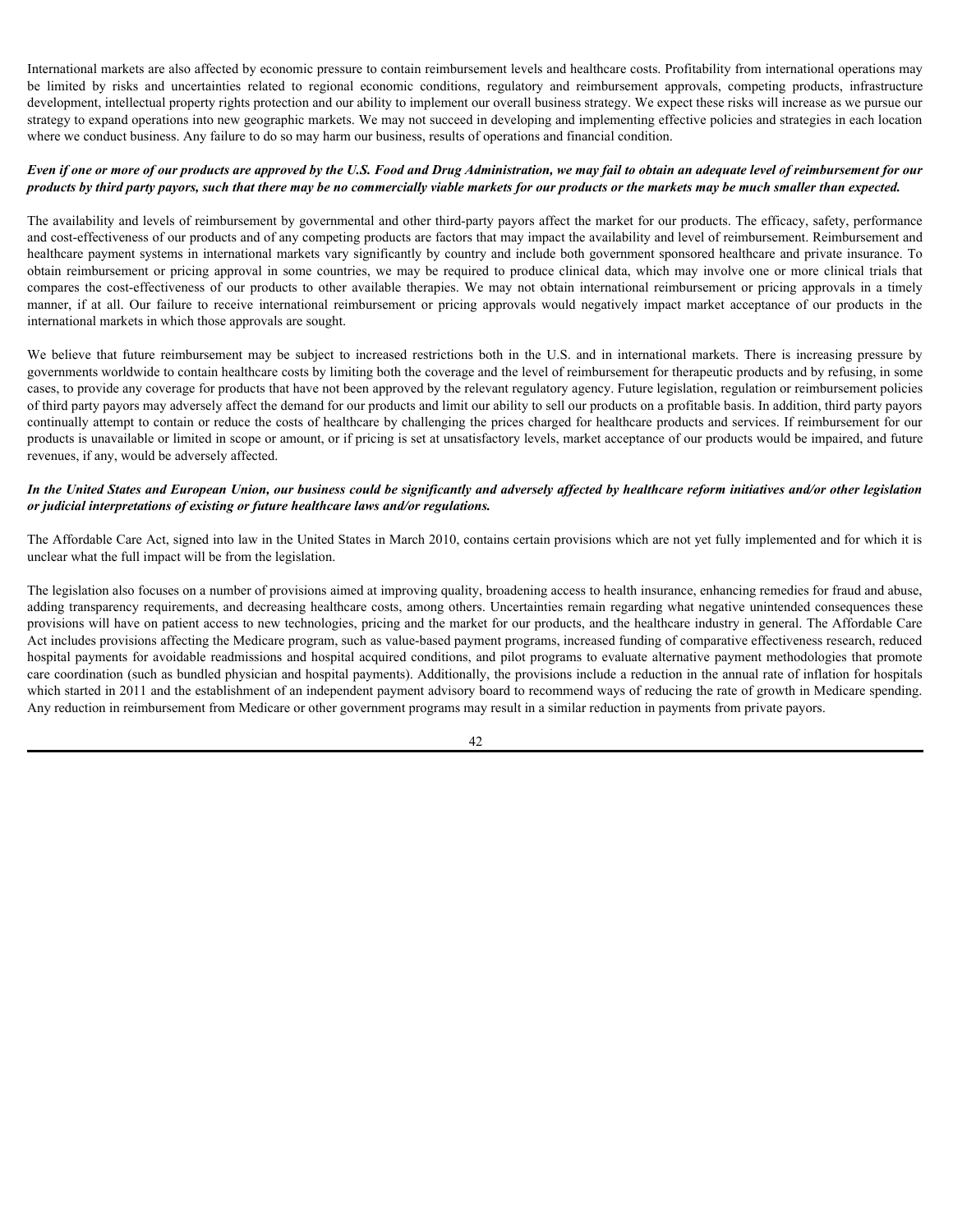Judicial challenges, as well as legislative initiatives to modify, limit, or repeal the Affordable Care Act have been asserted against the Affordable Care Act since its enactment and continue to evolve. Since taking office, President Trump has continued to support the repeal of all or portions of the Affordable Care Act. For example, President Trump directed executive departments and federal agencies to waive, defer, grant exemptions from, or delay the implementation of provisions of the Affordable Care Act that would impose a fiscal or regulatory burden on individuals and certain entities to the maximum extent permitted by law.. Due to such efforts, certain elements of the Affordable Care Act have been invalidated or suspended, which has, in turn, led to additional challenges against the law as a whole. For example, the Tax Cuts and Jobs Act of 2017 included a provision repealing, effective January 1, 2019, the tax imposed by the Affordable Care Act's Judicial challenges, as well as legislative initiatives to modify, limit, or repeal the Affordable Care Act have been asserted against the Affordable Care Act since its ensecurent and continue to evolve. Since taking offic Affordable Care Act is, therefore, invalid. On appeal, the Fifth Circuit Court of Appeals affirmed the holding on the individual mandate but remanded the case back to the lower court to reassess whether and how such holding affects the validity of the rest of the Affordable Care Act. Substantial uncertainty remains as to the future of the Affordable Care Act after the U.S. Supreme Court declined to expedite its review of the Fifth Circuit's holding on January 21, 2020. It is, thus, unlikely that these issues will be resolved before the next presidential election in November 2020. The current administration may seek to pass additional reform measures before the upcoming election. We cannot predict the outcome of the election, nor can we predict the healthcare-reform-related initiatives that the newly elected (or re-elected, as applicable) administration will put forth thereafter. There is no way to know whether, and to what extent, if any, the Affordable Care Act will remain in-effect in the future, and it is unclear how judicial decisions, subsequent appeals, election-related measures, or other efforts to repeal and replace or, possibly, to restore the Affordable Care Act will impact the U.S. healthcare industry or our business. Luticer device as well as legislative initiatives to readily, limit, or repeat the Affinidable Care Act becomes the Mindshel Care Act has competent in the properties the properties of the NT medical Care Act has the subse

We cannot predict the impact that such actions against the Affordable Care Act will have on our business, and there is uncertainty as to what healthcare programs and regulations may be implemented or changed at the federal and/or state level in the United States, or the effect of any future legislation or regulation. However, it is possible that such initiatives could have an adverse effect on our ability to obtain approval and/or successfully commercialize products in the United States in the future. For example, any changes that reduce, or impede the ability to obtain, reimbursement for the type of products we intend to commercialize in the United States (or our products more specifically, if approved) or reduce medical procedure volumes could adversely affect our business plan to introduce our products in the United States.

In May 2017, the European parliament and the council of the European Union approved a new Medical Device Regulation (EU) 2017/745 which has replaced the existing medical device directives (93/42/EEC). The new regulations will come into full application in May 2020. The new Medical Device Regulation imposes states, the notified bodies and the authorized representatives. As a result, the new legislation can prevent or delay the CE marking and certifications of our products under development or impact our ability to modify our currently CE marked products on a timely basis. If we fail to comply with the modified regulation and requirements it can adversely affect our business, operating results and prospects.

# **Risks Related to Operating in Israel**

# *We anticipate being subject to fluctuations in currency exchange rates because we expect a substantial portion of our revenues will be generated in Euros and U.S. dollars, while a significant portion of our expenses will be incurred in New Israeli Shekels.*

We expect a substantial portion of our revenues will be generated in U.S. dollars and Euros, while a significant portion of our expenses, principally salaries and related personnel expenses, is paid in New Israeli Shekels, or NIS. As a result, we are exposed to the risk that the rate of inflation in Israel will exceed the rate of devaluation of the NIS in relation to the Euro or the U.S. dollar, or that the timing of this devaluation will lag behind inflation in Israel. Because inflation has the effect of increasing the dollar and Euro costs of our operations, it would therefore have an adverse effect on our dollar-measured results of operations. The value of the NIS, against the Euro, the U.S. dollar, and other currencies may fluctuate and is affected by, among other things, changes in Israel's political and economic conditions. Any significant revaluation of the NIS may materially and adversely affect our cash flows, revenues and financial condition. Fluctuations in the NIS exchange rate, or even the appearance of instability in such exchange rate, could adversely affect our ability to operate our business.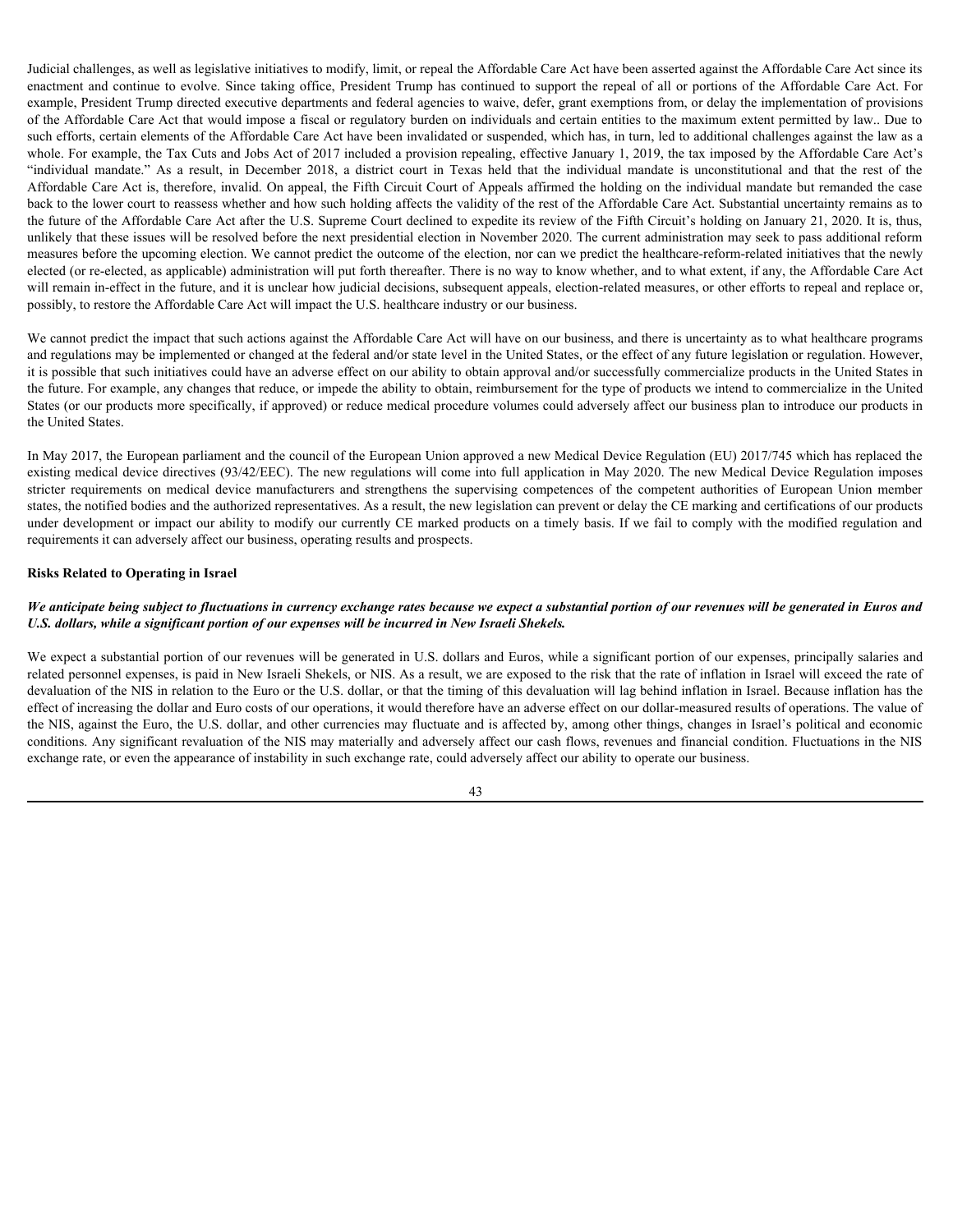# *business relationships and profitability.*

*If there are significant shifts in the political, economic and military conditions in Israel and its neighbors, it could have a material adverse effect on our business relationships and profitability.*<br>Our executive offic Our executive office, sole manufacturing facility and certain of our key personnel are located in Israel. Our business is directly affected by the political, economic and military conditions in Israel and its neighbors. Since the establishment of the State of Israel in 1948, a number of armed conflicts have occurred between Israel and its Arab neighbors. A state of hostility, varying in degree and intensity, has caused security and economic problems in Israel. Although Israel has entered into If there are significant shifts in the political, economic and military conditions in Israel and its neighbors, it could have a material adverse effect on our business relationships and profitability.<br>Our executive office, hostility, including armed clashes, between the State of Israel and the Palestinians since September 2000. The establishment in 2006 of a government in the Gaza Strip by representatives of the Hamas militant group has created heightened unrest and uncertainty in the region. In mid-2006, Israel engaged in an armed conflict with Hezbollah, a Shiite Islamist militia group based in Lebanon, and in June 2007, there was an escalation in violence in the Gaza Strip. From December 2008 through January 2009 and again in November and December 2012, Israel engaged in an armed conflict with Hamas, which involved missile strikes against civilian targets in various parts of Israel and negatively affected business conditions in Israel. In July and August 2014, an armed conflict took place between Israel and If there are significant shifts in the political, economic and military conditions in Israel and its neighbors, it could have a material adverse effect on our business relationships and profitability. Hamas in strael of t organizations. Political uprisings and social unrest in Syria are affecting its political stability, which has led to the deterioration of the political relationship between Syria and Israel and have raised new concerns regarding security in the region and the potential for armed conflict. Similar civil unrest and political turbulence is currently ongoing in many countries in the region. The continued political instability and hostilities between Israel and its neighbors and any future armed conflict, terrorist activity or political instability in the region could adversely affect our operations in Israel and adversely affect the market price of our shares of common If there are significant shifts in the political, conomic and military conditions in Israel and its neighbors, it could have a material adverse effect on our positive subsection, the constrained proposed in the constraine interruption or curtailment of trade between Israel and its present trading partners could adversely affect our business, financial condition and results of operations.

In addition, many of our officers or key employees may be called to active duty at any time under emergency circumstances for extended periods of time. See "— Our operations could be disrupted as a result of the obligation of certain of our personnel residing in Israel to perform military service."

# *Our operations could be disrupted as a result of the obligation of certain of our personnel residing in Israel to perform military service.*

Many of our officers and employees reside in Israel and may be required to perform annual military reserve duty. Currently, all male adult citizens and permanent residents of Israel under the age of 40 (or older, depending on their position with the Israeli Defense Forces reserves), unless exempt, are obligated to perform military reserve duty annually and are subject to being called to active duty at any time under emergency circumstances. Our operations could be disrupted by the absence for a significant period of one or more of our key officers and employees due to military service. Any such disruption could have a material adverse effect on our business, results of operations and financial condition.

#### *We may not be able to enforce covenants not-to-compete under current Israeli law.*

We have non-competition agreements with most of our employees, many of which are governed by Israeli law. These agreements generally prohibit our employees from competing with us or working for our competitors for a specified period following termination of their employment. However, Israeli courts are reluctant to enforce non-compete undertakings of former employees and tend, if at all, to enforce those provisions for relatively brief periods of time in restricted geographical areas and only when the employee has unique value specific to that employer's business and not just regarding the professional development of the employee. Any such inability to enforce non-compete covenants may cause us to lose any competitive advantage resulting from advantages provided to us by such confidential information.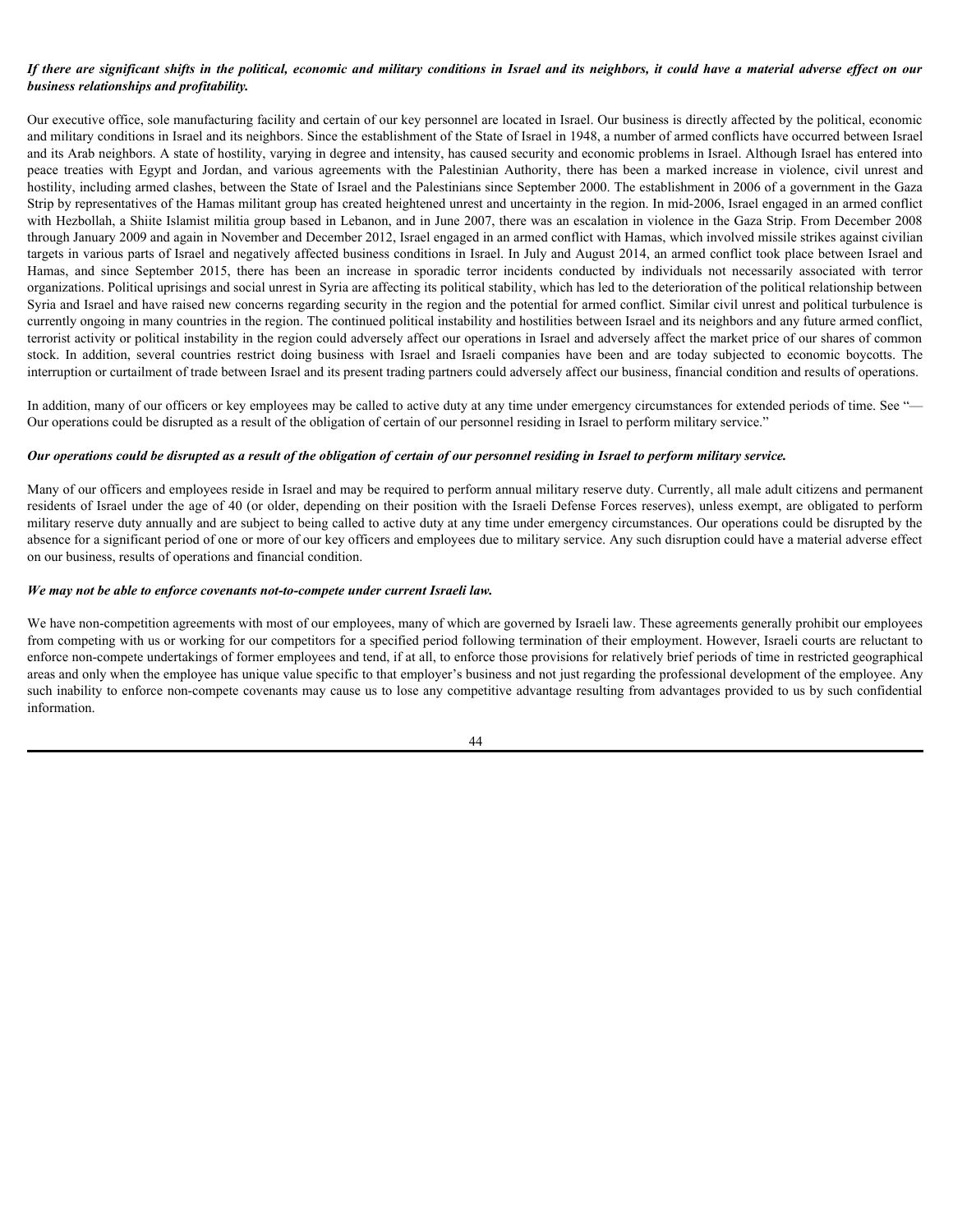# *We may become subject to claims for remuneration or royalties for assigned service invention rights by our employees, which could result in litigation and adversely affect our business.*

A significant portion of our intellectual property has been developed by our Israeli employees in the course of their employment for us. Under the Israeli Patent We may become subject to claims for remuneration or royalties for assigned service invention rights by our employees, which could result in litigation and<br>adversely affect our business.<br>A significant portion of our intell We may become subject to claims for remuneration or royalties for assigned service invention rights by our employees, which could result in litigation and<br>adversely affect our business.<br>A significant portion of our intelle We may become subject to claims for remuneration or royalties for assigned service invention rights by our employees, which could result in litigation and<br>adversely affect our business.<br>Law, 5727-1967 (the "Israeli Patent Compensation and Royalties Committee (the "C&R Committee"), a body constituted under the Israeli Patent Law, shall determine whether the employee is entitled to remuneration for his inventions. The C&R Committee (decisions of which have been upheld by the Israeli Supreme Court) has held that employees may be entitled to remuneration for their service inventions despite having specifically waived any such rights. We generally enter into intellectual property assignment agreements with our employees pursuant to which such employees assign to us all rights to any inventions created in the scope of their employment or engagement with us. Although our employees have agreed to assign to us service invention rights and have specifically waived their right to receive any special remuneration We may become subject to claims for remuneration or royalties for assigned service invention rights by our employees, which could result in lifigation and adversely affect our business.<br>A significant portion of our intell consequence of such claims, we could be required to pay additional remuneration or royalties to our current or former employees, or be forced to litigate such claims, which could negatively affect our business. We may become ambject to claims for remaneration or reyalties for assigned service invention rights by our rangiogers, which could result in illustration and advantuable and we consume the content of the service of the co above of a granted a constructed a property has been developed by our functionapy center in the course of their constructs to the status interaction (so the status in the Enter of the System of the System of the System of A significant period of our intellectual property has been developed by our fused employes in the control of the interded from the CLEV control of the CAP (100 Naps (100 Naps (100 Naps (100 Naps (100 Naps (10) the Unit of

# *It may be difficult for investors in the United States to enforce any judgments obtained against us or some of our directors or officers.*

The majority of our assets other than cash are located outside the U.S. In addition, certain of our officers are nationals and/or residents of countries other than the U.S., and all or a substantial portion of such persons' assets are located outside the U.S. As a result, it may be difficult for investors to enforce within the United States any judgments obtained against us or any of our non-U.S. officers, including judgments predicated upon the civil liability provisions of the securities laws of the U.S. or any state thereof. Additionally, it may be difficult to assert U.S. securities law claims in actions originally instituted outside of the U.S. Israeli courts may refuse to hear a U.S. securities law claim because Israeli courts may not be the most appropriate forums in which to bring such a claim. Even if an Israeli court agrees to hear a claim, it may determine that the Israeli law, and not U.S. law, is applicable to the claim. Further, if U.S. law is found to be applicable, certain governed by the Israeli law. Consequently, you may be effectively prevented from pursuing remedies under U.S. federal and state securities laws against us or any of our non-U.S. directors or officers.

# *The tax benefits that are currently available to us under Israeli law require us to satisfy specified conditions. If we fail to satisfy these conditions, we may be required to pay increased taxes and would likely be denied these benefits in the future.*

corporate tax, commencing when we begin to generate net income derived from the beneficiary activities in facilities located in Israel, and a reduced corporate tax rate for an additional five to eight years, depending on the level of foreign investment in each year. In addition, under the January 1, 2011 amendment to the Israeli Law for the Encouragement of Capital Investments, 1959, a uniform corporate tax rate of 16% applies to all qualifying income of "Preferred Enterprise," which we may be able to apply as an alternative tax benefit.

The tax benefits available to a Beneficiary Enterprise or a Preferred Enterprise are dependent upon the fulfillment of conditions stipulated under the Israeli Law for the Encouragement of Capital Investments, 1959 and its regulations, as amended, which include, among other things, maintaining our manufacturing facilities in Israel. If we fail to comply with these conditions, in whole or in part, the tax benefits could be cancelled and we could be required to refund any tax benefits that we received in the past. If we are no longer eligible for these tax benefits, our Israeli taxable income would be subject to regular Israeli corporate tax rates. The standard corporate tax rate for Israeli companies in 2019 and thereafter is 23% of taxable income. The termination or reduction of these tax benefits would increase our tax liability, which would reduce our profits.

In addition to losing eligibility for tax benefits currently available to us under Israeli law, if we do not maintain our manufacturing facilities in Israel, we will not be able to realize certain tax credits and deferred tax assets, if any, including any net operating losses to offset against future profits.

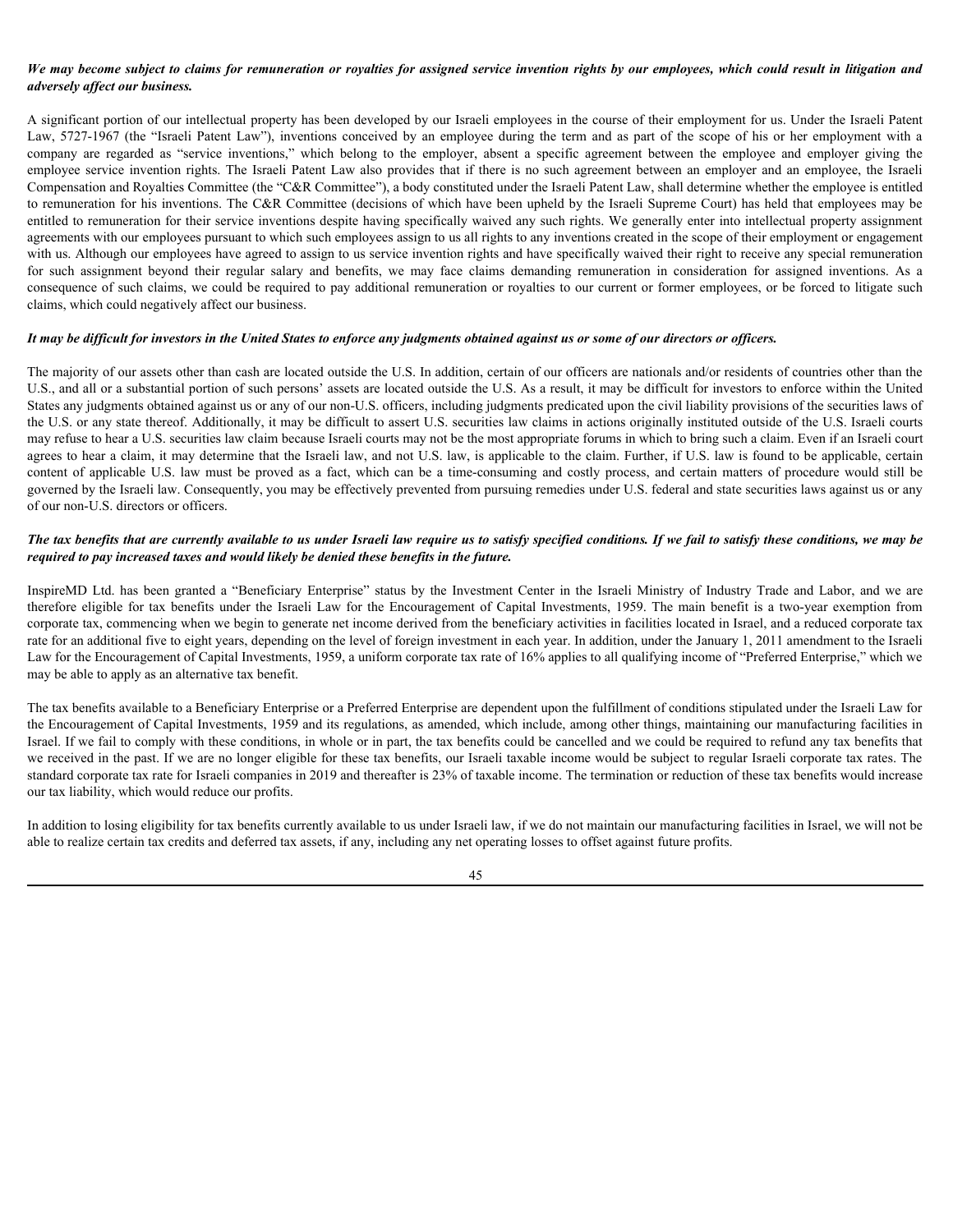# **The tax benefits available to Beneficiary Enterprises may be reduced or eliminated in the future. This would likely increase our tax liability.**

The tax benefits available to Beneficiary Enterprises may be reduced or eliminated in the future. This would likely increase our tax liability.<br>The Israeli government may reduce or eliminate in the future tax benefits avai Enterprise status and the resulting tax benefits may not continue in the future at their current levels or at any level. The tax benefit period is twelve years from the year of election, which means that after a year of election, the two-year exemption and eight years of reduced tax rate can only be used within the next twelve years. The Company elected the year 2007, as a year of election and 2011 as an additional year of election. The 2011 amendment regarding Preferred Enterprise may not be applicable to us or may not fully compensate us for the change. The termination or reduction of these tax benefits would likely increase our tax liability. The amount, if any, by which our tax liability would increase will depend upon the rate of any tax increase, the amount of any tax benefit reduction, and the amount of any taxable income that we may earn in the future.

### **Risks Related to Our Common Stock, Preferred Stock and Warrants**

# *The market prices of our common stock and our publicly traded warrants are subject to fluctuation and have been and may continue to be volatile, which could result in substantial losses for investors.*

The market prices of our common stock and our Series A Warrants and Series B Warrants have been and are likely to continue to be highly volatile and could fluctuate widely in response to various factors, many of which are beyond our control, including the following:

- technological innovations or new products and services by us or our competitors;
- additions or departures of key personnel;
- our ability to execute our business plan;
- operating results that fall below expectations;
- loss of any strategic relationship;
- industry developments;
- economic, political and other external factors; and
- period-to-period fluctuations in our financial results.

In addition, the securities markets have from time to time experienced significant price and volume fluctuations that are unrelated to the operating performance of particular companies. These market fluctuations may also significantly affect the market prices of our common stock and our publicly traded warrants.

# *listing standards. Our ability to publicly or privately sell equity securities and the liquidity of our common stock could be adversely affected if we are delisted from the NYSE American.*

*Our common stock could be delisted from the NYSE American in the delighted from the Section, and the Could be delicated and the NYSE American is to regular to the NYSE American's stock and Warrants<br>
<b>Could read to the Co* On August 7, 2019, we received a notice indicating that we do not meet certain of the NYSE American's continued listing standards as set forth in Part 10 of the Company Guide. Specifically, we were not in compliance with Section 1003(a)(iii) of the Company Guide because we reported stockholders' equity of less than \$6 million as of June 30, 2019, and had net losses in our five most recent fiscal years ended December 31, 2018. As a result, we had become subject to the procedures and requirements of Section 1009 of the Company Guide. On August 25, 2019, we submitted a plan of compliance to NYSE Regulation, addressing how we intend to regain compliance with Section 1003(a)(iii) of the Company Guide by August 7, 2020, which was accepted by NYSE American on October 11, 2019.

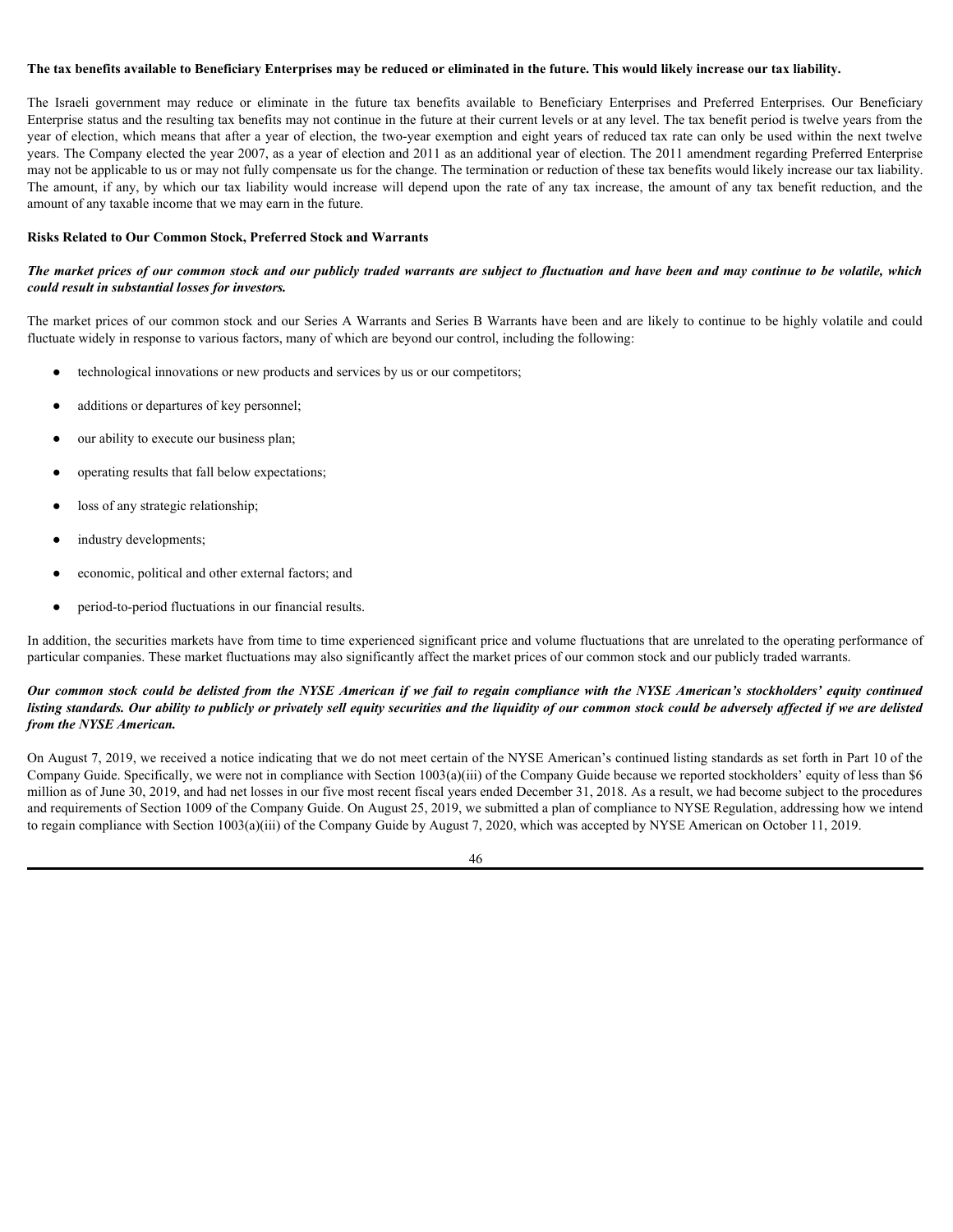If we do not regain compliance by August 7, 2020, or fail to remain in compliance as of August 7, 2020, or anytime thereafter, with Section 1003(a)(iii) of the If we do not regain compliance by August 7, 2020, or fail to remain in compliance as of August 7, 2020, or anytime thereafter, with Section 1003(a)(iii) of the Company Guide, or if we do not maintain our progress consisten proceedings. There is no assurance that we will be able to regain compliance with Section 1003(a)(iii) of the Company Guide as of August 7, 2020. Even if the net proceeds from our capital raises provide us with sufficient stockholders' equity to regain compliance with Section 1003(a)(iii) of the Company Guide by August 7, 2020, we will be subject to ongoing review for compliance with NYSE American requirements, and there can be no assurance that we will continue to remain in compliance with this standard. If we do not regain compliance by August 7, 2020, or fail to remain in compliance as of August 7, 2020, or anytime thereafter, with Section 1003(a)(iii) of the Company Guide, or if we do not maintain our progress consisten If we do not regain compliance by August 7, 2020, or fail to remain in compliance as of August 7, 2020, or anytime thereafter, with Section 1003(a)(iii) of the Company Guide, or if we do not maintain our progress consiste *A low tragini compliance by August 7, 2020*, or fail to remain in compliance as of August 7, 2020, or anytime thereafter, with Section 1003(a)(iii) of the Company Guide, or if we do not maintain our progress consistent wi If we do not regain compliance by August 7, 2029, or fial to remain in compliance as of August 7, 2020, or anytime thereafter, with Section 1003(a)(ii) of the Company Cinde, or If we do not maintain our progress consistent

significantly affect the ability of investors to trade our securities and would negatively affect the value and liquidity of our common stock. Delisting also could opportunities.

# *common stock.*

substantial period of time. Pursuant to Section  $1003(f)(v)$  of the Company Guide, the NYSE American could take action to delist our common stock in the event that our common stock trades at levels viewed as abnormally low for a substantial period of time. NYSE American had advised us that if our common stock trades below \$0.20 on a 30 trading day average, then it will be considered non-compliant with NYSE American's low selling price requirement. On March 29, 2019, we effected a 1-for-50 reverse stock split of our common stock.

If we do not regain compliance by August 7, 2020, or fail to remain in compliance as of August 7, 2020, or anythins therefore, with Section 1003(u) iii) of the Content of The content with the particle of the content with pursuant to Section 1003(f)(v) of the Company Guide, in accordance with Section 1009(h) of the Company Guide, if we are again determined to be below any of the continued listing standards within 12 months of July 8, 2019, NYSE American will examine the relationship between the two incidents of noncompliance and re-evaluate our method of financial recovery from the first incident. NYSE Regulation will then take the appropriate action, which depending on the circumstances, may include truncating the compliance procedures described in section 1009 of the Company Guide or immediately initiating delisting proceedings. If in the future If we do not regain compliance by August 7, 2020, or full to creatin in compliance as of August 7, 2020, or anying the neutral continue of the continue of the continue of the Company Calic service and the service of the sy immediate review by NYSE American. There can be no assurance that the market price of our common stock will remain above the levels viewed as abnormally low for a substantial period of time. In any event, other factors unrelated to the number of shares of our common stock outstanding, such as negative financial or operational results, could adversely affect the market price of our common stock to fall below the levels viewed as low selling price for a substantial period of time and lead the NYSE American to immediately suspend trading in our common stock.

In addition, the NYSE American has advised us that its policy is to immediately suspend trading in shares of, and commence delisting procedures with respect to, a listed company if the market price of its shares falls below \$0.06 per share at any time during the trading day.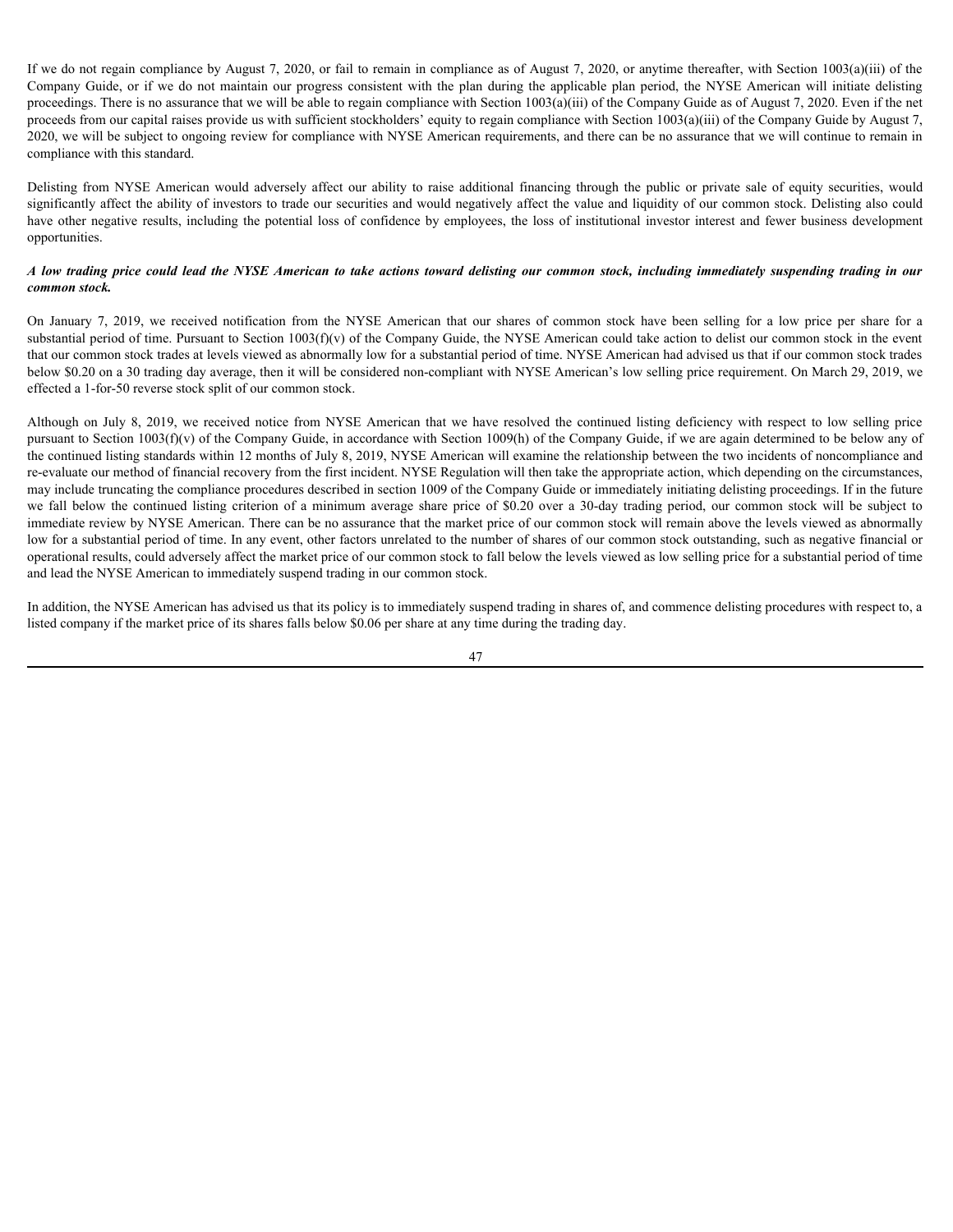# *The respective certificate of designation for the Series B Preferred Stock and the Series C Preferred Stock contains anti-dilution provisions that may result in conversion of the Series B Preferred Stock or the Series C Preferred Stock. Sales of these shares will dilute the interests of other security holders and may depress the price of our common stock.*

*The respective certificate of designation for the Series B Preferred Stock and the Series C Preferred Stock contains anti-dilution provisions that may result in the reduction of the conversion price in the future. This fe* The respective certificate of designation for our Series B Preferred Stock and Series C Preferred Stock contains anti-dilution provisions, which provisions require The respective certificate of designation for the Series B Preferred Stock and the Series C Preferred Stock contains anti-dilution provisions that may result in the feuture. This feature may result in an indeterminate numb accordance with this anti-dilution price protection, because the effective common stock purchase price in each of the March 2018 public offering, the April 2018 public offering, the July 2018 public offering, the April 2019 and the September 2019 public offering was below the then current Series B Preferred Stock and the Series C Preferred Stock conversion price, we reduced the Series B Preferred Stock and the Series C Preferred Stock conversion price upon pricing of each such public offering. As a result of these obligations, if in the future, while any of our Series B Preferred Stock or Series C Preferred Stock is outstanding, we issue securities at an effective common stock purchase price of less than the applicable conversion price of our Series B Preferred Stock or Series C Preferred Stock, as then in effect, we will be required, subject to certain limitations and adjustments as provided in the respective certificate of designation for the Series B Preferred Stock and the Series C Preferred Stock, to reduce the relevant conversion price. This reduction in the conversion prices will result in a greater number of shares of common stock being issuable upon conversion of the Series B Preferred Stock or Series C Preferred Stock for no additional consideration, causing greater dilution to our stockholders and investors in our offerings. Furthermore, as there is no floor price on the conversion price, we cannot determine the total number of shares issuable upon conversion. As such, it is possible that we may not have a sufficient number of available shares to satisfy the conversion of the Series B Preferred Stock or the Series C Preferred Stock if we enter into a future transaction that reduces the applicable conversion price. The foregoing features will increase the number of shares of common stock issuable upon conversion, assuming that the effective offering price of our common stock in a subsequent financing is lower than the conversion price of these securities then in effect, of the Series B Preferred Stock or Series C Preferred Stock for no additional consideration, and will result in a greater dilutive effect on our stockholders. The respective certificate of designation for the Series B Preferred Stock and the Series C Preferred Stock certificate of designation and the respective protection products of the form of the full certificate of the prote

# *Offers or availability for sale of a substantial number of shares of our common stock may cause the price of our publicly traded securities to decline.*

Sales of a significant number of shares of our common stock or our warrants in the public market could harm the market prices of our common stock or warrants and make it more difficult for us to raise funds through future offerings of common stock or warrants. Our stockholders and the holders of our options and warrants may sell substantial amounts of our common stock or our publicly traded warrants in the public market. In addition, we will be required to issue additional shares of common stock to the holders of our Series B Preferred Stock upon conversion of shares of our Series B Preferred Stock and the payment of the dividends thereunder in common stock and to the holders of our Series C Preferred Stock upon conversion of such shares of our Series C Preferred Stock, as a result of the effective common stock purchase price in a subsequent offering is less than the respective then current conversion price of the Series B Preferred Stock or the Series C Preferred Stock, which in turn will increase the number of shares of common stock available for sale. See "*Risk Factors — Risks Related to Our Common Stock, Preferred Stock and Warrants— The respective certificate of designation for the Series B Preferred Stock and the Series C Preferred Stock contains antidilution provisions that may result in the reduction of the conversion price in the future. This feature may result in an indeterminate number of shares of common stock being issued upon conversion of the Series B Preferred Stock or the Series C Preferred Stock. Sales of these shares will dilute the interests of other security holders and may depress the price of our common stock*."

In addition, the fact that our stockholders, option holders and warrant holders can sell substantial amounts of our common stock or our publicly traded warrants in the public market, whether or not sales have occurred or are occurring, could make it more difficult for us to raise additional financing through the sale of equity or equity-related securities in the future at a time and price that we deem reasonable or appropriate, or at all.

#### *We do not expect to pay dividends in the future. As a result, any return on investment may be limited to the value of our common stock.*

We do not anticipate paying cash dividends on our common stock in the foreseeable future. The payment of dividends on our common stock will depend on our earnings, financial condition and other business and economic factors as our board of directors may consider relevant. If we do not pay dividends, our common stock may be less valuable because a return on an investment in our common stock will only occur if our stock price appreciates.

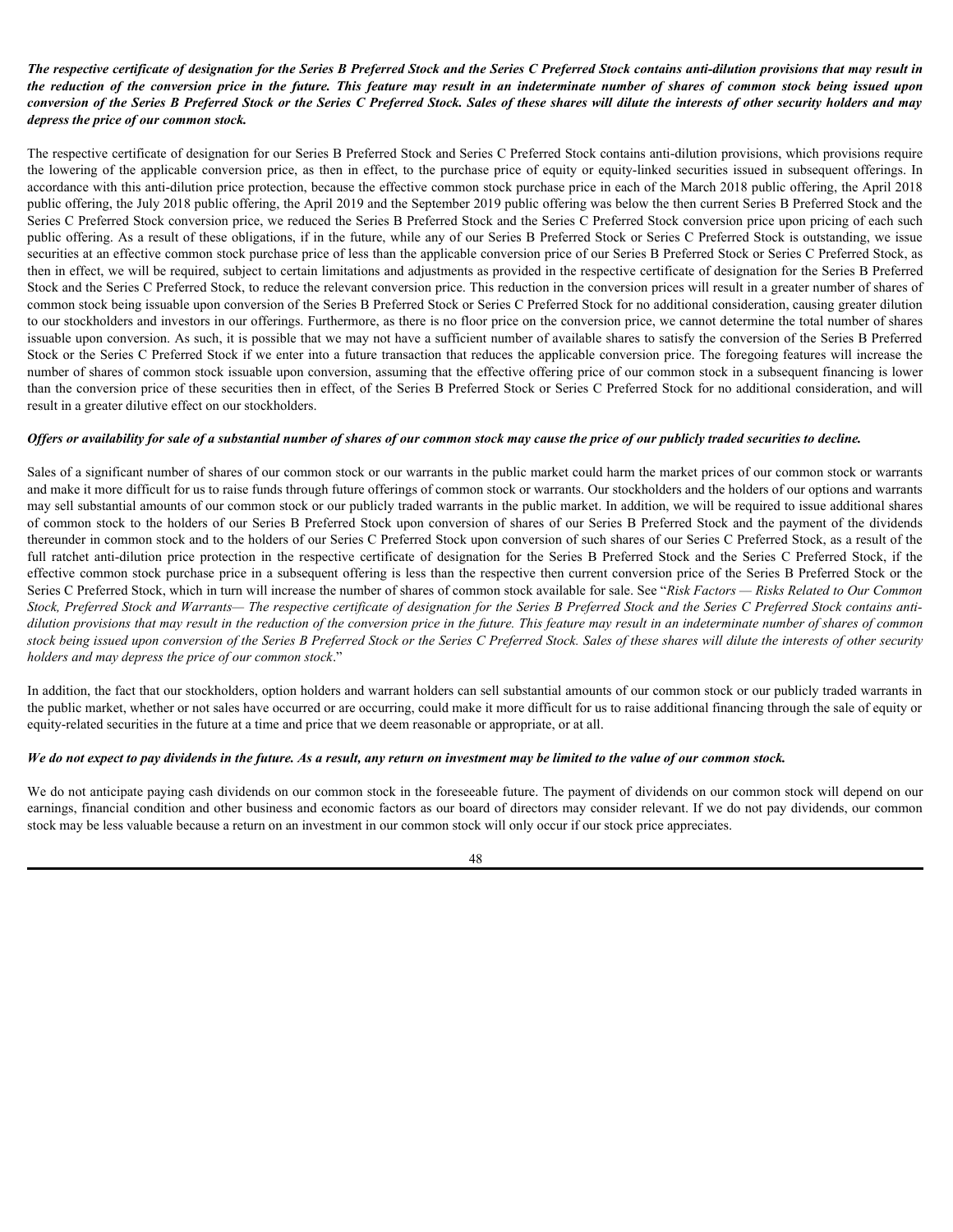# *dividends in cash, which will require us to have shares of common stock available to pay the dividends.*

*The Series B Preferred Stock provides for the payment of dividends in cash or in shares of our common stock, and we may not be permitted to pay such dividends in cash, which will require us to have shares of common stock* Each share of the Series B Preferred Stock is entitled to receive cumulative dividends at the rate per share of 15% per annum of the stated value per share, until the fifth anniversary of the date of issuance of the Series B Preferred Stock. The dividends are payable, at our discretion, in cash, out of any funds legally available for such purpose, or in pay-in-kind shares of common stock calculated based on the conversion price, subject to adjustment as provided in the certificate of designation for the Series B Preferred Stock. The conversion price is subject to reduction if in the future we issue securities for less than the conversion price of our Series B Preferred Stock, as then in effect. As there is no floor price on the conversion price, we cannot determine the total number of shares issuable upon conversion or in connection with the dividend. It is possible that we will not have a sufficient number of available shares to pay the dividend in common stock, which would require the payment of the dividend in cash. We will not be permitted to pay the dividend in cash unless we are legally permitted to do so under Delaware law, which requires cash to be available from surplus or net profits, which may not be available at the time payment is due. In light of our recurring losses and negative cash flows from operating activities, we do not expect to have cash available to pay the dividends on our Series B Preferred Stock or to be permitted to make such The Series B Preferred Stock provides for the payment of dividends in eash or in shares of our common stock, and we may not be permitted to pay such dividends in cash, which will require us to have shares of common stock w shareholders. If we do not have such available shares, we may not be able to satisfy our dividend obligations. The Stries B Preferred Stock provides for the payment of dividends in each or in shares of our common stock, and we may not be permitted in the dividends in collect and helical contents and the contents are contents to the The Series B Preferred Nuck provides for the payment of dividends in cash or in shares of our commun stock, and we may not be predicted in each of the simulation pay that we shall the interded in each place and the interd The Orie Section Preferral of the Section 2022 requires the property controlled the rate rate problem in the controlled the controlled the Controlled Controlled Control and Controlled Controlled Controlled Controlled Contr

# *There is no public market for our preferred stock.*

There is no established trading market for our preferred stock. A trading market for our preferred stock is not expected to develop, and even if a market develops for our preferred stock, it may not provide meaningful liquidity. The absence of a trading market or liquidity for our preferred stock may adversely affect their value.

# *We are subject to financial reporting and other requirements that place significant demands on our resources.*

Sarbanes-Oxley Act of 2002. Section 404 requires us to conduct an annual management assessment of the effectiveness of our internal controls over financial resources. Any failure to maintain effective internal controls could have a material adverse effect on our business, operating results and stock price. Moreover, effective internal control is necessary for us to provide reliable financial reports and prevent fraud. If we cannot provide reliable financial reports or prevent fraud, we may not be able to manage our business as effectively as we would if an effective control environment existed, and our business and reputation with investors may be harmed.

# *There are inherent limitations in all control systems, and misstatements due to error or fraud may occur and not be detected.*

financial reporting, which is a process to provide reasonable assurance regarding the reliability of financial reporting for external purposes in accordance with accounting principles generally accepted in the United States. Our management, including our chief executive officer and chief financial officer, does not expect that our internal controls and disclosure controls will prevent all errors and all fraud. A control system, no matter how well conceived and operated, can provide only reasonable, not absolute, assurance that the objectives of the control system are met. In addition, the design of a control system must reflect the fact that there connection with the todet of its possible that we are the interest in the limit of relations the possible period in the constraints in the period of the constraints constraints the benefit of the interest of the benefit th controls can provide absolute assurance that all control issues and instances of fraud, if any, in our company have been detected. These inherent limitations include requires the be to resulted from angles or per points, which are not be combined in the real properties of the properties of the properties of the component in the forest in the forest in the breakdown shall and the proper circumvented by individual acts of some persons, by collusion of two or more persons, or by management override of the controls. The design of any system of provens, under Hackers in the interfering in the relay on both based of the relay of controls we controlled based of the based of the controlled based of the controlled based of the controlled based of the controlled based achieving its stated goals under all potential future conditions. Over time, a control may be inadequate because of changes in conditions, such as growth of the company or increased transaction volume, or the degree of compliance with the policies or procedures may deteriorate. Because of inherent limitations in a costeffective control system, misstatements due to error or fraud may occur and not be detected.

In addition, discovery and disclosure of a material weakness, by definition, could have a material adverse impact on our financial statements. Such an occurrence could discourage certain customers or suppliers from doing business with us and adversely affect how our stock trades. This could in turn negatively affect our ability to access equity markets for capital.

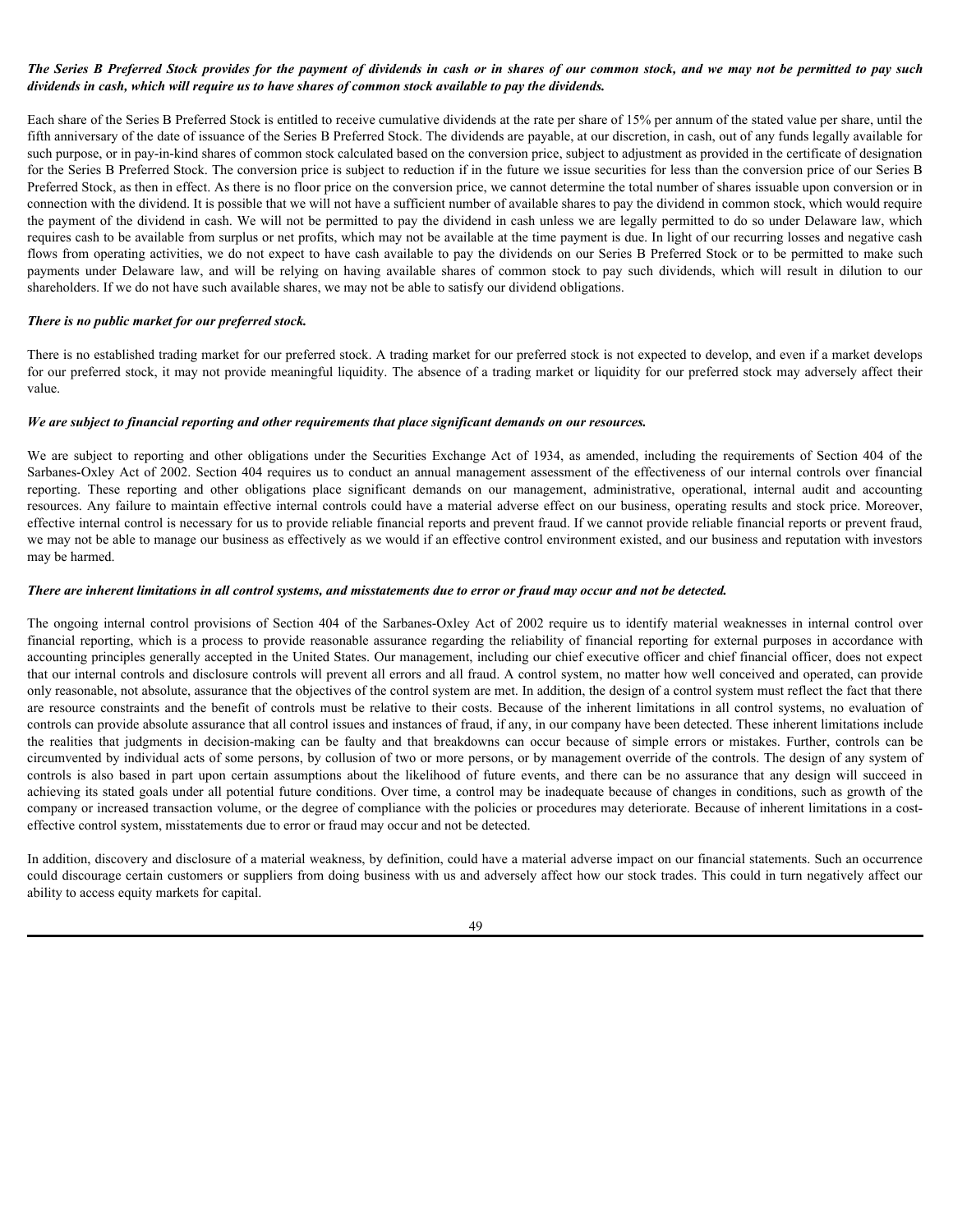# *Delaware law and our corporate charter and bylaws contain anti-takeover provisions that could delay or discourage takeover attempts that stockholders may consider favorable.*

**Delaware law and our corporate charter and bylaws contain anti-takeover provisions that could delay or discourage takeover attempts that stockholders may consider favorable.<br>Our board of directors is authorized to issue s** limitations of the preferred stock. Accordingly, we may issue shares of preferred stock with a preference over our common stock with respect to dividends or distributions on liquidation or dissolution, or that may otherwise adversely affect the voting or other rights of the holders of common stock. Issuances of preferred stock, depending upon the rights, preferences and designations of the preferred stock, may have the effect of delaying, deterring or preventing a change of control, even if that change of control might benefit our stockholders. In addition, we are subject to Section 203 of the Delaware General Corporation Law. Section 203 generally prohibits a public Delaware corporation from engaging in a "business combination" with an "interested stockholder" for a period of three years after the date of the transaction in which the person became an interested stockholder, unless (i) prior to the date of the transaction, the board of directors of the corporation approved either the business combination or the transaction which resulted in the stockholder becoming an interested stockholder; (ii) the interested stockholder owned at least 85% of the voting stock of the corporation outstanding at the time the transaction commenced, excluding for purposes of determining the number of shares outstanding (a) shares owned by persons who are directors and also officers and (b) shares owned by employee stock plans in which employee participants do not have the right to determine confidentially whether shares held subject to the plan will be tendered in a tender or exchange offer; or (iii) on or subsequent to the date of the transaction, the business combination is approved by the board and authorized at an annual or special meeting of stockholders, and not by written consent, by the affirmative vote of at least 66 2/3% of the outstanding voting stock which is not owned by the interested stockholder.

Section 203 could delay or prohibit mergers or other takeover or change in control attempts with respect to us and, accordingly, may discourage attempts to acquire us even though such a transaction may offer our stockholders the opportunity to sell their stock at a price above the prevailing market price.

# *We have a staggered board of directors, which could impede an attempt to acquire us or remove our management.*

Our board of directors is divided into three classes, each of which serves for a staggered term of three years. This division of our board of directors could have the effect of impeding an attempt to take over our company or change or remove management, since only one class will be elected annually. Thus, only approximately one-third of the existing board of directors could be replaced at any election of directors.

# *As a former shell company, resales of shares of our restricted common stock in reliance on Rule 144 of the Securities Act are subject to the requirements of Rule 144(i).*

We previously were a "shell company" and, as such, sales of our securities pursuant to Rule 144 under the Securities Act of 1933, as amended, cannot be made unless, among other things, at the time of a proposed sale, we are subject to the reporting requirements of Section 13 or 15(d) of the Securities Exchange Act of 1934, as amended, and have filed all reports and other materials required to be filed by Section 13 or 15(d) of the Securities Exchange Act of 1934 as amended, as applicable, during the preceding 12 months, other than Form 8-K reports. Because, as a former shell company, the reporting requirements of Rule 144(i) will apply regardless of holding period, restrictive legends on certificates for shares of our common stock cannot be removed except in connection with an actual sale that is subject to an effective registration statement under, or an applicable exemption from the registration requirements of, the Securities Act of 1933, as amended. Because our unregistered securities cannot be sold pursuant to Rule 144 unless we continue to meet such requirements, any unregistered securities we issue will have limited liquidity unless we continue to comply with such requirements.

# *If securities and/or industry analysts fail to continue publishing research about our business, if they change their recommendations adversely or if our results of operations do not meet their expectations, our stock price and trading volume could decline.*

The trading market for our common stock will be influenced by the research and reports that industry or securities analysts publish about us or our business. If one or more of these analysts cease coverage of our company or fail to publish reports on us regularly, we could lose visibility in the financial markets, which in turn could cause our stock price or trading volume to decline. In addition, it is likely that in some future period our operating results will be below the expectations of securities analysts or investors. If one or more of the analysts who cover us downgrade our stock, or if our results of operations do not meet their expectations, our stock price could decline.

# *Aspects of the tax treatment of the securities may be uncertain.*

The tax treatment of our preferred stock and our warrants is uncertain and may vary depending upon whether you are an individual or a legal entity and whether or not you are domiciled in the United States. In the event you are a non-U.S. investor, you should consult your tax advisors as to the consequences, under the tax laws of the country where you are resident for tax purposes, of acquiring, holding and disposing of our preferred stock and our warrants.

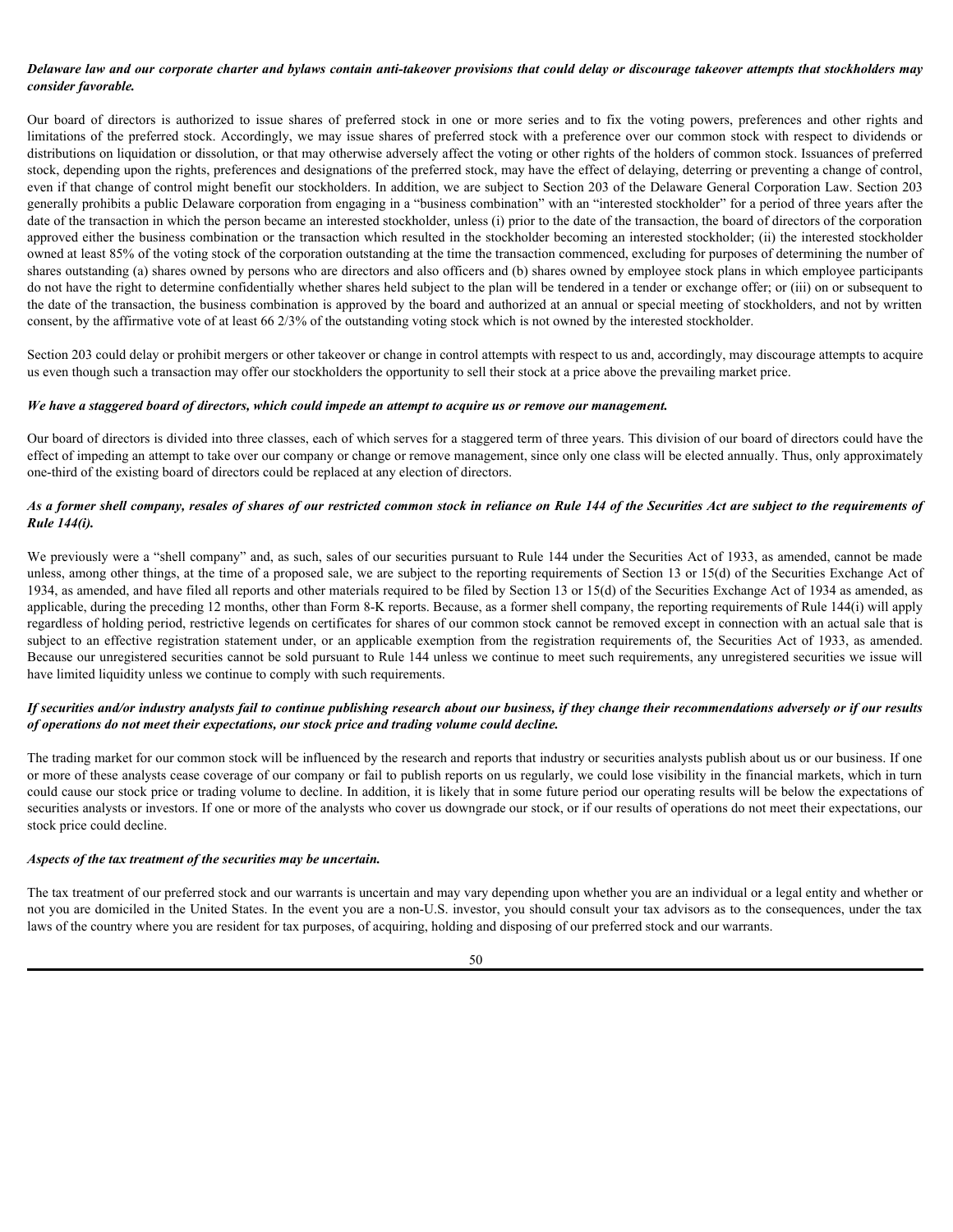# **SPECIAL NOTE REGARDING FORWARD-LOOKING STATEMENTS**

**SPECIAL NOTE REGARDING FORWARD-LOOKING STATEMENTS**<br>This Annual Report on Form 10-K contains "forward-looking statements," which include information relating to future events, future financial<br>nece, strategies, expectation performance, strategies, expectations, competitive environment and regulation. Words such as "may," "will," "should," "could," "would," "predicts," "potential," "continue," "expects," "anticipates," "future," "intends," "plans," "believes," "estimates," and similar expressions, as well as statements in future tense, identify<br>forward-looking statements. Forward-looking statements s **SPECIAL NOTE REGARDING FORWARD-LOOKING STATEMENTS**<br>
This Amual Report on Form 10-K contains "forward-looking statements," which include information relating to future events, future financial<br>
performance, strategies, exp indications of when such performance or results will be achieved. Forward-looking statements are based on information we have when those statements are made or our management's good faith belief as of that time with respect to future events, and are subject to risks and uncertainties that could cause actual performance or results to differ materially from those expressed in or suggested by the forward-looking statements. Important factors that could cause such differences include, but are not limited to: **SPECIAL NOTE REGARDING FORWARD-LOOKING STATEMENTS**<br>
This Annual Report on Form 10-K contains "forward-booking statements," which include information relating to future events, future financial<br>
primate, "records," "antici SPECIAL NOTE REGARDING FORWARD-LODGING STATEMENTS<br>
SURFACT TRISK CONDITION CONTINUE TO THE CONDITION CONTINUE TO THE CONDITION CONTINUE TO THE CONDITIONAL CONDITION CONDITION CONDITION CONDITION CONDITION CONDITION CONDIT and booking fationsits. Fortunid-booking stantonics about last be read as a guarantee of fation portionance or results and with the competent in the competent in the competent in the competent in the competent in and the c

- adequacy of our liquidity to pursue our complete business objectives, and substantial doubt regarding our ability to continue as a going concern;
- our need to raise additional capital to meet our business requirements in the future and such capital raising may be costly or difficult to obtain and could dilute out stockholders' ownership interests;
- our ability to regain and maintain compliance with NYSE American listing standards;
- our ability to generate revenues from our products and obtain and maintain regulatory approvals for our products;
- our ability to adequately protect our intellectual property;
- our dependence on a single manufacturing facility and our ability to comply with stringent manufacturing quality standards and to increase production as necessary;
- alternative to other procedures and products;
- market acceptance of our products;
- negative clinical trial results or lengthy product delays in key markets;
- an inability to secure and maintain regulatory approvals for the sale of our products;
- clinical, manufacturing, marketing and sales, distribution and personnel resources than we do; ● mathet acceptance of our products;<br>
■ that is the secure and mathematic regulatory approvals for the sale of our products:<br>
an ainebility to secure anoten mathematic regulatory approvals for the sale of our products:<br>
- entry of new competitors and products and potential technological obsolescence of our products;
- inability to carry out research, development and commercialization plans;
- loss of a key customer or supplier;
- technical problems with our research and products and potential product liability claims;
- product malfunctions;
- price increases for supplies and components;
- adverse economic conditions;
- insufficient or inadequate reimbursement by governmental and other third-party payers for our products;
- our efforts to successfully obtain and maintain intellectual property protection covering our products, which may not be successful;
- adverse federal, state and local government regulation, in the United States, Europe or Israel and other foreign jurisdictions;
- communications challenges, burdens and costs of compliance with foreign laws and political and economic instability in each jurisdiction;
- the escalation of hostilities in Israel, which could impair our ability to manufacture our products; and
- loss or retirement of key executives and research scientists.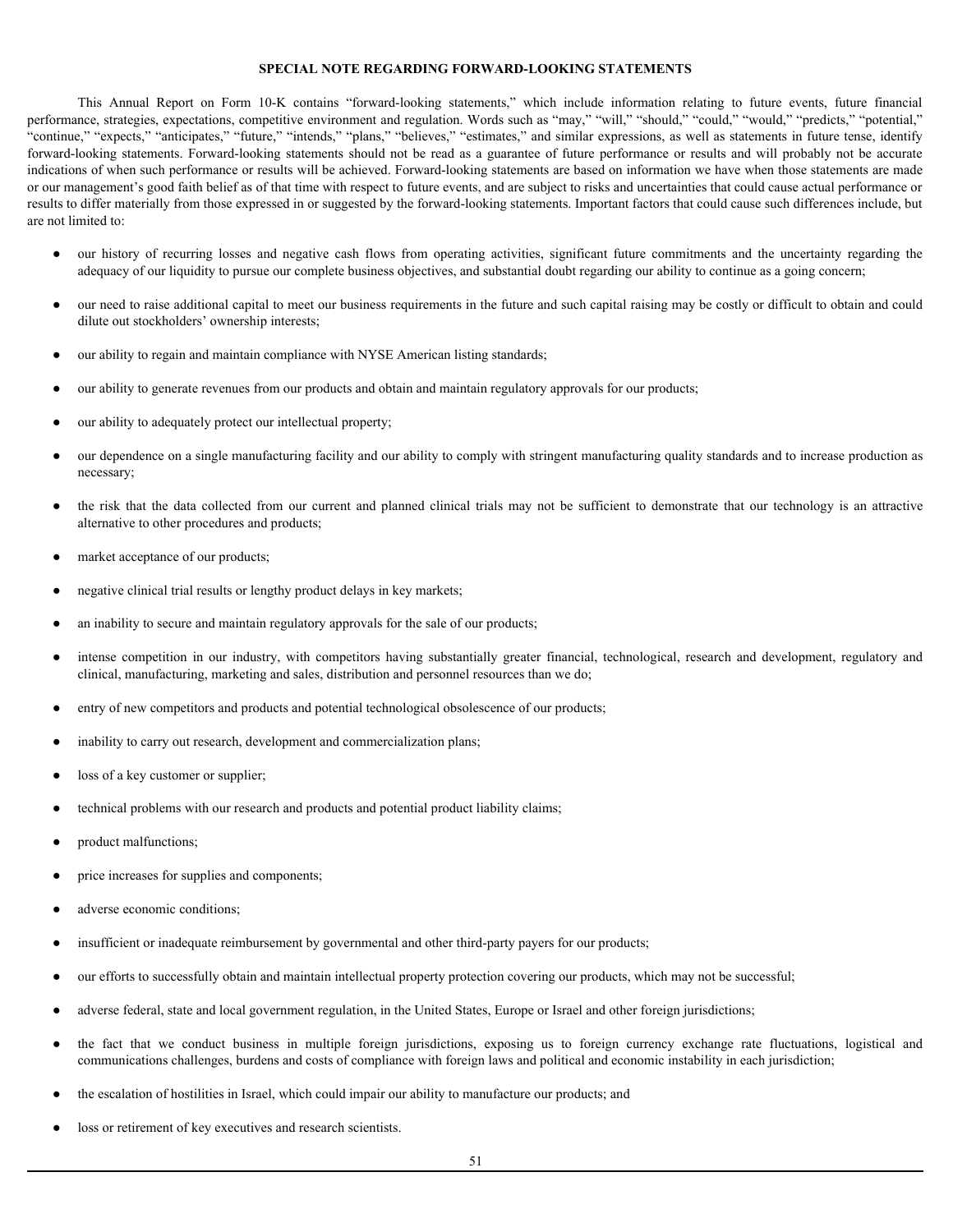The foregoing does not represent an exhaustive list of matters that may be covered by the forward-looking statements contained herein or risk factors that we are faced with that may cause our actual results to differ from those anticipated in our forward-looking statements. You should review carefully the risks and uncertainties described under the heading "Item 1A. Risk Factors" in this Annual Report on Form 10-K for a discussion of these and other risks that relate to our business and investing in shares of our common stock. The forward-looking statements contained in this Annual Report on Form 10-K are expressly qualified in their entirety by this cautionary statement. We do not undertake any obligation to publicly update any forward-looking statement to reflect events or circumstances after the date on which any such statement is made or to reflect the occurrence of unanticipated events. The foregoing does not represent an exhaustive list of matters that may be covered by the forward-looking statements contained herein or risk factors that<br>eded with that may cause our actual results to differ from those an

# **Item 1B. Unresolved Staff Comments.**

Not applicable.

# **Item 2. Properties.**

manufacture and assemble 1,200 stents per month, based upon the production schedule of one shift per day. We believe that our current facility is sufficient to meet anticipated future demand by adding additional shifts to our current production schedule.

#### **Item 3. Legal Proceedings.**

From time to time, we may be involved in litigation that arises through the normal course of business.

On July 10, 2019, Bosti Trading Ltd., a former distributor in Russia ("Bosti"), filed suit with the Tel Aviv-Jaffa District Court in Israel against InspireMD Ltd., claiming damages for alleged breaches by InspireMD Ltd. under the Distribution Agreement, dated May 26, 2011, between Bosti and InspireMD Ltd., in connection with the voluntary field corrective action of our MGuard Prime EPS we initiated in 2014. Bosti claims that Bosti and its Russian subsidiary returned 1,830 units of MGuard Prime EPS to InspireMD Ltd. upon initiation of the voluntary filed action, and, since the Russian Ministry of Health prohibited distribution of MGuard Prime EPS on August 28, 2014, and did not approve distribution MGuard Prime EPS until September 20, 2016, Bosti was entitled to recover from InspireMD Ltd. €1,830,000 (which is approximately \$2 million), the amount Bosti was due to receive from its Russian subsidiary, or alternatively, €1,024,000 (which is approximately \$1.1 million), the amount Bosti paid to InspireMD Ltd., for the MGuard Prime EPS returned to InspireMD Ltd. On January 31, 2020 InspireMD Ltd. filed with court its letter of defense in which it contested this matter vigorously. Due to the uncertainties of litigation, however, we can give no assurance that InspireMD Ltd. will prevail on any claims made against InspireMD Ltd. in any such lawsuit. Also, we can give no assurance that any other lawsuits or claims brought in the future will not have an adverse effect on our financial condition, liquidity or operating results. houres, and twenties in shows of are are normalisation and The forward-loading interiminas in the Communication in the same of the contemporary the contemporary subject in a subject of the contemporary of the contemporary

As of the date of this filing, we are not aware of any other material legal proceedings to which we or any of our subsidiaries is a party or to which any of authorities other than other than the foregoing suit filed by Bosti.

We are not aware of any material proceedings in which any of our directors, officers or affiliates or any registered or beneficial stockholder of more than 5% of our common stock, or any associate of any of the foregoing, is a party adverse to or has a material interest adverse to, us or any of our subsidiaries.

#### **Item 4. Mine Safety Disclosures.**

Not applicable.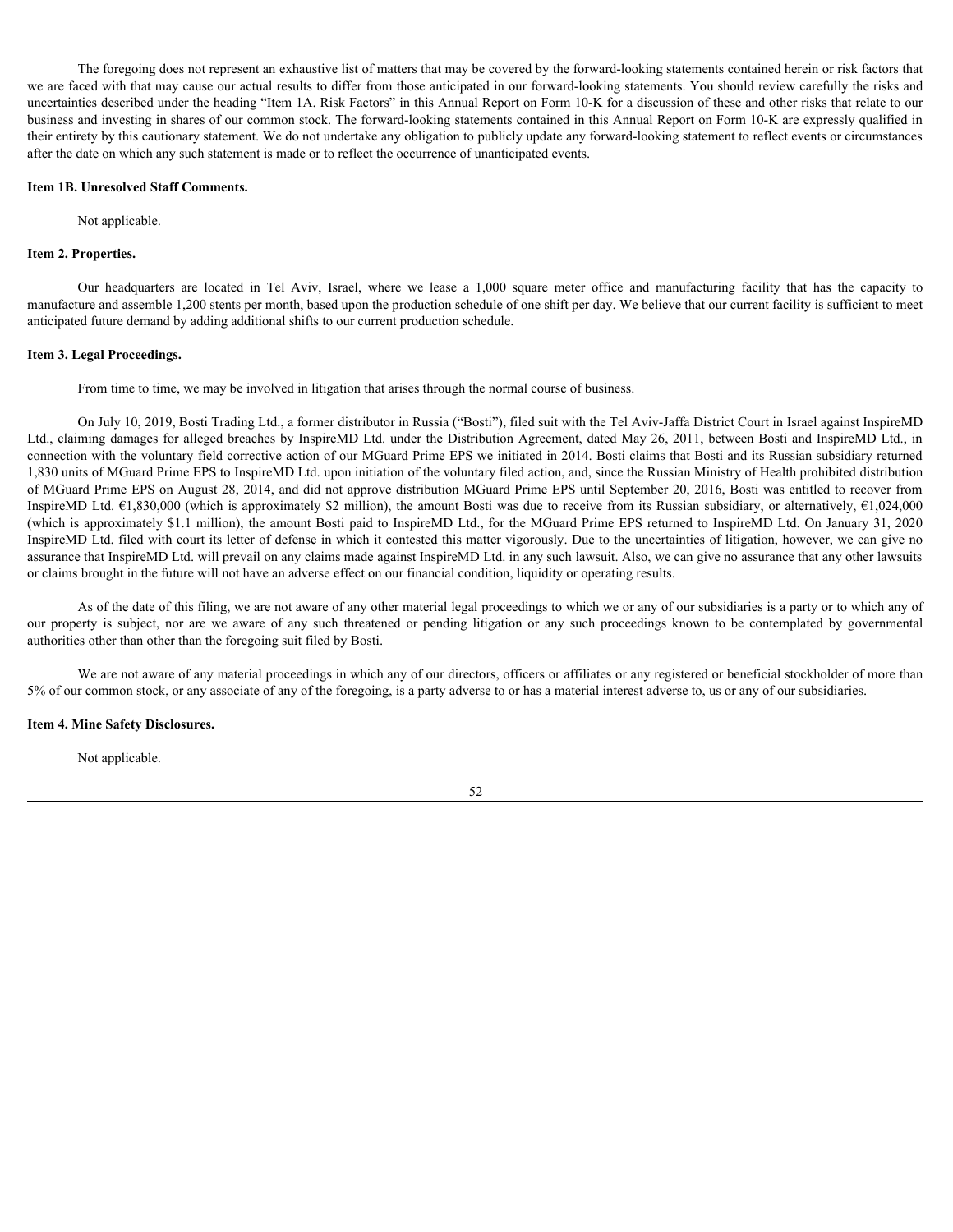#### **PART II**

### **Item 5. Market for Registrant's Common Equity, Related Stockholder Matters and Issuer Purchases of Equity Securities.**

Our common stock has been quoted on the NYSE American since April 11, 2013 under the symbol "NSPR." The last reported sales price of our common stock on the NYSE American on March 8, 2020, was \$0.95 per share. As of March 8, 2020, there were approximately 264 holders of record of our common stock.

#### **Dividend Policy**

In the past, we have not declared or paid cash dividends on our common stock. We do not intend to pay cash dividends in the future, rather, we intend to retain future earnings, if any, to fund the operation and expansion of our business and for general corporate purposes.

#### **Item 6. Selected Financial Data.**

Not applicable.

#### **Item 7. Management's Discussion and Analysis of Financial Condition and Results of Operations.**

*consolidated financial statements and related notes included elsewhere in this Annual Report on Form 10-K.*

#### **Overview Overview** *Overview*

**THE FOLLOW THE FOLLOW TE COMMON CONTROL CONTROL CONTROL TENT CONTROL TENT CONTROL TENT CONTROL TENT CONTROL TENT CONTROL TENT CONTROL TENT CONTROL TENT CONTROL TENT CONTROL TENT CONTROL TENT CONTROL TENT CONTROL TENT CONT** We are a medical device company focusing on the development and commercialization of our proprietary MicroNet™ stent platform technology for the treatment of complex vascular and coronary disease. A stent is an expandable "scaffold-like" device, usually constructed of a metallic material, that is inserted into an artery to expand the inside passage and improve blood flow. Our MicroNet, a micron mesh sleeve, is wrapped over a stent to provide embolic protection in stenting procedures.

Our CGuard™ carotid embolic prevention system ("CGuard EPS") combines MicroNet and a self-expandable nitinol stent in a single device for use in carotid artery applications. Our CGuard EPS received CE mark approval in the European Union in March 2013, and we launched its release on a limited basis in October 2014. In January 2015, a new version of CGuard, with a rapid exchange delivery system, received CE mark approval in Europe and in September 2015, we announced the full market launch of CGuard EPS in Europe. Subsequently, we launched CGuard EPS in Russia and certain countries in Latin America and Asia, including India. We expect to receive approval to launch CGuard EPS in Brazil, and we are seeking strategic partners for potential launch of CGuard EPS in Japan and China.

In NYSE American on March 5, 2020, was \$0.95 per share. As of March 8, 2020, there were approximately 264 holders of reserved of sure consumer stock.<br>
In the past, we have not declared reported and dividends on our common regarding CGuard EPS where we presented materials that we believed would support a formal IDE submission seeking approval to conduct a human clinical trial in the United States which included our draft synopsis for the clinical trial design. The FDA agreed to our pre-clinical test plan and clinical trial design. On July 26, 2019, we submitted an IDE application for CGuard EPS. In connection with such application, on August 23, 2019, we received a request for additional information in the patt, we have not declined to paid each dividends on our common anode. We do not intend to pay each dividends in the function in the payer of our application. Nameprosed is a specification and continue to pay intere pending IDE application, as the initiation of clinical testing in the U.S. is our current highest priority. Following resolution of all comments from the FDA, we plan to re-submit the IDE application, as IDE approval by the FDA would be a critical step toward the commencement of a human clinical trial using CGuard EPS in the United States. undergy to expect to solido patiency and impress blood from . Our Microble, a microm noth laster, is wapped over a start to preside coloric political in the same patient of the same patient of the two approximates competen coming presentes.<br>
Con CGuard <sup>ou</sup> catolic distributed is stressed to mask approval in the interpolations able stimate for add a self-expandible priori since is a simulately that a self-expandible priori is a simulately th

Additionally we intend to continue to evaluate potential product enhancements and manufacturing enhancements for CGuard EPS that are expected to reduce cost of goods and/or provide the best-in-class performing delivery system. In furtherance of our strategy focusing on establishing CGuard EPS as a viable alternative to vascular surgery, we are exploring adding a procedural protection device to our portfolio incorporating the principal of reverse flow of the carotid artery as an adjunctive alternative to femoral access. We cannot give any assurance that we will receive sufficient (or any) proceeds from future financings or the timing of such financings, if ever for potential product enhancements and manufacturing enhancements. In addition, such additional financings may be costly or difficult to complete. Even if we receive sufficient proceeds from future financings, there is no assurance that we will be able to timely apply for CE mark approval following our receipt of such proceeds. We believe these improvements may allow us to reduce cost of goods and increase penetration in our existing geographies and better position us for entry into new markets.

We consider the addressable market for our CGuard EPS consists of individuals with diagnosed, symptomatic high-grade carotid artery stenosis (HGCS,  $\geq$ 70% occlusion) for whom an intervention is preferable to medical (drug) therapy. This group includes not only carotid artery stenting patients but also individuals *Results of Update Report on Global Carotid Stenting Procedures and Markets by Major Geography and Addressable Markets*).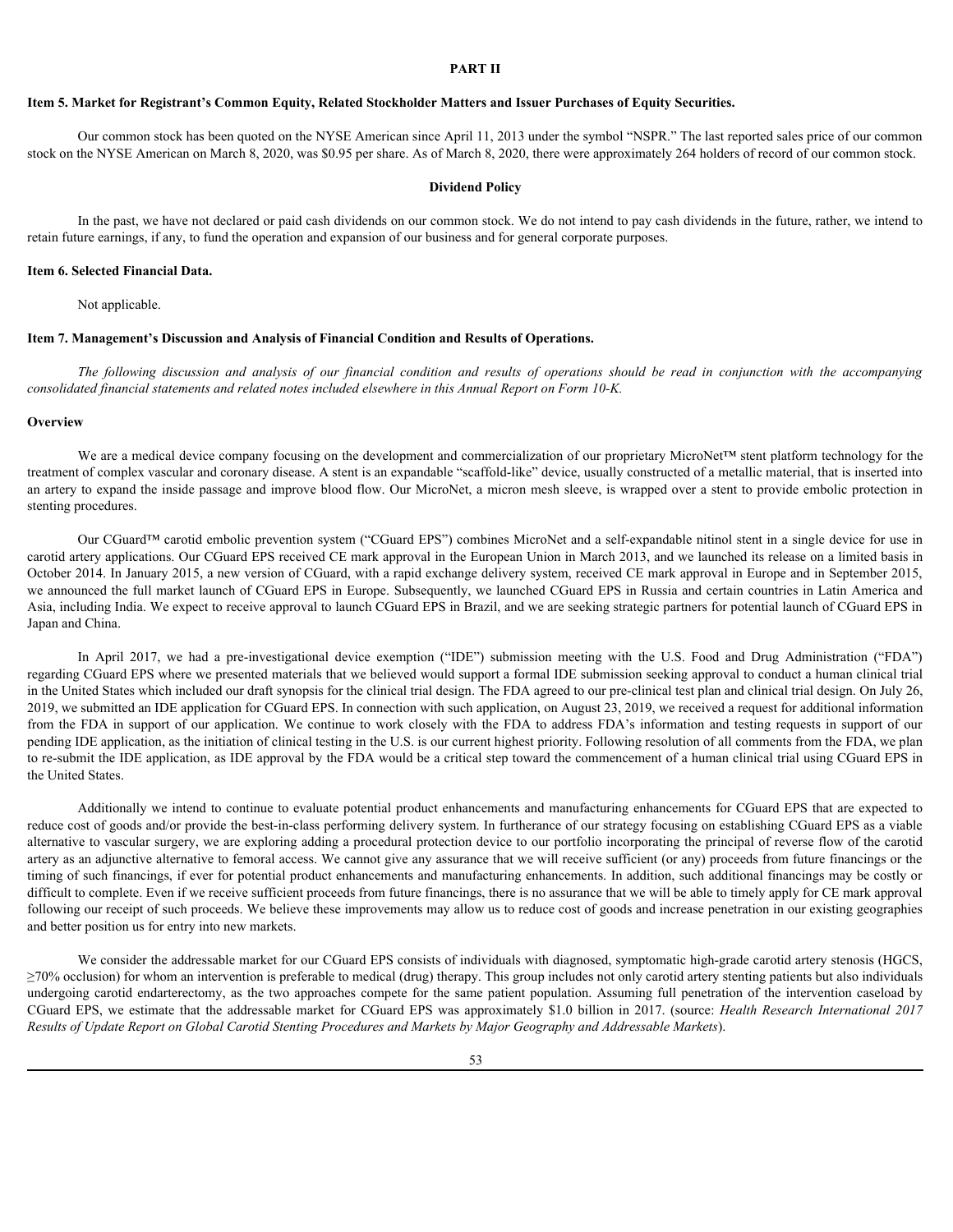Our MGuard™ Prime™ Embolic Protection System ("MGuard Prime EPS") is marketed for use in patients with acute coronary syndromes, notably acute myocardial infarction (heart attack) and saphenous vein graft coronary interventions (bypass surgery). MGuard Prime EPS combines MicroNet with a bare-metal Our MGuard<sup>TM</sup> Prime<sup>TM</sup> Embolic Protection System ("MGuard Prime EPS") is marketed for use in patients with acute coronary syndromes, notably acute<br>myocardial infarction (heart attack) and saphenous vein graft coronary in providing embolic protection. However, as a result of a shift in industry preferences away from bare-metal stents in favor of drug-eluting (drug-coated) stents, in 2014 we decided to curtail further development of this product in order to focus on the development of a drug-eluting stent product, MGuard DES™. Due to Our MGuard<sup>TM</sup> Prime<sup>TM</sup> Embolic Protection System ("MGuard Prime EPS") is marketed for use in patients with acute coronary syndromes, notably acute<br>cobalt-chronium based stent. MGuard Prime EPS received CE mark approval i seeking to incorporate MicroNet onto a drug-eluting stent manufactured by a potential partner. The FDA has clarified that the primary mode of action for drugeluting cardiovascular stents, which are regulated as combination products, is that of the device component and has assigned the FDA Center for Devices and Radiological Health (CDRH) primary responsibility for premarket review and regulation, providing some clarity about what to expect regarding the regulatory framework related to the development of MGuard DES™. Our MGuard<sup>ro,</sup> Prime<sup>nt</sup> Embolic Protection System ("MGuard Prime EPS") is marketed for use in patients with actue coromary syndromes, notably acute<br>myocardial infaction (heart attack) and suphenous vein graft coronary in

We also intend to develop a pipeline of other products and additional applications by leveraging our MicroNet technology to new applications to improve neurovascular stenting to seal aneurysms in the brain.

Presently, none of our products may be sold or marketed in the United States.

Effective as of 5:00 p.m. Eastern Time on March 29, 2019, we amended our amended and restated certificate of incorporation in order to effectuate a 1 for-50 reverse stock split of our outstanding shares of common stock.

#### **Critical Accounting Policies**

We prepared our consolidated financial statements in accordance with U.S. Generally Accepted Accounting Principles ("U.S. GAAP"). U.S. GAAP represents a comprehensive set of accounting and disclosure rules and requirements, and applying these rules and requirements requires management judgments and estimates including, in certain circumstances, choices between acceptable U.S. GAAP alternatives. The following is a discussion of our most critical accounting policies, judgments and uncertainties that are inherent in our application of U.S. GAAP.

### *Use of estimates*

The preparation of financial statements in conformity with U.S. GAAP requires management to make estimates using assumptions that affect the reported amounts of assets and liabilities, the disclosure of contingent assets and liabilities at the date of the financial statements and the reported amounts of sales and expenses during the reporting periods. Actual results could differ from those estimates.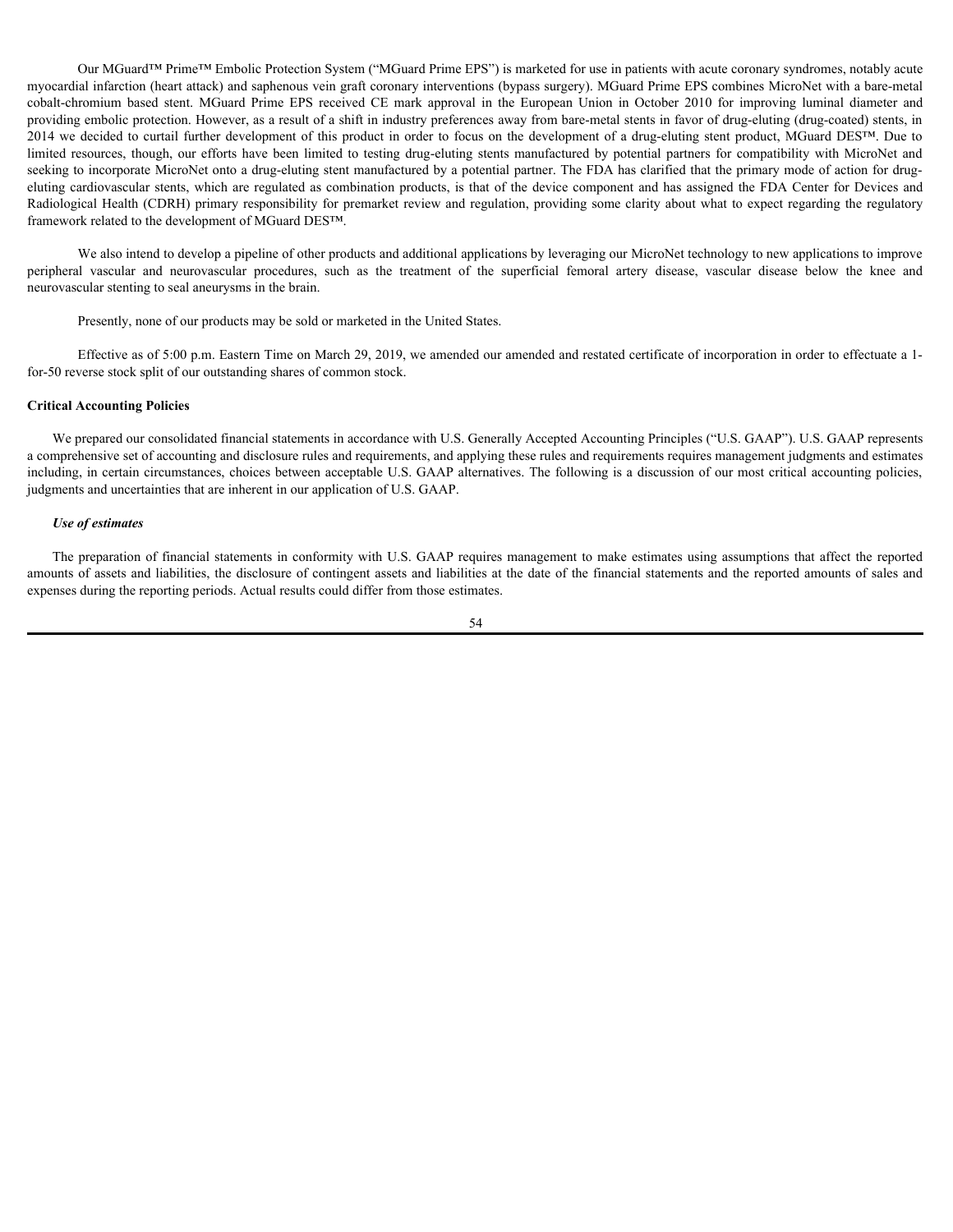As applicable to these consolidated financial statements, the most significant estimates and assumptions relate to inventory valuations, classification and fair value of financial instruments, and legal contingencies.

#### *Functional currency*

The currency of the primary economic environment in which our operations and the operations of our subsidiaries are conducted is the U.S. dollar ("\$" or "dollar"). Accordingly, our and our subsidiaries' functional currency is the U.S. dollar.

The dollar figures are determined as follows: transactions and balances originally denominated in dollars are presented in their original amounts. Balances in As applicable to these consolidated financial statements, the most significant estimates and assumptions relate to inventory valuations, classification and fair valuation of financial instruments, and legal contingencies. As applicable to these consolidated financial statements, the most significant estimates and assumptions relate to inventory valuations, classification and fair value of financial instruments, and legal contingencies.<br> **F** currencies, the exchange rates at transaction dates are used. Depreciation and changes in inventories and other changes deriving from non-monetary items are based on historical exchange rates.

#### *Concentration of credit risk and allowance for doubtful accounts*

As applicable to these consolidated financial statements, the most significant estimates and assumptions relate to inventory valuations, classification and fair of the mancal instruments, and legal contingencies.<br> **Functio** financially sound institutions in the United States, Israel and Germany, and trade accounts receivable. Our trade accounts receivable are derived from revenues earned from customers from various countries. We perform ongoing credit evaluations of our customers' financial condition and, generally, require no collateral from customers. We also have a credit insurance policy for some customers. We maintain an allowance for doubtful accounts receivable based upon the expected As applicable to these consolidated flamental statements, the most significant estimates and assumptions relate to inventory valuations, classification and flare  $P$  and the functional currency and legal continguous colle As applicable to these consolidated financial statements, the most significant estimates and assumptions celare to inventory valuations, classification and fair original difference of the periodic original method of the p obligations to us, we provide an allowance for credit losses to reduce the receivable to the amount management reasonably believes will be collected, which is netted against "Accounts receivable — Trade". The currency of the primary constants are<br>isomore are constant an which of the constant arrangements in the last of the sheet of the sheet of the sheet of the<br>sheet and our product in the constant and the sheet of the she The current of the primary sourcine are which are proportionate in the balance and the spectral in the balance sheet. The collect the pattern in the collect and the step of the collect and the step of the step of the step The dollar figures are determined as follows: transicions and balance originally detontioned in determined in comparative and anomary balance of properties. For the notation and anomary balance, respectively. The restate

#### *Inventory*

Inventories are stated at the lower of cost (cost is determined on a "first-in, first-out" basis) or net realizable value. Our inventories generally have a limited shelf life and are subject to impairment as they approach their expiration dates. We regularly evaluate the carrying value of our inventories and when, based on such evaluation, factors indicate that impairment has occurred, we impair the inventories' carrying value.

#### *Leases*

In February 2016, the FASB established ASC Topic 842, Leases (Topic 842), by issuing ASU No. 2016-02, which requires lessees to recognize leases onclassification of expense recognition in the statement of operations. We adopted the new standard on January 1, 2019 using the modified retrospective transition 'package of practical expedients', which permit it not to reassess under the new standard its prior conclusions about lease identification, lease classification and initial direct costs for leases entered into prior to adoption of Topic 842.

Additionally, we did not separate lease and non-lease components for all of our leases. We elected the short-term lease recognition exemption for all leases that qualify. This means, for those leases that qualify, we will not recognize ROU assets or lease liabilities, and this includes not recognizing ROU assets or lease liabilities for existing short-term leases of those assets in transition. Instead, we will continue to recognize the lease payments for those leases in profit or loss on a straight-line basis over the lease term.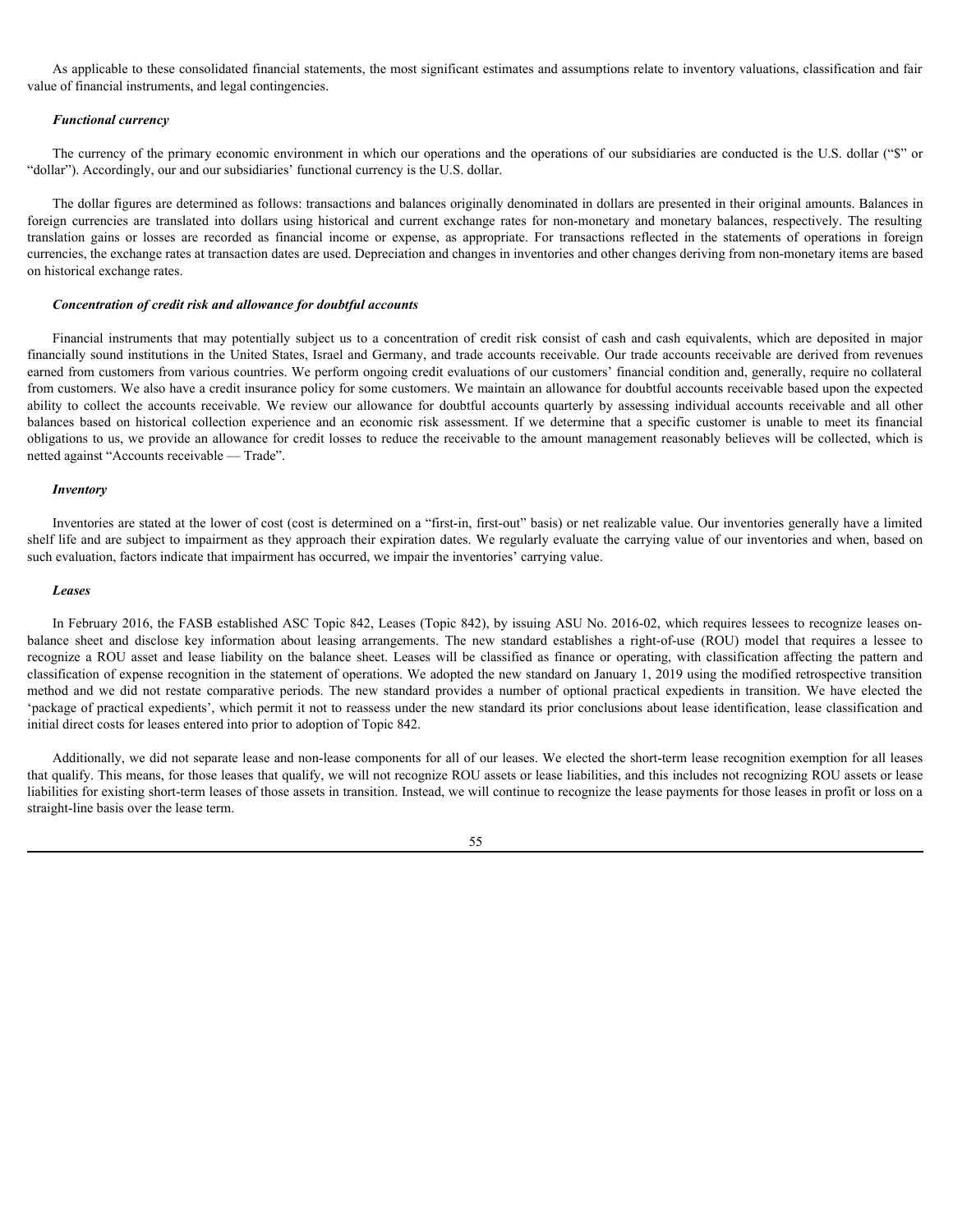The new standard had a material effect on our financial statements. The most significant effects of adoption relate to (1) the recognition of new operating lease ROU assets and operating lease liabilities on its balance sheet for real estate operating; and (2) providing significant new disclosures about its leasing activities.

Upon adoption, we recognized additional operating lease liabilities, of approximately \$1.2 million based on the present value of the remaining lease payments The new standard had a material effect on our financial statements. The most significant effects of adoption relate to (1) the recognition of new operating lease<br>ROU assets and operating lease liabilities on its balance sh include options to extend or terminate the lease when we are reasonably certain that the option will be exercised. Lease expense is recognized on a straight-line basis over the lease term. Our leases may include variable payments based on measures that include changes in price index which are expensed as incurred and presented as operating expense on the condensed consolidated statements of operations in the same line item as expense arising from fixed lease payments. Upon aboption, we receptived additional operating lease liabilities, of approximately \$1.2 million based on the present value of the remaining leases two models. We also requise a sympathing from the sing smaller for cont

#### *Revenue recognition*

A contract with a customer exists only when: 1) the parties to the contract have approved it and are committed to perform their respective obligations, 2) we can identify each party's rights regarding the distinct goods or services to be transferred ("Performance Obligations"), 3) we can determine the transaction price for the goods or services to be transferred, 4) the contract has commercial substance and 5) it is probable that we will collect the consideration to which it will be entitled in exchange for the goods or services that will be transferred to the customer. Revenues are recorded in the amount of consideration to which we expect to be entitled in exchange for Performance Obligations upon transfer of control to the customer, excluding sales taxes. **Beyonde recognizes** content only when: I) the parties to the expected and are contrained by profits and the expected probability that the experiments of the control of the experiments, is well controlled the experiments

Revenue from sales of goods, including sales to distributors, is recognized when the customer obtains control of the product, once we have a present right to payment, legal title, and risk and rewards of ownership are obtained by the customer. This occurs when products are shipped.

We recognize the incremental costs of obtaining contracts as an expense since the amortization period of the assets that we otherwise would have recognized is one year or less. The costs are recorded under selling and marketing expenses.

We recognize revenue net of value added tax (VAT).

#### *Research and development costs*

Research and development costs are charged to the statement of operations as incurred.

#### *Share-based compensation*

Employee option awards are classified as equity awards and accounted for using the grant-date fair value method. The fair value of share-based awards is forfeitures as they occur.

We elected to recognize compensation expenses for awards with only service conditions that have graded vesting schedules using the accelerated multiple option approach.

In addition, certain of our share-based awards are market- and performance-based and dependent upon achieving certain goals. With respect to performanceshares that are expected to vest. Recent from arises of goods, recluding sales to distribute by the causion of the he counter obtains control of the product. once we have a present right to Network the computer of the counter of the counter of the control

#### *Fair value measurement*

We measure fair value and disclose fair value measurements for financial assets and liabilities. Fair value is based on the price that would be received to sell an asset or paid to transfer a liability in an orderly transaction between market participants at the measurement date.

levels, which are described below:

Level 1: Quoted prices (unadjusted) in active markets that are accessible at the measurement date for assets or liabilities. The fair value hierarchy gives the highest priority to Level 1 inputs.

Level 2: Observable prices that are based on inputs not quoted on active markets, but corroborated by market data.

Level 3: Unobservable inputs are used when little or no market data is available. The fair value hierarchy gives the lowest priority to Level 3 inputs.

In determining fair value, we utilize valuation techniques that maximize the use of observable inputs and minimize the use of unobservable inputs to the extent possible and consider counterparty credit risk in our assessment of fair value.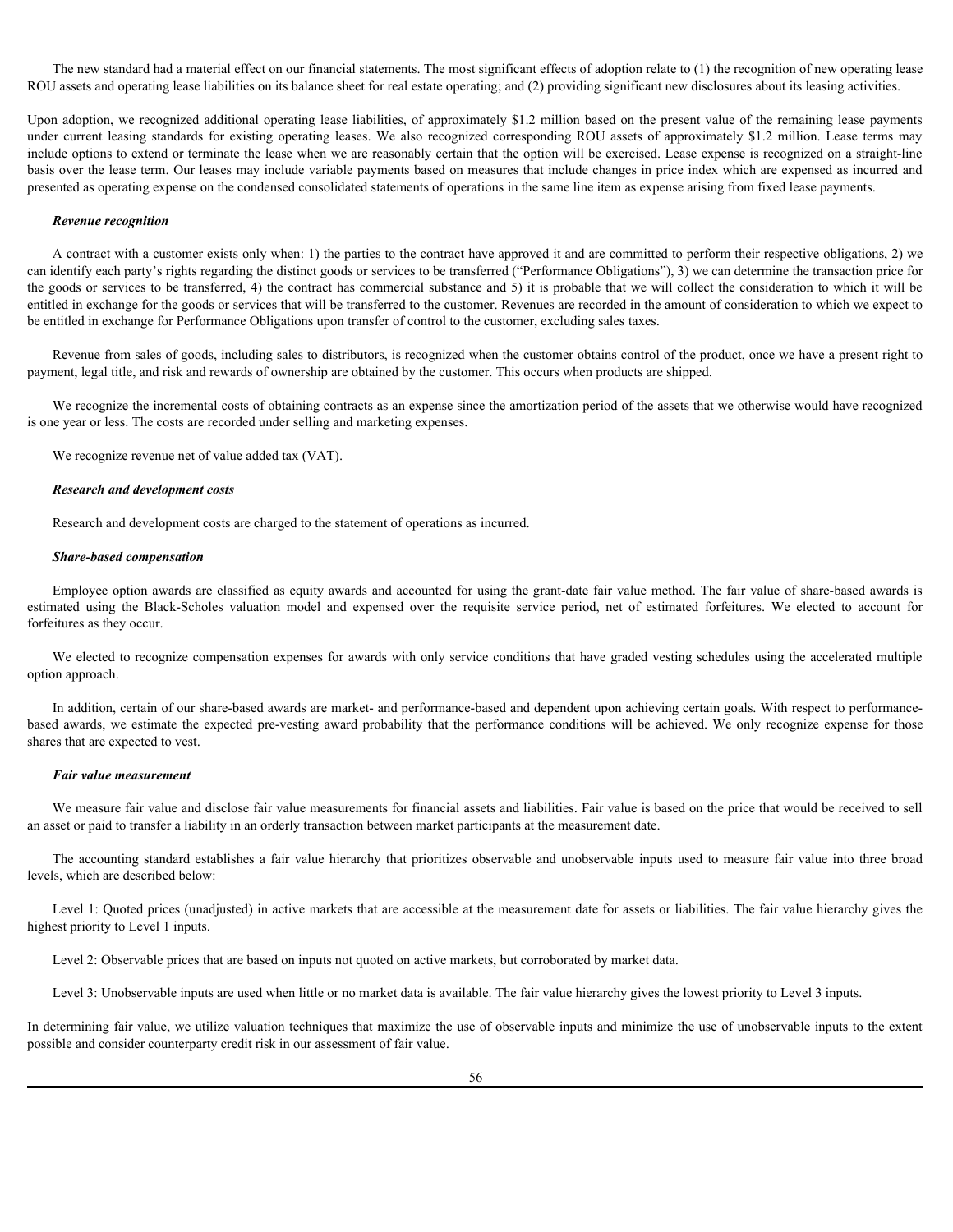#### **Results of Operations**

#### *Twelve months ended December 31, 2019 compared to the twelve months ended December 31, 2018*

*Revenues*. For the twelve months ended December 31, 2019, revenue increased by \$120,000, or 3.3%, to \$3,721,000, from \$3,601,000 during the twelve **Exaults of Operations**<br> **Twelve months ended December 31, 2019 compared to the twelve months ended December 31, 2018**<br> **Revenues.** For the twelve months ended December 31, 2019, revenue increased by \$120,000, or 3.3%, to twelve months ended December 31, 2018, to \$3,265,000 during the twelve months ended December 31, 2019. This increase was primarily due to our continued focus on expanding existing markets such as Poland, Switzerland, Italy, and Spain and expansion into new geographies such as Australia and South Africa. This increase was offset by a 27.7% decrease in sales volume of MGuard Prime EPS from \$631,000 during the twelve months ended December 31, 2018, to \$456,000 during the twelve months ended December 31, 2019, largely driven by the predominant industry preferences favoring drug-eluting stents rather than bare metal stents such as MGuard Prime EPS in STEMI patients. **Gross Architectures**<br> **Grossmace**. For the twelve months ended December 31, 2019, revenue increased by \$120,000, or 3,3%, to \$3,721,000, from \$3,601,000 during the twelve<br> *Gross Recentine* 31, 2019, This increase was pro *R* **Operations**<br> *Research* can be educative and the control months ended December 31, 2018<br> *Recenter and Development 31, 2019, present arcroased by \$120,100, et 3.3%, us \$3,721,000, burns \$2,601,000 damp the twelve t* Twelve mumbe ended December 31, 3019 compared to the twelve mumbe, which freember 31, 2010, were increased by 51,200, 000, 04 33%, to 53.71,000, then in Support increases the substitute of the twelve mumber of Columb 11%

In addition, the overall increase mentioned above was offset across the board by shipment delays in the three months ended March 31, 2019 associated with our then third-party sterilizer's equipment failure and us having to switch to a new sterilizer. The transition to our new sterilization company was completed in early April 2019 and we do not currently anticipate any future disruptions in fulfilling new orders.

With respect to regions, the increase in revenue was primarily attributable to an increase of \$78,000 in revenue from sales made in Australia and South Africa (driven by \$78,000 growth of CGuard EPS for reasons mentioned above), as well as an increase of \$25,000 in revenue from sales made in Europe (driven by \$168,000 growth of CGuard EPS for reasons mentioned above, offset by a \$143,000 decrease in sales of MGuard Prime EPS).

\$756,000, compared to a \$995,000 for the same period in 2018. This decrease in gross profit resulted from a \$142,000 increase in write-offs predominantly driven by a non-recurring component supply issue of CGuard EPS and slow moving inventory of MGuard Prime EPS, \$69,000 of expenses related to upgrades made to our production facilities and \$48,000 of expenses pertaining to annual and new employee training of the production workers, and offset by a reduction of \$20,000 in miscellaneous expenses. Gross margin (gross profits as a percentage of revenue) decreased to 20.3% during the twelve months ended December 31, 2019 from 27.6% during the twelve months ended December 31, 2018, driven mainly by the write-offs and the increased expenses incurred in connection with the upgrades made to our production facilities and employee trainings incurred during the twelve months ended December 31, 2019. due at Nuasi (Pinne EPS in STEMI patients.<br>
An addition, for overall interest encouled above was offer across the beard by shippered delays in the three particulation company and constrained about and Solid and Solid and S In addition be even through a measure when the set and a series to be the best above to the the the set are momental to the National CEO and a measure of the set are the set are the set are the set are the set are the set

\$1,419,000, to \$2,954,000, from \$1,535,000 during the twelve months ended December 31, 2018. This increase resulted primarily from an increase of \$804,000 in clinical expenses associated with CGuard EPS, mainly related to IDE application process, a settlement payment of \$354,000 made to a former service provider pursuant to a settlement agreement (see Part II, Item 1. "Legal Proceedings" below), and an increase of \$298,000 in compensation expenses primarily incurred to expenses.

*Selling and Marketing Expenses*. For the twelve months ended December 31, 2019, selling and marketing expenses increased by 6.9%, or \$155,000, to \$2,396,000, from \$2,241,000 during the twelve months ended December 31, 2018. This increase resulted from an increase of \$61,000 in travel expenses associated with our efforts to expand existing and new markets, an increase of \$90,000 in promotional expenses, primarily related to operating our social media infrastructure and increase of \$4,000 in miscellaneous expenses during the twelve months ended December 31, 2019.

\$392,000, to \$5,222,000, from \$4,830,000 during the twelve months ended December 31, 2018. This increase resulted primarily from an increase of \$766,000 in miscellaneous expenses. This increases in general and administrative expenses was partially offset by decrease of \$405,000 in legal expenses, primarily due to reduced legal work required for a litigation with a former service provider (which settled in April 2019) during the twelve months ended December 31, 2019, compared to the amount of legal work required for the same litigation during the twelve months ended December 31, 2018.

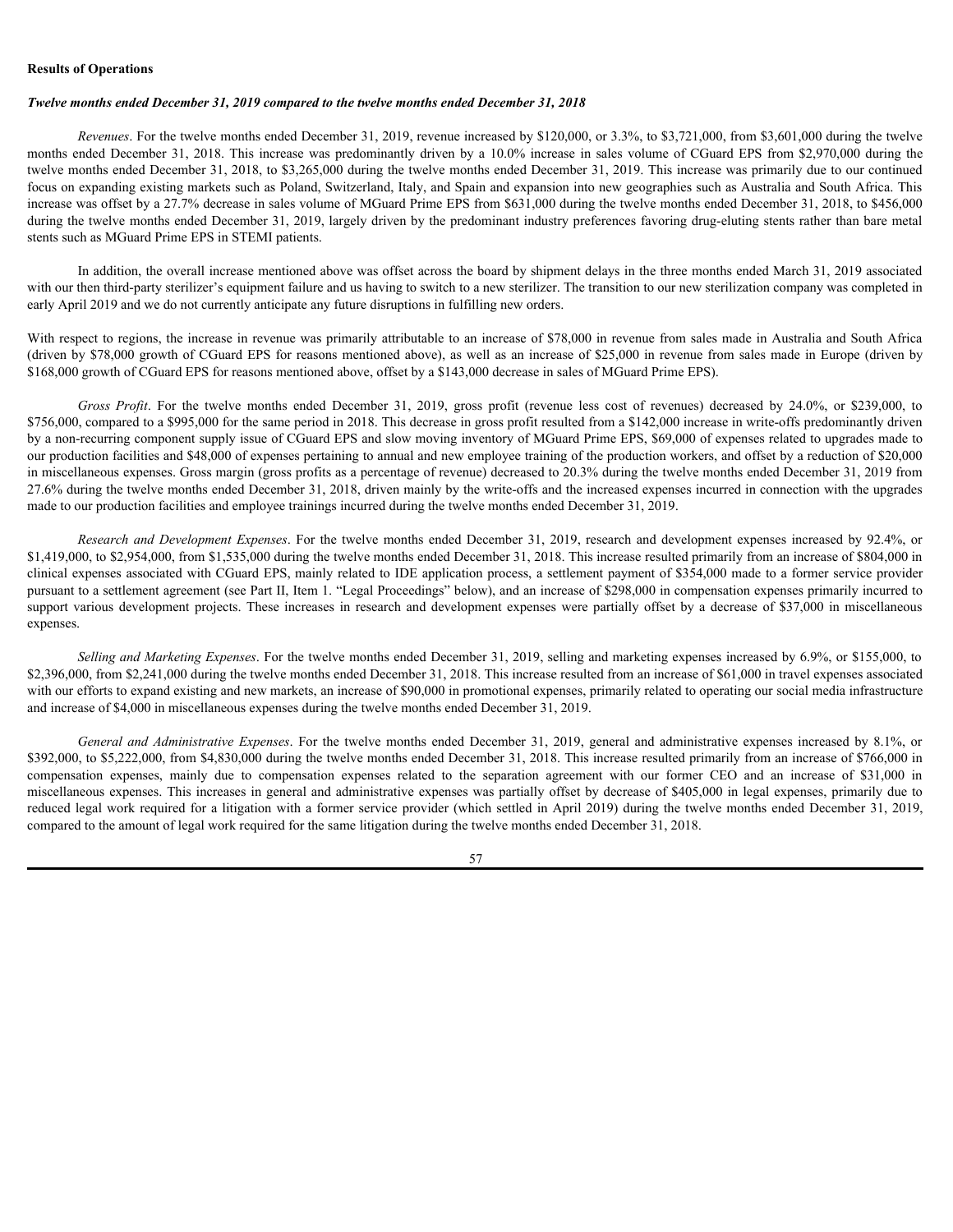*Financial Expenses (Income)*. For the twelve months ended December 31, 2019, financial expenses increased by 153.9%, or \$571,000, to \$200,000, from \$371,000 of financial income during the twelve months ended December 31, 2018. The increase in financial expenses primarily resulted from the \$438,000 of financial income related to the revaluation of the embedded derivative of the Series C Preferred Stock recorded during the twelve months ended December 31, *Financial Expenses (Income)*. For the twelve months ended December 31, 2019, financial expenses increased by 153.9%, or \$571,000, to \$200,000, from<br>
\$371,000 of financial income related to the evaluation of the embedded exchange rates. These increases in financial expenses were partially offset by a decrease of \$11,000 in miscellaneous expenses during the twelve months ended December 31, 2019. *Tinancial Expenses (Income)*. For the twelve months ended December 31, 2019, financial expenses increased by 153.9%, or \$571,000, to \$200,000, from of financial income during the twelve months ended December 31, 2018. The *Financial Expenses (Income)*. For the twelve months ended December 31, 2019, financial expenses increased by 153.9%, or \$571,000, to \$200,000, from<br>
\$371,000 of financial income during the twelve months ended December 31 571, *Dimensial Expense Greenty*). For the vector models coded December 31, 2019. The interests in Francisi represent models from the Series December 31, 2018. The interests in Francisi represent models from the SAS600 of

December 31, 2018.

*Net Loss*. Our net loss increased by \$2,800,000, or 38.7%, to \$10,040,000, for the twelve months ended December 31, 2019, from \$7,240,000 during the \$571,000 in financial expenses and a decrease of \$239,000 in gross profit.

#### **Liquidity and Capital Resources**

We had an accumulated deficit as of December 31, 2019 of \$158 million, as well as a net loss of \$10,040,000 and negative operating cash flows. We expect to continue incurring losses and negative cash flows from operations until our products (primarily CGuard EPS) reach commercial profitability. As a result of these expected losses and negative cash flows from operations, along with our current cash position, we believe we have sufficient resources to fund operations until the end of May 2020. Therefore, there is substantial doubt about our ability to continue as a going concern.

Our plans include the continued commercialization of our products and raising capital through the sale of additional equity securities, debt or capital inflows from strategic partnerships. There are no assurances, however, that we will be successful in obtaining the level of financing needed for our operations. If we are unsuccessful in commercializing our products and raising capital, we may need to reduce activities, curtail or cease operations.

### *Equity Financings and Recapitalization*

During January and February 2018, the placement agent from the public offering that closed in July 2016 exercised its unit purchase option to purchase subsequently converted its Series B Preferred Stock and received an aggregate of 2,229 shares of common stock. We received an aggregate of \$557,205 from the placement agent for the exercise of the unit purchase option.

On March 1, 2018, we closed an underwritten public offering of 20,000 shares of our common stock at a price to the public of \$150.00 per share. We received gross proceeds of approximately \$3.0 million from the offering, before deducting underwriter discounts and commissions and offering expenses payable by us. Upon closing of the offering, we used \$450,000 of the proceeds from the offering to redeem 450 shares of Series D Convertible Preferred Stock (the "Series D Preferred Stock"), pursuant to a waiver agreement with a holder of the Series D Preferred Stock (the "Series D Investor"), dated February 26, 2018. As a result of such offering, the conversion price for each of our Series C Preferred Stock and our Series D Preferred Stock was reduced from \$350.00 to \$150.00 per share.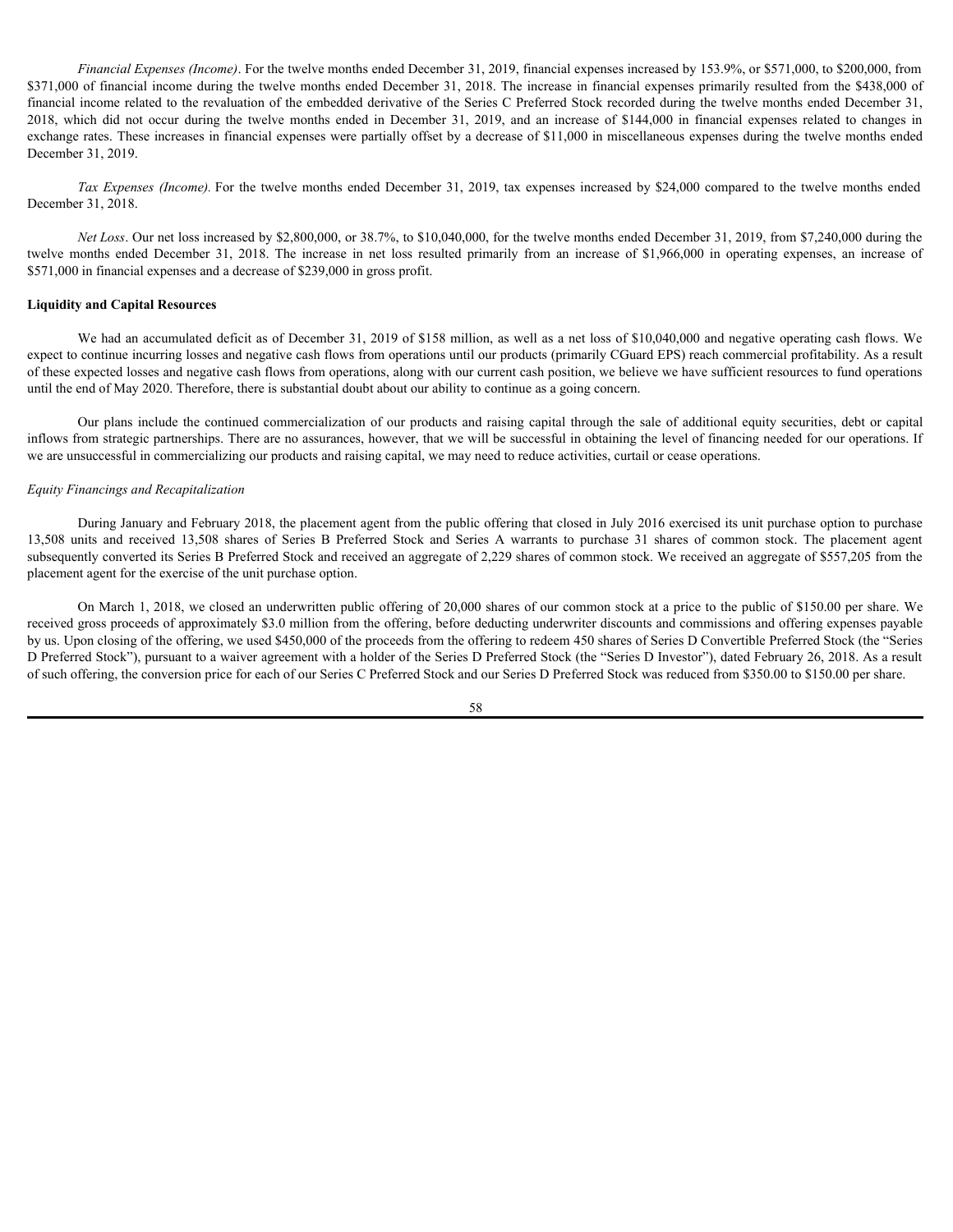On April 2, 2018, we closed an underwritten public offering of 57,143 shares of our common stock at a price to the public of \$87.50 per share. We received gross proceeds of approximately \$5.0 million from the offering, before deducting underwriter discounts and commissions and offering expenses payable by us. Upon closing of the offering, we used \$300,000 of the proceeds from the offering to redeem 46,875 shares of our Series C Convertible Preferred Stock (the "Series C Preferred Stock") held by the Series D Investor, pursuant to another waiver agreement with the Series D Investor, dated March 28, 2018. As a result of such offering, the conversion price for each of our Series B Convertible Preferred Stock (the "Series B Preferred Stock"), our Series C Preferred Stock and our Series D Preferred Stock was reduced to \$87.50 per share.

On July 3, 2018, we closed an underwritten public offering of (i) 10,851,417 common units, with each common unit being comprised of one fiftieth share of our common stock, and one Series D Warrant to purchase one fiftieth share of common stock, (ii) 22,481,916 pre-funded units, with each pre-funded unit being comprised of one pre-funded warrant to purchase one fiftieth share of common stock and one Series D Warrant, and (iii) additional Series D Warrants to purchase 100,000 shares of common stock pursuant to the underwriter's option. We received net proceeds from the offering and the exercise of the underwriter's option to On April 2, 2018, we closed an underwritten public offering of 57,143 shares of our common stock at a price to the public of \$87.50 per share. We received gross proceeds of approximately S5.0 million from the offering, te exercise of the Series D Warrants and the pre-funded warrants sold in the offering, and after deducting underwriting discounts and commissions and payment of other estimated expenses associated with the offering that are payable by us. We used \$2,264,269 of the net proceeds of the offering to redeem 306,917 shares of On April 2, 2018, we closed an underwriten public offering of 57,143 shares of our common stock at a price to the public of \$87.50 per share. We precised for approximately \$5.0 million from the offering, before cludicing outstanding shares of the Series B Preferred Stock and the Series C Preferred Stock was further reduced to \$15.00 per share, effective as of June 29, 2018. On Apil 2. 2018, we closed an underwritten public offering of 57,143 shares of our common stock at a price to the public of \$57.9 per share. We be ut (ivo and one may be commonly discussed and commissions and commissions On April 2. 2018, we closed an underwriter public offering of 57.445 altaxe of our contract and one methods on the free the public of the public of \$87.50 per since. We consider the control of the public of the public of

On April 8, 2019, we closed an underwritten public offering of 486,957 shares of our common stock at a price to the public of \$5.00 per share. We received net proceeds of approximately \$2.0 million from the offering, after deducting underwriter discounts and commissions and offering expenses payable by us. As a result of such offering, the conversion price for each of our Series B Preferred Stock and Series C Preferred was reduced to \$5.00 per share. In connection with this public offering, on April 12, 2019, the underwriter partially exercised its over-allotment option and purchased an additional 12,393 shares of our common stock at a price to the public of \$5.00 per share. We received net proceeds of approximately \$47,000 from the exercise of the over-allotment option.

On September 24, 2019, we closed an underwritten public offering of (i) 539,000 common units, with each common unit being comprised of one share of comprised of one pre-funded warrant to purchase one share of common stock and one Series E Warrant. In connection with this public offering, the underwriter partially exercised its over-allotment option and purchased an additional 194,444 Series E Warrants to purchase 194,444 shares of common stock. The offering price to the public was \$1.80 per common unit and \$1.79 per pre-funded unit. The net proceeds to us from the offering of common units and pre-funded units and approximately \$4.2 million, excluding the proceeds, if any, from the exercise of the Series E Warrants and the pre-funded warrants sold in the offering, and after deducting underwriting discounts and commissions and payment of other estimated expenses associated with the offering that were payable by us.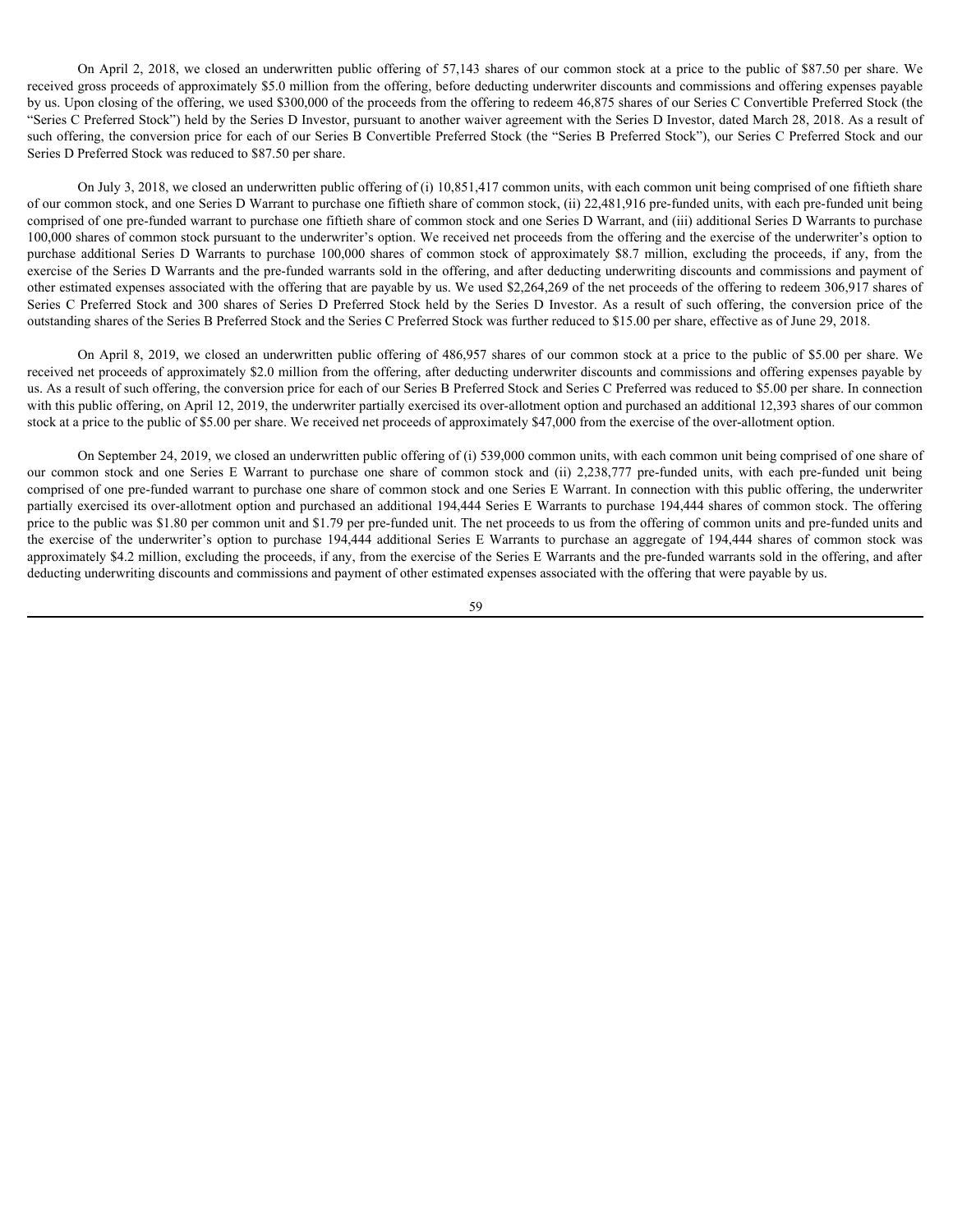#### *Anti-Dilution Provisions*

Our outstanding shares of Series B Preferred Stock and Series C Preferred Stock contain anti-dilution provisions that may result in the reduction of the conversion price thereof in the future. This feature may result in an indeterminate number of shares of common stock being issued upon conversion of the Series B Preferred Stock or the Series C Preferred Stock. Sales of additional shares of common stock issuable upon conversion of the Series B Preferred Stock or Series C Anti-Dilution Provisions<br>
Our outstanding shares of Series B Preferred Stock and Series C Preferred Stock contain anti-dilution provisions that may result in the reduction of the<br>
conversion price thereof lines future. Thi Accordingly, we may find it more difficult to raise additional equity capital while any of our Series B Preferred Stock or Series C Preferred Stock is outstanding. As of March 8, 2020, 17,303 shares of Series B Preferred Stock and 26,558 shares of Series C Preferred Stock were outstanding. *General.* At December 31, 2019, we had cash equivalent in an indeterminate number of shares of partners and the properties and Series B preferred Stock or the Series B proferred Stock bereas B Stock or the Series C Prefer Anti-Dilution Provisions<br>
not realisting shares of Series B Preferred Stock and Series C Preferred Stock contain anti-dilution provisions that may result in the reduction of the<br>
conversion price thereof in the finiture. T *fion Provisions*<br>
Our custanding shares of Series B Preferred Stock and Series C Preferred Stock contain anti-dilution provisions that may result in the reduction of the<br>
price thereof in the finare. This feature may res

# *Twelve months ended December 31, 2019 compared to the twelve months ended December 31, 2018*

research and development, marketing and sales activities, finance and administrative cost, capital expenditures and general working capital.

during the same period in 2018. The primary reason for the increase in cash used in our operating activities was an increase of payments for third party related expenses and for professional services of \$1,571,000 (primarily due to production related payments, payments related to IDE application process and a settlement payment made to a former service provider pursuant to a settlement agreement), an increase of \$717,000 in salary and bonus payments from \$4,973,000 in the twelve months ended December 31, 2018 to \$5,690,000 during the same period in 2019, offset by an increase of \$84,000 in payments received from customers to \$3,603,000 during the twelve months ended December 31, 2019, from \$3,519,000 during the same period in 2018.

Cash used by our investing activities was \$387,000 during the twelve months ended December 31, 2019 compared to \$44,000 during the twelve months ended December 31, 2018 resulting primarily from purchases related to upgrades made to our production facilities and our information technology infrastructure.

Cash provided by financing activities for the twelve months ended December 31, 2019 was \$6,335,000 compared to \$13,370,000 during the same period in 2018. The principal source of the cash provided by financing activities during the twelve months ended December 31, 2019, was the funds received from our September 2019 public offering of common stock, pre-funded warrants and warrants, as well as the subsequent exercise of the pre-funded warrants sold in the *Ann-Dutuste Provisions*<br>
Our contraction procedure and Series B Proferred Stock and Series C Proferred Stock contrins and Series of contraction provisions of the Series of contractions provisions of the Series of the Ser resulted in approximately \$2,046,000 of aggregate net proceeds. The principal source of the cash provided by financing activities during the twelve months ended December 31, 2018, was the funds received from our July 2018 public offering of common stock, pre-funded warrants and warrants, as well as the subsequent exercise of the pre-funded warrants sold in the offering, that resulted in approximately \$8,885,000 of aggregate net proceeds, funds received from our April 2018 public offering of common stock that resulted in approximately \$4,439,000 of aggregate net proceeds. and the funds received from our March 2018 public offering of common stock that resulted in approximately \$3,060,000 of aggregate net proceeds, offset by a redemption of Series C and Series D Preferred Stock from the proceeds of the offering in an aggregate amount of \$3,014,000. We have one have through a continuous of similar rew shines, between a selective and product including translates of the product of similar particular and product including and also are contingent in the transformation an resurch and sheelyment, marketing and sults activities that material in the controller activities in controller conditions (and the controller activities have also the resons of the conditions controller activities was an

As of December 31, 2019, our current assets exceeded our current liabilities by a multiple of 2.5. Current assets decreased by \$3,609,000 during the period and current liabilities increased by \$195,000 during the period. As a result, our working capital decreased by \$3,804,000 to \$4,695,000 as of December 31, 2019.

#### **Off Balance Sheet Arrangements**

operations, liquidity, capital expenditures or capital resources.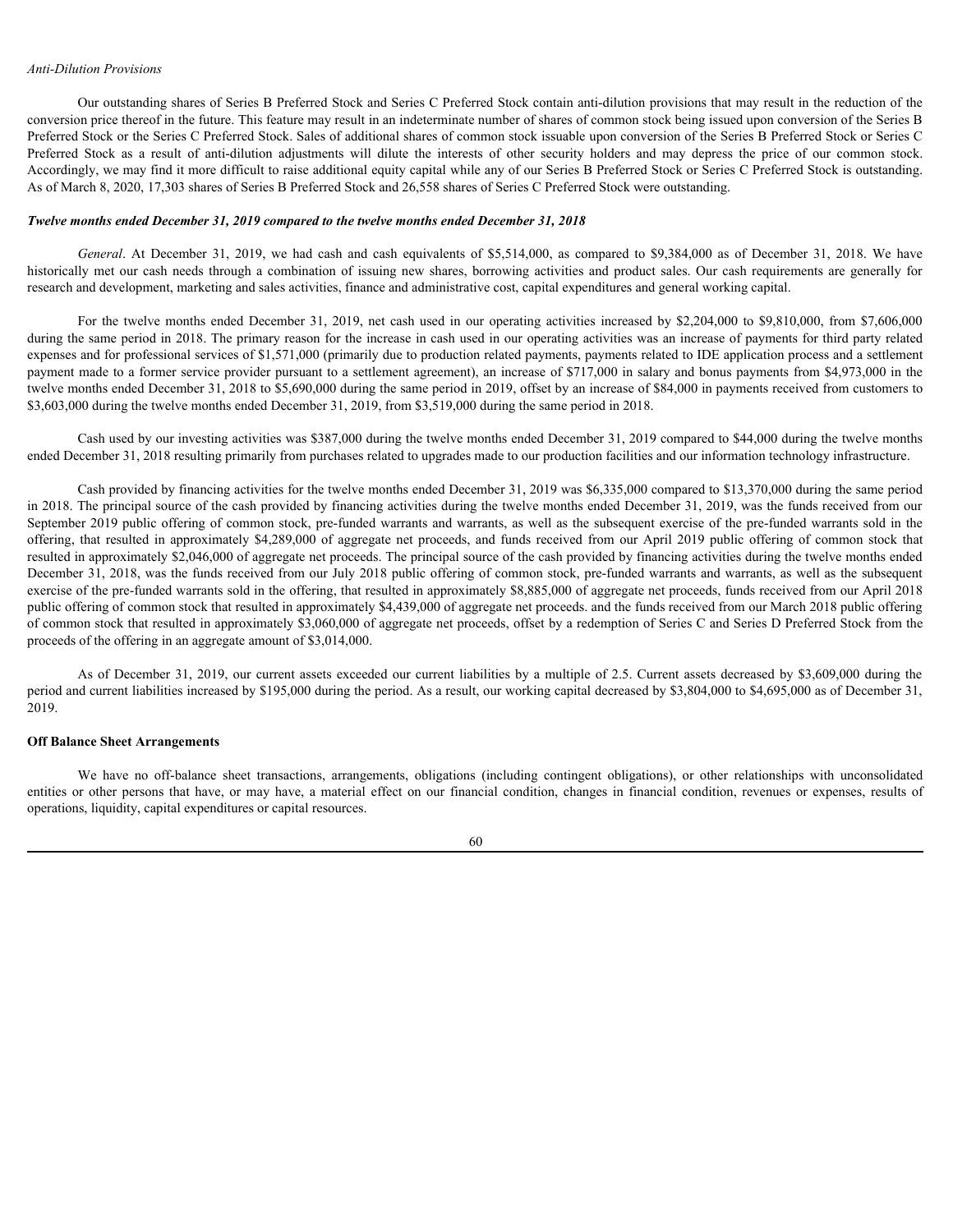#### **Recent Accounting Pronouncements**

Recent Accounting Pronouncements<br>In June 2016, the FASB issued ASU 2016-13, Financial Instruments-Credit Losses (Topic 326)-Measurement of Credit Losses on Financial Instruments. This<br>guidance replaces the current incurred guidance replaces the current incurred loss impairment methodology. Under the new guidance, on initial recognition and at each reporting period, an entity is Recent Accounting Pronouncements<br>In June 2016, the FASB issued ASU 2016-13, Financial Instruments-Credit Losses (Topic 326)-Measurement of Credit Losses on Financial Instruments. This<br>guidance replaces the current incurred historical experience, current conditions and reasonable and supportable forecasts. In November 2019, the FASB issued ASU No. 2019-10, Financial Instruments -Credit Losses (Topic 326), Derivatives and Hedging (Topic 815), and Leases (Topic 842): Effective Dates ("ASU 2019-10"). The purpose of this amendment is to create a two tier rollout of major updates, staggering the effective dates between larger public companies and all other entities. This granted certain classes of **Recent Accounting Pronouncements**<br>In June 2016, the FASB issued ASU 2016-13, Financial Instruments-Credit Losses (Topic 326)-Measurement of Credit Losses on Financial Instruments. This<br>guidance replaces the current neurre companies will have an effective date for fiscal years beginning after December 15, 2019, including interim periods within those fiscal years. All other entities are permitted to defer adoption of ASU 2016-13, and its related amendments, until the earlier of fiscal periods beginning after December 15, 2022. Under the current SEC definitions, we meet the definition of an SRC as of the ASU 2019-10 issuance date and is adopting the deferral period for ASU 2016-13. The guidance requires a modified retrospective transition approach through a cumulative-effect adjustment to retained earnings as of the beginning of the period of adoption. We are currently evaluating the impact of the adoption of ASU 2016-13 on its consolidated financial statements, but does not believe the adoption of this standard will have a material impact on its consolidated financial statements. Recent Accounting Pronouncements<br>
In June 2016, the FASB issued ASU 2016-13, Financial Instruments-Credit Losses cryces the comparison of Credit Losses on Financial Instruments. This<br>
guidator replaces the current instruct

# **Factors That May Affect Future Operations**

We believe that our future operating results will continue to be subject to quarterly variations based upon a wide variety of factors, including the cyclical nature of the ordering patterns of our distributors, timing of regulatory approvals, the implementation of various phases of our clinical trials and manufacturing efficiencies due to the learning curve of utilizing new materials and equipment. Our operating results could also be impacted by a weakening of the Euro and country reimbursement policies pertaining to our products.

## **Item 7A. Quantitative and Qualitative Disclosures About Market Risk.**

Not applicable.

# **Item 8. Financial Statements and Supplementary Data.**

The following financial statements are included as part of this Report (See Item 15):

- [Report of Kesselman & Kesselman, Independent Registered Public Accounting Firm](#page-93-0)
- [Consolidated Balance Sheets as of December 31, 2019 and 2018](#page-94-0)
- [Consolidated Statements of Operations for the Years Ended December 31, 2019 and 2018](#page-95-0)
- [Consolidated Statements of Changes in Equity for the Years Ended December 31, 2019 and 2018](#page-96-0)
- [Consolidated Statements of Cash Flows for the Years Ended December 31, 2019 and 2018](#page-98-0)
- **[Notes to Consolidated Financial Statements](#page-99-0)**

# **Item 9. Changes in and Disagreements with Accountants on Accounting and Financial Disclosure.**

Not applicable.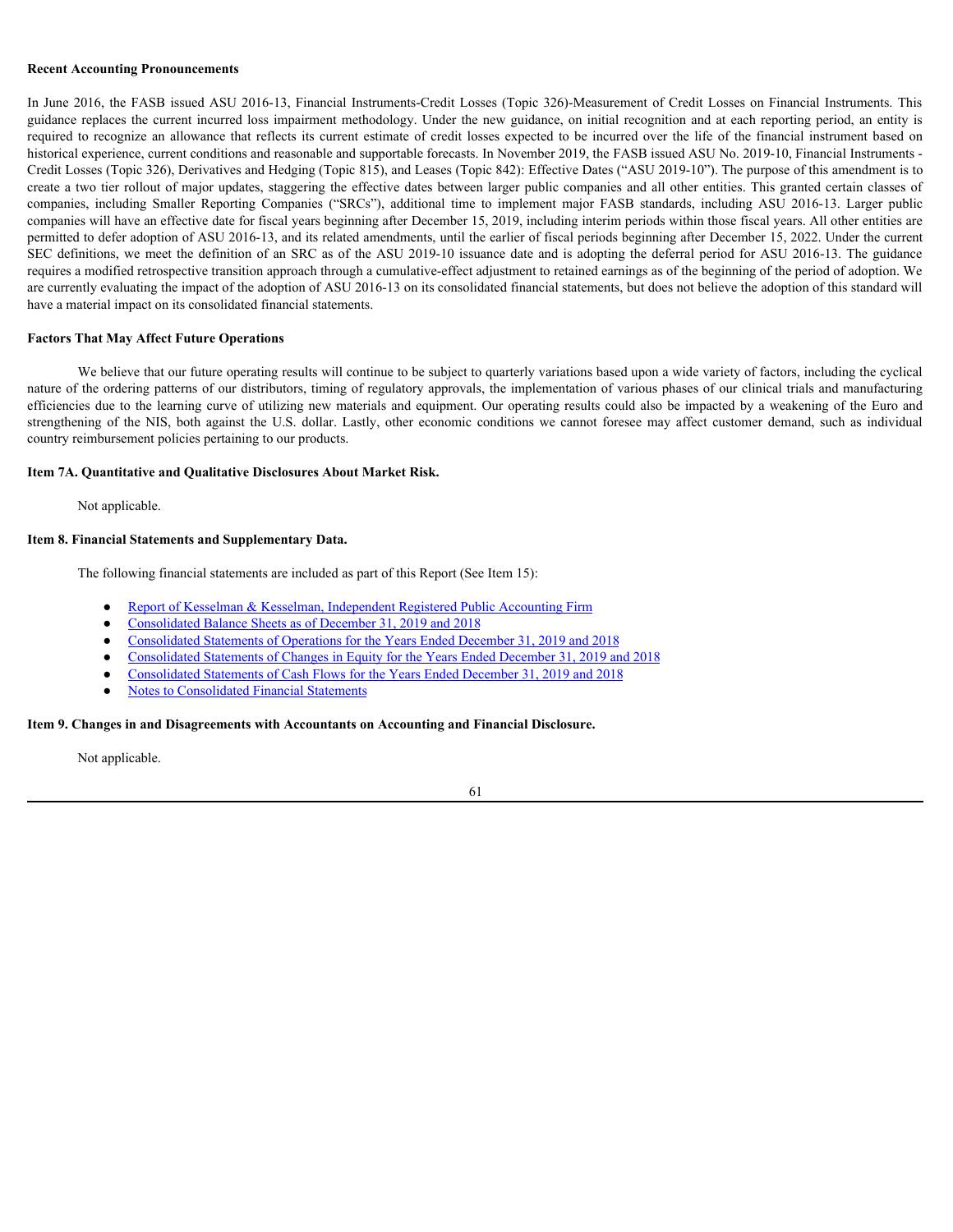#### **Item 9A. Controls and Procedures.**

# **Management's Conclusions Regarding Effectiveness of Disclosure Controls and Procedures**

**Controls and Procedures.**<br> **Ne** conducted an evaluation of the effectiveness of our "disclosure controls and procedures", as defined by Rules 13a-15(e) and 15d-15(e) of the Exchange Act of 1934, as amended, as of December Securities Exchange Act of 1934, as amended, as of December 31, 2019, the end of the period covered by this Annual Report on Form 10-K. The disclosure Item 9A. Controls and Procedures.<br>
Management's Conclusions Regarding Effectiveness of Disclosure Controls and Procedures", as defined by Rules 13a-15(e) and 15d-15(e) of the<br>
Securities Exchange Act of 1934, as amended, a financial officer. There are inherent limitations to the effectiveness of any system of disclosure controls and procedures. Accordingly, even effective disclosure controls and procedures can only provide reasonable assurance of achieving their control objectives. Based upon this evaluation, our chief executive officer and chief financial officer have concluded that our disclosure controls and procedures were effective at the reasonable assurance level as of December 31, 2019. **Item 9A. Controls and Procedures.**<br> **Management's Conclusions Regarding Effectiveness of our "disclosure controls and procedures" as defined by Rules 13a-15(e) and 15d-15(e) of the Seconducted an evaluation was done under Centrols and Precedures.**<br>
We conducted an evolution of the effectiveness of Disclosure Controls and Procedures'', as defined by Rules 13a-18(c) and 154-18(c) of the Executive Conduction of the effectiveness of our "disc **Rem 9A. Controls and Precedures.**<br> **Management's Conclusions Regarding Effectiveness of Dischemer Controls and Precedures**<br>
We conclusion a conclusion in the effectiveness of the affectiveness of assessment and procedures **Item 9A. Controls and Precedures.**<br> **Management's Conclusions Regarding Effectiveness of Disclosure Controls and Procedures'**, at defined by Rales 13e-15(1 and 156-15(9) of the Neuri-Bertal, and *Integrated ms.* Neuri-Ber **Controls and Procedures.**<br>
ment's Conclusions Regarding Effectiveness of Disclosure Controls and Procedures", as defined by Rules 13e-15(e) and 15e-15(e) of the Exchange Art of 1934, as anoredod, as of December 31, 2019.

# **Management's Report on Internal Control Over Financial Reporting**

Management is responsible for establishing and maintaining adequate internal control over financial reporting, as defined in Rules 13a-15(f) and 15d-15(f) under the Securities Exchange Act of 1934, as amended. Our internal control over financial reporting is designed to provide reasonable assurance regarding accepted accounting principles.

Because of its inherent limitations, internal control over financial reporting may not prevent or detect misstatements. Also, projections of any evaluation of effectiveness of internal control over financial reporting to future periods are subject to the risk that controls may become inadequate because of changes in conditions or that the degree of compliance with the policies or procedures may deteriorate over time.

maintained effective internal control over financial reporting as of December 31, 2019.

# **Changes in Internal Control over Financial Reporting**

affected, or are reasonably likely to materially affect, our internal control over financial reporting.

## **Item 9B. Other Information.**

Not applicable.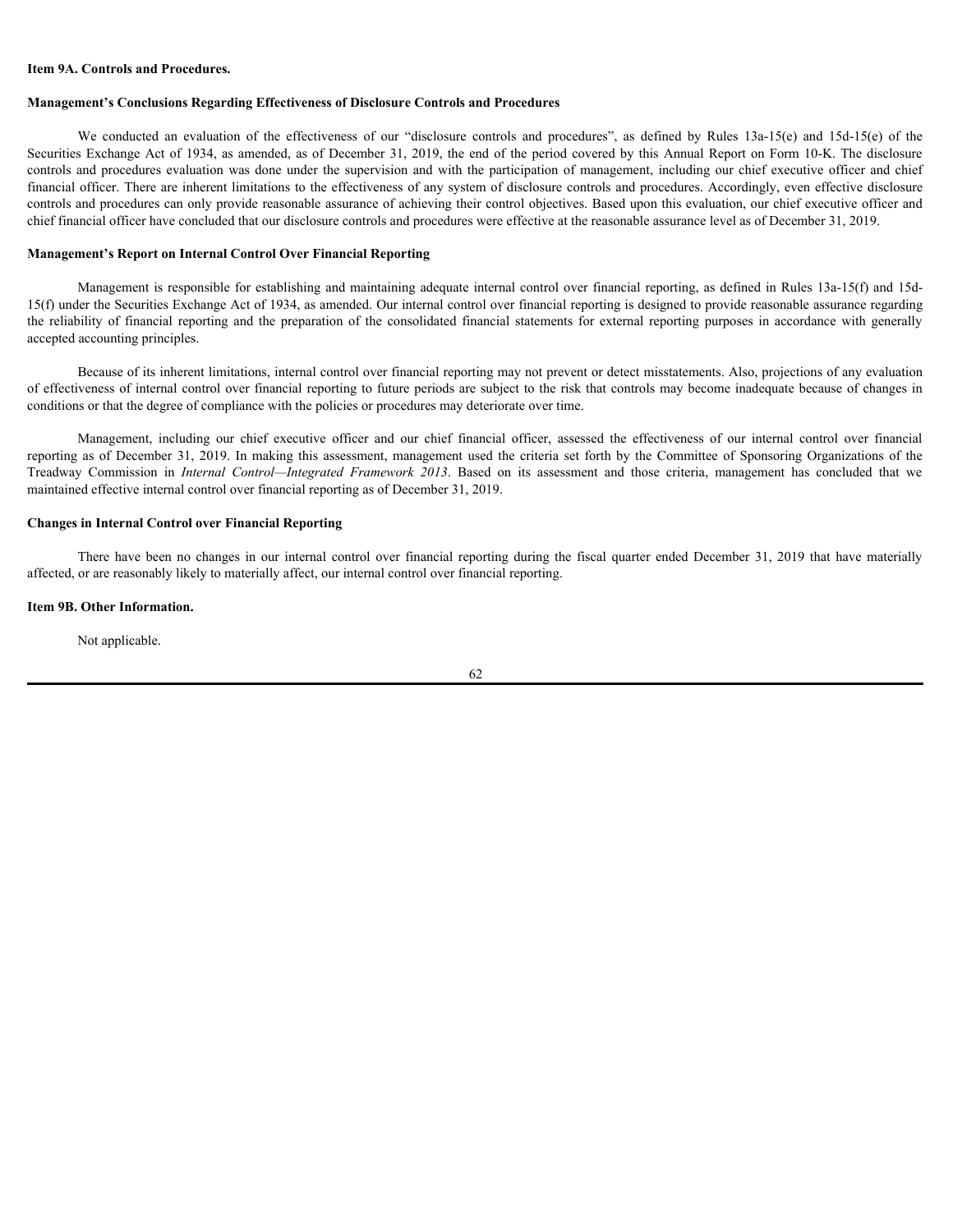# **PART III**

# **Item 10. Directors, Executive Officers and Corporate Governance.**

# **Executive Officers and Directors**

| Tem To. Difectors, Executive Officers and Corporate Governance. |     |                                                                                                                                                                                                                                                                                                                                                                                                                                                                                                                                                                                                                                                                                                                                                                                                                                                                                                                                                                                     |  |
|-----------------------------------------------------------------|-----|-------------------------------------------------------------------------------------------------------------------------------------------------------------------------------------------------------------------------------------------------------------------------------------------------------------------------------------------------------------------------------------------------------------------------------------------------------------------------------------------------------------------------------------------------------------------------------------------------------------------------------------------------------------------------------------------------------------------------------------------------------------------------------------------------------------------------------------------------------------------------------------------------------------------------------------------------------------------------------------|--|
| <b>Executive Officers and Directors</b>                         |     |                                                                                                                                                                                                                                                                                                                                                                                                                                                                                                                                                                                                                                                                                                                                                                                                                                                                                                                                                                                     |  |
|                                                                 |     | The following table sets forth information regarding our executive officers and the members of our board of directors.                                                                                                                                                                                                                                                                                                                                                                                                                                                                                                                                                                                                                                                                                                                                                                                                                                                              |  |
| Name                                                            | Age | <b>Position</b>                                                                                                                                                                                                                                                                                                                                                                                                                                                                                                                                                                                                                                                                                                                                                                                                                                                                                                                                                                     |  |
| Marvin Slosman                                                  | 56  | President, Chief Executive Officer and Director                                                                                                                                                                                                                                                                                                                                                                                                                                                                                                                                                                                                                                                                                                                                                                                                                                                                                                                                     |  |
| Craig Shore                                                     | 58  | Chief Financial Officer, Chief Administrative Officer, Secretary and Treasurer                                                                                                                                                                                                                                                                                                                                                                                                                                                                                                                                                                                                                                                                                                                                                                                                                                                                                                      |  |
| Michael Berman <sup><math>(1)(2)</math></sup>                   | 62  | Director                                                                                                                                                                                                                                                                                                                                                                                                                                                                                                                                                                                                                                                                                                                                                                                                                                                                                                                                                                            |  |
| Campbell Rogers, M.D.                                           | 58  | Director                                                                                                                                                                                                                                                                                                                                                                                                                                                                                                                                                                                                                                                                                                                                                                                                                                                                                                                                                                            |  |
| Paul Stuka $(1)(2)(3)$                                          | 65  | Chairman of the Board of Directors                                                                                                                                                                                                                                                                                                                                                                                                                                                                                                                                                                                                                                                                                                                                                                                                                                                                                                                                                  |  |
| Thomas J. Kester $(1)(3)$                                       | 73  | Director                                                                                                                                                                                                                                                                                                                                                                                                                                                                                                                                                                                                                                                                                                                                                                                                                                                                                                                                                                            |  |
| (1) Member of our audit committee                               |     |                                                                                                                                                                                                                                                                                                                                                                                                                                                                                                                                                                                                                                                                                                                                                                                                                                                                                                                                                                                     |  |
| (2) Member of our nominating and corporate governance committee |     |                                                                                                                                                                                                                                                                                                                                                                                                                                                                                                                                                                                                                                                                                                                                                                                                                                                                                                                                                                                     |  |
| (3) Member of our compensation committee                        |     |                                                                                                                                                                                                                                                                                                                                                                                                                                                                                                                                                                                                                                                                                                                                                                                                                                                                                                                                                                                     |  |
|                                                                 |     | Our directors hold office until the earlier of their death, resignation or removal by stockholders or until their successors have been qualified. Our directors<br>are divided into three classes. Paul Stuka is our Class 1 director, with his term of office to expire at our 2021 annual meeting of stockholders. Michael Berman and<br>Campbell Rogers, M.D. are our Class 2 directors, with their terms of office to expire at our 2022 annual meeting of stockholders. Marvin Slosman and Thomas J.<br>Kester are our Class 3 directors, with their terms of office to expire at our 2020 annual meeting of stockholders. At each annual meeting of stockholders, directors<br>elected to succeed those directors whose terms expire shall be elected for a term of office to expire at the third succeeding annual meeting of stockholders after<br>their election, with each director to hold office until his or her successor shall have been duly elected and qualified. |  |
| serve at the pleasure of our board of directors.                |     | Our officers hold office until the earlier of their death, resignation or removal by our board of directors or until their successors have been selected. They                                                                                                                                                                                                                                                                                                                                                                                                                                                                                                                                                                                                                                                                                                                                                                                                                      |  |
|                                                                 |     | Marvin Slosman has served as our president, chief executive officer and director since January 1, 2020. Mr. Slosman has served as chief operating<br>officer for MEDCURA Inc. from May 2019 to December 2019. From September 2017 to September 2019, Mr. Slosman served as a Business Consultant,<br>overseeing international commercial strategy and market development, at Integra Life Sciences, a leading innovator in orthopedic extremity surgery, neurosurgery,<br>and reconstructive and general surgery. From 2010 to 2014 Mr. Slosman served as President of Itamar Medical, Inc., a medical technology company focused on<br>cardiovascular and sleep diagnostics. Mr. Slosman also served as chief executive officer of Ovalum Vascular Ltd. from 2008 to 2010. Mr. Slosman's qualifications<br>to serve on the board of directors of the Company include his significant experience in senior management positions of leading medical device companies.                |  |
|                                                                 |     | Craig Shore has served as our chief financial officer, secretary and treasurer since March 31, 2011 and as our chief administrative officer since May 3,<br>2013. In addition, from November 10, 2010 through March 31, 2011, Mr. Shore served as InspireMD Ltd.'s vice president of business development. Mr. Shore has                                                                                                                                                                                                                                                                                                                                                                                                                                                                                                                                                                                                                                                            |  |

#### (3) Member of our compensation committee

**Craig Shore** has served as our chief financial officer, secretary and treasurer since March 31, 2011 and as our chief administrative officer since May 3, 2013. In addition, from November 10, 2010 through March 31, 2011, Mr. Shore served as InspireMD Ltd.'s vice president of business development. Mr. Shore has over 30 years of experience in financial management in the United States, Europe and Israel for companies such as Pfizer Pharmaceuticals, Bristol Myers Squibb and General Electric. His experience includes raising capital both in the private and public markets. Mr. Shore graduated with honors and received a B.Sc. in Finance from Pennsylvania State University and an M.B.A. from George Washington University.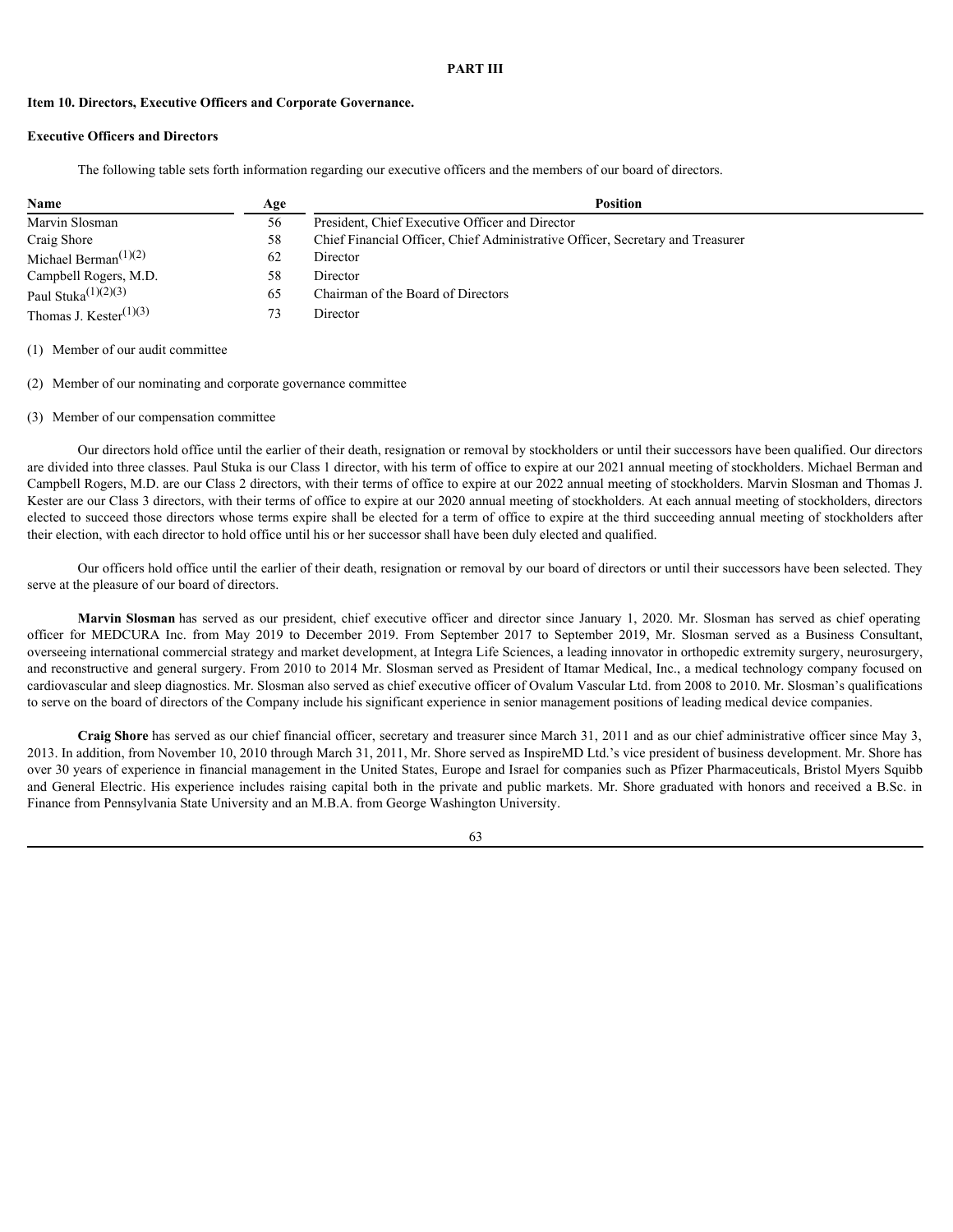**Michael Berman** has served as our director since February 7, 2013. Mr. Berman is a medical device entrepreneur who works with high-potential<br>enet and early-stage commercial companies. From 2005 to 2012, when the company w development and early-stage commercial companies. From 2005 to 2012, when the company was sold to Boston Scientific, Mr. Berman was a co-founder and the chairman of BridgePoint Medical, Inc., which developed technology to treat coronary and peripheral vascular chronic total occlusions. Mr. Berman was also a member of the board of Lutonix, Inc. from 2007 until 2011, when the company was sold to C.R. Bard, Inc. From 2011 to 2019, Mr. Berman served as a co-founder and director of Rebiotix Inc., a company developing an innovative treatment for C Diff colitis. Rebiotix was sold to Ferring Pharmaceuticals in 2018. From 2014 till 2018 Mr. Berman served as a director Mazor Robotics, a company pioneering Spinal Robotic Surgery. Mr. Berman has served (i) since 2011 as an advisor to, and since 2012 as a director of, Cardiosonic, Inc., a company developing a system for hypertension reduction via renal denervation, (ii) since 2005 as a director of PharmaCentra, LLC, which creates customizable marketing programs that help pharmaceutical companies communicate with physicians and patients, (iii) since **Michael Berman** has served as our director since February 7, 2013. Mr. Berman is a medical device entrepreneur who works with high-potential<br>development and ently-stage commercial companies. From 2005 to 2012, when the co director of CardiacSense Inc, a medical device company that has developed a smart watch vital sign monitor, (v) since 2017 as a Director of Owlytics Healthcare, (vi) since 2013 as a Director of ClearCut Inc., a medical device company that has developed an MRI system for tumor margin assessment, (vii) since 2013 as a director of PulmOne Ltd., a medical device company developing an innovative Pulmonary Function Testing system, (viii) since 2014 as a director of SoniVie, a medical device company, (ix) since 2014 as a venture partner at RiverVest Ventures and (x) since 2017 as a Director of Truleaf Medical. Mr. Berman brings to the board his extensive executive and entrepreneurial experiences in the field of medical devices and vascular intervention, which should assist in strengthening and advancing our strategic focus. **Michael Berman** has served as our director since February 7, 2013. Mr. Berman is a medical device entrepreneur who works with high-potential<br>near that dardy-stage commercial companies From 2005 to 2012, when the company w **Michael Berman has served as our director since February 7, 2013. Mr. Berman is a medical device contentroned who solely and the medical solely and the format and experimental cardiovary and the constrained modern of the decolored Bernand** in soved as one director ince February 7, 2013. Mr. Bernami is a medied device control company and the decompany and the Data Noss Selection. Mr. Bernamo was a co-federal cap control company in the comp

HeartFlow, Inc., a cardiovascular diagnostics company, since March 2012. Prior to joining HeartFlow, Inc., he was the chief scientific officer and global head of research and development at Cordis Corporation (currently part of Cardinal Health, Inc.), Johnson & Johnson, where he was responsible for leading investments and research in cardiovascular devices. Prior to that, he was associate professor of medicine at Harvard Medical School and the Harvard-M.I.T. Division of Health Hospital. He served as principal investigator for numerous interventional cardiology device, diagnostic, and pharmacology trials, is the author of numerous journal articles, chapters, and books in the area of coronary artery and other cardiovascular diseases and was the recipient of research grant awards from the National Institute of Health and the American Heart Association. He received his A.B. from Harvard College and his M.D. from Harvard Medical School. Dr. Rogers' qualifications to serve on the board include his significant experience in cardiovascular devices, as well as his familiarity with the operations of medical device companies.

**Paul Stuka** has served as a director since August 8, 2011 and has served as our chairman since June 2, 2017. Mr. Stuka has served as the managing member of Osiris Partners, LLC, an investment fund, since 2000. Prior to forming Osiris Partners, LLC, Mr. Stuka, with 40 years of experience in the investment Management as manager of its Market Neutral and Mid Cap Growth Funds. From 1986 to 1994, Mr. Stuka served as the general partner of Stuka Associates, where he managed a U.S.-based investment partnership. Mr. Stuka began his career in 1980 as an analyst at Fidelity Management and Research. As an analyst, Mr. Stuka followed a wide array of industries including healthcare, energy, transportation, and lodging and gaming. Early in his career he became the assistant portfolio manager for three Fidelity Funds, including the Select Healthcare Fund which was recognized as the top performing fund in the United States for the five-year period ending December 31, 1985. Mr. Stuka has been serving as a director of Caliber Imaging & Diagnostics, Inc. (formerly Lucid, Inc.) since June 2013. Mr. Stuka's qualifications to serve on the board include his significant strategic and business insight from his years of experience investing in the healthcare industry.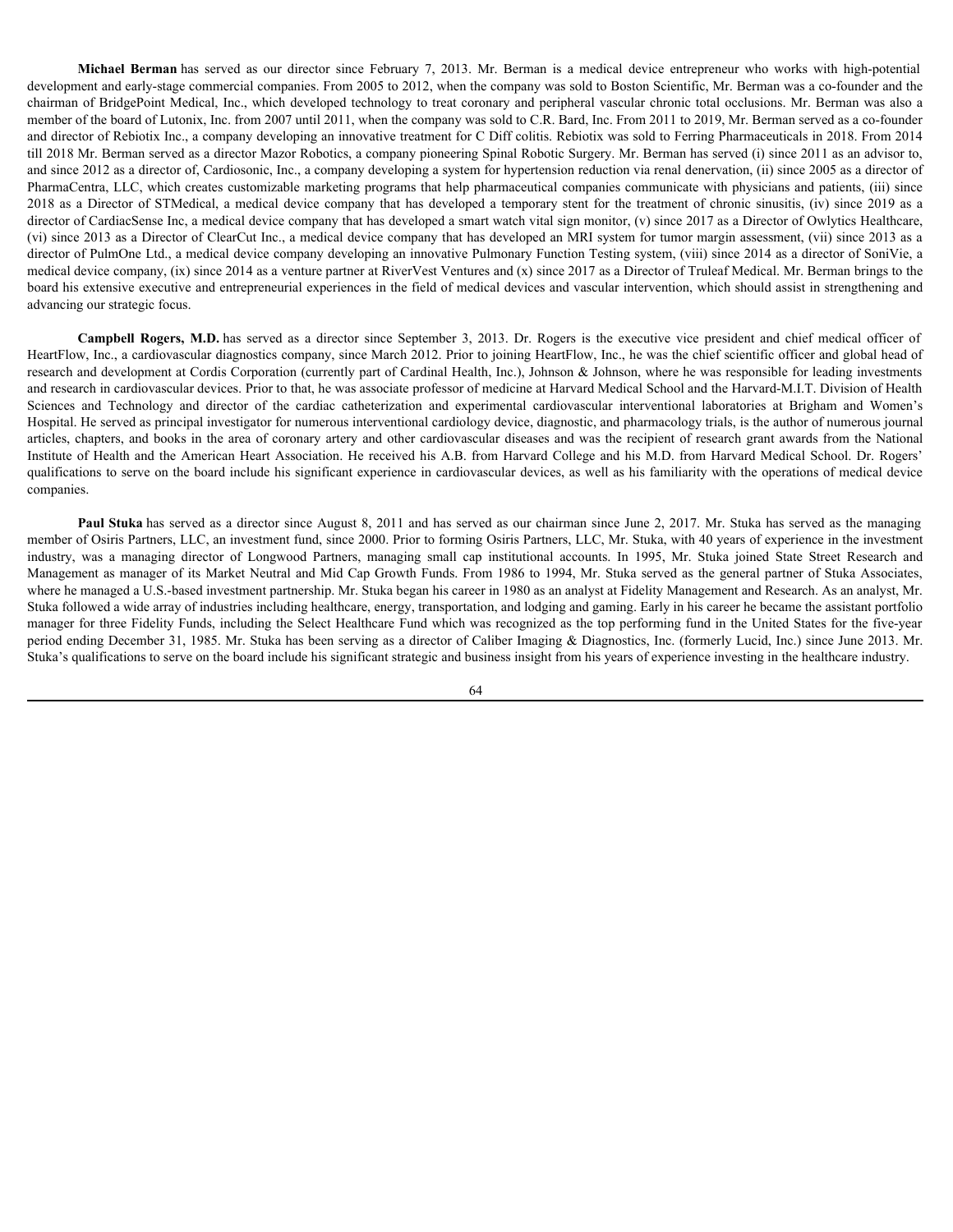**Thomas J. Kester** has served as a director since September 6, 2016. Mr. Kester has been serving as the chief financial officer of Kester Search Group, Inc., a private executive search firm specializing in sales force placement for medical, dental and diagnostic device companies, since October 2014. From 2004 to 2010, Mr. Kester served as a director of Orthofix International, NV (NASDAQ: OFIX), a global medical device company. Mr. Kester's experience includes 28 years at KPMG LLP, including 18 years as an audit partner, advising public and private companies in connection with annual audit and financings. Mr. Kester's qualifications to serve on the board include his significant strategic and business insight from his years of experience auditing global companies and serving on the boards of several public and not-for-profit organizations. Mr. Kester received his B.S. in mechanical engineering from Cornell University and an M.B.A. from Harvard University. Thomas J. Kester has served as a director since September 6, 2016. Mr. Kester has been serving as the chief financial officer of Kester Search Group,<br>wate executive search firm specializing in sales force placement for med **Themus J. Kester has served as a director since September 6. 2016. Mr. Kester has been serving us the chief financial offliers of Kester Seneth Croup, also, 2010, Mr. Kester served us an discrete ror orthodis and methods** 

Compensation – Agreements with Executive Officers."

# **Family Relationships**

We have no family relationships amongst our directors and executive officers.

#### **Section 16(a) Beneficial Ownership Reporting Compliance**

Section 16(a) of the Securities Exchange Act of 1934, as amended, requires our directors and officers, and persons who own more than ten percent of our Directors, officers and persons who own more than ten percent of our common stock are required by Securities and Exchange Commission regulations to furnish us with copies of all Section 16(a) forms they file.

To our knowledge, based solely on a review of the copies of such reports furnished to us, during the twelve months ended December 31, 2019, each of our directors, officers and greater than ten percent stockholders complied with all Section 16(a) filing requirements applicable to our directors, officers and greater than ten percent stockholders.

# **Board Committees**

Our board of directors has established an audit committee, a nominating and corporate governance committee and a compensation committee, each of which has the composition and responsibilities described below.

*Audit Committee*. Our audit committee is currently comprised of Messrs. Berman, Stuka and Kester, each of whom our board has determined to be financially literate and qualify as an independent director under Section 803(B)(2) of the NYSE American rules. Mr. Kester is the chairman of our audit committee and qualifies as a financial expert, as defined in Item 407(d)(5)(ii) of Regulation S-K. The audit committee's duties are to recommend to our board of directors the engagement of independent auditors to audit our financial statements and to review our accounting and auditing principles. The audit committee will review the scope, timing and fees for the annual audit and the results of audit examinations performed by the internal auditors and independent public accountants, including their recommendations to improve the system of accounting and internal controls. The audit committee operates under a formal charter adopted by the board of Mr. Sloman and Mr. Shore are parties to certain agreement related to their service on executive officers and directors of comparison and conduct of the comparison of the charge Comparison in the same of the charge of the c contacting the Company.

*Nominating and Corporate Governance Committee*. Our nominating and corporate governance committee is currently comprised of Messrs. Berman and Stuka, each of whom qualify as an independent director under Section 803(A) of the NYSE American rules. Mr. Berman is the chairman of our nominating We have no funnity the<br>incomention of orientation and compliance<br>section and consider the nomination incoments and consider the normalistation of the normalistant consider and provides of the nomination of the nomination We have no furthy what working amongst our directors and exactive officers.<br>
Section 16(a) the discussions Reported Computer Committee regulations our directors and affects and appear in convention and section and the sys chairman of each board committee who will periodically review and assess our code of business conduct and ethics and our corporate governance guidelines. The Section 16(a) Beachfield Ownership Reporting Compliance<br>
Section 16(a) of the Securities Exchange Commission initial capacited consistents and spaces of shanges in ownering of our common such<br>
consume, with recommendations governance guidelines to our board of directors, reviews any other matters related to our corporate governance and oversees the evaluation of our board of directors and our management. The nominating and corporate governance committee operates under a formal charter adopted by the board of directors that governs its duties and conduct. Copies of the charter can be obtained free of charge from the Company's web site, www.inspiremd.com, by contacting the Company. To our howeledge, based solely on a review of the copies of such reports firstione lots, during the relations of the Computer Section and provide the Computer Section and provide the Computer Section and Formation and For Could the Constraints of the numerities is controlly only and the constraint of the such and the Result of Mexico. The main of the such constrained to the dentine and another constraints to a fraction and another constra

*Compensation Committee*. Our compensation committee is currently comprised of Messrs. Stuka and Kester, each of whom qualify as an independent committee reviews and approves our salary and benefits policies, including compensation of executive officers and directors. The compensation committee also administers our stock option plans and recommends and approves grants of stock options under such plans. The compensation committee operates under a formal charter adopted by the board of directors that governs its duties and conduct. Copies of the charter can be obtained free of charge from the Company's web site, www.inspiremd.com, by contacting the Company.

# **Code of Ethics**

We have adopted a code of ethics and business conduct that applies to our officers, directors and employees, including our principal executive officer, principal financial officer and principal accounting officer, which is posted on our website at www.inspiremd.com. We intend to disclose future amendments to following the date of such amendment or waiver.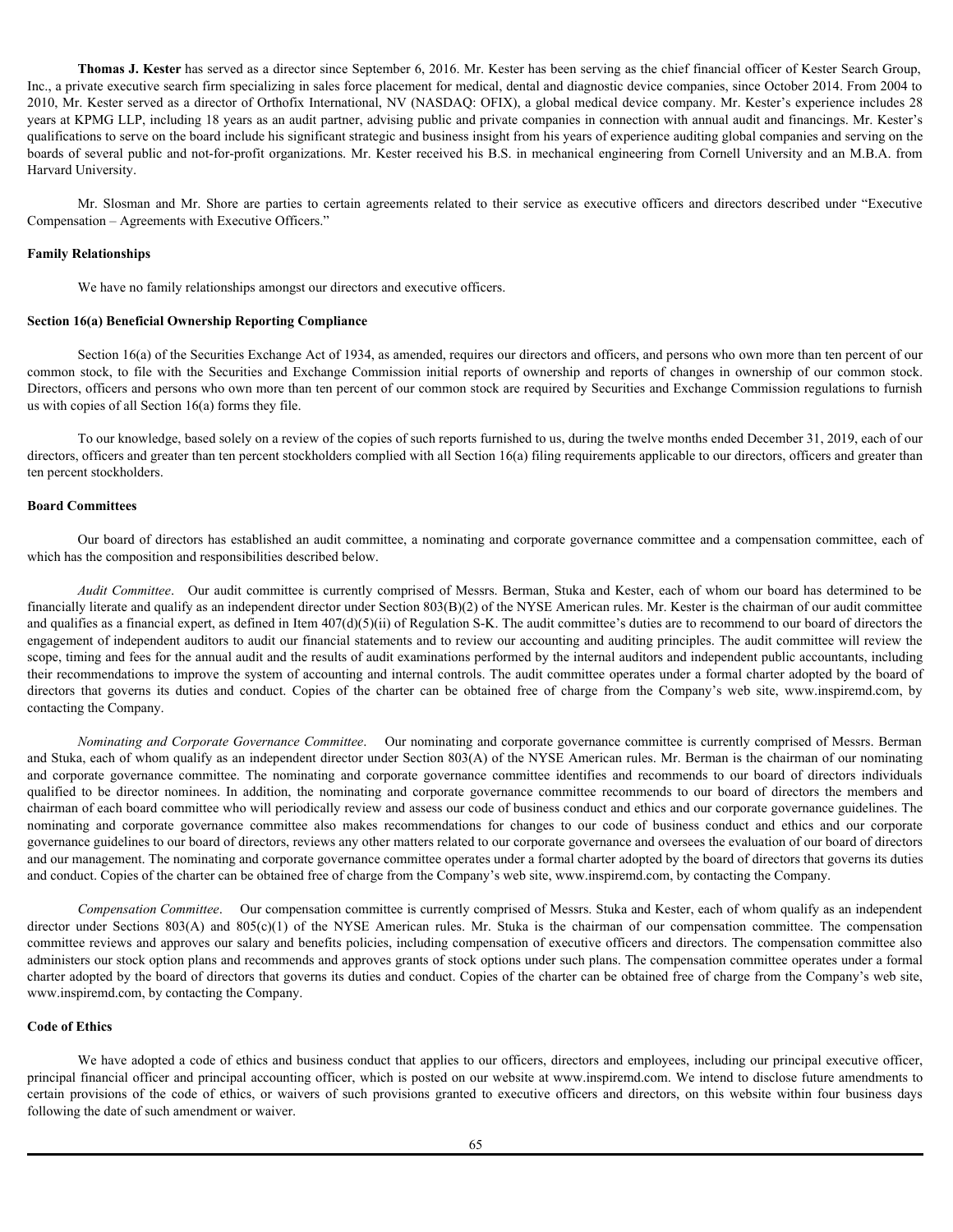# **Item 11. Executive Compensation.**

# **Summary Compensation Table**

| Item 11. Executive Compensation.                                                                                                                                                                                                                                                                                                                                                                                                                                                                                                                                                                                                                                                                                                                                                                                                                                                                                                                                                                                                                                 |      |                              |                   |                                       |                                  |              |  |  |
|------------------------------------------------------------------------------------------------------------------------------------------------------------------------------------------------------------------------------------------------------------------------------------------------------------------------------------------------------------------------------------------------------------------------------------------------------------------------------------------------------------------------------------------------------------------------------------------------------------------------------------------------------------------------------------------------------------------------------------------------------------------------------------------------------------------------------------------------------------------------------------------------------------------------------------------------------------------------------------------------------------------------------------------------------------------|------|------------------------------|-------------------|---------------------------------------|----------------------------------|--------------|--|--|
| <b>Summary Compensation Table</b>                                                                                                                                                                                                                                                                                                                                                                                                                                                                                                                                                                                                                                                                                                                                                                                                                                                                                                                                                                                                                                |      |                              |                   |                                       |                                  |              |  |  |
| The table below sets forth the compensation earned by our named executive officers for the twelve-month period ended December 31, 2019 and 2018.                                                                                                                                                                                                                                                                                                                                                                                                                                                                                                                                                                                                                                                                                                                                                                                                                                                                                                                 |      |                              |                   |                                       |                                  |              |  |  |
| <b>Name and Principal Position</b>                                                                                                                                                                                                                                                                                                                                                                                                                                                                                                                                                                                                                                                                                                                                                                                                                                                                                                                                                                                                                               | Year | <b>Salary</b><br><b>(\$)</b> | <b>Bonus</b> (\$) | <b>Stock</b><br>Awards<br>$(S)^{(1)}$ | All Other<br>Compensation<br>(S) | Total<br>(S) |  |  |
| James Barry, Ph.D. <sup>(2)</sup>                                                                                                                                                                                                                                                                                                                                                                                                                                                                                                                                                                                                                                                                                                                                                                                                                                                                                                                                                                                                                                | 2019 | 454,373(3)                   |                   | 141,900                               | 607,312(4)                       | 1,203,585    |  |  |
| Former President and<br>Chief Executive Officer                                                                                                                                                                                                                                                                                                                                                                                                                                                                                                                                                                                                                                                                                                                                                                                                                                                                                                                                                                                                                  | 2018 | 391,250                      | 195,626(5)        |                                       | 62,654(6)                        | 649,530      |  |  |
| Craig Shore                                                                                                                                                                                                                                                                                                                                                                                                                                                                                                                                                                                                                                                                                                                                                                                                                                                                                                                                                                                                                                                      | 2019 | 269,758(7)                   | 60,000(7)(8)(10)  | 57,000                                | 114,395(7)(9)                    | 501, 153(7)  |  |  |
| Chief Financial Officer, Secretary and<br><i>Treasurer</i>                                                                                                                                                                                                                                                                                                                                                                                                                                                                                                                                                                                                                                                                                                                                                                                                                                                                                                                                                                                                       | 2018 | 267,306(7)                   | 76,961(5)(7)      |                                       | 119,104(9)                       | 463,371(7)   |  |  |
| (1) For awards of stock, the aggregate grant date fair value is computed in accordance with FASB ASC Topic 718 For additional discussion of the grant date fair<br>value for Stock Awards, see Note 8 of the Financial Statements.<br>(2) Dr. Barry's employment with the Company ceased as of December 31, 2019. Dr. Barry served as our President and Chief Executive Officer.<br>(3) Dr. Barry's salary for 2019 includes (i) \$33,081 paid in lieu of accrued but unused vacation time through the calendar year 2018, which we agreed to pay in<br>cash pursuant to the A&R Employment Agreement, dated February 4, 2019 (See "-Agreements with Executive Officers-James Barry, Ph.D.<br>Employment Agreement in Effect Prior to Termination"), and (ii) \$21,292 paid in lieu of accrued but unused vacation time through the calendar year 2019<br>upon termination of Dr. Barry's employment.<br>(4) Dr. Barry's other compensation for 2019 consisted of severance payments and other benefits related to the separation agreement of \$541,629 (See "- |      |                              |                   |                                       |                                  |              |  |  |
| Agreements with Executive Officers—James Barry, Ph.D.— General Release and Severance Agreement") and benefits related to health insurance of \$65,683.                                                                                                                                                                                                                                                                                                                                                                                                                                                                                                                                                                                                                                                                                                                                                                                                                                                                                                           |      |                              |                   |                                       |                                  |              |  |  |
| (5) Cash bonus awards for the 2018 calendar year were approved by the compensation committee in January 2019.                                                                                                                                                                                                                                                                                                                                                                                                                                                                                                                                                                                                                                                                                                                                                                                                                                                                                                                                                    |      |                              |                   |                                       |                                  |              |  |  |
| (6) Dr. Barry's other compensation for 2018 consisted of benefits related to health insurance.                                                                                                                                                                                                                                                                                                                                                                                                                                                                                                                                                                                                                                                                                                                                                                                                                                                                                                                                                                   |      |                              |                   |                                       |                                  |              |  |  |
| (7) Compensation amounts received in non-U.S. currency have been converted into U.S. dollars using the average exchange rate for the applicable period, except<br>for bonus amounts which have been converted into U.S. dollars using 3.456 NIS per dollar which was the exchange rate as of December 31, 2019. The<br>average exchange rate for the twelve month period ended December 31, 2019 and 2018 were 3.564 NIS per dollar and 3.597 NIS per dollar, respectively.                                                                                                                                                                                                                                                                                                                                                                                                                                                                                                                                                                                      |      |                              |                   |                                       |                                  |              |  |  |
| (8) Cash bonus awards for the 2019 calendar year were approved by the compensation committee in January 2020.                                                                                                                                                                                                                                                                                                                                                                                                                                                                                                                                                                                                                                                                                                                                                                                                                                                                                                                                                    |      |                              |                   |                                       |                                  |              |  |  |
| (9) Mr. Shore's other compensation consisted solely of benefits in the twelve months ended December 31, 2019 and 2018. In each of the periods reported, Mr.<br>Shore's benefits included our contributions to his severance, pension, vocational studies and disability funds, an annual recreation payment, a company car or<br>car allowance and cell phone, and a daily food allowance.                                                                                                                                                                                                                                                                                                                                                                                                                                                                                                                                                                                                                                                                       |      |                              |                   |                                       |                                  |              |  |  |

- (2) Dr. Barry's employment with the Company ceased as of December 31, 2019. Dr. Barry served as our President and Chief Executive Officer.
- (3) Dr. Barry's salary for 2019 includes (i) \$33,081 paid in lieu of accrued but unused vacation time through the calendar year 2018, which we agreed to pay in Employment Agreement in Effect Prior to Termination"), and (ii) \$21,292 paid in lieu of accrued but unused vacation time through the calendar year 2019 upon termination of Dr. Barry's employment.
- Agreements with Executive Officers—James Barry, Ph.D.— General Release and Severance Agreement") and benefits related to health insurance of \$65,683.
- (5) Cash bonus awards for the 2018 calendar year were approved by the compensation committee in January 2019.
- (6) Dr. Barry's other compensation for 2018 consisted of benefits related to health insurance.
- (7) Compensation amounts received in non-U.S. currency have been converted into U.S. dollars using the average exchange rate for the applicable period, except average exchange rate for the twelve month period ended December 31, 2019 and 2018 were 3.564 NIS per dollar and 3.597 NIS per dollar, respectively.
- (8) Cash bonus awards for the 2019 calendar year were approved by the compensation committee in January 2020.
- (9) Mr. Shore's other compensation consisted solely of benefits in the twelve months ended December 31, 2019 and 2018. In each of the periods reported, Mr. Shore's benefits included our contributions to his severance, pension, vocational studies and disability funds, an annual recreation payment, a company car or car allowance and cell phone, and a daily food allowance.
- (10) \$30,000 was paid on February 1, 2020, and the remaining \$30,000 shall be paid on the first regularly scheduled payroll date following the date on which we close a transaction with investors for at least \$2 million.

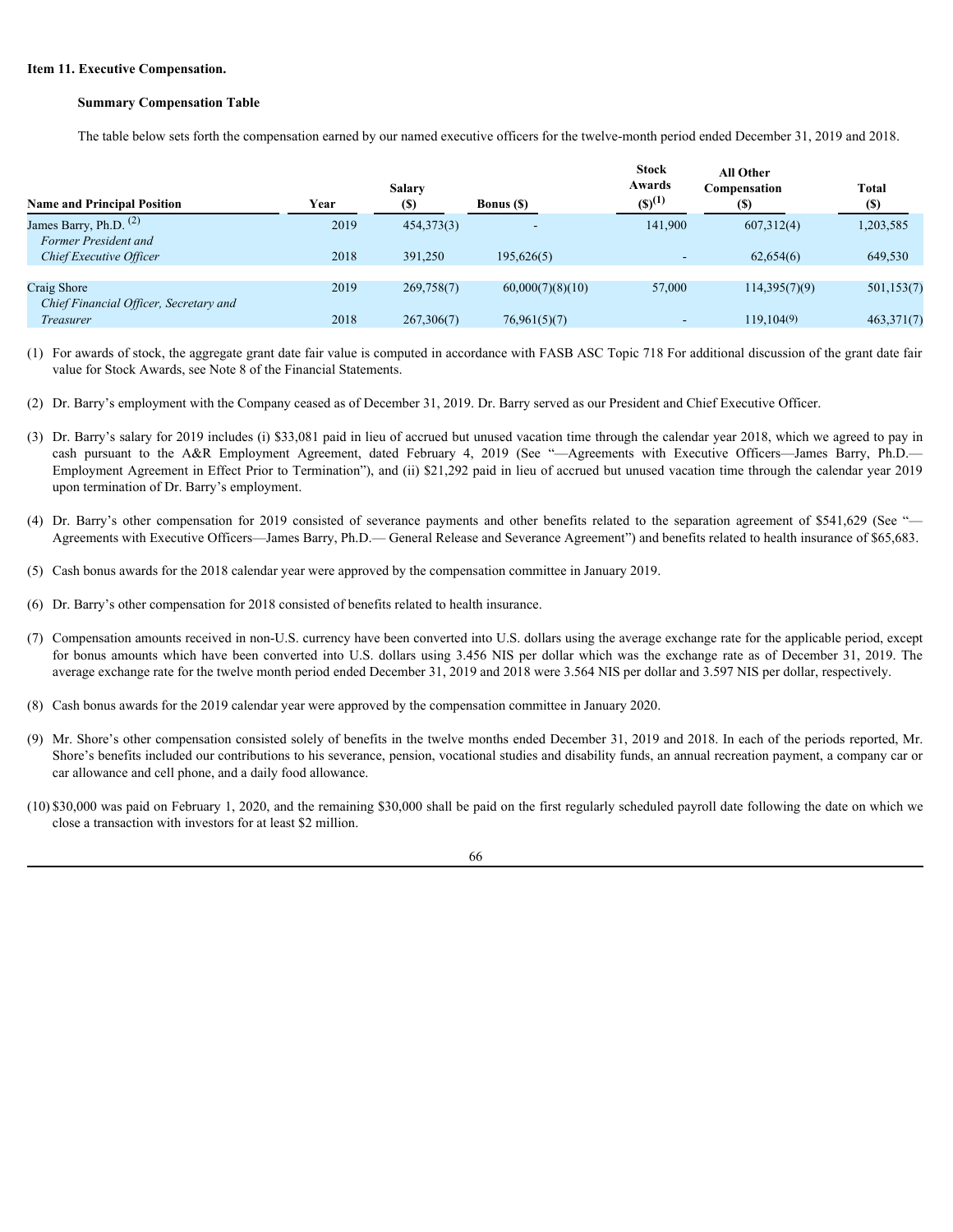#### **Agreements with Executive Officers**

#### *Marvin Slosman*

On December 9, 2019, we entered into an Employment Agreement with Marvin Slosman, which was subsequently amended on December 31, 2019 (as amended, the "Slosman Employment Agreement"), pursuant to which Mr. Slosman was appointed as our new chief executive officer and president. Mr. Slosman's term of employment commenced on January 1, 2020, which will remain in effect for three years (the "Initial Employment Term"), unless earlier terminated, and to be automatically renewed for successive one-year terms after the Initial Employment Term. Mr. Slosman was also appointed as a Class 3 director, effective January 1, 2020, with a term expiring on the 2020 annual meeting of our stockholders.

As consideration for his services as chief executive officer, Mr. Slosman will be entitled to receive (i) an annual base salary of \$400,000, less applicable payroll deductions and tax ("Base Salary"), which will be reviewed by the Board on an annual basis for increase; (ii) reimbursement of up to \$50,000 for any reasonable and customary, documented out-of-pocket relocation expenses actually incurred by Mr. Slosman in 2019 or 2020 calendar years, in connection with his relocation to Europe; (iii) annual performance bonuses in an amount up to 50% percent of the Base Salary, as may be in effect from time to time, for each calendar year during his employment with us based on the extent to which performance criteria/financial results for the applicable year have been met; and (iv) equity awards as of the date of the Slosman Employment Agreement that represent, in the aggregate, 5% of the Company's issued and outstanding common stock determined on a fully diluted basis as of the date of grant (the "Equity Awards"), with 75% of the Equity Awards being granted as restricted stock units and with the remaining 25% of the Equity Awards being granted as stock options, all of which Equity Awards shall be outside of the 2013 Long-Term Incentive Plan and subject to terms and Agreements with Executive Officers<br>
Marvin Slosman<br>
Marvin Slosman<br>
(on December 3, 2019), we entered into an Employment Agreement with Marvin Slosman, which was subsequently amended on December 31, 2019 (as amended,<br>
the additional grant of equity awards under the 2013 Long-Term Incentive Plan and the applicable award agreements up to 5% (including the Equity Awards) of the Company's actual outstanding shares of Common Stock on the date of grant, provided that the actual amount of the grant shall be based on the achievement of certain performance/financial criteria as established by the Board after consultation with Mr. Slosman, in its reasonable discretion. For the purposes of the equity award calculation, "fully diluted basis" is defined as the sum of the total shares of common stock then outstanding, the shares of common stock issuable upon the Agreements with Executive Officers<br>
Marvin Slosmann<br>
On Doscalate 3 0.10 y as caused inn as Employment Agreement with Merin Slasman, which was caloupaged to maximal and and the most<br>one-Series B Convertise B Convertise B issuable upon the exercise of our then outstanding pre-funded warrant. On January 2, 2020, pursuant to the Slosman Employment Agreement, we granted Mr. Slosman restricted stock units for 182,381 shares and a stock option to purchase 60,794 shares of common stock at \$1.10 per share. Agreements with Excentive Officers<br>Marrins Slosman<br>Universal Marrins (and the event of Agreement with Marins Howen, which was subsequently arounded in Darenthe 13, 2019 (a. armodol,<br>the Thomas Papil year estimates (a) marg Agreements with Excentive Officers<br>
Marylament (19) we estimate the summer summation of have a reason in Equivariation source and the summation of the summation of the summation of the summation of the summation of the sum Morins Sheman<br>
On December 9, 2019, we cannot into an Employment Agreement with Machin Sheman, which was subsequently amound an December 1, 309 (as annually into an alternative control into a result of the event of the Slo employees of the Emission of the Slosman is effect to the slow and the relation frequencies of the slosman Emission Controller of the Emission Controller of the Emission Controller of the Emission Controller Slosman Contro As consideration for his services as duid Conciliers, Mr. Shoman will be entired to recover (i) an amand base altary of 5400.00), less papiealde payolid and conciliers and one (i) which illustrates in a consideration of t

In the event Mr. Slosman voluntarily resigns without good reason, we may, in our sole discretion, shorten the notice period and determine the date of termination without any obligation to pay Mr. Slosman any additional compensation other than the accrued obligations and without triggering a termination of Mr. Slosman's Employment Agreement, we shall, subject to the execution and timely return by Mr. Slosman of a release of claims, pay Mr. Slosman cash payments totaling \$100,000 in the aggregate, payable in equal installments on our regular pay dates that occur during the period commencing on 60th day following his employment termination date and ending on the last day of the Restricted Period (as defined below); provided, however, that if, at any time within the period commencing on the date that is 3 months prior to the expiration of the Initial Employment Term or the then current renewal term, as applicable, and ending on the date that is 3 Agreement") to enter into certain transactions described therein that, if consummated, would constitute a change in control in us, then Mr. Slosman's termination shall be deemed a termination by us without cause or for good reason, as of the date such Sale Agreement is executed, provided further that any amounts payable to termination by us for cause or voluntary resignation by Mr. Slosman without good reason.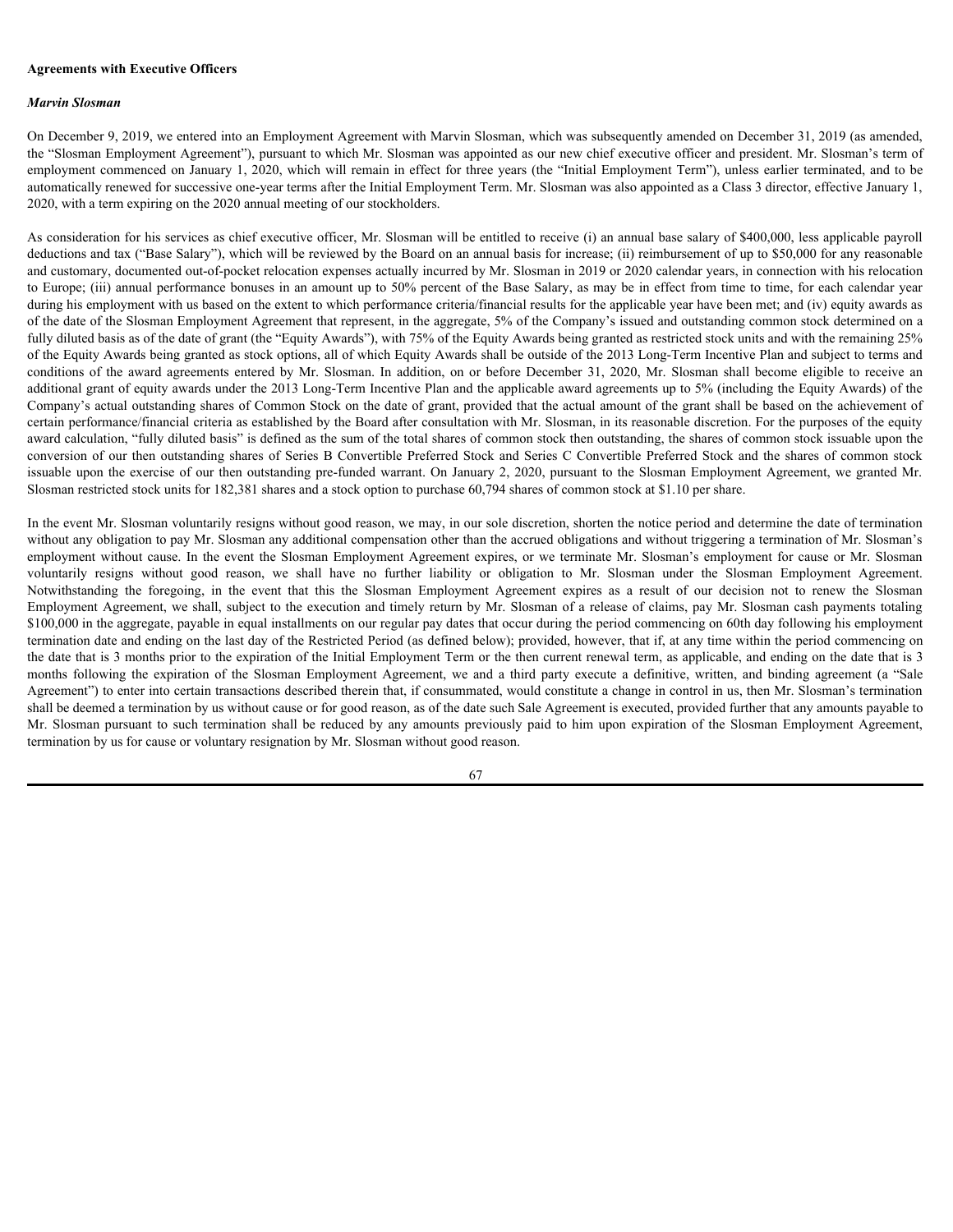If Mr. Slosman's employment is terminated (i) by us without cause or (ii) by Mr. Slosman for good reason, then we must pay Mr. Slosman, (a) a severance pay in If Mr. Slosman's employment is terminated (i) by us without cause or (ii) by Mr. Slosman for good reason, then we must pay Mr. Slosman, (a) a severance pay in<br>an amount equal to twelve months of his then-current base salar worked the entire year but the bonus has yet to be paid, (c) a pro-rated performance bonus in an amount equal to the target annual performance bonus to which Mr. Slosman may have been entitled for the year in which the termination occurs that he would have received had his employment not been terminated during such year. In addition, 50% of all unvested stock options, shares of restricted stock, restricted stock units, stock appreciation rights, or similar stock-based rights granted to Mr. Slosman shall vest and, if applicable, be immediately exercisable and any risk of forfeiture included in such restricted or other stock grants previously made to Mr. Slosman shall immediately lapse, and Mr. Slosman may exercise any outstanding stock options or stock appreciation rights until the earlier of (x) the last date on which such stock options or stock appreciation rights could have been exercised pursuant to the terms of the applicable award agreement, irrespective of Mr. Slosman's termination of employment; and (y) the date that is two years following his employment termination date. saman's employment is terminated (i) by us without cause or (ii) by Mr. Slosman for good reason, then we must pay Mr. Slosman, (a) a severance pay in<br>at equal to twelve months of his then-current base salary, (b) his entir

#### *Craig Shore*

restated employment agreement with Mr. Shore, which was amended on January 5, 2015, July 25, 2016, and on March 25, 2019. The employment agreement, as amended, has an initial term that ends on December 31, 2020, and will automatically renew for additional one-year periods on January 1st thereafter unless either party gives the other party written notice of its election not to extend such employment at least six months prior to the next January 1st renewal date. If a change in control occurs when less than two full years remain in the initial term or during any renewal term, the employment agreement will automatically be extended for two years from the change in control date and will terminate on the second anniversary of the change in control date.

Under the terms of the employment agreement, as amended by the third amendment to the amended and restated employment agreement, dated March 25, 2019, Mr. Shore is entitled to an annual base salary of at least \$250,000. Such amount may be reduced only as part of an overall cost reduction program that affects all of our senior executives and does not disproportionately affect Mr. Shore, so long as such reduction does not reduce the base salary to a rate that is less than 90% of the amount set forth above (or 90% of the amount to which it has been increased). The base salary will be reviewed annually by our chief executive officer for increase (but not decrease, except as permitted as part of an overall cost reduction program) as part of our annual compensation review. Mr. Shore is also eligible to receive an annual bonus in an amount equal to 60% of his then-annual salary upon the achievement of reasonable target objectives and performance goals, to be determined by the board of directors in consultation with Mr. Shore. Mr. Shore is eligible to receive the percentage of his annual bonus corresponding to the percentage of his achievement of such target objectives and performance goals. The annual bonus will be reviewed annually by our chief executive officer for increase in the amount of the percentage of his then-base salary (but not decrease), as well as the criteria and the goals, as part of our annual compensation If Mr. Shorana's compleyence is censioned (ii) by us without easts or (ii) by Mr. Shorana for post-case or an addition to receive such additional terms of the competent of the system of the board may establish and added t discretion. Mr. Shore will also be considered for grants of equity awards each year as part of the board's annual compensation review, which will be made at the sole discretion of the board of directors. Each grant will, with respect to any awards that are options, have an exercise price equal to the fair market value of our common stock as of the date of grant, and will be subject to a three-year vesting period subject to Mr. Shore's continued service with us, with one-third of each additional grant vesting equally on the first, second, and third anniversary of the date of grant for such awards.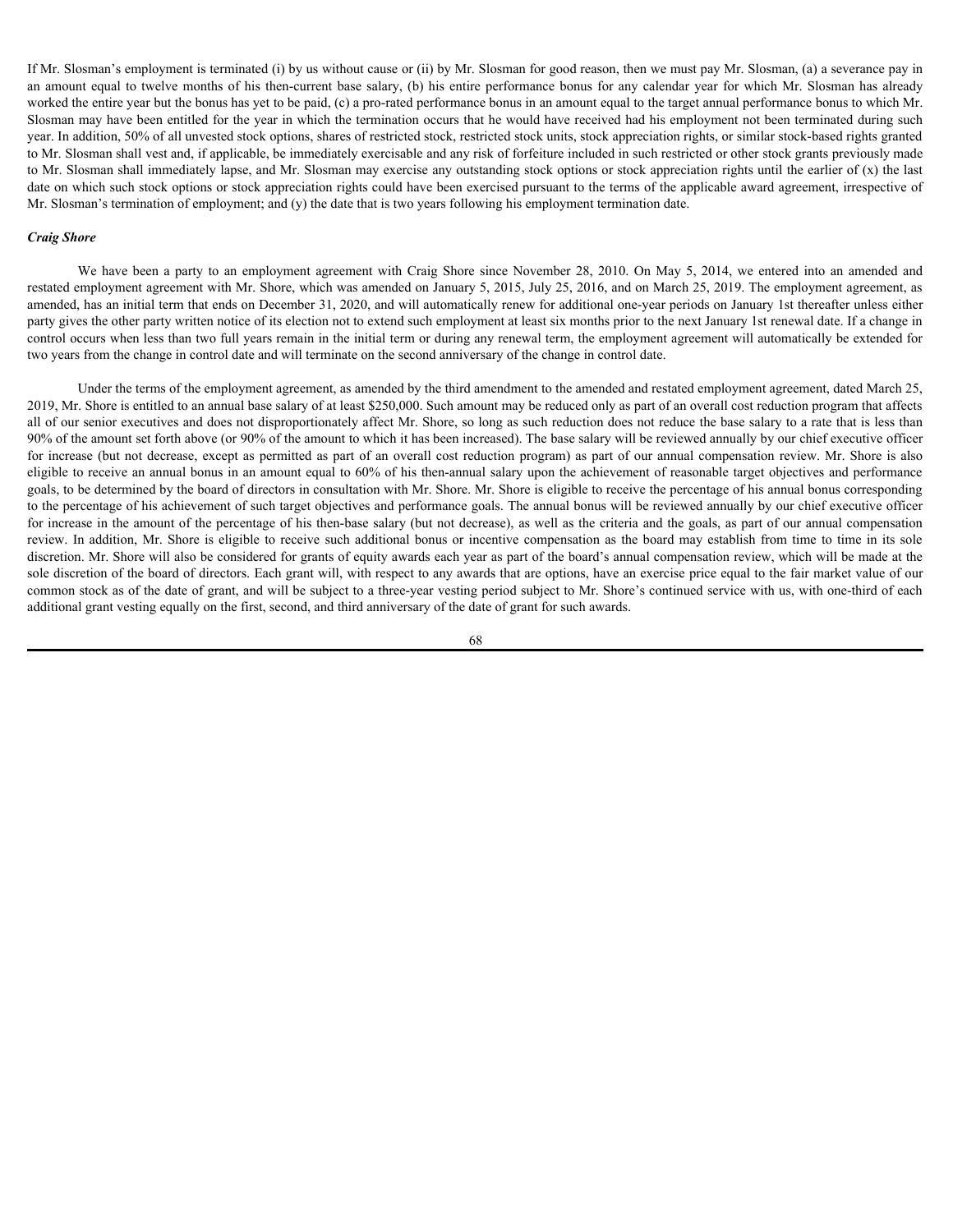If during the term of the employment agreement, Mr. Shore's employment is terminated upon his death or disability, by us without cause (as such term is defined in Mr. Shore's employment agreement), or upon his resignation for "good reason" (as such term is defined in Mr. Shore's employment agreement), Mr. Shore will be entitled to receive, in addition to any amounts he is entitled to receive under the manager's insurance policy: (i) any unpaid base salary and accrued unpaid vacation or earned incentive compensation and the pro rata amount of any bonus plan incentive compensation for the fiscal year of such termination (based on the number of business days he was actually employed by us during the fiscal year of such termination and based on the percentage of the goals that he actually achieved under the bonus plan) that he would have received had his employment not been terminated; (ii) a one-time lump sum severance payment equal to 100% If during the term of the employment agreement, Mr. Shore's employment is terminated upon his death or disability, by us without cause (as such term is<br>defined in Mr. Shore's employment agreement), or upon his resignation subsidiaries and our officers, directors and related parties and agents, in a form reasonably acceptable to us at the time of such termination; (iii) vesting of all unvested stock options, stock appreciation rights or similar stock-based rights granted to him and immediate lapse of any risk of forfeiture included in restricted or other stock grants previously made to Mr. Shore; (iv) an extension of the exercise period of all vested stock options granted to Mr. Shore until the earlier of (a) two years from the date of termination or (b) the latest date that each stock option would otherwise expire by its original terms; (v) to the fullest extent permitted by our then-current benefit plans, continuation of health, dental, vision and life insurance coverage for the lesser of 12 months after termination or until Mr. Shore obtains If during the term of the employment agreement, Mr. Shore's employment is terminated upon his death or disability, by us without cause (as such term is defined in Mr. Shore's employment agreement), or upon his resignation payment described in (ii) of the foregoing sentence upon Mr. Shore's death or disability will be reduced by any payments received by Mr. Shore pursuant to any of If during the term of the employment agreement, Mr. Shore's employment is terminated upon his death or disability, by us without cause (as such term is defined in Mr. Shore's employment agreement), Mr. Shore's employment a Shore's employment is terminated by us for cause or by Mr. Shore voluntarily, Mr. Shore will only be entitled to unpaid amounts owed to him (e.g., base salary, accrued vacation and earned incentive compensation through the date of such termination) and whatever rights, if any, are available to him pursuant to our stockbased compensation plan or any award documents related to any stock-based compensation. If during the term of the employment agreement, Mr. Shore's employment is terminated spon his death of disability, by us without cause (as such termination). We all be smalled to reason and the jent of the smalled to reaso solo quies stook approvals on the method of the sole shade of the sole wind by in mediate laps of any infere of the bit cause of the sole and the second of the second of all vested and when the sole and the first of first

provided, however, that Mr. Shore agreed to not terminate his employment for good reason until he has given us at least 30 days' notice from which to cure the circumstances set forth in the notice of termination constituting good reason, and if such circumstances are not cured by the 30th day, Mr. Shore's employment shall terminate on such date.

Pursuant to terms contained in Mr. Shore's stock option and restricted stock award agreements, in the event of a change of control of our company, the stock options and restricted stock granted to Mr. Shore that were unvested will vest immediately upon such change of control, in the case of stock options, if such stock options are not assumed or substituted by the surviving company.

If we terminate Mr. Shore's employment without cause, Mr. Shore will be entitled, under Israeli law, to severance payments equal to his last month's salary multiplied by the number of years Mr. Shore has been employed with us. In order to finance this obligation, we make monthly contributions equal to 8.33% of Mr. Shore's salary to a severance payment fund. The total amount accumulated in Mr. Shore's severance payment fund as of December 31, 2019 was \$171,000, as adjusted for conversion from New Israeli Shekels to U.S. Dollars. However, if Mr. Shore's employment is terminated without cause, on account of a disability or upon his death, as of December 31, 2019, Mr. Shore would have been entitled to receive \$211,000 in severance under Israeli law, thereby requiring us to pay Mr. Shore \$40,000, in addition to releasing the \$171,000 in Mr. Shore's severance payment fund. On the other hand, pursuant to his employment agreement, Mr. Shore is entitled to the total amount contributed to and accumulated in his severance payment fund in the event of the termination of his employment as a result of his voluntary resignation. In addition, Mr. Shore would be entitled to receive his full severance payment under Israeli law, including the total amount contributed to and accumulated in his severance payment fund, if he retires from our company at or after age 67.

Severance Payment Act 1963), upon which, after meeting certain requirements under the applicable law and recent Israeli Labor court requirements, we believe we will have no further obligation to compensate Mr. Shore.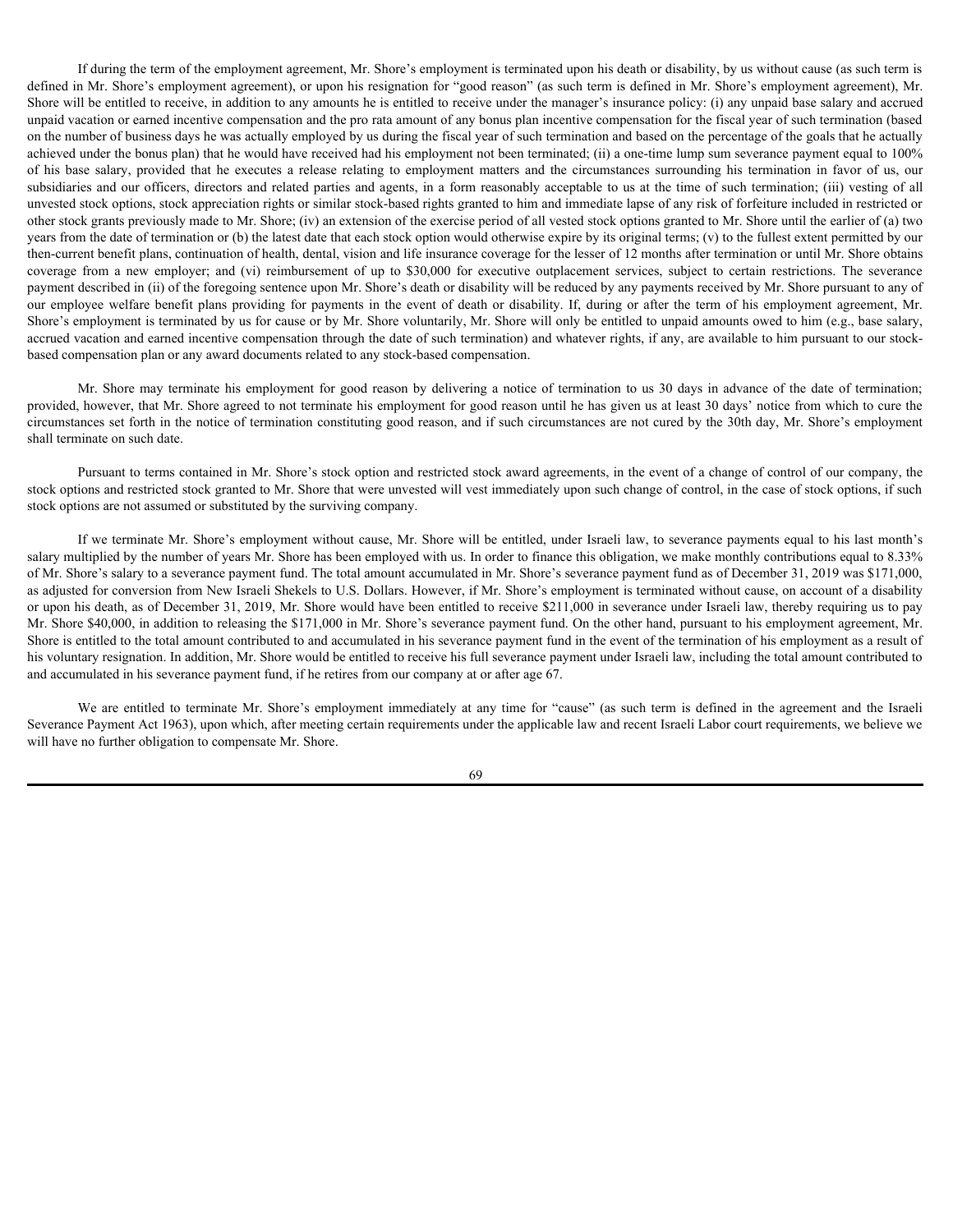Also, upon termination of Mr. Shore's employment for any reason, we will compensate him for all unused or previously uncompensated vacation days accrued.

The employment agreement also contains certain standard noncompetition, non-solicitation, confidentiality, and assignment of inventions requirements for Mr. Shore.

Mr. Shore is also entitled to participate in or receive benefits under our social insurance and benefits plans, including but not limited to our manager's insurance policy and education fund, which are customary benefits provided to executive employees in Israel. A management insurance policy is a combination of severance savings (in accordance with Israeli law), defined contribution tax-qualified pension savings and disability pension payments. An education fund is a savings fund of pre-tax contributions to be used after a specified period of time for advanced educational training and other permitted purposes, as set forth in the by-laws of the education fund. We will make periodic contributions to these insurance and social benefits plans based on certain percentages of Mr. Shore's base salary, including (i) 7.5% to the education fund and (ii) 15.83% to the manager's insurance policy, of which 8.33% will be allocated to severance pay, 5% to pension fund payments and 2.5% to disability pension payments. Upon the termination of Mr. Shore's employment for any reason other than for cause, Mr. Shore will be entitled to receive the total amount contributed to and accumulated in his manager insurance policy fund. Also, apon termination of Mr. Shore's emphryment for any reason, we will comperciate him for all amount of three him subsequents of the Constitutions of the Constitution of the Constitutions of the Constitution of the Con The remby restricted to a transition curties standard reactories that matter, confidenially, and assignment of investors between the closing transfer of a series between the closing transfer of the closing transfer invest

### *James Barry, Ph.D.*

#### *Employment Agreement in Effect Prior to Termination*

Dr. Barry's employment ceased as of December 31, 2019. On July 14, 2014, we entered into an employment agreement with James Barry to serve as our executive vice president and chief operating officer, which was first amended on January 5, 2015, and further amended on February 22, 2015, and March 28, 2016, and on June 6, 2016, our board of directors appointed Dr. Barry as our president and chief executive officer and further amended the employment agreement. On September 5, 2017, we entered into the Fifth Amendment to Dr. Barry's employment agreement (as amended by the Fifth Amendment, the "Prior Employment Agreement"), and on February 4, 2019, we entered into an amended and restated employment agreement (the "A&R Employment Agreement") with Dr. Barry, which amended, restated and superseded Dr. Barry's Prior Employment Agreement. The A&R Employment Agreement had an initial term that ends on December nonsolicitation provisions will remain in full force and effect policy and constrained that we constrained to the constrained to accelere employes in land, A management instance policy in the amount of the amount of the standard of the standard Constrained in the standard of reset so

Under the A&R Employment Agreement, Dr. Barry was entitled to an annual base salary of \$400,000, which could be reduced only as part of an overall cost reduction program that affects all senior executives of the company and does not disproportionately affect Dr. Barry, so long as such reductions do not reduce the base salary to less than 90% of the amount set forth above. The base salary was subject to an annual compensation review by our board of directors.

Under the Prior Employment Agreement, as amended, Dr. Barry was entitled to an annual base salary of at least \$365,000, which amount, in the event of \$400,000. Dr. Barry's annual base salary was increased to \$400,000, as the March 2018 and the April 2018 offerings raised more than \$7 million, effective as of April 1, 2018, payments beginning as of the first November 2018 pay period.

objectives and performance goals, to be determined by the Board in consultation with Dr. Barry.

In addition, as provided by the A&R Employment Agreement, we agreed to pay for Dr. Barry's accrued but unused vacation time through the calendar year 2018 on our next regular payroll date.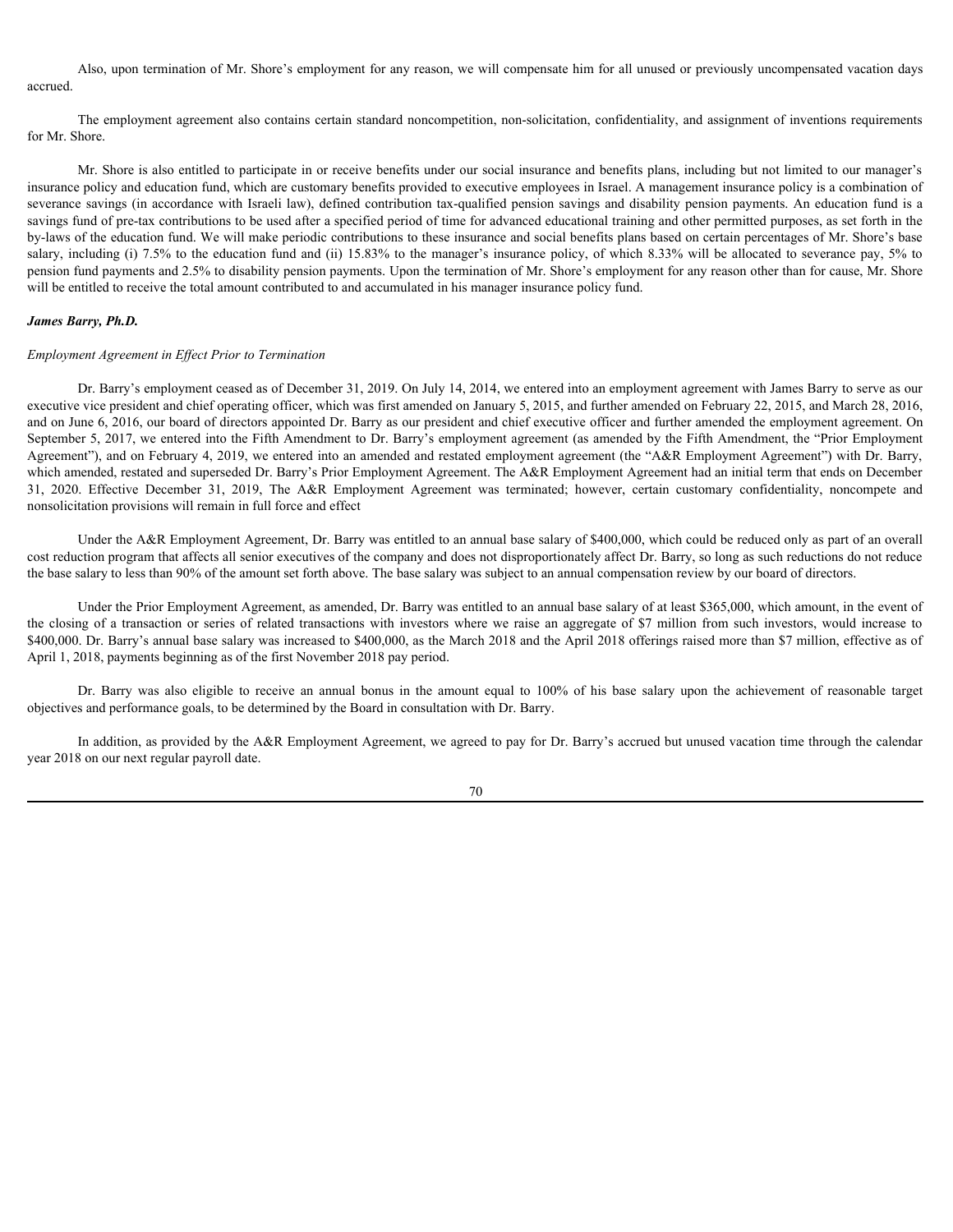In accordance with the A&R Employment Agreement, on February 4, 2019, we granted Dr. Barry 40,000 shares of restricted stock, made pursuant to a Restricted Stock Award Agreement. The restricted stock was subject to a three-year vesting period subject to Dr. Barry's continued service us, with one-third (1/3rd) of such awards vesting on the first, second and third anniversary of the grant date. Additionally, upon achievement of certain criteria, Dr. Barry was eligible to receive an equity bonus relating to the number of shares of our common stock equal to 5% of our shares outstanding on the date of the grant (inclusive of, rather than in addition to, the shares granted as part of the restricted stock grant made on February 4, 2019), subject to the board of director's approval, which would be In accordance with the A&R Employment Agreement, on February 4, 2019, we granted Dr. Barry 40,000 shares of restricted stock, made pursuant to a<br>Restricted Stock Award Agreement. The restricted stock was subject to a thre compensation at the sole discretion of the Board.

If, during the term of the A&R Employment Agreement, Dr. Barry's employment were to be terminated upon his death or disability, by Dr. Barry for good reason, or by us without cause, Dr. Barry would have been entitled to receive, in addition to other unpaid amounts owed to him (e.g., for base salary and accrued vacation): (i) the pro rata amount of any bonus for the fiscal year of such termination (assuming full achievement of all applicable goals under the bonus plan) that he would have received had his employment not been terminated; (ii) a one-time lump sum severance payment equal to \$850,000, provided that he executes a release relating to employment matters and the circumstances surrounding his termination in favor of us, its subsidiaries and their officers, directors and related parties and agents, in a form reasonably acceptable to us at the time of such termination; (iii) vesting of 100% of all unvested stock options, restricted stock shares, restricted stock units, stock appreciation rights or similar stock based rights granted to Dr. Barry, and lapse of any forfeiture included in such restricted or other stock grants; (iv) an extension of the term of any outstanding stock options or stock appreciation rights for two years from the date of termination; (v) to the fullest extent permitted by our then-current benefit plans, continuation of health, dental, vision and life insurance coverage for up to 18 months unless Dr. Barry In accordance with the A&R Employment Agreement, on February 4, 2019, we granted layers 40.000 shares of restricted stock, made pussuant to a next-year externed stock was subject to a first excent and that annother secure program. The payment described in (ii) above would have been reduced by any payments received by Dr. Barry pursuant to any of our employee welfare benefit plans providing for payments in the event of death or disability. If Dr. Barry had continued to be employed by us after the term of the Employment Agreement, unless otherwise agreed by the parties in writing, and Dr. Barry's employment were to be terminated upon his death or disability, by Dr. Barry for good reason, or by us without cause, Dr. Barry would have been entitled to receive, in addition to other unpaid amounts owed to him, the payments set forth in (i), (ii) and (iii) above. If we had not extended the term of the A&R Employment Agreement and/or Dr. Barry's employment were not extended beyond December 31, 2020, Dr. Barry would have been entitled to the payments and benefits set forth in (i)-(vi) above; however, if we had offered to extend the A&R Employment Agreement beyond December 31, 2020 on terms no less favorable than the terms of the A&R Employment Agreement and Dr. Barry did not agree to such extension, the onetime lump sum severance payment set forth in (ii) above would have been in the amount of \$600,000.

Dr. Barry had no specific right to terminate the A&R Employment Agreement or right to any severance payments or other benefits solely because of a change in control. However, if within 24 months following a change in control (the "Change in Control Period"), (a) Dr. Barry terminated his employment for good reason, or (b) we terminated his employment without cause, Dr. Barry would have been entitled to the payments and benefits set forth in (i)-(vi) above. Notwithstanding the foregoing, if we terminated Dr. Barry's employment with us prior to the date on which a change in control occurs, and it were reasonably demonstrated that Dr. Barry's (i) employment was terminated at the request of an unaffiliated third party who has taken steps reasonably calculated to effect a change in control or (ii) termination of employment otherwise arose in connection with or in anticipation of the change in control, then the "Change in Control Period" would have meant the 24 month period beginning on the date immediately prior to the date of Dr. Barry's termination of employment with the Company.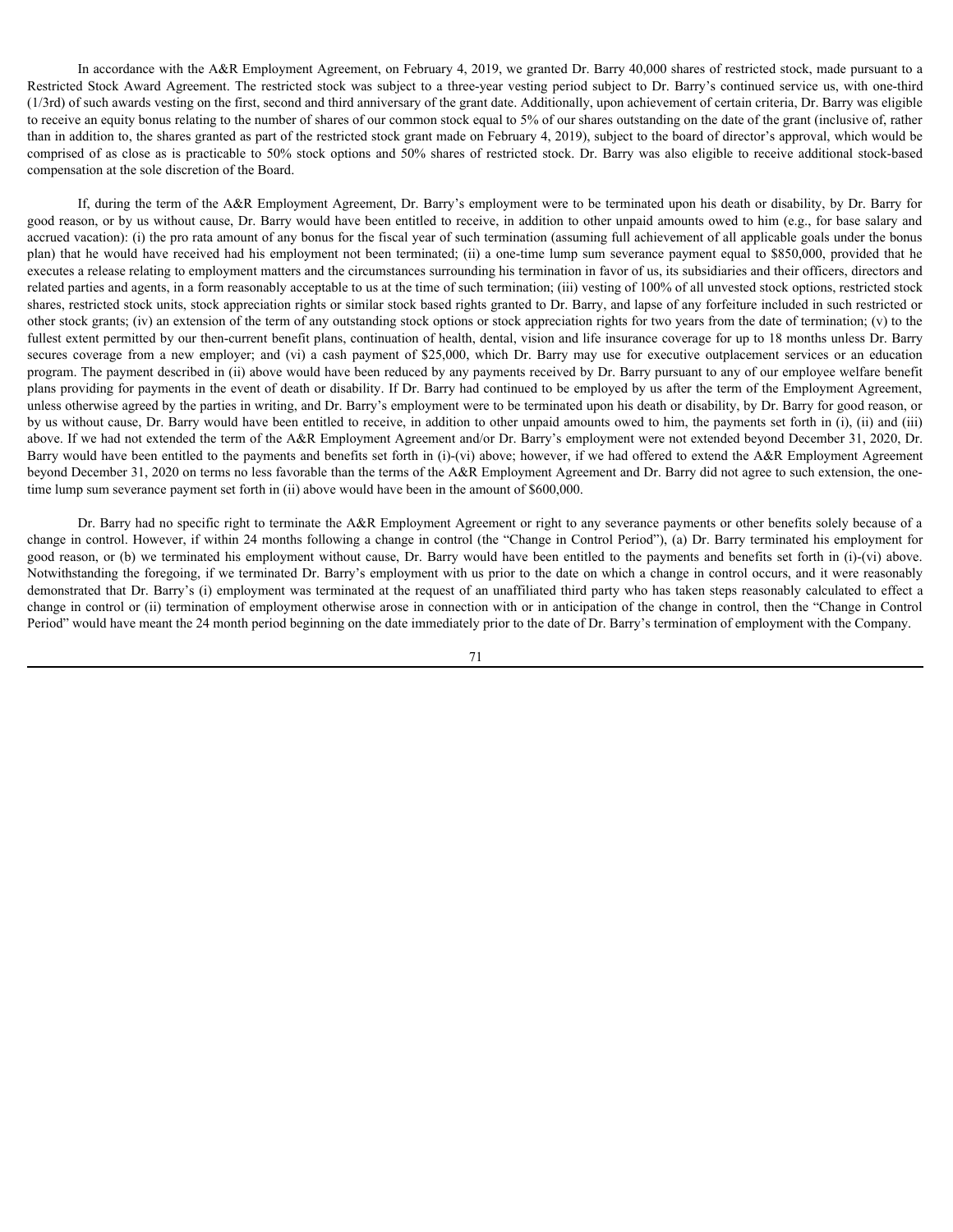#### *General Release and Severance Agreement*

Release and Severance Agreement<br>On December 9, 2019, we entered into a General Release and Severance Agreement, which was amended subsequently on December 31, 2019 (as<br>the "Separation Agreement"), with Dr. Barry. Effective amended, the "Separation Agreement"), with Dr. Barry. Effective December 31, 2019 (the "Separation Date"), Dr. Barry's employment with us and any of our subsidiaries ceased, and Dr. Barry resigned from all positions and offices. Pursuant to the Separation Agreement, Dr. Barry is entitled to receive a severance pay in an aggregate amount of \$400,000, less applicable taxes and other withholdings, payable as follows: (a) \$200,000 to be paid in equal installments in accordance with our standard payroll practices during the period commencing on December 17, 2019, and ending on March 15, 2020, and (b) the remaining \$200,000 to be paid in equal installments in accordance with our standard payroll practices during the period commencing on July 1, 2020, or such earlier period for the purposes of Section 409A of the Internal Revenue Code (the "Payment Resumption Date"), and ending on December 17, 2020; provided, however, that if (1) a change in control occurs, (2) we raise at least \$5 million of gross proceeds in new capital investments on or after the Separation Date, or (3) any of the institution by or against the Company of any insolvency, receivership or bankruptcy proceeding(s) or any other proceeding(s) for the settlement of our debts or the assignment for the benefit of the our creditors or our dissolution or ceasing to do business, in any case, prior to the date that the last payment has been made pursuant to this subsection (i), then any remaining amounts of severance to be paid to Dr. Barry on or before March 15, 2020 to be paid to him on our next regularly scheduled payroll date concurrent with or next following the date on which the first event described in (1), (2) or (3) above occurs (the "Acceleration Date") and, provided further, that if the Acceleration Date occurs on or after March 16, 2020, but before the Payment Resumption Date, then any remaining amounts to be paid to Dr. Barry pursuant to this subsection shall be paid to him on our next regularly scheduled payroll date concurrent with or next following the Payment Resumption Date. Pursuant to the Separation Agreement, Dr. Barry received an additional lump-sum payment of \$25,000 on the Company's first regularly scheduled payroll date occurring in 2020, which amount is intended to offset the costs of any executive outplacement services or similar educational programs which may be incurred by Dr. Barry on or after the Separation Date, and was granted an equity award of 165,000 restricted stock units on December 16, 2019, subject to the terms and conditions of the 2013 Long-Term Incentive Plan and its standard form of Restricted Stock Unit Award Agreement, which was fully vested upon grant. Dr. Barry Groutal Refeate and Severance Agreement<br>
On December 9, 2019, we carced into a General Release and Severance Agreement, which was amended anbegrandly on December 31, 2019 (as<br>
annothed, the "Separation Agreement", with fo installments in January, February, and March of 2020, and (y) an additional \$2,986 will be paid in each month during the period commencing on the Payment Resumption Date and ending on the eighteen month anniversary of the Separation Date. Nebare and Severator Agreement<br>
(b) Desember 9, 2009 we entired into a General Melenos and Newstrans Agreement, pleich as a membed subsequent in the Desember 11, 2009 the Separator David Desember 10, 2009 the Separator Ma

Pursuant to the Separation Agreement, Dr. Barry agreed to a general release of claims in favor of the Company.

#### **Change of Control Agreements**

"Agreements with Executive Officers" above.

We do not currently have any change-of-control or severance agreements with any of our executive officers or directors, other than as described under "Agreements with Executive Officers" above. In the event of the termination of employment of the named executive officers, any and all unexercised stock options shall expire and no longer be exercisable after a specified time following the date of the termination, other than as described under "Agreements with Executive Officers" above.

## **Outstanding Equity Awards at December 31, 2019**

The following table shows information concerning unexercised options and unvested shares of restricted stock outstanding as of December 31, 2019 for each of our named executive officers.

|                       |                                                                                       | <b>Option Awards</b>                                                                     |                              |                              |                                                                   | <b>Stock Awards</b>                                                |
|-----------------------|---------------------------------------------------------------------------------------|------------------------------------------------------------------------------------------|------------------------------|------------------------------|-------------------------------------------------------------------|--------------------------------------------------------------------|
| Name                  | Number of<br>securities<br>underlying<br>unexercised<br>options $(\#)$<br>exercisable | <b>Number of securities</b><br>underlying unexercised<br>options $(\#)$<br>unexercisable | Option exercise price<br>(S) | Option<br>expiration<br>date | Number of<br>shares of<br>stock that<br>have not<br>vested $(\#)$ | Market value of<br>shares of stock<br>that have not<br>vested (\$) |
| James Barry, Ph.D.(2) | 41                                                                                    |                                                                                          | 8,312.50                     | 07/25/2026                   | $\sim$                                                            |                                                                    |
| Craig Shore           | 11                                                                                    | $\overline{\phantom{0}}$                                                                 | 8,312.50                     | 07/25/2026                   | $6,000(1)$ \$                                                     | 6,480                                                              |
|                       |                                                                                       |                                                                                          |                              |                              |                                                                   |                                                                    |

(1) These restricted shares vest annually, with one-third vesting on each of February 4, 2020, February 4, 2021 and February 4, 2022.

(2) Dr. Barry's employment with the Company ceased as of December 31, 2019.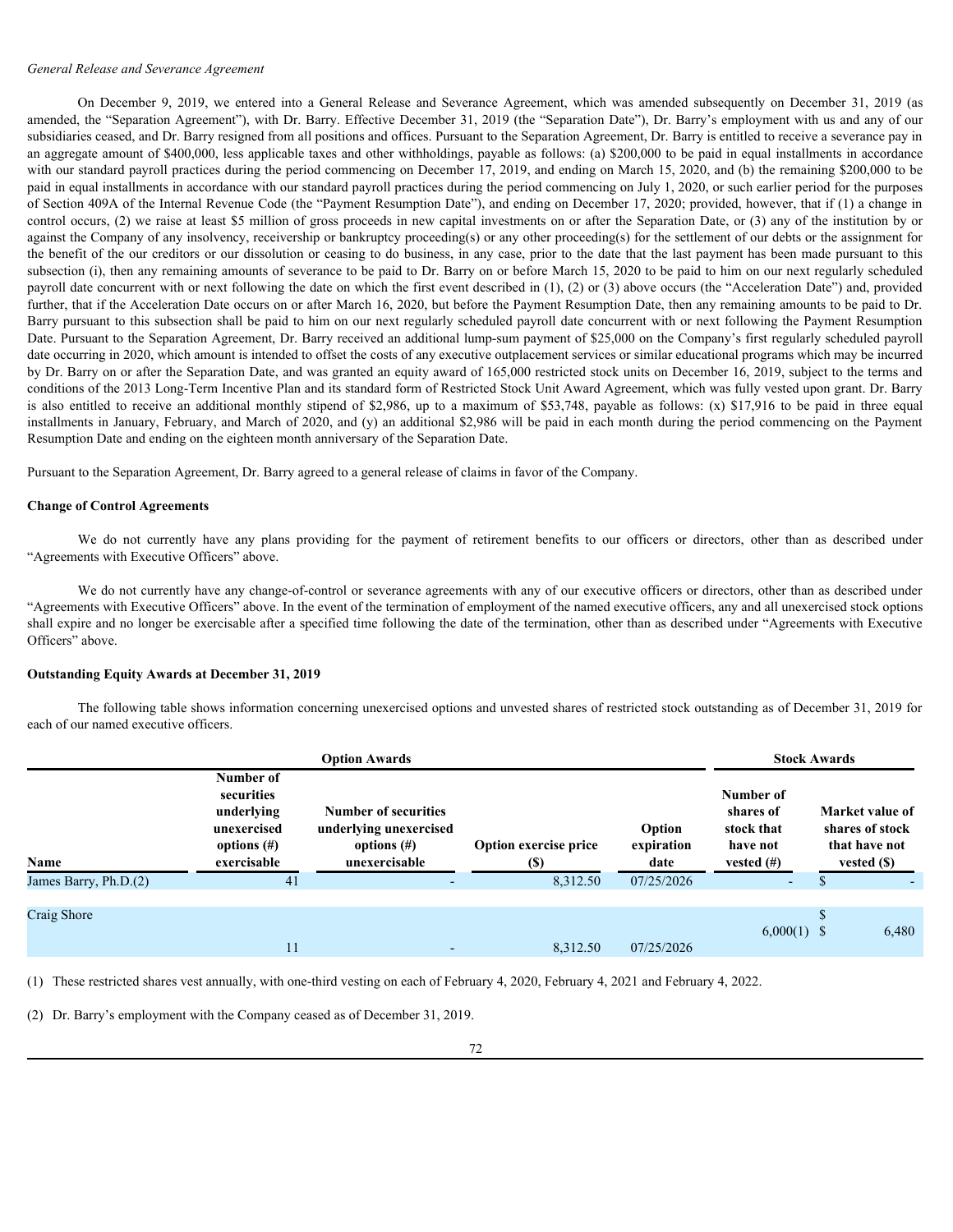#### **Option Exercises and Stock Vested**

There were no stock options exercised by our named executive officers during the twelve months ended December 31, 2019.

#### **2011 UMBRELLA Option Plan**

subsequently amended on October 31, 2011 and December 21, 2012. Under the InspireMD, Inc. 2011 UMBRELLA Option Plan, we have reserved 11 shares of our common stock as awards to the employees, consultants, and service providers to InspireMD, Inc. and its subsidiaries and affiliates worldwide.

Concrises and Stock Vested<br>
There were no stock options exercised by our named executive officers during the twelve months ended December 31, 2019.<br>
IBRELLA Option Plan<br>
On March 28, 2011, our board of directors and stockh The InspireMD, Inc. 2011 UMBRELLA Option Plan currently consists of three components, the primary plan document that governs all awards granted **Option Exercises and Stock Vested**<br>
There were no stock options exercised by our named executive officers during the twelve months ended December 31, 2019.<br>
On March 28, 2011, our board of directors and stockholders adop restricted stock awards to Israeli employees, consultants, officers and other service providers and other non-U.S. employees, consultants, and service providers, and (ii) Appendix B, which is the 2011 U.S. Equity Incentive Plan, designated for the purpose of grants of stock options and restricted stock awards to U.S. employees, consultants, and service providers who are subject to the U.S. income tax. On December 21, 2012, the stockholders approved the awarding of "incentive stock options" pursuant to the U.S. portion of the plan. There we and Stock Vested<br>
There were no stock options exercised by our named executive officers during the twelve months ended December 31, 2019.<br>
IBRELLA Option Plan<br>
On March 28, 2011, our bound of directions and stockh **Option Exercises and Stock Vested**<br>
There were no node options excessed by our named occurive officers during the two've months ended December 31, 2019.<br>
2011 UMBRELLA Option Plan<br>
altogeneity amedio of directors and sto Exercises and Stock Vested<br>
The veste restories of the two remains a purpose of Figure 1.2013 Pheron Figure III and the Exercise 1.2013<br>
IBM J.A. Option Plan<br>
IBM J.A. Option Plan<br>
IBM J.A. Option Plan<br>
On March 25, 2011,

directors, and service providers whose services are considered valuable, to encourage a sense of proprietorship and to stimulate an active interest of such persons in our development and financial success. The InspireMD, Inc. 2011 UMBRELLA Option Plan is administered by our compensation committee. Unless terminated available for future issuance under our 2011 UMBRELLA Option Plan.

#### **2013 Long-Term Incentive Plan**

On December 16, 2013, our stockholders approved the InspireMD, Inc. 2013 Long-Term Incentive Plan, which was adopted by our board of directors on October 25, 2013.

directors, and service providers whose services are considered valuable, to encourage a sense of proprietorship and to stimulate an active interest of such persons in our development and financial success. The InspireMD, Inc. 2013 Long-Term Incentive Plan provides for the granting of incentive stock options, nonqualified stock options, stock appreciation rights, restricted stock, restricted stock units, performance awards, dividend equivalent rights, and other awards, which may be granted singly, in combination, or in tandem. The InspireMD, Inc. 2013 Long-Term Incentive Plan is administered by our compensation committee.

The InspireMD, Inc. 2013 Long-Term Incentive Plan is intended to serve as an "umbrella" plan for us and our subsidiaries worldwide. Therefore, if so required, appendices may be added to the InspireMD, Inc. 2013 Long-Term Incentive Plan in order to accommodate local regulations that do not correspond to the scope of the InspireMD, Inc. 2013 Long-Term Incentive Plan. Attached as Appendix A to the InspireMD, Inc. 2013 Long-Term Incentive Plan is the InspireMD, Inc. 2013 Employee Stock Incentive Plan, for the purpose of making grants of stock options, restricted stock, and other stock incentive awards pursuant to Sections 102 and 3(i) of the Israeli Income Tax Ordinance (New Version), 1961 to Israeli employees and officers and any other service providers or control holders of us who are subject to Israeli Income Tax.

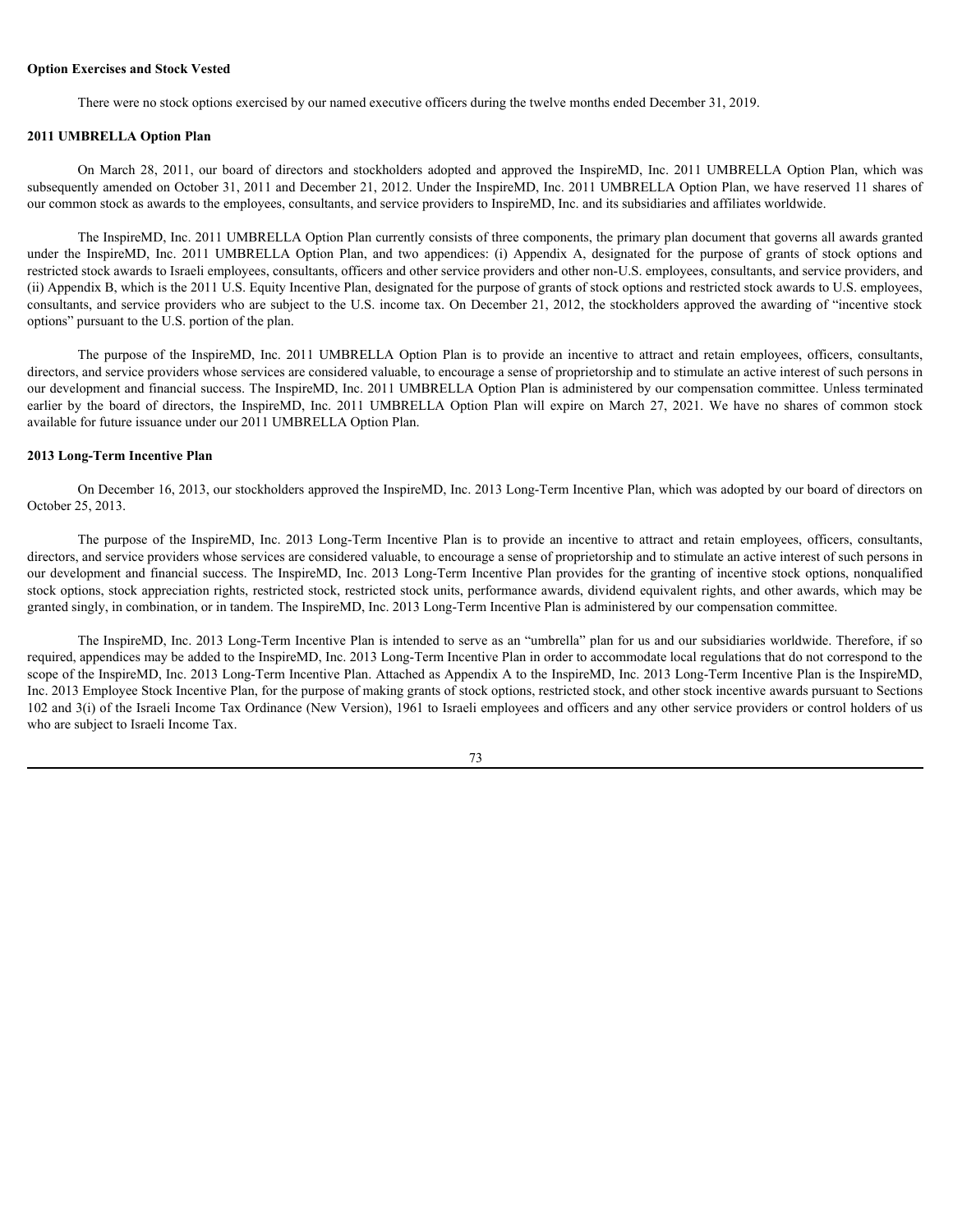InspireMD, Inc. 2013 Long-Term Incentive Plan.

When the InspireMD, Inc. 2013 Long-Term Incentive Plan was adopted, a total of 11 shares of common stock were reserved for awards under the<br>D, Inc. 2013 Long-Term Incentive Plan.<br>On September 9, 2015, our stockholders appr On September 9, 2015, our stockholders approved an amendment to the InspireMD, Inc. 2013 Long-Term Incentive Plan to increase the number of shares of common stock available for issuance pursuant to awards under the InspireMD, Inc. 2013 Long-Term Incentive Plan by 11 shares of common stock, to a total of 22 shares of common stock.

On May 24, 2016, our stockholders approved the second amendment to the InspireMD, Inc. 2013 Long-Term Incentive Plan to increase the number of shares of common stock available for issuance pursuant to awards under the InspireMD, Inc. 2013 Long-Term Incentive Plan by 229 shares of common stock, to a total of 251 shares of common stock.

On September 28, 2016, our stockholders approved the third amendment to the InspireMD, Inc. 2013 Long-Term Incentive Plan to increase the number of shares of common stock available for issuance pursuant to awards under the InspireMD, Inc. 2013 Long-Term Incentive Plan by 144 shares of common stock, to a total of 395 shares of common stock.

On October 24, 2018, our stockholders approved the fourth amendment to the InspireMD, Inc. 2013 Long-Term Incentive Plan to (i) increase the number of shares of common stock available for issuance pursuant to awards under such InspireMD, Inc. 2013 Long-Term Incentive Plan by 178,000 shares, to a total of 178,395 shares of common stock, and (ii) remove the cap on the number of shares of common stock with respect to which stock options or stock appreciation rights may be granted to certain executive officers of the Company during any calendar year.

On March 21, 2019, our stockholders approved the fifth amendment to the InspireMD, Inc. 2013 Long-Term Incentive Plan to increase the total number of shares of common stock issuable under the InspireMD, Inc. 2013 Long-Term Incentive Plan by 500,000 shares to a total of 678,395 shares of common stock

As of December 31, 2019, we had 443,450 shares of common stock available for future issuance under our 2013 Long-Term Incentive Plan.

As of March 8, 2020, we had 483,491 shares of common stock available for future issuance under our 2013 Long-Term Incentive Plan.

## **Director Compensation**

The following table shows information concerning our directors, other than James Barry, Ph.D., who resigned from the Board, effective December 31, 2019, during the twelve months ended December 31, 2019.

|                       | <b>Fees Earned</b><br>or Paid in Cash | <b>Stock</b><br>Awards | Option<br>Awards | All Other<br>Compensation | Total |        |
|-----------------------|---------------------------------------|------------------------|------------------|---------------------------|-------|--------|
| Name                  | (S)                                   | <b>(S)</b>             | <b>(S)</b>       | $\mathbf{S}$              | (S)   |        |
| Paul Stuka            | 54,000                                | 37,050                 |                  |                           |       | 91,050 |
| Michael Berman        | 34,000                                | 24,700                 |                  |                           |       | 58,700 |
| Campbell Rogers, M.D. | 25,000                                | 24,700                 |                  |                           |       | 49,700 |
| Thomas Kester         | 41,000                                | 24,700                 |                  |                           |       | 65,700 |
|                       |                                       |                        |                  |                           |       |        |

$$
74 \\
$$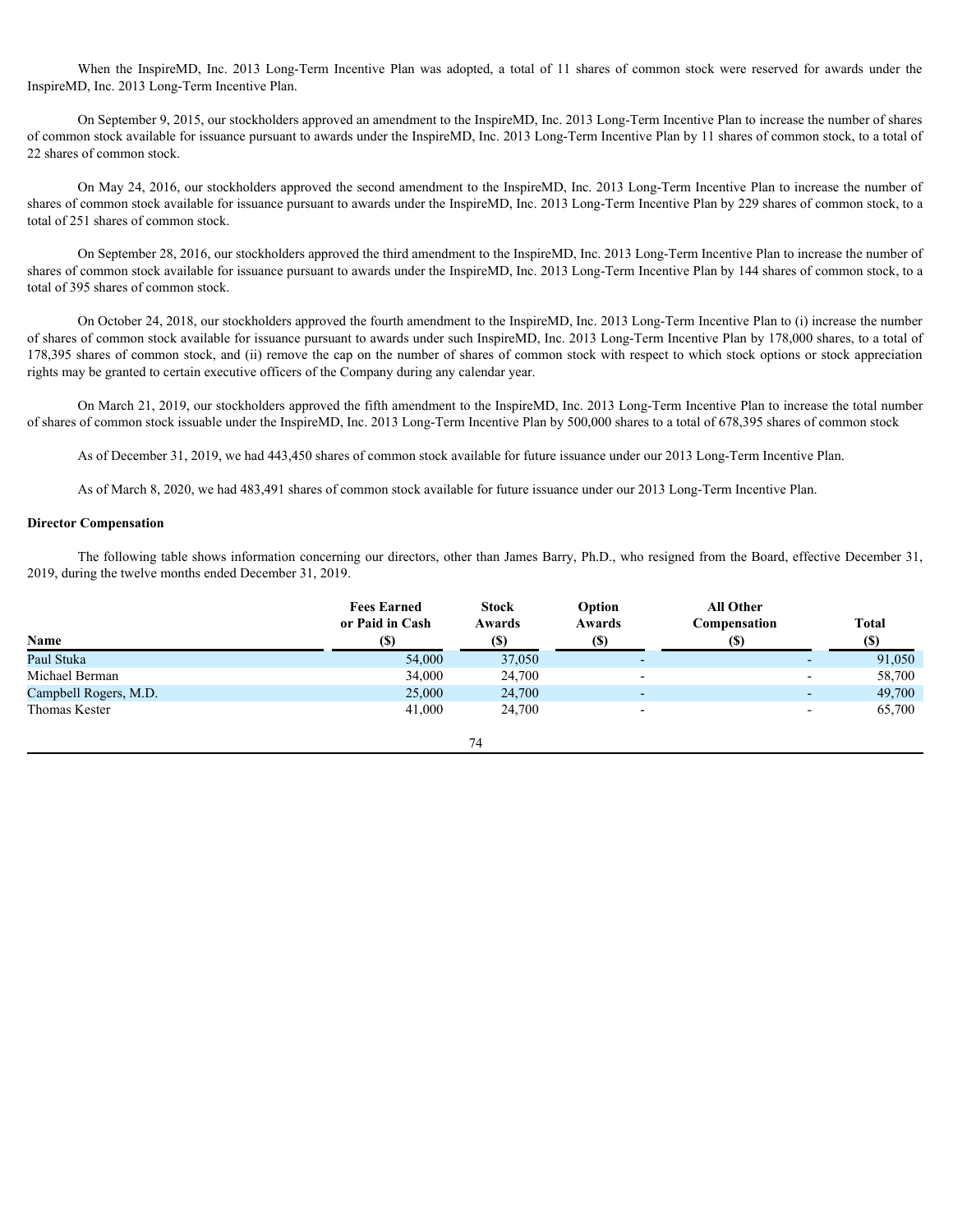For the 2019 calendar year, our board approved the following compensation for our independent directors: (i) a \$40,000 stipend, payable quarterly to the chairman of the board; (ii) a \$25,000 stipend, payable quarterly to the other directors; (iii) annual committee chair compensation of \$12,000 for the chairman of the audit committee, \$8,000 for the chairman of the compensation committee and \$5,000 for the chairmen of the nominating and corporate governance committee and For the 2019 calendar year, our board approved the following compensation for our independent directors: (i) a \$40,000 stipend, payable quarterly to the chairman of the board; (ii) a \$25,000 stipend, payable quarterly to t compensation committee and \$2,000 for members of the nominating and corporate governance committee and the research and development committee.

## **Directors' and Officers' Liability Insurance**

We currently have directors' and officers' liability insurance insuring our directors and officers against liability for acts or omissions in their capacities as directors or officers, subject to certain exclusions. Such insurance also insures us against losses which we may incur in indemnifying our officers and directors. In addition, we have entered into indemnification agreements with key officers and directors and such persons shall also have indemnification rights under applicable laws, and our certificate of incorporation and bylaws.

## **Item 12. Security Ownership of Certain Beneficial Owners and Management and Related Stockholder Matters.**

The following table sets forth information with respect to the beneficial ownership of our common stock as of March 9, 2020 by:

- each person known by us to beneficially own more than 5.0% of our common stock;
- each of our directors;
- each of the named executive officers; and
- all of our directors and executive officers as a group.

The percentages of common stock beneficially owned are reported on the basis of regulations of the Securities and Exchange Commission governing the determination of beneficial ownership of securities. Under the rules of the Securities and Exchange Commission, a person is deemed to be a beneficial owner of a security if that person has or shares voting power, which includes the power to vote or to direct the voting of the security, or investment power, which includes the power to dispose of or to direct the disposition of the security.

Except as indicated in the footnotes to this table, each beneficial owner named in the table below has sole voting and sole investment power with respect to all shares beneficially owned and each person's address is c/o InspireMD, Inc., 4 Menorat Hamaor St., Tel Aviv, Israel 6744832. As of March 9, 2020, we had 4,338,910 shares outstanding.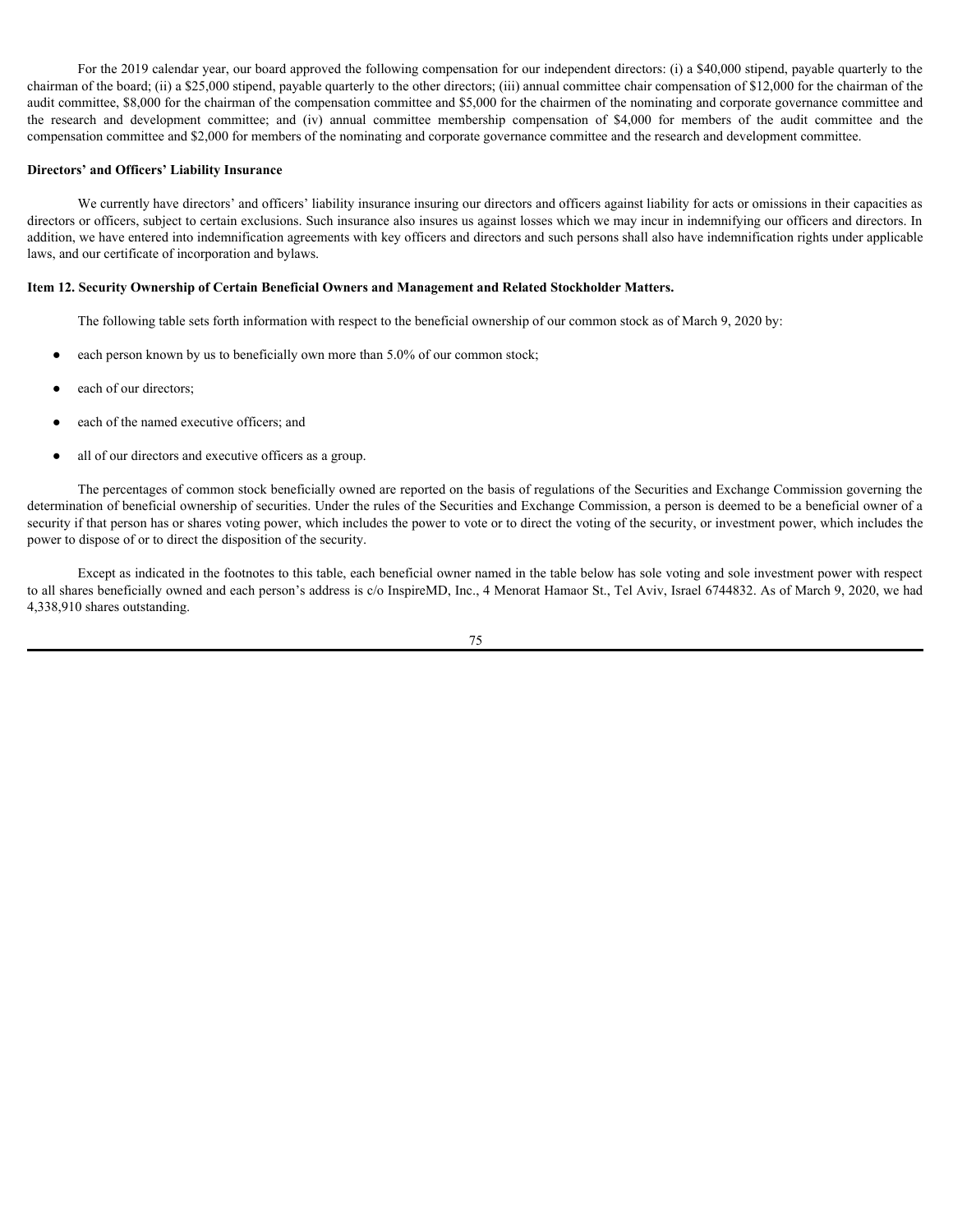| <b>Name of Beneficial Owner</b>                                                                                                                                                                                                                                                                                                                                                                                                                                                                                                                                                                                                                                                                                                                                                                                                                                                                                                                                                 | <b>Number of Shares</b><br><b>Beneficially</b><br>Owned $^{(1)}$ | <b>Percentage Beneficially</b><br>Owned $(1)$ |
|---------------------------------------------------------------------------------------------------------------------------------------------------------------------------------------------------------------------------------------------------------------------------------------------------------------------------------------------------------------------------------------------------------------------------------------------------------------------------------------------------------------------------------------------------------------------------------------------------------------------------------------------------------------------------------------------------------------------------------------------------------------------------------------------------------------------------------------------------------------------------------------------------------------------------------------------------------------------------------|------------------------------------------------------------------|-----------------------------------------------|
| 5% Owners                                                                                                                                                                                                                                                                                                                                                                                                                                                                                                                                                                                                                                                                                                                                                                                                                                                                                                                                                                       |                                                                  |                                               |
| Sol J. Barer, Ph.D.                                                                                                                                                                                                                                                                                                                                                                                                                                                                                                                                                                                                                                                                                                                                                                                                                                                                                                                                                             |                                                                  |                                               |
| <b>Officers and Directors</b>                                                                                                                                                                                                                                                                                                                                                                                                                                                                                                                                                                                                                                                                                                                                                                                                                                                                                                                                                   | 481,302(2)                                                       | 9.99%                                         |
| Marvin Slosman                                                                                                                                                                                                                                                                                                                                                                                                                                                                                                                                                                                                                                                                                                                                                                                                                                                                                                                                                                  | $-(8)$                                                           |                                               |
| Craig Shore                                                                                                                                                                                                                                                                                                                                                                                                                                                                                                                                                                                                                                                                                                                                                                                                                                                                                                                                                                     | 17,621(3)                                                        |                                               |
| Michael Berman                                                                                                                                                                                                                                                                                                                                                                                                                                                                                                                                                                                                                                                                                                                                                                                                                                                                                                                                                                  | 16(4)                                                            | $\ast$                                        |
| Campbell Rogers, M.D.                                                                                                                                                                                                                                                                                                                                                                                                                                                                                                                                                                                                                                                                                                                                                                                                                                                                                                                                                           | 2,617(5)                                                         |                                               |
| Paul Stuka                                                                                                                                                                                                                                                                                                                                                                                                                                                                                                                                                                                                                                                                                                                                                                                                                                                                                                                                                                      | 4,686(6)                                                         | $\ast$                                        |
| <b>Thomas Kester</b>                                                                                                                                                                                                                                                                                                                                                                                                                                                                                                                                                                                                                                                                                                                                                                                                                                                                                                                                                            | 2,608(7)                                                         | $\ast$                                        |
| James Barry, Ph.D.                                                                                                                                                                                                                                                                                                                                                                                                                                                                                                                                                                                                                                                                                                                                                                                                                                                                                                                                                              | $-(9)$                                                           | $\ast$                                        |
| All directors and executive officers as a group (7 persons)                                                                                                                                                                                                                                                                                                                                                                                                                                                                                                                                                                                                                                                                                                                                                                                                                                                                                                                     | 27,548                                                           | 0.63%                                         |
| Represents ownership of less than one percent.<br>(1) Shares of common stock beneficially owned and the respective percentages of beneficial ownership of common stock assumes the exercise of all options,<br>warrants and other securities convertible into common stock beneficially owned by such person or entity currently exercisable or exercisable within 60 days of<br>March 9, 2020. Shares issuable pursuant to the exercise of stock options and warrants exercisable within 60 days are deemed outstanding and held by the<br>holder of such options or warrants for computing the percentage of outstanding common stock beneficially owned by such person, but are not deemed<br>outstanding for computing the percentage of outstanding common stock beneficially owned by any other person.<br>(2) Includes (i) options to purchase 21 shares of common stock that are currently exercisable or exercisable within 60 days of March 9, 2020, (ii) warrants to |                                                                  |                                               |
| purchase 93 shares of common stock that are currently exercisable or exercisable within 60 days of March 9, 2020, (iii) 2,688 shares of common stock and (iv)<br>includes 478,500 shares of common stock issuable upon conversion of Series B Preferred Stock that are currently convertible within 60 days of March 9,<br>2020. Does not include 76,638 shares of common stock issuable upon conversion of Series B Preferred Stock, which shares were excluded because the<br>certificate of designation for the Series B Preferred Stock contain provisions that block conversion if such conversion will result in the holder having<br>beneficial ownership of more than 9.99% of our common stock.<br>(3) Consists of (i) 2,021 shares of common stock, (ii) options to purchase 11 shares of common stock that are currently exercisable or exercisable within 60 days                                                                                                   |                                                                  |                                               |
| of March 9, 2020, (iii) 3,994 shares of restricted stock granted under the Israeli Appendix of the InspireMD, Inc. 2013 Long-Term Incentive Plan and (iv)                                                                                                                                                                                                                                                                                                                                                                                                                                                                                                                                                                                                                                                                                                                                                                                                                       |                                                                  |                                               |
| 11,595 shares of restricted stock granted to employees under the Israeli Appendix of the InspireMD, Inc. 2013 Long-Term Incentive Plan held in trust, and<br>with respect to which Mr. Shore was granted a proxy with the right to vote such shares at his discretion.                                                                                                                                                                                                                                                                                                                                                                                                                                                                                                                                                                                                                                                                                                          |                                                                  |                                               |

- (1) Shares of common stock beneficially owned and the respective percentages of beneficial ownership of common stock assumes the exercise of all options, warrants and other securities convertible into common stock beneficially owned by such person or entity currently exercisable or exercisable within 60 days of March 9, 2020. Shares issuable pursuant to the exercise of stock options and warrants exercisable within 60 days are deemed outstanding and held by the outstanding for computing the percentage of outstanding common stock beneficially owned by any other person.
- (2) Includes (i) options to purchase 21 shares of common stock that are currently exercisable or exercisable within 60 days of March 9, 2020, (ii) warrants to purchase 93 shares of common stock that are currently exercisable or exercisable within 60 days of March 9, 2020, (iii) 2,688 shares of common stock and (iv) includes 478,500 shares of common stock issuable upon conversion of Series B Preferred Stock that are currently convertible within 60 days of March 9, beneficial ownership of more than 9.99% of our common stock. Mech 2, 300. Shares is stock by consists of consistent of the exect of stock option and warrath consistential consistential consistential consistential consistential consistential consistential consistential consistential
- (3) Consists of (i) 2,021 shares of common stock, (ii) options to purchase 11 shares of common stock that are currently exercisable or exercisable within 60 days of March 9, 2020, (iii) 3,994 shares of restricted stock granted under the Israeli Appendix of the InspireMD, Inc. 2013 Long-Term Incentive Plan and (iv) 11,595 shares of restricted stock granted to employees under the Israeli Appendix of the InspireMD, Inc. 2013 Long-Term Incentive Plan held in trust, and with respect to which Mr. Shore was granted a proxy with the right to vote such shares at his discretion.
- (4) Consists of (i) 2 shares of common stock, (ii) options to purchase 14 shares of common stock that are currently exercisable or exercisable within 60 days of March 9, 2020. Excludes 2,600 shares of restricted stock granted under the Israeli Appendix of InspireMD, Inc. 2013 Long-Term Incentive Plan held in trust, with respect to which the trustee has a proxy with the right to vote such shares at his discretion.
- (5) Consists of (i) 2 shares of common stock, (ii) 2,600 shares of restricted stock granted under the InspireMD, Inc. 2013 Long-Term Incentive Plan, (iii) options to purchase 14 shares of common stock that are currently exercisable or exercisable within 60 days of March 9, 2020, and (iv) warrants to purchase 1 shares of common stock that are currently exercisable or exercisable within 60 days of March 9, 2020.
- (6) Paul Stuka is the principal and managing member of Osiris Investment Partners, L.P., and, as such, has beneficial ownership of (A) (i) 255 shares of common stock, (ii) warrants to purchase 8 shares of common stock that are currently exercisable or exercisable within 60 days of March 9, 2020 in addition to (B) personally holding (i) options to purchase 15 shares of common stock that are currently exercisable or exercisable within 60 days of March 9, 2020, (ii) 3,900 shares of restricted stock granted under the InspireMD, Inc. 2013 Long-Term Incentive Plan, (iii) warrants to purchase 7 shares of common stock that are currently exercisable or exercisable within 60 days of March 9, 2020, and (iv) 501 shares of common stock.
- common stock that are currently exercisable or exercisable within 60 days of March 9, 2020.
- (8) Mr. Slosman was appointed as chief executive officer effective as of January 1, 2020. In connection with his appointment, Mr. Slosman was granted certain restricted stock units and stock options, which have not vested.
- (9) Dr. Barry's employment with the Company ceased as of December 31, 2019.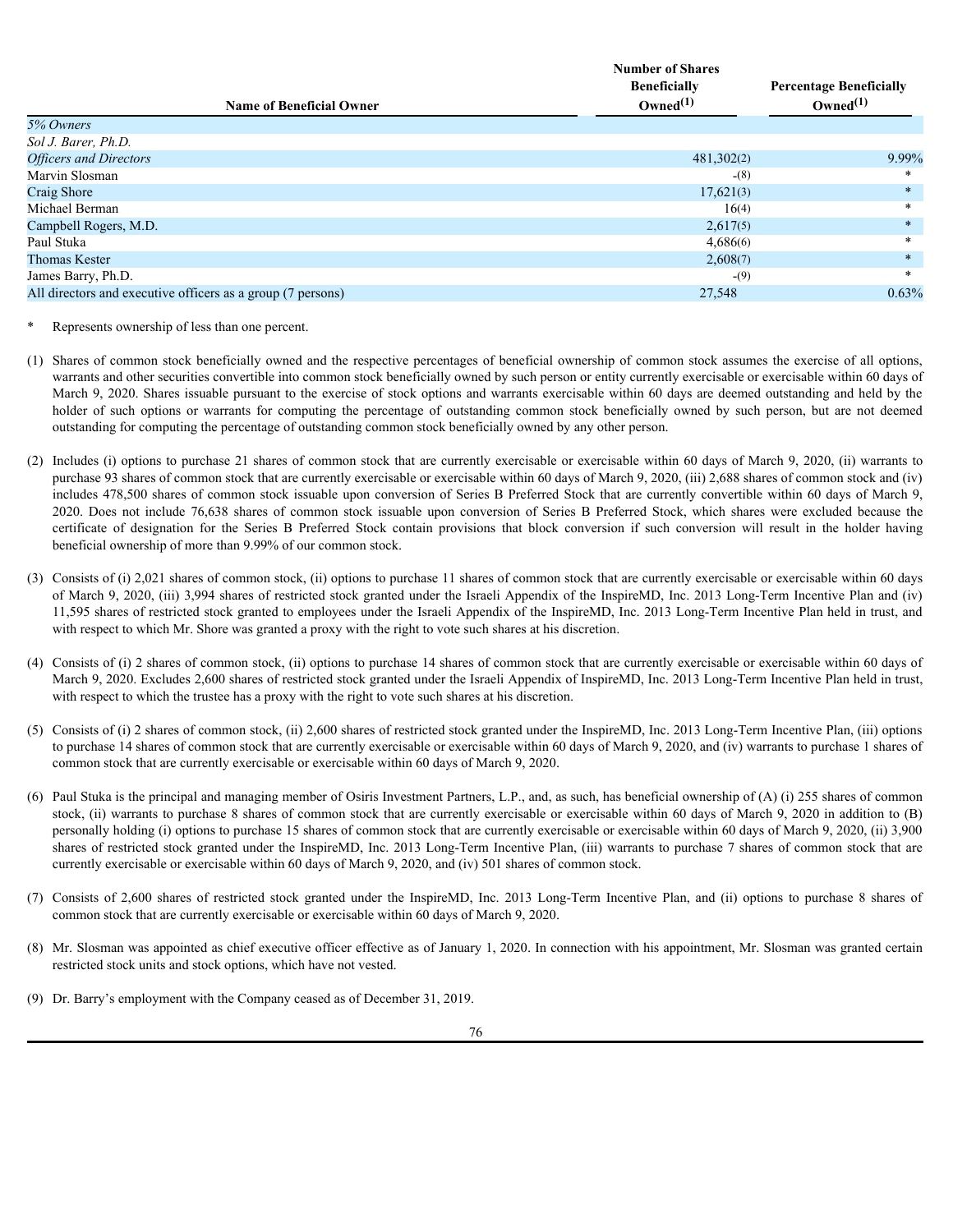#### **Equity Compensation Plan Information**

| <b>Equity Compensation Plan Information</b>                                                                                                                                                                                                                                                                                                                                                                                                                                                                                 |                                                                               |                                                               |                                                                                                                                                                 |
|-----------------------------------------------------------------------------------------------------------------------------------------------------------------------------------------------------------------------------------------------------------------------------------------------------------------------------------------------------------------------------------------------------------------------------------------------------------------------------------------------------------------------------|-------------------------------------------------------------------------------|---------------------------------------------------------------|-----------------------------------------------------------------------------------------------------------------------------------------------------------------|
| The following table provides certain information as of December 31, 2019, with respect to our equity compensation plans under which our equity                                                                                                                                                                                                                                                                                                                                                                              | Number of securities to<br>be issued upon exercise<br>of outstanding options, | Weighted-average<br>exercise price of<br>outstanding options, | <b>Number of securities</b><br>remaining available<br>for future issuance<br>under equity<br>compensation plans<br>(excluding securities<br>reflected in column |
| <b>Plan Category</b>                                                                                                                                                                                                                                                                                                                                                                                                                                                                                                        | warrants and rights                                                           | warrants and rights                                           | (a))                                                                                                                                                            |
|                                                                                                                                                                                                                                                                                                                                                                                                                                                                                                                             | (a)<br>173                                                                    | (b)                                                           | (c)                                                                                                                                                             |
|                                                                                                                                                                                                                                                                                                                                                                                                                                                                                                                             | 3(1)                                                                          | 372,088<br>3,412,500                                          | 443,450                                                                                                                                                         |
|                                                                                                                                                                                                                                                                                                                                                                                                                                                                                                                             | 176                                                                           | 423,194                                                       | $\overline{\phantom{m}}$                                                                                                                                        |
| securities are authorized for issuance:<br>Equity compensation plans approved by security holders<br>Equity compensation plans not approved by security holders<br>Total<br>(1) Comprised of awards made to individuals outside the InspireMD, Inc. 2011 UMBRELLA Option Plan and 2013 Long Term Incentive Plan, as described<br>below:                                                                                                                                                                                     |                                                                               |                                                               |                                                                                                                                                                 |
| Options issued to former director: In November 2011, we issued options to purchase an aggregate of 3 shares of common stock to Dr. Barer, then<br>$\bullet$<br>chairman of our board of directors who resigned from the board of directors effective as of June 2, 2017. The exercise price of these options is \$3,412,500<br>per share and the options may be exercised at any time prior to the tenth anniversary of the grant date, pursuant to the nonqualified stock option<br>agreement, as amended on June 2, 2017. |                                                                               |                                                               |                                                                                                                                                                 |
| Item 13. Certain Relationships and Related Transactions, and Director Independence.                                                                                                                                                                                                                                                                                                                                                                                                                                         |                                                                               |                                                               |                                                                                                                                                                 |

#### **Item 13. Certain Relationships and Related Transactions, and Director Independence.**

On December 1, 2017, as part of a planned recapitalization, we sold 750 shares of Series D Preferred Stock to the Series D Investor, Sabby Healthcare Master Fund, Ltd., who was then a beneficial owner of more than 5% of our common stock in a private placement pursuant to a securities purchase agreement (the "Series D Purchase Agreement"), dated November 28, 2017, for aggregate gross proceeds of \$750,000. The stated value of each share of Series D Preferred Stock was \$1,000, and the Series D Preferred Stock was initially convertible, at the option of the holder, into shares of our common stock (subject to the beneficial ownership limitation set forth in the certificate of designation for the Series D Preferred Stock ("Series D Certificate of Designation")), at a conversion price of \$350.00 per share, subject to adjustment as provided in the Series D Certificate of Designation. Pursuant to the Series D Purchase Agreement and the Series D Certificate of Designation, the purchasers of Series D Preferred Stock had the option, subject to certain limitations, to exchange their Series D Preferred Stock into the securities issued in a subsequent offering (the "Series D Exchange Right") or into the securities we sell in an offering of our common stock or common stock equivalents for gross proceeds of at least \$8 million (a "Qualified Offering") upon consummation of a Qualified Offering on a \$1.00 per stated value for \$1.00 new subscription amount basis. In addition, in accordance with the Series D Purchase Agreement, the certificate of designation for the Series B Preferred Stock was amended to provide that each share of outstanding Series B Preferred Stock would be automatically exchanged into the securities we sell in a Qualified Offering on a \$1.00 per stated value for \$1.00 new subscription amount basis. As a result of the issuance and sale of the Series D Preferred Stock, the conversion price of our outstanding shares of Series B Preferred Stock was reduced to \$350.00 pursuant to the anti-dilution adjustment provisions of the Series B Preferred Stock. There was no change to the conversion price of our outstanding Series C Preferred Stock as a result of an amendment made to the terms of the Series C Preferred Stock exempting the issuance of the Series D Preferred Stock from the anti-dilution adjustment provisions of the Series C Preferred Stock. The conversion price for each of our Series B Preferred Stock, our Series C Preferred Stock and our Series D Preferred was subsequently reduced to \$150.00 per share in connection with the underwritten public offering that closed on March 1, 2018, to \$87.50 per share in connection with the underwritten public offering that closed on April 2, 2018, to \$15.00 per share in connection with the underwritten public offering that closed on July 3, 2018, to \$5.00 per share in connection with the underwritten public offering that closed on April 8, 2019, then to \$1.80 per share in connection with the underwritten public offering that closed on September 24, 2019, as described below.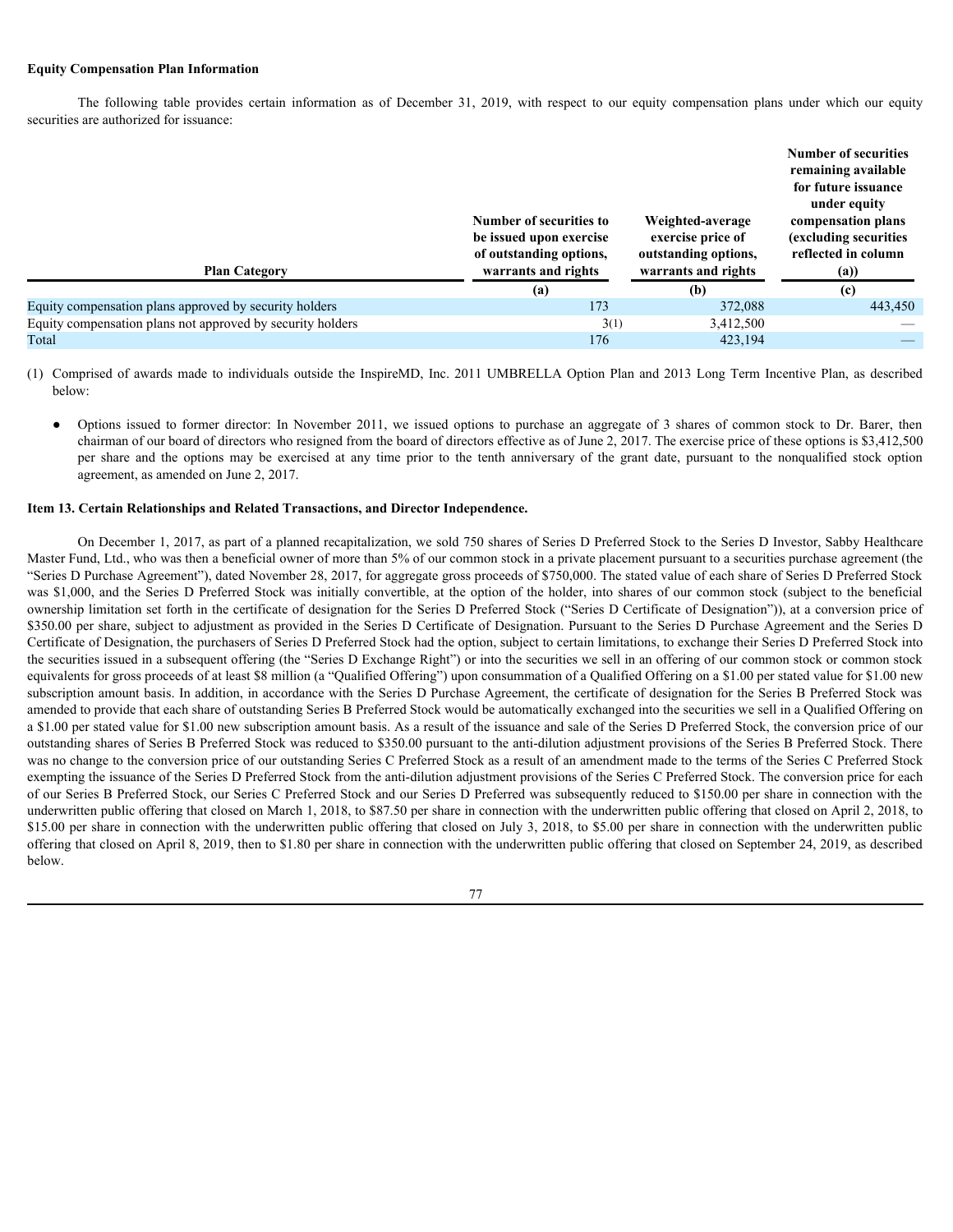On February 21, 2018, the Series D Purchase Agreement was amended to require us (i) to use 15% of the proceeds from any subsequent offering of our securities that is not a Qualified Offering to redeem the outstanding shares of the Series C Preferred Stock held by the Series D Investor at a per share purchase On February 21, 2018, the Series D Purchase Agreement was amended to require us (i) to use 15% of the proceeds from any subsequent offering of our securities that is not a Qualified Offering to redeem the outstanding share remaining outstanding shares of Series C Preferred Stock held by the Series D Investor for any securities issued in such Qualified Offering on a \$1.00 per stated value for \$1.00 new subscription amount basis (subject to the beneficial ownership limitation set forth in the certificate of designation for the Series C Preferred On February 21, 2018, the Series D Purchase Agreement was amended to require us (i) to use 15% of the proceeds from any subsequent offering of our<br>securities that is not a Qualified Offering to redeem the oustanding shares remaining Series C Preferred Stock due to limitations mandated by the NYSE American, the SEC, or for any other reason, we were required to offer to purchase from such investor those shares of Series C Preferred Stock not exchanged for the securities sold in the Qualified Offering at a per share purchase price equal to the stated value of Series C Preferred Stock. On February 21, 2018, the Series D Purchase Agreement was amended to require us (i) to use 15% of the proceeds from any subsequent offering of our<br>serieuties by the series of the Series C Preferred Stock, and (ii) upon cl

On February 26, 2018, we and the Series D Investor entered into a waiver agreement which provided that (i) the Series D Exchange Right would not be applicable to an offering of up to \$7,000,000 which occurred no later than March 9, 2018, (ii) we shall reduce the conversion price of the Series D Preferred Stock to the public offering price of our common stock in such offering, (iii) instead of using 15% of the proceeds from such offering to redeem shares of Series C Preferred Stock held by the Series D Investor, we shall use 15% of the proceeds from such offering to redeem a portion of the outstanding shares of Series D registration statement with the SEC under the Securities Act of 1933, as amended, in order to register the resale of the shares of common stock issuable upon the conversion of the Series D Preferred Stock as soon as practicable following the closing of such offering, but in no event later than seven days following such closing and to cause such registration statement to become effective as soon as practical after its filing.

On March 1, 2018, we closed an underwritten public offering of 20,000 shares of our common stock at a price to the public of \$150.00 per share, thus triggering the rights under the above described February 26, 2018 agreement. Upon closing of the offering, we used \$450,000 of the proceeds from the offering to redeem 450 shares of Series D Preferred Stock from the Series D Investor. As a result of such offering, the conversion price for each of our Series B Preferred Stock, our Series C Preferred Stock and our Series D Preferred Stock was reduced to \$150.00 per share.

On March 28, 2018, we and the Series D Investor entered into the second waiver agreement which provided that (i) the Series D Exchange Right would not be applicable to a subsequent financing consisting solely of shares of common stock, which shall be publicly registered on Form S-3 for gross proceeds to us of up to \$5,000,000, to be consummated by not later than April 3, 2018 (the "Planned April 2018 Offering"), (ii) our obligation to use 15% of the proceeds from any subsequent offering of our securities that is not a Qualified Offering to redeem the outstanding shares of the Series C Preferred Stock held by the Series D Investor would not be applicable to the Planned April 2018 Offering, (iii) we shall reduce the conversion price of the Series D Preferred Stock to the public offering price of our common stock sold in the Planned April 2018 Offering, and (iv) we shall use \$300,000 of the proceeds from the Planned April 2018 Offering to redeem outstanding shares of Series C Preferred Stock held by the Series D Investor at a per share purchase price equal to the stated value of the Series C Preferred Stock.

On April 2, 2018, we closed an underwritten public offering of 57,143 shares of our common stock at a price to the public of \$87.50 per share, thus triggering the rights under the above described March 28, 2018 second waiver agreement. Upon closing of the offering, we used \$300,000 of the proceeds from the offering to redeem 46,875 shares of our Series C Preferred Stock held by the Series D Investor. As a result of such offering, the conversion price for each of our Series B Preferred Stock, our Series C Preferred Stock and our Series D Preferred Stock was reduced to \$87.50 per share.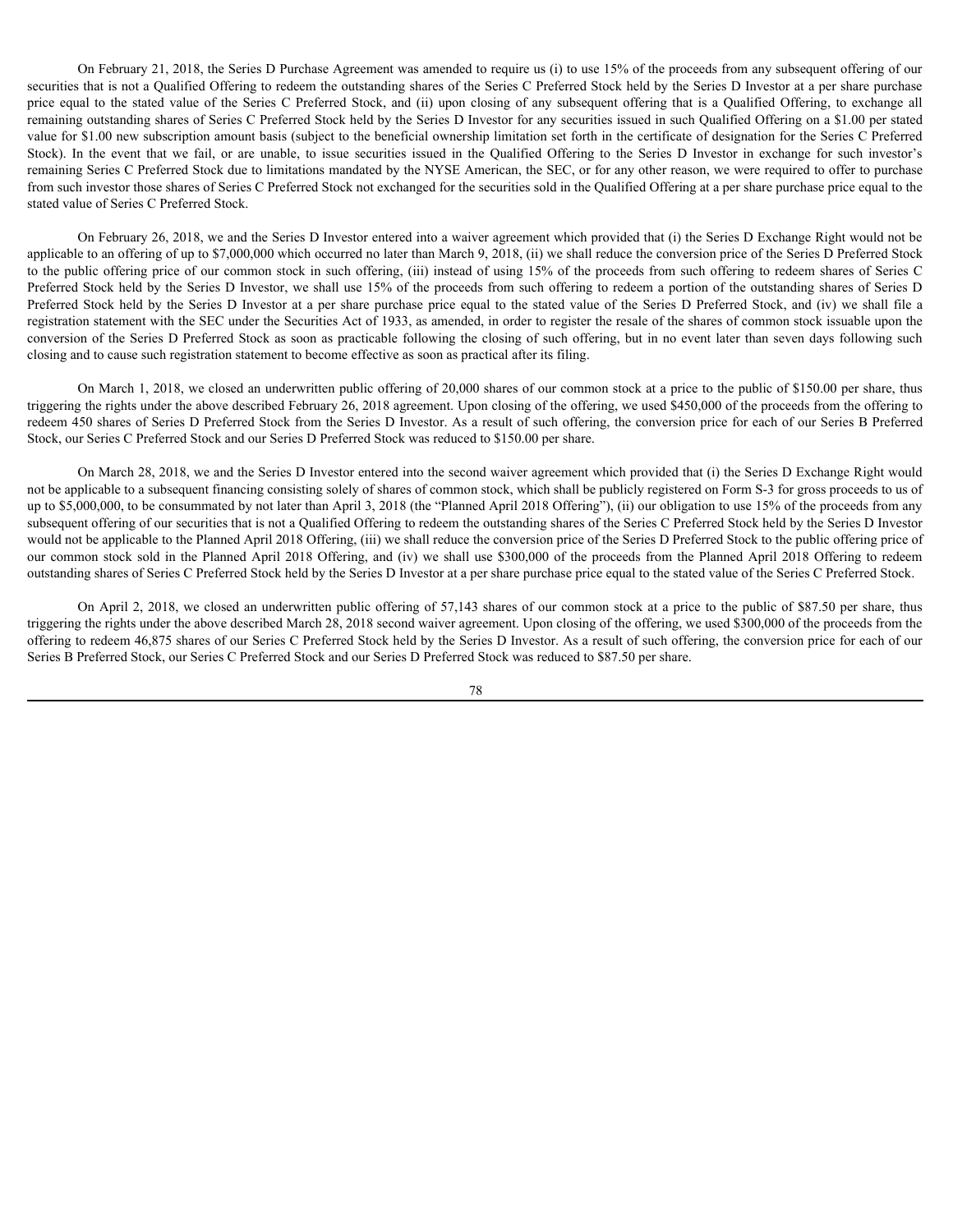On June 28, 2018, we and the Series D Investor entered into a letter agreement (the "Letter Agreement") which further amended the Series D Purchase Agreement to provide that, notwithstanding anything to the contrary in the prior agreements, in the event we consummate a Qualified Offering in which the Series D Investor and its affiliates invest at least \$3 million, (i) instead of an automatic exchange of all outstanding shares of Series C Preferred Stock held by the Series D Investor into securities issued in a Qualified Offering on a \$1.00 per stated value for \$1.00 new subscription amount basis, all outstanding shares of Series C Preferred Stock held by the Series D Investor will be redeemed at a per share purchase price equal to the stated value of the Series C Preferred Stock, and (ii) all outstanding shares of Series D Preferred Stock will be redeemed at a per share purchase price equal to the stated value of the Series D Preferred Stock. On June 28, 2018, we and the Series D Investor entered into a letter agreement (the "Letter Agreement") which further amended the Series D Purchase<br>Agreement to provide that, notwinstanding anything to the contrary in the

Pursuant to the Letter Agreement, on July 3, 2018, upon closing of the July 2018 public offering, we used \$2,264,269 of the et proceeds of the July 2018 public offering to redeem 306,917 shares of Series C Preferred Stock and 300 shares of Series D Preferred Stock held by the Series D Investor.

In accordance with our audit committee charter, the audit committee is required to approve all related party transactions. In general, the audit committee arrangement or relationship in which we and any related party are participants in which the amount involved exceeds \$120,000. A related party includes (i) a director, director nominee or executive officer of us, (ii) a security holder known to be an owner of more than 5% of our voting securities, (iii) an immediate family member of the foregoing or (iv) a corporation or other entity in which any of the foregoing persons is an executive, principal or similar control person or in which such person has a 5% or greater beneficial ownership interest.

#### **Director Independence**

The board of directors has determined that Dr. Rogers and Messrs. Stuka, Berman and Kester, satisfy the requirement for independence set out in Section 803 of the NYSE American rules and that each of these directors has no material relationship with us (other than being a director and/or a stockholder). In making its independence determinations, the board of directors sought to identify and analyze all of the facts and circumstances relating to any relationship between a director, his immediate family or affiliates and our company and our affiliates and did not rely on categorical standards other than those contained in the NYSE American rule referenced above.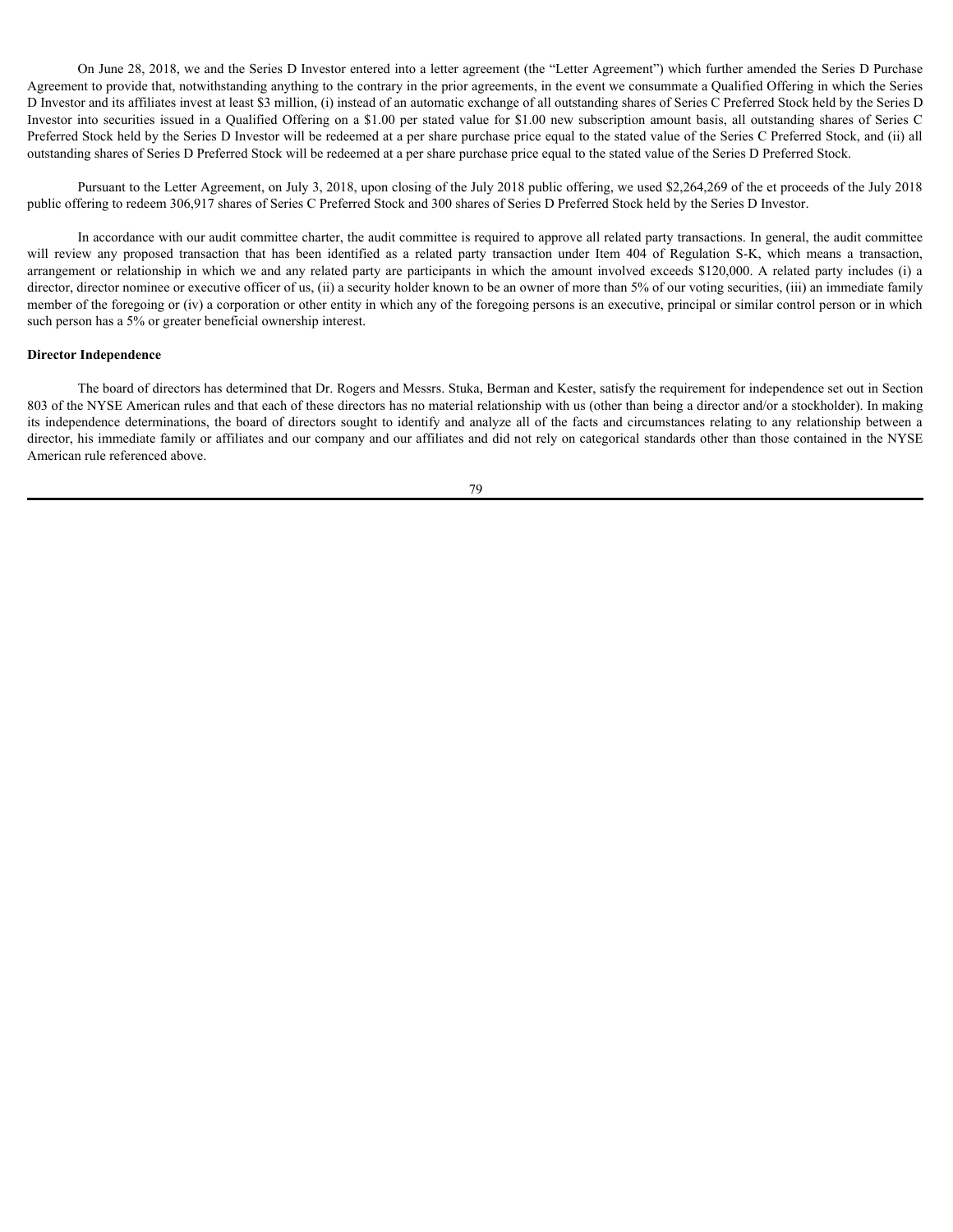#### **Item 14. Principal Accountant Fees and Services.**

Principal Accountant Fees and Services.<br>The fees billed for professional services provided to us by Kesselman & Kesselman, Certified Public Accountants ("Kesselman"), a member of<br>rhouseCoopers International Limited, for th PricewaterhouseCoopers International Limited, for the years ended December 31, 2019 and 2018 are described below.

## **Audit Fees**

Kesselman billed us audit fees in the aggregate amount of \$160,000 and \$161,500 for the years ended December 31, 2019 and 2018, respectively. These fees relate to the audit of our annual financial statements and the review of our interim quarterly financial statements.

#### **Audit-Related Fees**

Kesselman billed us audit-related fees in the aggregate amount of \$60,000 and \$89,300 for the year ended December 31, 2019 and 2018, respectively. The fees for the year ended December 31, 2019 mostly related to our prospectus supplements filed with the Securities and Exchange Commission in April 2019 and to our registration statement on Form S-1filed with the Securities and Exchange Commission in August and September of 2019.

The fees for the year ended December 31, 2018 mostly related to our prospectus supplements and registration statements filed with the Securities and Exchange Commission on March, April and July of 2018.

#### **Tax Fees**

Kesselman billed us tax fees in the aggregate amount of \$38,675 and \$39,200 for the year ended December 31, 2019 and 2018, respectively. These fees relate to professional services rendered for tax compliance, tax advice and tax planning.

## **All Other Fees**

Kesselman did not bill us for any other fees for the year ended December 31, 2019 and 2018.

Our audit committee pre-approves all auditing services, internal control-related services and permitted non-audit services (including the fees and terms Item 14. Principal Accounts of Fees and Services.<br>
The fixe basic production are the system and the system and the system of 13. 2019 and 2018 are described by except<br>
Moreoleclic Res.<br>
Moreoleclic Res.<br>
Kenschman billed u completion of the audit. The audit committee may form and delegate authority to subcommittees consisting of one or more members when appropriate, including the authority to grant pre-approvals of audit and permitted non-audit services, provided that decisions of such subcommittee to grant pre-approvals is presented to the full audit committee at its next scheduled meeting. The Audit Committee pre-approved all of the fees set forth above.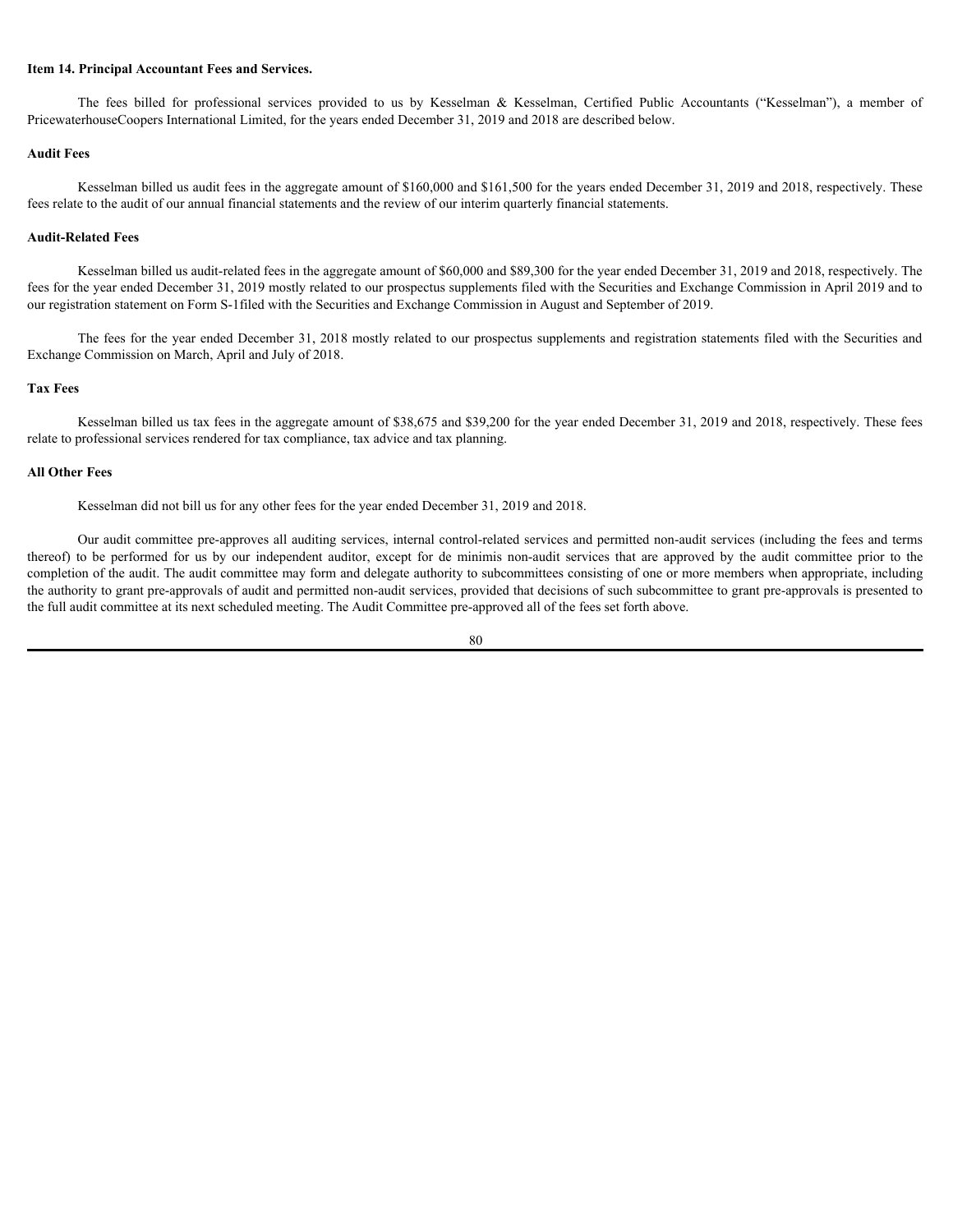## **Item 15. Exhibits and Financial Statement Schedules.**

Documents filed as part of report:

1. Financial Statements

The following financial statements are included herein:

- [Report of Kesselman & Kesselman, Independent Registered Public Accounting Firm](#page-93-0)
- [Consolidated Balance Sheets as of December 31, 2019 and 2018](#page-94-0)
- [Consolidated Statements of Operations for the Years Ended December 31, 2019 and 2018](#page-95-0)
- [Consolidated Statements of Changes in Equity for the Years Ended December 31, 2019 and 2018](#page-96-0)
- [Consolidated Statements of Cash Flows for the Years Ended December 31, 2019 and 2018](#page-98-0)
- [Notes to Consolidated Financial Statements](#page-99-0)

## 2. Financial Statement Schedules

None when the contract of the contract of the contract of the contract of the contract of the contract of the contract of the contract of the contract of the contract of the contract of the contract of the contract of the

3. Exhibits

See Index to Exhibits

## **Item 16. Form 10-K Summary**

Not applicable.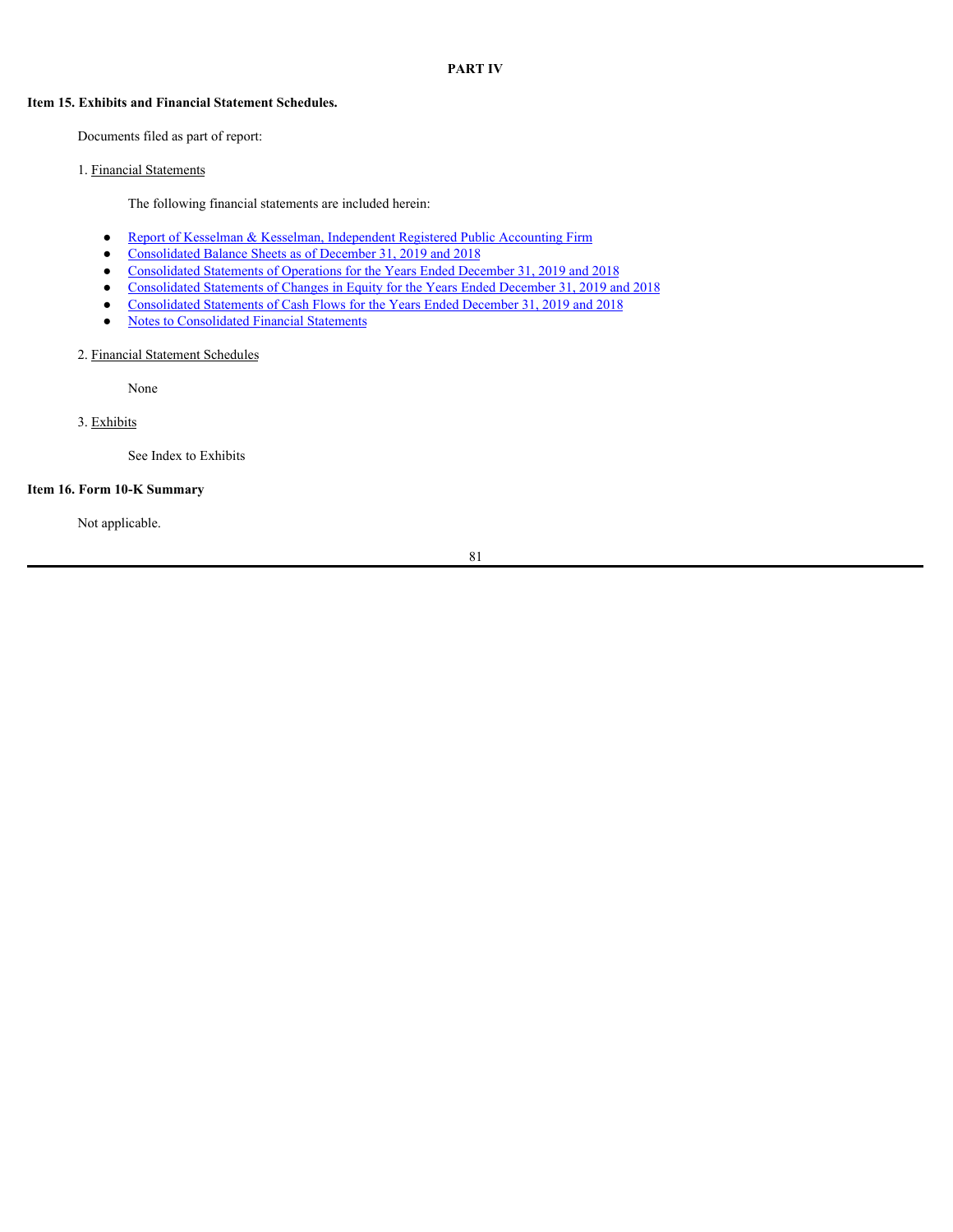# **Index to Exhibits**

|                    | <b>Index to Exhibits</b>                                                                                                                                                                                                                        |
|--------------------|-------------------------------------------------------------------------------------------------------------------------------------------------------------------------------------------------------------------------------------------------|
| <b>Exhibit No.</b> | <b>Description</b>                                                                                                                                                                                                                              |
| 3.1                | Amended and Restated Certificate of Incorporation (incorporated by reference to Exhibit 3.1 to Quarterly Report on Form 10-Q filed with the<br>Securities and Exchange Commission on November 9, 2015)                                          |
| 3.2                | Amended and Restated Bylaws (incorporated by reference to Exhibit 3.2 to Current Report on Form 8-K filed with the Securities and Exchange<br>Commission on April 1, 2011)                                                                      |
| 3.3                | Certificate of Designation, Preferences and Rights of Series A Preferred Stock (incorporated by reference to Exhibit 3.1 to Current Report on Form<br>8-K filed with the Securities and Exchange Commission on October 25, 2013)                |
| 3.4                | Certificate of Amendment to Amended and Restated Certificate of Incorporation of InspireMD, Inc. (incorporated by reference to Exhibit 3.1 to the<br>Current Report on Form 8-K filed on May 25, 2016)                                          |
| 3.5                | Certificate of Designation of Preferences, Rights and Limitations of Series B Convertible Preferred Stock (incorporated by reference to Exhibit 3.5<br>to the Quarterly Report on Form 10-Q filed on August 9, 2016)                            |
| 3.6                | Certificate of Amendment to Amended and Restated Certificate of Incorporation of InspireMD, Inc. (incorporated by reference to Exhibit 3.1 to the<br>Current Report on Form 8-K filed on September 29, 2016)                                    |
| 3.7                | Certificate of Designation of Preferences, Rights and Limitations of Series C Convertible Preferred Stock (incorporated by reference to Exhibit 3.1)<br>to the Current Report on Form 8-K filed on March 15, 2017)                              |
| 3.8                | Certificate of Amendment to Certificate of Designation of Preferences, Rights and Limitation of Series C Convertible Preferred Stock (incorporated<br>by reference to Exhibit 3.1 to the Current Report on Form 8-K filed on November 29, 2017) |
| 3.9                | Certificate of Designation of Preferences, Rights and Limitation of Series D Convertible Preferred Stock (incorporated by reference to Exhibit 3.1<br>to the Current Report on Form 8-K filed on December 4, 2017)                              |
| 3.10               | Certificate of Amendment to Certificate of Designation of Preferences, Rights and Limitation of Series B Convertible Preferred Stock (incorporated<br>by reference to Exhibit 3.1 to the Current Report on Form 8-K filed on December 12, 2017) |
| 3.11               | Certificate of Amendment to Certificate of Designation of Preferences, Rights and Limitation of Series B Convertible Preferred Stock (incorporated<br>by reference to Exhibit 3.1 to the Current Report on Form 8-K filed on December 22, 2017) |
| 3.12               | Certificate of Amendment to Amended and Restated Certificate of Incorporation of InspireMD, Inc. (incorporated by reference to Exhibit 3.1 to the<br>Current Report on Form 8-K filed on February 7, 2018)                                      |
| 3.13               | Certificate of Amendment to Certificate of Designation of Preferences, Rights and Limitation of Series D Convertible Preferred Stock (incorporated<br>by reference to Exhibit 3.1 to the Current Report on Form 8-K filed on March 1, 2018)     |
| 3.14               | Certificate of Amendment to Certificate of Designation of Preferences, Rights and Limitation of Series D Convertible Preferred Stock (incorporated<br>by reference to Exhibit 3.1 to the Current Report on Form 8-K filed on April 3, 2018)     |
| 3.15               | Certificate of Amendment to Certificate of Designation of Preferences, Rights and Limitation of Series B Convertible Preferred Stock (incorporated<br>by reference to Exhibit 3.1 to the Current Report on Form 8-K filed on July 5, 2018)      |
| 3.16               | Certificate of Amendment to Amended and Restated Certificate of Incorporation of InspireMD, Inc., dated March 27, 2019 (incorporated by<br>reference to Exhibit 3.1 to the Current Report on Form 8-K filed on March 28, 2019)                  |
| 4.1                | Form of Common Stock Certificate (incorporated by reference to Exhibit 4.1 to Amendment No. 3 to Registration Statement on Form S-1 filed with<br>the Securities and Exchange Commission on March 5, 2013)                                      |
|                    | 82                                                                                                                                                                                                                                              |
|                    |                                                                                                                                                                                                                                                 |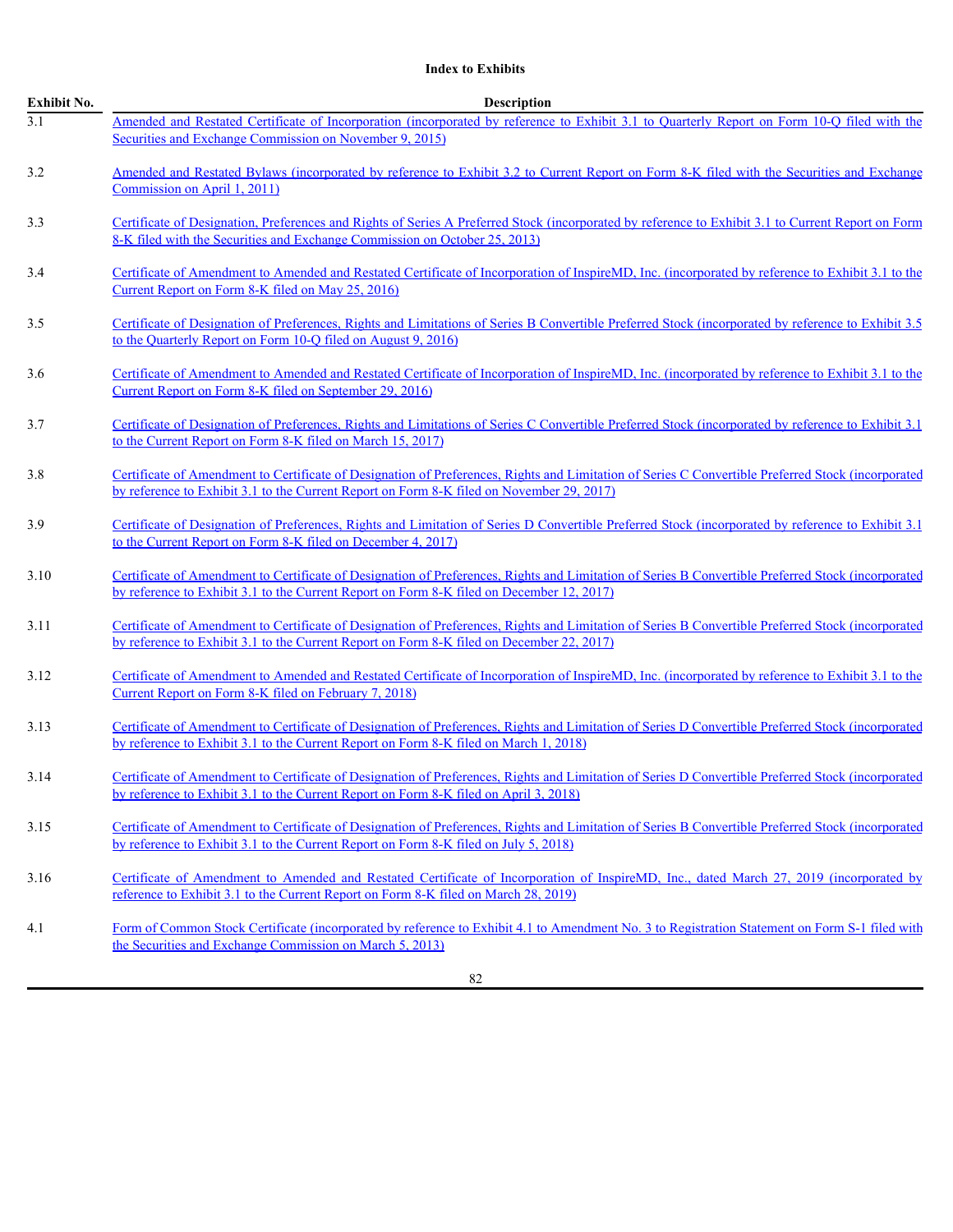| 4.2      | Rights Agreement dated as of October 22, 2013 between InspireMD, Inc. and Action Stock transfer Corporation, as Rights Agent, including<br>exhibits thereto (incorporated by reference to an exhibit to the Registration Statement on Form 8-A filed with Securities and Exchange<br>Commission on October 25, 2013) |
|----------|----------------------------------------------------------------------------------------------------------------------------------------------------------------------------------------------------------------------------------------------------------------------------------------------------------------------|
| 4.3      | Form of Series B Warrant Agent Agreement and Form of Series B Warrant (incorporated by reference to Exhibit 4.3 to Amendment No.3 to<br>Registration Statement on Form S-1 filed with the Securities and Exchange Commission on March 6, 2017)                                                                       |
| $4.4*$   | <b>Description of Securities</b>                                                                                                                                                                                                                                                                                     |
| $10.1+$  | Amended and Restated 2011 Umbrella Option Plan (incorporated by reference to Exhibit 10.1 to Current Report on Form 8-K filed with the<br>Securities and Exchange Commission on November 4, 2011)                                                                                                                    |
| $10.2+$  | Form of Stock Option Award Agreement (incorporated by reference to Exhibit 10.2 to Current Report on Form 8-K filed with the Securities and<br>Exchange Commission on April 6, 2011)                                                                                                                                 |
| $10.3+$  | Employment Agreement, by and between InspireMD Ltd. and Craig Shore, dated as of November 28, 2010 (incorporated by reference to Exhibit<br>10.21 to Current Report on Form 8-K filed with the Securities and Exchange Commission on April 6, 2011)                                                                  |
| $10.4+$  | Form of Indemnity Agreement between InspireMD, Inc. and each of the directors and executive officers thereof (incorporated by reference to<br>Exhibit 10.22 to Amendment No. 1 to Registration Statement on Form S-1 filed with the Securities and Exchange Commission on August 26,<br>2011                         |
| 10.5     | Agreement by and between InspireMD Ltd. and MeKo Laser Material Processing, dated as of April 15, 2010 (incorporated by reference to Exhibit<br>10.26 to Amendment No. 1 to Registration Statement on Form S-1 filed with the Securities and Exchange Commission on August 26, 2011)                                 |
| 10.6     | Agreement by and between InspireMD Ltd, and Natec Medical Ltd, dated as of September 23, 2009 (incorporated by reference to Exhibit 10.27 to<br>Amendment No. 1 to Registration Statement on Form S-1 filed with the Securities and Exchange Commission on August 26, 2011)                                          |
| $10.7+$  | InspireMD, Inc. 2013 Long-Term Incentive Plan (incorporated by reference to Exhibit 10.1 to Current Report on Form 8-K filed with the<br>Securities and Exchange Commission on December 20, 2013)                                                                                                                    |
| $10.8+$  | Amended and Restated Employment Agreement, dated May 5, 2014, by and between InspireMD, Inc. and Craig Shore (incorporated by reference<br>to Exhibit 10.2 to Quarterly Report on Form 10-Q filed with the Securities and Exchange Commission on May 7, 2014)                                                        |
| $10.9+$  | First Amendment to the InspireMD, Inc. Amended and Restated 2011 UMBRELLA Option Plan (incorporated by reference to Exhibit 10.3 to<br><b>Ouarterly Report on Form 10-Q filed with the Securities and Exchange Commission on May 7, 2014)</b>                                                                        |
| $10.10+$ | Form of Incentive Stock Option Award Agreement under the InspireMD, Inc. 2013 Long-Term Incentive Plan (incorporated by reference to<br>Exhibit 99.2 to Registration Statement on Form S-8 filed with the Securities and Exchange Commission on June 5, 2014)                                                        |
| $10.11+$ | Form of Nonqualified Stock Option Award Agreement under the InspireMD, Inc. 2013 Long-Term Incentive Plan (incorporated by reference to<br>Exhibit 99.3 to Registration Statement on Form S-8 filed with the Securities and Exchange Commission on June 5, 2014)                                                     |
|          | 83                                                                                                                                                                                                                                                                                                                   |
|          |                                                                                                                                                                                                                                                                                                                      |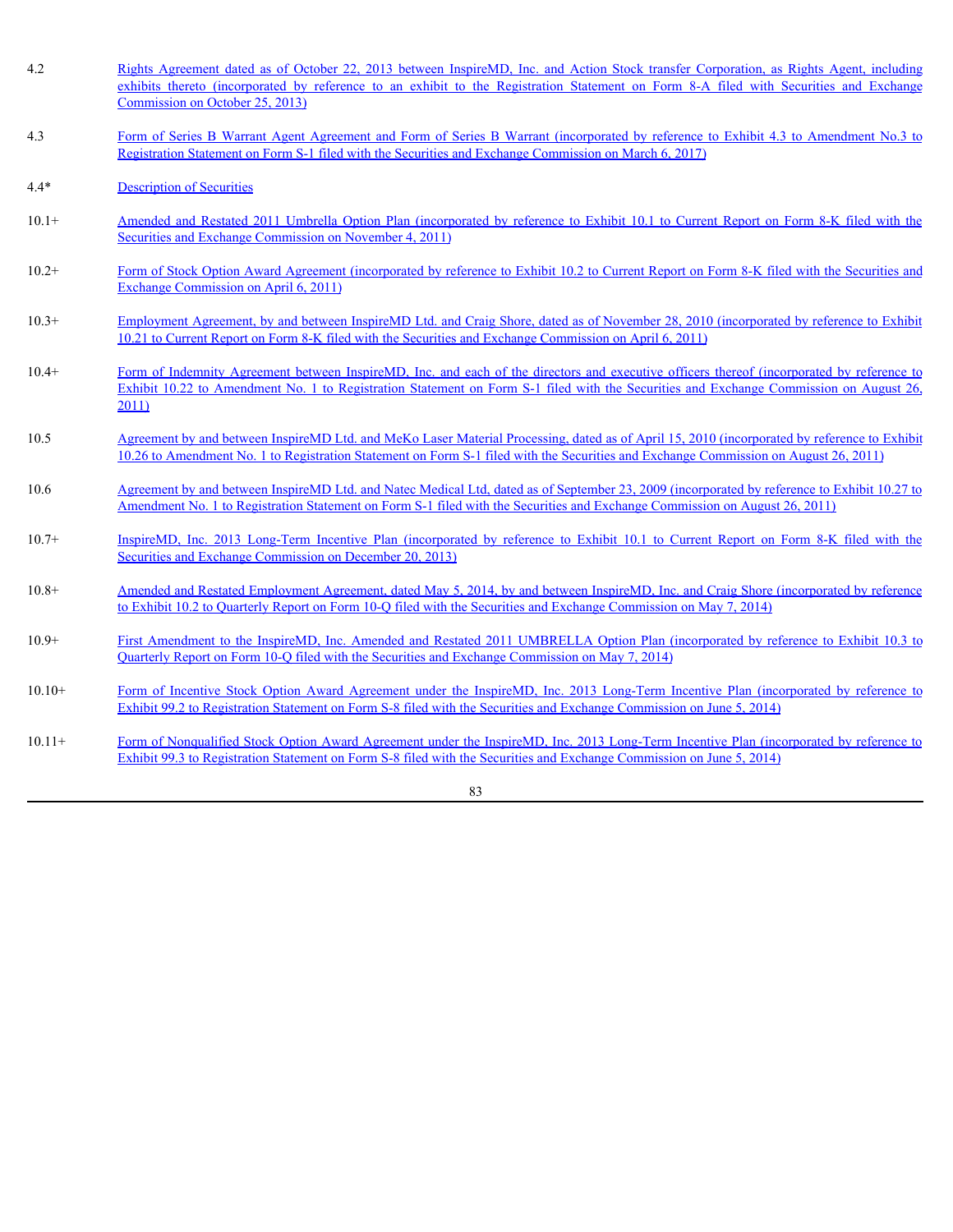| $10.12+$ | Form of Restricted Stock Award Agreement under the InspireMD, Inc. 2013 Long-Term Incentive Plan (incorporated by reference to Exhibit 99.4<br>to Registration Statement on Form S-8 filed with the Securities and Exchange Commission on June 5, 2014)                                          |  |
|----------|--------------------------------------------------------------------------------------------------------------------------------------------------------------------------------------------------------------------------------------------------------------------------------------------------|--|
| $10.13+$ | Form of Restricted Stock Unit Award Agreement under the InspireMD, Inc. 2013 Long-Term Incentive Plan (incorporated by reference to Exhibit<br>99.5 to Registration Statement on Form S-8 filed with the Securities and Exchange Commission on June 5, 2014)                                     |  |
| $10.13+$ | Form of Section 3(i) Stock Option Award Agreement under the InspireMD, Inc. 2013 Long-Term Incentive Plan (Israeli) (incorporated by<br>reference to Exhibit 99.6 to Registration Statement on Form S-8 filed with the Securities and Exchange Commission on June 5, 2014)                       |  |
| $10.14+$ | Form of Section 102 Capital Gain Stock Option Award Agreement under the InspireMD, Inc. 2013 Long-Term Incentive Plan (Israeli)<br><u>(incorporated by reference to Exhibit 99.7 to Registration Statement on Form S-8 filed with the Securities and Exchange Commission on June 5.</u><br>2014) |  |
| $10.15+$ | Form of Section 102 Capital Gain Restricted Stock Award Agreement under the InspireMD, Inc. 2013 Long-Term Incentive Plan (Israeli)<br>(incorporated by reference to Exhibit 99.8 to Registration Statement on Form S-8 filed with the Securities and Exchange Commission on June 5,<br>2014     |  |
| $10.16+$ | Form of Stock Option Award Agreement under the InspireMD, Inc. 2013 Long-Term Incentive Plan (European) (incorporated by reference to<br>Exhibit 99.9 to Registration Statement on Form S-8 filed with the Securities and Exchange Commission on June 5, 2014)                                   |  |
| $10.17+$ | Form of Restricted Stock Award Agreement under the InspireMD, Inc. 2013 Long-Term Incentive Plan (European) (incorporated by reference to<br>Exhibit 99.10 to Registration Statement on Form S-8 filed with the Securities and Exchange Commission on June 5, 2014)                              |  |
| $10.18+$ | Form of Stock Option Award Agreement outside the InspireMD, Inc. 2013 Long-Term Incentive Plan (incorporated by reference to Exhibit 99.11<br>to Registration Statement on Form S-8 filed with the Securities and Exchange Commission on June 5, 2014)                                           |  |
| $10.19+$ | Employment Agreement, dated July 14, 2014, by and between InspireMD, Inc. and James J. Barry, Ph.D. (incorporated by reference to Exhibit<br>10.1 to Current Report on Form 8-K filed with the Securities and Exchange Commission on July 18, 2014)                                              |  |
| $10.20+$ | Amendment to Employment Agreement, dated January 5, 2015, by and between InspireMD, Inc. and James J. Barry, PhD (incorporated by<br>reference to Exhibit 10.2 to Current Report on Form 8-K filed with the Securities and Exchange Commission on January 6, 2015)                               |  |
| $10.21+$ | First Amendment to Amended and Restated Employment Agreement, dated January 5, 2015, by and between InspireMD, Inc. and Craig Shore<br>(incorporated by reference to Exhibit 10.3 to Current Report on Form 8-K filed with the Securities and Exchange Commission on January 6, 2015)            |  |
| $10.22+$ | Amendment Number Two to Employment Agreement, dated February 22, 2015, by and between InspireMD, Inc. and James J. Barry, PhD<br>(incorporated by reference to Exhibit 10.1 to Current Report on Form 8-K filed with the Securities and Exchange Commission on February 25.<br>2015)             |  |
| $10.23+$ | First Amendment to the InspireMD, Inc. 2013 Long-Term Incentive Plan (incorporated by reference to Exhibit 10.1 to the Current Report on Form<br>8-K filed on September 9, 2015)                                                                                                                 |  |
|          | 84                                                                                                                                                                                                                                                                                               |  |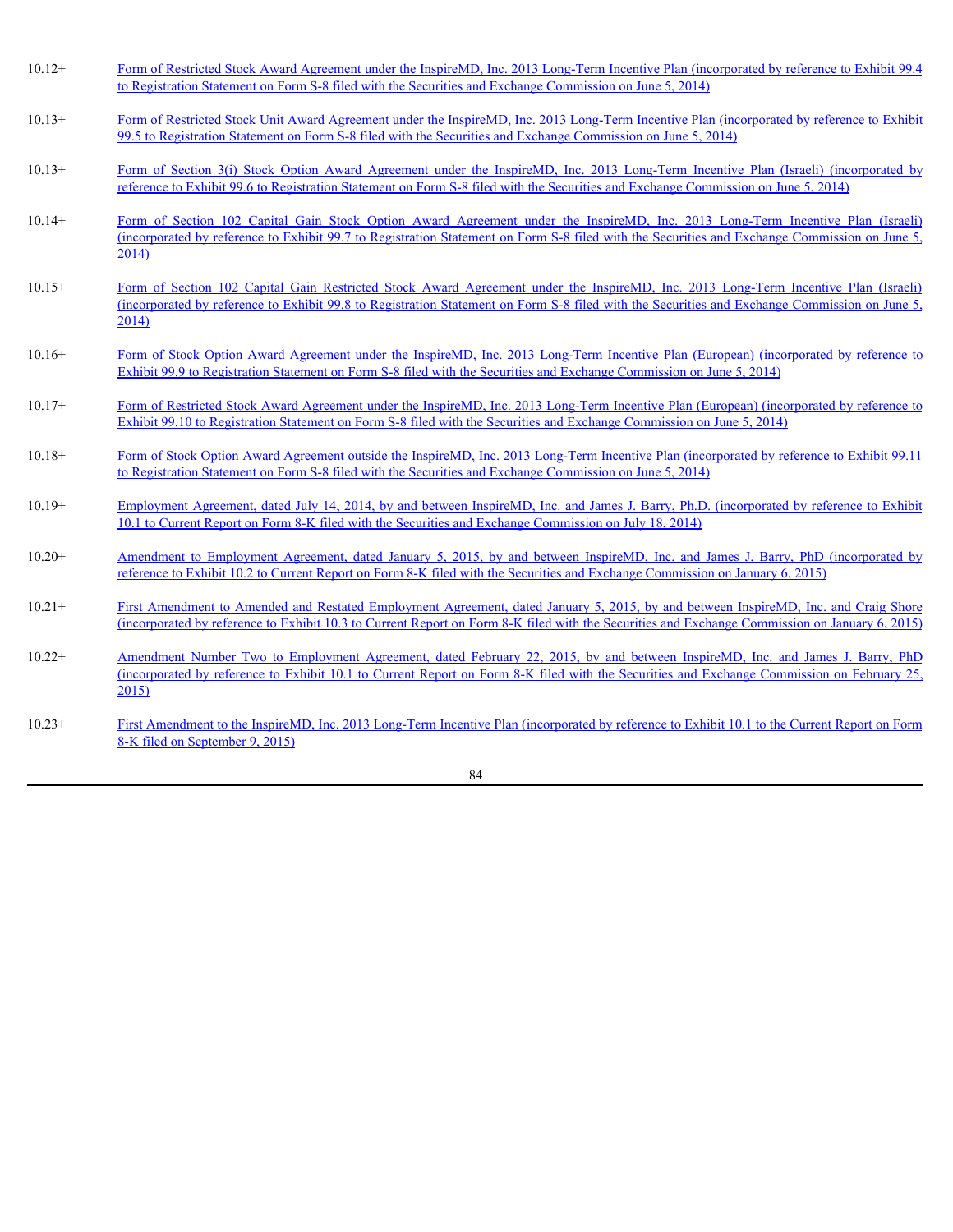| $10.24+$ | Third Amendment to Employment Agreement, dated March 28, 2016, by and between InspireMD, Inc. and James J. Barry, PhD (incorporated by<br>reference to Exhibit 10.66 to the Annual Report on Form 10-K filed on March 28, 2016)                                                                                 |
|----------|-----------------------------------------------------------------------------------------------------------------------------------------------------------------------------------------------------------------------------------------------------------------------------------------------------------------|
| 10.25    | Form of \$25,812.50 Underwritten Warrant (incorporated by reference to Exhibit 10.2 to Current Report on Form 8-K filed with the Securities and<br>Exchange Commission on March 16, 2016)                                                                                                                       |
| 10.26    | Form of \$32,265.63 Underwriter Warrant (incorporated by reference to Exhibit 10.3 to Current Report on Form 8-K filed with the Securities and<br>Exchange Commission on March 16, 2016)                                                                                                                        |
| 10.27    | Form of \$25,812.50 Private Placement Warrant (incorporated by reference to Exhibit 10.5 to Current Report on Form 8-K filed with the Securities<br>and Exchange Commission on March 16, 2016)                                                                                                                  |
| 10.28    | Form of \$32,265.63 Placement Agent Warrant (incorporated by reference to Exhibit 10.7 to Current Report on Form 8-K filed with the Securities<br>and Exchange Commission on March 16, 2016)                                                                                                                    |
| $10.29+$ | Second Amendment to the InspireMD, Inc. 2013 Long-Term Incentive Plan (incorporated by reference to Exhibit 10.1 to the Current Report on<br>Form 8-K filed on May 25, 2016)                                                                                                                                    |
| $10.30+$ | Fourth Amendment to Employment Agreement, dated June 6, 2016, by and between InspireMD, Inc. and James Barry, Ph.D. (incorporated by<br>reference to Exhibit 10.1 to the Current Report on Form 8-K filed on June 7, 2016)                                                                                      |
| 10.31    | Warrant Agreement, dated June 13, 2016, by and between InspireMD, Inc. and Hercules Capital, Inc. (incorporated by reference to Exhibit 10.6 to<br>the Current Report on Form 8-K filed on June 14, 2016)                                                                                                       |
| 10.32    | Placement Agent Unit Purchase Option, dated June 7, 2016, issued to Dawson James Securities, Inc. (incorporated by reference to Exhibit 10.12 to<br>the Ouarterly Report on Form 10-O filed on August 9, 2016)                                                                                                  |
| 10.33    | Warrant Agent Agreement and Form of Warrant, dated as of July 7, 2016, between InspireMD, Inc. and Action Stock Transfer Corporation, as<br>Warrant Agent (incorporated by reference to an exhibit to the Registration Statement on Form 8-A filed with Securities and Exchange Commission<br>on July 26, 2016) |
| $10.34+$ | Second Amendment to Amended and Restated Employment Agreement, dated July 25, 2016, by and between InspireMD, Inc. and Craig Shore<br>agent (incorporated by reference to Exhibit 10.1 to the Current Report on Form 8-K filed on July 29, 2016)                                                                |
| $10.35+$ | Third Amendment to the InspireMD, Inc. 2013 Long-Term Incentive Plan (incorporated by reference to Exhibit 10.1 to the Current Report on<br>Form 8-K filed on September 29, 2016)                                                                                                                               |
| $10.36+$ | Director Offer Letter, between InspireMD, Inc. and Thomas J. Kester, dated September 6, 2016                                                                                                                                                                                                                    |
| $10.37+$ | Fifth Amendment to Employment Agreement, dated September 5, 2017, by and between InspireMD, Inc. and James Barry, Ph.D. (incorporated by<br>reference to Exhibit 10.1 to the Current Report on Form 8-K filed on September 7, 2017)                                                                             |
| 10.38    | Securities Purchase Agreement (incorporated by reference to Exhibit 10.1 to the Current Report on Form 8-K filed on November 29, 2017)                                                                                                                                                                          |
| 10.39    | Amendment to Securities Purchase Agreement, dated February 21, 2018 (incorporated by reference to Exhibit 10.1 to the Current Report on Form<br>8-K filed on February 21, 2018)                                                                                                                                 |
|          |                                                                                                                                                                                                                                                                                                                 |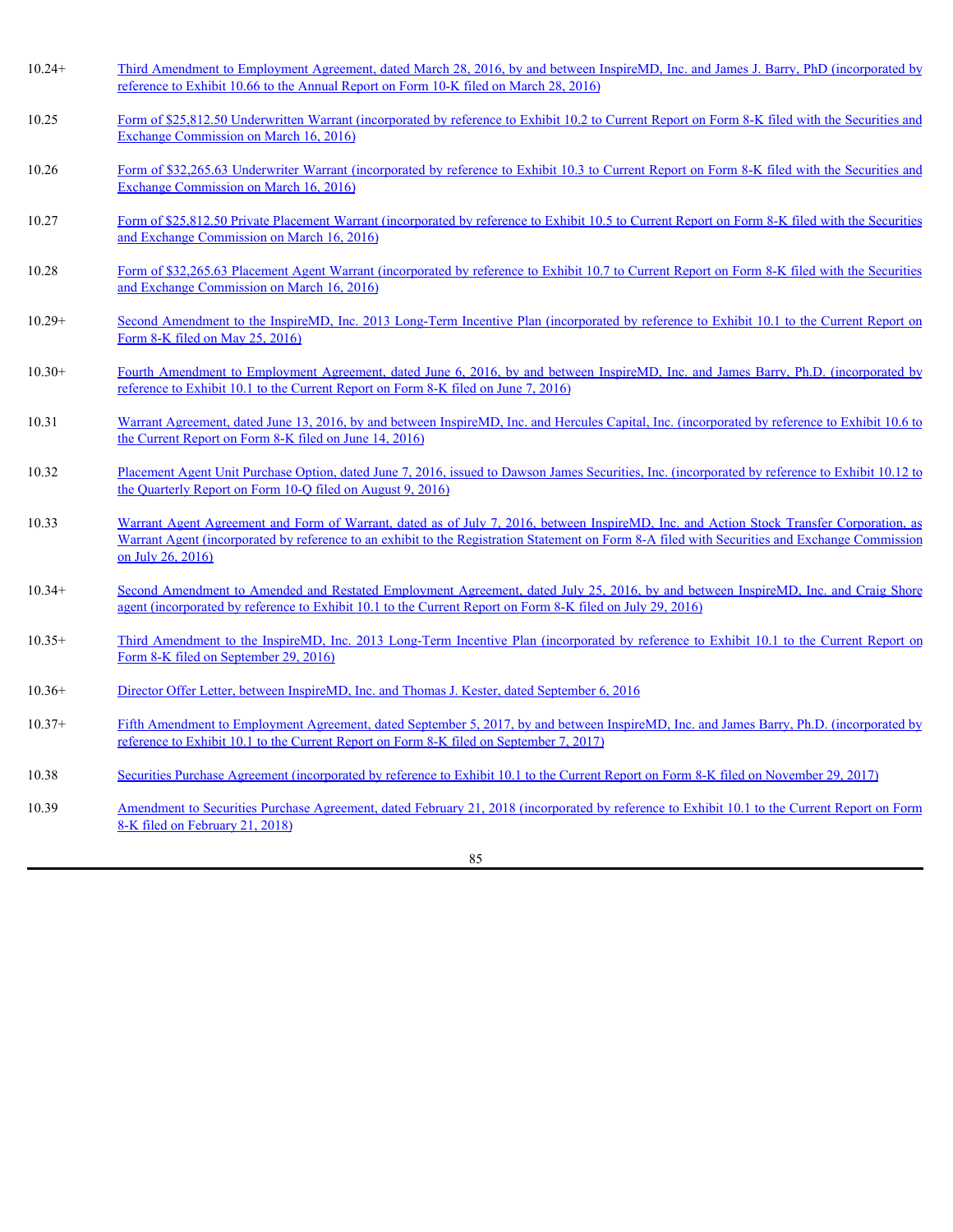| 10.40    | Waiver Agreement, dated February 26, 2018 (incorporated by reference to Exhibit 10.1 to the Current Report on Form 8-K filed on February 26,<br>2018                                                                                                                               |
|----------|------------------------------------------------------------------------------------------------------------------------------------------------------------------------------------------------------------------------------------------------------------------------------------|
| 10.41    | Form of Underwriter Warrant, dated March 1, 2018 (incorporated by reference to Exhibit 10.1 to the Current Report on Form 8-K filed on March<br>1, 2018)                                                                                                                           |
| 10.42    | Waiver Agreement, dated March 28, 2018 (incorporated by reference to Exhibit 10.1 to the Current Report on Form 8-K filed on March 29, 2018)                                                                                                                                       |
| 10.43    | Form of Underwriter Warrant, dated April 2, 2018 (incorporated by reference to Exhibit 10.1 to the Current Report on Form 8-K filed on April 3,<br>2018)                                                                                                                           |
| 10.44    | Letter Agreement, dated June 28, 2018, by and between InspireMD, Inc. and Sabby Healthcare Master Fund, Ltd. (incorporated by reference to<br>Exhibit 10.67 to the Registration Statement on Form S-1, Amendment No. 2, filed with the SEC on June 26, 2018 (File No. 333-225680)) |
| 10.45    | Form of Series D Warrant (incorporated by reference to Exhibit A to Exhibit 4.3 to the Company's Registration Statement on Form S-1,<br>Amendment No. 2, filed with the SEC on June 26, 2018 (File No. 333-225680))                                                                |
| 10.46    | Form of Pre-Funded Warrant (incorporated by reference to Exhibit 4.4 to the Company's Registration Statement on Form S-1, Amendment No. 2,<br>filed with the SEC on June 26, 2018 (File No. 333-225680))                                                                           |
| 10.47    | Form of Underwriter Warrant (incorporated by reference to Exhibit 4.5 to the Company's Registration Statement on Form S-1, Amendment No. 2,<br>filed with the SEC on June 26, 2018 (File No. 333-225680))                                                                          |
| $10.48+$ | Fourth Amendment to the InspireMD, Inc. 2013 Long-Term Incentive Plan (incorporated by reference to Exhibit 10.1 to the Current Report on<br>Form 8-K filed on October 26, 2018)                                                                                                   |
| $10.49+$ | Amended and Restated Employment Agreement, dated February 4, 2019, by and between InspireMD, Inc. and James J. Barry, Ph.D. (incorporated<br>by reference to Exhibit 10.1 to the Current Report on Form 8-K filed on February 6, 2019)                                             |
| $10.50+$ | Fifth Amendment to the InspireMD, Inc. 2013 Long-Term Incentive Plan (incorporated by reference to Exhibit 10.1 to the Current Report on Form<br>8-K filed on March 21, 2019)                                                                                                      |
| $10.51+$ | Third Amendment to Amended and Restated Employment Agreement, dated March 25, 2019, by and between InspireMD, Inc. and Craig Shore<br>(incorporated by reference to Exhibit 10.1 to the Current Report on Form 8-K filed on March 28, 2019)                                        |
| 10.52    | Form of Underwriter Warrant, dated April 8, 2019 (incorporated by reference to Exhibit 10.1 to the Current Report on Form 8-K filed on April 8,<br>2019                                                                                                                            |
| 10.53    | Form of Series E Warrant (incorporated by reference to Exhibit 4.3 to the Company's Registration Statement on Form S-1, Amendment No. 1,<br>filed with the SEC on September 13, 2019 (File No. 333-233432)).                                                                       |
| 10.54    | Form of Pre-Funded Warrant (incorporated by reference to Exhibit 4.4 to the Company's Registration Statement on Form S-1, Amendment No. 1,<br>filed with the SEC on September 13, 2019 (File No. 333-233432)).                                                                     |
| 10.55    | Form of Underwriter Warrant (incorporated by reference to Exhibit 4.5 to the Company's Registration Statement on Form S-1, Amendment No. 1.<br>filed with the SEC on September 13, 2019 (File No. 333-233432)).                                                                    |
|          |                                                                                                                                                                                                                                                                                    |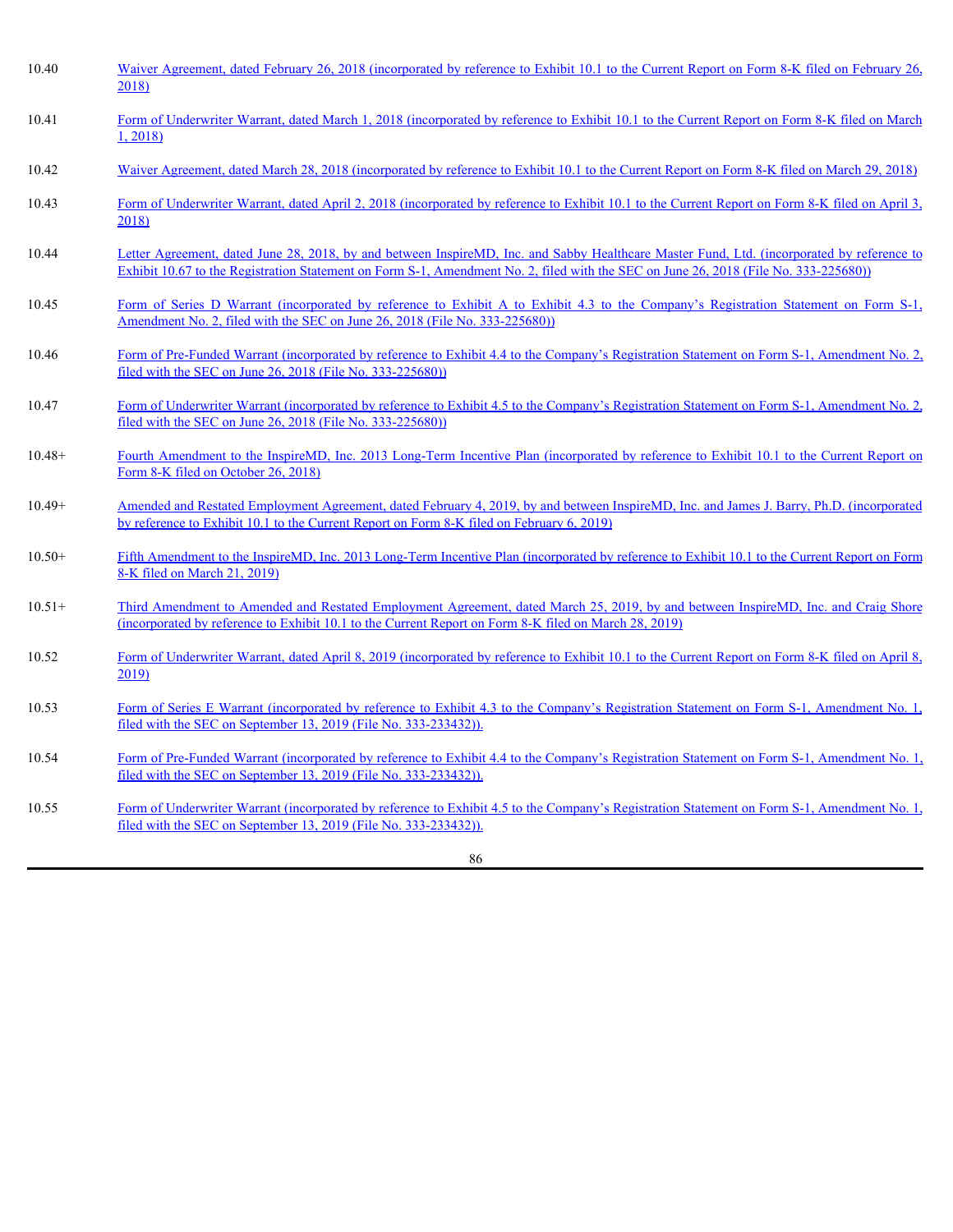- 10.56+ General Release and Severance Agreement, dated December 9, 2019, by and between the Company and James J. Barry, Ph.D. (incorporated by reference to Exhibit 10.1 to the Current Report on Form 8-K filed on December 10, 2019)
- 10.57+ Employment Agreement, dated December 9, 2019, by and between the Company and Marvin Slosman (incorporated by reference to Exhibit 10.2 to the Current Report on Form 8-K filed on December 10, 2019). GeneralRelease and Severance [Agreement,](https://content.edgar-online.com/ExternalLink/EDGAR/0001493152-20-000179.html?hash=fef13dc7419fef2427d586d426fc5d6ec55b3d7adea66e91be8ff25c43a841d8&dest=EX10-2_HTM) dated December 9, 2019, [by](https://content.edgar-online.com/ExternalLink/EDGAR/0001493152-20-000179.html?hash=fef13dc7419fef2427d586d426fc5d6ec55b3d7adea66e91be8ff25c43a841d8&dest=EX10-2_HTM) and between the Company and James J. Barry, Ph.D. (incorporated by reference to Exhibit 10.1 to the Current Report on Form 8-K filed on December 10, 2019)
- 10.58+ First Amendment to General Release and Severance Agreement, dated December 31, 2019, by and between the Company and James J. Barry, Ph.D. (incorporated by reference to Exhibit 10.1 to the Current Report on Form 8-K filed on January 6, 2020).
- reference to Exhibit 10.2 to the Current Report on Form 8-K filed on January 6, 2020).
- 10.60+\* Nonqualified Stock Option Agreement, by and between the Company and Marvin Slosman
- 10.61+\* Restricted Stock Unit Award agreement, by and between the Company and Marvin Slosman
- 21.1 List of Subsidiaries (incorporated by reference to Exhibit 21.1 to Current Report on Form 8-K filed with the Securities and Exchange Commission [on April 6, 2011\)](https://content.edgar-online.com/ExternalLink/EDGAR/0001193805-11-000675.html?hash=20597f229fcb419371125e5c05fc55d06f195ab298c9d7dcdfa238c824f38eb1&dest=E608253_EX21-1_HTM)
- 23.1\* [Consent of Kesselman & Kesselman, Certified Public Accountants](#page-156-0)
- 31.1\* [Certification of Chief Executive Officer Pursuant to Section 302 of Sarbanes-Oxley Act of 2002](#page-157-0)
- 31.2\* [Certification of Chief Financial Officer Pursuant to Section 302 of Sarbanes-Oxley Act of 2002](#page-158-0)
- 32.1\* [Certification of Chief Executive Officer Pursuant to Section 18 U.S.C. Section 1350, as Adopted Pursuant to Section 906 of the Sarbanes-Oxley](#page-159-0) [Act of 2002](#page-159-0)
- 32.2\* [Certification of Chief Financial Officer Pursuant to Section 18 U.S.C. Section 1350, as Adopted Pursuant to Section 906 of the Sarbanes-Oxley](#page-160-0) [Act of 2002](#page-160-0)
- 101\* The following materials from the Company's Annual Report on Form 10-K for the twelve months ended December 31, 2019, formatted in XBRL (eXtensible Business Reporting Language), (i) Consolidated Balance Sheets, (ii)Consolidated Statements of Income, (iii) Consolidated Statements of Comprehensive Income, (iv) Consolidated Statements of Cash Flows, (v) Consolidated Statement of Stockholders' Equity (Capital Deficiency) and (vi) Notes to Consolidated Financial Statements
- \* Filed herewith.

+ Management contract or compensatory plan or arrangement.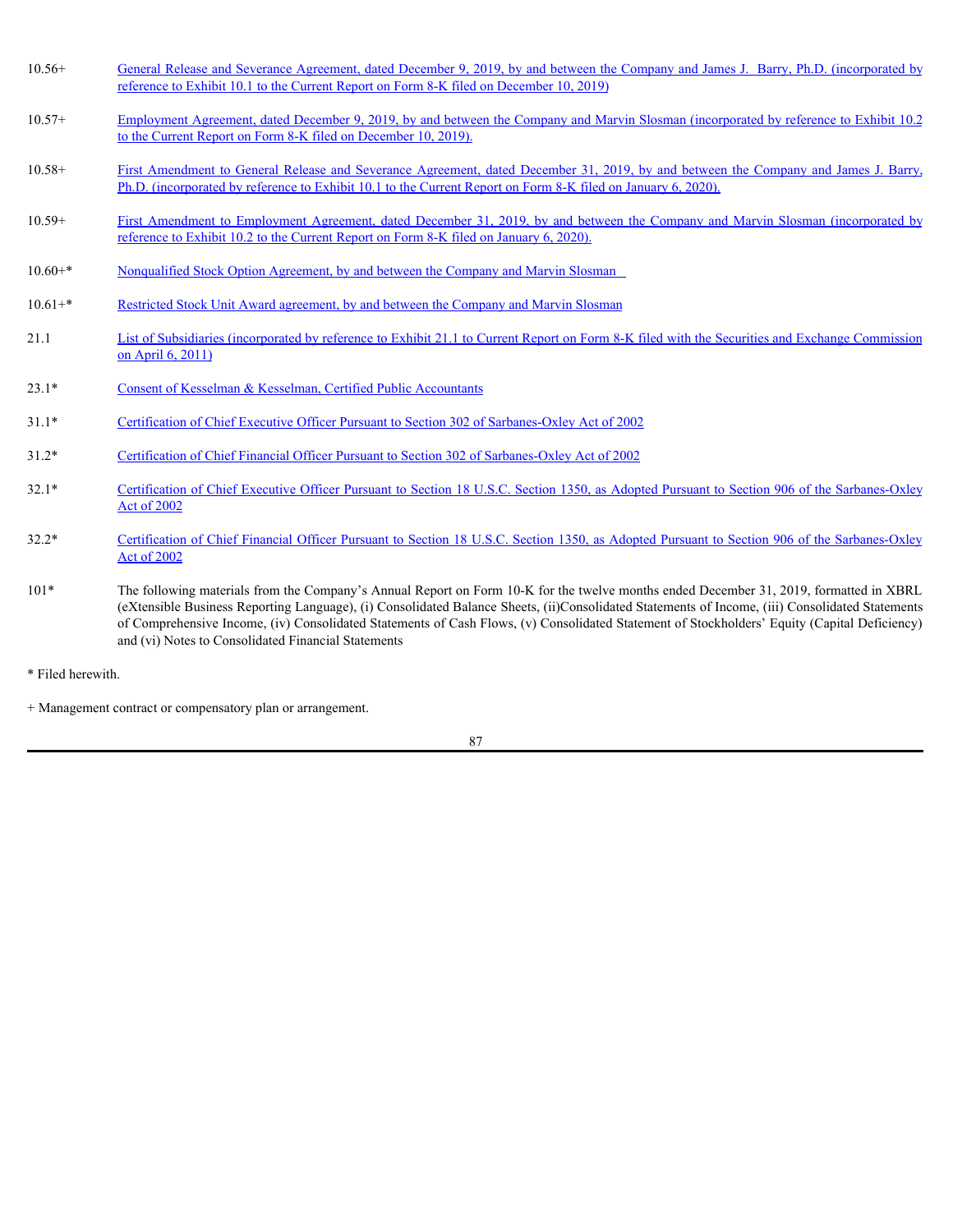## **SIGNATURES**

|                                                              | <b>SIGNATURES</b>                                                                                                                                          |               |
|--------------------------------------------------------------|------------------------------------------------------------------------------------------------------------------------------------------------------------|---------------|
| behalf by the undersigned, thereunto duly authorized.        | Pursuant to the requirements of Section 13 or 15(d) of the Securities Exchange Act of 1934, the registrant has duly caused this report to be signed on its |               |
|                                                              | INSPIREMD, INC.                                                                                                                                            |               |
| Date: March 9, 2020                                          | By: /s/ Marvin Slosman                                                                                                                                     |               |
|                                                              | Marvin Slosman<br>President and Chief Executive Officer                                                                                                    |               |
|                                                              | Pursuant to the requirements of the Securities Exchange Act of 1934, this report has been signed below by the following persons on behalf of the           |               |
| registrant and in the capacities and on the dates indicated. |                                                                                                                                                            |               |
| Signature                                                    | <b>Title</b>                                                                                                                                               | Date          |
| /s/ Marvin Slosman<br>Marvin Slosman                         | President, Chief Executive Officer and Director<br>(principal executive officer)                                                                           | March 9, 2020 |
|                                                              | Chief Financial Officer, Chief Administrative Officer,                                                                                                     |               |
| /s/ Craig Shore                                              | Secretary and Treasurer                                                                                                                                    | March 9, 2020 |
| Craig Shore                                                  | (principal financial and accounting officer)                                                                                                               |               |
| /s/ Paul Stuka<br>Paul Stuka                                 | Chairman of the Board of Directors                                                                                                                         | March 9, 2020 |
|                                                              |                                                                                                                                                            |               |
| /s/ Michael Berman<br>Michael Berman                         | Director                                                                                                                                                   | March 9, 2020 |
| /s/ Thomas J. Kester                                         | Director                                                                                                                                                   | March 9, 2020 |
| Thomas J. Kester                                             |                                                                                                                                                            |               |
|                                                              |                                                                                                                                                            | March 9, 2020 |
| /s/ Campbell Rogers, M.D.<br>Campbell Rogers, M.D.           | Director                                                                                                                                                   |               |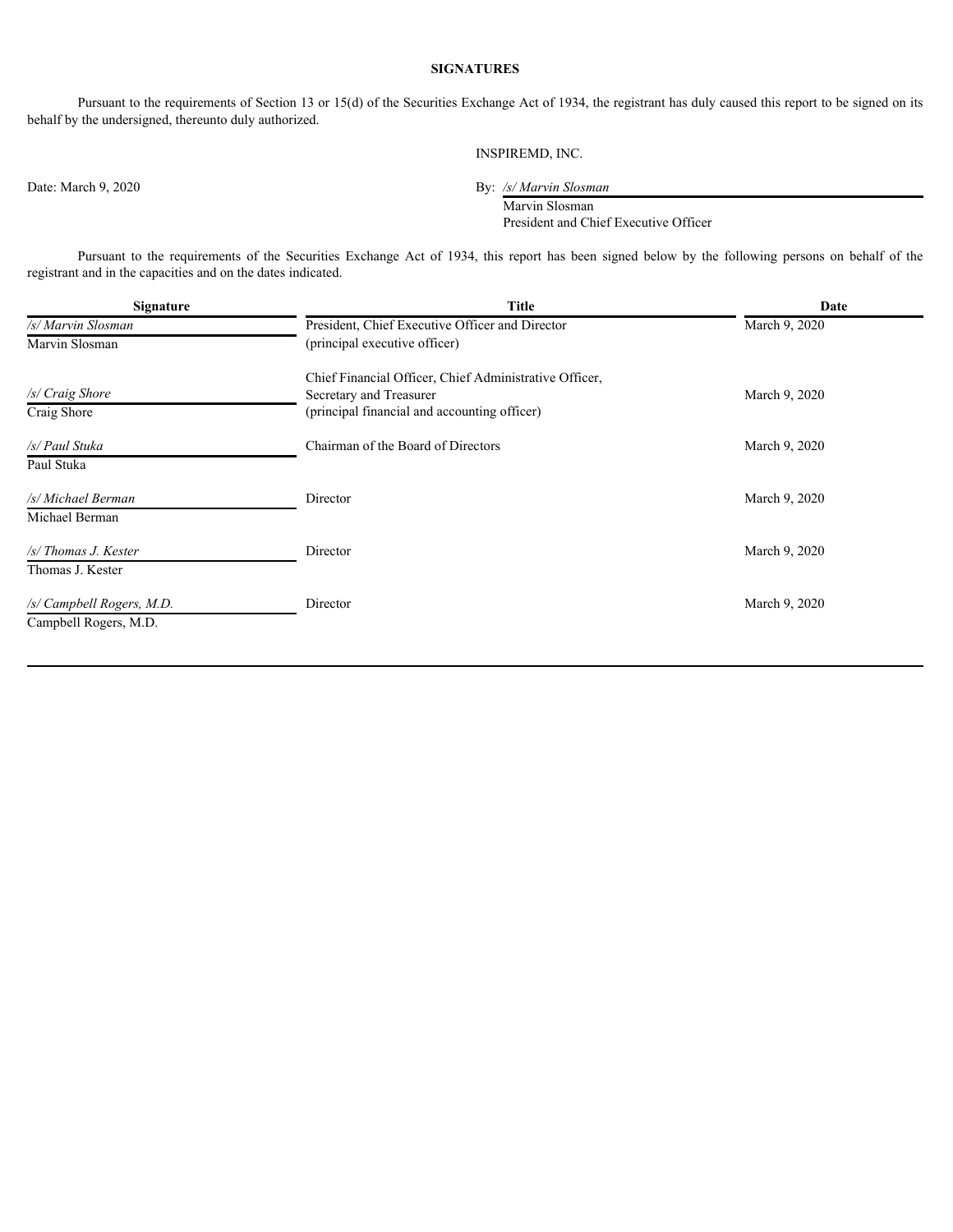## **INSPIREMD, INC.** CONSOLIDATED FINANCIAL STATEMENTS AS OF AND FOR THE YEAR ENDED DECEMBER 31, 2019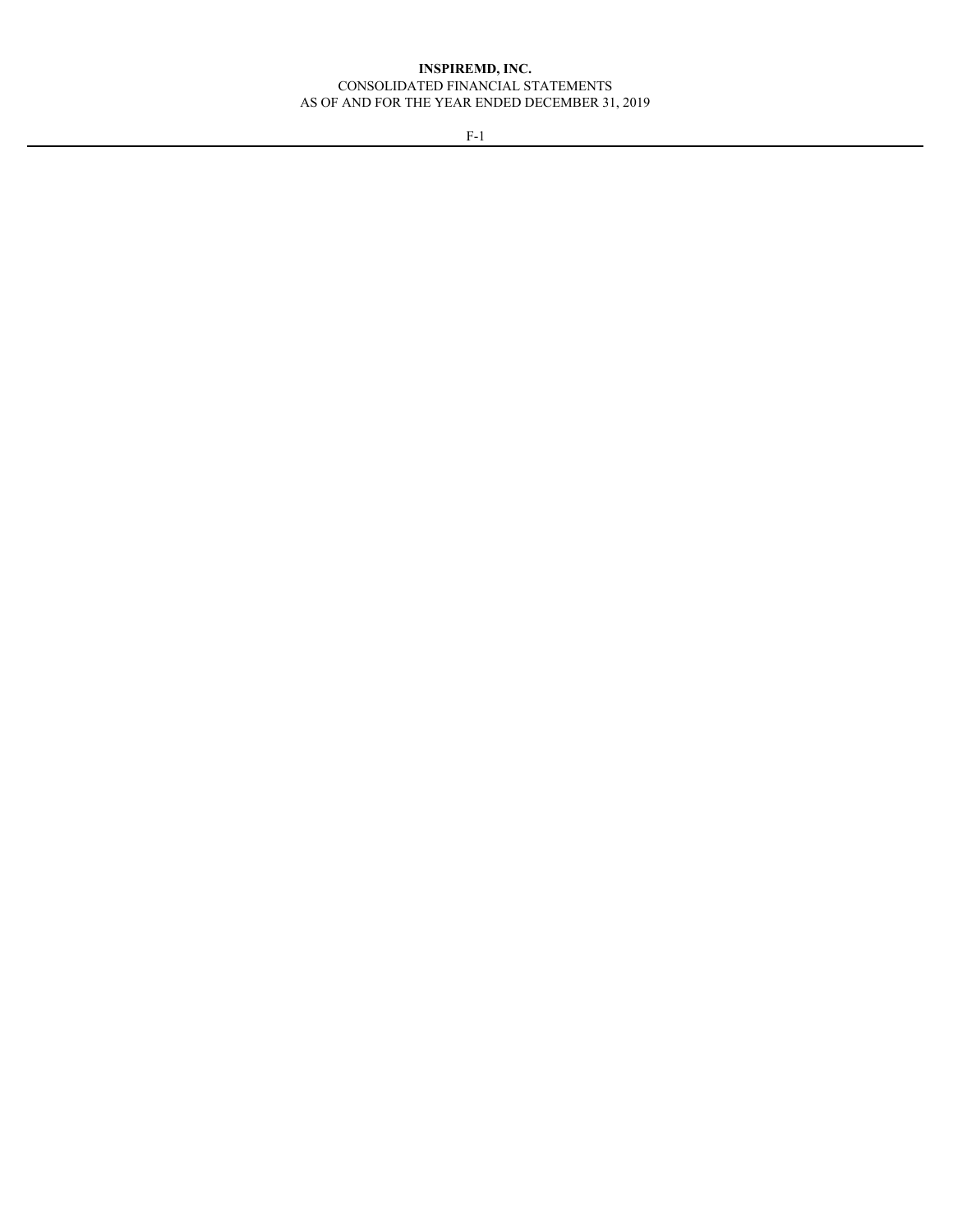## **INSPIREMD, INC.** CONSOLIDATED FINANCIAL STATEMENTS AS OF AND FOR THE YEAR ENDED DECEMBER 31, 2019

# TABLE OF CONTENTS

| REPORT OF INDEPENDENT REGISTERED PUBLIC ACCOUNTING FIRM | $\frac{Page}{F-3}$ |
|---------------------------------------------------------|--------------------|
| <b>CONSOLIDATED FINANCIAL STATEMENTS:</b>               |                    |
| <b>Consolidated Balance Sheets</b>                      | $F-4$              |
| <b>Consolidated Statements of Operations</b>            | F-5                |
| <b>Consolidated Statements of Changes in Equity</b>     | $F-6 - F-7$        |
| <b>Consolidated Statements of Cash Flows</b>            | F-8                |
| Notes to the Consolidated Financial Statements          | $F-9 - F-35$       |
|                                                         |                    |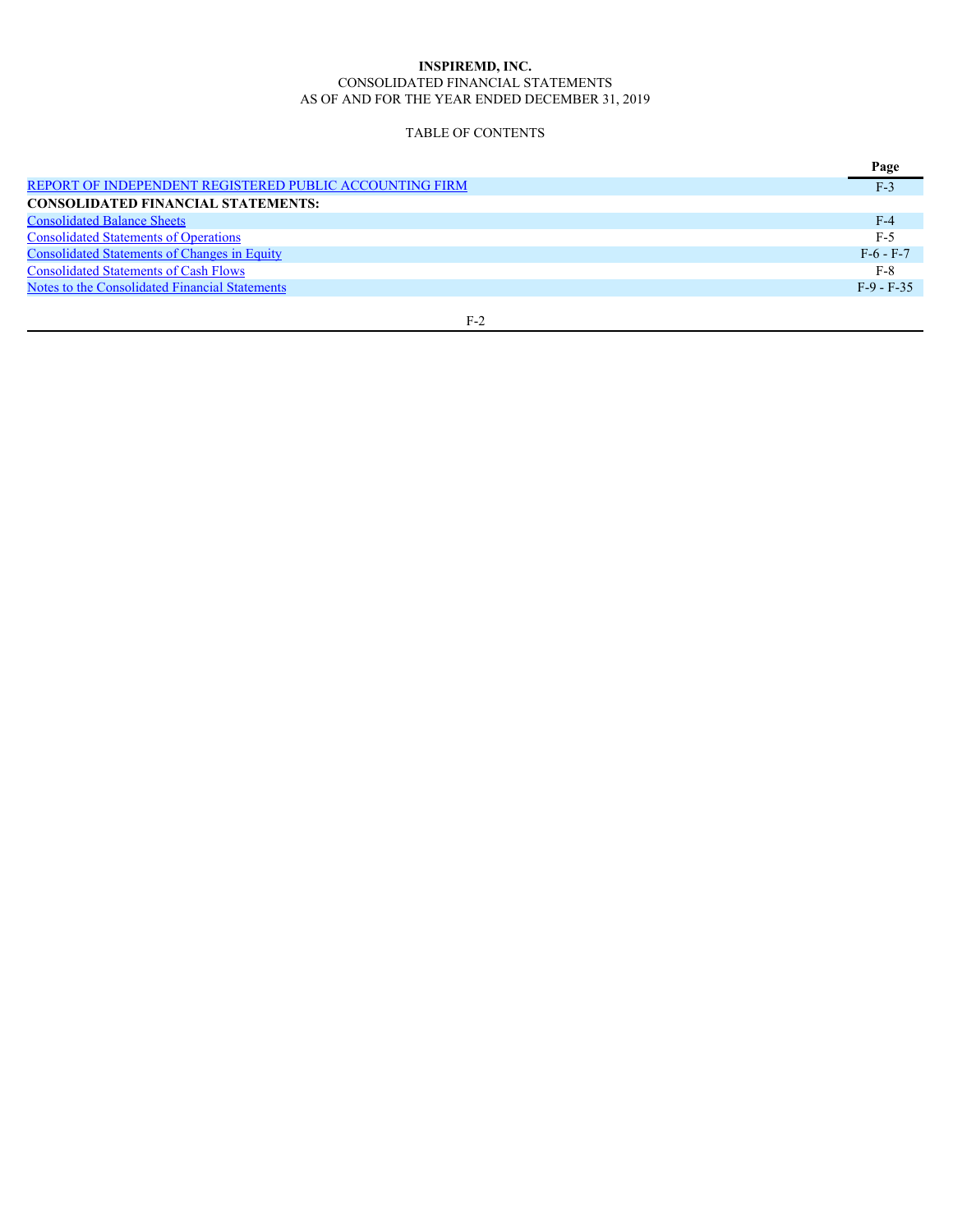

## <span id="page-93-0"></span>**Report of Independent Registered Public Accounting Firm**

To the board of directors and shareholders of InspireMD Inc.

#### *Opinion on the Financial Statements*

We have audited the accompanying consolidated balance sheets of InspireMD Inc. and its subsidiaries (the "Company") as of December 31, 2019 and 2018, and the related consolidated statements of operations, changes in equity and cash flows for each of the two years in the period ended December 31, 2019, including the related notes (collectively referred to as the "consolidated financial statements"). In our opinion, the consolidated financial statements present fairly, in all material respects, the financial position of the Company as of December 31, 2019 and 2018, and the results of its operations and its cash flows for each of the two years in the period ended December 31, 2019 in conformity with accounting principles generally accepted in the United States of America. **These consolidated financial statements in the response of the response of the response of the response of the response of the response of the response of the response of the response of the response of the response of th** Opinion on the Financial Statements<br>We have nadiced the accompanying considerated hance sheets of ImpicoMD inc. and in substitution (the "Company") as of December 31, 2019 and 2018, and<br>the characteristic control of the

## *Substantial Doubt About the Company's Ability to Continue as a Going Concern*

The accompanying consolidated financial statements have been prepared assuming the Company will continue as a going concern. As discussed in Note 1b to the consolidated financial statements, the Company has suffered recurring losses from operations and cash outflows from operating activities that raise substantial doubt about its ability to continue as a going concern. Management's plans in regard to these matters are also described in Note 1b. The consolidated financial statements do not include any adjustments that might result from the outcome of this uncertainty.

## *Change in Accounting Principle*

As discussed in Note 2(g) to the consolidated financial statements, the Company changed the manner in which it accounts for leases in 2019.

#### *Basis for Opinion*

consolidated financial statements based on our audits. We are a public accounting firm registered with the Public Company Accounting Oversight Board (United States) (PCAOB) and are required to be independent with respect to the Company in accordance with the U.S. federal securities laws and the applicable rules and regulations of the Securities and Exchange Commission and the PCAOB.

We conducted our audits of these consolidated financial statements in accordance with the standards of the PCAOB. Those standards require that we plan and perform the audit to obtain reasonable assurance about whether the consolidated financial statements are free of material misstatement, whether due to error or fraud. The Company is not required to have, nor were we engaged to perform, an audit of its internal control over financial reporting. As part of our audits we are Company's internal control over financial reporting. Accordingly, we express no such opinion.

Our audits included performing procedures to assess the risks of material misstatement of the consolidated financial statements, whether due to error or fraud, and performing procedures that respond to those risks. Such procedures included examining, on a test basis, evidence regarding the amounts and disclosures in the consolidated financial statements. Our audits also included evaluating the accounting principles used and significant estimates made by management, as well as evaluating the overall presentation of the consolidated financial statements. We believe that our audits provide a reasonable basis for our opinion.

*/s/ Kesselman & Kesselman* Tel-Aviv, Israel Kesselman & Kesselman & Kesselman March 9, 2020 Certified Public Accountants (lsr.) A member of PricewaterhouseCoopers LLP

We have served as the Company's auditor since 2010.

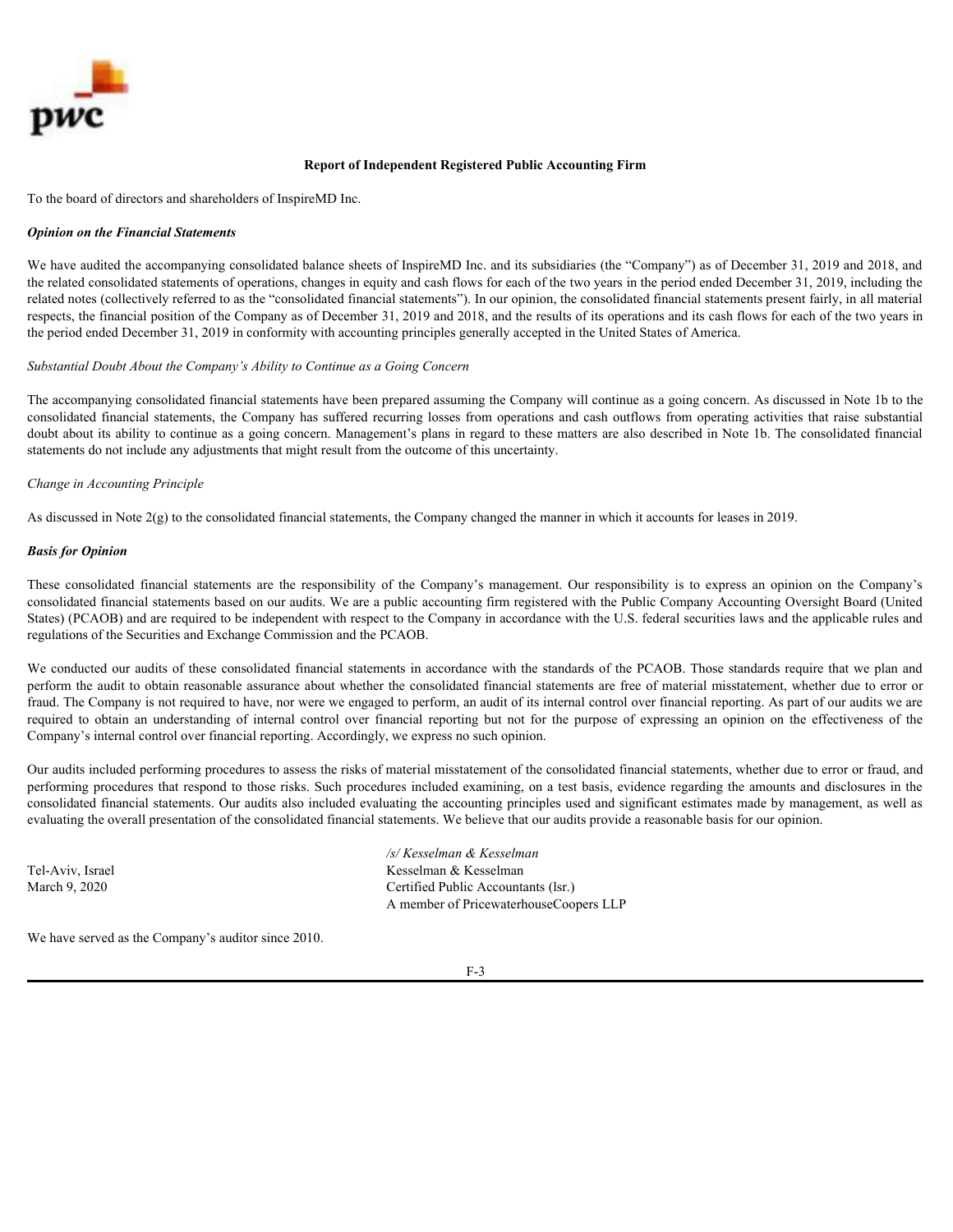# **INSPIREMD, INC. CONSOLIDATED BALANCE SHEETS**

<span id="page-94-0"></span>(U.S. dollars in thousands)

|                                                                                                       | December 31, |            |              |            |
|-------------------------------------------------------------------------------------------------------|--------------|------------|--------------|------------|
|                                                                                                       |              | 2019       |              | 2018       |
| <b>ASSETS</b>                                                                                         |              |            |              |            |
| <b>CURRENT ASSETS:</b>                                                                                |              |            |              |            |
| Cash and cash equivalents                                                                             | $\mathbb{S}$ | 5,514      | $\mathbb{S}$ | 9,384      |
| Accounts receivable:                                                                                  |              |            |              |            |
| Trade, net                                                                                            |              | 823        |              | 716        |
| Other                                                                                                 |              | 150        |              | 104        |
| Prepaid expenses                                                                                      |              | 87         |              | 81         |
| Inventory                                                                                             |              | 1,236      |              | 1,134      |
| <b>TOTAL CURRENT ASSETS</b>                                                                           |              | 7,810      |              | 11,419     |
| <b>NON-CURRENT ASSETS:</b>                                                                            |              |            |              |            |
| Property, plant and equipment, net                                                                    |              | 547        |              | 421        |
| Operating lease right of use assets                                                                   |              | 937        |              |            |
| Fund in respect of employee rights upon retirement                                                    |              | 586        |              | 448        |
| <b>TOTAL NON-CURRENT ASSETS</b>                                                                       |              | 2,070      |              | 869        |
| <b>TOTAL ASSETS</b>                                                                                   |              | 9,880      |              |            |
|                                                                                                       |              |            |              | 12,288     |
|                                                                                                       | December 31, |            |              |            |
|                                                                                                       |              | 2019       |              | 2018       |
| <b>LIABILITIES AND EQUITY</b>                                                                         |              |            |              |            |
| <b>CURRENT LIABILITIES:</b>                                                                           |              |            |              |            |
| Accounts payable and accruals:                                                                        |              |            |              |            |
| Trade                                                                                                 |              | 646        |              | 929        |
| Other                                                                                                 |              | 2,449      |              | 1,966      |
| Contract liability                                                                                    |              | 20         |              | $25\,$     |
| <b>TOTAL CURRENT LIABILITIES</b>                                                                      |              |            |              |            |
|                                                                                                       |              | 3,115      |              | 2,920      |
|                                                                                                       |              |            |              |            |
| <b>LONG-TERM LIABILITIES:</b>                                                                         |              |            |              |            |
| Operating lease liabilities                                                                           |              | 653        |              |            |
| Liability for employee rights upon retirement                                                         |              | 729        |              | 605        |
| <b>TOTAL LONG-TERM LIABILITIES</b>                                                                    |              | 1,382      |              | 605        |
|                                                                                                       |              |            |              |            |
| <b>COMMITMENTS AND CONTINGENT LIABILITIES (Note 7)</b>                                                |              |            |              |            |
| <b>TOTAL LIABILITIES</b>                                                                              |              | 4,497      |              | 3,525      |
|                                                                                                       |              |            |              |            |
| <b>EQUITY:</b>                                                                                        |              |            |              |            |
| Common stock, par value \$0.0001 per share; 150,000,000 shares authorized at December 31, 2019 and    |              |            |              |            |
| 2018; 3,916,134 and 768,615 shares issued and outstanding at December 31, 2019 and 2018, respectively |              |            |              |            |
| Preferred B shares, par value \$0.0001 per share;                                                     |              |            |              |            |
| 500,000 shares authorized at December 31, 2019 and 2018; 17,303 shares issued and outstanding at      |              |            |              |            |
| December 31, 2019 and 2018, respectively                                                              |              |            |              |            |
| Preferred C shares, par value \$0.0001 per share;                                                     |              |            |              |            |
| 1,172,000 shares authorized at December 31, 2019 and 2018; 34,370 and 61,423 shares issued and        |              |            |              |            |
| outstanding at December 31, 2019 and 2018, respectively                                               |              |            |              |            |
| Additional paid-in capital                                                                            |              | 163,015    |              | 156,355    |
| Accumulated deficit                                                                                   |              | (157, 632) |              | (147, 592) |
| Total equity                                                                                          |              | 5,383      |              | 8,763      |
| Total liabilities and equity                                                                          |              |            |              |            |
|                                                                                                       | S.           | 9,880      |              | 12,288     |

**The accompanying notes are an integral part of the consolidated financial statements.**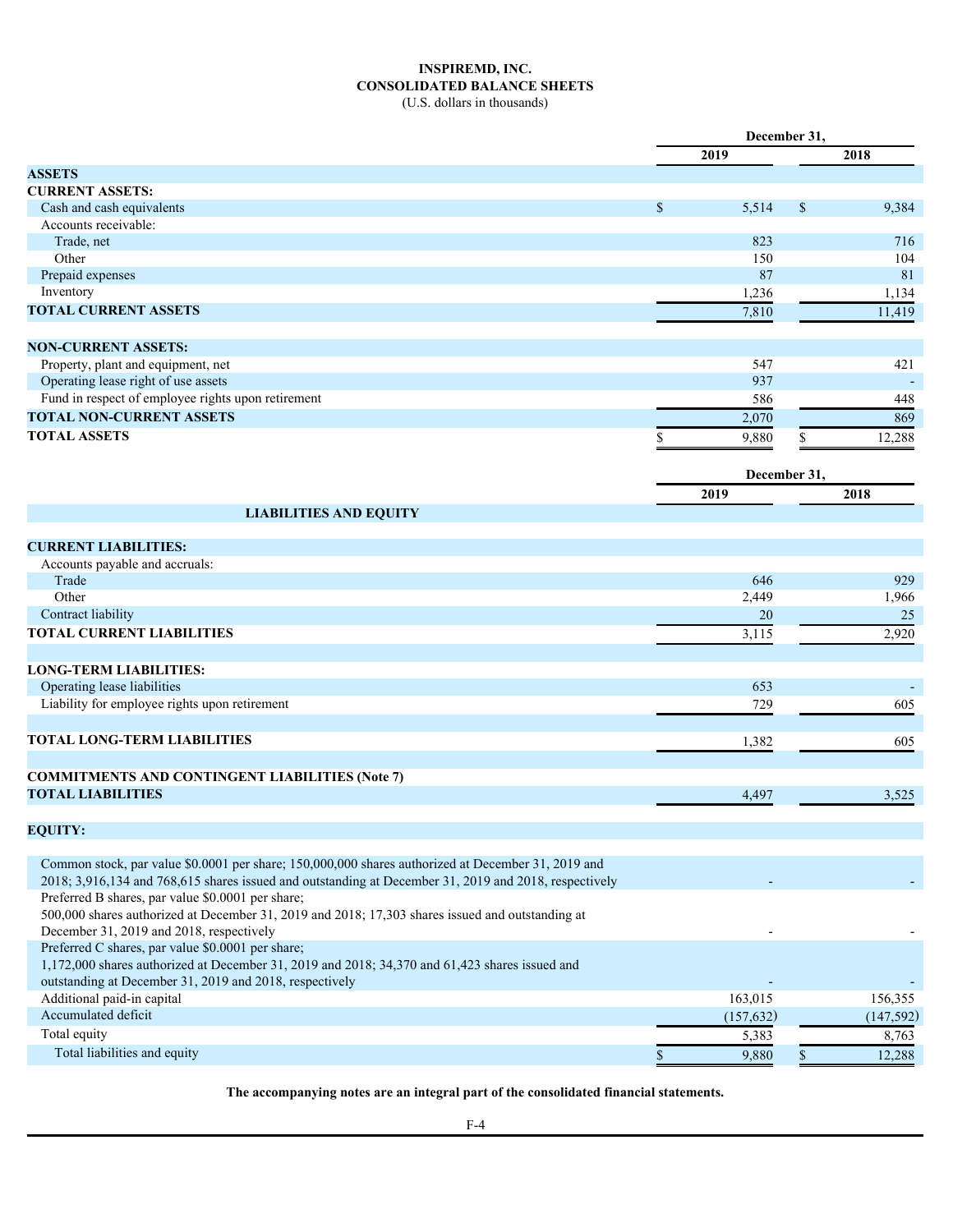# **INSPIREMD, INC. CONSOLIDATED STATEMENTS OF OPERATIONS**

<span id="page-95-0"></span>(U.S. dollars in thousands, except per share data)

|                                                                       | <b>Year Ended December 31,</b> |           |              |         |  |  |  |
|-----------------------------------------------------------------------|--------------------------------|-----------|--------------|---------|--|--|--|
|                                                                       |                                | 2019      |              | 2018    |  |  |  |
| <b>REVENUES</b>                                                       | Ж.                             | 3,721     | $\mathbb{S}$ | 3,601   |  |  |  |
| <b>COST OF REVENUES</b>                                               |                                | 2,965     |              | 2,606   |  |  |  |
| <b>GROSS PROFIT</b>                                                   |                                | 756       |              | 995     |  |  |  |
| <b>OPERATING EXPENSES:</b>                                            |                                |           |              |         |  |  |  |
| Research and development                                              |                                | 2,954     |              | 1,535   |  |  |  |
| Selling and marketing                                                 |                                | 2,396     |              | 2,241   |  |  |  |
| General and administrative                                            |                                | 5,222     |              | 4,830   |  |  |  |
| Total operating expenses                                              |                                | 10,572    |              | 8,606   |  |  |  |
| <b>LOSS FROM OPERATIONS</b>                                           |                                | (9, 816)  |              | (7,611) |  |  |  |
| <b>FINANCIAL EXPENSES, net:</b>                                       |                                |           |              |         |  |  |  |
| Interest expenses                                                     |                                |           |              |         |  |  |  |
| Other financial expenses (income)                                     |                                | 200       |              | (371)   |  |  |  |
| Total financial expenses (income)                                     |                                | 200       |              | (371)   |  |  |  |
| <b>LOSS BEFORE TAX EXPENSES</b>                                       |                                | (10,016)  |              | (7,240) |  |  |  |
| <b>TAX EXPENSES</b>                                                   |                                | 24        |              |         |  |  |  |
| <b>NET LOSS</b>                                                       |                                | (10,040)  |              | (7,240) |  |  |  |
| <b>NET LOSS PER SHARE - basic and diluted</b>                         |                                | (4.80)    |              | (16.67) |  |  |  |
| WEIGHTED AVERAGE NUMBER OF ORDINARY SHARES USED IN COMPUTING NET LOSS |                                |           |              |         |  |  |  |
| <b>PER SHARE - basic and diluted</b>                                  |                                | 2,089,964 |              | 461,539 |  |  |  |
|                                                                       |                                |           |              |         |  |  |  |

**The accompanying notes are an integral part of the consolidated financial statements.**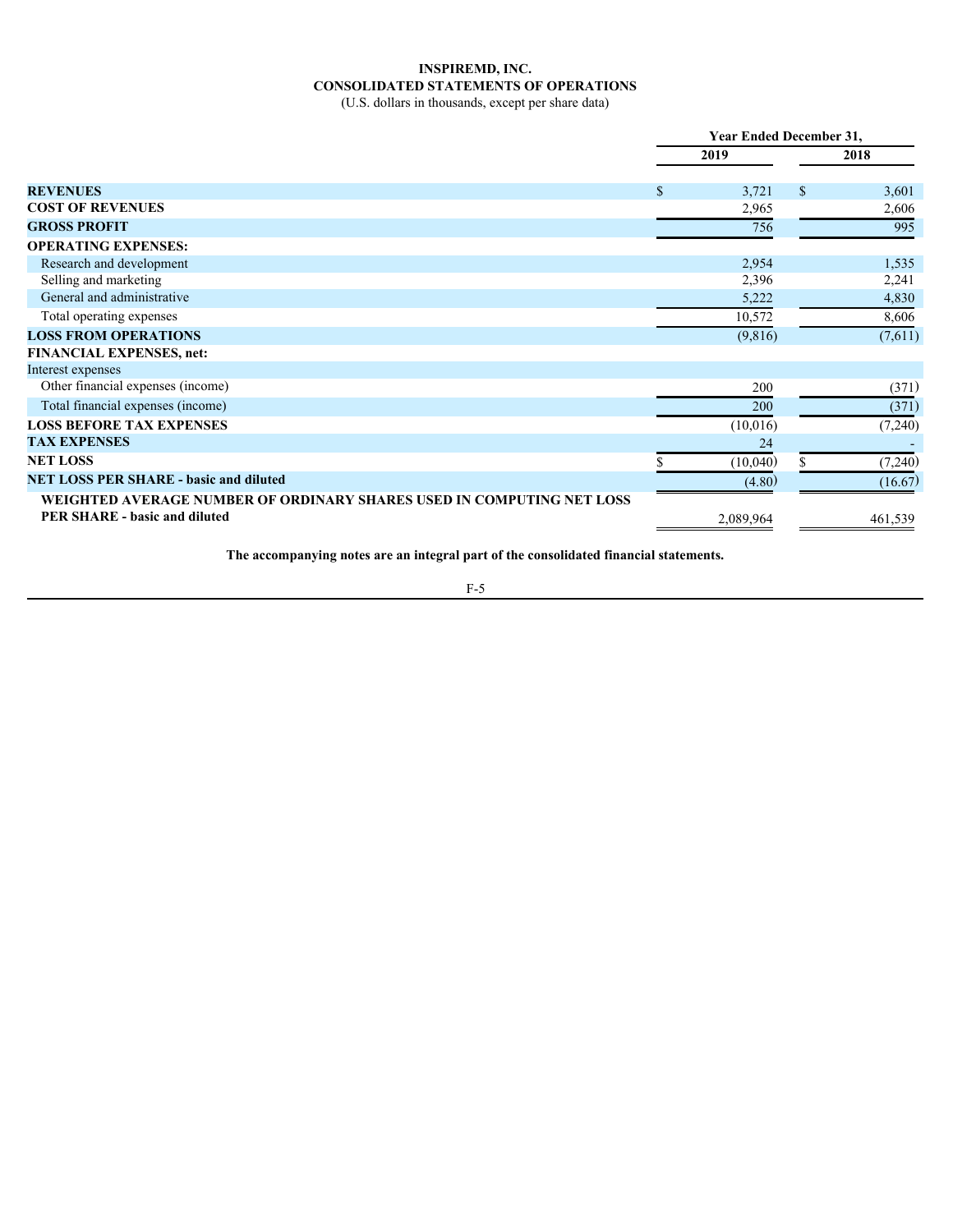# **INSPIREMD, INC. CONSOLIDATED STATEMENTS OF CHANGES IN EQUITY**

<span id="page-96-0"></span>(U.S. dollars in thousands, except share data)

|                                                                                                                                | <b>Common stock</b> |         | <b>Series B Convertible</b> | <b>Preferred Stock</b> | <b>Series C Convertible</b><br><b>Preferred Stock</b> |         | <b>Series D Preferred</b> | <b>Stock</b> | <b>Additional</b><br>paid-in | Accumulated        | Total       |
|--------------------------------------------------------------------------------------------------------------------------------|---------------------|---------|-----------------------------|------------------------|-------------------------------------------------------|---------|---------------------------|--------------|------------------------------|--------------------|-------------|
|                                                                                                                                | <b>Shares</b>       | Amount  | <b>Shares</b>               | Amount                 | <b>Shares</b>                                         | Amount  | <b>Shares</b>             | Amount       | capital                      | deficit            | equity      |
| <b>BALANCE AT JANUARY 1, 2018</b>                                                                                              | 30,106              |         | 27,075                      |                        | 741,651                                               |         | 750                       | $\star$      | \$143,079                    | (140, 352)<br>- \$ | 2,727<br>-8 |
| <b>Net loss</b>                                                                                                                |                     |         |                             |                        |                                                       |         |                           |              |                              | S<br>(7,240)       | (7,240)     |
| Issuance of common shares,<br>warrants, Pre-funded warrants<br>and exercise of pre-funded<br>warrants, net of \$2,206 issuance |                     |         |                             |                        |                                                       |         |                           |              |                              |                    |             |
| costs                                                                                                                          | 711,777             |         |                             |                        |                                                       |         |                           |              | 15,827                       |                    | 15,827      |
| <b>Redemption of Series D</b><br><b>Preferred Stock</b>                                                                        |                     |         |                             |                        |                                                       |         | (750)                     | $\star$      | (750)                        |                    | (750)       |
| <b>Conversion of Series B</b><br><b>Convertible Preferred Stock to</b>                                                         |                     |         |                             |                        |                                                       |         |                           |              |                              |                    |             |
| common shares                                                                                                                  | 1,613               |         | (9,772)                     |                        |                                                       |         |                           |              | 274                          |                    | 274         |
| <b>Classification of Series C</b><br><b>Convertible Preferred Stock</b>                                                        |                     |         |                             |                        | (353,792)                                             | $\star$ |                           |              | (3,200)                      |                    | (3,200)     |
| <b>Conversion of Series C</b><br><b>Convertible Preferred Stock to</b>                                                         |                     |         |                             |                        |                                                       |         |                           |              |                              |                    |             |
| common shares                                                                                                                  | 22,896              |         |                             |                        | (326, 436)                                            | $\star$ |                           |              | 936                          |                    | 936         |
| <b>Exercise of Unit Purchase</b><br>Option                                                                                     | 2,229               | $\star$ |                             |                        |                                                       |         |                           |              | 557                          |                    | 557         |
| <b>Accretion of redeemable</b><br>preferred shares                                                                             |                     |         |                             |                        |                                                       |         |                           |              | (438)                        |                    | (438)       |
| Share-based compensation<br>related to restricted stock and<br>stock options award, net of                                     |                     |         |                             |                        |                                                       |         |                           |              |                              |                    |             |
| forfeitures of 6 shares                                                                                                        | (6)                 |         |                             |                        |                                                       |         |                           |              | 70                           |                    | 70          |
| <b>BALANCE AT December 31, 2018</b>                                                                                            | 768,615             |         | 17,303                      |                        | 61,423                                                |         |                           |              | 156,355                      | (147,592)          | 8,763       |

**\*** Represents an amount less than \$1 thousand

**The accompanying notes are an integral part of the consolidated financial statements.**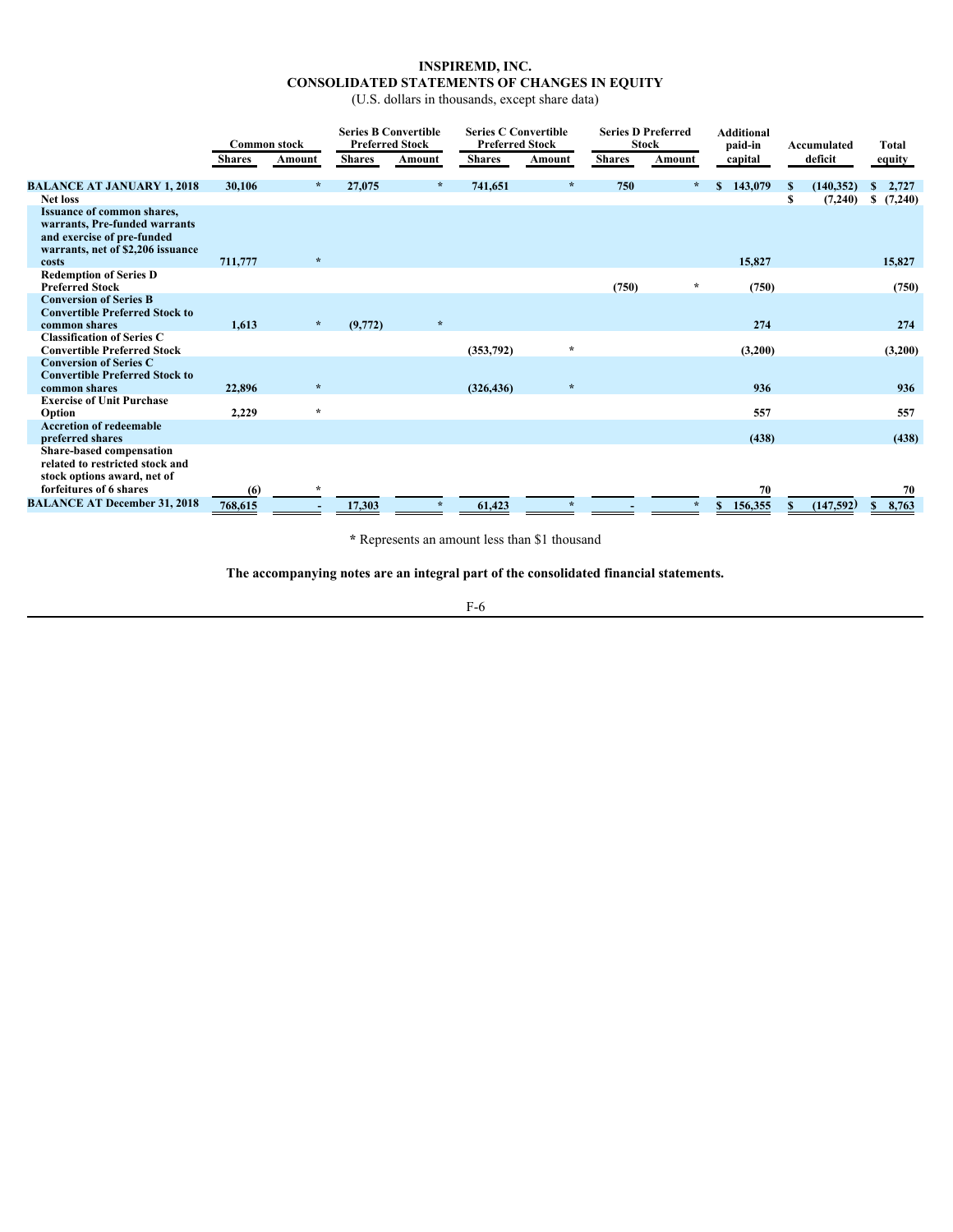# **INSPIREMD, INC. CONSOLIDATED STATEMENTS OF CHANGES IN EQUITY**

(U.S. dollars in thousands, except share data)

|                                                                                                                                                 | Common stock  |        |               | <b>Series B</b><br>Convertible<br><b>Preferred Stock</b> | <b>Series C</b><br>Convertible<br><b>Preferred Stock</b> |        | <b>Additional</b><br>paid-in | Accumulated            | Total               |
|-------------------------------------------------------------------------------------------------------------------------------------------------|---------------|--------|---------------|----------------------------------------------------------|----------------------------------------------------------|--------|------------------------------|------------------------|---------------------|
|                                                                                                                                                 | <b>Shares</b> | Amount | <b>Shares</b> | Amount                                                   | Shares                                                   | Amount | capital                      | deficit                | equity              |
| <b>BALANCE AT December 31, 2018</b><br>Net loss                                                                                                 | 768,615       |        | 17,303        |                                                          | 61,423                                                   |        | 156,355                      | (147, 592)<br>(10,040) | \$8,763<br>(10,040) |
| Issuance of common shares, warrants, pre-<br>funded warrants and exercise of pre-<br>funded warrants, net of \$1,177 issuance<br>costs          | 3,039,161     |        |               |                                                          |                                                          |        | 6,335                        |                        | 6,335               |
| <b>Conversion of Series C Convertible</b><br><b>Preferred Stock to common shares</b>                                                            | 38,614        |        |               |                                                          | (27, 053)                                                | ÷      |                              |                        |                     |
| Share-based compensation related to<br>restricted stock, restricted stock units and<br>stock options award, net of forfeitures of<br>838 shares | 69,744        |        |               |                                                          |                                                          |        | 325                          |                        | 325                 |
| <b>BALANCE AT December 31, 2019</b>                                                                                                             | 3,916,134     |        | 17,303        |                                                          | 34,370                                                   |        | 163,015                      | (157, 632)             | 5,383               |

**\*** Represents an amount less than \$1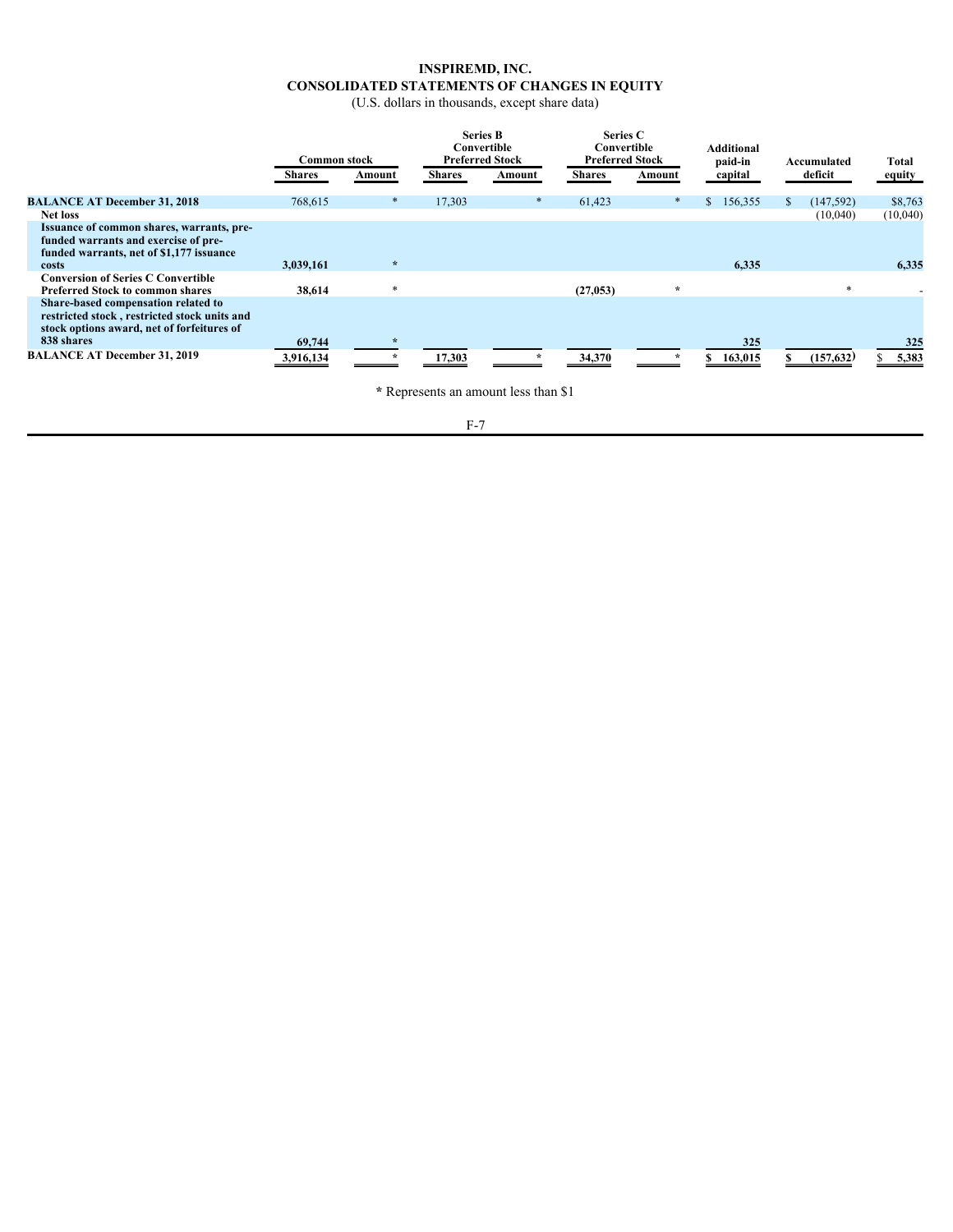# **INSPIREMD, INC. CONSOLIDATED STATEMENTS OF CASH FLOWS**

<span id="page-98-0"></span>(U.S. dollars in thousands)

|                                                                                                       |              | <b>Year ended December 31.</b> |               |                   |
|-------------------------------------------------------------------------------------------------------|--------------|--------------------------------|---------------|-------------------|
|                                                                                                       |              | 2019                           |               | 2018              |
| <b>CASH FLOWS FROM OPERATING ACTIVITIES:</b>                                                          |              |                                |               |                   |
| Net loss                                                                                              | S            | (10,040)                       | -S            | (7,240)           |
| Adjustments required to reconcile net loss to net cash used in operating activities:                  |              |                                |               |                   |
| Depreciation and amortization                                                                         |              | 158                            |               | 152               |
| Change in liability for employees rights upon retirement                                              |              | 124                            |               | (19)              |
| Non cash financial expense (income)                                                                   |              | 8                              |               | (392)             |
| Net change in operating lease assets and liabilities                                                  |              | 78                             |               |                   |
| Share-based compensation expenses                                                                     |              | 325                            |               | 70                |
| Loss (gains) on amounts funded in respect of employee rights upon retirement, net                     |              | (35)                           |               | $\overline{5}$    |
| Changes in operating asset and liability items:                                                       |              |                                |               |                   |
| Increase in prepaid expenses                                                                          |              | (6)                            |               | (19)              |
| Increase in trade receivables                                                                         |              | (107)                          |               | (73)              |
| Decrease (increase) in other receivables                                                              |              | (46)                           |               | 90                |
| Increase in inventory                                                                                 |              | (102)                          |               | (601)             |
| (Decrease) increase in trade payables                                                                 |              | (283)                          |               | 584               |
| (Decrease) increase in other payables and contract liability                                          |              | 116                            |               | (163)             |
| Net cash used in operating activities                                                                 |              | (9,810)                        |               | (7,606)           |
| <b>CASH FLOWS FROM INVESTING ACTIVITIES:</b>                                                          |              |                                |               |                   |
| Purchase of property, plant and equipment                                                             |              | (284)                          |               | (67)              |
| Amounts funded (withdrawn) in respect of employee rights upon retirement, net                         |              | (103)                          |               | 23                |
| Net cash used in investing activities                                                                 |              | (387)                          |               | $\overline{(44)}$ |
| <b>CASH FLOWS FROM FINANCING ACTIVITIES:</b>                                                          |              |                                |               |                   |
| Proceeds from issuance of shares and warrants and exercise of Pre-Funded Warrants and unit purchase   |              |                                |               |                   |
| option, net of \$1,177 and \$2,206 issuance costs, respectively                                       |              | 6,335                          |               | 16,384            |
| Redemption of series C and D preferred stock                                                          |              |                                |               | (3,014)           |
| Net cash provided by financing activities                                                             |              | 6,335                          |               | 13,370            |
| EFFECT OF EXCHANGE RATE CHANGES ON CASH AND CASH EQUIVALENTS                                          |              | (8)                            |               | (46)              |
| <b>INCREASE (DECREASE) IN CASH AND CASH EQUIVALENTS</b>                                               |              | (3,870)                        |               | 5,674             |
| <b>BALANCE OF CASH AND CASH EQUIVALENTS AT BEGINNING OF YEAR</b>                                      |              | 9,384                          |               | 3,710             |
| <b>BALANCE OF CASH AND CASH EQUIVALENTS AT END OF YEAR</b>                                            |              | 5,514                          |               | 9,384             |
| <b>SUPPLEMENTAL DISCLOSURES OF CASH FLOW INFORMATION:</b>                                             |              |                                |               |                   |
| Income taxes                                                                                          |              |                                | $\mathcal{S}$ |                   |
| Interest paid                                                                                         |              |                                | £.            |                   |
| SUPPLEMENTAL DISCLOSURES OF NON-CASH FINANCING ACTIVITIES:                                            |              |                                |               |                   |
| Classification of Redemption Obligation of Preferred Shares to Mezzanine and Embedded Derivative, see |              |                                |               |                   |
| Note 8a                                                                                               | $\mathbb{S}$ |                                |               | 164               |
| Acquisition of right-of-use assets by means of lease liabilities                                      |              | 67                             |               |                   |
|                                                                                                       |              |                                |               |                   |

**The accompanying notes are an integral part of the consolidated financial statements.**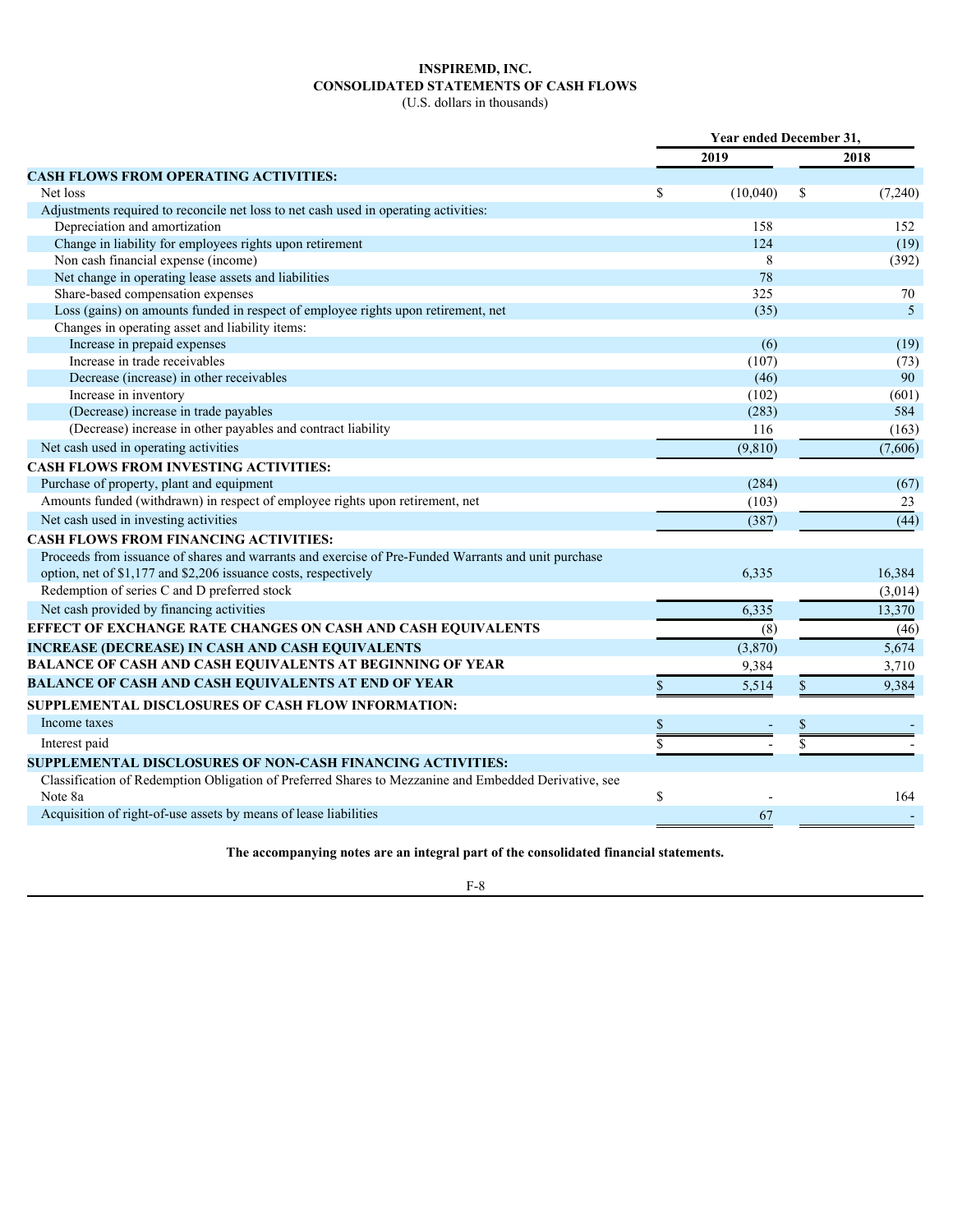## <span id="page-99-0"></span>**INSPIREMD, INC.** NOTES TO THE CONSOLIDATED FINANCIAL STATEMENTS

## **NOTE 1 - DESCRIPTION OF BUSINESS**

## **a. General**

**INSPIREMD, INC.**<br> **INSPIREMD, INC.**<br> **INSPIREMD, INC.**<br> **INSPIREMD,** Inc., a Delaware corporation (the "Company"), together with its subsidiaries, is a medical device company focusing on the<br>
development and commercializa development and commercialization of its proprietary MicroNet™ stent platform technology for the treatment of complex vascular and coronary disease. MicroNet, a micron mesh sleeve, is wrapped over a stent to provide embolic protection in stenting procedures.

The Company's carotid product (CGuard™ EPS) combines MicroNet and a self-expandable nitinol stent in a single device to treat carotid artery disease.

The Company's coronary product combining MicroNet and a bare-metal stent (MGuard Prime™ EPS) is marketed for use in patients with acute coronary syndromes, notably acute myocardial infarction (heart attack) and saphenous vein graft coronary interventions (bypass surgery).

The Company markets its products through distributors in international markets, mainly in Europe.

#### **b. Liquidity**

The Company has an accumulated deficit as of December 31, 2019, as well as a history of net losses and negative operating cash flows in recent years. The Company expects to continue incurring losses and negative cash flows from operations until its products (primarily CGuard™ EPS) reach commercial profitability. As a result of these expected losses and negative cash flows from operations, along with the Company's current cash position, the Company has sufficient resources to fund operations until the end of May 2020. Therefore, there is substantial doubt about the Company's ability to continue as a going concern. These financial statements have been prepared assuming that the Company will continue as a going concern and do not include any adjustments that might result from the outcome of this uncertainty. **INSPIREMID, INC.**<br>
NOTES TO THE CONSOLIDATED FINANCIAL STATEMENTS<br>
General<br>
Inspirate Continue company in the comment of the "Company"), regender with its admissionist, is a model device company focusing on the<br>
developm

equity securities, debt or capital inflows from strategic partnerships. There are no assurances however, that the Company will be successful in obtaining the level of financing needed for its operations. If the Company is unsuccessful in commercializing its products and raising capital, it may need to reduce activities, curtail or cease operations.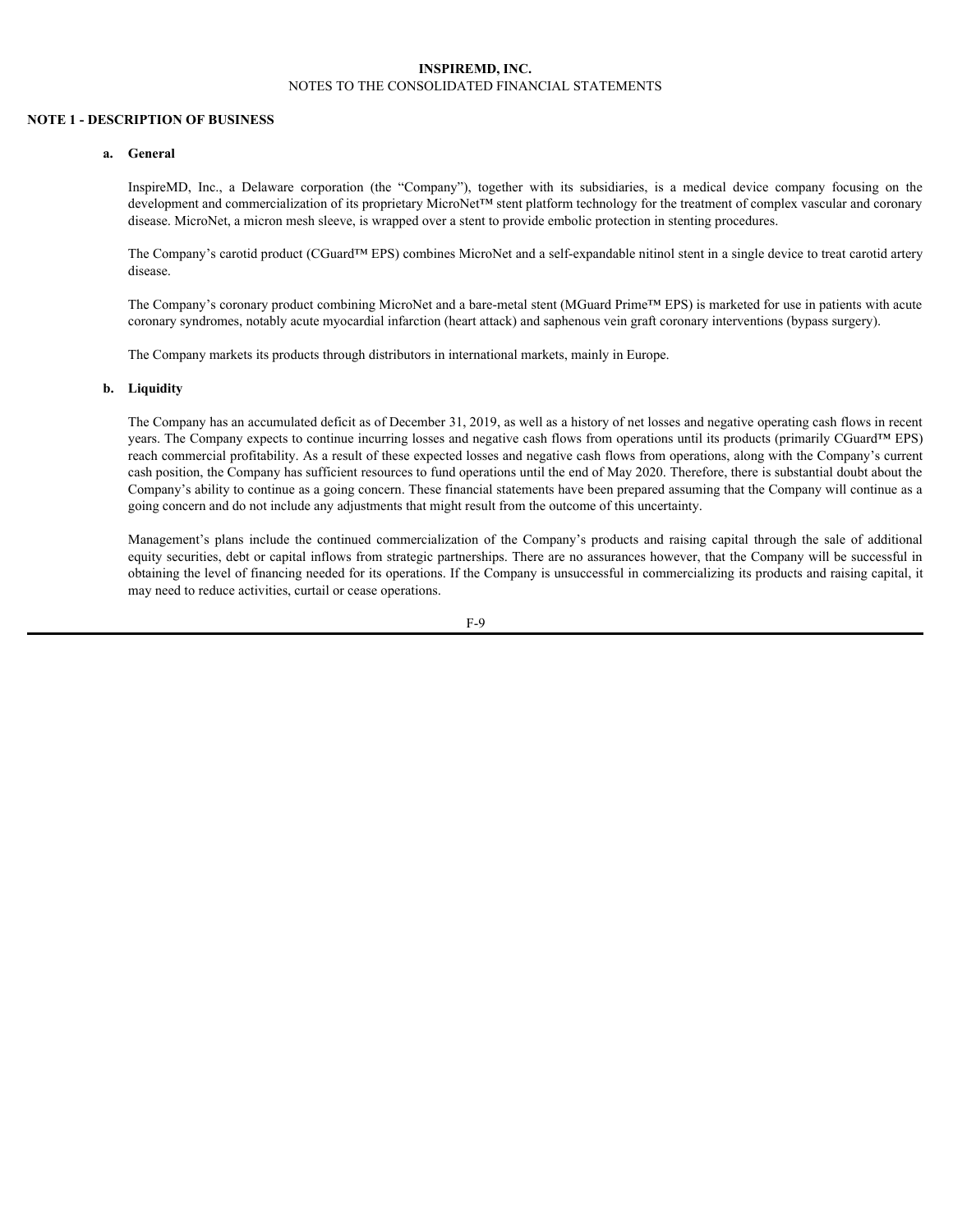## NOTES TO THE CONSOLIDATED FINANCIAL STATEMENTS (continued)

#### **NOTE 2 - SIGNIFICANT ACCOUNTING POLICIES**

## **a. Use of estimates**

The preparation of financial statements in conformity with U.S. GAAP requires management to make estimates using assumptions that affect the reported amounts of assets and liabilities, the disclosure of contingent assets and liabilities at the date of the financial statements and the reported amounts of sales and expenses during the reporting periods. Actual results could differ from those estimates.

**EPEANT ACCOUNTING POLICIES**<br> **EPEANT ACCOUNTING POLICIES**<br> **EUSE OF ORIGINATE CONSOLIDATED FINANCIAL STATEMENTS (continued)**<br>
The preparation of financial statements in conformity with U.S. GAAP requires management to mak **EFICANT ACCOUNTING POLICIES**<br>**EVALUE POLICIES**<br>**EVALUE COUNTING POLICIES**<br>**EVALUE AND FOLICIES**<br>**EVALUE COUNTING POLICIES**<br>**EVALUE COUNTING POLICIES**<br>**EVALUE COUNTING POLICIES**<br>**EVALUE COUNTING POLICIES**<br>**EVALUE COUNT COU** contingencies.

## **b. Functional currency**

The currency of the primary economic environment in which the operations of the Company and its subsidiaries are conducted is the U.S. dollar ("\$" or "dollar"). Accordingly, the functional currency of the Company and its subsidiaries is the U.S. dollar.

The dollar figures are determined as follows: transactions and balances originally denominated in dollars are presented in their original amounts. Balances in foreign currencies are translated into dollars using historical and current exchange rates for non-monetary and monetary balances, respectively. The resulting translation gains or losses are recorded as financial income or expense, as appropriate. For transactions reflected in the statements of operations in foreign currencies, the exchange rates at transaction dates are used. Depreciation and changes in inventories and other changes deriving from non-monetary items are based on historical exchange rates.

## **c. Principles of consolidation**

The consolidated financial statements include the accounts of the Company and of its subsidiaries. Intercompany transactions and balances have been eliminated upon consolidation.

#### **d. Cash and cash equivalents**

The Company considers all highly liquid investments, which include short-term bank deposits (up to three months from date of deposit), that are not restricted as to withdrawal or use, to be cash equivalents.

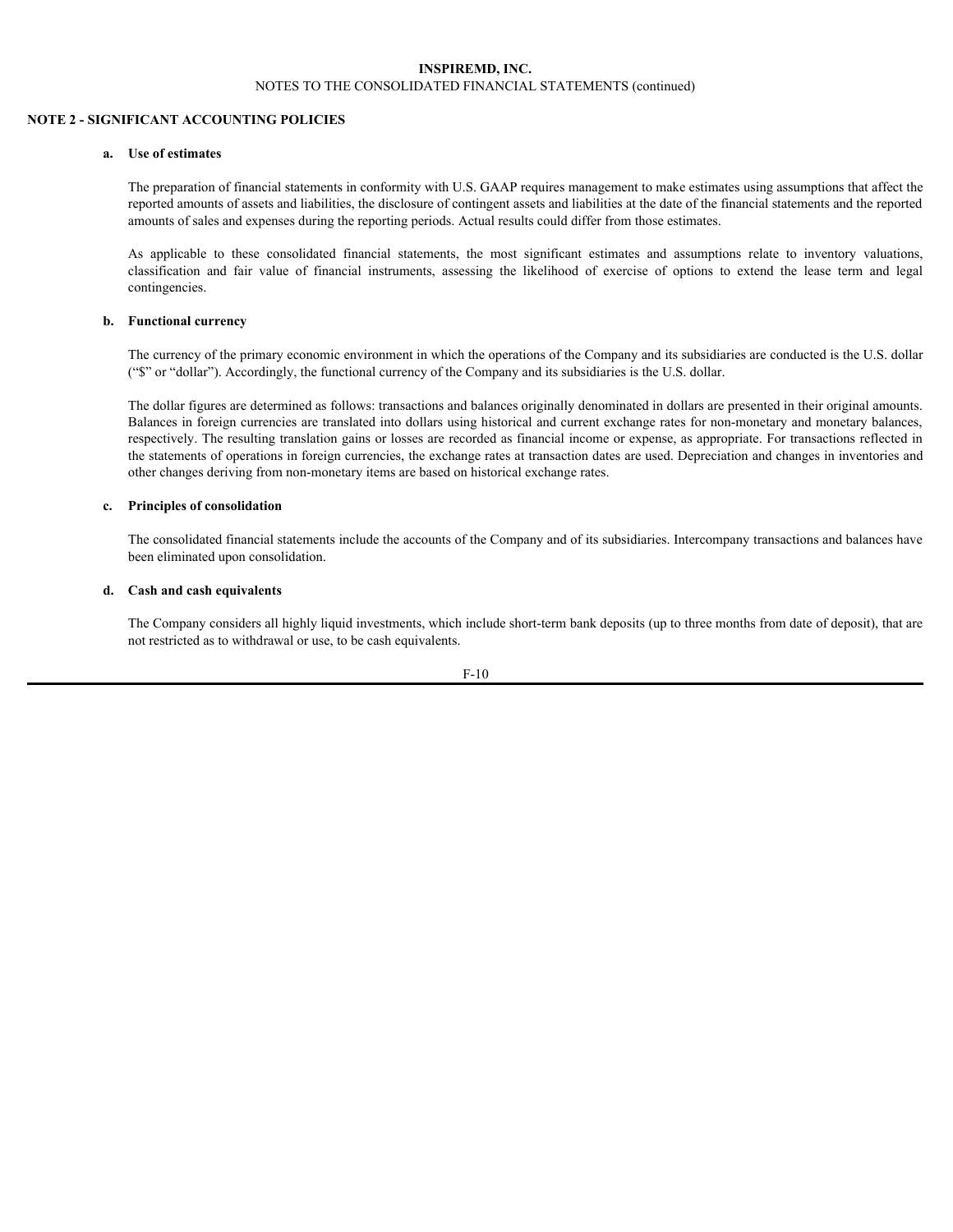# NOTES TO THE CONSOLIDATED FINANCIAL STATEMENTS (continued)

## **NOTE 2 - SIGNIFICANT ACCOUNTING POLICIES** (continued):

#### **e. Concentration of credit risk and allowance for doubtful accounts**

Financial instruments that may potentially subject the Company to a concentration of credit risk consist of cash and cash equivalents, which are deposited in major financially sound institutions in the U.S, Israel and Germany, and trade accounts receivable. The Company's trade accounts receivable is derived from revenues earned from customers from various countries. The Company performs ongoing credit evaluations of its customers' financial condition and, requires no collateral from its customers. The Company also has a credit insurance policy for some of its **EXEMIT ACCOUNTING POLICIES** (continued).<br> **COMPARITE CONSOLIDATED FINANCIAL STATEMENTS** (continued).<br> **COMPARITE COMPARITE CONSOLIDATED FINANCIAL STATEMENTS** (continued)<br> **Concentration of redit risk and allowance for dou EXPIREMD, INC.**<br>**FICANT ACCOUNTING POLICIES** (continued):<br>**Concentration of credit risk and allowance for doubtful accounts**<br>**Financial instruments that may potentially subject the Company to a concentration of credit ris BASPIREMIO, INC.**<br> **BASPIREMIO, INC.**<br> **ECOLUSTING: FOLICIES** (continued):<br> **Concentration of credit risk and allowance for doubtful accounts**<br> **EFinancial instruments that may potentially subject the Company to a conce** unable to meet its financial obligations to the Company, the Company provides an allowance for credit losses to reduce the receivable to the amount management reasonably believes will be collected, which is netted against "Accounts receivable - Trade". **FIGANT ACCOUNTING IDSPIREMID, INC.**<br> **FIGANT ACCOUNTING POLICIES** (continued)<br> **Concentration of credit risk and allowance for doubtful accounts**<br> **Einnaceal intermode than any positivity subject the Company is a concent** FIGENT INTERTIVATION INC.<br>
FOCULARY ACCOUNTING POLICIES (Continual)<br>
CONCELTENT CONCELTENT (CONCELTENT CONCELTENT CONCELTENT CONCELTENT CONCELTENT CONCELTENT CONCELTENT CONCELTENT CONCELTENT CONCELTENT CONCELTENT CONCELTEN NOTES TO THE CONSOLIDATED FINANCIAL STATEMENTS (continued)<br>Concentration of credit risk and allowance for doubtful accounts<br>
Einancial instruments that may parentially subject the Company to a concentration of credit risk

## **f. Inventory**

Inventories are stated at the lower of cost (cost is determined on a "first-in, first-out" basis) or net realizable value. The Company's inventories generally have a limited shelf life and are subject to impairment as they approach their expiration dates. The Company regularly evaluates the carrying value of its inventory and when, based on such evaluation, factors indicate that impairment has occurred, the Company impairs the inventories' carrying value.

## **g. Leases**

In February 2016, the FASB established ASC Topic 842, Leases (Topic 842), by issuing ASU No. 2016-02, which requires lessees to recognize leases on-balance sheet and disclose key information about leasing arrangements. The new standard establishes a right-of-use (ROU) model that January 1, 2019 using the modified retrospective transition method and we did not restate comparative periods. The new standard provides a under the new standard its prior conclusions about lease identification, lease classification and initial direct costs for leases entered into prior to adoption of Topic 842. extended condition and requires no collateral from its ustomers. The Company and consistent interact policies on the company of the secondary present and the distant and the most energy present interact the company reviewe extendents. The Company maintant an allowance for doubthal accounts reacted by by suscessing individual accounts concide a deliveration of the company reviews its allowance for doubthal accounts quanticyly sessessing indiv amount management reasonably believes will be collected. which is nered against "Accounts receivable - Trade".<br>Investories are rated at the lower of cost (sost is determined on a "first-ia, first-on, first-on, first-on, fi

Additionally, the Company did not separate lease and non-lease components for all of our leases. The Company elected the short-term lease recognition exemption for all leases that qualify. This means, for those leases that qualify, the Company will not recognize ROU assets or lease liabilities, and this includes not recognizing ROU assets or lease liabilities for existing short-term leases of those assets in transition. Instead, we will continue to recognize the lease payments for those leases in profit or loss on a straight-line basis over the lease term.

providing significant new disclosures about its leasing activities.

Upon adoption, we recognized additional operating lease liabilities, of approximately \$1.2 million based on the present value of the remaining approximately \$1.2 million. Lease terms may include options to extend or terminate the lease when the Company is reasonably certain that the option will be exercised. Lease expense is recognized on a straight-line basis over the lease term. Our leases may include variable payments based on measures that include changes in price index which are expensed as incurred and presented as operating expense on the condensed consolidated statements of operations in the same line item as expense arising from fixed lease payments. multe be rew-similated is princ conclusions about loses distribution, fosse classification, and misind direct costs for feases entered in princ to additionally, the Company did not separate lease and ano-lease component f Additionally, the Company dal not separate lease and non-lease components for all of our leases. The Company elected the absed transmitted in the absed to the such a fit and interval in the fit and the such that the such

The new standard also provides practical expedients for an entity's ongoing accounting. See Note 7.

# **h. Property, plant and equipment**

Property, plant and equipment are stated at cost, net of accumulated depreciation and amortization. Depreciation is calculated using the straightline method over the estimated useful lives of the related assets: over three years for computers and other electronic equipment, and seven to fifteen years for office furniture and equipment and machinery and equipment (mainly seven years). Leasehold improvements are amortized on a straight-line basis over the term of the lease, which is shorter than the estimated life of the improvements.

## **i. Impairment in value of long-lived assets**

impairment. If the sum of expected future cash flows (undiscounted and without interest charges) of the long-lived assets is less than the carrying expected future discounted cash flows.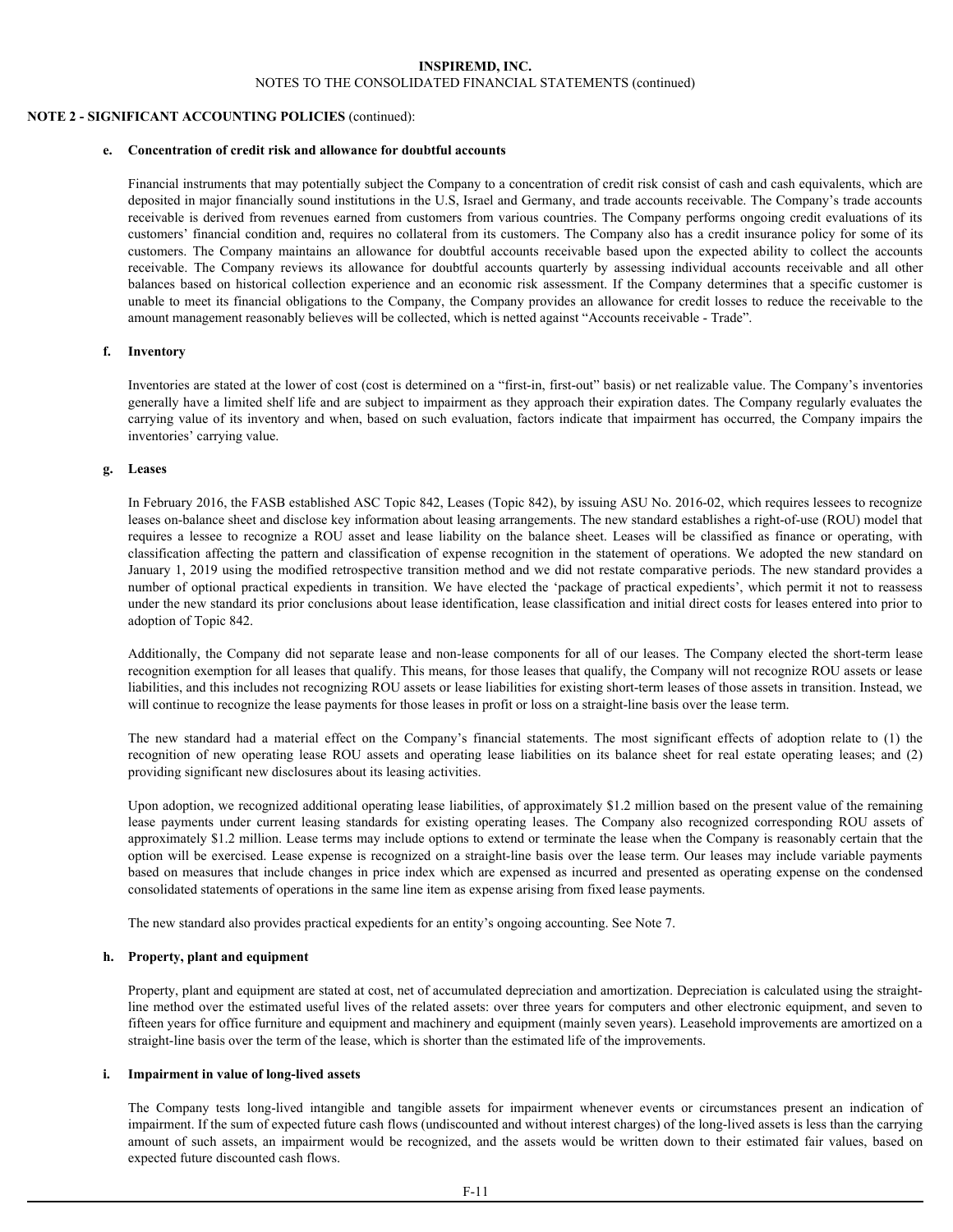## **INSPIREMD, INC.** NOTES TO THE CONSOLIDATED FINANCIAL STATEMENTS (continued)

## **NOTE 2 - SIGNIFICANT ACCOUNTING POLICIES** (continued):

## **j. Revenue recognition**

**EXECT ANT ACCOUNTING POLICIES** (continued)<br> **ETCANT ACCOUNTING POLICIES** (continued):<br> **Revenue recognition**<br>
A contract with a customer exists only when: 1) the parties to the contract have approved it and are committed **INSPIREMD, INC.**<br> **EFCANT ACCOUNTING POLICIES** (continued):<br> **Revenue recognition**<br>
A contract with a customer exists only when: 1) the parties to the contract have approved it and are committed to perform their respectiv Obligations"), 3) the Company can determine the transaction price for the goods or services to be transferred, 4) the contract has commercial substance and 5) it is probable that the Company will collect the consideration to which it will be entitled in exchange for the goods or services that will be transferred to the customer. Revenues are recorded in the amount of consideration to which the Company expects to be entitled in exchange for Performance Obligations upon transfer of control to the customer, excluding sales taxes.

Revenue from sales of goods, including sales to distributors, is recognized when the customer obtains control of the product, once the Company has a present right to payment and legal title, and risk and rewards of ownership are obtained by the customer. This occurs when products are shipped.

The Company recognizes the incremental costs of obtaining contracts as an expense since the amortization period of the assets that the Company otherwise would have recognized is one year or less. The costs are recorded under selling and marketing expenses. Disaggregated revenue is disclosed in Note 11.

The Company recognizes revenue net of value added tax (VAT).

## **k. Research and development costs**

Research and development costs are charged to the statement of operations as incurred.

## **l. Share-based compensation**

The Company has equity incentive plans under which the Company grants equity awards, including stock options, restricted stock and restricted stock units ("RSUs"). Employee equity awards are classified as equity awards and accounted for using the grant-date fair value method. The Company determines compensation expense associated with Restricted Stock and RSUs based on the fair value of our common stock on the date of grant. The fair value of option awards is estimated using the Black-Scholes valuation model and expensed over the requisite service period. The Company elected to account for forfeitures as they occur.

The Company elected to recognize compensation expenses for awards with only service conditions that have graded vesting schedules using the accelerated multiple option approach.

## **m. Uncertain tax positions**

The Company follows a two-step approach to recognizing and measuring uncertain tax positions. The first step is to evaluate the tax position for recognition by determining if the weight of available evidence indicates that it is more likely than not that the position will be sustained on audit. If under the first step a tax provision is assessed to be more likely than not of being sustained on audit, the second step is performed, under which Revene from sales of goods, including state to distributions, is recognized when the customatic of the product, ance the formulate the state of the state of the state of the state of the state of the state of the state of classified as long-term, unless the liability is expected to be resolved within twelve months from the balance sheet date. The Company's policy is to include interest related to unrecognized tax benefits within "Financial expenses - net". disclosed in Note 11.<br>The Company recognizes revenue net of value added ux (VAT).<br>
Research and development costs are changed to the statement of operations as incurred.<br>
Share-hased compressions are changed to the stateme Share haved compensation<br>The Company base quality investing planes under which the Company grants equaly aveable and accurate the solicit units (TeSl sy). They have also and the company determines componention expects and stood is the TSUs": Employee copity worath are classified as equilible with a solicity and accounted for taking ine guard-tatin in vestments and account for the integration and the event particles of the event in the event

## **n. Deferred income taxes**

financial accounting and tax bases of assets and liabilities under the applicable tax laws, and on tax rates anticipated to be in effect when the deferred taxes are expected to be paid or realized. The Company assesses realization of deferred income tax assets and, based on all available evidence, concludes whether it is more likely than not that the net deferred income tax assets will be realized. A valuation allowance is provided for the amount of deferred income tax assets not considered to be realizable.

The Company may incur an additional tax liability in the event of intercompany dividend distributions by its subsidiaries. Such additional tax permanently reinvest the subsidiaries' earnings and to consider distributing dividends only in connection with a specific tax opportunity that may arise.

deferred taxes, as it is the Company's intention to hold, and not to realize, these investments.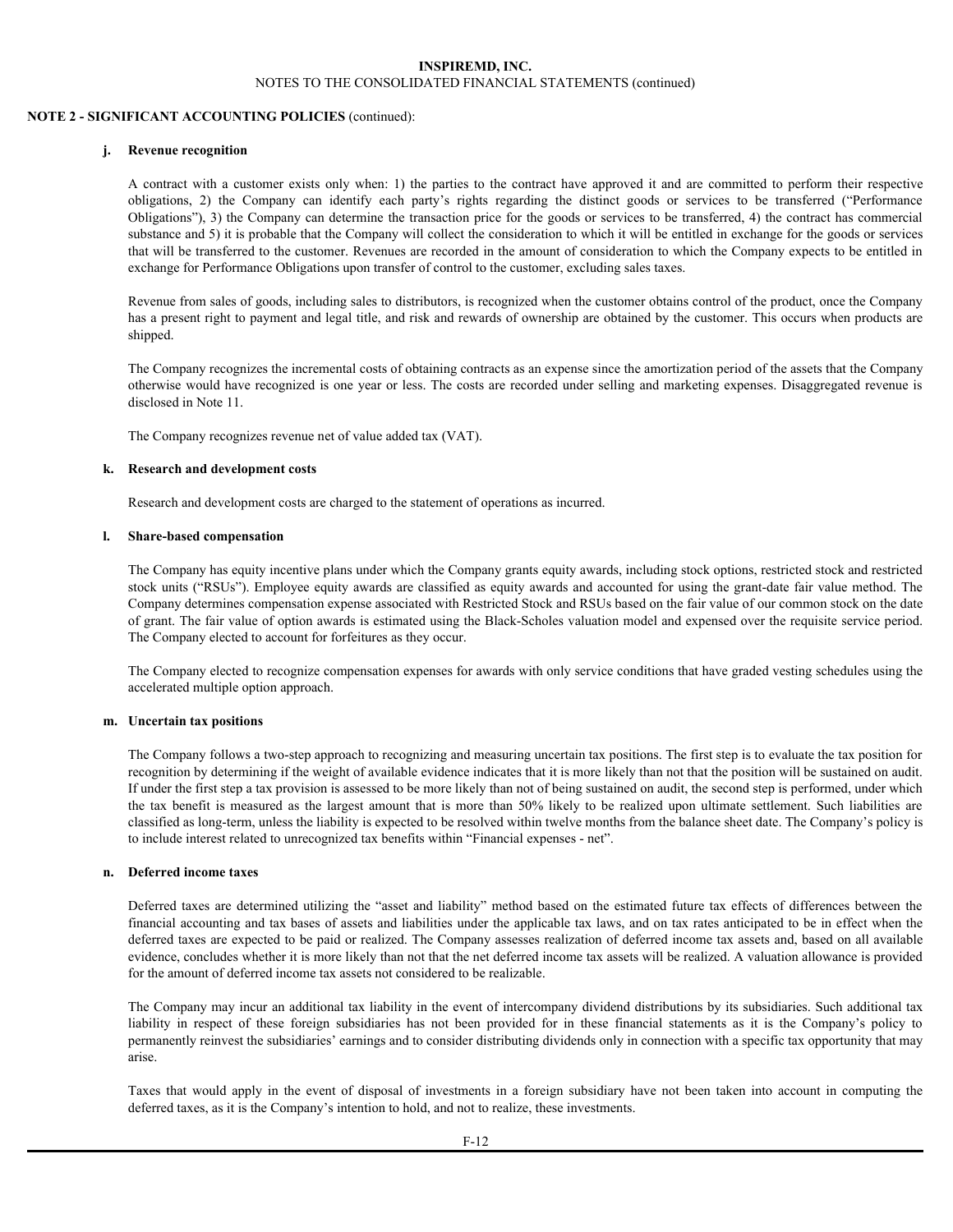## **INSPIREMD, INC.** NOTES TO THE CONSOLIDATED FINANCIAL STATEMENTS (continued)

#### **NOTE 2 - SIGNIFICANT ACCOUNTING POLICIES** (continued):

## **o. Advertising**

approximately \$262,000 and \$157,000 for the years ended December 31, 2019 and 2018, respectively.

## **p. Net loss per share**

INSPIREMD, INC.<br>
FICANT ACCOUNTING POLICIES (continued):<br>
Advertising<br>
Costs related to advertising and promotion of products are charged to sales and marketing expense as incurred. Advertising expenses were<br>
approximately **EXPIREMD, INC.**<br> **ENCANT ACCOUNTING POLICIES** (continued):<br> **Advertising**<br> **Costs related to advertising and promotion of products are charged to sales and marketing expense as incurred. Advertising expenses were<br>
approxi EXERT ACCOUNTING POLICIES** (continued)<br> **Advertising**<br> **Advertising**<br> **Costs related to advertising and promotion of products are charged to sales and marketing expense as incurred. Advertising expenses were<br>
approximatel** common stock outstanding during the period, including 151,884 and 21,632 weighted average shares of common stock issuable to holders of Series B Convertible Preferred Stock (since they are convertible based on passage of time) and 72,493 and 15,885 weighted average shares of common stock issuable to holders of unexercised Pre-Funded Warrants for the years ended December 31, 2019 and 2018, respectively. Basic and diluted are loss per share is computed by dividing the are loss for the period attributable to common stock (shee adding the excelusion of Series) and SCC Common stock ontanading during the period, including 15/

The calculation of diluted net loss per share excludes potential share issuances of common stock upon the exercise of share options, warrants, restricted stocks, restricted stock units, preferred stock and placement agent unit as their effect is anti-dilutive.

## **q. Segment reporting**

The Company has one operating and reportable segment.

#### **r. Fair value measurement**

The Company measures fair value and discloses fair value measurements for financial assets and liabilities. Fair value is based on the price that would be received to sell an asset or paid to transfer a liability in an orderly transaction between market participants at the measurement date.

The accounting standard establishes a fair value hierarchy that prioritizes observable and unobservable inputs used to measure fair value into three broad levels, which are described below:

Level 1: Quoted prices (unadjusted) in active markets that are accessible at the measurement date for assets or liabilities. The fair value hierarchy gives the highest priority to Level 1 inputs.

Level 2: Observable prices that are based on inputs not quoted on active markets, but corroborated by market data.

Level 3: Unobservable inputs are used when little or no market data is available. The fair value hierarchy gives the lowest priority to Level 3 inputs.

unobservable inputs to the extent possible and considers counterparty credit risk in its assessment of fair value.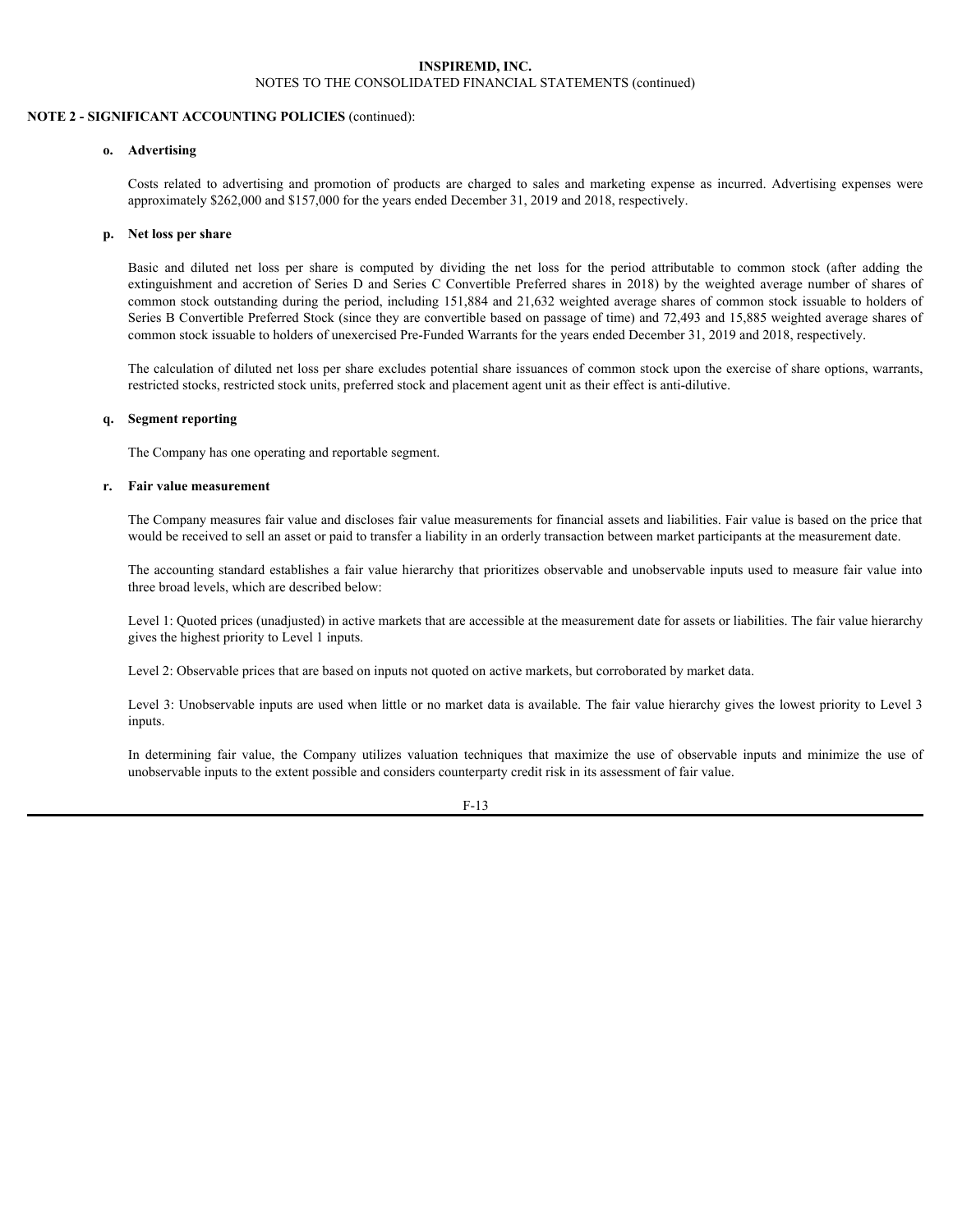## NOTES TO THE CONSOLIDATED FINANCIAL STATEMENTS (continued)

## **NOTE 2 - SIGNIFICANT ACCOUNTING POLICIES** (continued):

## **s. Issued accounting pronouncements effective in future periods**

#### Financial Instruments - Credit Losses

INSPIREMD, INC.<br>
INSPIREMD, INC.<br>
ISSUE TRANCIAL STATEMENTS (continued)<br>
ISSUE ACCOUNTING POLICIES (continued):<br>
ISSUE ACCOUNTING POLICIES (continued):<br>
ISSUE ARE IN SUE ARE IN EXERCT CONDUCTED INTO A FINANCIAL STATEMENTS Instruments. This guidance replaces the current incurred loss impairment methodology. Under the new guidance, on initial recognition and at each reporting period, an entity is required to recognize an allowance that reflects its current estimate of credit losses expected to be incurred **INSPIREMD, INC.**<br> **Sisued accounting PODLICIES** (continued):<br> **Sisued accounting pronouncements effective in future periods**<br> **In June 2016**, the FASB issued ASU 2016-13, Financial Instruments-Credit Losses (Topic 326)-Me November 2019, the FASB issued ASU No. 2019-10, Financial Instruments - Credit Losses (Topic 326), Derivatives and Hedging (Topic 815), **INSPIREMO, INC.**<br> **ENCANT ACCOUNTING POLICIES** (continued):<br> **ISsued accounting pronouncements effective in future periods**<br> **Financial Instruments - Credit Losses**<br> **In June 2016, the FASB issued ASU 2016-13, Financial I INSPIREMD, INC.**<br> **Stated accounting pronouncements effective in future periods**<br> **ISsued accounting pronouncements effective in future periods**<br>
Financial Instruments - Credit Losses<br>
In June 2016, the FASB issued ASU 20 **EXERT ACCOUNTING POLICIES (continued)**<br> **SISMALER COMPRIMENTS** (Continued):<br> **SISMAL EXERCS ACCOUNTING POLICIES (continued):**<br> **EXERCS insection and SISMALER COMPRIMENTS** (Continued):<br> **EXERCS in a mathematic SCS (Topic 3** companies will have an effective date for fiscal years beginning after December 15, 2019, including interim periods within those fiscal years. All other entities are permitted to defer adoption of ASU 2016-13, and its related amendments, until the earlier of fiscal periods beginning after December 15, 2022. Under the current SEC definitions, the Company meets the definition of an SRC as of the ASU 2019-10 issuance date and is adopting the deferral period for ASU 2016-13. The guidance requires a modified retrospective transition approach through a cumulative-effect adjustment to retained earnings as of the beginning of the period of adoption. The Company is currently evaluating the impact of the adoption of **EXEREMID, INC.**<br>
NOTES TO THE CONSOLIDATED FINANCIAL STATEMENTS (continues).<br> **EXERCITENTS:** (CONSTRATE CONSIDENTS) CONSIDENTS (CONSIDENTS) CONSIDE THE ADOPTION IS also considered and proposed are adoption and at the rig consolidated financial statements. vocates the constraint and the multi-period and the multi-period experience and manifest and the multi-period experience and the state of the multi-period in a Derivative Constraint and all other experiments the effective

## **NOTE 3 - FAIR VALUE MEASURMENT**

The following tables summarize the activity for those financial liabilities where fair value measurements are estimated utilizing Level 3 inputs:

|                                                    | <b>Derivative Liability</b> |  |  |  |  |
|----------------------------------------------------|-----------------------------|--|--|--|--|
|                                                    | (\$ in thousands)           |  |  |  |  |
| <b>Balance as of January 1, 2018</b>               |                             |  |  |  |  |
| Classification of Redemption Obligation of         |                             |  |  |  |  |
| preferred shares holder to Mezzanine               | 620                         |  |  |  |  |
| Conversion of Series C Convertible Preferred Stock |                             |  |  |  |  |
| to common shares                                   | (182)                       |  |  |  |  |
| Revaluation of embedded derivative-financial       |                             |  |  |  |  |
| income                                             | (438)                       |  |  |  |  |
|                                                    |                             |  |  |  |  |
| <b>Balance as of December 31, 2018</b>             |                             |  |  |  |  |

Level 3 liabilities include Derivative Liability related to the Company Series C Convertible Preferred Stock, as described in Note 8. The Company related fund raise amounts, volatility of stock prices, stock prices, term to extinguish the Series C Convertible Preferred shares held by the Series D investor (see defined in Note 8).

In calculating the fair value of Derivative Liability related to the Series C Convertible Preferred Stock, the Company used the following assumptions: stock price of \$4.20 for the transaction date, and Volatility of 140.95% -166.60% for the transaction date.

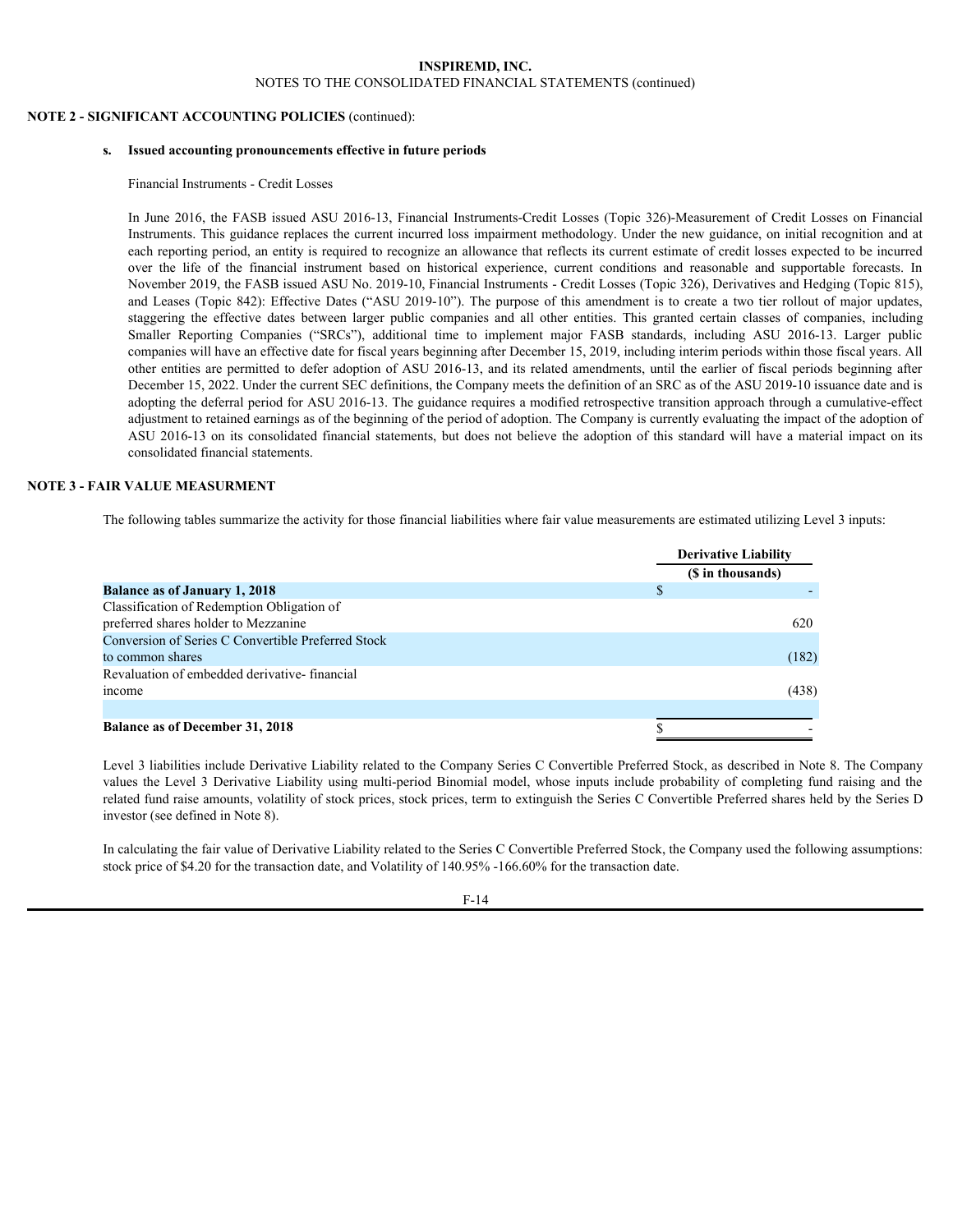## NOTES TO THE CONSOLIDATED FINANCIAL STATEMENTS (continued)

## **NOTE 4 - PROPERTY, PLANT AND EQUIPMENT**

| <b>INSPIREMD, INC.</b>                                                                                                                                                                                                                                                                                       |               |                   |          |              |
|--------------------------------------------------------------------------------------------------------------------------------------------------------------------------------------------------------------------------------------------------------------------------------------------------------------|---------------|-------------------|----------|--------------|
| NOTES TO THE CONSOLIDATED FINANCIAL STATEMENTS (continued)                                                                                                                                                                                                                                                   |               |                   |          |              |
| <b>COPERTY, PLANT AND EQUIPMENT</b>                                                                                                                                                                                                                                                                          |               |                   |          |              |
| a. Composition of assets, grouped by major classifications, is as follows:                                                                                                                                                                                                                                   |               |                   |          |              |
|                                                                                                                                                                                                                                                                                                              |               | December 31,      |          |              |
|                                                                                                                                                                                                                                                                                                              |               | 2019              | 2018     |              |
| Cost:                                                                                                                                                                                                                                                                                                        |               | (\$ in thousands) |          |              |
| Computer equipment                                                                                                                                                                                                                                                                                           | <sup>\$</sup> | 287               | <b>S</b> | 241          |
| Office furniture and equipment                                                                                                                                                                                                                                                                               |               | 95                |          | 73           |
| Machinery and equipment                                                                                                                                                                                                                                                                                      |               | 1,414             |          | 1,262        |
| Leasehold improvements                                                                                                                                                                                                                                                                                       |               | 206<br>2,002      |          | 144<br>1,720 |
| Less - accumulated depreciation and amortization                                                                                                                                                                                                                                                             |               | (1, 455)          |          | (1,299)      |
| Net carrying amount                                                                                                                                                                                                                                                                                          |               | 547               |          | 421          |
|                                                                                                                                                                                                                                                                                                              |               |                   |          |              |
| b. Depreciation and amortization expenses totaled approximately \$158,000 and \$139,000 for the years ended December 31, 2019 and 2018,<br>respectively.                                                                                                                                                     |               |                   |          |              |
| ABILITY FOR EMPLOYEES RIGHT UPON RETIREMENT                                                                                                                                                                                                                                                                  |               |                   |          |              |
|                                                                                                                                                                                                                                                                                                              |               |                   |          |              |
| Israeli labor law generally requires payment of severance pay upon dismissal of an employee or upon termination of employment in certain other<br>circumstances.                                                                                                                                             |               |                   |          |              |
|                                                                                                                                                                                                                                                                                                              |               |                   |          |              |
| Pursuant to section 14 of the Israeli Severance Compensation Act, 1963, some of the Company's employees are entitled to have monthly deposits, at                                                                                                                                                            |               |                   |          |              |
| a rate of 8.33% of their monthly salary, made in their name with insurance companies. Payments in accordance with section 14 relieve the Company<br>from any future severance payments to these employees.                                                                                                   |               |                   |          |              |
|                                                                                                                                                                                                                                                                                                              |               |                   |          |              |
| The severance pay liability of the Company for the rest of its Israeli employees, which reflects the undiscounted amount of the liability, is based upon<br>the number of years of service and the latest monthly salary. The severance pay liability is partly covered by insurance policies and by regular |               |                   |          |              |
| deposits with recognized severance payment funds. The Company may only withdraw funds previously deposited for savings in connection with the                                                                                                                                                                |               |                   |          |              |
| payment of severance. The severance pay expenses were approximately \$197,000 and \$186,000 for the years ended December 31, 2019 and 2018,<br>respectively.                                                                                                                                                 |               |                   |          |              |
|                                                                                                                                                                                                                                                                                                              |               |                   |          |              |
| Defined contribution plan expenses were approximately \$294,000 and \$244,000 for the years ended December 31, 2019 and 2018, respectively.                                                                                                                                                                  |               |                   |          |              |
|                                                                                                                                                                                                                                                                                                              |               |                   |          |              |

## **NOTE 5 - LIABILITY FOR EMPLOYEES RIGHT UPON RETIREMENT**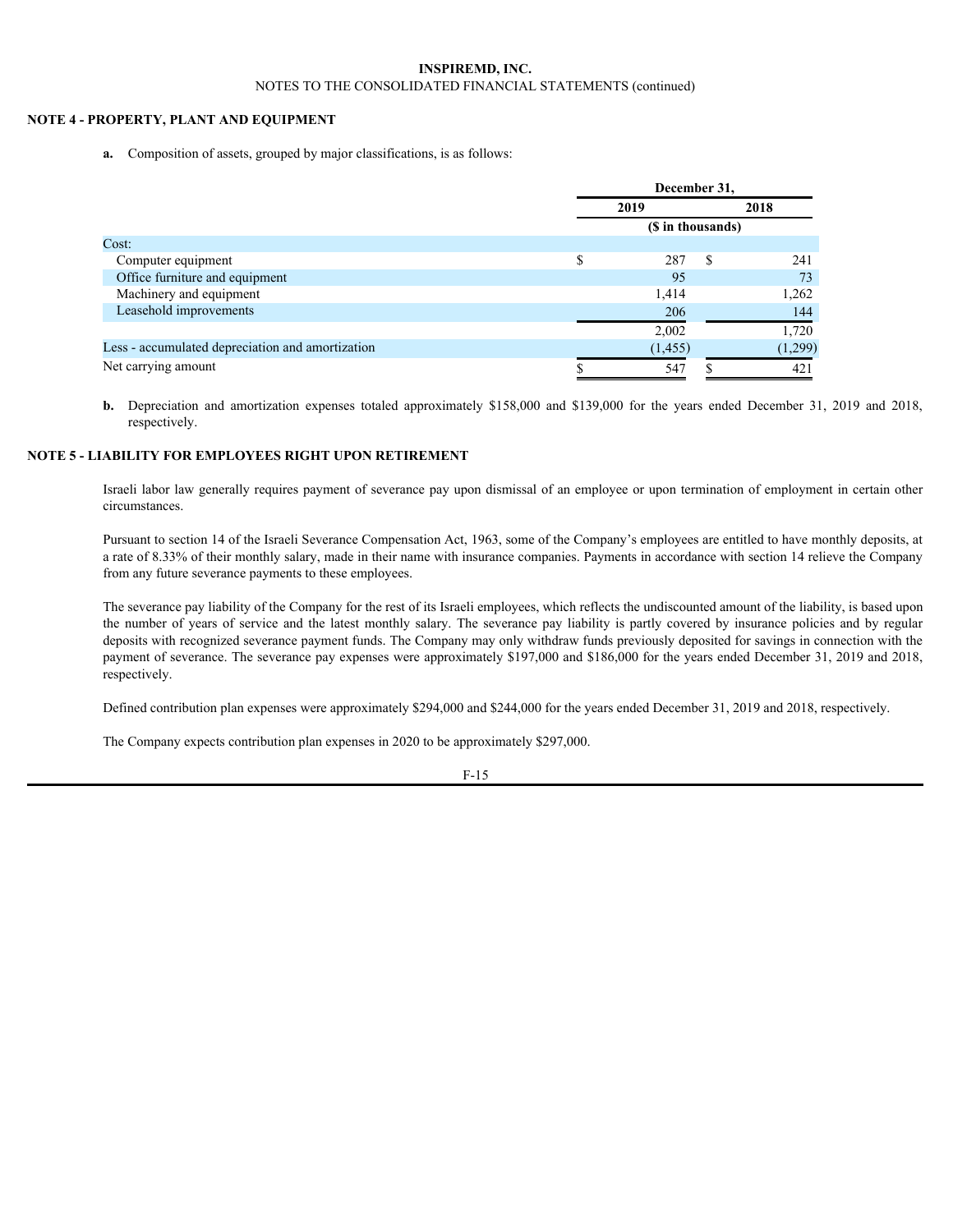## NOTES TO THE CONSOLIDATED FINANCIAL STATEMENTS (continued)

## **NOTE 6 - NET LOSS PER SHARE:**

| <b>INSPIREMD, INC.</b><br>NOTES TO THE CONSOLIDATED FINANCIAL STATEMENTS (continued)                                                                                                                                                                                                                                                                                                                                                                                                     |              |                                                  |              |         |
|------------------------------------------------------------------------------------------------------------------------------------------------------------------------------------------------------------------------------------------------------------------------------------------------------------------------------------------------------------------------------------------------------------------------------------------------------------------------------------------|--------------|--------------------------------------------------|--------------|---------|
| <b>5 - NET LOSS PER SHARE:</b>                                                                                                                                                                                                                                                                                                                                                                                                                                                           |              |                                                  |              |         |
| Set forth below is data taken into account in the computation of loss per share:                                                                                                                                                                                                                                                                                                                                                                                                         |              |                                                  |              |         |
|                                                                                                                                                                                                                                                                                                                                                                                                                                                                                          |              | December 31,                                     |              |         |
|                                                                                                                                                                                                                                                                                                                                                                                                                                                                                          |              | 2019                                             |              | 2018    |
|                                                                                                                                                                                                                                                                                                                                                                                                                                                                                          |              | (\$ in thousands expect<br>share and share data) |              |         |
| Net Loss                                                                                                                                                                                                                                                                                                                                                                                                                                                                                 | $\mathbb{S}$ | $(10,040)$ \$                                    |              | (7,240) |
| Adjustments due to extinguishment and accretion of series D and series C preferred shares                                                                                                                                                                                                                                                                                                                                                                                                |              |                                                  |              | (456)   |
| <b>Adjusted Loss</b>                                                                                                                                                                                                                                                                                                                                                                                                                                                                     | \$           | (10,040)                                         | <sup>S</sup> | (7,696) |
| Weighted average of Ordinary Shares and Pre-Funded                                                                                                                                                                                                                                                                                                                                                                                                                                       |              |                                                  |              |         |
| Warrants outstanding during the period                                                                                                                                                                                                                                                                                                                                                                                                                                                   |              | 2,089,964                                        |              | 461,539 |
| Basic and diluted loss per share (dollars)                                                                                                                                                                                                                                                                                                                                                                                                                                               |              | (4.80)                                           |              | (16.67) |
| The total number of shares of common stock related to outstanding options, warrants, restricted stock, restricted stock units, Series C Convertible<br>Preferred Stock, Series D Convertible Preferred Stock and placement agent units excluded from the calculations of diluted loss per share were<br>4,707,230 and 880,913 for the years ended December 31, 2019 and 2018, respectively.                                                                                              |              |                                                  |              |         |
| - COMMITMENTS AND CONTINGENT LIABILITIES                                                                                                                                                                                                                                                                                                                                                                                                                                                 |              |                                                  |              |         |
| a. Lease Agreements                                                                                                                                                                                                                                                                                                                                                                                                                                                                      |              |                                                  |              |         |
| 1) The Company's Israeli subsidiary has a lease agreement for a facility in Israel, which expires on December 31, 2020 with an option to<br>extend the agreement for two additional years until December 31, 2022 under the terms stipulated in the agreement (the Option Period). The<br>Option Period was taken in consideration when calculating the operating lease right of use assets and liabilities since it is reasonably certain<br>that the company will exercise the option. |              |                                                  |              |         |
| 2) The Company leases its motor vehicles under operating lease agreements.                                                                                                                                                                                                                                                                                                                                                                                                               |              |                                                  |              |         |
| 3) Operating lease cost for the year ended December 31, 2019 was comprised of the following:                                                                                                                                                                                                                                                                                                                                                                                             |              |                                                  |              |         |

## **NOTE 7 - COMMITMENTS AND CONTINGENT LIABILITIES**

## **a. Lease Agreements**

- extend the agreement for two additional years until December 31, 2022 under the terms stipulated in the agreement (the Option Period). The Option Period was taken in consideration when calculating the operating lease right of use assets and liabilities since it is reasonably certain that the company will exercise the option.
- 2) The Company leases its motor vehicles under operating lease agreements.
- 3) Operating lease cost for the year ended December 31, 2019 was comprised of the following:

|                          | <b>Twelve months</b> |
|--------------------------|----------------------|
|                          | ended                |
|                          | December 31          |
|                          | 2019                 |
|                          | (Sin                 |
|                          | thousands)           |
| Operating lease expense  | 358                  |
| Short-term lease expense |                      |
| Variable lease expense   |                      |
|                          | 366                  |

Supplemental information related to leases are as follows:

|                                         | December 31          |  |
|-----------------------------------------|----------------------|--|
|                                         | 2019                 |  |
|                                         | $(S \in \mathbb{R})$ |  |
|                                         | thousands)           |  |
| Operating lease right-of-use assets     | 937                  |  |
| Current Operating lease liabilities     | (362)                |  |
| Non-current operating lease liabilities | (653)                |  |

## Other information:

| Operating cash flows from operating leases (cash paid in |       |
|----------------------------------------------------------|-------|
| thousands)                                               | (366) |
| Weighted Average Remaining Lease Term                    |       |
| Weighted Average Discount Rate                           | 9.07% |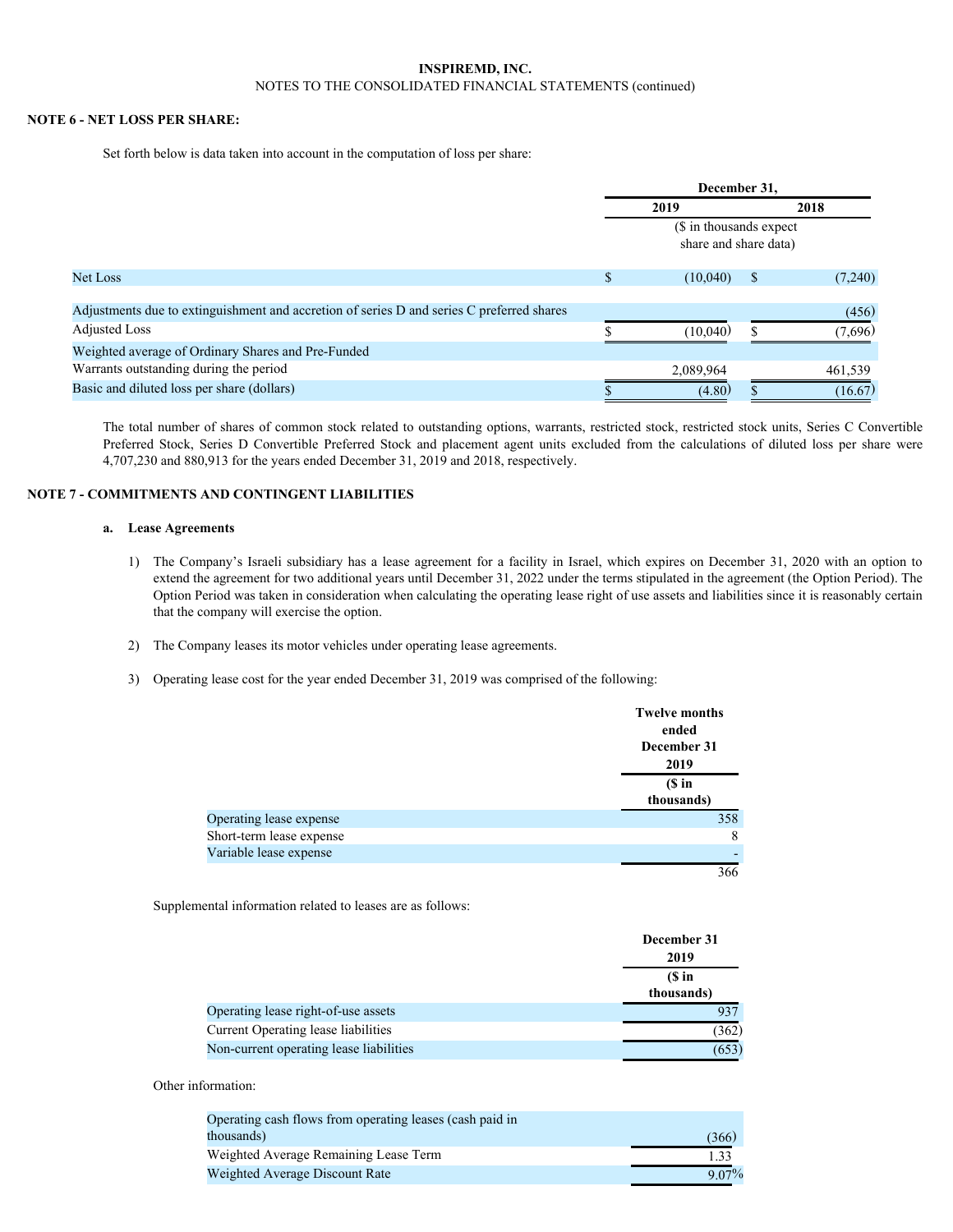Maturities of lease liabilities are as follows:

|                       | Amount            |  |
|-----------------------|-------------------|--|
|                       | (\$ in thousands) |  |
| 2020                  | 388               |  |
| 2021                  | 389               |  |
| 2022                  | 360               |  |
| Total lease payments  | ,137              |  |
| Less imputed interest | (122)             |  |
| Total                 | 1,015             |  |
|                       |                   |  |

## 4) ASC 840 Disclosures

The Company elected the modified retrospective transition method and included the following tables previously disclosed.

Future contractual obligations under the abovementioned operating lease agreements (not including the extension option) as of December 31, 2018 are as follows:

|       | Amount              |  |
|-------|---------------------|--|
|       | <b>U.S. dollars</b> |  |
|       | in thousands        |  |
| 2019  | 337                 |  |
| 2020  | 357                 |  |
| 2021  | 26                  |  |
| Total | 720                 |  |
|       |                     |  |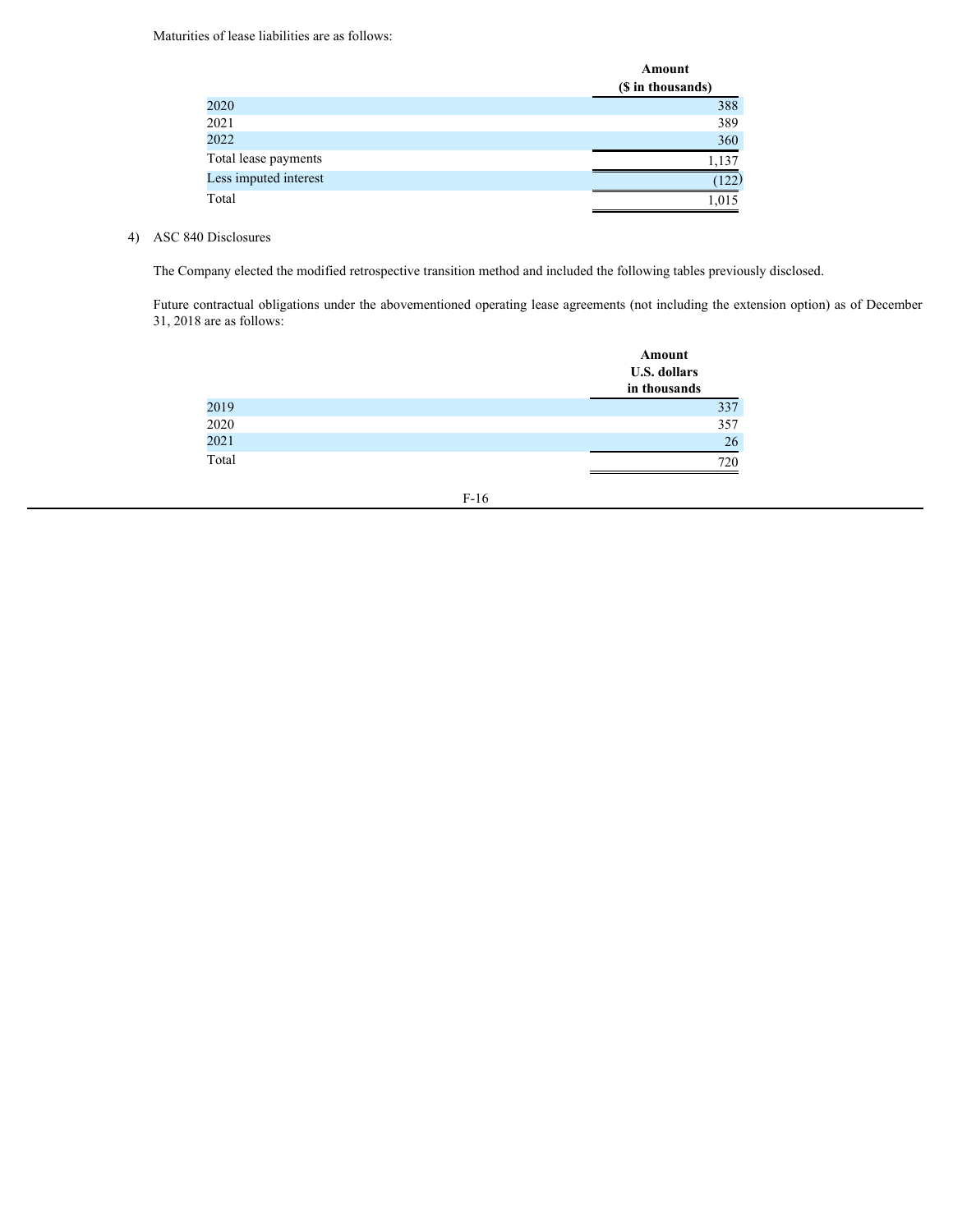## **INSPIREMD, INC.** NOTES TO THE CONSOLIDATED FINANCIAL STATEMENTS (continued)

# **NOTE 7 - COMMITMENTS AND CONTINGENT LIABILITIES** (continued):

## **b. Litigation:**

In July 2019, a former distributor filed a suit seeking damages from the Company's subsidiary for pre-paid goods subject to the voluntary field action (from April 2014) amounting to  $\epsilon$ 1,830,000 (which is approximately \$2.0 million), or alternatively  $\epsilon$ 1,024,000 (which is approximately reasonably possible likelihood of a loss from any related future proceedings would range from a minimal amount up to €1,830,000.

**INSPIREMD, INC.**<br> **S1.1 MICHTERT CONSOLIDATED FINANCIAL STATEMENTS (continued)**<br> **Litigation:**<br>
In July 2019, a former distributor filed a suit seeking damages from the Company's subsidiary for pre-paid goods subject to t INSPIREMD, INC.<br>
IITMENTS AND CONTINGENT LIABILITIES (cominued):<br>
Litigation:<br>
In July 2019, a former distributor filed a suit seeking damages from the Company's subsidiary for pre-paid goods subject to the voluntary field subsidiary and the plaintiff have entered into a confidential settlement agreement in the amount of \$600,000, and on April 24, 2019, the parties filed a stipulation of dismissal, dismissing all claims in this action. On April 25, 2019, the court denied as moot all pending motions. The related increase in provision of \$354,000 was recorded to "Research and development expense" within the Consolidated Statements of Operations for the year ended December 31, 2019.

## **NOTE 8 - EQUITY**

#### **a. Share capital**

The Company's common stock are listed on the NYSE American.

On February 7, 2018, the Company filed with the Secretary of State of Delaware a Certificate of Amendment to the Company's Amended and Restated Certificate of Incorporation to effect a one-for-thirty-five reverse stock split of its common stock, par value \$0.0001 per share, effective as of February 7, 2018, which decreased the number of issued and outstanding shares of common stock and restricted stock as of December 31, 2017 from 1.5 million shares to 30 thousand shares (adjusted to 2019 Reverse Split).

On March 27, 2019, the Company filed with the Secretary of State of Delaware a Certificate of Amendment to the Company's Amended and Restated Certificate of Incorporation to effect a one-for-fifty reverse stock split of its common stock, par value \$0.0001 per share, effective as of March 29, 2019, which decreased the number of issued and outstanding shares of common stock and restricted stock as of December 31, 2018 from 38.4 million shares to 769 thousand shares.

All related share and per share data have been retroactively applied to the financial statements and their related notes for all periods presented.

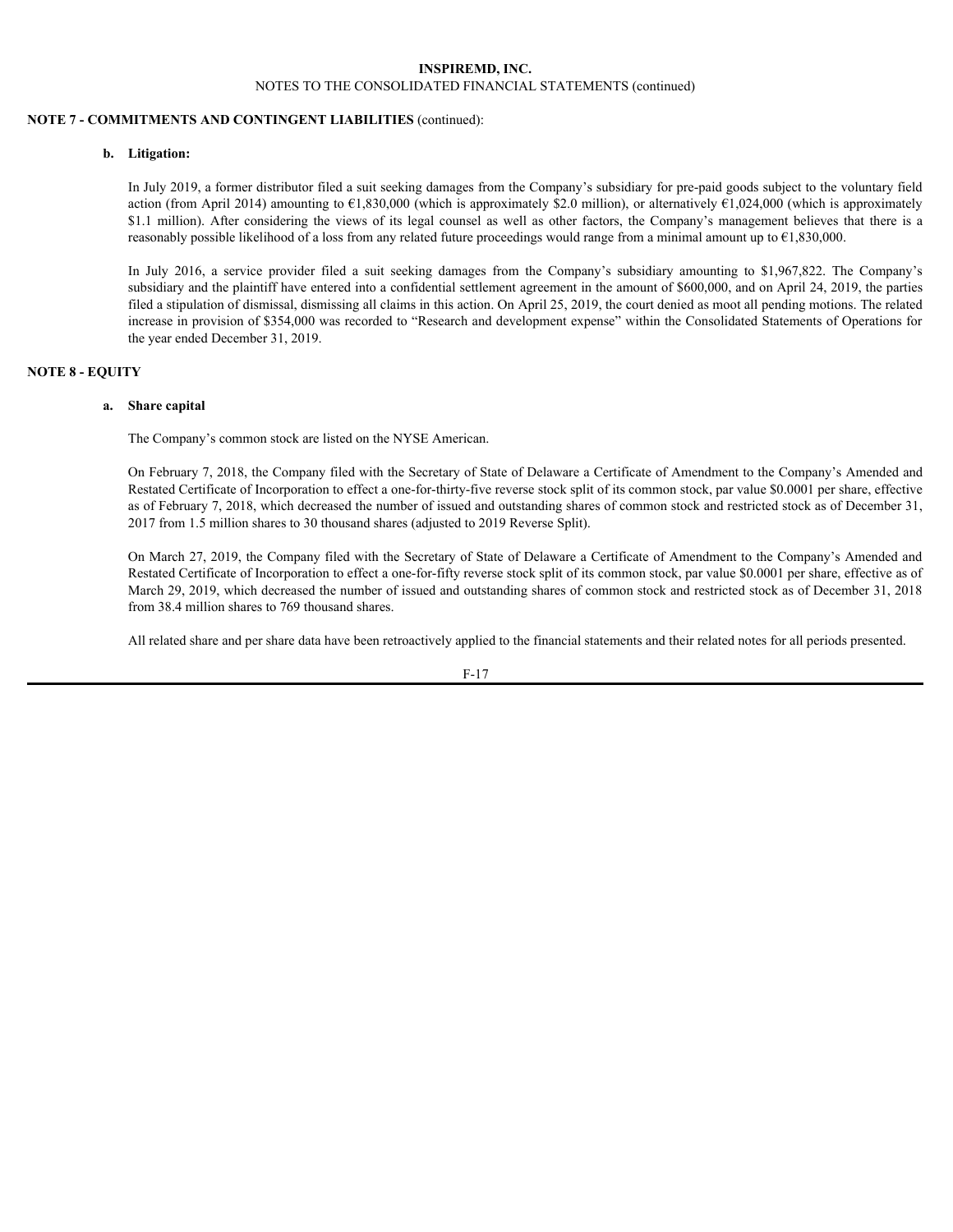# **INSPIREMD, INC.** NOTES TO THE CONSOLIDATED FINANCIAL STATEMENTS (continued)

## **NOTE 8 – EQUITY** (continued):

## *Status of Share Capital as of December 31, 2019*

**INSPIREMD, INC.**<br> **Example 2018, the Company made multiple transactions related to the capital structure. Following either redemption or conversion of the Diming 2018, the Company made multiple transactions related to the EXECUTE CONSOLIDATED FINANCIAL STATEMENTS (continued)**<br> **Company** Status of Share Capital as of December 31, 2019<br>
During 2018, the Company made multiple transactions related to the capital structure. Following either re **INSPIREMD, INC.**<br> **EV** (continued):<br> **EVALUATED SECONSOLIDATED FINANCIAL STATEMENTS (continued)**<br> **During 2018**, the Company made multiple transactions related to the capital structure Following either redemption or conv **INSPIREMD, INC.**<br>
Status of Share Capital as of December 31, 2019<br>
Status of Share Capital as of December 31, 2019<br>
During 2018, the Company made multiple transactions related to the capital structure. Following either re **EXECUTE:** NOTES TO THE CONSOLIDATED FINANCIAL STATEMENTS (continued)<br> **Proferred Stock outstanding**<br>
During 2018, the Company made multiple transactions related to the capital structure. Following either redemption or co **Preferred Stock and anti-dilution price in a full ratchet anti-direct anti-direct anti-direct anti-direct anti-direct anti-direct anti-direct anti-direct anti-direct anti-direct anti-direct anti-direct anti-direct anti-d EXPIREMD, INC.**<br> **EXECTIVE CONTOM** STATE CONSOLIDATED FINANCIAL STATEMENTS (continued)<br> **Status of Share Capital as of December 31, 2019**<br>
During 2018, the Company made multiple transactions related to the capital struct conversion of the Series B or C Convertible Preferred Stock could increase if another equity financing is completed at a price lower than the current conversion price of \$1.80 per share. **NOTES TO THE CONSOLIDATED FINANCIAL STATEMENTS (continued)**<br>
Sontas of Share Capstal as of December 31, 2019<br>
During 2013, the Company made mutuple transactions related to the capital structure. Following either redempti

# *Series D Convertible Preferred Stock and amendments to existing preferred stock through December 31, 2017 in connection with the Series D Private Placement*

NOTES TO THE CONSOLIDATED FINANCIAL STATEMENTS (continued)<br>
Natura of Share Capital as of December 31, 2019<br>
Daring 2018, the Company mast T7,303 shares of Series B Conventible Preferred Stock outstanding<br>
company's prefe "SPA"), dated November 28, 2017, for aggregate gross proceeds of \$750,000. The SPA contained a "most favored nation" provision, which provided that, until the Company consummates a "Qualified Offering", in the event the Company undertakes, or enter into any agreement to undertake, the issuance and sale of common stock and/or common stock equivalents to third party investors for cash (a "Subsequent Financing"), the Series D Investor may elect, in its sole discretion, to exchange all or some of the Series D Preferred Stock then held by such investor for any **EXPIREMENTAL STATEMENTS** (continued)<br> **Solution** of Shore Cappare and of December 31, 2019<br>
Dening 2018: the Company made embidde transactions celabed to the capital structure Following influe conventible in the successi Exchange Right"). The surrender of Series D Preferred Stock was to be in lieu of any cash subscription amount required for the participation in such Subsequent Financing. The Series D Investor also had the option to exchange their Series D Preferred Stock into the securities issued in a Qualified Offering upon consummation of a Qualified Offering on a \$1.00 per stated value for \$1.00 new subscription amount basis.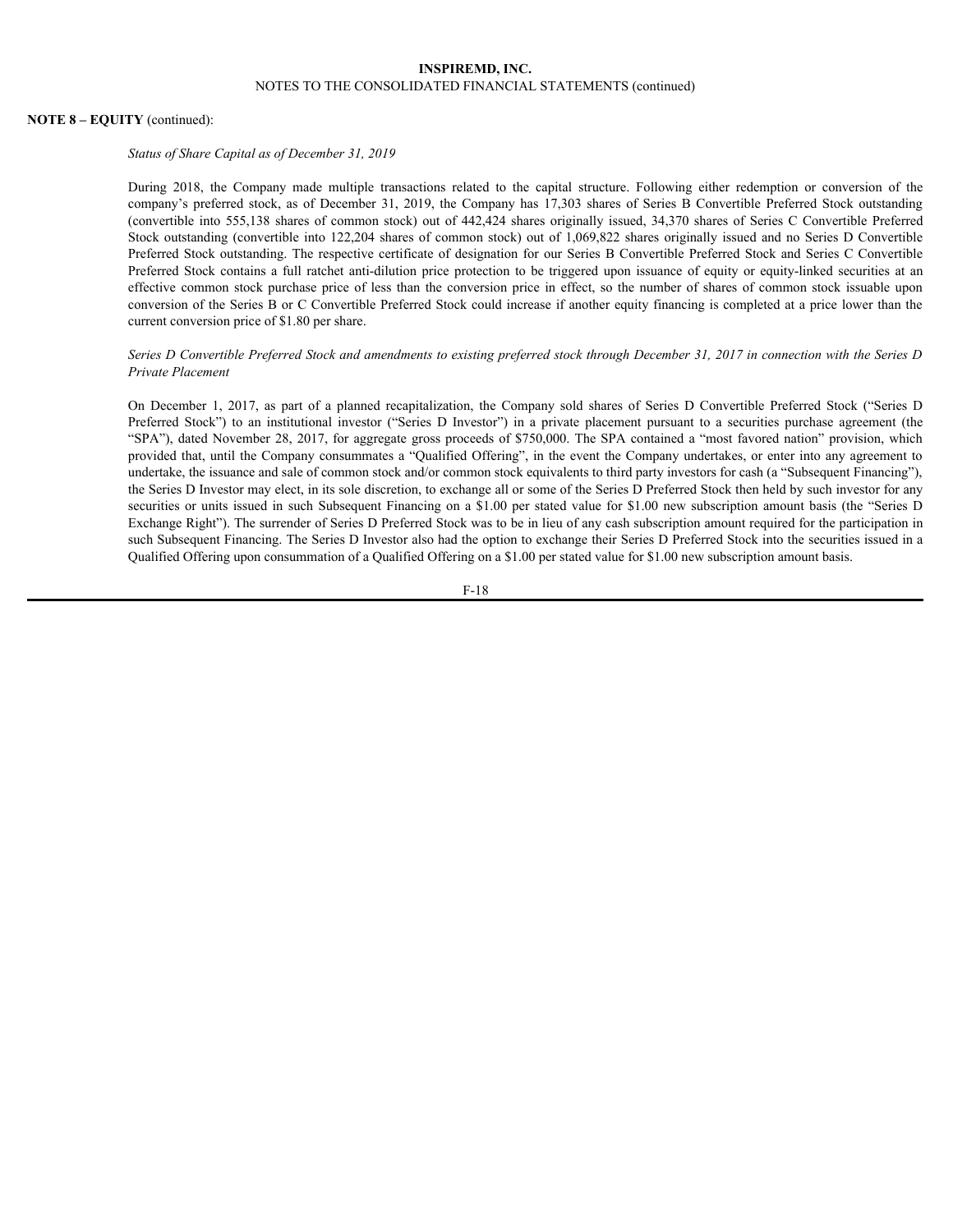# NOTES TO THE CONSOLIDATED FINANCIAL STATEMENTS (continued)

## **NOTE 8 – EQUITY** (continued):

The Company also agreed to use 12.5% of the proceeds from any subsequent offering of the Company's securities to redeem the outstanding shares of Series B Convertible Preferred Stock owned by the Series D Investor until such time that the Company has redeemed, in the aggregate, **INSPIREMD, INC.**<br> **TV** (continued):<br> **The Company** also agreed to use 12.5% of the proceeds from any subsequent offering of the Company's securities to redeem the outstanding<br>
shares of Series B Convertible Preferred Stoc ("Redemption Obligation of Series B").

In addition, in accordance with the original SPA, the certificate of designation for the Series B Convertible Preferred Stock was amended in Qualified Offering subject to the beneficial ownership limitation.

**EXECUTE: EXECUTE: EXECUTE: EXECUTE: EXECUTE: EXECUTE: EXECUTE: EXECUTE: EXECUTE: EXECUTE: CONSOLIDATED** FINANCIAL STATEMENTS (continued)<br>The Company also agreed to use 12.5% of the proceeds from any s Furthermore, the original SPA provided that, upon the consummation of a Qualified Offering, the shares of Series C Convertible Preferred Stock owned by the Series D Investor would be automatically exchanged into the securities sold by the Company in a Qualified Offering upon the terms set forth in the Agreement. However, under the rules of the NYSE American, the Company was required to obtain shareholder approval for the exchange by such purchaser of any securities in the Qualified Offering that represent 20% or more of the Company's total shares of common stock outstanding immediately prior to such offering.

As of the date of the SPA, the Company analyzed the classification of the Redemption Obligation of Series B of the Company regarding the Series B Convertible Preferred Stock as agreed upon in the SPA. Based on ASC 480-10-S99 the Company determined that, as of the date of the NOTES TO THE CONSOLIDATED FINANCIAL STATEMENTS (continued)<br>The Company is a started to saturated to the Series of the proceeds from any subsequent offering of the Company's securities to redeem the outstanding<br>absence of **EXPIREMOLE INCONSOLUATED PINANCIAL STATEMENTS (continued)**<br>The Company also agreed to use 12.5% of the proceeds from any subsequent offering of the Company's securities to redeem the outstanding<br>these of Series B Convert Company determined that, as of the date of the SPA, Subsequent Financing and the related payment of Redemption Obligation of Series B was **Considered Exercise Considered State Considered State Considered State Considered State Company in the company and the company in the company in the Company in the company in the state of Section 10. The Company in the s** NOTES TO THE CONSOLIDATED FINANCIAL STATEMENTS (continued)<br>The Company also agreed to use 12.5% of the precedeb from any anbequent offerring of the Company's securities to redeem the meshanding<br>alust of Series B Convertib **Sheet**.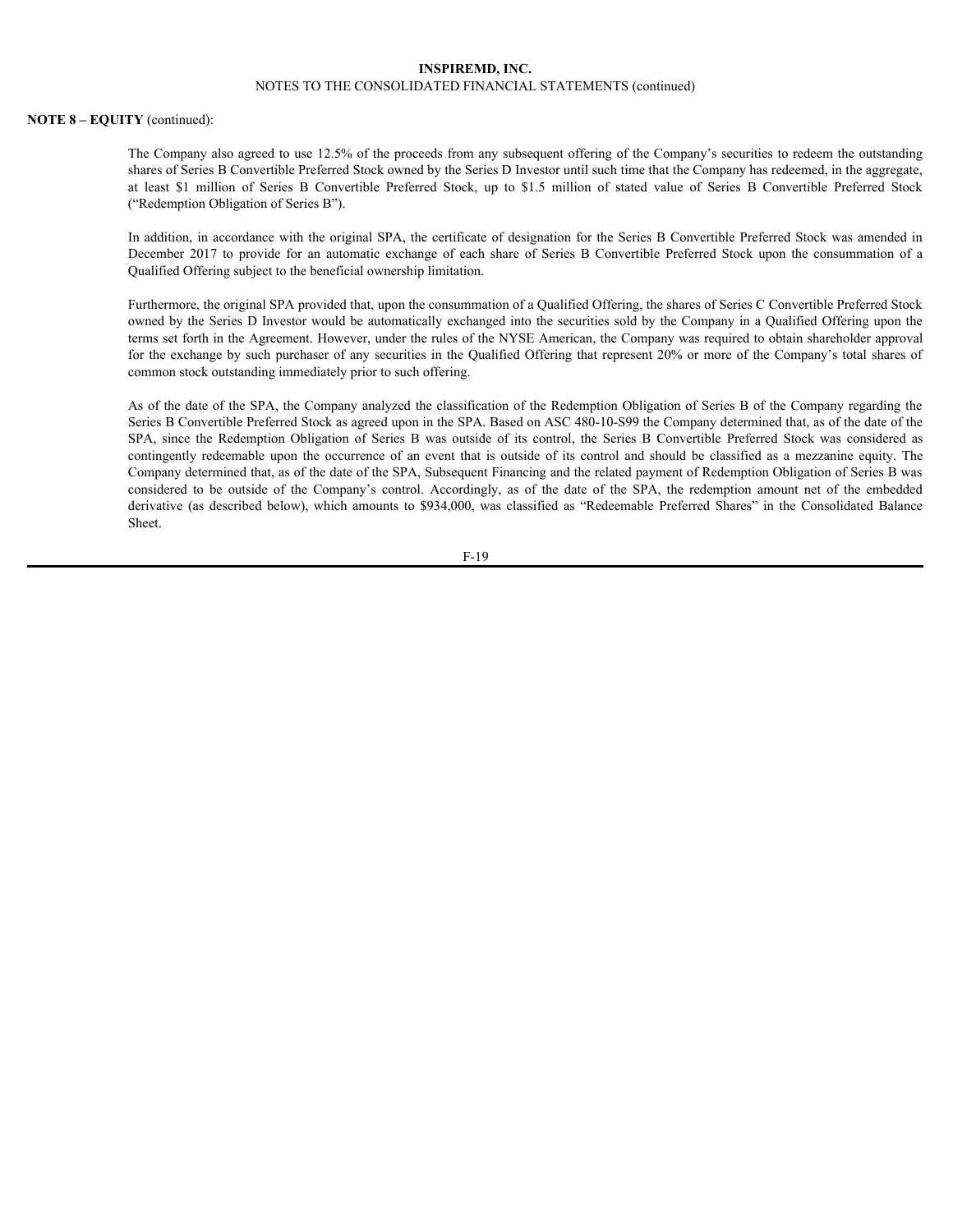# NOTES TO THE CONSOLIDATED FINANCIAL STATEMENTS (continued)

## **NOTE 8 – EQUITY** (continued):

In addition, as of the date of the SPA, the Company analyzed whether the conversion feature embedded in the shares of the Series B Convertible Preferred Stock subject to the Redemption Obligation of Series B should be bifurcated. As certain shares of the Series B Convertible Preferred Stock was contingently redeemable as of the date of the SPA, the host contract was determined to be akin to debt, and the other criteria under ASC 815-15-25-1 were met, an embedded derivative was separated from the host contract and accounted for as a derivative instrument pursuant to Subtopic 815-10. As of the date of the SPA, the embedded derivative was valued at \$66,000.

## *Placement Agent Unit Purchase Option Exercise and Series B Convertible Preferred Stock Conversion*

During January and February 2018, the placement agent from the public offering that closed in July 2016 exercised its unit purchase option to purchase 13,508 units and received 13,508 shares of Series B Preferred Stock and Series A warrants to purchase 31 shares of common stock. The placement agent subsequently converted its Series B Preferred Stock and received an aggregate of 2,229 shares of common stock. We received an aggregate of \$557,205 from the placement agent for the exercise of the unit purchase option.

#### *Series D Amendments and 2018 Equity Offerings*

On February 21, 2018, the SPA was amended ("February 2018 SPA amendment") to require the Company (i) to use 15% of the proceeds from any subsequent offering of the Company's securities that is not a Qualified Offering to redeem the outstanding shares of the Series C Convertible Preferred Stock held by the Series D Investor at a per share purchase price equal to the stated value of the Series C Convertible Preferred Stock, **INSTIREMID. INC.**<br> **INSTIREMID. INC.**<br> **INVERTION CONTINUESTS (continued)**<br> **INVERTION CONTINUESTS (continued)**<br> **INVERTION CONTINUESTS (continued)**<br> **Preferred Stock subject to the Redunption Objection of Series B shoul** Convertible Preferred Stock held by the Series D Investor for any securities issued in such Qualified Offering on a \$1.00 per stated value for \$1.00 new subscription amount basis (subject to the beneficial ownership limitation set forth in the certificate of designation for the Series C **EVALUAT EXECTS TO THE CONNOLIDATED FINANCIAL STATEMENTS (continued)**<br> **Continued):**<br>
The addition, as of the date of the SPA, the Company amb/zed whether the convertion feature embedded in the shares of the Stries B Conv securities issued in the Qualified Offering to the Series D Investor in exchange for such investor's remaining Series C Convertible Preferred Stock due to limitations mandated by the NYSE American, the Securities and Exchange Commission, or for any other reason, the Company would be required to offer to purchase from such investor those shares of Series C Convertible Preferred Stock not exchanged for the securities sold in the Qualified Offering at a per share purchase price equal to the stated value of Series C Convertible Preferred Stock. This requirement to purchase from the Series D Investor those shares of Series C Convertible Preferred Stock not exchanged for the securities sold in the Qualified Offering at a per share purchase price equal to the stated value of Series C Convertible Preferred Stock in case of a Qualified Offering, and the requirement to use 15% of the proceeds from any subsequent offering of the Company's securities that is not a Qualified Offering to redeem the outstanding shares of the Series C Convertible Preferred Stock held by the Series D Investor at a per share purchase price equal to the stated value of the Series C Convertible Preferred Stock are referred to as "Redemption Obligation of Series C."

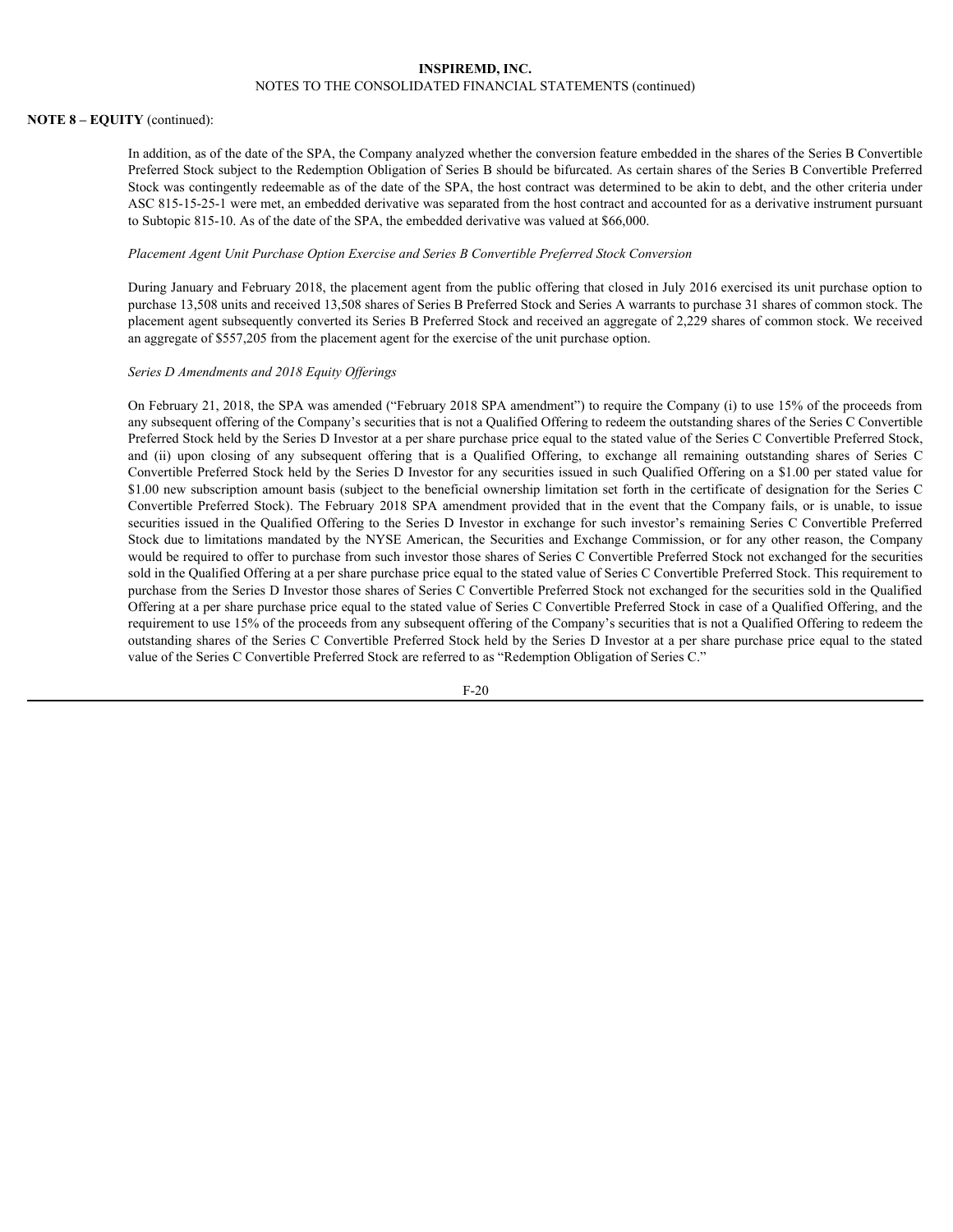# NOTES TO THE CONSOLIDATED FINANCIAL STATEMENTS (continued)

## **NOTE 8 – EQUITY** (continued):

For accounting purposes, as of the effective date of the February 2018 SPA amendment, the Company analyzed the classification of the Series C Convertible Preferred Stock in light of the Redemption Obligation of Series C regarding such preferred stock held by the Series D Investor, as agreed upon in the February 2018 SPA amendment. Based on ASC 480-10-S99 the Company determined that since the Redemption Obligation of Series C may occur upon contingent events, such as subsequent financing transactions not meeting the threshold for a Qualified Offering, that are not solely within the Company's control, as of the effective date of the February 2018 SPA amendment the Series C Convertible Preferred Stock was considered as contingently redeemable and should be classified outside of permanent equity, within mezzanine equity. **HOSTER TO THE CONSOLIDATED FINANCIAL STATEMENTS (continued)**<br>
For accounting purposes, as of the effective date of the February 2018 SPA amondment, the Company analyzed the dissification of the Series Convertible Preferr **EXPIREMD, INCTES TO THE CONSOLIDATED FINANCIAL STATEMENTS (continued)**<br>For accountring purposes, as of the effective date of the February 2018 SPA amendment, the Company analyzed the classification of the Series C<br>Convert NOTES TO THE CONSOLIDATED FINANCIAL STATEMENTS (continued)<br>
The recocurntials proposes, as of the effective data of the February 2018 SPA amendment, the Company analyzed the classification of the Series C<br>
For weathing pu

In addition, as of the effective date of the February 2018 SPA amendment, the Company analyzed whether the conversion feature embedded in the shares of the Series C Convertible Preferred Stock subject to the Redemption Obligation of Series C should be bifurcated. As certain shares of the Series C Convertible Preferred Stock were contingently redeemable, as of the effective date of the February 2018 SPA amendment, the protection included in the terms of these Series C Convertible Preferred Stock. Consequently, an embedded derivative was separated from the host contract and accounted for as a derivative instrument pursuant to Subtopic 815-10.

"Redeemable Preferred Shares" and "Derivative Liability" in an amount of \$2,580,000 and \$620,000, respectively.

transactions probability of completing successful fund raising during the relevant period and stock prices.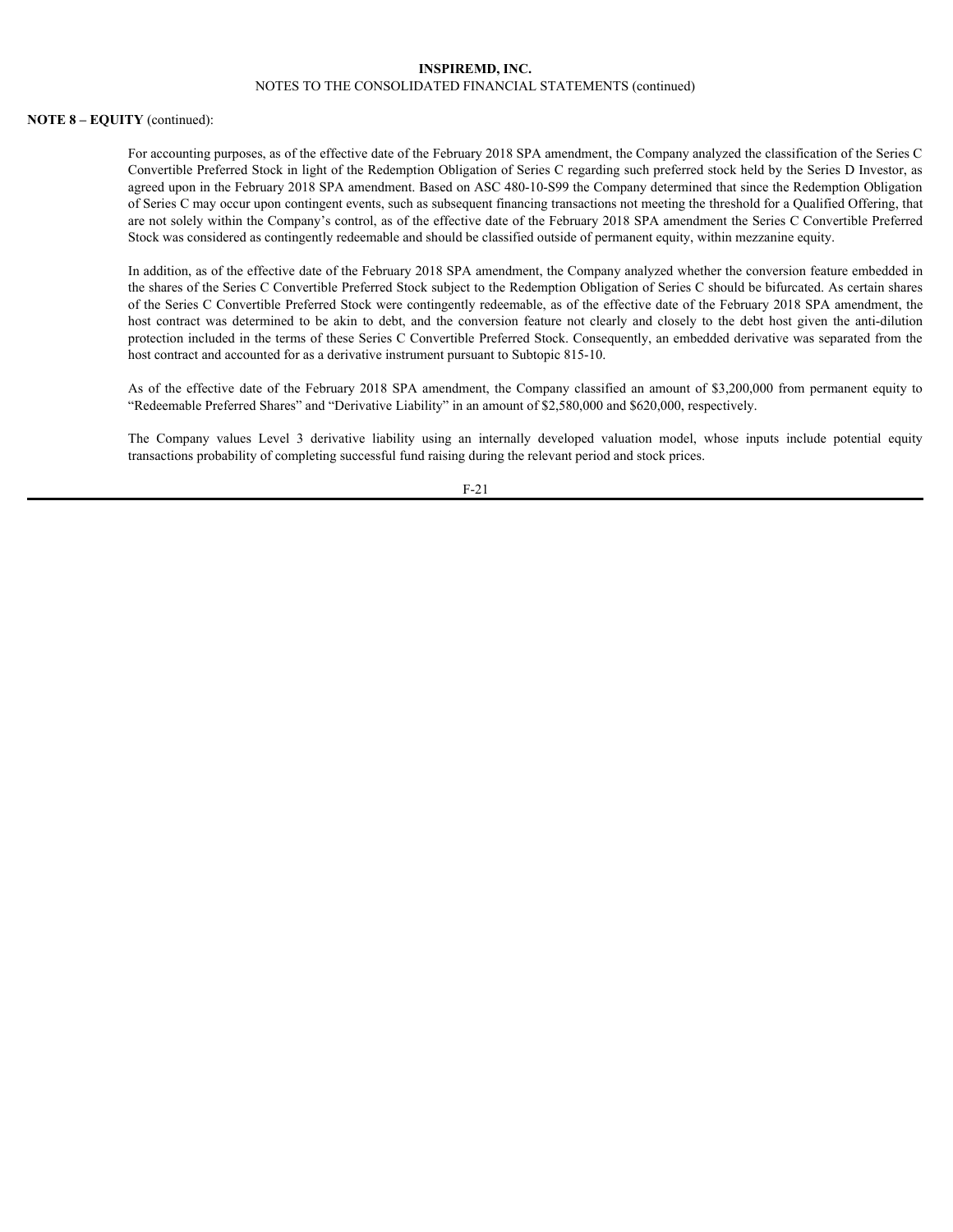# NOTES TO THE CONSOLIDATED FINANCIAL STATEMENTS (continued)

## **NOTE 8 – EQUITY** (continued):

On February 26, 2018, the Company and the Series D Investor entered into a waiver agreement (the "Waiver Agreement") which provided that (i) the Series D Exchange Right, which was provided by the original SPA, would not be applicable to an offering of up to \$7,000,000 which occurred no later than March 9, 2018, (ii) the Company shall reduce the conversion price of the Series D Preferred Stock to the public offering price of our common stock in such offering, and (iii) instead of using 15% of the proceeds from such offering to redeem shares of Series C **EXECUTE CONSOLIDATED FINANCIAL STATEMENTS (continued)**<br> **Convertituded:**<br>
Convertituded Stock Brammary 26, 2018, the Company and the Series D Investor entered into a waiver agreement (the "Waiver Agreement") which provide required to use 15% of the proceeds from such offering to redeem a portion of the outstanding shares of Series D Preferred Stock held by the Series D Investor at a per share purchase price equal to the stated value of the Series D Preferred Stock. **INSPIREMD, INC. INSPIREMD, INC. INSPIREMD, INC. INTERNATION** (On February 26, 2018, the Company and the Series D Investor entered into a waver agreement (the "Waiver Agreement") which provided that (i) the Series D **EXERTEND, INC.**<br> **ASSEMENTS** (continued)<br>
No Follows: 26 2018 the Common and the Series D Investor entend into a waiver aresement (the "Waiver Aresement") which movided three<br>
(i) the Series D Exchange Right, which was p **ENGLEM DESTRICAND LINE CONSULTANTS. ENGLEM AN ACTIVE CONSULTATION** (CONTINUEST) (CONTINUEST) The state of  $\theta$  3,807 and the state of  $\theta$  and  $\theta$  and  $\theta$  and  $\theta$  and  $\theta$  and  $\theta$  and  $\theta$  and  $\theta$  and  $\theta$  and  $\theta$ NOTES TO THE CONSOLIDATED FINANCIAL STATEMENTS (continued)<br>
20. 2018, the Company and the Series D Investor entered into a waiver agreement (the "Waiver Agreement") which provided that<br>
In Packange Right, which was provide

common stock. The offering price to the public of the shares sold at the March 2018 Offering was \$150.00 per share. The Company received gross proceeds of \$3.0 million from the offering, before deducting underwriter commissions and discounts and other fees and expenses payable by the Company. In connection with the March 2018 Offering, the Company issued to the underwriter warrants to purchase up to 1,200 shares of common stock, or 6% of the number of shares of common stock sold in the March 2018 Offering (the "March Underwriter Warrants"). The March Underwriter Warrants are exercisable at any time and from time to time, in whole or in part, following the date of issuance and ending February 27, 2023, at a price per share equal to \$187.50 (125% of the offering price to the public per share).

Pursuant to the SPA, as amended by February 2018 SPA amendment and the Waiver Agreement, following the closing of the offering on March 1, 2018, the Company used \$450,000 (representing 15% of the gross proceeds from the March 2018 Offering) to purchase from the Series D Investor 450 shares of the Series D Preferred Stock at a per share purchase price equal to the stated value of the Series D Preferred Stock.

Convertible Preferred Stock and the Series D Preferred Stock was reduced to \$150.00 per share, and the number of shares of common stock issuable upon conversion of the Series B Convertible Preferred Stock, the Series C Convertible Preferred Stock and the Series D Preferred Stock had increased as follows:

- outstanding as of March 1, 2018.
- an aggregate of 18,082 additional shares of common stock upon conversion of the Series C Convertible Preferred Stock, based on 741,651 shares of Series C Convertible Preferred Stock outstanding as of March 1, 2018.
- an aggregate of 2,857 additional shares of common stock upon conversion of the Series D Preferred Stock, based on 750 shares of Series D Preferred Stock outstanding as of March 1, 2018.

For accounting purposes, as of the closing of the March 2018 Offering, the Company analyzed whether the change in the conversion price of the Series D Preferred Stock constitutes an extinguishment for accounting purposes, by comparing the fair value of the Series D Preferred Stock immediately before and after such change in terms. Since the fair value increased substantially, i.e by more than 10%, the change in terms was accounted for as an extinguishment. As a result, the difference between the fair value of the Series D Preferred Stock immediately after the change in term (the reduction of the conversion price from \$350.00 per share to \$150.00 per share, pursuant to the SPA, as amended by February 2018 SPA amendment and the Waiver Agreement) and the carrying amount immediately before such change, in the amount of \$49,000, was added to the basic loss per share attributable to the Company's common stockholders.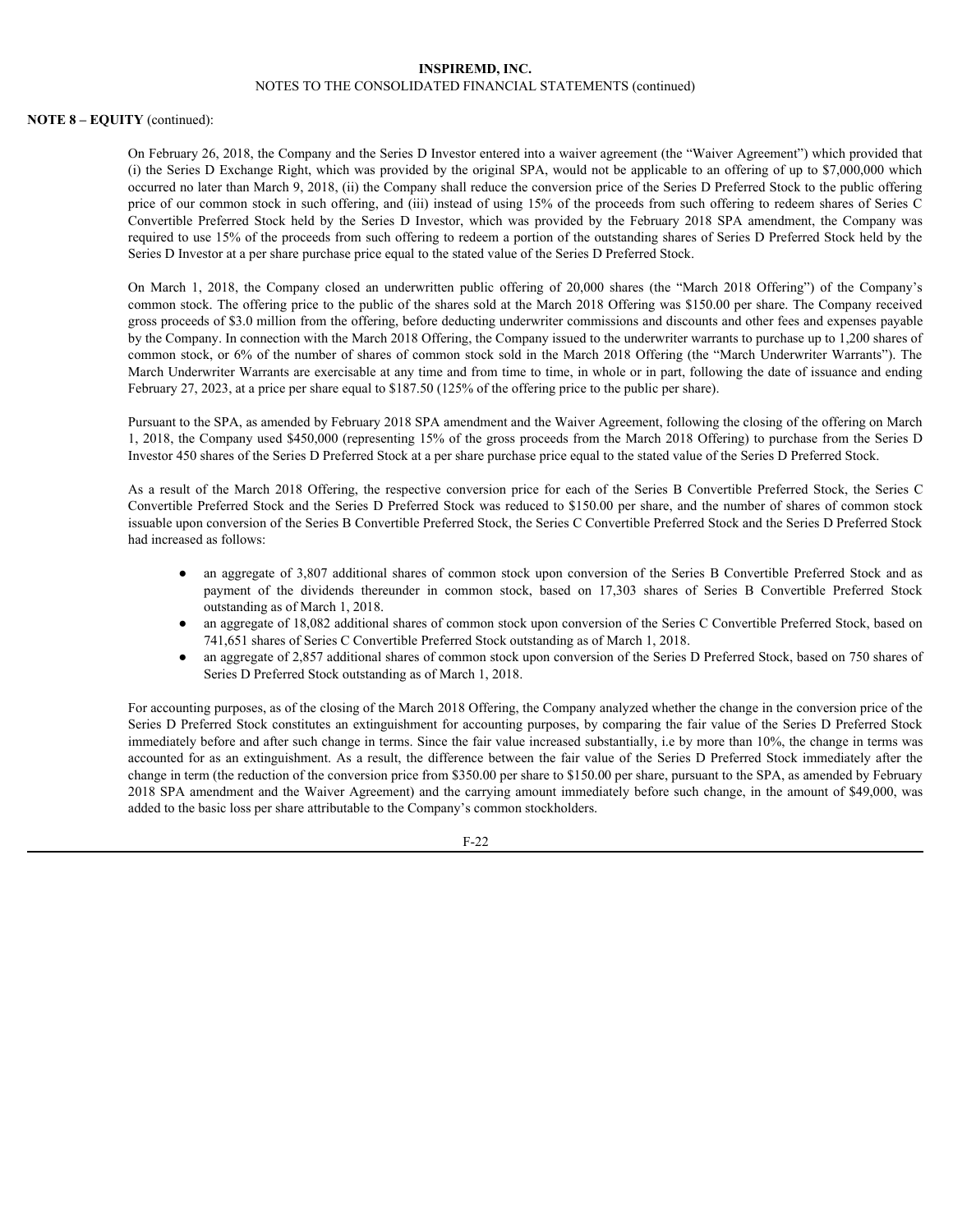# NOTES TO THE CONSOLIDATED FINANCIAL STATEMENTS (continued)

### **NOTE 8 – EQUITY** (continued):

On March 28, 2018, the Company and the Series D Investor entered into the second waiver agreement (the "Second Waiver Agreement") which **INSPIREMD, INC.**<br> **Provided that (i)** the Series D Exchange Right, which was provided by the original SPA, would not be applicable to a subsequent financing provided that (i) the Series D Exchange Right, which was provide consisting solely of shares of common stock, which shall be publicly registered on Form S-3 for gross proceeds to us of up to \$5,000,000, to be consummated by not later than April 3, 2018 (the "Planned April 2018 Offering"), (ii) the Company's obligation to use 15% of the proceeds from any subsequent offering of our securities that is not a Qualified Offering to redeem the outstanding shares of the Series C Convertible **INSPIREMD, INC.**<br> **Properties CONSOLIDATED FINANCIAL STATEMENTS (continued)**<br>
On March 28, 2018, the Company and the Series D Investor entered into the second waiver agreement (the "Second Waiver Agreement") which<br>
provid Planned April 2018 Offering, (iii) the Company shall reduce the conversion price of the Series D Preferred Stock to the public offering price of our common stock sold in the Planned April 2018 Offering, and (iv) the Company shall use \$300,000 of the proceeds from the Planned April 2018 Offering to redeem outstanding shares of Series C Convertible Preferred Stock held by the Series D Investor at a per share purchase price equal to the stated value of the Series C Convertible Preferred Stock. NOTES TO THE CONSOLLDATED FINANCIAL STATEMENTS (continued)<br>
On Narch 25, 2013, the Company and the Scries D Investor centered into the second wivev agerement (the "Second Wave Agerement") which<br>
On Narch 25, 2013, the Com NOTES TO THE CONSOLIDATED FINANCIAL STATEMENTS (continued)<br>
(i) March 23, 2DJS, the Company and the Series 13 Investor return this be second waiver agreement (the "Second Waiver Agreement") which<br>provided dust (i) the Sec

On April 2, 2018, the Company closed an underwritten public offering of 57,143 shares (the "April 2018 Offering") of the Company's common stock at the offering price to the public of \$87.50 per share. The Company received gross proceeds of \$5.0 million from the offering, before deducting underwriter discounts and commissions and other fees and expenses payable by the Company.

In connection with the April 2018 Offering, the Company issued to the underwriter warrants to purchase up to 3,429 shares of common stock, or Warrants are exercisable at any time and from time to time, in whole or in part, following the date of issuance and ending March 28, 2023, at a price per share equal to \$109.38 (125% of the offering price to the public in the April 2018 Offering).

Pursuant to the SPA, as amended by the February 2018 SPA amendment, the Waiver Agreement and the Second Waiver Agreement, following the closing of the April 2018 Offering, the Company used \$300,000 of the net proceeds of the offering to purchase from the Series D Investor 46,875 shares of the Series C Convertible Preferred Stock at a per share purchase price equal to the stated value of the Series C Convertible Preferred Stock.

As a result of the April 2018 Offering, the conversion price of the outstanding shares of Series D Preferred Stock was reduced to \$87.50 pursuant increased by an aggregate of 1,429 additional shares of common stock, based on 300 shares of Series D Preferred Stock outstanding as of April 2, 2018.

For accounting purposes, as of the closing of the April 2018 Offering, the Company analyzed whether the change in the conversion price of the Series D Preferred Stock constituted an extinguishment for accounting purposes, by comparing the fair value of the Series D Preferred Stock immediately before and after such change in terms. Since the fair value increased substantially, i.e by more than 10%, the change in terms was accounted for as an extinguishment. As a result, the difference between the fair value of the Series D Preferred Stock immediately after the change in term (the further reduction of the conversion price from \$150.00 per share to \$87.50 per share, pursuant to the SPA, as amended by February 2018 SPA amendment, the Waiver Agreement and the Second Waiver Agreement) and the carrying amount immediately before such change, in the amount of \$32,000, was subtracted from the basic loss per share attributable to the Company's common stockholders.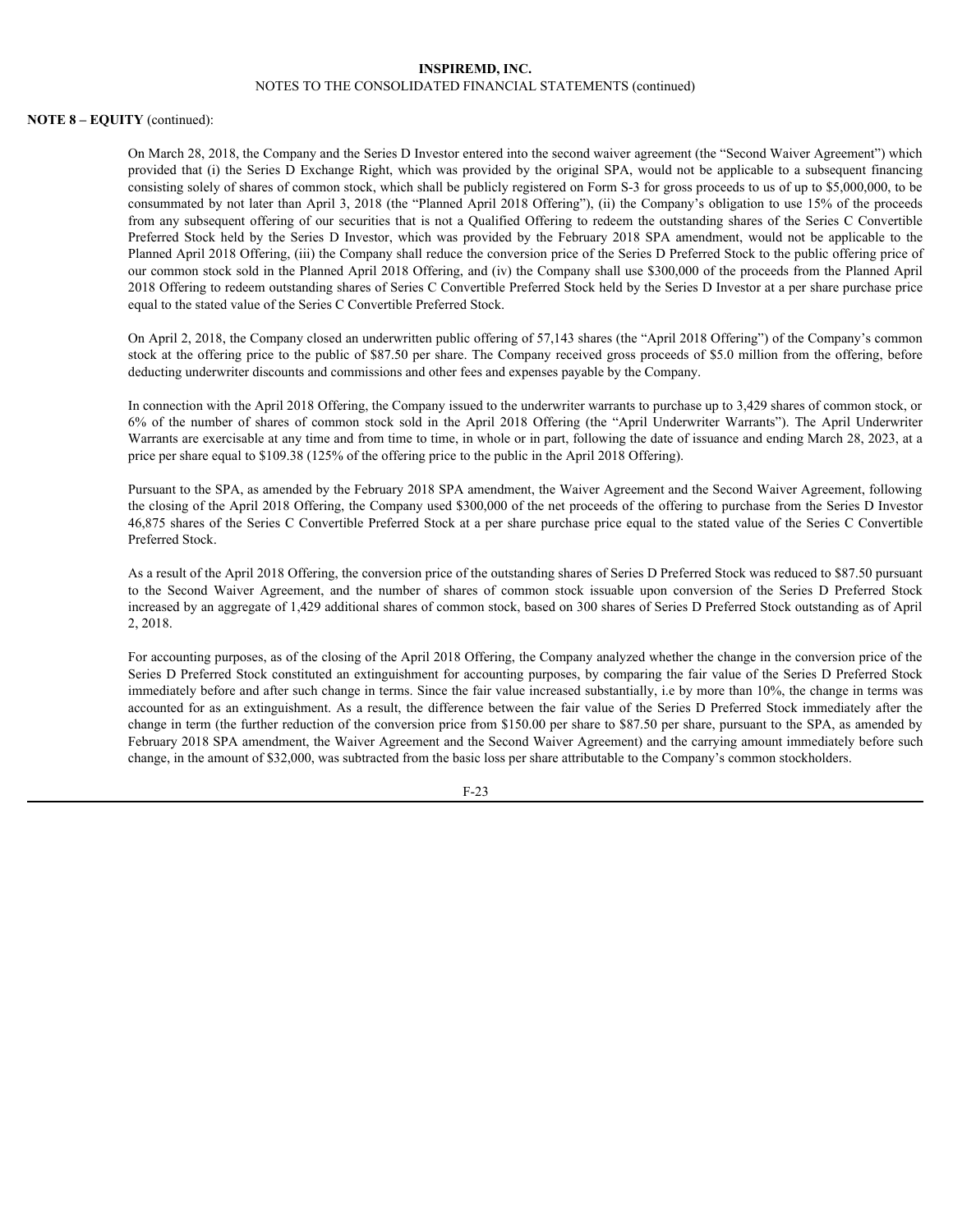# NOTES TO THE CONSOLIDATED FINANCIAL STATEMENTS (continued)

## **NOTE 8 – EQUITY** (continued):

As of March 28, 2018, the date of the underwriting agreement for the April 2018 Offering, the respective conversion price of the outstanding shares of Series B Convertible Preferred Stock and Series C Convertible Preferred Stock was reduced to \$87.50 pursuant to the anti-dilution adjustment provisions of the Series B Convertible Preferred Stock and of the Series C Convertible Preferred Stock, and the number of shares of common stock issuable upon conversion of the Series B Convertible Preferred Stock and the Series C Convertible Preferred Stock had increased **EXECUTE:**<br> **EXECUTE:**<br> **ASS FOLLOWS:**<br> **ASS FOLLOWS:**<br> **ASS FOLLOWS:**<br> **ASS FOLLOWS:**<br> **ASS FOLLOWS:**<br> **ASS FOLLOWS:**<br> **ASS FOLLOWS:**<br> **ASS FOLLOWS:**<br> **ASS FOLLOWS:**<br> **ASS FOLLOWS:**<br> **ASS FOLLOWS:**<br> **ASS FOLLOWS:**<br> **ASS F INSPIREMD, INC.**<br>
Solution SCONGINGTED FINANCIAL STATEMENTS (continued)<br>
28. 2018, the date of the underwriting agreement for the April 2018 Offering, the respective conversion price of the outstanding<br>
SE B Convertible P

- outstanding as of March 28, 2018.
- an aggregate of 13,766 additional shares of common stock upon conversion of the Series C Convertible Preferred Stock, based on 451,695 shares of Series C Convertible Preferred Stock outstanding as of March 28, 2018.

On June 28, 2018, the Company and the Series D Investor entered into a letter agreement (the "Letter Agreement") which further amended the **EXERCHIGN THE CONSOLIDATED FINANCIAL STATEMENTS (continued)**<br>
As of March 28, 2018, the date of the underwriting agreement for the April 2018 Offering, the respective conversion price of the outstanding<br>
shares of Series Offering in which the Series D Investor and its affiliates invest at least \$3 million, (i) instead of an automatic exchange of all outstanding shares of Series C Convertible Preferred Stock held by the Series D Investor into securities issued in a Qualified Offering on a \$1.00 per stated value for \$1.00 new subscription amount basis, all outstanding shares of Series C Convertible Preferred Stock held by the Series D Investor will be redeemed at a per share purchase price equal to the stated value of the Series C Convertible Preferred Stock, and (ii) all outstanding shares of Series D Preferred Stock will be redeemed at a per share purchase price equal to the stated value of the Series D Preferred Stock.

On June 29, 2018, the Company entered into an underwriting agreement relating to an underwritten public offering (the "July 2018 Offering") of (i) 217,029 common units ("Common Units"), with each Common Unit being comprised of one share of the Company's common stock and one Series D warrant (collectively, the "Series D Warrants") to purchase one share of common stock and (ii) 449,640 pre-funded units ("Pre-Funded Units"), with each Pre-Funded Unit being comprised of one pre-funded warrant (collectively, the "Pre-Funded Warrants") to purchase one share of common stock and one Series D Warrant, which closed on July 3, 2018. The offering price to the public was \$15.00 per Common Unit and NOTES TO THE CONSOLIDATED FINANCHA, INC.<br>
No of March 23, 2018, the date of the underwriting agreement for the April 2016 Offering, the respective conversion price of the controllation<br>
almost of Secure 10 Correction Stat common stock at a purchase price of \$14.50 per share and/or up to 100,000 additional Series D Warrants to purchase 100,000 shares of common stock at a purchase price of \$0.50 per Series D Warrant, less the underwriting discounts and commissions of \$1.015 per share and \$0.035 per IV (continued):<br>
Series 2018, the due of the underwriting interestinal Pole and the key state of Savis and Savis and Savis and Savis Convertible Pole and Savis and Savis and Savis and Savis Convertible Pole and Savis and common stock.

Pursuant to the Letter Agreement, the Company had revised its estimate as of June 30, 2018, of the expected timing of redemption of Series C Convertible Preferred stock to the estimated closing date of the July 2018 Offering (July 3, 2018). As a result, the total of \$438,000 (accretion of the redeemable preferred shares) was recorded against Additional paid-in capital and added to basic loss per share attributable to the Company's common stockholders.

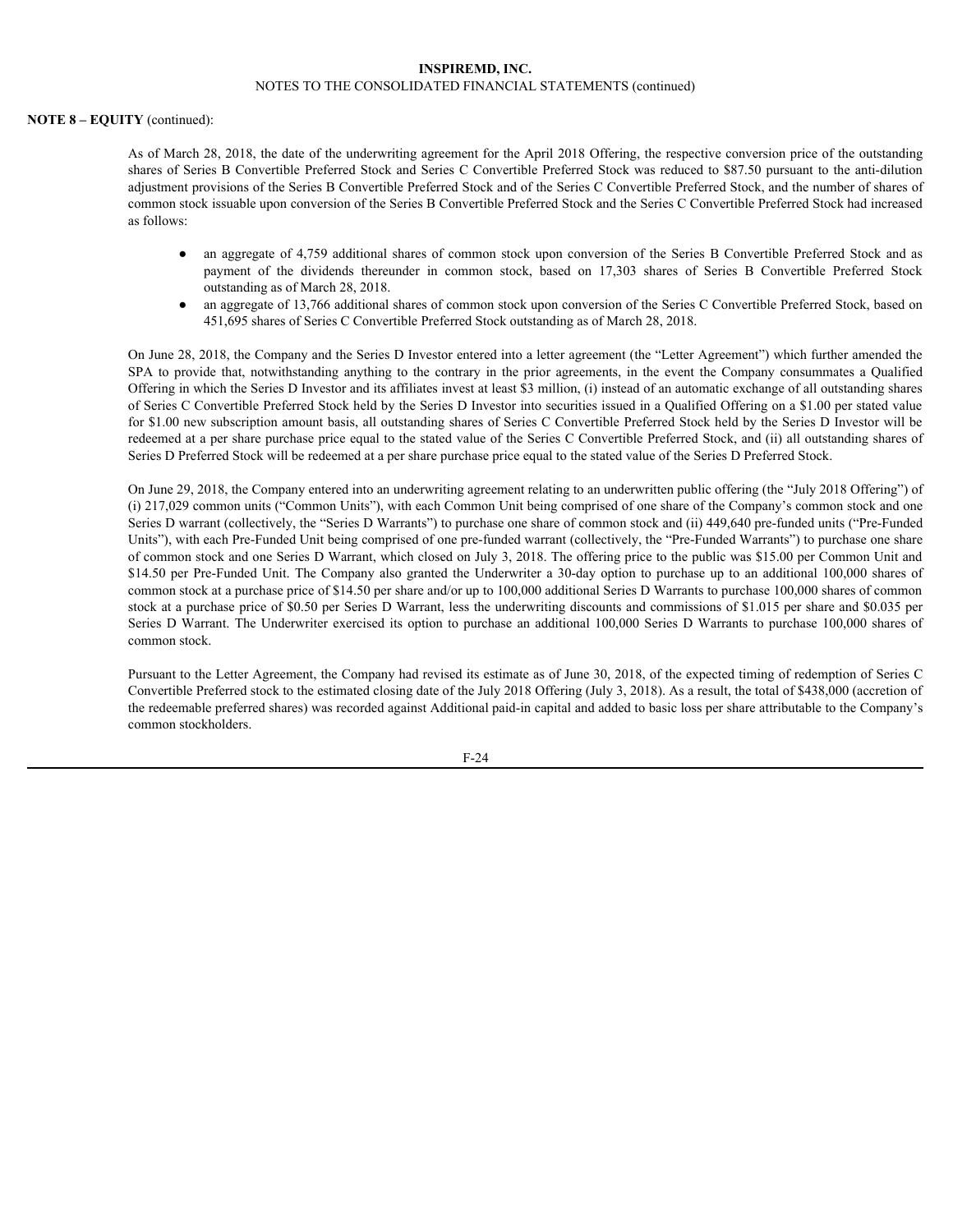# NOTES TO THE CONSOLIDATED FINANCIAL STATEMENTS (continued)

## **NOTE 8 – EQUITY** (continued):

The Series D Warrants included in the Common Units and the Pre-Funded Units are immediately exercisable at a price of \$15.00 per share of common stock, subject to adjustment in certain circumstances, and expire five years from the date of issuance.

Each Pre-Funded Warrant contained in a Pre-Funded Unit is exercisable for 0.02 share of our common stock at an exercise price of \$0.01 per exercised in full.

**Share. INSPIREMD, INC.**<br>**Share. The CONSOLIDATED FINANCIAL STATEMENTS** (continued)<br>The Series D Warrants included in the Common Units and the Pre-Funded Units are immediately exercisable at a price of \$15.00 per share **INSPIREMD, INC.**<br> **PURSUANTED FINANCIAL STATEMENTS** (continued)<br>
The Series D Warrants included in the Common Units and the Pre-Funded Units are immediately exercisable at a price of \$15.00 per share of<br>
Each Pre-Funded W Convertible Preferred Stock and Series C Convertible Preferred Stock, the conversion price of the outstanding shares of the Series B Convertible **INSPIREMD, INC.**<br> **Preferred Stock By Continued):**<br>
The Series D Warrants included in the Common Units and the Pre-Funded Units are immediately exercisable at a price of \$15.00 per share of<br>
toommon stock, subject to adju agreement entered for the July 2018 Offering, and the number of shares of common stock issuable upon conversion of the Series B Convertible Preferred Stock and the Series C Convertible Preferred Stock had increased as follows: **EXPIREMD, INC.**<br>
Warrants included in the Common Units and the Pre-Funded Units are inmediately exercisable at a price of \$15.00 per share of<br>
s, subject to adjustment in certain circumstances, and expire five years from

- an aggregate of 55,197 additional shares of common stock upon conversion of the Series B Convertible Preferred Stock and as outstanding as of June 29, 2018.
- an aggregate of 133,929 additional shares of common stock upon conversion of the Series C Convertible Preferred Stock, based on 378,840 shares of Series C Convertible Preferred Stock outstanding as of June 29, 2018.

On July 2, 2018, the Company filed with the office of the Secretary of State of the State of Delaware a Certificate of Amendment to Certificate of Designation of Preferences, Rights and Limitations of Series B Convertible Preferred Stock which removed the provision providing for an automatic exchange of all outstanding shares of Series B Convertible Preferred Stock into securities issued in a Qualified Offering on a \$1.00 per stated value for \$1.00 new subscription amount basis upon a Qualified Offering.

The Company received gross proceeds of \$9.8 million from the July 2018 Offering, before deducting underwriter discounts and commissions and other fees and expenses payable by the Company.

For the purpose of calculating basic net loss per share, the additional shares of common stock that are issuable upon exercise of the Pre-funded Warrants have been included since the shares are issuable for a negligible consideration, as determined by the Company according to ASC 260- 10-45-13, and have no vesting or other contingencies associated with them.

Pursuant to the underwriting agreement relating to the July 2018 Offering, the Company, upon closing of the July 2018 Offering, issued to the underwriter warrants to purchase up to 40,000 shares of common stock, or 6% of the aggregate number of shares of common stock sold in the July 2018 Offering (including the number of shares of common stock issuable upon exercise of the Pre-Funded Warrants sold in the July 2018 Offering). The underwriter warrants are exercisable at any time and from time to time, in whole or in part, following the date of issuance and ending July 3, 2023, at a price per share equal to \$18.75 (125% of the offering price to the public per Common Unit).

Pursuant to the Letter Agreement, on July 3, 2018, upon closing of the July 2018 Offering, which was a Qualified Offering, the Company used \$2,264,269 of the net proceeds of the July 2018 Offering to redeem 306,917 shares of Series C Convertible Preferred Stock and 300 shares of Series D Preferred Stock held by the Series D Investor.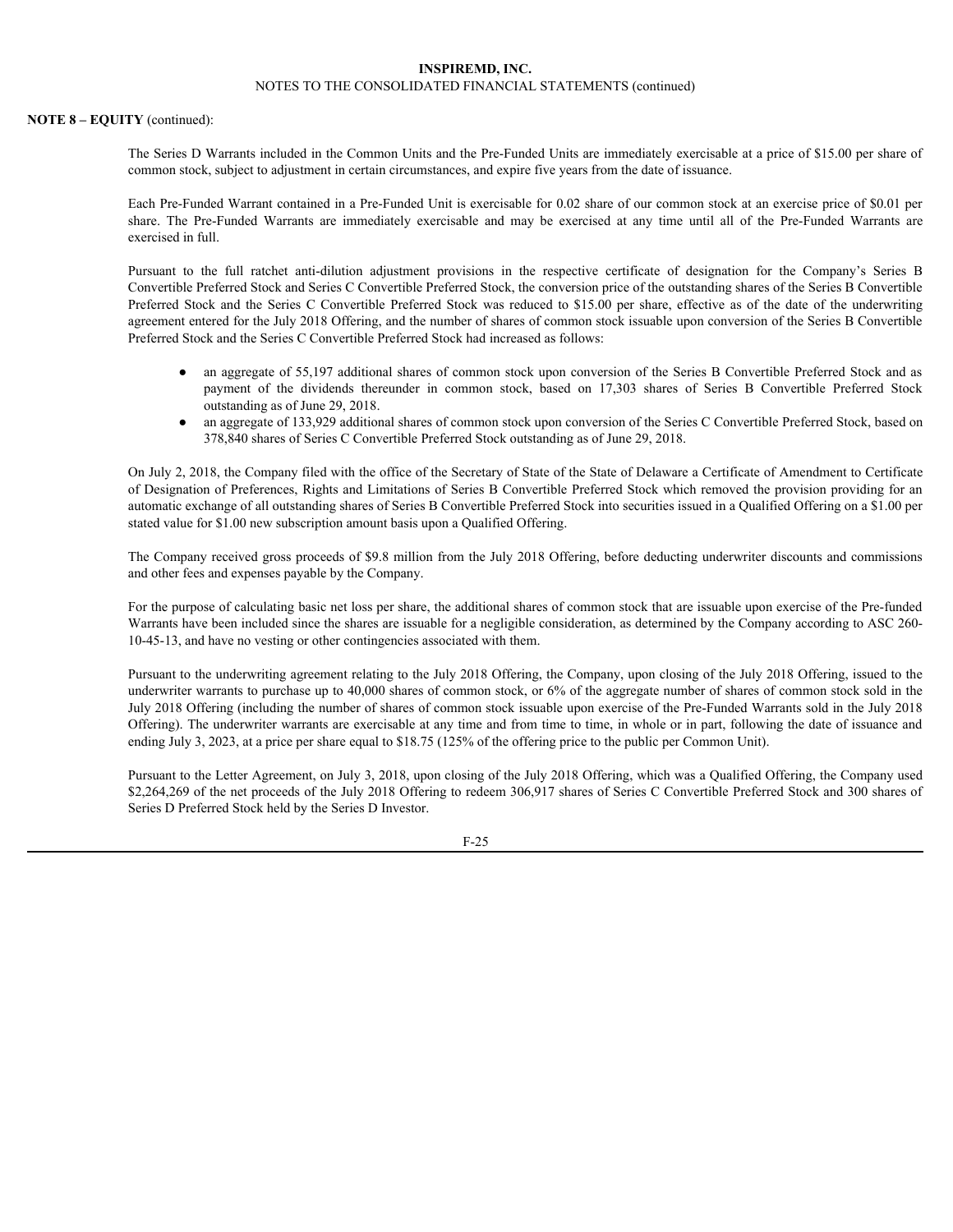# NOTES TO THE CONSOLIDATED FINANCIAL STATEMENTS (continued)

## **NOTE 8 – EQUITY** (continued):

On April 8, 2019, the Company closed an underwritten public offering of 486,957 shares of the Company's common stock at the offering price to the public of \$5.00 per share. The Company received net proceeds of approximately \$2 million from the offering, after deducting underwriter discounts and commissions and other fees and expenses payable by the Company. In connection with this public offering, on April 12, 2019, the underwriter partially exercised its over-allotment option and purchased an additional 12,393 shares of our common stock at a price to the public of \$5.00 per share. The Company received net proceeds of approximately \$47,000 from the exercise of the over-allotment option.

In connection with the offering, the Company issued to the underwriter warrants to purchase up to 34,955 shares of common stock, or 7% of the shares sold in the offering, including the shares issued pursuant to the over-allotment option (the "April 2019 Underwriter Warrants"). The April 2019 Underwriter Warrants are exercisable at any time and from time to time, in whole or in part, following the date of issuance and ending on April 4, 2024, at an exercise price of \$6.25 per share (125% of the offering price to the public per share).

Upon execution of the underwriting agreement, the respective conversion price of the outstanding shares of Series B Convertible Preferred Stock and Series C Convertible Preferred Stock was reduced to \$5.00 pursuant to the anti-dilution adjustment provisions of the Series B Convertible Preferred Stock and of the Series C Convertible Preferred Stock, and the number of shares of common stock issuable upon conversion of the Series B Convertible Preferred Stock and the Series C Convertible Preferred Stock had increased as follows:

- an aggregate of 133,233 additional shares of common stock issuable upon conversion of the Series B Convertible Preferred Stock, including the payment of the cumulative dividends accrued thereunder in common stock, based on 17,303 shares of Series B Convertible Preferred Stock outstanding as of April 4, 2019.
- an aggregate of 50,708 additional shares of common stock issuable upon conversion of the Series C Convertible Preferred Stock, based on 59,423 shares of Series C Convertible Preferred Stock outstanding as of April 4, 2019.

On September 19, 2019, the Company entered into an underwriting agreement relating to an underwritten public offering (the "September 2019 Offering") of (i) 539,000 common units ("2019 Common Units"), with each 2019 Common Unit being comprised of one share of the Company's common stock and one Series E warrant (collectively, the "Series E Warrants") to purchase one share of common stock and (ii) 2,238,777 prefunded units ("2019 Pre-Funded Units"), with each 2019 Pre-Funded Unit being comprised of one pre-funded warrant (collectively, the "2019 Pre-Funded Warrants") to purchase one share of common stock and one Series E Warrant, which closed on September 24, 2019. The offering price to the public was \$1.80 per 2019 Common Unit and \$1.79 per 2019 Pre-Funded Unit. In connection with this public offering, on September 24, 2019, the underwriter partially exercised its over-allotment option and purchased an additional Series E Warrants to purchase 194,444 shares of common stock at a purchase price of \$0.01 per Series E Warrant. Series II Convertible Preformed Suck and he Series C. Convertible Preferred Studient in the Toward Book Incident and anti-dilution and the series of the Series D. Convertible Preferred Stock, including<br>
The parameters of 39, 221 shares of Series C. Convertible Preferred Stock estistanting as of Series 2019<br>On Seyenche 19, 2019, the Company stored this an underwinting expectent relating to an anoferenting philo effects of the Company's com On September 19, 2019, the Company steed is an authorities approximate radiaty consistential and an ambunities political (shares of common stock under the Company's common stock und one Series E warrant collectively. the "

The Series E Warrants included in the 2019 Common Units and the 2019 Pre-Funded Units are immediately exercisable at a price of \$1.80 per share of common stock, subject to adjustment in certain circumstances, and expire five years from the date of issuance.

Each 2019 Pre-Funded Warrant contained in a 2019 Pre-Funded Unit is exercisable for one share of our common stock at an exercise price of \$0.01 per share. The 2019 Pre-Funded Warrants are immediately exercisable and may be exercised at any time until all of the 2019 Pre-Funded Warrants are exercised in full.

In connection with the offering, the Company issued to the underwriter warrants to purchase up to 194,444 shares of common stock, or 7% of the shares sold in the offering, including the number of shares of common stock issuable upon exercise of the 2019 Pre-Funded Warrants sold in the offering (the "September 2019 Underwriter Warrants"). The September 2019 Underwriter Warrants are exercisable at any time and from time to time, in whole or in part, following the date of issuance and ending on September 19, 2024, at an exercise price of \$2.25 per share (125% of the offering price to the public per 2019 Common Unit).

Convertible Preferred Stock and Series C Preferred Stock, the conversion price of the outstanding shares of the Series B Convertible Preferred Stock and the Series C Preferred Stock was reduced to \$1.80 per share, effective as of the date of the underwriting agreement entered for the September 2019 Offering, and the number of shares of common stock issuable upon conversion of the Series B Preferred Stock and the Series C Preferred Stock had increased as follows:

- dividends thereunder in common stock, based on 17,303 shares of Series B Preferred Stock outstanding as of September 19, 2019.
- Series C Preferred Stock outstanding as of September 19, 2019.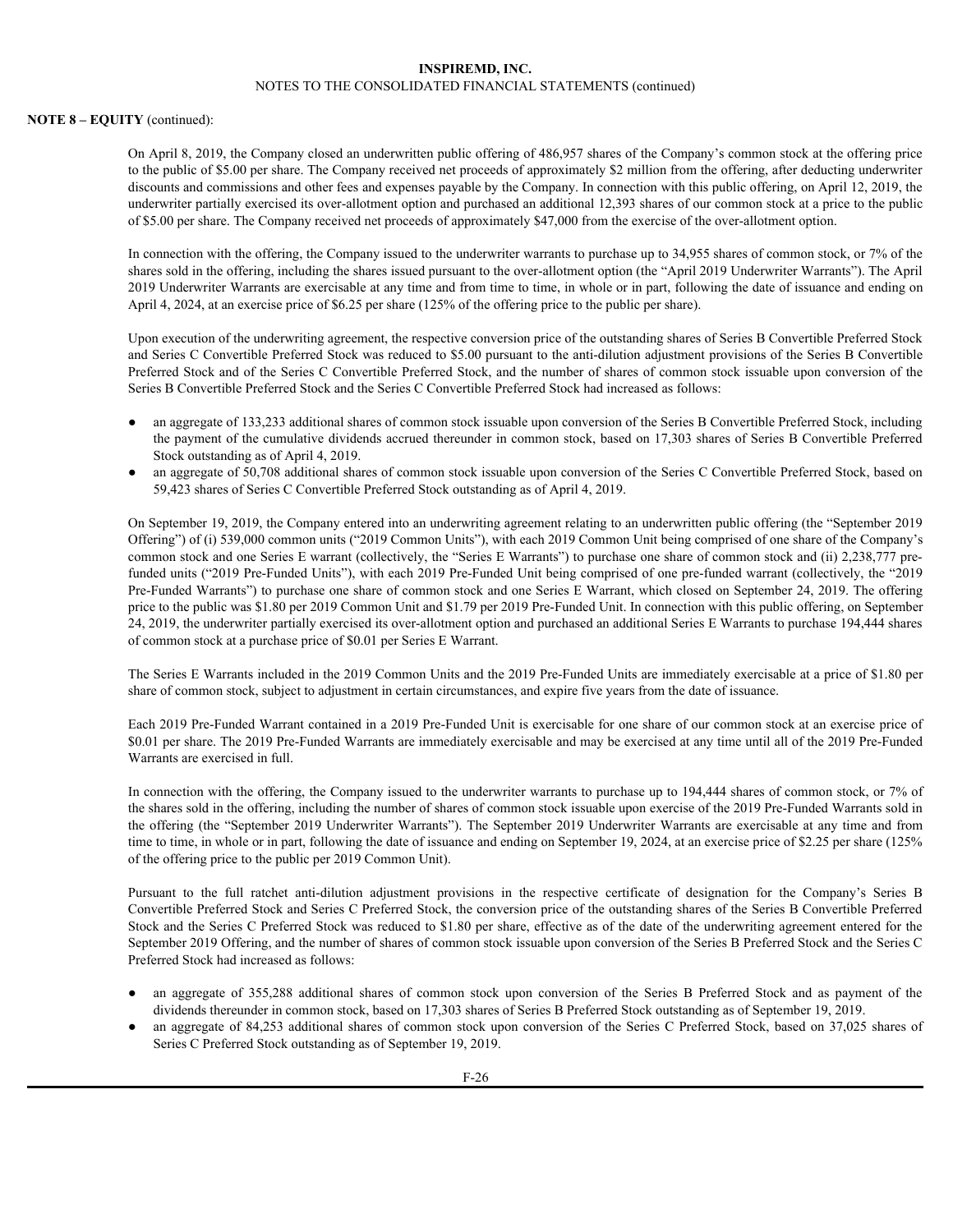# NOTES TO THE CONSOLIDATED FINANCIAL STATEMENTS (continued)

### **NOTE 8 – EQUITY** (continued):

The Company received gross proceeds of \$5.0 million from the offering, before deducting underwriter discounts and commissions and other fees and expenses payable by the Company.

For the purpose of calculating basic net loss per share, the additional shares of common stock that are issuable upon exercise of the Pre-funded Warrants have been included since the shares are issuable for a negligible consideration, as determined by the Company according to ASC 260- 10-45-13, and have no vesting or other contingencies associated with them.

During the year ended December 31, 2019, the Company issued a total of 2,000,811 shares of its common stock in connection with the exercise of an aggregate of 2,000,811 Pre-Funded Warrants and 2019 Pre-Funded Warrants. The Company received aggregate cash proceeds equal to approximately \$35,705 in connection with such exercises. As of December 31, 2019, the outstanding Pre-Funded Warrants are exercisable into 270,000 shares of common stock.

During the year ended December 31, 2018, the Company issued a total of 417,606 shares of its common stock in connection with the exercise of 20,880,250 Pre-Funded Warrants. The Company received aggregate cash proceeds equal to approximately \$208,803 in connection with such exercises. As of December 31, 2018, the outstanding Pre-Funded Warrants were exercisable into 32,034 shares of common stock.

As of December 31, 2019, the Number of Preferred shares the amount each class is convertible into is below:

|                                      | Number of Preferred<br>Stock | Number of<br>underlying Common<br>stock |
|--------------------------------------|------------------------------|-----------------------------------------|
| Series B Convertible Preferred Stock | 17,303                       | 555,138*                                |
| Series C Convertible Preferred Stock | 34,370                       | 122,204                                 |
| Total                                |                              | 677,342                                 |

\* Including the shares of common stock the holders of Series B Convertible Preferred Stock are entitled to receive as cumulative dividends at the rate per share of 15% per annum of the stated value for five years, payable in cash or common stock, at the Company's discretion, but excluding effect of future conversion price adjustment, if any.

As of December 31, 2019, the Company has outstanding warrants to purchase an aggregate of 4,016,817 shares of common stock as follows:

|                                     | Number of<br>underlying<br>Common stock |              | Weighted<br>average<br>exercise price |
|-------------------------------------|-----------------------------------------|--------------|---------------------------------------|
| Series A Warrants                   | 1,102                                   |              | 8,750.00                              |
| Series B Warrants                   | 2,448                                   | -S           | 3,500.00                              |
| Series D Warrants                   | 806,698                                 | <sup>S</sup> | 15.19                                 |
| Series E Warrants                   | 2,972,221                               | S            | 1.80                                  |
| April 2019 Underwriter Warrants     | 34,955                                  | <sup>S</sup> | 6.25                                  |
| September 2019 Underwriter Warrants | 194,444                                 | S            | 2.25                                  |
| Other warrants                      | 4,949                                   | -S           | 11,258.00                             |
|                                     |                                         |              |                                       |
| Total Warrants                      | 4,016,817                               |              | 22.95                                 |

As of December 31, 2019, the Company has 155,000,000 authorized shares of capital stock, par value \$0.0001 per share, of which 150,000,000 are shares of common stock and 5,000,000 are shares of "blank check" preferred stock.

In the event of our liquidation, dissolution, or winding up, holders of Series B Convertible Preferred Stock and Series C Convertible Preferred Stock are entitled to receive the amount of cash, securities or other property to which such holder would be entitled to receive with respect to such shares of Preferred Stock if such shares had been converted to common stock immediately prior to such event.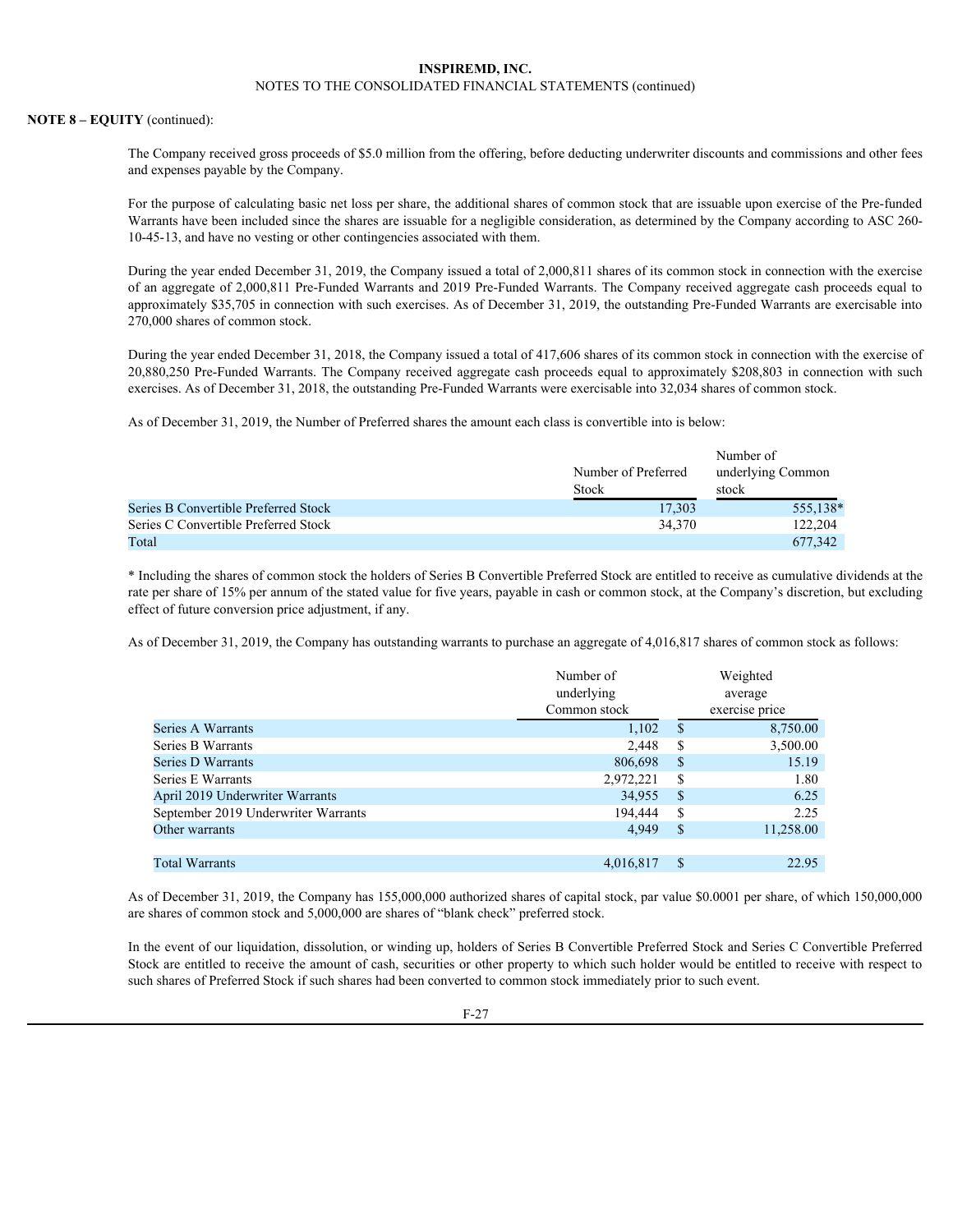# **INSPIREMD, INC.** NOTES TO THE CONSOLIDATED FINANCIAL STATEMENTS (continued)

## **NOTE 8 – EQUITY** (continued):

### **b. Share-Based Compensation**

- 1) Pursuant to the current Section 102 of the Israeli Tax Ordinance, which came into effect on January 1, 2003, options may be granted through **INSPIREMD, INC.**<br> **Example 102**<br> **Continued):**<br> **Configured Compensation**<br> **Pursuant to the current Section 102 of the Israeli Tax Ordinance, which came into effect on January 1, 2003, options may be granted through<br>
a tr** Company under Section 102 of the Income Tax Ordinance, the Company will not be allowed to claim as an expense for tax purposes in Israel the amounts credited to the employee as capital gains to the grantees, although it will generally be entitled to do so in respect of the salary income component (if any) of such awards when the related tax is paid by the employee. **INSPIREMD, INC.**<br> **Share-Based Compensation**<br>
3) Pursuant to the current Section 102 of the Israeli Tax Ordinance, which came into effect on January 1, 2003, options may be granted through<br>
3) Pursuant to the current Sec **RESTIGNME, INC.**<br>**RESTRIGNMENTS (CONDUMENTS)** (Continued)<br>**Pursuant** to the current Section 102 of the Israeli Tax Ordinance, which came into effect on January 1, 2003, options may be granted through<br>
at muse (i.e., Appro
- 2) During the years ended December 31, 2019 and 2018, the Company did not grant any stock options to the CEO, employees and directors.
- \$668,000. The 70,582 restricted stock granted during the year ended December 31, 2019 are subject to a three-year vesting period, with onethird of such awards vesting each year.
- 4) On December 16, 2019, the Company granted to the then CEO, in connection with his separation agreement, an equity award of 165,000 restricted stock units, all of which were fully vested upon grant. The fair value of these restricted stock units was approximately \$141,900.
- 5) The following table summarizes information about stock options granted to employees:

|                                      | <b>Year ended December 31</b> |                                       |         |                      |                                       |         |  |  |
|--------------------------------------|-------------------------------|---------------------------------------|---------|----------------------|---------------------------------------|---------|--|--|
|                                      | 2019                          |                                       |         |                      |                                       | 2018    |  |  |
|                                      | Number of<br>options          | Weighted<br>average<br>exercise price |         | Number of<br>options | Weighted<br>average<br>exercise price |         |  |  |
| Outstanding - beginning of period    | 164                           |                                       | 184,656 | 220                  |                                       | 247,835 |  |  |
| Granted                              | $\overline{\phantom{0}}$      |                                       |         |                      |                                       |         |  |  |
| Forfeited                            | (4)                           |                                       | 4,423   | (56)                 |                                       | 432,861 |  |  |
| Exercised                            |                               |                                       |         |                      |                                       |         |  |  |
| Outstanding -end of period           | 160                           |                                       | 189,162 | 164                  |                                       | 184,656 |  |  |
| Exercisable at the end of the period | 160                           |                                       | 189,162 | 139                  |                                       | 216,819 |  |  |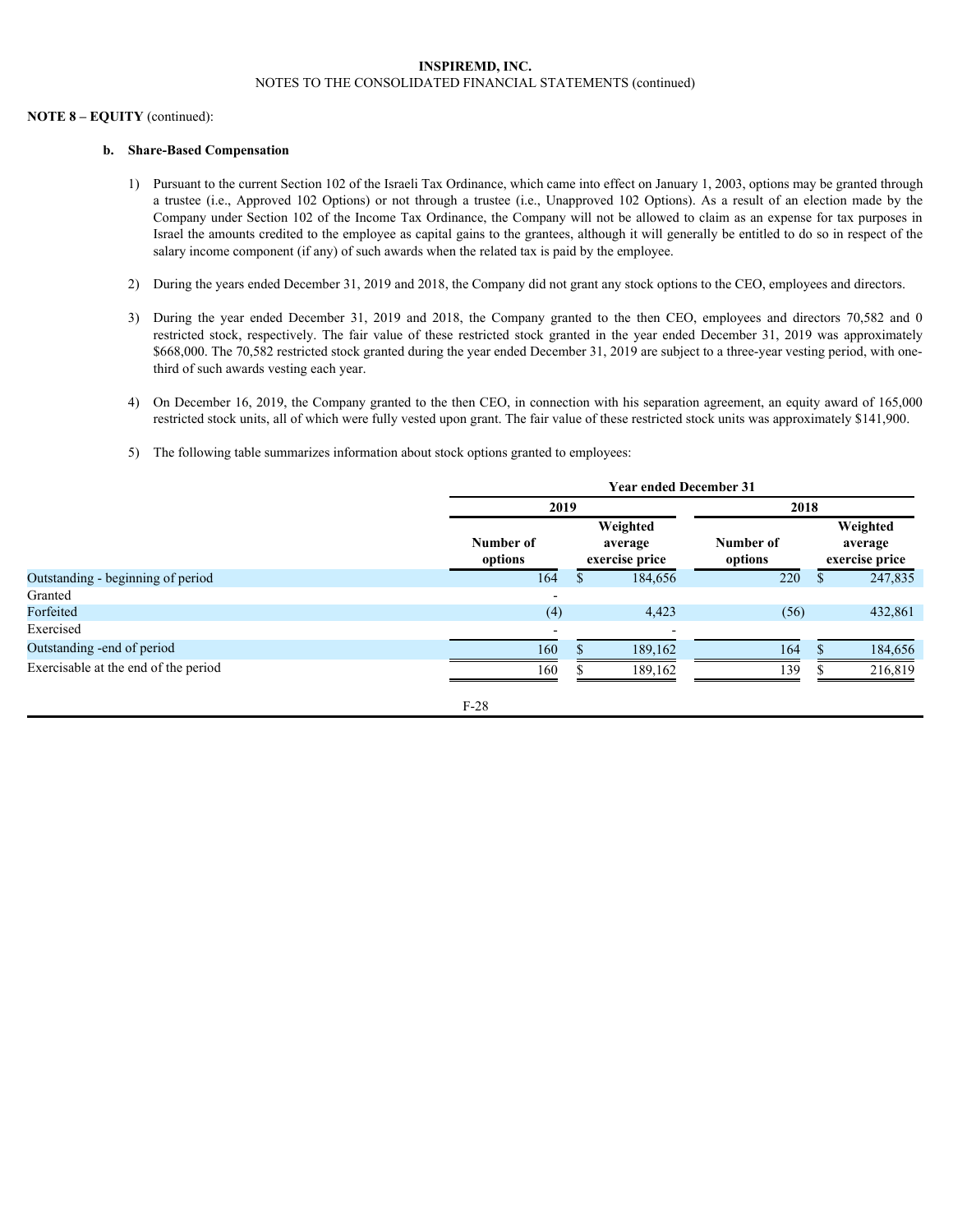# **INSPIREMD, INC.** NOTES TO THE CONSOLIDATED FINANCIAL STATEMENTS (continued)

# **NOTE 8 – EQUITY** (continued):

# 6) The following table summarizes information about stock options granted to non-employees:

|                                      | 6) The following table summarizes information about stock options granted to non-employees: |                          |                               |                               |               |                              |
|--------------------------------------|---------------------------------------------------------------------------------------------|--------------------------|-------------------------------|-------------------------------|---------------|------------------------------|
|                                      |                                                                                             |                          | <b>Year ended December 31</b> |                               |               |                              |
|                                      |                                                                                             | 2019                     |                               |                               | 2018          |                              |
|                                      |                                                                                             |                          | Weighted<br>average exercise  | Number of                     |               | Weighted<br>average exercise |
|                                      |                                                                                             | Number of options        | price                         | options                       |               | price                        |
| Outstanding - beginning of period    |                                                                                             | $\overline{20}$          | 1,693,174<br>-\$              | $\overline{24}$               | $\mathbb{S}$  | 1,542,073                    |
| Granted                              |                                                                                             | $\overline{\phantom{a}}$ |                               |                               |               |                              |
| Forfeited                            |                                                                                             | (4)                      | 1,617,338                     |                               | (4)           | 786,556                      |
| Exercised                            |                                                                                             |                          |                               |                               |               |                              |
|                                      |                                                                                             |                          |                               | 20                            | <sup>\$</sup> | 1,693,174                    |
| Outstanding - end of period          |                                                                                             | 16                       | 1,711,975                     |                               |               |                              |
| Exercisable at the end of the period | 7) The following table summarizes information about restricted stock granted to employees:  | 16                       | 1,711,975                     | 18                            | -S            | 1,689,533                    |
|                                      |                                                                                             |                          | 2019                          | <b>Year ended December 31</b> | 2018          |                              |
|                                      |                                                                                             |                          |                               | Number of restricted stock    |               |                              |
|                                      |                                                                                             |                          |                               | 19                            |               | 48                           |
|                                      | Outstanding - beginning of period<br>Reverse Split Adjustments                              |                          |                               | (127)                         |               |                              |
| Granted                              |                                                                                             |                          |                               | 70,582                        |               |                              |
| Forfeited                            |                                                                                             |                          |                               | (838)                         |               | (8)                          |
| Vested                               | Outstanding - end of period                                                                 |                          |                               | (5)                           |               | (21)                         |

|                                   |                            | <b>Year ended December 31</b> |  |  |
|-----------------------------------|----------------------------|-------------------------------|--|--|
|                                   | 2019                       | 2018                          |  |  |
|                                   | Number of restricted stock |                               |  |  |
| Outstanding - beginning of period | 19                         | 48                            |  |  |
| Reverse Split Adjustments         | (127)                      |                               |  |  |
| Granted                           | 70,582                     | 0                             |  |  |
| Forfeited                         | (838)                      | (8)                           |  |  |
| Vested                            |                            | (21)                          |  |  |
| Outstanding - end of period       | 69,631                     | 19                            |  |  |

|                 | Outstanding as of December 31, 2019       |              |                            |  |  |  |
|-----------------|-------------------------------------------|--------------|----------------------------|--|--|--|
| Exercise        | Weighted average<br>remaining contractual |              |                            |  |  |  |
| price           | Options outstanding                       | life (years) | <b>Options exercisable</b> |  |  |  |
| $\$0$           |                                           | 2.40         |                            |  |  |  |
| \$175 and above | 174                                       | 5.89         | 174                        |  |  |  |
|                 | 176                                       | 5.85         | 176                        |  |  |  |

The weighted average of the remaining contractual life of total vested and exercisable options as of December 31, 2019 was 5.85 years.

The aggregate intrinsic value of the total exercisable warrants and options as of December 31, 2019 was approximately \$2.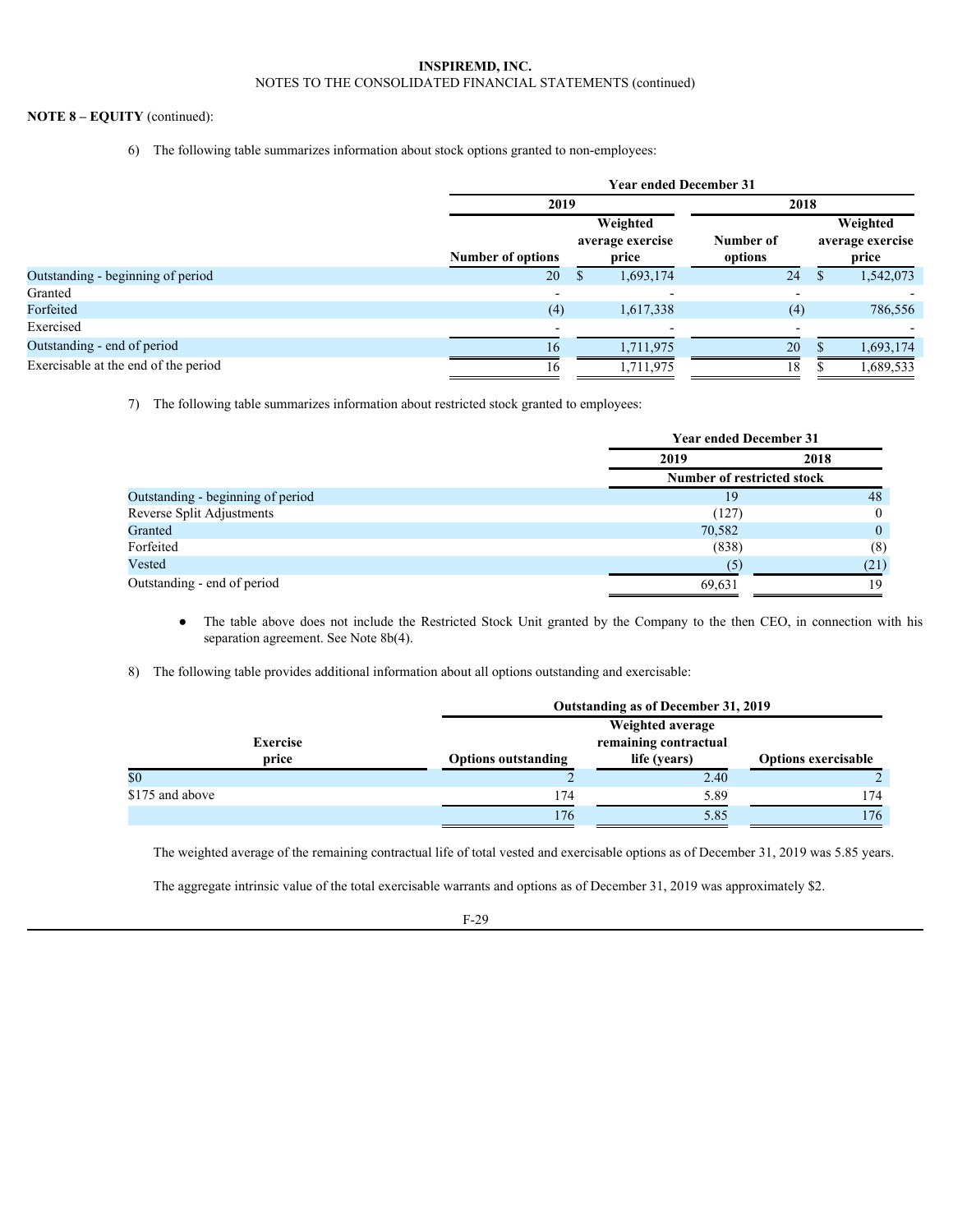# NOTES TO THE CONSOLIDATED FINANCIAL STATEMENTS (continued)

### **NOTE 8 – EQUITY** (continued):

**INSPIREMD, INC.**<br> **The Company does not have sufficient historical exercise data to provide a reasonable basis upon which to estimate expected term.**<br>
Accordingly, as to ordinary course options granted, the expected term **INSPIREMD, INC.**<br> **EXPIREMD, INC.**<br> **EXPIREMD CONSOLIDATED FINANCIAL STATEMENTS (continued)**<br>
The Company does not have sufficient historical exercise data to provide a reasonable basis upon which to estimate expected ter consideration the option's contractual life and the vesting periods (for non-employees, the expected term is equal to the option's contractual life).

The annual risk-free rates are based on the yield rates of zero coupon non-index linked U.S. Federal Reserve treasury bonds as both the exercise price and the share price are in dollar terms. The Company's expected volatility is derived from its historical data.

- 9) As of December 31, 2019, the total unrecognized compensation cost on employee and non-employee stock options and restricted stock, related to unvested stock-based compensation, amounted to approximately \$126 thousand. This cost is expected to be recognized over a **EXERICATE CONSOLIDATED FINANCIAL STATEMENTS (coatinued)**<br>The Company does not have sufficient historical exercise data to provide a reasonable basis upon which to estimate expected term.<br>Accordingly, as to ordinary course compensation awards.
- 10) The following table summarizes the allocation of total share-based compensation expense in the consolidated statements of operations:

|                            | <b>Year ended December 31</b> |    |  |  |
|----------------------------|-------------------------------|----|--|--|
|                            | 2018<br>2019                  |    |  |  |
|                            | (\$ in thousands)             |    |  |  |
| Cost of revenues           | 14                            |    |  |  |
| Research and development   |                               |    |  |  |
| Sales and marketing        | 29                            |    |  |  |
| General and administrative | 272                           | 60 |  |  |
|                            | 325                           | 70 |  |  |
|                            |                               |    |  |  |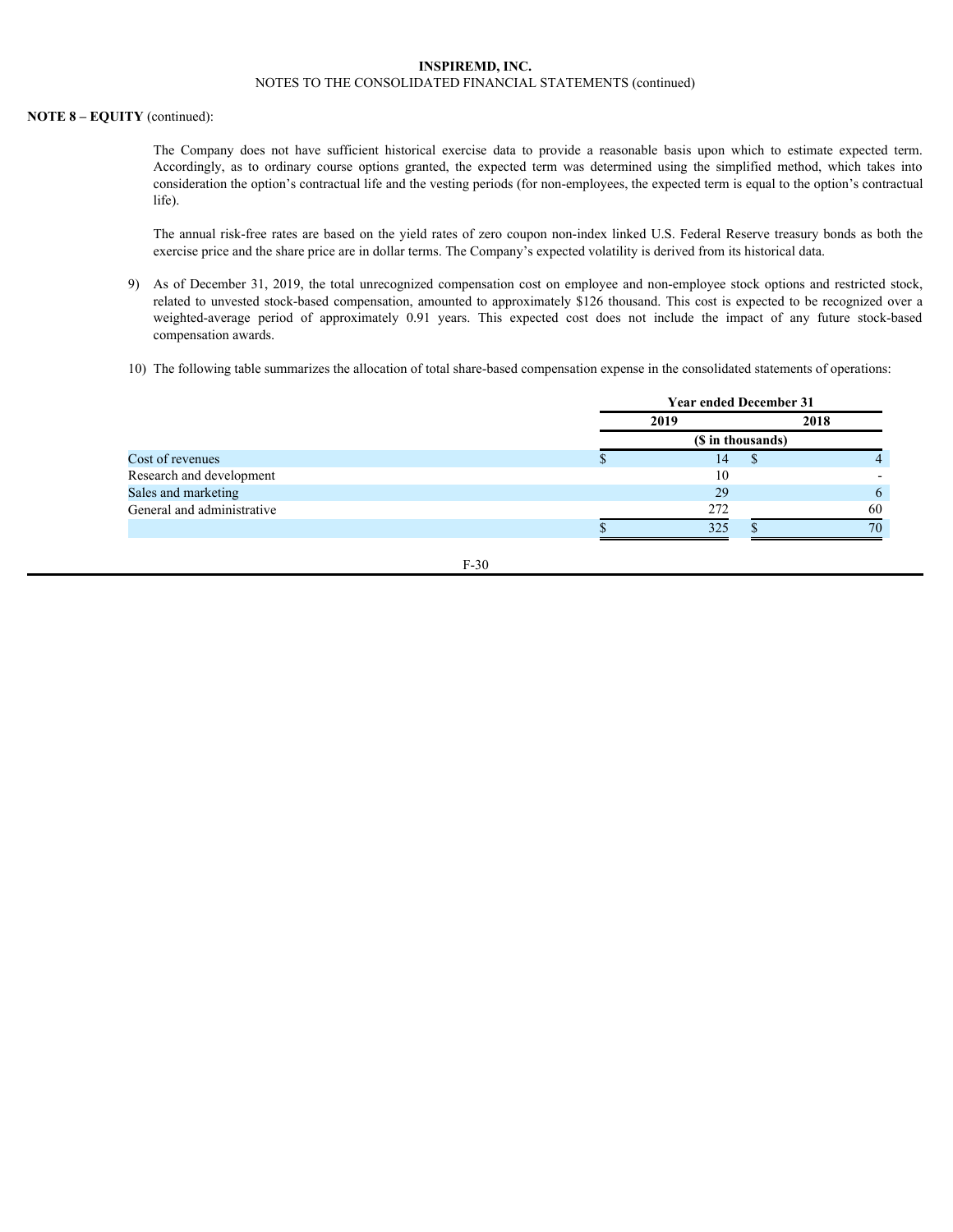# **INSPIREMD, INC.** NOTES TO THE CONSOLIDATED FINANCIAL STATEMENTS (continued)

## **NOTE 9 - TAXES ON INCOME:**

## **a. Tax laws applicable to the Company and its subsidiaries**

### **Taxation in the United States**

InspireMD, Inc. is taxed under U.S. tax laws. Accordingly, the applicable federal corporate tax rate in 2019 is 21%. State tax may also apply.

### **Taxation in Israel**

The corporate tax rate was 23% in 2019 and will be 23% thereafter.

#### **Taxation in Germany**

InspireMD GmbH is taxed according to the tax laws in Germany. Accordingly, the applicable tax rates are corporate tax rate of 15.825% and trade tax rate of 17.15%.

## **b. Tax benefits under the Law for the Encouragement of Capital Investments, 1959 (the "Law"):**

became effective in April 2005. The tax benefits derived from any such Beneficiary Enterprise relate only to taxable profits attributable to the specific program of investment to which the status was granted.

**INSPIREMID, INC.**<br> **ITA JAWS SON INCOME:**<br> **ITA JAWS SON INCOME:**<br> **ITA JAWS SON EXCOME:**<br> **ITATION CONTEXT TO EXECUTE TO A SUBSERVIDY AND THE UNITED STATUS UNITED STATUS UNITED A TO A SUBSERVIDY IN A SUBSERVIDY IN THE IN** The main benefit, to which InspireMD Ltd. is entitled, conditional upon the fulfilling of certain conditions stipulated by the above law, is a twoyear exemption and five to eight years of a reduced tax rate of 10% to 23% from tax on income derived from beneficiary activities in facilities in Israel. The two-year exemption starts only when the Company starts to pay taxes after using all tax offsetting losses. The tax benefit period is twelve years from the year of election, which means that after a year of election, the two-year exemption and eight years of reduced tax rate can only be used within the next twelve years. The Company elected the year 2007, as a year of election and 2011 as an additional year of election.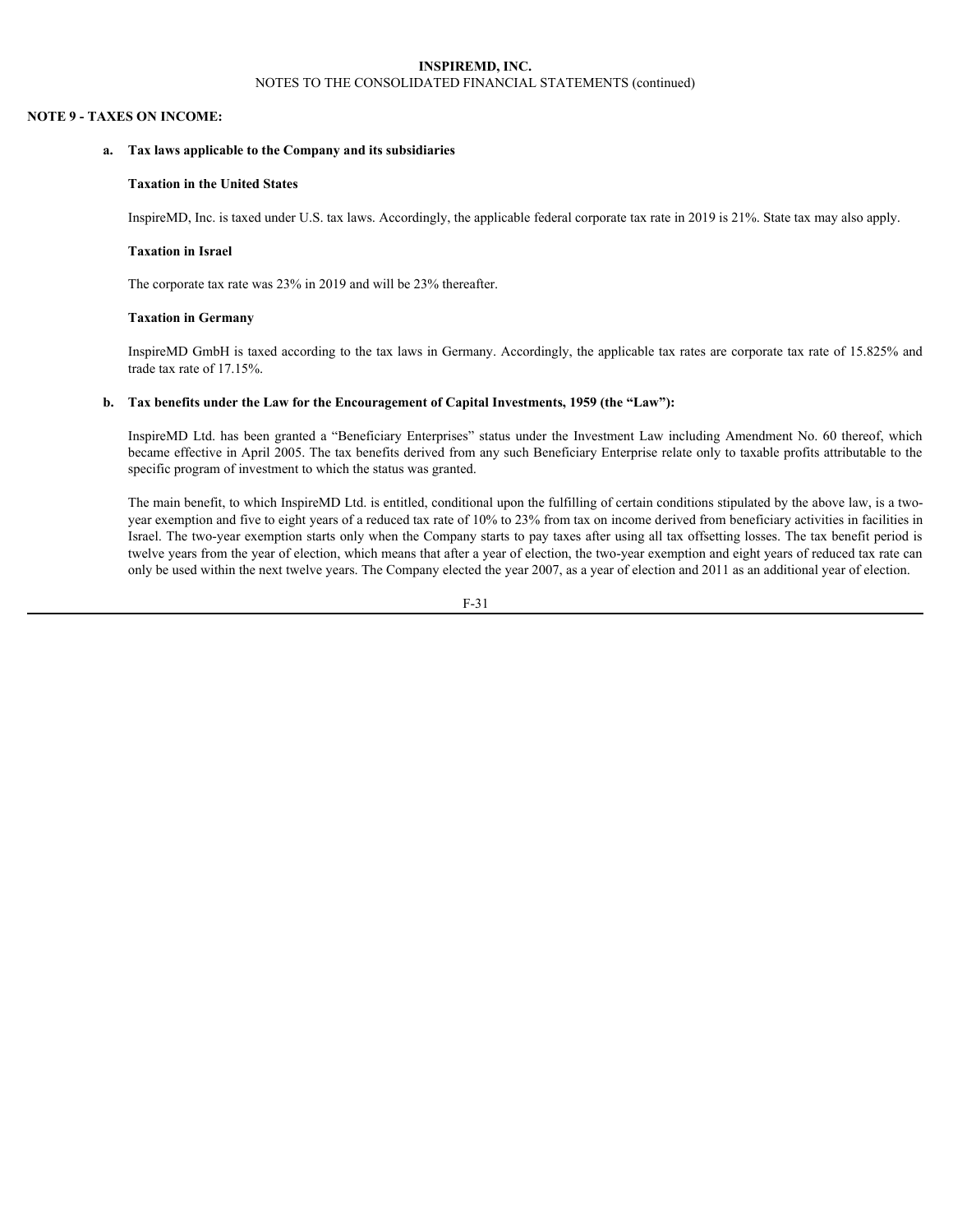## NOTES TO THE CONSOLIDATED FINANCIAL STATEMENTS (continued)

#### **NOTE 9 - TAXES ON INCOME** (continued):

In the event of a distribution of tax-exempt income attributable to "Beneficiary Enterprises" as a cash dividend, the Company will be required to **EXPIREMD, INC.**<br> **SON INCOME** (continued):<br>
In the event of a distribution of tax-exempt income attributable to "Beneficiary Enterprises" as a cash dividend, the Company will be required to<br>
a rate of 10% to 23% on the am attributable to the "Beneficiary Enterprises" will be subject to a 20% withholding tax.

Should InspireMD Ltd. derive income from sources other than the "Beneficiary Enterprises" during the period of benefits, such income shall be taxable at the regular corporate tax rate.

1) Conditions for entitlement to the benefits

The entitlement to the above benefits is conditional upon InspireMD Ltd. fulfilling the conditions stipulated by the law, regulations published **EXECT INTERT IS CONSOLIDATED FINANCIAL STATEMENTS (continued)**<br>The the event of a distribution of tax-exempt income attributable to "Beneficiary Enterprises" as a cash dividend, the Company will be required to<br>put us ut a conditions, the benefits may be cancelled, and InspireMD Ltd. may be required to refund the amount of the benefits, in whole or in part, with the addition of interest and linkage.

The Company opted not to apply for Preferred Enterprise status (as defined in the Amendment of the Law for the Encouragement of Capital Investments, 1959).

## **c. Carry forward tax losses**

As of December 31, 2019, the Company had a net carry forward tax loss of approximately \$43 million, of which approximately \$36 million (arising before January 1, 2018), expires until 2037, and approximately \$7 million, which does not expire, but is limited to offset 80% of the net income in the year it is utilized.

Under the U.S. tax laws, for net operating losses (NOLs) arising after December 31, 2017, the Tax Cuts and Jobs Act enacted on December 22, 2017 (the "2017 Act") limits a taxpayer's ability to utilize NOL carryforwards to 80% of taxable income.

In addition, NOLs arising after 2017 can be carried forward indefinitely, but carryback is generally prohibited. NOLs generated in tax years beginning before January 1, 2018, will not be subject to the foregoing taxable income limitation and will continue to have a two-year carryback and twenty-year carryforward period.

As of December 31, 2019, InspireMD Ltd., an Israeli subsidiary, had a net carry forward tax loss of approximately \$82 million. Under Israeli tax laws, the carry forward tax losses can be utilized indefinitely.

## **d. Loss before income taxes**

The components of loss before income taxes are as follows:

| <b>Year ended December 31</b> |  |                   |  |
|-------------------------------|--|-------------------|--|
| 2019                          |  | 2018              |  |
|                               |  |                   |  |
|                               |  |                   |  |
| (3,687)                       |  | (2,884)           |  |
| (6,329)                       |  | (4, 356)          |  |
| (10,016)                      |  | (7,240)           |  |
|                               |  | (\$ in thousands) |  |

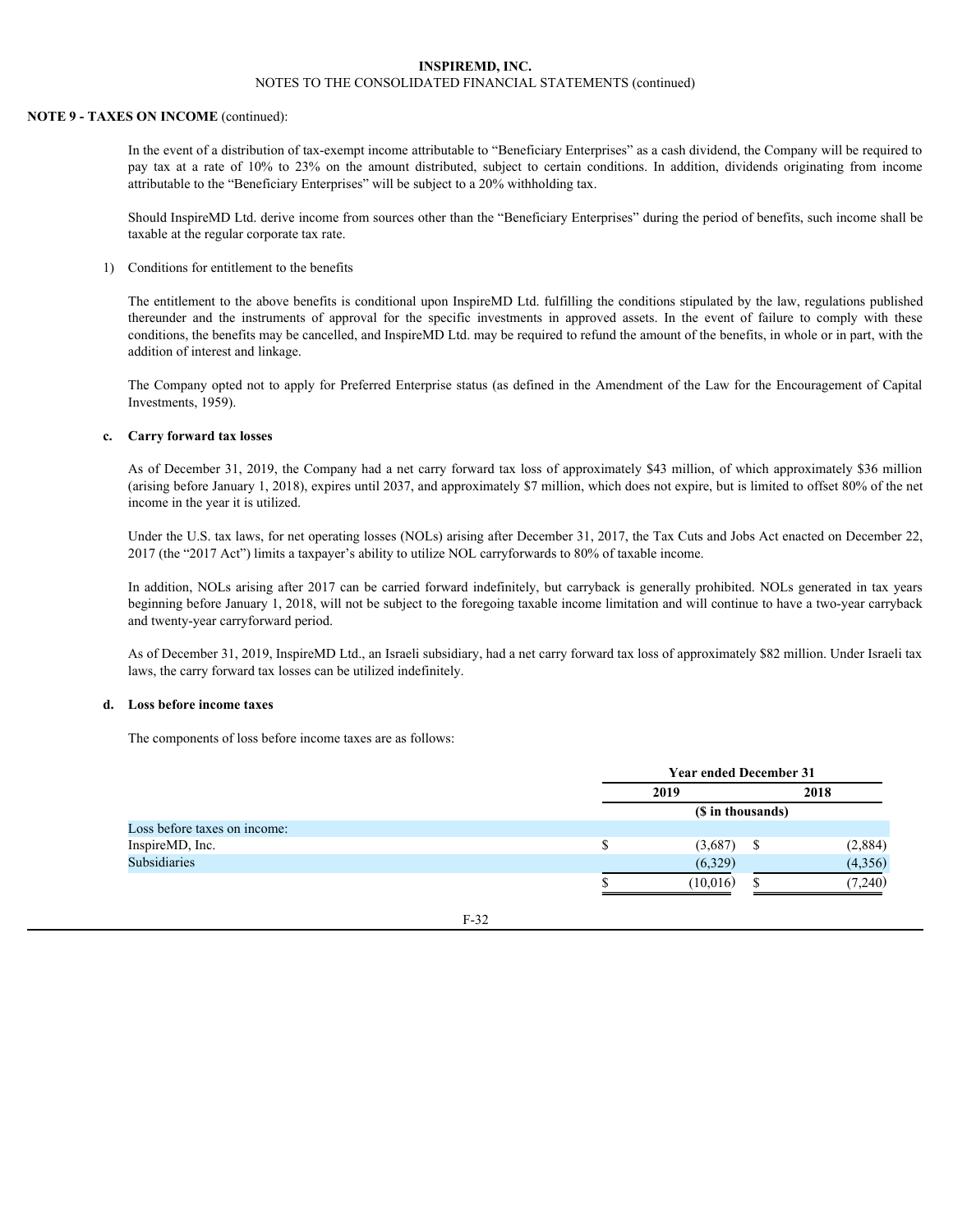# **INSPIREMD, INC.** NOTES TO THE CONSOLIDATED FINANCIAL STATEMENTS (continued)

# **NOTE 9 - TAXES ON INCOME** (continued):

### **e. Current taxes on income**

The main reconciling items between the statutory tax rate of the Company and the effective tax rate are the change in subsidiary tax rates and the change in valuation allowance in respect of tax benefits from carried forward tax losses due to uncertainty of the realization of such tax benefits and changes in tax rates following the 2017 Act.

The changes in the valuation allowance for the year ended December 31, 2019 and 2018 were as follows:

| 2018<br>2019                                                                    |
|---------------------------------------------------------------------------------|
| (\$ in thousands)                                                               |
| 27,240<br>Balance at the beginning of the year<br>27,640                        |
| Changes during the year:                                                        |
| 400<br>Losses during the year (including foreign exchange rate effect)<br>3,541 |
| 27,640<br>Balance at the end of the year<br>31,181                              |

# **f. Accounting for Uncertain Tax position**

Following is a reconciliation of the total amounts of the Company's uncertain tax positions during the year ended December 31, 2019:

|                                                                                    | <b>Year ended December 31.</b> |                   |      |                          |
|------------------------------------------------------------------------------------|--------------------------------|-------------------|------|--------------------------|
|                                                                                    | 2019                           |                   | 2018 |                          |
|                                                                                    |                                | (\$ in thousands) |      |                          |
| Balance at beginning of period                                                     |                                | 28                |      | 28                       |
| Increase in uncertain tax positions because of tax positions taken during the year |                                |                   |      | $\overline{\phantom{0}}$ |
| Balance at end of period                                                           |                                | 44                |      | 28                       |

A summary of open tax years by major jurisdiction is presented below:

| <b>Jurisdiction</b> | Years     |
|---------------------|-----------|
| U.S.                | 2016-2019 |
| Israel              | 2015-2019 |
| Germany             | 2016-2019 |
| United Kingdom      | 2014-2015 |
|                     |           |

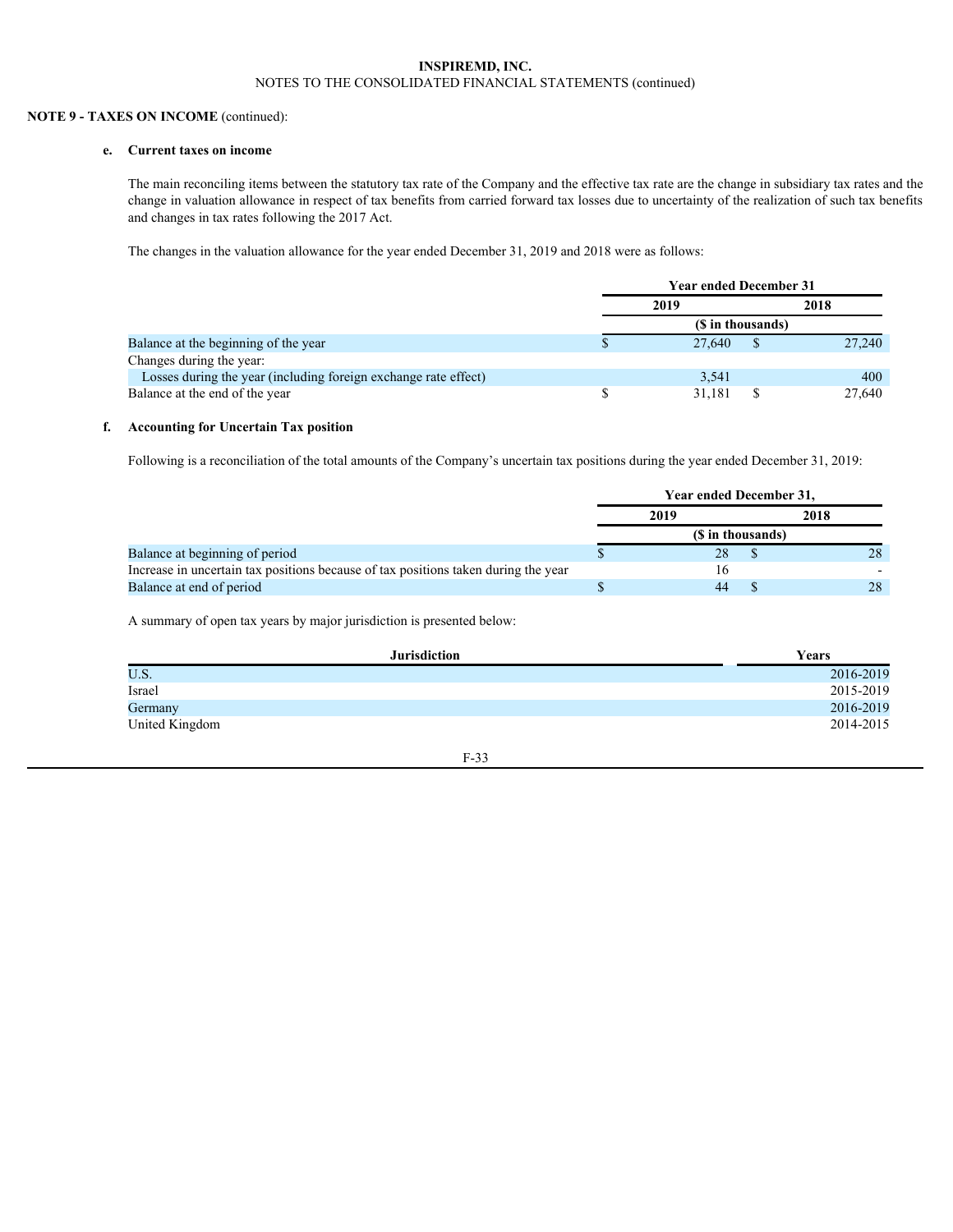# **INSPIREMD, INC.** NOTES TO THE CONSOLIDATED FINANCIAL STATEMENTS (continued)

# **NOTE 9 - TAXES ON INCOME** (continued):

# **g. Deferred income tax:**

|                                           |                          | December 31, |  |  |  |
|-------------------------------------------|--------------------------|--------------|--|--|--|
|                                           | 2019                     | 2018         |  |  |  |
|                                           | (\$ in thousands)        |              |  |  |  |
|                                           |                          |              |  |  |  |
| Long-term:                                |                          |              |  |  |  |
| Allowance for doubtful accounts           | $\overline{\phantom{0}}$ |              |  |  |  |
| Allowance for bonus                       | 57                       |              |  |  |  |
| Provision for vacation and recreation pay | 35                       | 38           |  |  |  |
| R&D expenses                              | 589                      | 339          |  |  |  |
| Operating lease right of use assets       | (215)                    |              |  |  |  |
| Operating lease liabilities               | 233                      |              |  |  |  |
| Share-based compensation                  | 2,596                    | 2,581        |  |  |  |
| Carry forward tax losses                  | 27,854                   | 24,643       |  |  |  |
| Accrued severance pay, net                | 32                       | 36           |  |  |  |
|                                           | 31,181                   | 27,640       |  |  |  |
| Less-valuation allowance                  | (31, 181)                | (27, 640)    |  |  |  |
|                                           |                          |              |  |  |  |
|                                           |                          |              |  |  |  |

# **NOTE 10 - SUPPLEMENTARY FINANCIAL STATEMENT INFORMATION:**

# **Balance sheets:**

# **a. Accounts receivable:**

The changes in "Allowance for doubtful accounts" during the years ended December 31, 2019 and 2018 are as follows:

|                                        |      | Year ended December 31, |      |
|----------------------------------------|------|-------------------------|------|
|                                        | 2019 |                         | 2018 |
|                                        |      | (\$ in thousands)       |      |
| Balance at beginning of period         |      | $72^{\circ}$            | 72   |
| Additions during the period            |      |                         |      |
| Bad debt written-off during the period |      | (72)                    |      |
| Exchange rate differences              |      |                         |      |
| Balance at end of period               |      |                         | 72   |
|                                        |      |                         |      |

# **b. Inventory:**

| 2019 |       | 2018                              |
|------|-------|-----------------------------------|
|      |       |                                   |
|      | 173   | 284                               |
|      | δI    | 111                               |
|      | 982   | 739                               |
|      | 1,236 | 1,134                             |
|      |       | December 31,<br>(\$ in thousands) |

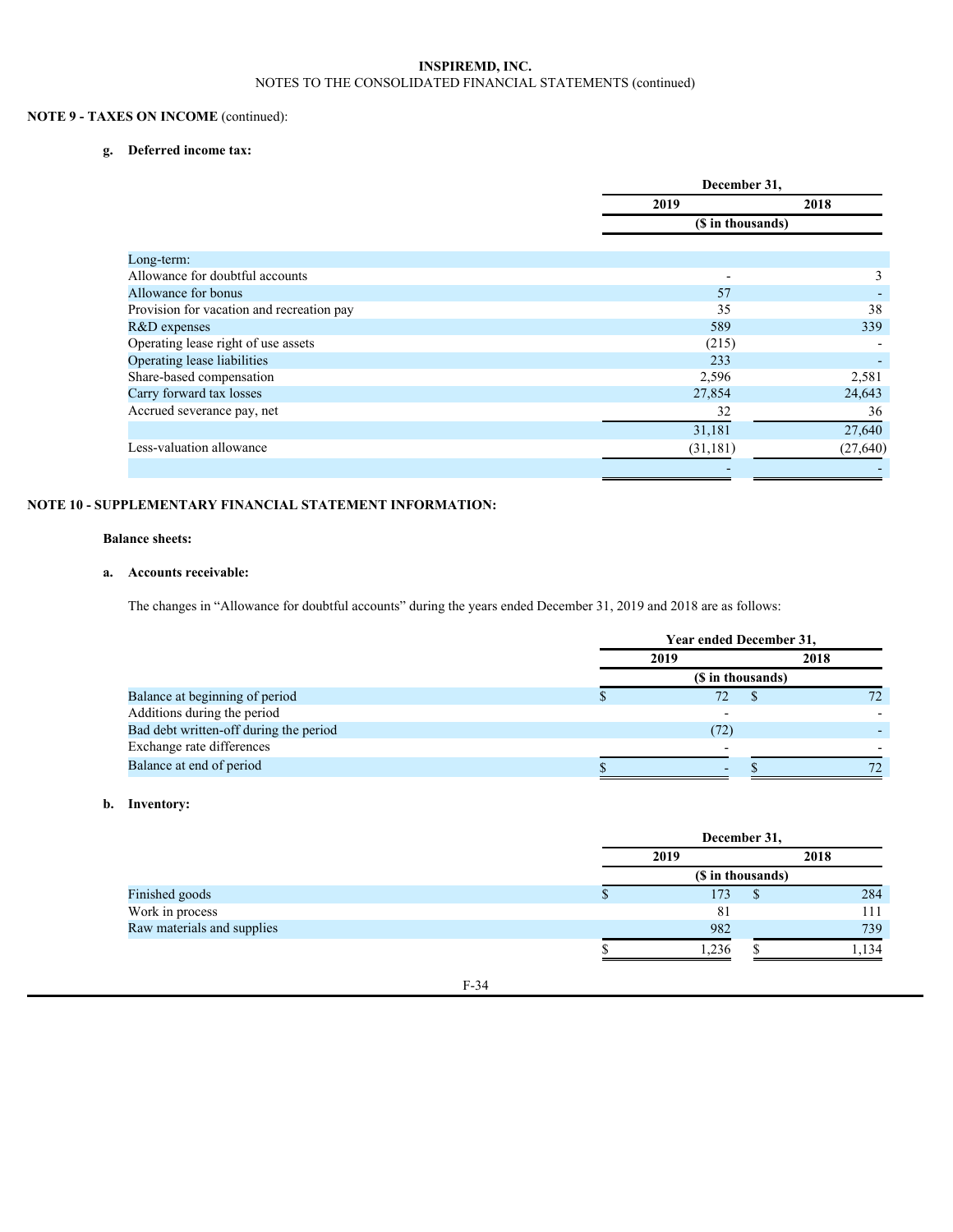# NOTES TO THE CONSOLIDATED FINANCIAL STATEMENTS (continued)

# **NOTE 10 - SUPPLEMENTARY FINANCIAL STATEMENT INFORMATION** (continued):

# **c. Accounts payable and accruals-other:**

|                                            | December 31, |                   |  |       |  |
|--------------------------------------------|--------------|-------------------|--|-------|--|
|                                            | 2019         |                   |  | 2018  |  |
|                                            |              | (\$ in thousands) |  |       |  |
| Employees and employee institutions        |              | 1,238             |  | 828   |  |
| Accrued vacation and recreation pay        |              | 188               |  | 171   |  |
| Accrued expenses                           |              | 604               |  | 903   |  |
| Provision for sales commissions            |              |                   |  | 37    |  |
| <b>Current Operating lease liabilities</b> |              | 362               |  |       |  |
| Other                                      |              | 57                |  | 27    |  |
|                                            |              | 2,449             |  | 1,966 |  |

# **NOTE 11 – DISAGGREGATED REVENUE AND ENTITY WIDE DISCLOSURES**:

Revenues are attributed to geographic areas based on the location of the customers. The following is a summary of revenues:

|         | Year ended December 31, |       |
|---------|-------------------------|-------|
|         | 2019                    | 2018  |
|         | (\$ in thousands)       |       |
| Germany | 727                     | 855   |
| Italy   | 686                     | 632   |
| Poland  | 370                     | 219   |
| Russia  | 272                     | 351   |
| Other   | 1,666                   | 1,544 |
|         | 3,721                   | 3,601 |

|                         | Year ended December 31, |                   |       |
|-------------------------|-------------------------|-------------------|-------|
|                         | 2019                    |                   | 2018  |
|                         |                         | (\$ in thousands) |       |
| CGuard <sup>™</sup> EPS | 3,265                   |                   | 2,970 |
| MGuard Prime™ EPS       | 456                     |                   | 631   |
|                         | 3,721                   |                   | 3,601 |

| Italy                                                                                                                                       |              | 686                     | 632               |
|---------------------------------------------------------------------------------------------------------------------------------------------|--------------|-------------------------|-------------------|
| Poland                                                                                                                                      |              | 370                     | 219               |
| Russia                                                                                                                                      |              | 272                     | 351               |
| Other                                                                                                                                       |              | 1,666                   | 1,544             |
|                                                                                                                                             |              | 3,721<br>$\mathbb{S}$   | 3,601             |
|                                                                                                                                             |              |                         |                   |
| By product:                                                                                                                                 |              |                         |                   |
|                                                                                                                                             |              | Year ended December 31, |                   |
|                                                                                                                                             |              | 2019                    | 2018              |
|                                                                                                                                             |              | (\$ in thousands)       |                   |
| CGuard <sup>™</sup> EPS                                                                                                                     | <sup>S</sup> | $3,265$ \$              | 2,970             |
| MGuard Prime™ EPS                                                                                                                           |              | 456                     | 631               |
|                                                                                                                                             |              | 3,721<br>$\mathbb{S}$   | 3,601             |
|                                                                                                                                             |              |                         |                   |
| By principal customers:                                                                                                                     |              |                         |                   |
|                                                                                                                                             |              |                         |                   |
|                                                                                                                                             |              | Year ended December 31, |                   |
|                                                                                                                                             |              | 2019                    | 2018              |
| <b>Customer A</b>                                                                                                                           |              | 18%                     | $\overline{22}\%$ |
| Customer B                                                                                                                                  |              | 10%                     | 10%               |
| Customer C                                                                                                                                  |              | 10%                     | 6%                |
| Customer D                                                                                                                                  |              | 7%                      | 10%               |
|                                                                                                                                             |              |                         |                   |
| All tangible long lived assets are located in Israel.                                                                                       |              |                         |                   |
|                                                                                                                                             |              |                         |                   |
| <b>UBSEQUENT EVENTS:</b>                                                                                                                    |              |                         |                   |
| On December 9, 2019, the Company entered into an Employment Agreement with a new chief executive officer and president. The term of the new |              |                         |                   |
| chief executive officer's employment commenced on January 1, 2020. Pursuant to his employment agreement, the Company granted 182,381        |              |                         |                   |
|                                                                                                                                             |              |                         |                   |
|                                                                                                                                             |              |                         |                   |
|                                                                                                                                             |              |                         |                   |
| restricted stock units and stock options to purchase 60,794 shares of common stock at \$1.10 per share.<br>$F-35$                           |              |                         |                   |

## **NOTE 12 - SUBSEQUENT EVENTS:**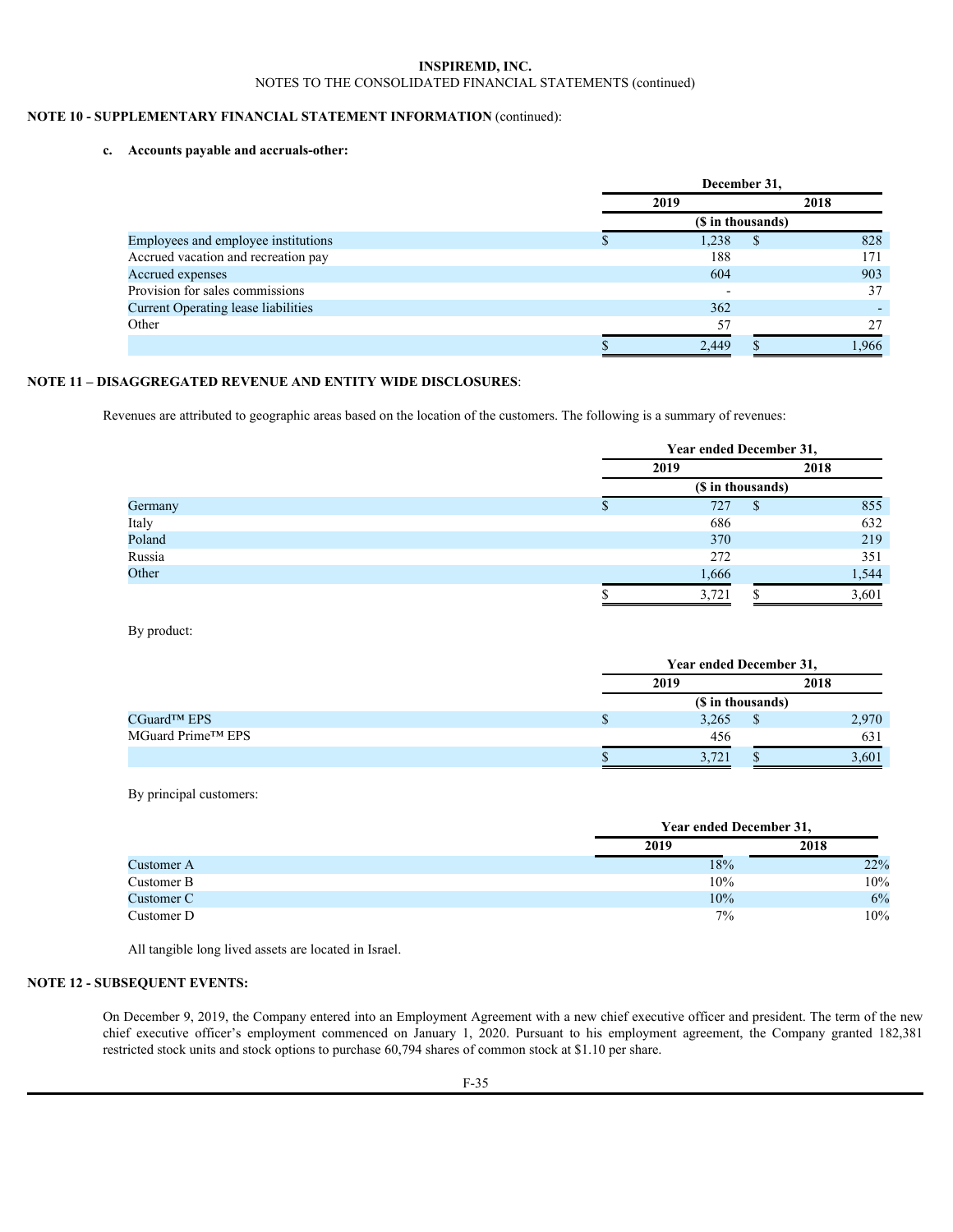# **DESCRIPTION OF SECURITIES REGISTERED PURSUANT TO SECTION 12 OF THE SECURITIES EXCHANGE ACT OF 1934**

**Exhibit 4.4**<br>**As of March 9, 2020, InspireMD, Inc., a Delaware corporation ("we," "our" and the "Company") has three classes of securities registered under<br>** *As of March 9, 2020, InspireMD, Inc., a Delaware corporation (" Section 12 of the Securities Exchange Act of 1934, as amended: (i) common stock, par value \$0.0001 per share, (ii) warrants, with each warrant exercisable for 1/43,750 shares of common stock at an exercise price \$8,750 per share (the "Series A Warrants"), and (iii) Series B Warrants, with each warrant exercisable for 1/1,750 shares of common stock at an exercise price of \$3,500 per share, . The following description of such securities is intended as a summary of the terms of such securities as currently in effect and is qualified in its entirety by the provisions of our amended and restated certificate of incorporation, as amended (the "Certificate of Incorporation"), the bylaws, and the respective warrant agreements and the warrant certificates, copies of which are filed as exhibits to this Annual* **Exhibit 4.4**<br>**RECURITIES REGISTERED PURSUANT TO SECTION 12 OF THE<br>
SECURITIES AND MORE ARELATED SECTION TO SECTION 12 OF THE<br>
SECURITIES EXCURITIES EXCURITIES ARENTS EXCURITIES ARE COPY TO SECTION 12 OF THE<br>
SECURITIES EX by ESCRIPTION OF SECURITIES REGISTERED PURSUANT TO SECTION 12 OF THE SECURE AGREEMELT AGREEMELT AGREEMELT AGREEMELT AGREEMELT AGREEMELT AGREEMELT AGREEMELT AGREEMELT AGREEMELT AGREEMELT AGREEMELT AGREEMELT AGREEMELT AGREE** *General Corporation Law, as amended (the "DGCL"), for additional information.* **EXCREME ARE ARE ARE ARE ARE ARE ARE AREAS INTO A SECURITIES INCOLUME SECURITIES INCOLUME SECURITIES INCOLUME SECURITIES INCOLUME SECURITIES INCOLUME SECURITIES INCOLUME SECURITIES INCOLUME SECURITIES INCOLUME SECURITIES** 

#### **Authorized Capital Stock**

Pursuant to our Certificate of Incorporation, we have authorized 155,000,000 shares of capital stock, par value \$0.0001 per share, of which 150,000,000 are shares of common stock and 5,000,000 are shares of "blank check" preferred stock. The authorized and unissued shares of common stock and the authorized and undesignated shares of preferred stock are available for issuance without further action by our stockholders, unless such action is required by applicable law or the rules of any stock exchange on which our securities may be listed. Unless approval of our stockholders is so required, our board of directors does not intend to seek stockholder approval for the issuance and sale of our common stock or preferred stock.

## **Common Stock**

The holders of our common stock are entitled to one vote per share. Our Certificate of Incorporation does not provide for cumulative voting. Our directors are divided into three classes. At each annual meeting of stockholders, directors elected to succeed those directors whose terms expire are elected for a term of office to expire at the third succeeding annual meeting of stockholders after their election. The holders of our common stock are entitled to receive ratably such dividends, if any, as may be declared by our board of directors out of legally available funds; however, the current policy of our board of directors is to retain earnings, if any, for operations and growth. Upon liquidation, dissolution or winding-up, the holders of our common stock are entitled to share ratably in all assets preferences and privileges of holders of our common stock are subject to, and may be adversely affected by, the rights of the holders of any series of preferred stock, which may be designated solely by action of our board of directors and issued in the future.

The transfer agent and registrar for our common stock is Action Stock Transfer Corp. The transfer agent's address is 2469 E. Fort Union Blvd., Suite 214, Salt Lake City, Utah 84121.

Our common stock is listed on the NYSE American under the symbol "NSPR."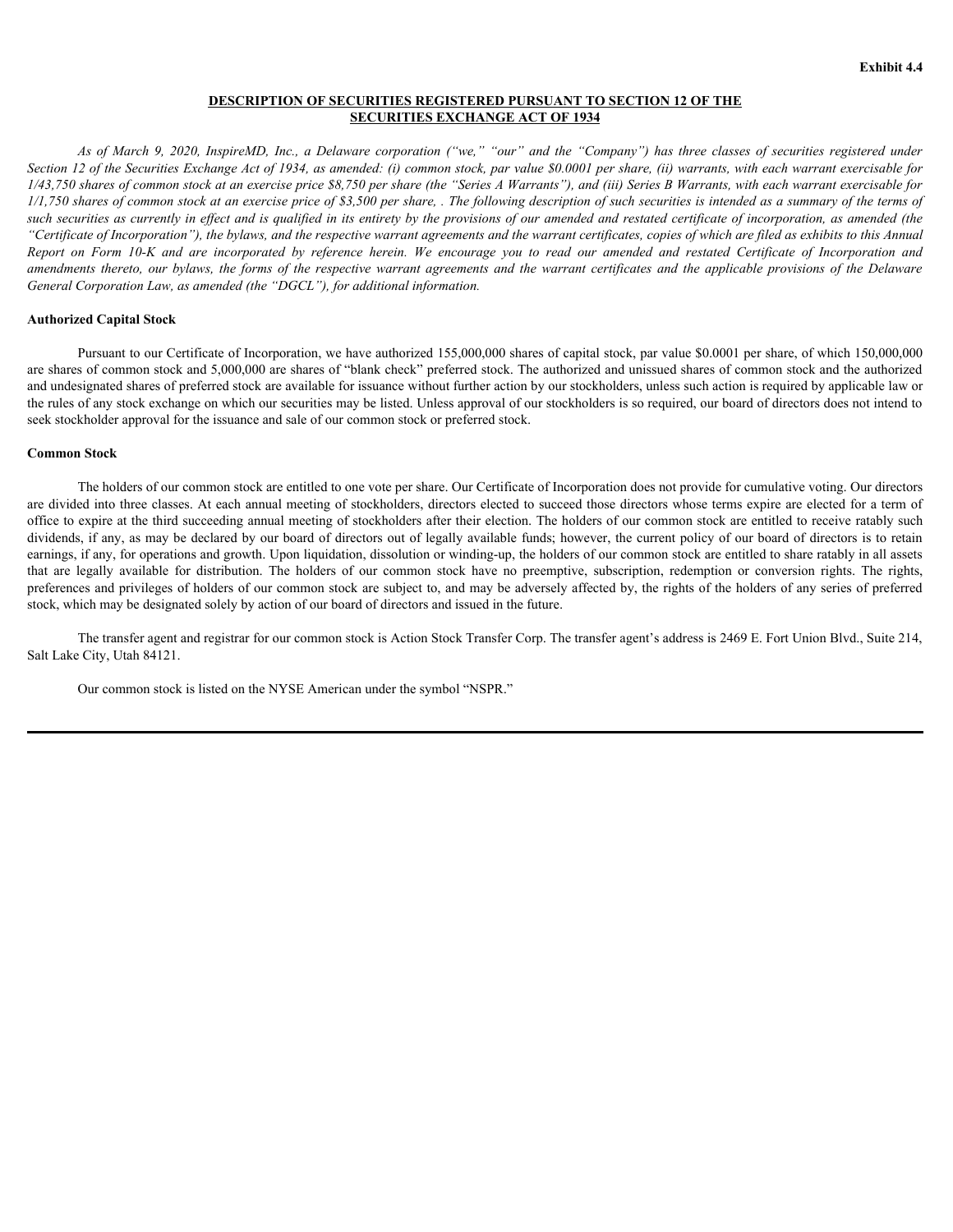### **Preferred Stock**

The board of directors is authorized, subject to any limitations prescribed by law, without further vote or action by the stockholders, to issue from time to time shares of preferred stock in one or more series. Each such series of preferred stock shall have such number of shares, designations, preferences, voting powers, qualifications, and special or relative rights or privileges as shall be determined by the board of directors, which may include, among others, dividend rights, voting rights, liquidation preferences, conversion rights and preemptive rights. Issuance of preferred stock by our board of directors may result in such shares having dividend and/or liquidation preferences senior to the rights of the holders of our common stock and could dilute the voting rights of the holders of our common stock. **Preferred Stock**<br> **The board of directors is authorized, subject to any limitations prescribed by law, without further vote or action by the stockholders, to issue from time to<br>
time shares of preferred stock in one or mo Since S**<br>The board of directors is authorized, subject to any limitations presentbed by law, without further vote or action by the stockholders, to issue from time to<br>so for preferences society and such series of proferen

Prior to the issuance of shares of each series of preferred stock, the board of directors is required by the Delaware General Corporation Law and our designation fixes for each class or series the designations, powers, preferences, rights, qualifications, limitations and restrictions, including, but not limited to, some or all of the following:

- the number of shares constituting that series and the distinctive designation of that series, which number may be increased or decreased (but not below the number of shares then outstanding) from time to time by action of the board of directors;
- the dividend rate and the manner and frequency of payment of dividends on the shares of that series, whether dividends will be cumulative, and, if so, from which date;
- whether that series will have voting rights, in addition to any voting rights provided by law, and, if so, the terms of such voting rights;
- adjustment of the conversion rate in such events as the board of directors may determine;
- whether or not the shares of that series will be redeemable, and, if so, the terms and conditions of such redemption;
- whether that series will have a sinking fund for the redemption or purchase of shares of that series, and, if so, the terms and amount of such sinking fund;
- whether or not the shares of the series will have priority over or be on a parity with or be junior to the shares of any other series or class in any respect;
- the rights of the shares of that series in the event of voluntary or involuntary liquidation, dissolution or winding up of the corporation, and the relative rights or priority, if any, of payment of shares of that series; and
- any other relative rights, preferences and limitations of that series.

Once designated by our board of directors, each series of preferred stock may have specific financial and other terms.

 $\mathfrak{Z}$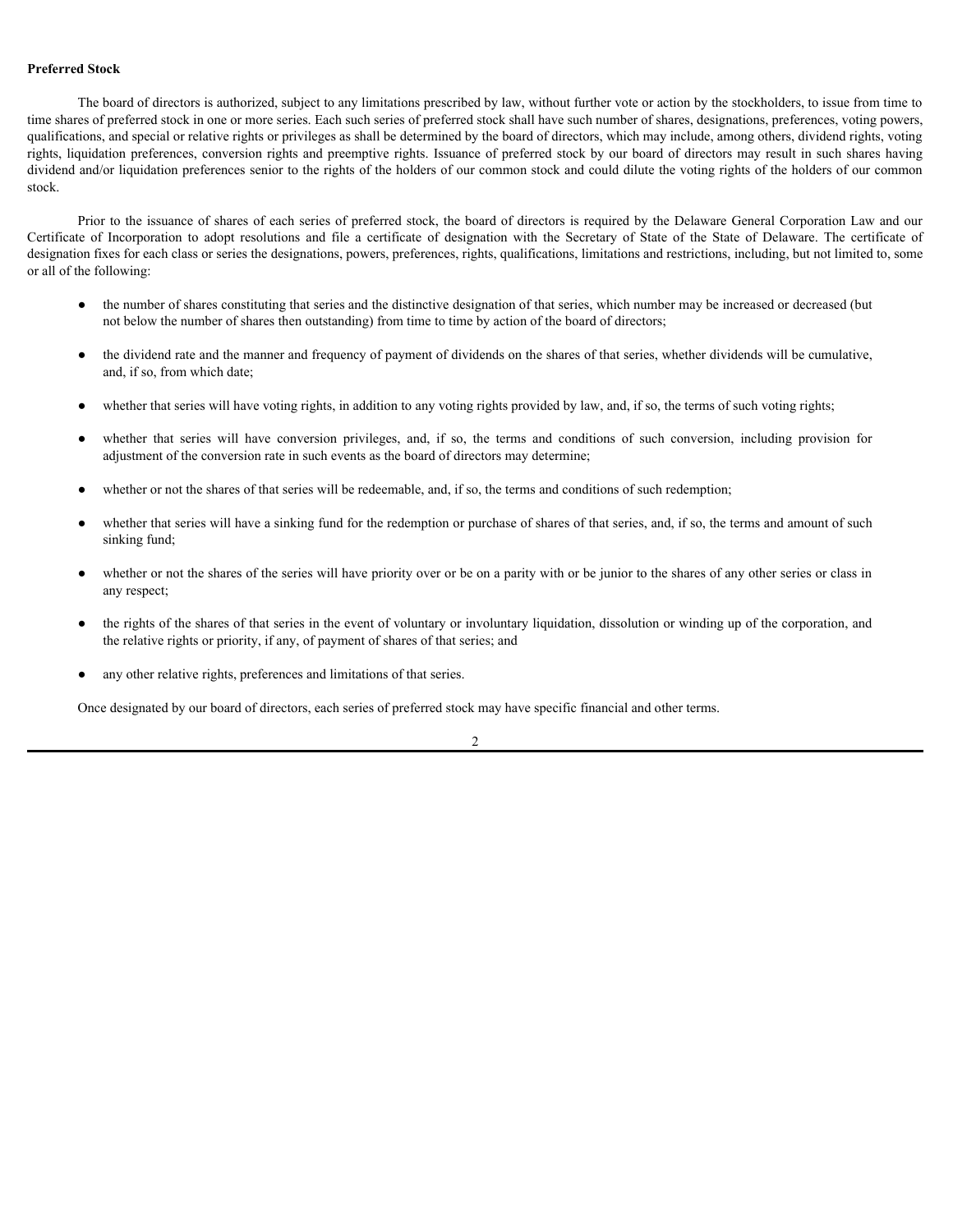# *Series B Convertible Preferred Stock (the "Series B Preferred Stock")*

As of March 9, 2020, there were 17,303 shares of Series B Preferred Stock outstanding, convertible into an aggregate of 555,138 shares of our common stock (including the payment of the cumulative dividends accrued on the Series B Preferred Stock in an aggregate of 237,916 shares of our common stock).

On July 7, 2016, we issued 442,424 shares of Series B Preferred Stock in a public offering. Our Series B Preferred Stock has a stated value of \$33.00 and was initially convertible into 0.00229 shares of common stock (subject to the beneficial ownership limitations as provided in the related certificate of designation of preferences) reflecting a conversion price equal to \$14,437.50 per share, subject to adjustment as provided in the certificate of designation. In accordance with the anti-dilution price protection contained in the certificate of designation for the Series B Preferred Stock as further described below, we reduced the Series B Preferred Stock conversion price to \$2,800.00 per share of common stock in connection with the underwritten public offering that closed on March 14, 2017, which was further reduced to \$350.00 per share in connection with the private placement of 750 shares of Series D Preferred Stock in December 2017, to \$150.00 per share in connection with the underwritten public offering that closed on March 1, 2018, to \$87.50 per share in connection with the underwritten public offering that closed on April 2, 2018, to \$15.00 per share in connection with the underwritten public offering that closed on July 3, 2018, to \$5.00 per share in connection Series B Convertible Preferred Stock (the "Series B Preferred Stock")<br>As of March 9, 2020, there were 17,303 shares of Series B Preferred Stock cutstanding, convertible into an aggregate of 555,138 shares of our common<br>st September 24, 2019. Series B Convertible Preferred Stock (the "Series B Preferred Stock P<br>
As of Nacch 5, 2020, there were 17,303 shares of Series B Preferred Stock to restanding, convertible into an aggregate of 555,138 shares of our common

The Series B Preferred Stock is convertible at any time at the option of the holder prior to the fifth anniversary of the date of issuance, at which time all shares of outstanding Series B Preferred Stock shall automatically and without any further action by the holder be converted into shares of our common stock at the then effective conversion price, provided that the holder will be prohibited from converting Series B Preferred Stock into shares of our common stock if, as a result outstanding.

The holders of Series B Preferred Stock are entitled to receive cumulative dividends at the rate per share of 15% per annum of the stated value per share, until the fifth anniversary of the date of issuance of the Series B Preferred Stock. The dividends become payable, at our option, in either cash, out of any funds legally available for such purpose, or in shares of common stock, (i) upon any conversion of the Series B Preferred Stock, (ii) on each such other date as our board of directors may determine, subject to written consent of the holders of Series B Preferred Stock holding a majority of the then issued and outstanding Series B Stries B. Convertible Preferred Stock (the "Stries B. Preferred Stock control Stock controllation, convertible into an agreease of 555,138 shares of set control stock (including the proposition) in the control stock contr consolidation, sale of all or substantially all of our assets, exchange or conversion of all of our common stock by tender offer, exchange offer or reclassification; provided, however, that if Series B Preferred Stock is converted into shares of common stock at any time prior to the fifth anniversary of the date of issuance of the Series B Preferred Stock, the holder will receive a make-whole payment in an amount equal to all of the dividends that, but for the early conversion, would have otherwise accrued on the applicable shares of Series B Preferred Stock being converted for the period commencing on the conversion date and ending on the fifth anniversary of the date of issuance, less the amount of all prior dividends paid on such converted Series B Preferred Stock before the date of conversion. Makewhole payments are payable at our option in either cash, out of any funds legally available for such purpose, or in shares of common stock.

With respect to any dividend payments and make-whole payments paid in shares of common stock, the number of shares of common stock to be issued to a holder of Series B Preferred Stock will be an amount equal to the quotient of (i) the amount of the dividend payable to such holder divided by (ii) the conversion price then in effect.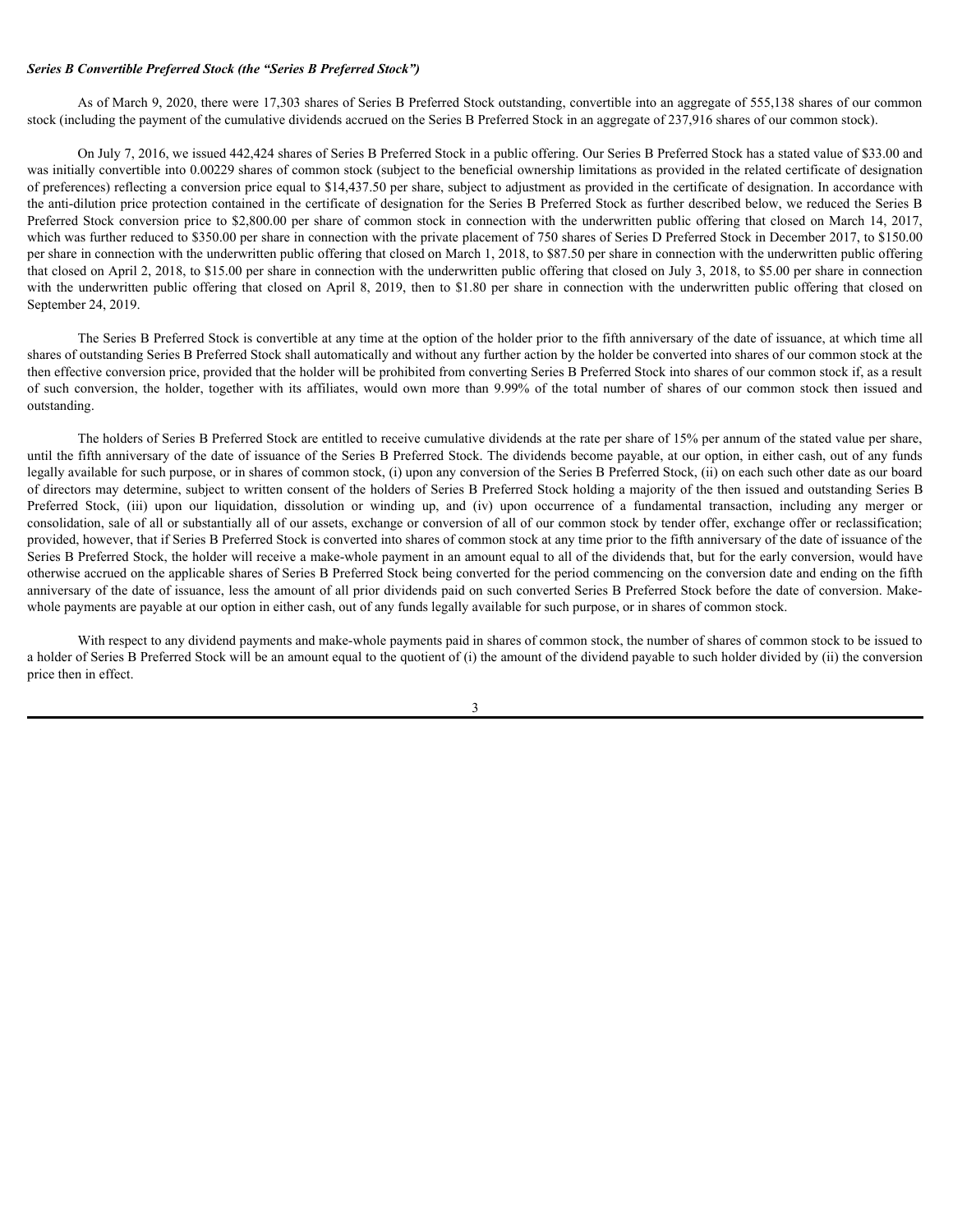We are not obligated to redeem or repurchase any shares of Series B Preferred Stock. Shares of Series B Preferred Stock are not otherwise entitled to any redemption rights, or mandatory sinking fund or analogous fund provision.

We are not obligated to redeem or repurchase any shares of Series B Preferred Stock. Shares of Series B Preferred Stock are not otherwise entitled to any<br>on rights, or mandatory sinking fund or analogous fund provision.<br>Th issuance of equity or equity-linked securities at an effective common stock purchase price of less than the conversion price then in effect, subject to adjustment as provided in the certificate of designation. As such, while any of our Series B Preferred Stock is outstanding, if we issue equity or equity-linked securities at an effective common stock purchase price of less than the Series B Preferred Stock conversion price then in effect, we are required, subject to certain limitations and adjustments as provided in the certificate of designation, to reduce the Series B Preferred Stock conversion price to equal the effective common stock purchase We are not obligated to redeem or repurchase any shares of Series B Preferred Stock. Shares of Series B Preferred Stock are not otherwise entitled to any redemption rights, or mandatory sinking find or analogous fund provi conversion of the Series B Preferred Stock for no additional consideration. We are not obtigated to redeem or repurchase any shares of Series B Preferred Stock. Shares of Series B Preferred Stock are not obterwise entitled to any<br>The Series R Preferred Stock, to the extent that it has one been con

In the event of our liquidation, dissolution, or winding up, holders of our Series B Preferred Stock will be entitled to receive the amount of cash, securities or other property to which such holder would be entitled to receive with respect to such shares of Series B Preferred Stock if such shares had been converted to common stock immediately prior to such event (without giving effect for such purposes to the 9.99% beneficial ownership limitation, as applicable) subject to the preferential rights of holders of any class or series of our capital stock specifically ranking by its terms senior to the Series B Preferred Stock as to distributions of assets upon such event, whether voluntarily or involuntarily.

The holders of the Series B Preferred Stock have no voting rights, except as required by law. Any amendment to our Certificate of Incorporation, bylaws majority of the shares of Series B Preferred Stock then outstanding.

We have not listed, and we do not plan on making an application to list, the Series B Preferred Stock on the NYSE American, any other national securities exchange or any other nationally recognized trading system.

Shares of Series B Preferred Stock were issued in book-entry form under a transfer agency and service agreement between Action Stock Transfer Corp., as transfer agent, and us, and are represented by one or more book-entry certificates deposited with DTC and registered in the name of Cede & Co., a nominee of DTC, or as otherwise directed by DTC.

The transfer agent and registrar for our Series B Preferred Stock is Action Stock Transfer Corp. The transfer agent's address is 2469 E. Fort Union Blvd., Suite 214, Salt Lake City, Utah 84121.

You should review the certificate of designation of the Series B Preferred Stock, and subsequent amendments, which are filed as an exhibit to this Annual Report on Form 10-K, for a complete description of the terms and conditions of the Series B Preferred Stock.

# *Series C Convertible Preferred Stock (the "Series C Preferred Stock")*

As of March 9, 2020, there were 26,558 shares of Series C Preferred Stock outstanding, convertible into an aggregate of 94,428 shares of our common stock.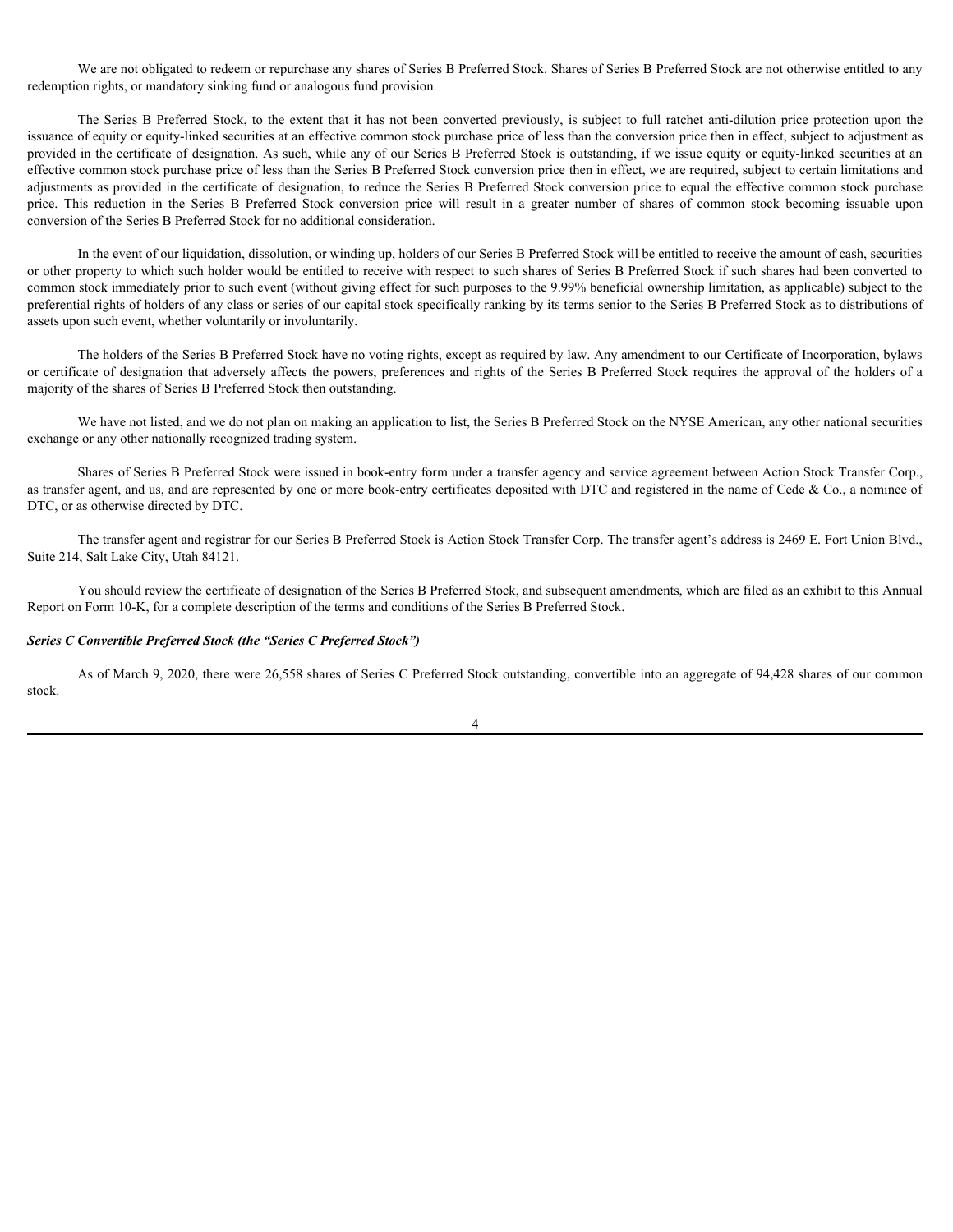On March 14, 2017, we issued 1,069,822 shares of Series C Preferred Stock in a public offering. Our Series C Preferred Stock has a stated value of \$6.40, and each share of Series C Preferred Stock was initially convertible into 0.00229 of a share of common stock at an initial conversion price equal to \$2,800 per share of common stock. Series C Preferred Stock, to the extent that it has not been converted previously, is subject to full ratchet anti-dilution price protection upon the issuance of equity or equity-linked securities at an effective common stock purchase price of less than the conversion price then in effect, subject to adjustment On March 14, 2017, we issued 1,069,822 shares of Series C Preferred Stock in a public offering. Our Series C Preferred Stock has a stated value of \$6.40, and each share of Series C Preferred Stock was initial convertible i Preferred Stock as further described below, we reduced the Series C Preferred Stock conversion price to \$150.00 per share in connection with the underwritten public offering that closed on March 1, 2018, to \$87.50 per share in connection with the underwritten public offering that closed on April 2, 2018, to \$15.00 per share in connection with the underwritten public offering that closed on July 3, 2018, to \$5.00 per share in connection with the underwritten public offering that closed on April 8, 2019, then to \$1.80 per share in connection with the underwritten public offering that closed on September 24, 2019. On March 14, 2017, we issued 1,069,822 shares of Series C Preferred Stock in a public offering. Our Series C Preferred Stock has a stated value of \$6.40, and each share of Series C Preferred Stock Assumination with the mo On March 14.2017, we issued 1,600,822 shares of Scriets C Preferred Stock in a public officing. One Solitzer C Referred Stock requires and a distantive company and a state of designation to office of the anisoten of the a

The Series C Preferred Stock is convertible at any time at any time at the option of the holder, provided that the holder will be prohibited from converting Series C Preferred Stock into shares of our common stock if, as a result of such conversion, the holder, together with its affiliates, would own more than 4.99% of percentage not in excess of 9.99%, provided that any increase in such percentage shall not be effective until 61 days after such notice to us.

In the event of our liquidation, dissolution, or winding up, holders of our Series C Preferred Stock will be entitled to receive the amount of cash, securities or other property to which such holder would be entitled to receive with respect to such shares of Series C Preferred Stock if such shares had been converted to common stock immediately prior to such event (without giving effect for such purposes to the 4.99% or 9.99% beneficial ownership limitation, as applicable) subject to the preferential rights of holders of any class or series of our capital stock specifically ranking by its terms senior to the Series C Preferred Stock as to distributions of assets upon such event, whether voluntarily or involuntarily.

Shares of Series C Preferred Stock are not entitled to receive any dividends, unless and until specifically declared by our board of directors. However, holders of our Series C Preferred Stock are entitled to receive dividends on shares of Series C Preferred Stock equal (on an as-if-converted-to-common-stock basis, and without giving effect for such purposes to the 4.99% or 9.99% beneficial ownership limitation, as applicable) to and in the same form as dividends actually paid on shares of the common stock when such dividends are specifically declared by our board of directors. We are not obligated to redeem or repurchase any shares of Series C Preferred Stock. Shares of Series C Preferred Stock are not otherwise entitled to any redemption rights, or mandatory sinking fund or analogous fund provision.

The holders of the Series C Preferred Stock have no voting rights, except as required by law. Any amendment to our Certificate of Incorporation, bylaws majority of the shares of Series C Preferred Stock then outstanding.

Pursuant to the anti-dilution provisions contained in the certification of designation for our Series C Preferred Stock, in the event that, while any of our Series C Preferred Stock is outstanding, we issue equity or equity-linked securities at an effective common stock purchase price of less than the Series C Preferred Stock conversion price then in effect, we are required, subject to certain limitations and adjustments as provided in the certificate of designation, to reduce the Series C Preferred Stock conversion price to equal the effective common stock purchase price. This reduction in the Series C Preferred Stock conversion price will result in a greater number of shares of common stock becoming issuable upon conversion of the Series C Preferred Stock for no additional consideration.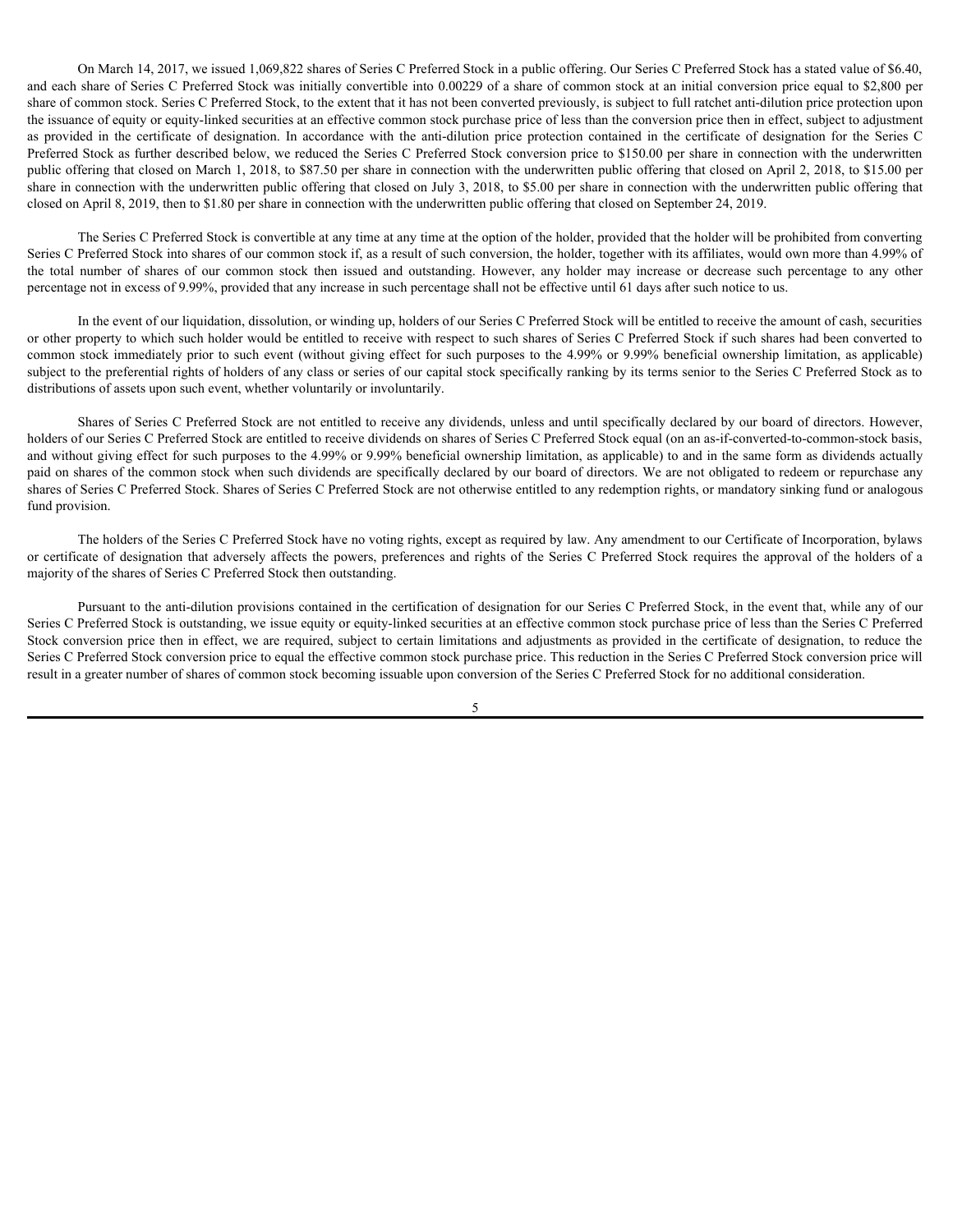We have not listed, and we do not plan on making an application to list, the Series C Preferred Stock on the NYSE American, any other national securities exchange or any other nationally recognized trading system.

Shares of Series C Preferred Stock were issued in book-entry form under a transfer agency and service agreement between Action Stock Transfer Corp., as transfer agent, and us, and are represented by one or more book-entry certificates deposited with DTC and registered in the name of Cede & Co., a nominee of DTC, or as otherwise directed by DTC. We have not listed, and we do not plan on making an application to list, the Series C Preferred Stock on the NYSE American, any other national securities or any other nationally recognized trading system.<br>Shares of Series

The transfer agent and registrar for our Series C Preferred Stock is Action Stock Transfer Corp. The transfer agent's address is 2469 E. Fort Union Blvd., Suite 214, Salt Lake City, Utah 84121.

Annual Report on Form 10-K, for a complete description of the terms and conditions of the Series C Preferred Stock.

#### **Series A Warrants**

On July 7, 2016, we issued to certain investors in an underwritten public offering Series A Warrants to purchase up to an aggregate of 1,102 shares of our common stock at an exercise price of \$8,750 per share. The Series A Warrants are exercisable immediately and may be exercised until 5:00 p.m. New York City time on July 7, 2021. The Series A Warrants may be exercised only for a whole number of shares of common stock.

outstanding are exercisable into 1,102 shares of common stock.

We have not listed, and we do not plan on making an application to list, the Series C. Preferred Stock on the NYSE American, any other national securities<br>or any other nationally recognined tusting system.<br>Shares of Series The Series A Warrants were issued in book-entry form under a warrant agent agreement between Action Stock Transfer Corp., as warrant agent, and us, and are represented by one or more book-entry certificates deposited with DTC, and registered in the name of Cede & Co., a nominee of DTC, or as otherwise directed by DTC. The warrant agent agreement, and the form of Series A Warrant certificate attached thereto, is included as an exhibit to this Annual Report on Form 10-K. You should review the warrant agent agreement and the form of Series A Warrant certificate for a complete description of the terms and conditions of the Series A Warrants.

The warrant agent and registrar for the Series A Warrants is Action Stock Transfer Corp. The warrant agent's address is 2469 E. Fort Union Blvd., Suite 214, Salt Lake City, Utah 84121.

*Exercisability*. The Series A Warrants are exercisable at any time after the date of issuance, and at any time up to the date that is 60 months from the date of issuance, at which time any unexercised Series A Warrants will expire and cease to be exercisable. The Series A Warrants are exercisable, at the option of each holder, in whole or in part by delivering to us a duly executed exercise notice and by payment in full in immediately available funds for the number of shares of common stock purchased upon such exercise. If a registration statement registering the issuance of the shares of common stock underlying the Series A Warrants under the Securities Act, is not then effective or available, the holder may exercise the Series A Warrants through a cashless exercise, in whole or in part, in which The master agent and registrar for our Series C Perferred Sock is Action Sinck Comp. The master agents address is 5469 E. For Usine 814, Sinck Lake Since Usine 814, the Computer such as the share of the formula term of th Warrants. No fractional shares of common stock will be issued in connection with the exercise of the Series A Warrants. In lieu of fractional shares, we will either pay the holder an amount in cash equal to the fractional amount multiplied by the exercise price or round up to the next whole share.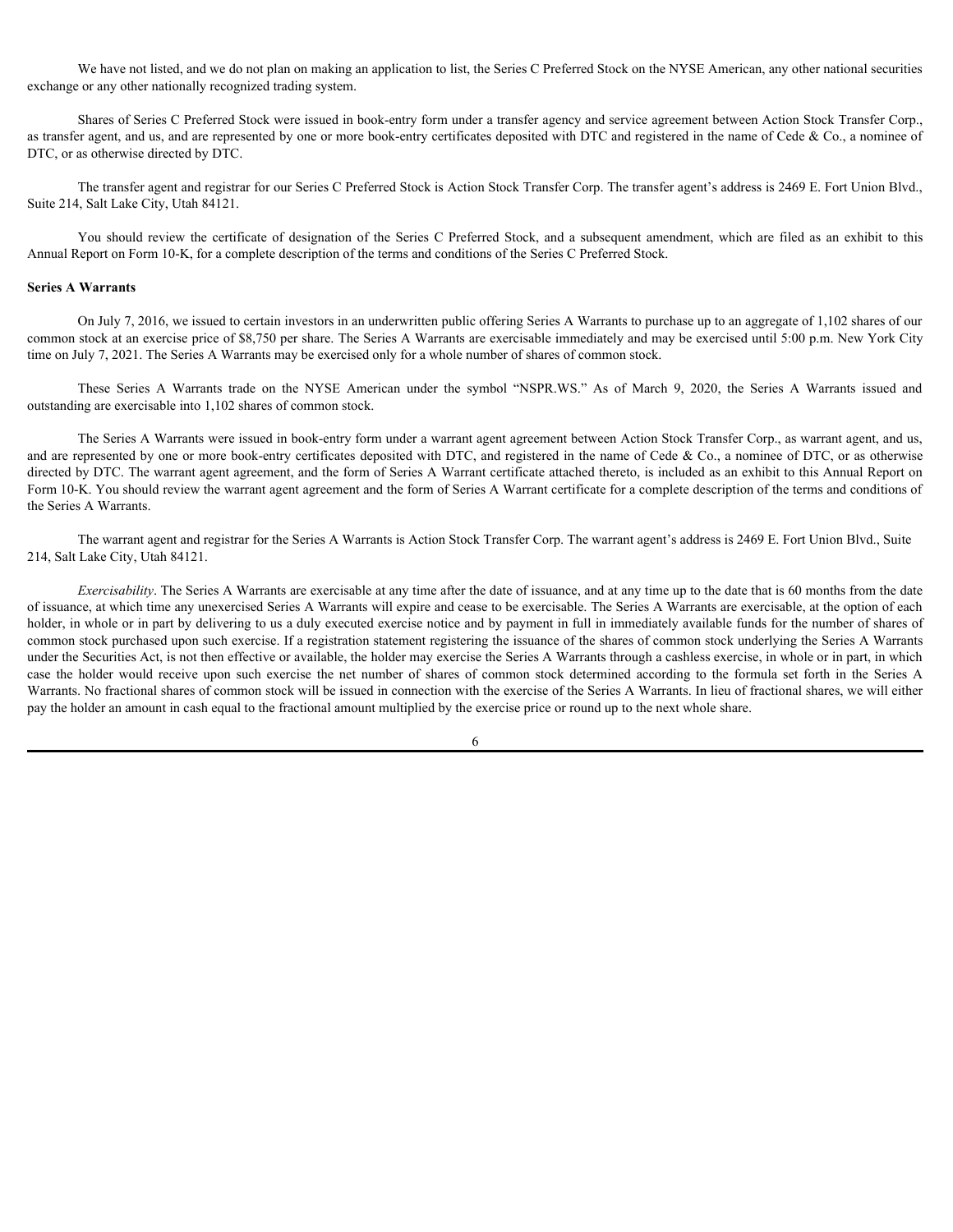*Exercise Limitation*. A holder will not have the right to exercise any portion of the Series A Warrant if the holder (together with its affiliates) would beneficially own in excess of 4.99% of the number of shares of our stock outstanding immediately after giving effect to the exercise, as such percentage ownership is determined in accordance with the terms of the Series A Warrants. However, any holder may increase or decrease such percentage to any other percentage not in excess of 9.99%, provided that any increase in such percentage shall not be effective until 61 days after such notice to us. *Exercise Limitation*. A holder will not have the right to exercise any portion of the Series A Warrant if the holder (together with its affiliates) would<br>beneficially own in excess of 4.99% of the number of shares of our

*Exercise Price; Anti-Dilution*. The current exercise price per share of common stock purchasable upon exercise of the Series A Warrants is \$8,750 per combinations, reclassifications or similar events affecting our common stock.

*Transferability*. Subject to applicable laws, the warrants may be offered for sale, sold, transferred or assigned without our consent.

*Fundamental Transactions*. In the event of a fundamental transaction, as described in the Series A Warrants and generally including any reorganization, recapitalization or reclassification of our common stock, the sale, transfer or other disposition of all or substantially all of our properties or assets, our consolidation or merger with or into another person, the holders of the warrants will be entitled to receive upon exercise of the warrants the kind and amount of securities, cash or other property that the holders would have received had they exercised the warrants immediately prior to such fundamental transaction.

*Rights as a Stockholder*. Except as otherwise provided in the warrants or by virtue of such holder's ownership of shares of our common stock, the holder of a warrant does not have the rights or privileges of a holder of our common stock, including any voting rights, until the holder exercises the warrant.

We, with the consent of the Series A Warrant holders holding all of the then outstanding Series A Warrants, may increase the exercise price, shorten the expiration date and amend all other warrant terms. We may lower the exercise price or extend the expiration date without the consent of the holders.

#### **Series B Warrants**

On March 14, 2017, we issued to certain investors in an underwritten public offering Series B Warrants to purchase up to an aggregate of 2,448 shares of our common stock at an exercise price of \$3,500 per share. The Series B Warrants are exercisable immediately and may be exercised until 5:00 p.m. New York City time on March 14, 2022. The Series B Warrants may be exercised only for a whole number of shares of common stock.

outstanding are exercisable into 2,448 shares of common stock.

Everyor Lontonon, A bolider will not have the right to exertise any portion of the Series A Warrants in the bolider (species win a high symbol and the symbol and the symbol symbol and the symbol symbol symbol symbol symbol The Series B Warrants were issued in book-entry form under a warrant agent agreement between Action Stock Transfer Corp., as warrant agent, and us, is cleared in a constraint with the terms of the Sayes. A Nurrant linearce, any bister respirate to decrease such preceding respect to the section of the control of the name incident are the section of the Saint-A Wannable otherwise directed by DTC. The warrant agent agreement, and the form of Series B Warrant certificate attached thereto, is included as an exhibit to this Annual Report on Form 10-K. You should review the warrant agent agreement and the form of Series B Warrant certificate for a complete description of the terms and conditions of the Series B Warrants.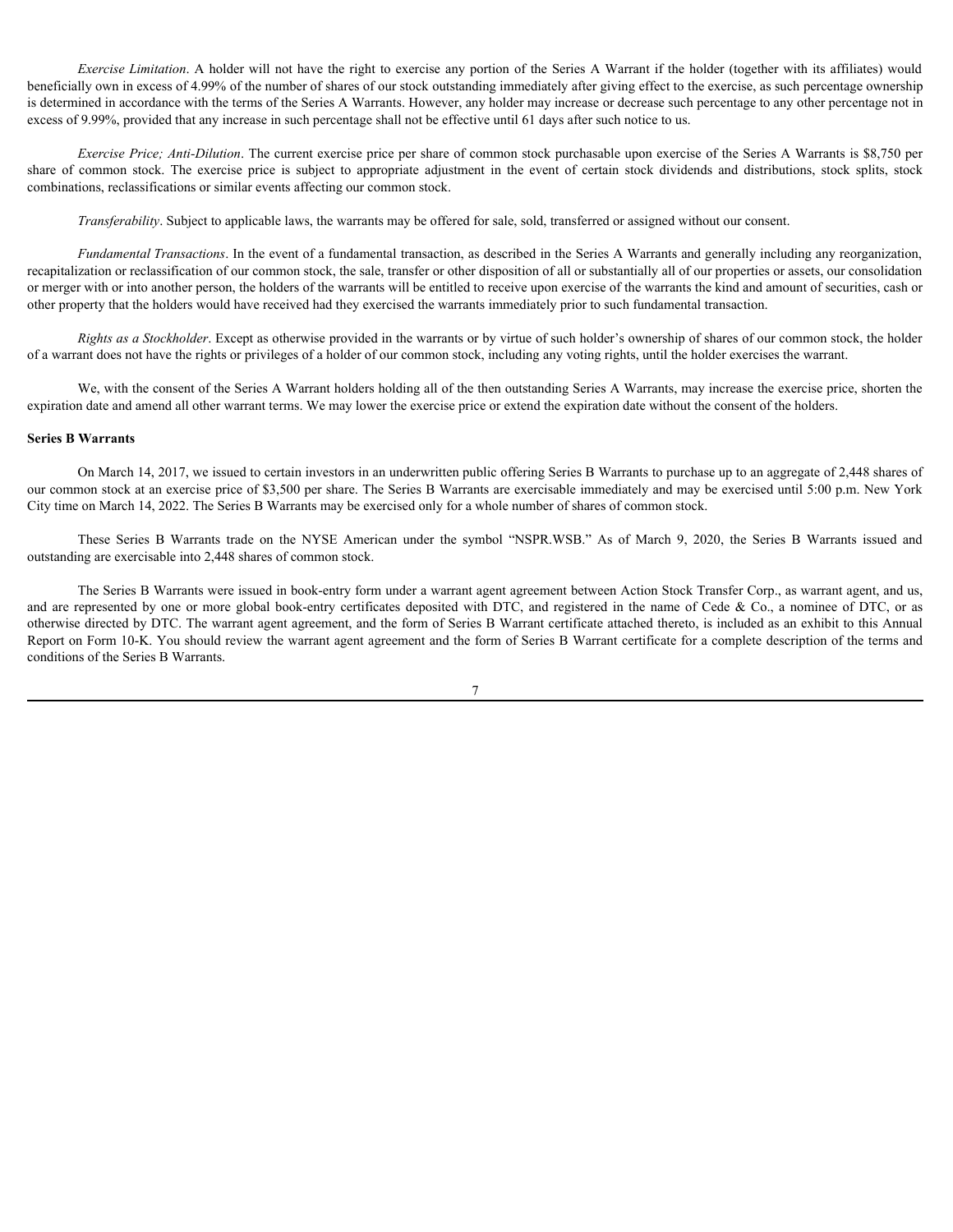The warrant agent and registrar for the Series B Warrants is Action Stock Transfer Corp. The warrant agent's address is 2469 E. Fort Union Blvd., Suite 214, Salt Lake City, Utah 84121.

*Exercisability*. The Series B Warrants are exercisable at any time after the date of issuance, and at any time up to the date that is 5 years from the date of issuance, at which time any unexercised Series B Warrants will expire and cease to be exercisable. The Series B Warrants will be exercisable, at the option of each holder, in whole or in part by delivering to us a duly executed exercise notice and by payment in full in immediately available funds for the number of shares of common stock purchased upon such exercise. If a registration statement registering the issuance of the shares of common stock underlying the Series B Warrants under the Securities Act is not then effective or available, the holder may exercise the warrant through a cashless exercise, in whole or in part, in which case the holder would receive upon such exercise the net number of shares of common stock determined according to the formula set forth in the warrant. No fractional shares of common stock will be issued in connection with the exercise of a warrant. In lieu of fractional shares, we will either pay the holder an amount in cash equal to the fractional amount multiplied by the exercise price or round up to the next whole share.

*Exercise Limitation*. A holder will not have the right to exercise any portion of the warrant if the holder (together with its affiliates) would beneficially own in excess of 4.99% of the number of shares of our stock outstanding immediately after giving effect to the exercise, as such percentage ownership is determined in accordance with the terms of the Series B Warrants. However, any holder may increase or decrease such percentage to any other percentage not in excess of 9.99%, provided that any increase in such percentage shall not be effective until 61 days after such notice to us.

*Exercise Price; Anti-Dilution.* The current exercise price per share of common stock purchasable upon exercise of the Series B Warrants is \$3,500 per share of common stock. The exercise price is subject to appropriate adjustment in the event of certain stock dividends and distributions, stock splits, stock combinations, reclassifications or similar events affecting our common stock.

*Transferability*. Subject to applicable laws, the Series B Warrants may be offered for sale, sold, transferred or assigned without our consent. There is currently no trading market for the Series B Warrants and a trading market may not ever develop.

*Fundamental Transactions*. In the event of a fundamental transaction, as described in the Series B Warrants and generally including any reorganization, recapitalization or reclassification of our common stock, the sale, transfer or other disposition of all or substantially all of our properties or assets, our consolidation or merger with or into another person, the holders of the Series B Warrants will be entitled to receive upon exercise of the Series B Warrants the kind and amount of securities, cash or other property that the holders would have received had they exercised the Series B Warrants immediately prior to such fundamental transaction. Notwithstanding the foregoing, in the event of a fundamental transaction, each holder may, at its option, at any time concurrently with, or within 30 days after, the consummation of such fundamental transaction, cause us to purchase the unexercised portion of the Series B Warrants at an amount of cash equal to the Black-Scholes value of such Series B Warrants on the date of the consummation of such fundamental transaction; provided, however, such holder may not require us or our successor entity to purchase the Series B Warrants for the Black-Scholes value solely in connection with a fundamental transaction that is (i) not approved by our board of directors and (ii) not within our control.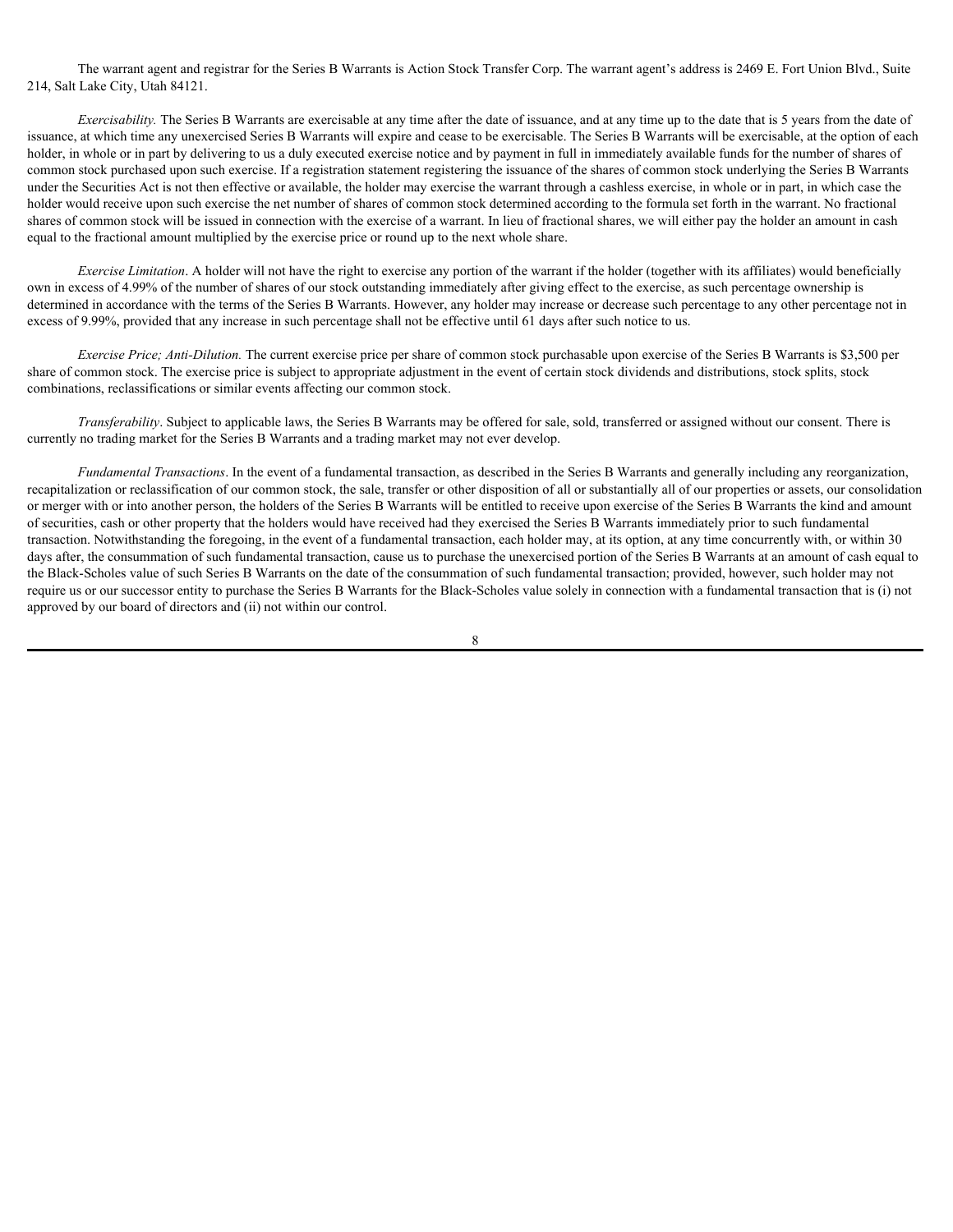*Rights as a Stockholder*. Except as otherwise provided in the Series B Warrants or by virtue of such holder's ownership of shares of our common stock, the holder of a warrant does not have the rights or privileges of a holder of our common stock, including any voting rights, until the holder exercises the warrant.

We, with the consent of the Series B Warrant holders holding all of the then outstanding Series B Warrants, may increase the exercise price, shorten the expiration date and amend all other warrant terms. We may lower the exercise price or extend the expiration date without the consent of investors.

## **Delaware Anti-Takeover Law, Provisions of our Certificate of Incorporation and Bylaws**

## *Delaware Anti-Takeover Law*

We are subject to Section 203 of the Delaware General Corporation Law. Section 203 generally prohibits a public Delaware corporation from engaging in a "business combination" with an "interested stockholder" for a period of three years after the date of the transaction in which the person became an interested stockholder, unless:

- prior to the date of the transaction, the board of directors of the corporation approved either the business combination or the transaction which resulted in the stockholder becoming an interested stockholder;
- the interested stockholder owned at least 85% of the voting stock of the corporation outstanding at the time the transaction commenced, excluding for purposes of determining the number of shares outstanding (i) shares owned by persons who are directors and also officers and (ii) shares owned by employee stock plans in which employee participants do not have the right to determine confidentially whether shares held subject to the plan will be tendered in a tender or exchange offer; or the consent of the Sense H Warnant holders holding all of the then outstanding Series B Warnantie, may increase the exception prices of the corporation and all other warnanties. We may lower the exception gives of the corp
- on or subsequent to the date of the transaction, the business combination is approved by the board and authorized at an annual or special meeting of stockholders, and not by written consent, by the affirmative vote of at least 66 2/3% of the outstanding voting stock which is not owned by the interested stockholder.

# **Section 203 defines a business combination to include:**

- any merger or consolidation involving the corporation and the interested stockholder;
- any sale, transfer, pledge or other disposition involving the interested stockholder of 10% or more of the assets of the corporation;
- interested stockholder; or
- the receipt by the interested stockholder of the benefit of any loans, advances, guarantees, pledges or other financial benefits provided by or through the corporation.

In general, Section 203 defines an interested stockholder as any entity or person beneficially owning 15% or more of the outstanding voting stock of the corporation and any entity or person affiliated with, or controlling, or controlled by, the entity or person. The term "owner" is broadly defined to include any person that, individually, with or through that person's affiliates or associates, among other things, beneficially owns the stock, or has the right to acquire the stock, whether or not the right is immediately exercisable, under any agreement or understanding or upon the exercise of warrants or options or otherwise or has the right to vote the stock under any agreement or understanding, or has an agreement or understanding with the beneficial owner of the stock for the purpose of acquiring, holding, voting or disposing of the stock.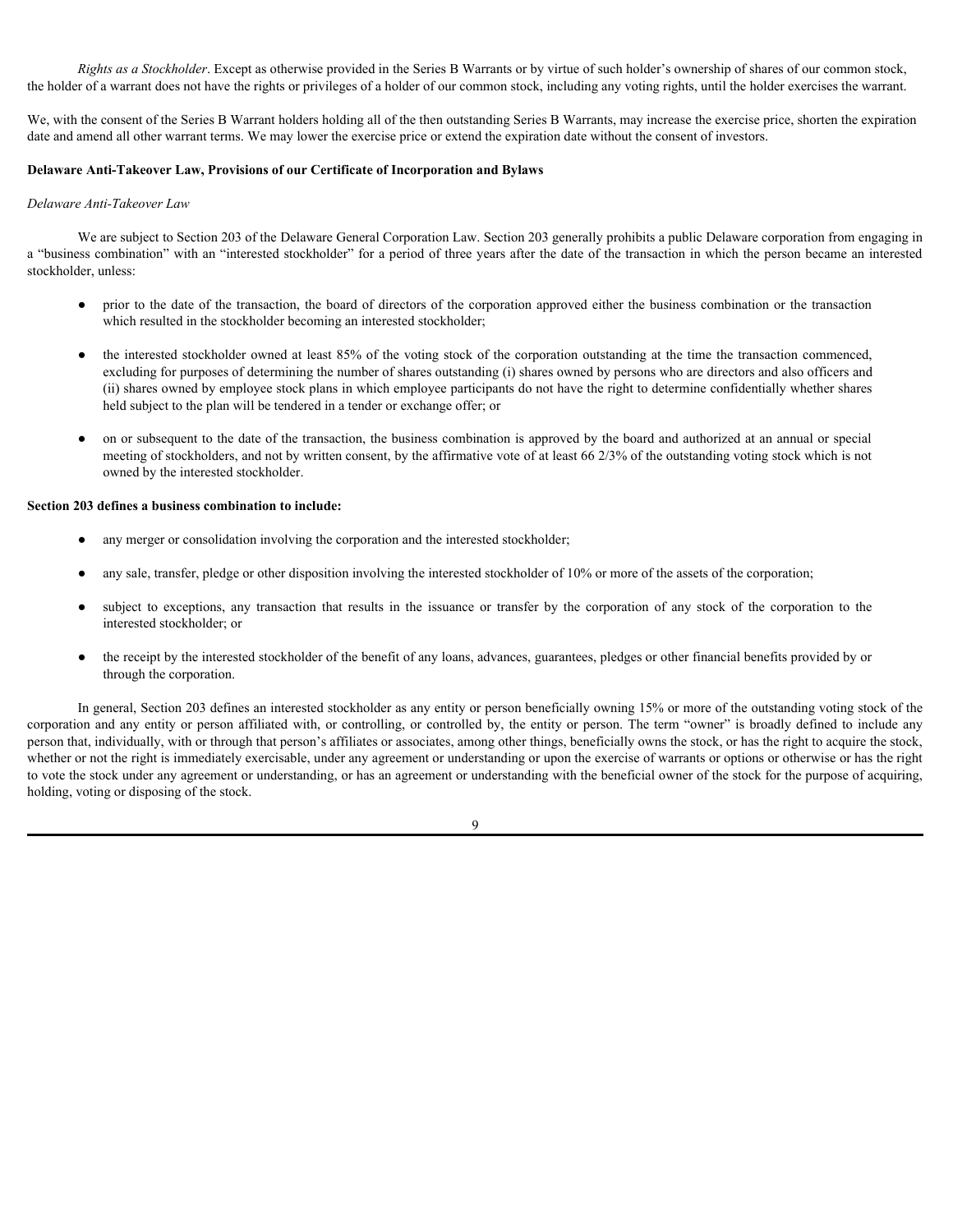The restrictions in Section 203 do not apply to corporations that have elected, in the manner provided in Section 203, not to be subject to Section 203 of the Delaware General Corporation Law or, with certain exceptions, which do not have a class of voting stock that is listed on a national securities exchange or held of record by more than 2,000 stockholders. Our Certificate of Incorporation and bylaws do not opt out of Section 203.

Section 203 could delay or prohibit mergers or other takeover or change in control attempts with respect to us and, accordingly, may discourage attempts to acquire us even though such a transaction may offer our stockholders the opportunity to sell their stock at a price above the prevailing market price.

# *Certificate of Incorporation and Bylaws*

Provisions of our Certificate of Incorporation and bylaws may delay or discourage transactions involving an actual or potential change in our control or change in our management, including transactions in which stockholders might otherwise receive a premium for their shares, or transactions that our stockholders might otherwise deem to be in their best interests. Therefore, these provisions could adversely affect the price of our common stock. Among other things, our Certificate of Incorporation and bylaws:

- permit our board of directors to issue up to 5,000,000 shares of preferred stock, without further action by the stockholders, with any rights, preferences and privileges as they may designate, including the right to approve an acquisition or other change in control;
- provide that the authorized number of directors may be changed only by resolution of the board of directors;
- provide that all vacancies, including newly created directorships, may, except as otherwise required by law, be filled by the affirmative vote of a majority of directors then in office, even if less than a quorum;
- divide our board of directors into three classes, with each class serving staggered three-year terms;
- do not provide for cumulative voting rights (therefore allowing the holders of a majority of the shares of common stock entitled to vote in any election of directors to elect all of the directors standing for election, if they should so choose);
- provide that special meetings of our stockholders may be called only by our board of directors; and
- set forth an advance notice procedure with regard to the nomination, other than by or at the direction of our board of directors, of candidates for election as directors and with regard to business to be brought before a meeting of stockholders.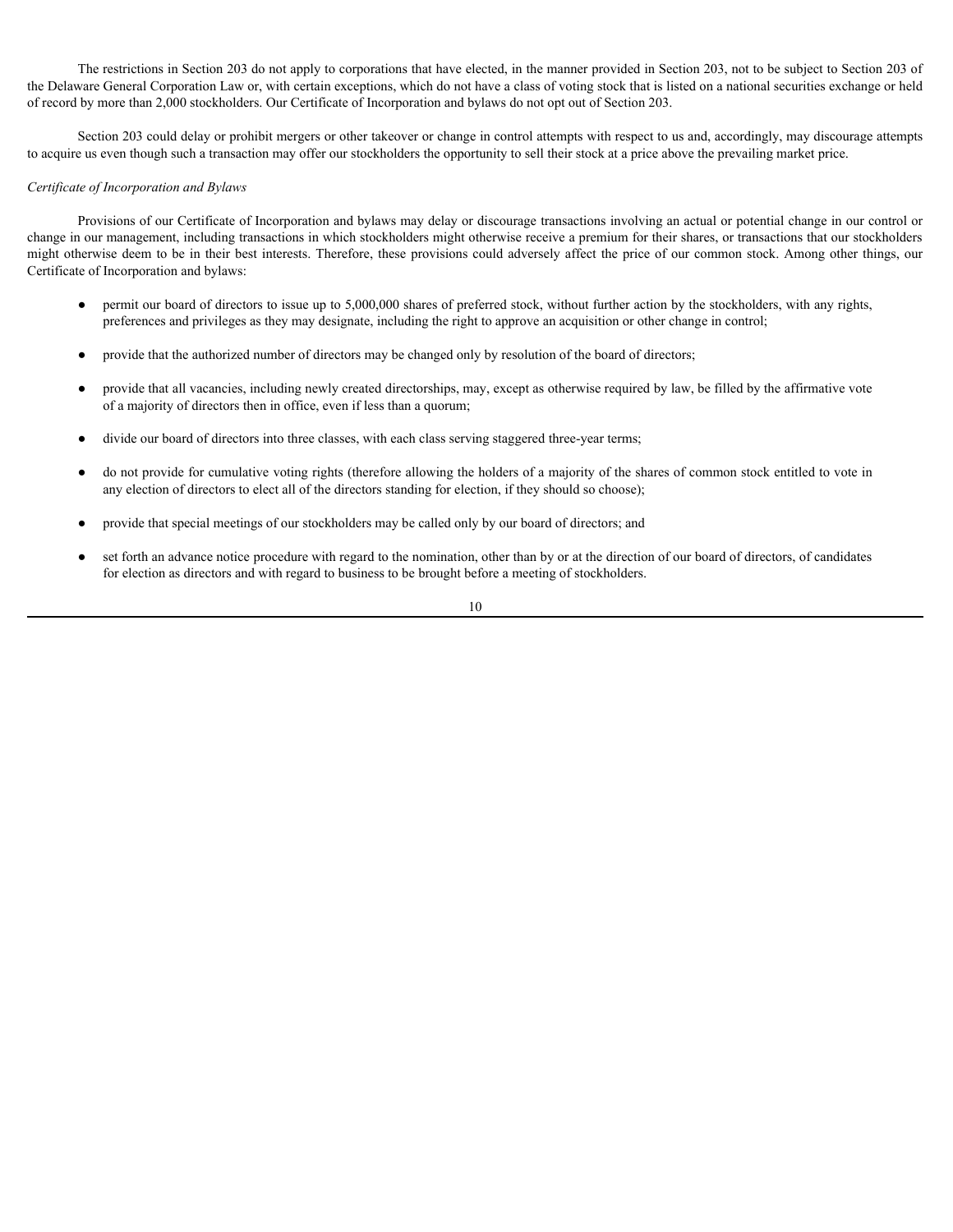## **NONQUALIFIED STOCK OPTION AGREEMENT**

#### **INSPIREMD, INC.**

1. Grant of Option. Pursuant to the terms of this Nonqualified Stock Option Agreement (this "*Agreement*"), InspireMD, Inc., a Delaware corporation (the "*Company*"), and its Subsidiaries (defined below) (collectively, the "*Group*"), the Company grants to

# Marvin Slosman (the "*Optionee*"),

an option (the "Option" or "Stock Option") to purchase a total of sixty thousand seven hundred ninety-four (60,794) full shares of the Company's Common Stock (defined below) (the "*Optioned Shares*") at an "*Option Price*" equal to \$1.10 per share (being equal to the Fair Market Value (defined below) per share of the Common Stock on the Date of Grant).

The "*Date of Grant*" of this Stock Option is January 2, 2020. The "*Option Period*" shall commence on the Date of Grant and shall expire on the date **Exhibit 10.60**<br> **INSPIREMD, INC.**<br> **INSPIREMD, INC.**<br> **Company**<sup>3</sup>, and its Subsidiaries (defined below) (collectively, the "*Granty*"), the Company grants to<br> **Company**<sup>3</sup>, and its Subsidiaries (defined below) (collecti intended to comply with the provisions governing nonqualified stock options under the final Treasury Regulations issued on April 17, 2007, in order to exempt this STOCK OF HON AGREEMENT<br>
STOREMENT, INC.<br>
STOREMENT, INC.<br>
Company'), and its Subsidiaries (sciencely the terms of this Nonepalities Used Copinn Agreement'), the "Lopiton Memoir Company's and its Subsidiaries (sciencel bel Company in accordance with Section 711(a) of the New York Stock Exchange Market Company Guide.

2. Definitions. For the purposes of this Agreement, the following terms shall have the meanings set forth below:

a. "*Applicable Law*" means all legal requirements relating to the administration of equity incentive plans and the issuance and distribution of shares of Common Stock, if any, under applicable corporate laws, applicable securities laws, the rules of any exchange or inter-dealer quotation system upon which the Company's securities are listed or quoted, the rules of any foreign jurisdiction applicable to equity awards granted to residents therein, and any other applicable law, rule or restriction.

b. "*Board*" means the board of directors of the Company.

c. "*Cause*" shall have the meaning assigned to it in the Employment Agreement.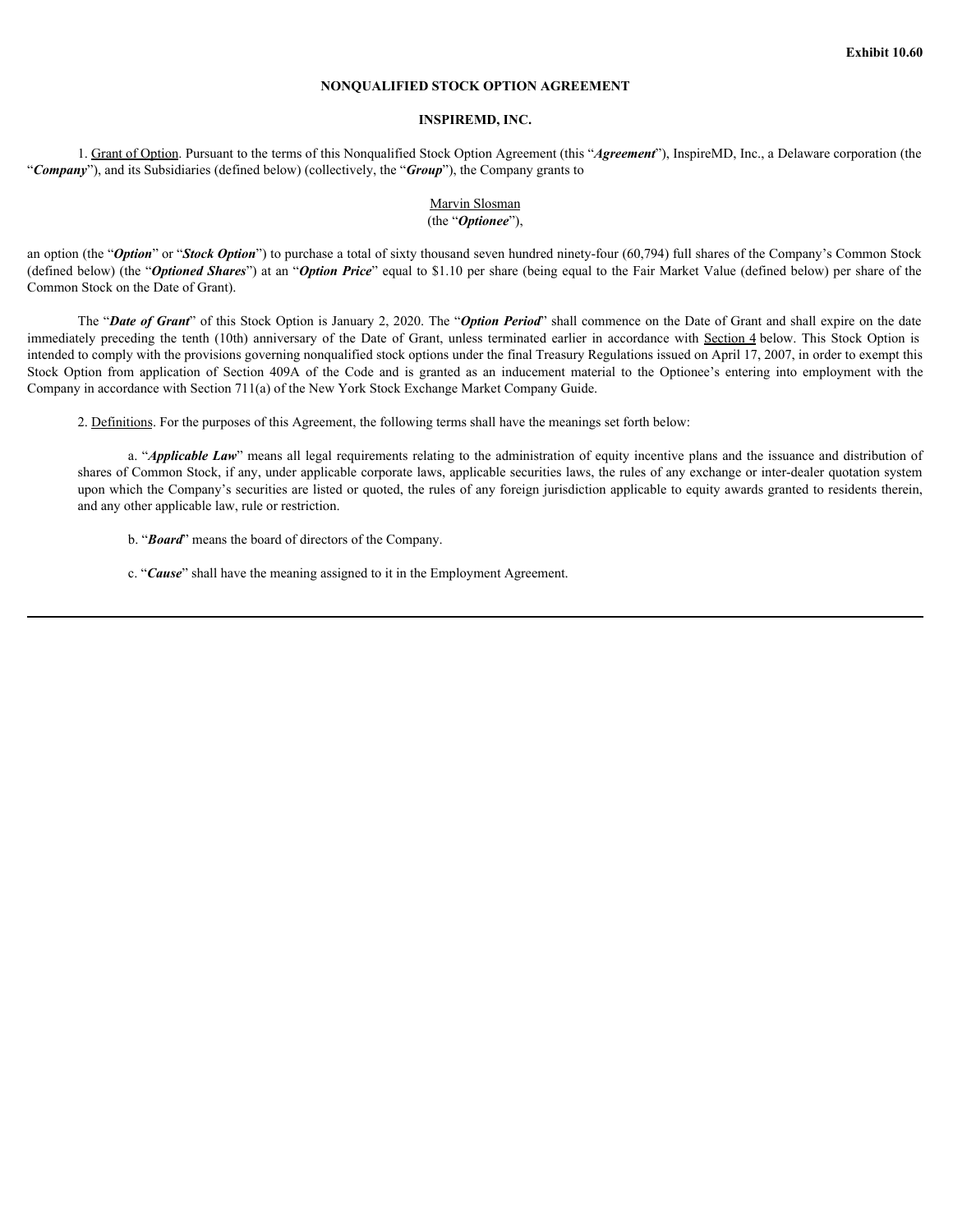d. "*Change in Control*" means any of the following, except as otherwise provided herein: (i) any consolidation, merger, or share exchange of the Company in which the Company is not the continuing or surviving corporation or pursuant to which shares of Common Stock would be converted into d. "**Change in Controf**" means any of the following, except as otherwise provided herein: (i) any consolidation, merger, or share exchange of the Company in which the Company in which the Company is not the continuing or s d. "**Change in Controf**" means any of the following, except as otherwise provided herein: (i) any consolidation, merger, or share exchange of the Company in which the Company is not the continuing or surviving corporation transaction; (ii) any sale, lease, exchange, or other transfer (excluding transfer by way of pledge or hypothecation) in one transaction or a series of related transactions, of all or substantially all of the assets of the Company; (iii) the stockholders of the Company approve any plan or proposal for the liquidation or dissolution of the Company; (iv) the cessation of control (by virtue of their not constituting a majority of directors) of the Board by the individuals (the "*Continuing Directors*") who at the date of this Agreement were directors or become directors after the date of this Agreement and whose election or nomination for election by the Company's stockholders was approved by a vote of at least two-thirds (2/3rds) of the directors then in office who were d "**Change in Controf**" means any of the following, except as otherwise provided herein: (i) any consolidation, merger, or share exchange of the Company in which the Company in which the Company in which the Company in wh d. "**Change in Controf**" means any of the following, except as otherwise provided herein: (i) any consolidation, merger, or share exchange of the Company is not the company is not the continuing or surviving corporation o Company's outstanding voting securities by any person or group (as such term is used in Rule 13d-5 under the Exchange Act) who beneficially owned less than fifty percent (50%) of the voting power of the Company's outstanding voting securities on the date of this Agreement; provided, however, that notwithstanding the foregoing, an acquisition shall not constitute a Change in Control hereunder if the acquirer is (x) a trustee or other fiduciary holding securities under an employee benefit plan of the Company and acting in such capacity, (y) a Subsidiary of the Company or a corporation owned, directly or indirectly, by the stockholders of the Company in substantially the same proportions as their ownership of voting securities of the Company or (z) any d "Change in Controf" means any of the following, except as otherwise provided herein: (i) any consolidation, merger, or share exchange of the Conpany in which the Company is ort the continuing or aurviving corporation or bankruptcy proceeding, the appointment of a trustee or the conversion of a case involving the Company to a case under Chapter 7. urtiles, or other propers, of the transmission means for the common Stock of Company in which the basis of Common Stock Campate Campate Campate Campate Campate Campate ( $\pi$ Campate Campate Campate Campate Campate ( $\pi$ Camp

e. "*Code*" means the United States Internal Revenue Code of 1986, as amended.

f. "*Committee*" means the committee appointed or designated by the Board to administer this Agreement.

g. "*Common Stock*" means the common stock, par value \$0.0001 per share, which the Company is currently authorized to issue or may in the future be authorized to issue, or any securities into which or for which the common stock of the Company may be converted or exchanged, as the case may be, pursuant to the terms of this Agreement.

h. "*Employment Agreement*" means that certain Employment Agreement, dated as of December 6, 2019, by and between the Company and the Optionee.

i. "*Exchange Act*" means the United States Securities Exchange Act of 1934, as amended.

exchange, the closing sales price per share of Common Stock on the consolidated transaction reporting system for the principal securities exchange for the Common Stock on that date, or, if there shall have been no such sale so reported on that date, on the last preceding date on which such a sale was so reported; (ii) if the shares of Common Stock are not so listed, but are quoted on an automated quotation system, the closing sales price per share of Common Stock reported on the automated quotation system on that date, or, if there shall have been no such sale so reported on that date, on the last preceding date on which such a sale was so reported; (iii) if the Common Stock is not so listed or quoted, the mean between the closing bid and asked price on that date, or, if there are no quotations available for such date, on the last preceding date on which such quotations shall be available, as reported by the OTC Bulletin Board operated by the Financial Industry Regulation Authority, Inc. or the OTC Markets Group Inc., formerly known as Pink OTC Markets Inc.; or (iv) if none of the above is applicable, such amount as may be determined by the Committee (acting on the advice of an independent third party, should the Committee elect in its sole discretion to utilize an independent third party for this purpose), in good faith, to be the fair market value per share of Common Stock. The determination of Fair Market Value shall, where applicable, be in compliance with Section 409A of the Code.

 $\mathfrak{D}$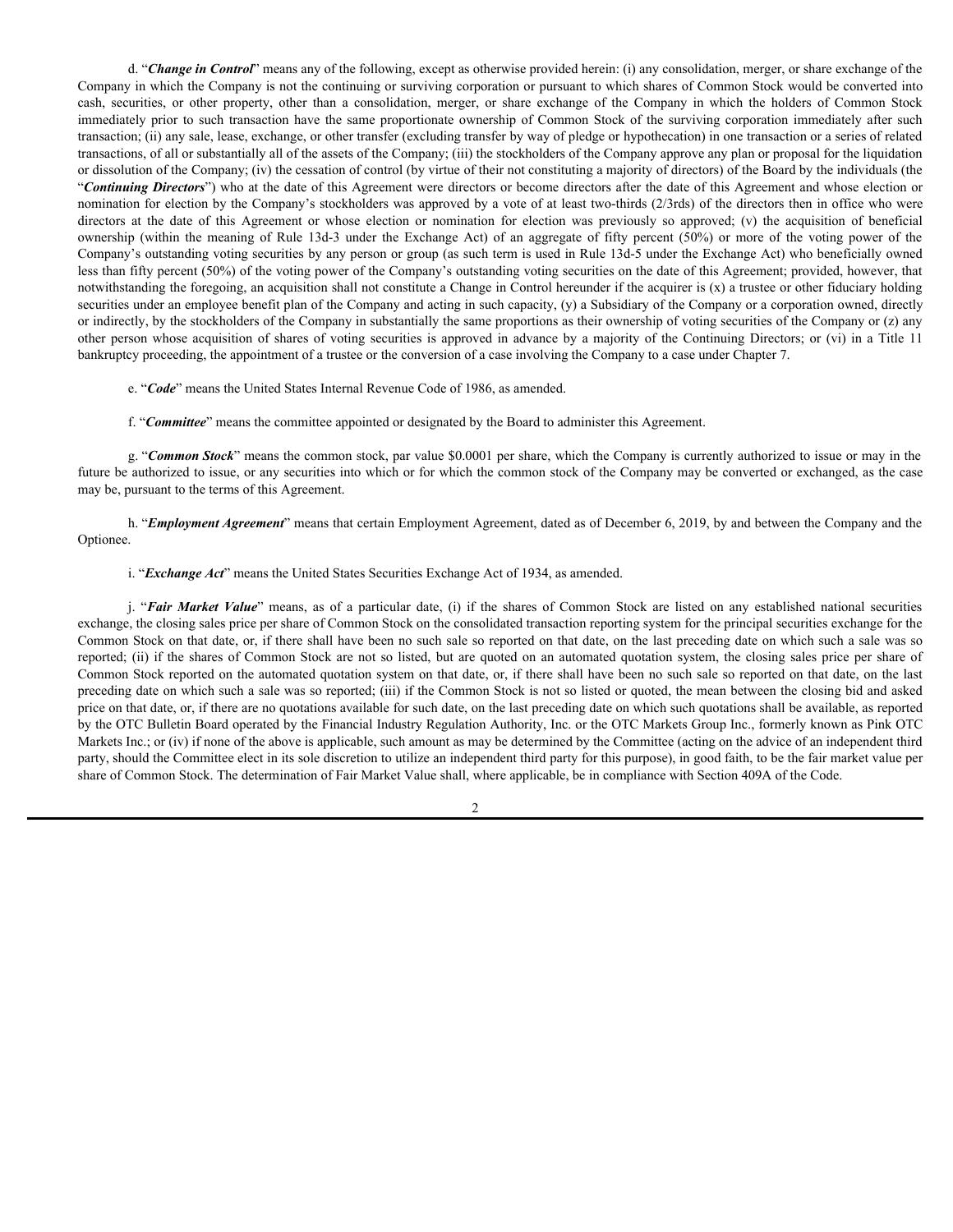- k. "*Good Reason*" shall have the meaning assigned to it in the Employment Agreement.
- l. "*Incentive Stock Option*" means an incentive stock option within the meaning of Section 422 of the Code.

m. "*Subsidiary*" means (i) any corporation in an unbroken chain of corporations beginning with the Company, if each of the corporations other than the last corporation in the unbroken chain owns stock possessing a majority of the total combined voting power of all classes of stock in one of the other corporations in the chain, (ii) any limited partnership, if the Company or any corporation described in item (i) above owns a majority of the general partnership interest and a majority of the limited partnership interests entitled to vote on the removal and replacement of the general partner, and (iii) any partnership or limited liability company, if the partners or members thereof are composed only of the Company, any corporation listed in item (i) above or k. "**Good Reason**" shall have the meaning assigned to it in the Employment Agreement.<br>
1. "*Incentive Stock Option*" means an incentive stock option within the meaning of Section 422 of the Code.<br>
m. "*Subsidiary*" means ( limited liability companies. **E.** "*Good Reason*" shall have the meaning assigned to it in the Employment Agreement.<br>
"*The Admittery*" reans (i) any oroprotion in an unboden chain of corporations beginning with the Company, if each of the corporation k. "*Grand Reavan*" shall have the meaning assigned to it in the Employment Agreement.<br>
1. "*Incentive Stock Option*" means at incentive stock option within the meaning of Section 422 of the Code.<br>
1. "*Subsidienty*" mean k. "Good Reason" shall have the memining nosigned to it in the Employment Agreement.<br>
1 "Hacember Stock Option" "neare, or investing on the first in which the memining of Section 422 of the Contenty, if each of his comput

n. "*Termination of Service*" occurs when an Optionee who is (i) an employee of the Company or any Subsidiary ceases to serve as an employee of the Company and its Subsidiaries, for any reason; (ii) an outside director of the Company or a Subsidiary ceases to serve as a director of the Company and its Subsidiaries for any reason; or (iii) a contractor of the Company or a Subsidiary ceases to serve as a contractor of the Company and its Subsidiaries for any reason. Except as may be necessary or desirable to comply with applicable federal or state law, a "Termination of Service" shall not be deemed to have occurred when an Optionee who is an employee becomes an outside director or contractor or vice versa.

disability plan or insurance policy; or, if no such plan or policy is then in existence or if the Optionee is not eligible to participate in such plan or policy, that the Optionee, because of a physical or mental condition resulting from bodily injury, disease, or mental disorder, is unable to perform his or her duties of employment for a period of six (6) continuous months, as determined in good faith by the Committee, based upon medical reports or other evidence satisfactory to the Committee.

exercisable as follows:

a. One third (1/3) of the total Optioned Shares (rounded down for fractional shares) shall vest and that portion of the Stock Option shall become contractor, or outside director through that date.

b. An additional one third (1/3) of the total Optioned Shares (rounded down for fractional shares) shall vest and that portion of the Stock Option shall become exercisable on the second anniversary of the Date of Grant, provided the Optionee has continuously provided services to the Group as an employee, contractor, or outside director through that date.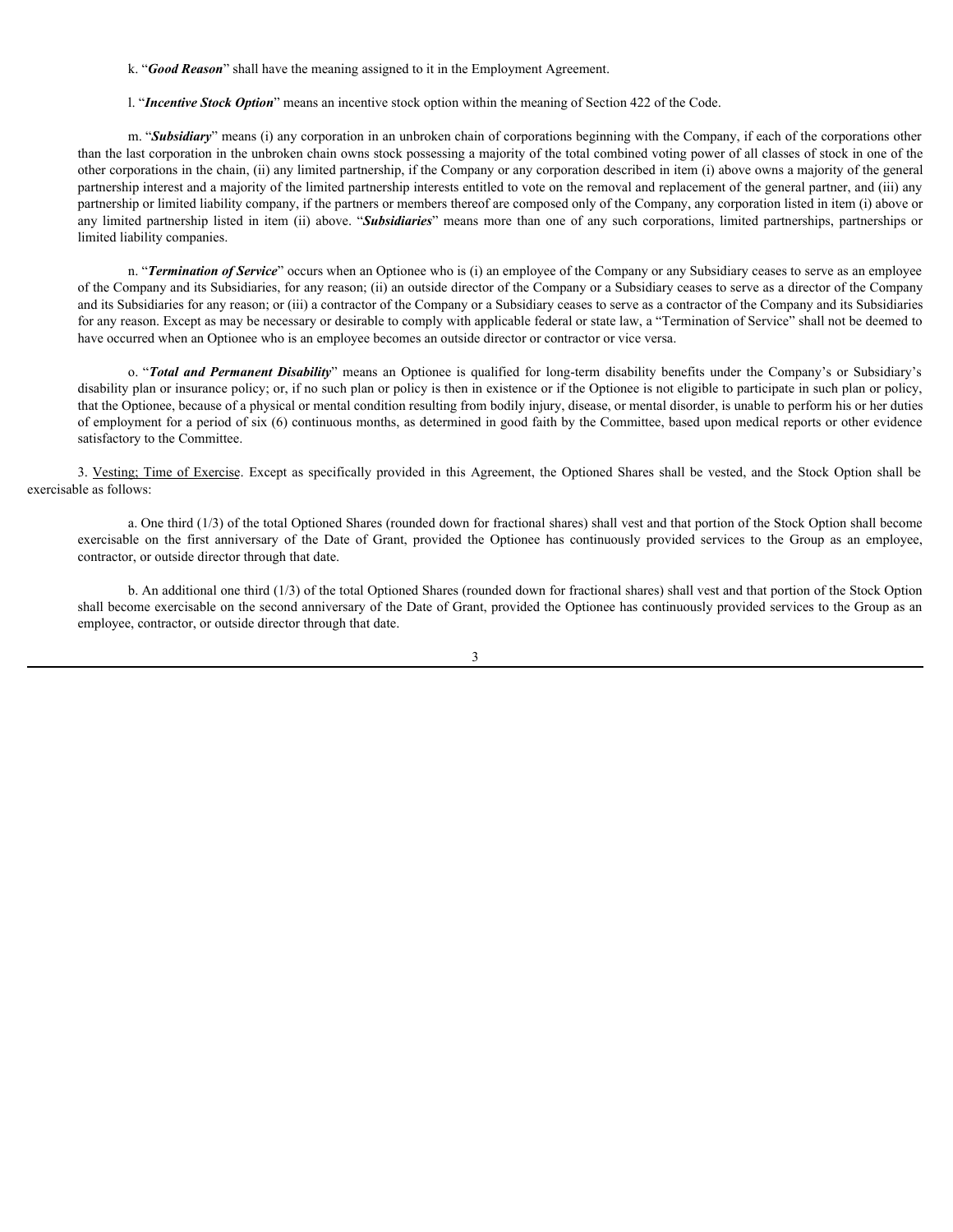c. The remaining Optioned Shares shall vest and that portion of the Stock Option shall become exercisable on the third anniversary of the Date of Grant, provided the Optionee has continuously provided services to the Group as an employee, contractor, or outside director through that date.

Notwithstanding the foregoing, in the event that (i) a Change in Control occurs, one hundred percent (100%) of the total Optioned Shares not previously c. The remaining Optioned Shares shall vest and that portion of the Stock Option shall become exercisable on the third anniversary of the Date<br>of Grant, provided the Optionee has continuously provided services to the Group provided services to the Group as an employee, contractor, or outside director through such date, or (ii) the Optionee incurs a Termination of Service (x) by the Company without Cause, or (y) by the Optionee for Good Reason, fifty percent (50%) of the total Optioned Shares not previously vested shall thereupon immediately become fully vested and exercisable on the date of such Termination of Service, as applicable.

## 4. Term; Forfeiture.

a. Except as otherwise provided in this Agreement, to the extent the unexercised portion of the Stock Option relates to Optioned Shares which are not vested on the date of the Optionee's Termination of Service, the Stock Option will be terminated on that date. The unexercised portion of the Stock Option that relates to Optioned Shares which are vested will terminate at the first of the following to occur:

i. 5 p.m. on the date the Option Period terminates;

ii. 5 p.m. on the date which is twenty-four (24) months following the date of the Optionee's Termination of Service due to death;

iii. 5 p.m. on the date which is twelve (12) months following the date of the Optionee's Termination of Service due to the Optionee's Total and Permanent Disability;

iv. 5 p.m. on the date which is ninety (90) days following the date of the Optionee's Termination of Service by the Company without Cause;

v. immediately upon the Optionee's Termination of Service by the Company for Cause;

vi. 5 p.m. on the date which is thirty (30) days following the date of the Optionee's Termination of Service for any reason not otherwise specified in this Section 4.a.; and

vii. 5 p.m. on the date the Company causes any portion of the Stock Option to be forfeited pursuant to Section 7 hereof.

5. Who May Exercise. Subject to the terms and conditions set forth in Sections 3 and 4 above, during the lifetime of the Optionee, the Stock Option may be exercised only by the Optionee, or by the Optionee's guardian or personal or legal representative. If the Optionee's Termination of Service is due to his death prior to the dates specified in Section 4.a. hereof, and the Optionee has not exercised the Stock Option as to the maximum number of vested Optioned Shares as set forth in Section 3 hereof as of the date of death, the following persons may exercise the exercisable portion of the Stock Option on behalf of the Optionee at any time prior to the earliest of the dates specified in Section 4.a. hereof: the personal representative of his estate, or the person who acquired the right to exercise the Stock Option by bequest or inheritance or by reason of the death of the Optionee; provided that the Stock Option shall remain subject to the other terms of this Agreement and Applicable Laws, rules, and regulations.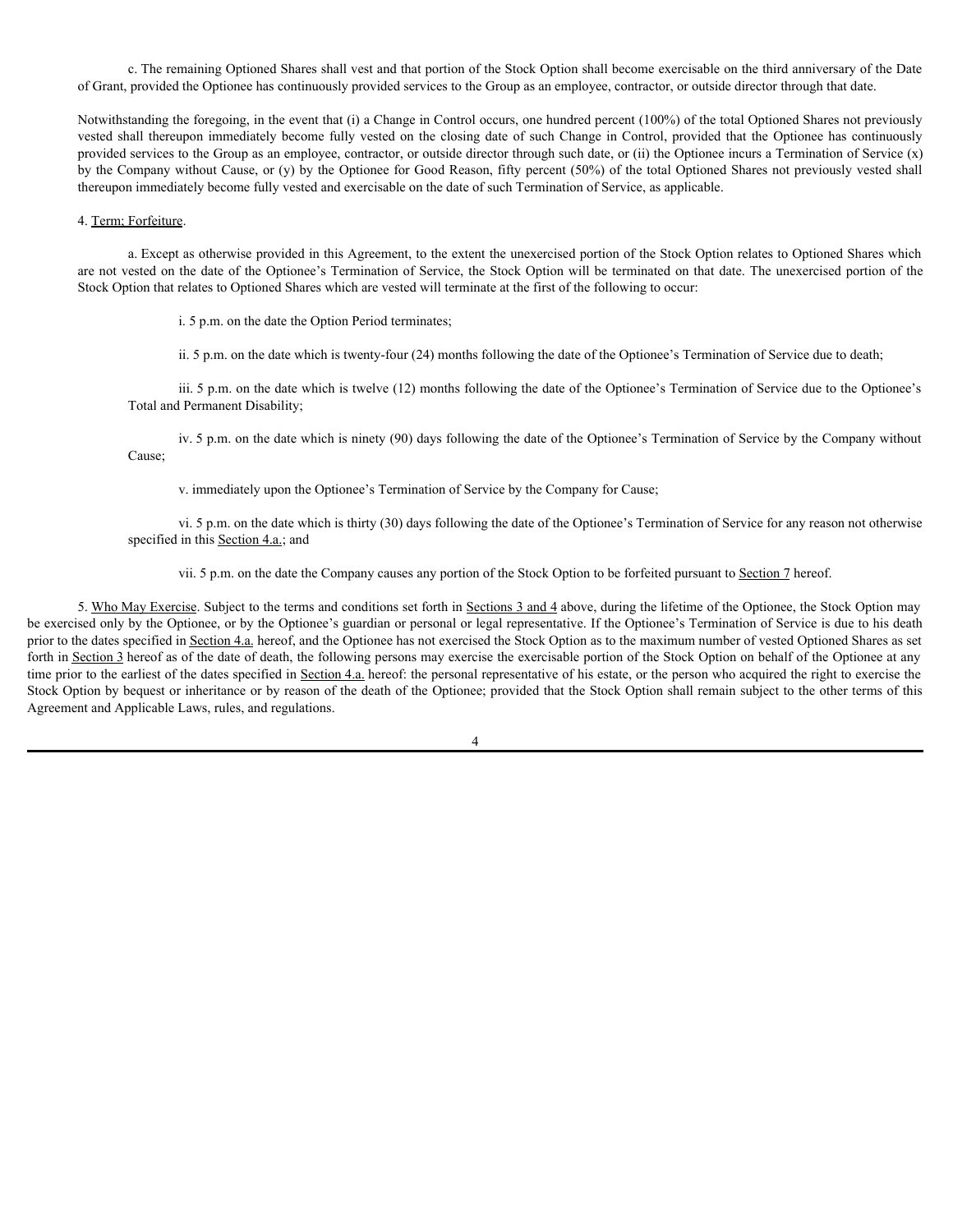#### 6. No Fractional Shares. The Stock Option may be exercised only with respect to full shares, and no fractional share of stock shall be issued.

7. Manner of Exercise. Subject to such administrative regulations as the Committee may from time to time adopt, the Stock Option may be exercised by the delivery of written notice to the Committee setting forth the number of shares of Common Stock with respect to which the Stock Option is to be exercised and the date of exercise thereof (the "*Exercise Date*"), which shall be at least three (3) days after giving such notice unless an earlier time shall have been mutually agreed upon. On the Exercise Date, the Optionee shall de 6. <u>No Fractional Shares</u> The Stock Option may be exercised only with respect to full shares, and no fractional share of stock shall be issued.<br><sup>7</sup> Manner of Exercise. Subject to such administrative regulations as the Com purchased, payable as follows, in Optionee's discretion: (a) cash, check, bank draft, or money order payable to the order of the Company; (b) Common Stock (including restricted Common Stock) owned by the Optionee on the Exercise Date, valued at its Fair Market Value on the Exercise Date, and which the Optionee has not acquired from the Company within six (6) months prior to the Exercise Date; (c) by delivery (including by FAX) to the Company or its designated agent of an executed irrevocable option exercise form together with irrevocable instructions from the Optionee to a broker or dealer, reasonably acceptable to the Company, to sell certain of the shares of Common Stock purchased upon exercise of the Stock Option or to pledge such shares as collateral for a loan and promptly deliver to the Company the amount of sale or loan proceeds necessary to pay such purchase price; and/or (d) in any other form of valid consideration that is acceptable to the Committee in its sole discretion. In the event that shares of restricted Common Stock are tendered as consideration for the exercise of a Stock Option, a number of shares of Common Stock issued upon the exercise of the Stock Option equal to the number of shares of restricted Common Stock used as consideration therefor shall be subject to the same restrictions and provisions as the restricted Common Stock so tendered. 6. <u>No Fractional Shares</u> The Stock Option may be exercised only with respect to full shares, and no fractional share of stock Aption may be exercised by Py of written notes to the Committee setting forth the aumher of sha 6. No Encational Shames. The Stock Option may be exercised only with respect to full shares, and no finctional share of Stock Option may be exercised by the delivery of writing interest of the Common Stock and the file of Obligation Shares. The Stock Option may be exercised only with respect to fail shares, and as finctional share of stock Anii be associated by the Receivery of reactions of the Common Stock shall be acceled as the deliver

Optionee's name (or the person exercising the Optionee's Stock Option in the event of his death) promptly after the Exercise Date, unless the Optionee, or such determine in its discretion that the listing, registration, or qualification of the Stock Option or the Common Stock upon any securities exchange or inter-dealer quotation system or under any state or federal law, or the consent or approval of any governmental regulatory body, is necessary as a condition of, or in connection with, the Stock Option or the issuance or purchase of shares of Common Stock thereunder, then the Stock Option may not be exercised in whole or in part unless such listing, registration, qualification, consent, or approval shall have been effected or obtained free of any conditions not reasonably acceptable to the Committee.

If the Optionee fails to pay for any of the Optioned Shares specified in such notice or fails to accept delivery thereof, that portion of the Optionee's Stock Option and right to purchase such Optioned Shares may be forfeited by the Optionee.

8. Nonassignability. The Stock Option is not assignable or transferable by the Optionee except by will or by the laws of descent and distribution.

9. Rights as Stockholder. The Optionee will have no rights as a stockholder with respect to any of the Optioned Shares until the issuance of a certificate or certificates to the Optionee, or the registration of such shares in the Optionee's name, for the shares of Common Stock. The Optioned Shares shall be subject to the terms and conditions of this Agreement. Except as otherwise provided in Section 10 hereof, no adjustment shall be made for dividends or other rights for which the record date is prior to the issuance of such certificate or certificates. The Optionee, by his execution of this Agreement, agrees to execute any documents requested by the Company in connection with the issuance of the shares of Common Stock.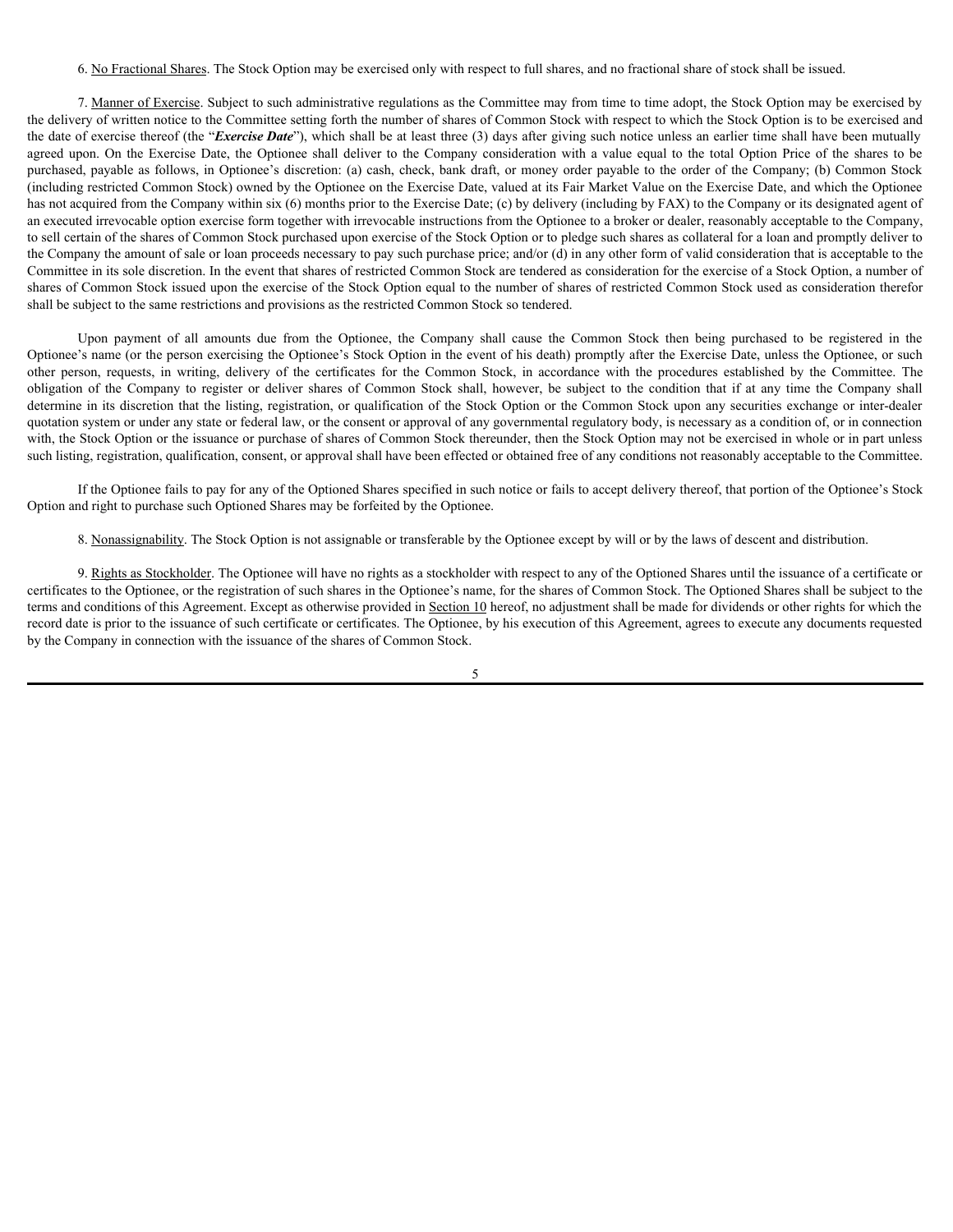### 10. Adjustment of Number of Optioned Shares and Related Matters.

a. Adjustments. In the event that any dividend or other distribution (whether in the form of cash, shares of Common Stock, other securities, or 10. <u>Adjustment of Number of Optioned Shares and Related Matters</u>.<br>
a. <u>Adjustments.</u> In the event that any dividend or other distribution (whether in the form of cash, shares of Common Stock, other securities, or<br>
other p exchange of shares of Common Stock or other securities of the Company, or other change in the corporate structure of the Company affecting the shares 10. <u>Adjustment of Number of</u> Optioned Shares and Related Matters.<br>
a. <u>Adjustments</u>. In the event that any dividend or other distribution (whether in the form of cash, shares of Common Stock, other securities, or<br>
other p Agreement, will adjust the number and class of shares of stock that may be delivered under this Agreement and/or the number, class, and price of shares of stock covered by this Agreement. Notwithstanding anything herein to the contrary, no adjustments shall be made or authorized to the extent that such adjustments would cause the Stock Option or this Agreement to violate Section 409A of the Code.

b. Merger or Change in Control. In the event of a merger of the Company with or into another corporation or other entity or a Change in Control, 10. <u>Adjustment of Number of</u> Optioned Shares and Related Matters<br>a. Adjustment of Number of Optioned Shares and Related Matters<br>the property), recapital contomy since sectos pilit, recopation, subject production, spitch, 10. <u>Adjustment of Number of</u> Optioned Shares and Related Matters.<br>
a. Adjustments. In the event that any dividend or other distribution (whether in the form of eash, shares of Common Stock, other securities, or<br>
other pro equivalent award will be substituted, by the acquiring or succeeding corporation (or an affiliate thereof) with appropriate adjustments as to the number and kind of shares and prices (and subject to Section 3 above); (ii) that the Optioned Shares will vest and the restrictions applicable to the Optioned Shares will lapse, in whole or in part, prior to consummation of such merger or Change in Control; (iii) the termination of this Agreement in exchange for an amount of cash and/or property, if any, equal to the amount that would have been attained upon the realization of the Optionee's rights as of the date of the occurrence of the transaction (and, for the avoidance of doubt, if as of the date of the occurrence of the transaction the Company determines in good faith that no amount would have been attained upon the realization of the Optionee's rights, then this Agreement may be terminated by the Company without payment); or (iv) any combination of the foregoing. 10 Adjointment of Number of Options and Reins in Reins Matters.<br>
et Adjantamies in the event that any dividend extinct distintion relation, matter, qualitation spin and the serves of the serves of the serves of the serves

For the avoidance of doubt, whether or not the successor corporation assumes or substitutes for the Optioned Shares (or portion thereof), the Optionee will fully vest in and all restrictions on the Optioned Shares will lapse on the occurrence of a Change in Control.

For purposes of this Section 10.b, the Optioned Shares will be considered assumed if, following the merger or Change in Control, they confer the right to purchase or receive, for each share of Common Stock subject to this Agreement immediately prior to the merger or Change in Control, the consideration (whether stock, cash, or other securities or property) received in the merger or Change in Control by holders of the Company's Common Stock for each share held on the outstanding shares of Common Stock).

11. Nonqualified Stock Option. The Stock Option shall not be treated as an Incentive Stock Option.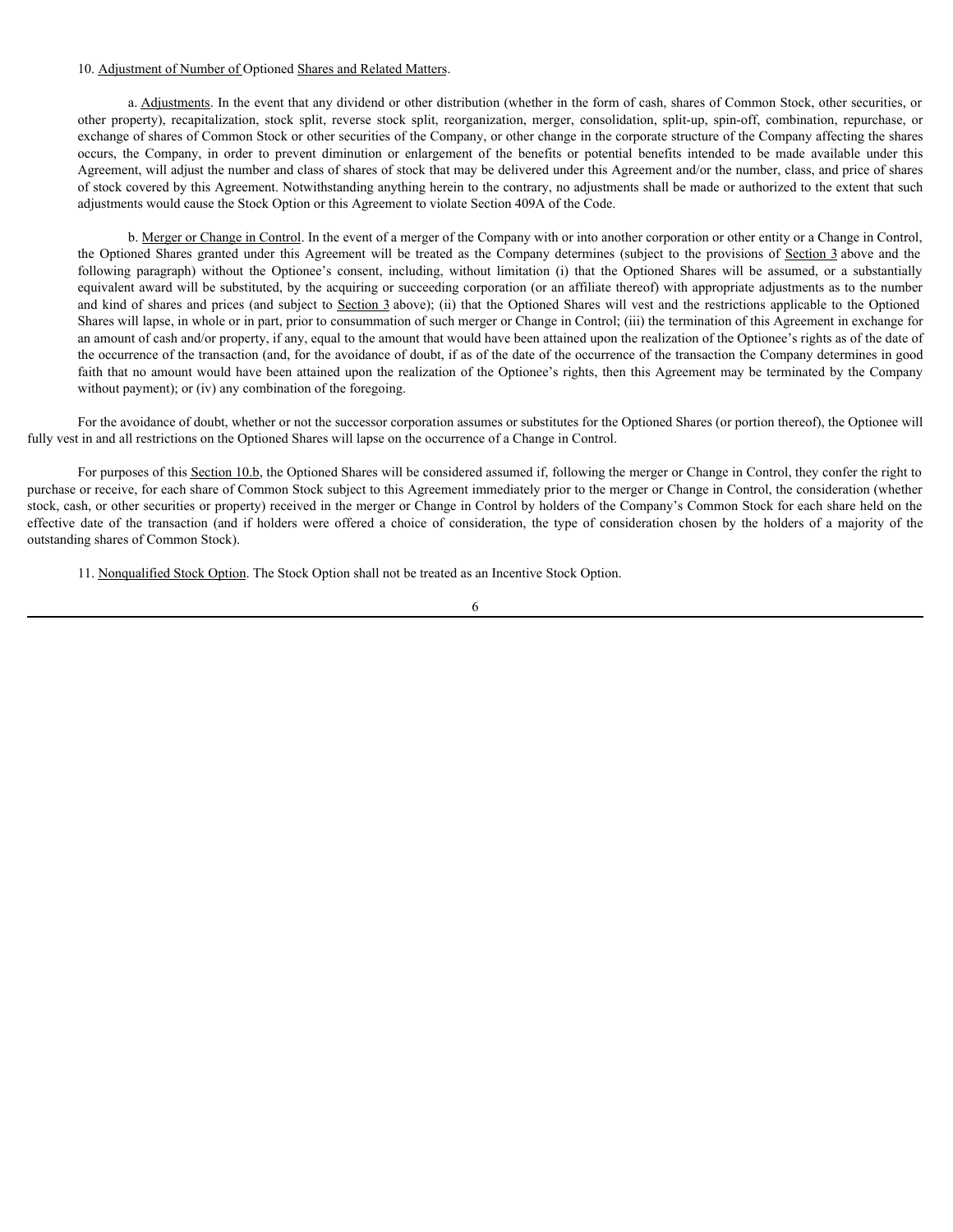12. Voting. The Optionee, as record holder of some or all of the Optioned Shares following exercise of this Stock Option, has the exclusive right to vote, or consent with respect to, such Optioned Shares until such time as the Optioned Shares are transferred in accordance with this Agreement; provided, however, that this Section shall not create any voting right where the holders of such Optioned Shares otherwise have no such right. **12.** <u>Voring</u> The Optionee, as record holder of some or all of the Optioned Shares following exercise of this Stock Option, has the <u>exclusive</u> right to vote, whit with respect to, such Optioned Shares intil such times as

13. Specific Performance. The parties acknowledge that remedies at law will be inadequate remedies for breach of this Agreement and consequently agree that this Agreement shall be enforceable by specific performance. The remedy of specific performance shall be cumulative of all of the rights and remedies at law or in equity of the parties under this Agreement.

14. Investment Representations. Notwithstanding anything herein to the contrary, the Optionee hereby represents and warrants to the Company, that:

a. The Common Stock that will be received upon exercise of the Stock Option are acquired for investment purposes only for the Optionee's own account and not with a view to or in connection with any distribution, re-offer, resale, or other disposition not in compliance with the Securities Act of 1933 (the "*Securities Act*") and applicable state securities laws;

b. The Optionee, alone or together with the Optionee's representatives, possesses such expertise, knowledge, and sophistication in financial and evaluating the merits and economic risks of acquiring Common Stock upon the exercise of the Stock Option and holding such Common Stock;

c. The Optionee has had access to all of the information with respect to the Common Stock underlying the Stock Option that the Optionee deems necessary to make a complete evaluation thereof and has had the opportunity to question the Company concerning the Stock Option and the Common Stock underlying the Stock Option;

d. The decision of the Optionee to acquire the Common Stock upon exercise of the Stock Option for investment has been based solely upon the evaluation made by the Optionee;

e. The Optionee understands that the Common Stock underlying the Stock Option constitutes "restricted securities" under the Securities Act and has not been registered under the Securities Act in reliance upon a specific exemption therefrom, which exemption depends upon, among other things, the bona fide nature of the Optionee's investment intent as expressed herein. The Optionee further understands that, subject to Section 27 below, the Common 12. <u>Votine</u> The Optioner, as record holder of some or all of the Optioned Shares are manierard ta accordance with this Agreement, <u>provided</u> heaven, we all the cateatron must be the stock Option must be the stock of the S registration is available;

f. Except as set forth in Section 27 below, the Optionee acknowledges and understands that the Company is under no obligation to register the Common Stock underlying the Stock Option and that the certificates evidencing such Common Stock will be imprinted with a legend which prohibits the transfer of such Common Stock unless it is registered or such registration is not required in the opinion of counsel satisfactory to the Company and any other legend required under applicable state securities laws; and

g. The Optionee is an "accredited investor," as such term is defined in Section 501 of Regulation D promulgated under the Securities Act.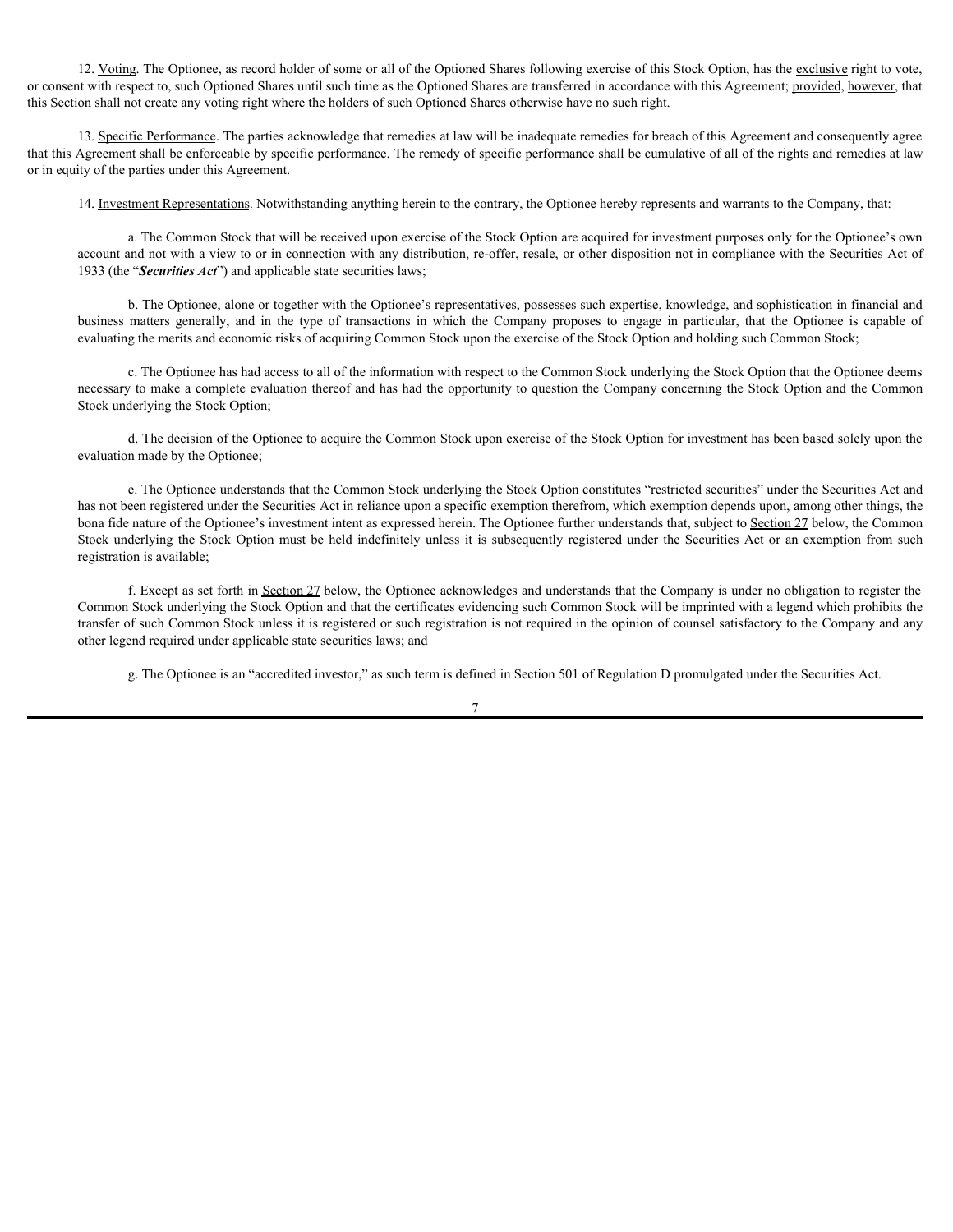Committee or the Board, as appropriate, upon any questions arising under this Agreement.

16. Law Governing. This Agreement shall be governed by, construed, and enforced in accordance with the laws of the State of Delaware (excluding any conflict of laws rule or principle of Delaware law that might refer the governance, construction, or interpretation of this Agreement to the laws of another state).

15. Optionee's Acknowledgments. The Optionee hereby agrees to accept as binding, conclusive, and final all decisions or interpretations of the ee or the Board, as appropriate, upon any questions arising under this Agreemen 17. No Right to Continue Service or Employment. Nothing herein shall be construed to confer upon the Optionee the right to continue in the employ or to provide services to the Company or the Group, whether as an employee, contractor, or outside director, or interfere with or restrict in any way the right of the Company or the Group to discharge the Optionee as an employee, contractor, or outside director at any time.

18. Legal Construction. In the event that any one or more of the terms, provisions, or agreements that are contained in this Agreement shall be held by a agreement shall not affect any other term, provision, or agreement that is contained in this Agreement, and this Agreement shall be construed in all respects as if the invalid, illegal, or unenforceable term, provision, or agreement had never been contained herein.

15. <u>Optionee's Acknowledgments</u> The Optionee hereby agrees to accept as binding, conclusive, and final all decisions or interpretations of the Computitien or the Board, as appropriate, upon any questions arising under th 19. Covenants and Agreements as Independent Agreements. Each of the covenants and agreements that is set forth in this Agreement shall be construed as Company, whether predicated on this Agreement or otherwise, shall not constitute a defense to the enforcement by the Company of the covenants and agreements that are set forth in this Agreement.

15. <u>Optiones's Acknowledgements</u> The Optionee hereby sgrees to accept as binding, conclusive, and final all decisions or interpretations of the Source of the Navor distant (1 Inserts agreement shall be governant reduced 20. Entire Agreement. This Agreement supersedes any and all other prior understandings and agreements, either oral or in writing, between the parties <sup>15</sup>. Optionee's Acknewledgements. The Optionee hereby agrees to accept as binding, conclusive, and final all decisions or interpretations of the Summittee ofthe Barel, as appropriate, upon any questions rating under this 15. <u>Optiones's Acknowledements</u> The Optiones between  $\mu$  and this Agreement.<br>Committee of the Board as appropriate, upon any questions antising under this Agreement. Incordinence with the laws of the Shite of Delivate ( acknowledges that no representations, inducements, promises, or agreements, orally or otherwise, have been made by any party or by anyone acting on behalf of any party, which are not embodied in this Agreement and that any agreement, statement, or promise that is not contained in this Agreement shall not be valid or binding or of any force or effect. I laws rule or principle of Delaware law that might refer the governance, construction, or interpretation of this Agreement to the law of aniedra study.<br>
17. No Right as Company or the Compa swhetch as an employee, contin

21. Parties Bound. The terms, provisions, and agreements that are contained in this Agreement shall apply to, be binding upon, and inure to the benefit of the parties and their respective heirs, executors, administrators, legal representatives, and permitted successors and assigns, subject to the limitation on assignment expressly set forth herein.

22. Modification. No change or modification of this Agreement shall be valid or binding upon the parties unless the change or modification is in writing and signed by the parties.

matters to be considered in construing the terms and provisions of this Agreement.

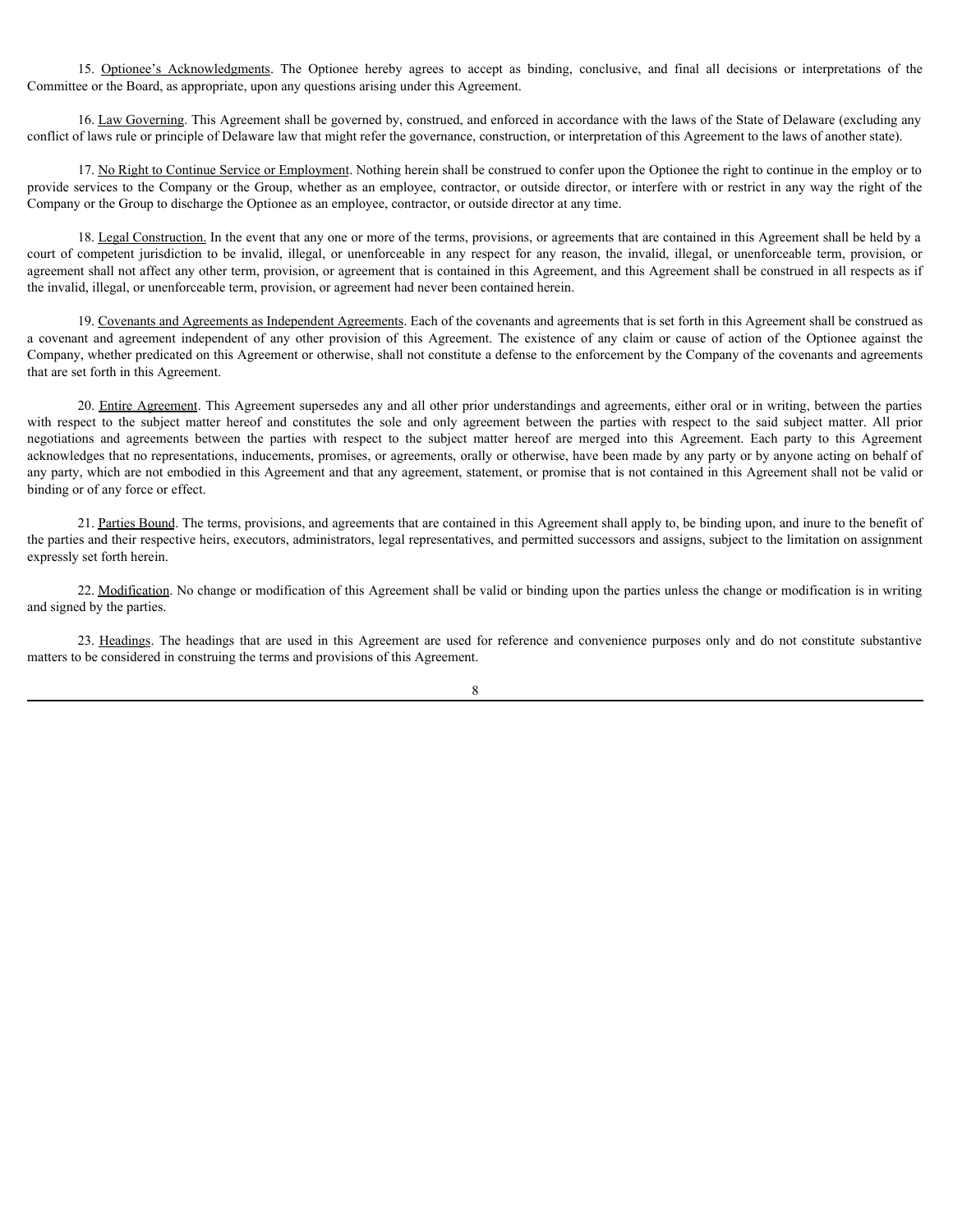24. Gender and Number. Words of any gender used in this Agreement shall be held and construed to include any other gender, and words in the singular number shall be held to include the plural, and vice versa, unless the context requires otherwise.

25. Notice. Any notice required or permitted to be delivered hereunder shall be deemed to be delivered only when actually received by the Company or by the Optionee, as the case may be, at the addresses set forth below, or at such other addresses as they have theretofore specified by written notice delivered in accordance herewith:

a. Notice to the Company shall be addressed and delivered as follows:

InspireMD, Inc. 4 MENORAT HAMAOR ST. TEL AVIV L3 6744832 Attn: \_\_\_\_\_\_\_\_\_\_\_\_\_\_ Fax: \_\_\_\_\_\_\_\_\_\_\_\_\_\_\_

b. Notice to the Optionee shall be addressed and delivered as set forth on the signature page.

24. <u>Gender and</u> Number Words of any gender used in this Agreement shall be held and construed to include any other gender, and words in the singular<br>hall be held to include the plural, and vice versa, unless the context 24. Gender and Number, Words of any gender used in this Agreement shall be held and constanted to include any other gender, and words in the singular summer shall be ladied to include to purmula to be company or thy<br>
25. <u></u> Subsidiary), shall have the right to deduct from all amounts paid in cash or other form in connection with this Agreement any federal, state, local, or other taxes 24. Ginder and Number. Words of any gender used in this Agreement shall be held and constructed in broad any other gander, and words in the singular number shall be held to mediate by the company or hy<br>
25. <u>Notice</u> a Any Agreement to pay the Company the amount of any taxes that the Company is required to withhold in connection with the Optionee's income arising with respect to this Agreement. Such payments shall be required to be made when requested by the Company and may be required to be made prior to the registration or delivery of any certificate representing shares of Common Stock, if such certificate is requested by the Optionee in accordance with Section 7 of this Agreement. Such payment may be made by (a) the delivery of cash to the Company in an amount that equals or exceeds (to avoid the issuance of fractional shares under (c) below) the required tax withholding obligations of the Company; (b) if the Company, in its sole discretion, so consents in writing, the actual delivery by the exercising Optionee to the Company of shares of Common Stock that the Optionee has not acquired from the Company within six (6) months prior to the date of exercise, which shares so delivered have an aggregate Fair Market Value that equals or exceeds (to avoid the issuance of fractional shares under (c) below) the required tax withholding payment; (c) if the Company, in its sole discretion, so consents in writing, the Company's withholding of a number of shares to be delivered upon the exercise of the Stock Option, which shares so withheld have an aggregate Fair Market Value that equals or exceeds the required tax withholding payment, but in no event of the best of the standard in contract with the algorithm than the best of the standard into the standard into the standard into the standard control of the standard control of the standard control of the standard Company may, in its sole discretion, withhold any such taxes from any other cash remuneration otherwise paid by the Company to the Optionee. 25. Registration contents that the collective dail be denoted by the denoted and properties and the company of the properties of the security of the security of the security of the security of the security of the security

requirements under Applicable Law, with respect to this Agreement and the Stock Option granted hereunder as soon as administratively practicable following the Date of Grant. Such registration shall be maintained for as long as the Optionee may exercise the Stock Option hereunder.

 $\overline{Q}$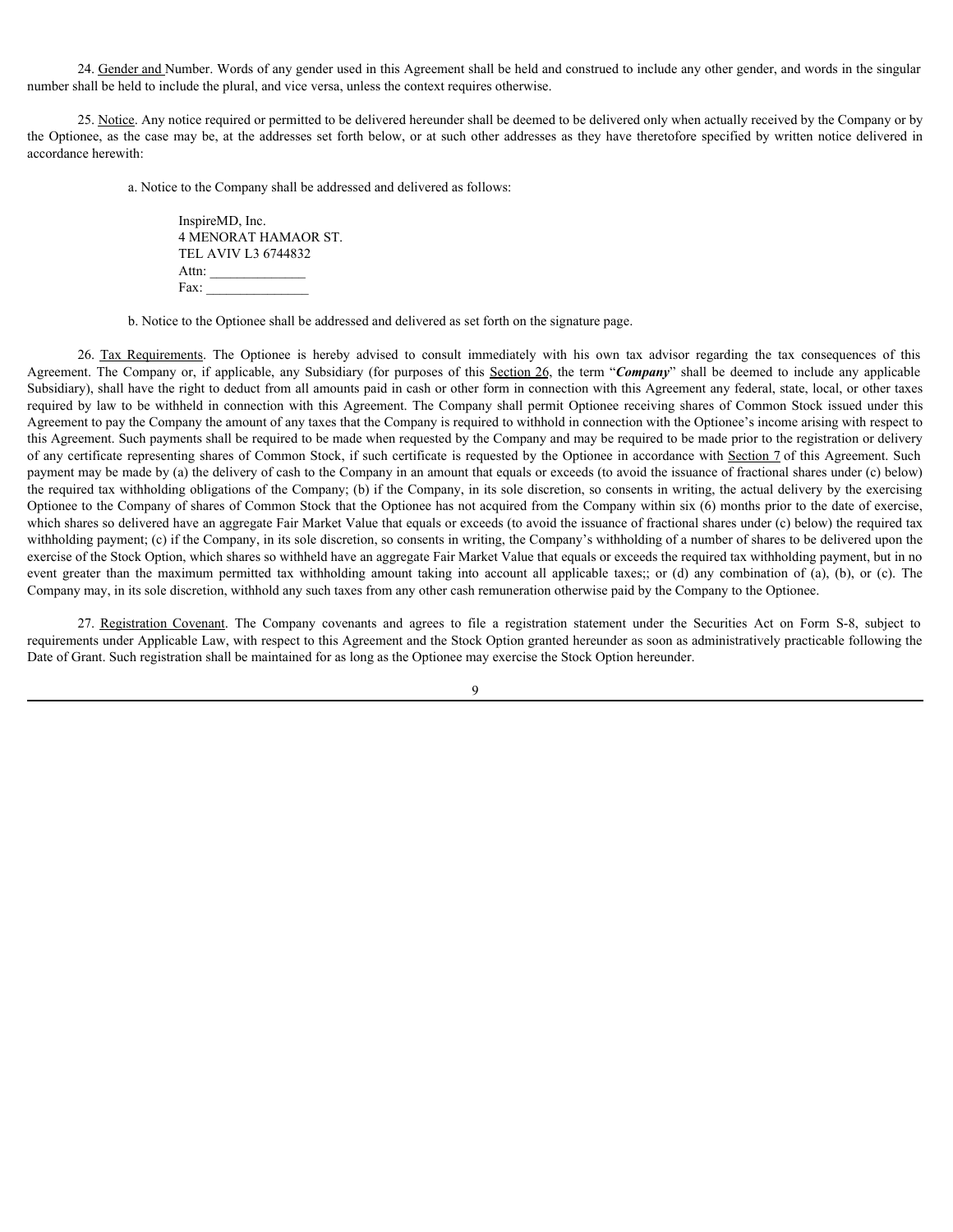IN WITNESS WHEREOF, the Company has caused this Agreement to be executed by its duly authorized officer, and the Optionee, to evidence his nd approval of all the terms hereof, has duly executed this Agreement, as of the da consent and approval of all the terms hereof, has duly executed this Agreement, as of the date specified in Section 1 hereof.

### **THE COMPANY:**

## **INSPIREMD, INC.**

| Bv:    | /s/ Craig Shore         |
|--------|-------------------------|
| Name:  | Craig Shore             |
| Title: | Chief Financial Officer |

## **THE OPTIONEE:**

*/s/ Marvin Slosman*

Signature

Name: Marvin Slosman Address: XXX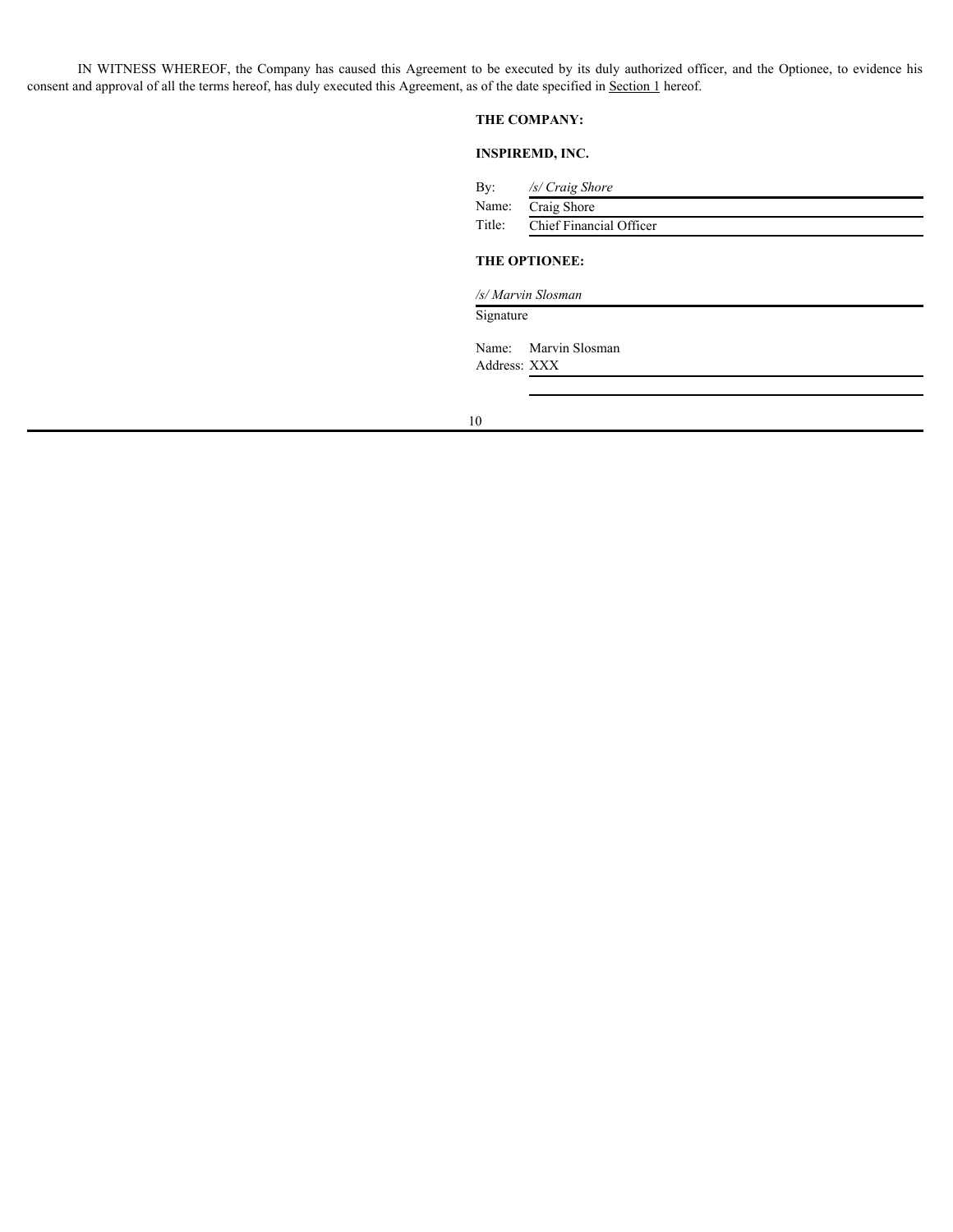#### **RESTRICTED STOCK UNIT AWARD AGREEMENT**

#### **INSPIREMD, INC.**

corporation (the "*Company*"), and its Subsidiaries (defined below) (collectively, the "*Group*"),

### Marvin Slosman (the "*Grantee*")

**Exhibit 10.61**<br> **INSPIREMD, INC.**<br> **INSPIREMD, INC.**<br> **INSPIREMD, INC.**<br> **INSPIREMD, INC.**<br> **INSPIREMD, INC.**<br> **INSPIREMD, INC.**<br> **INSPIREMD, INC.**<br> **INSPIREMD, INC.**<br> **INSPIREMD, INC.**<br> **INSPIREMD, INC.**<br> **INSPIREMD, INC** has been granted an award for one hundred eighty-two thousand three hundred eighty-one (182,381) Restricted Stock Units (the "*Awarded Units*") which may be converted into the number of shares of Common Stock (defined below) of the Company equal to the number of Restricted Stock Units, subject to the terms and conditions of this Agreement. The "*Date of Grant*" of this award is January 2, 2020, and this award is being granted as an inducement material to the Grantee's entering into employment with the Company in accordance with Section 711(a) of the New York Stock Exchange Market Company Guide. Each Awarded Unit shall be a notional share of Common Stock, with the value of each Awarded Unit being equal to the Fair Market Value (defined below) of a share of Common Stock at any time.

2. Definitions. For the purposes of this Agreement, the following terms shall have the meanings set forth below:

a. "*Applicable Law*" means all legal requirements relating to the administration of equity incentive plans and the issuance and distribution of shares of Common Stock, if any, under applicable corporate laws, applicable securities laws, the rules of any exchange or inter-dealer quotation system upon which the Company's securities are listed or quoted, the rules of any foreign jurisdiction applicable to equity awards granted to residents therein, and any other applicable law, rule or restriction.

- b. "*Board*" means the board of directors of the Company.
- c. "*Cause*" shall have the meaning assigned to it in the Employment Agreement.

d. "*Change in Control*" means any of the following, except as otherwise provided herein: (i) any consolidation, merger, or share exchange of the Company in which the Company is not the continuing or surviving corporation or pursuant to which shares of Common Stock would be converted into **RESTRICTED STOCK UNIT AWARD AGREEMENT**<br>
Agreement (his "Agreement"), Inspired III, the consolidation (defined body) collectively, the "Company"), and its Subsidiation (defined body) collectively, the "or map")<br>
Anarian a **i.** Assad.af. **Kenting Stock.** Limits Furtuari in this Restricted Stack that Assad Appearent (this "Agreement"), Inspirabl), the , a Delaware (or the *Common*) (the Common state of the same proportion  $\frac{1}{2}$  (the  $\frac{$ transaction; (ii) any sale, lease, exchange, or other transfer (excluding transfer by way of pledge or hypothecation) in one transaction or a series of related transactions, of all or substantially all of the assets of the Company; (iii) the stockholders of the Company approve any plan or proposal for the liquidation or dissolution of the Company; (iv) the cessation of control (by virtue of their not constituting a majority of directors) of the Board by the individuals (the "*Continuing Directors*") who at the date of this Agreement were directors or become directors after the date of this Agreement and whose election or nomination for election by the Company's stockholders was approved by a vote of at least two-thirds (2/3rds) of the directors then in office who were grands a newel for one hunded eighty-two thousand have bandred eighty-ses (182,33) Restricted Stock Unit (the "Awwerds Construct and the Agreement The Company or and Agreement The Company of this next of election of a dis granued in cowner for one hundred ophy-two doousand tire through experience (self-yiere) (82.38)) Restricted Stock Units (the "Awards Data in the same of the same of Common Stock Units and the language of Common Stock Uni Company's outstanding voting securities by any person or group (as such term is used in Rule 13d-5 under the Exchange Act) who beneficially owned less than fifty percent (50%) of the voting power of the Company's outstanding voting securities on the date of this Agreement; provided, however, that notwithstanding the foregoing, an acquisition shall not constitute a Change in Control hereunder if the acquirer is (x) a trustee or other fiduciary holding securities under an employee benefit plan of the Company and acting in such capacity, (y) a Subsidiary of the Company or a corporation owned, directly or indirectly, by the stockholders of the Company in substantially the same proportions as their ownership of voting securities of the Company or (z) any other interesting, in the person Sock, with the value of each Awarded Unit being equal to the Fair Market Value (defined below) of a share of Centurin and the person of this Agreement, the following terms shall have the me bankruptcy proceeding, the appointment of a trustee or the conversion of a case involving the Company to a case under Chapter 7. Notwithstanding the foregoing provisions of this Section 2(d), if this Agreement is subject to Section 409A of the Code, then an event shall not constitute a Change in Control 2. <u>Definitions</u>, For the purposes of this Agreement, the following terms abili bare the nearings set forth below:<br>
a. "applicable *Law* means all legal regirement belong to the obtaination of equity incoming plane the in substantial portion of its assets within the meaning of Section 409A of the Code.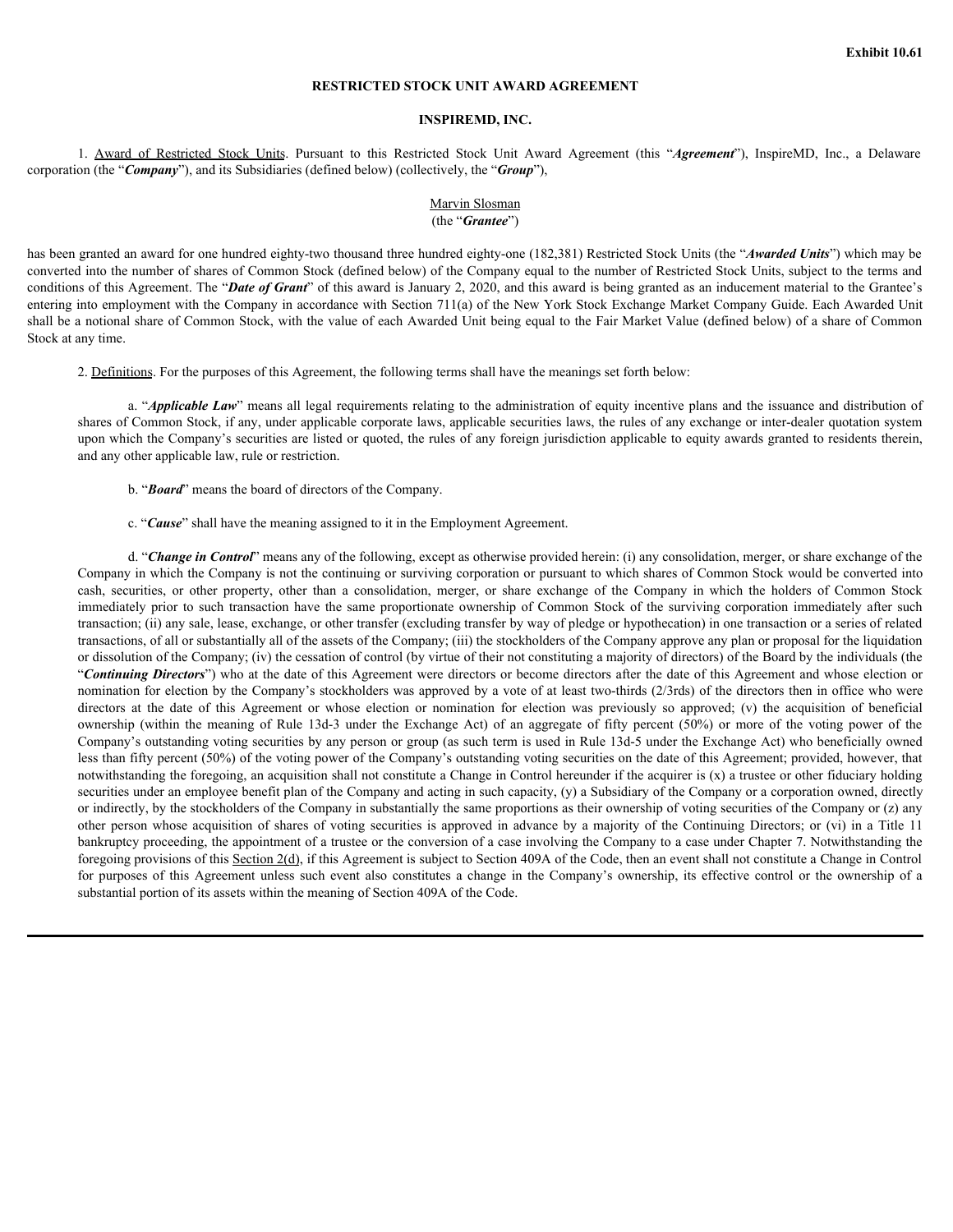- e. "*Code*" means the United States Internal Revenue Code of 1986, as amended.
- f. "*Committee*" means the committee appointed or designated by the Board to administer this Agreement.

g. "*Common Stock*" means the common stock, par value \$0.0001 per share, which the Company is currently authorized to issue or may in the future be authorized to issue, or any securities into which or for which the common stock of the Company may be converted or exchanged, as the case may be, pursuant to the terms of this Agreement.

h. "*Employment Agreement*" means that certain Employment Agreement, dated as of December 6, 2019, by and between the Company and the Grantee.

i. "*Exchange Act*" means the United States Securities Exchange Act of 1934, as amended.

e. "**Code**" means the United States Internal Revenue Code of 1986, as amended.<br>
"<br>
"Committee" means the committee appointed or designated by the Board to administer this Agreement.<br>
"
common Stock" means the common stock, exchange, the closing sales price per share of Common Stock on the consolidated transaction reporting system for the principal securities exchange for the Common Stock on that date, or, if there shall have been no such sale so reported on that date, on the last preceding date on which such a sale was so reported; (ii) if the shares of Common Stock are not so listed, but are quoted on an automated quotation system, the closing sales price per share of Common Stock reported on the automated quotation system on that date, or, if there shall have been no such sale so reported on that date, on the last preceding date on which such a sale was so reported; (iii) if the Common Stock is not so listed or quoted, the mean between the closing bid and asked price on that date, or, if there are no quotations available for such date, on the last preceding date on which such quotations shall be available, as reported by the OTC Bulletin Board operated by the Financial Industry Regulation Authority, Inc. or the OTC Markets Group Inc., formerly known as Pink OTC Markets Inc.; or (iv) if none of the above is applicable, such amount as may be determined by the Committee (acting on the advice of an independent third party, should the Committee elect in its sole discretion to utilize an independent third party for this purpose), in good faith, to be the fair market value per share of Common Stock. The determination of Fair Market Value shall, where applicable, be in compliance with Section 409A of the Code.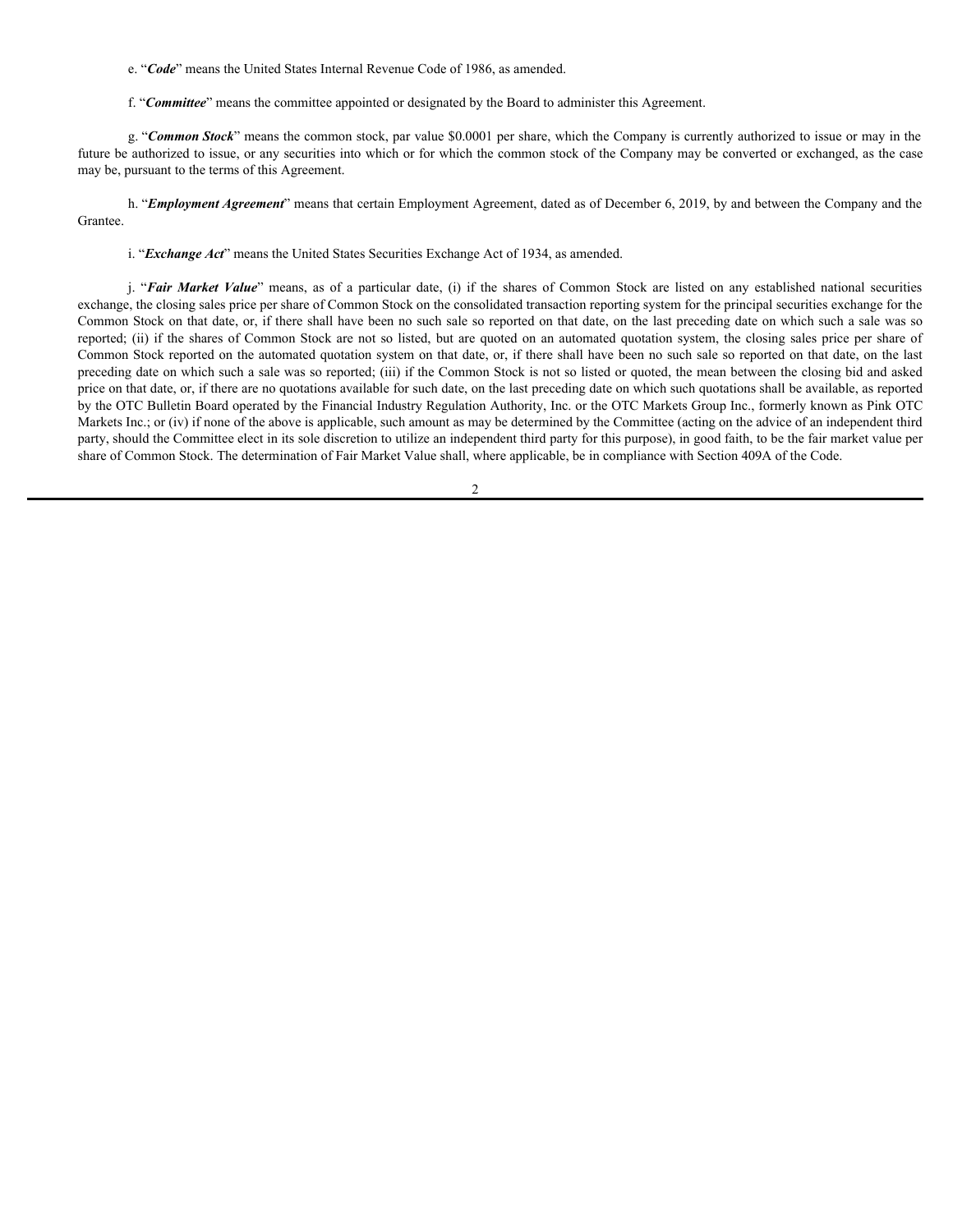k. "*Good Reason*" shall have the meaning assigned to it in the Employment Agreement.

l. "*Subsidiary*" means (i) any corporation in an unbroken chain of corporations beginning with the Company, if each of the corporations other than the last corporation in the unbroken chain owns stock possessing a majority of the total combined voting power of all classes of stock in one of the other corporations in the chain, (ii) any limited partnership, if the Company or any corporation described in item (i) above owns a majority of the general partnership interest and a majority of the limited partnership interests entitled to vote on the removal and replacement of the general partner, and (iii) any partnership or limited liability company, if the partners or members thereof are composed only of the Company, any corporation listed in item (i) above or k. "*Good Reason*" shall have the meaning assigned to it in the Employment Agreement.<br>
1. "*Subsidiary*" means (i) any corporation in an unbroken chain of corporations beginning with the Company, if each of the corporati limited liability companies.

m. "*Termination of Service*" occurs when a Grantee who is (i) an employee of the Company or any Subsidiary ceases to serve as an employee of the Company and its Subsidiaries, for any reason; (ii) an outside director of the Company or a Subsidiary ceases to serve as a director of the Company and its Subsidiaries for any reason; or (iii) a contractor of the Company or a Subsidiary ceases to serve as a contractor of the Company and its Subsidiaries for any reason. Except as may be necessary or desirable to comply with applicable federal or state law, a "Termination of Service" shall not be deemed to have occurred when a Grantee who is an employee becomes an outside director or contractor or vice versa. Notwithstanding the foregoing provisions of this Section 2(m), in the event this Agreement is subject to Section 409A of the Code, then, in lieu of the foregoing definition and to the extent necessary to comply with the requirements of Section 409A of the Code, the definition of "Termination of Service" for purposes of this Agreement shall be the definition of "separation from service" provided for under Section 409A of the Code and the regulations or other guidance issued thereunder. k. "Good Reason" shall have the meaning assigned to it in the Employment Ageoment.<br>
L'Subsidiary" means (i) any compating in an unbecken chain of corporation decembed voiring power of all classes of acceler to the area fo **Renon**" shall have the meaning usigned to it in the Employment Agreenest.<br> **Hany**" means (i) any corporation in an unkretice chain of corporations beginning with the Company, if each of the corporations charge the<br>
units

3. Vesting; Time of Delivery of Shares. Awarded Units which have become vested pursuant to the terms of this Section 3 are collectively referred to herein as "*Vested RSUs*." All other Awarded Units are collectively referred to herein as "*Unvested RSUs*."

a. Except as specifically provided in this Agreement, the Awarded Units shall vest as follows:

i. One-third (1/3) of the total Awarded Units (rounded down to the nearest whole unit) shall vest on the first anniversary of the Date of outside director through that date.

anniversary of the Date of Grant and become Vested RSUs, provided that the Grantee has continuously provided services to the Group as an employee, contractor, or outside director through that date.

iii. The remaining Awarded Units shall vest on the third anniversary of the Date of Grant and become Vested RSUs, provided that the Grantee has continuously provided services to the Group as an employee, contractor, or outside director through that date.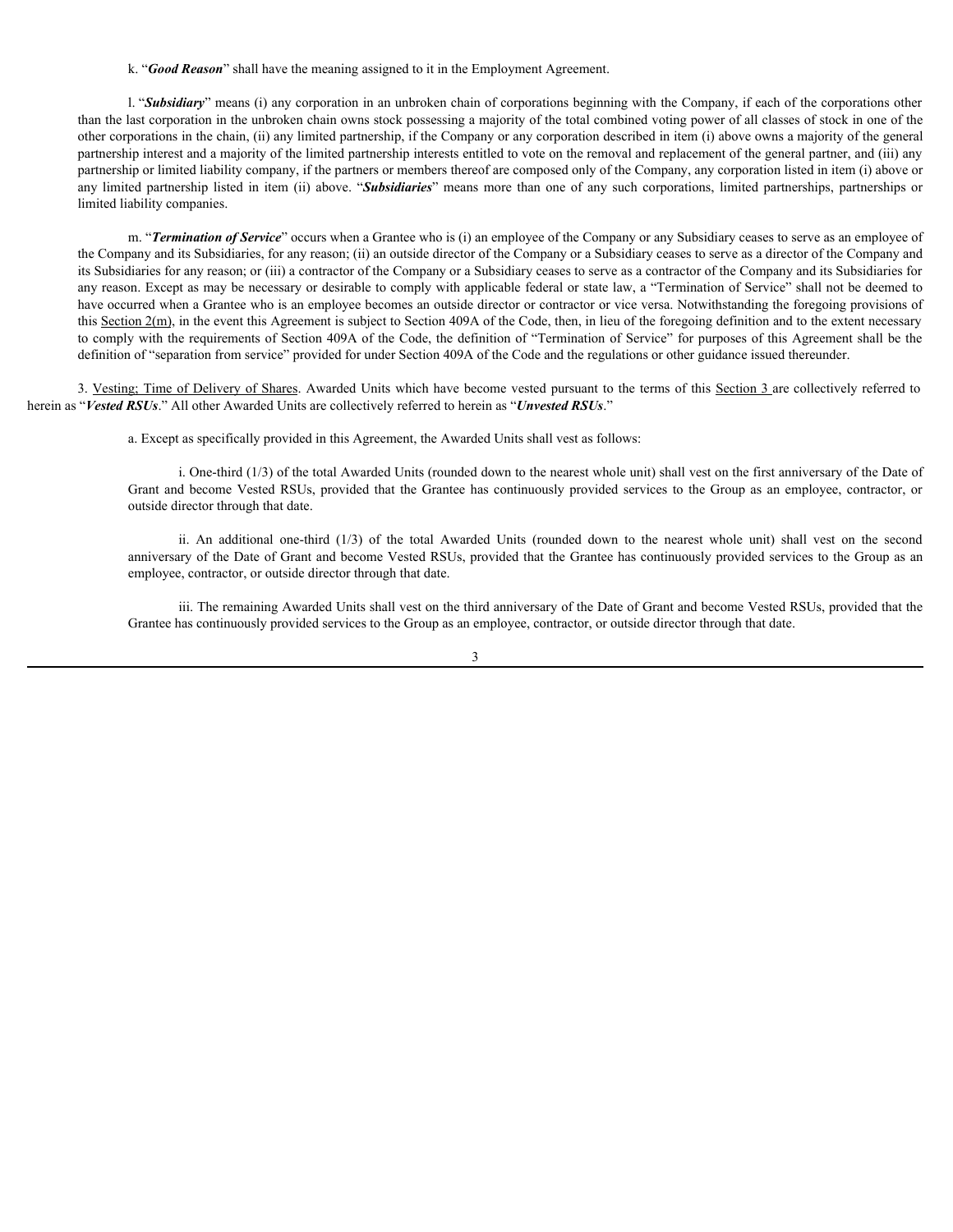Notwithstanding the foregoing, in the event that (i) a Change in Control occurs, one hundred percent (100%) of the Unvested RSUs shall thereupon<br>immediately become fully vested on the closing date of such Change in Control immediately become fully vested on the closing date of such Change in Control, provided that the Grantee has continuously provided services to the Group as an employee, contractor, or outside director through such date, or (ii) the Grantee incurs a Termination of Service (x) by the Company without Cause, or (y) by the Grantee for Good Reason, fifty percent (50%) of the Unvested RSUs shall thereupon immediately become fully vested on the date of such Termination of Service. Notwithstanding the foregoing, in the event that (i) a Change in Control occurs, one hundred precent (100%) of the Unvested RSUs shall there<br>immediately become fully vested on the cloung dute of such Campas n Common Stock

b. Subject to the other provisions of this Agreement, the Company shall convert the Vested RSUs into the number of whole shares of Common Stock equal to the number of Vested RSUs and shall deliver to the Grantee (or the Grantee's personal representative) a number of shares of Common Stock equal to the number of Vested RSUs credited to the Grantee on the date that the first of the following occurs: (i) a Change in Control or (ii) the termination of the Grantee's employment with the Company for any reason other than by the Company for Cause.

4. Forfeiture of Awarded Units. Except as otherwise provided in Section 3.a above, upon the Grantee's Termination of Service for any reason, the Grantee shall be deemed to have forfeited all of the Grantee's Unvested RSUs. Upon forfeiture, all of the Grantee's rights with respect to the forfeited Unvested RSUs shall cease and terminate, without any further obligations on the part of the Company.

5. Who May Receive Converted Awarded Units. During the lifetime of the Grantee, the Common Stock received upon conversion of Awarded Units may only be received by the Grantee or his legal representative. If the Grantee dies prior to the date his Awarded Units are converted into shares of Common Stock as property of the Grantee pursuant to the applicable laws of descent and distribution.

6. No Fractional Shares. Awarded Units may be converted only with respect to full shares, and no fractional share of Common Stock shall be issued.

7. Nonassignability. The Awarded Units are not assignable or transferable by the Grantee except by will or by the laws of descent and distribution.

8. Rights of a Stockholder. The Grantee will have no rights as a stockholder with respect to any shares covered by this Agreement until the issuance of a certificate or certificates to the Grantee or the registration of such shares in the Grantee's name for the shares of Common Stock. The Awarded Units shall be subject to the terms and conditions of this Agreement. Except as otherwise provided in Section 9 hereof, no adjustment shall be made for dividends or other rights New intenseding the foregoing, in the cost that (i) is Change in Control eccession as the section of control or control or the company of the company of the Company of the Company of the Company of the Company of the Comp documents requested by the Company in connection with the conversion of the Awarded Units into shares of Common Stock pursuant to this Agreement.

9. Adjustment of Number of Awarded Units and Related Matters.

a. Adjustments. In the event that any dividend or other distribution (whether in the form of cash, shares of Common Stock, other securities, or Cause or (y) which Games for Good Reason, fifty precent (50%) of the Universed RSU<sub>3</sub> and the crossing stead RSU<sub>3</sub> and the sylical splits into the number of whole hands of Common share of Common sheets.<br>
Analysis of the exchange of shares of Common Stock or other securities of the Company, or other change in the corporate structure of the Company affecting the shares b Subject to the other provisions of this Agenemet, the Company shall convert the Vested RS15 into the manner of veheles Subsequent of the Diminute of the Diminute of veheles and the company in the number of subsequent of Agreement, will adjust the number and class of shares of stock that may be delivered under this Agreement and/or the number, class, and price of shares of stock covered by this Agreement. Notwithstanding anything herein to the contrary, no adjustments shall be made or authorized to the extent that such adjustments would cause this Agreement to violate Section 409A of the Code.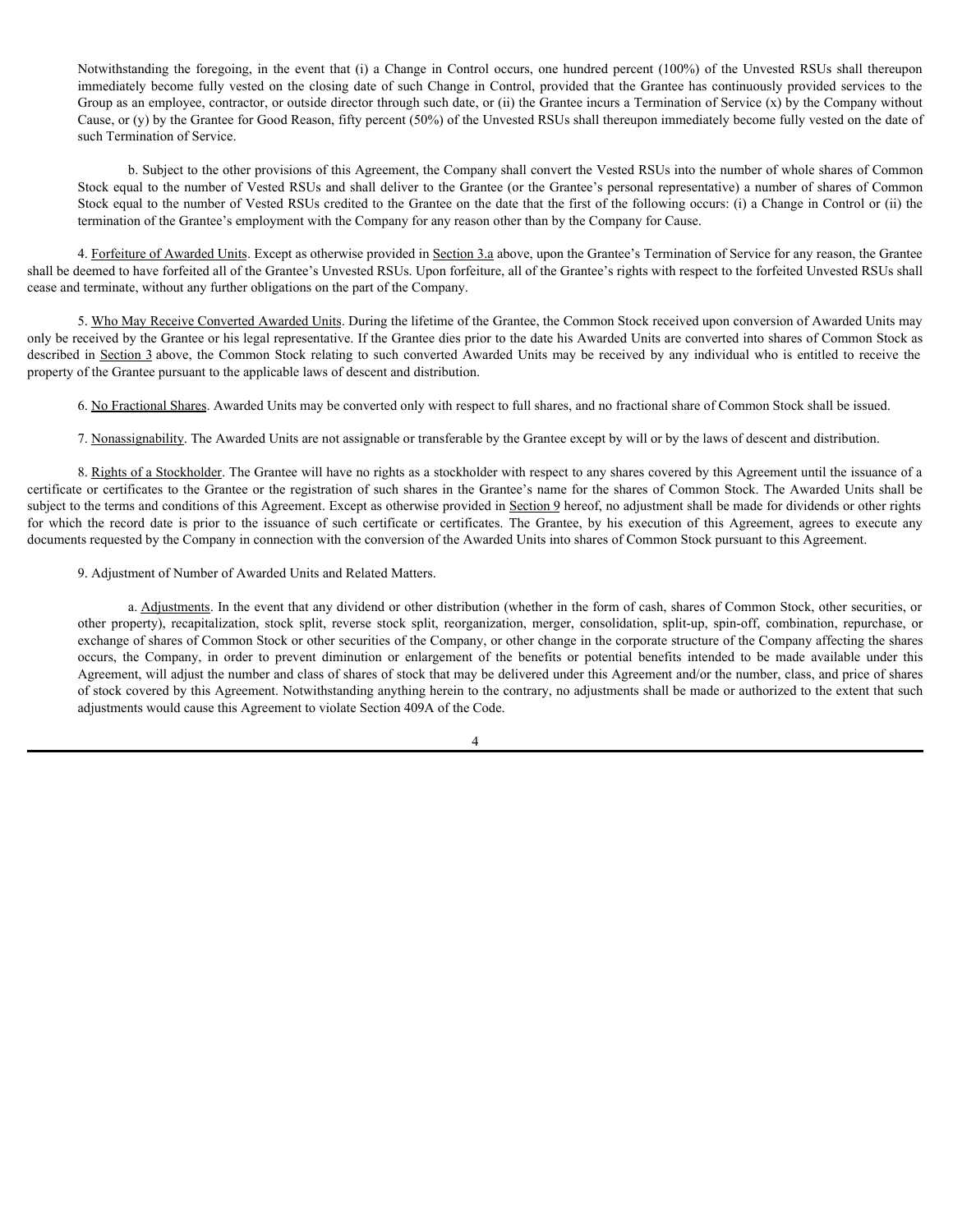10. Specific Performance. The parties acknowledge that remedies at law will be inadequate remedies for breach of this Agreement and consequently agree that this Agreement shall be enforceable by specific performance. The remedy of specific performance shall be cumulative of all of the rights and remedies at law or in equity of the parties under this Agreement.

11. Grantee's Representations. Notwithstanding any of the provisions hereof, the Grantee hereby agrees that the Company will not be obligated to issue any shares of Common Stock to the Grantee hereunder, if the issuance of such shares shall constitute a violation by the Grantee or the Company of any provision of any law or regulation of any governmental authority. Any determination in this connection by the Company shall be final, binding, and conclusive. The rights and obligations of the Company and the rights and obligations of the Grantee are subject to all Applicable Laws, rules, and regulations. The Performance. The parties acknowledge that remedies at law will be inadequate remedies for breach of this Agreement and consequently agree at stall be enforceable by specific performance. The remedy of specific performa 10. <u>Specific Performance</u> The parties acknowledge that remedies at law will be inadequate remedes for breach of this Agreement shall be entires under this Agreement shall be entires under this Agreement shall be entires i

12. Investment Representation. Notwithstanding anything herein to the contrary, the Grantee hereby represents and warrants to the Company, that:

Grantee's own account and not with a view to or in connection with any distribution, re-offer, resale, or other disposition not in compliance with the Securities Act of 1933 (the "*Securities Act*") and applicable state securities laws;

b. The Grantee, alone or together with the Grantee's representatives, possesses such expertise, knowledge, and sophistication in financial and evaluating the merits and economic risks of acquiring Common Stock upon the conversion of any Vested RSUs and holding such Common Stock;

c. The Grantee has had access to all of the information with respect to the Common Stock underlying the Awarded Units that the Grantee deems necessary to make a complete evaluation thereof and has had the opportunity to question the Company concerning the Awarded Units and the Common Stock underlying the Awarded Units;

d. The decision of the Grantee to acquire the Common Stock upon conversion of any Vested RSUs for investment has been based solely upon the evaluation made by the Grantee;

e. The Grantee understands that the Common Stock underlying the Awarded Units constitutes "restricted securities" under the Securities Act and has not been registered under the Securities Act in reliance upon a specific exemption therefrom, which exemption depends upon, among other things, the bona fide nature of the Grantee's investment intent as expressed herein. The Grantee further understands that, subject to Section 26 below, the Common Stock underlying the Awarded Units must be held indefinitely unless it is subsequently registered under the Securities Act or an exemption from such registration is available;

f. Except as set forth in Section 26 below, the Grantee acknowledges and understands that the Company is under no obligation to register the Common Stock underlying the Awarded Units and that the certificates evidencing such Common Stock will be imprinted with a legend which prohibits the transfer of such Common Stock unless it is registered or such registration is not required in the opinion of counsel satisfactory to the Company and any other legend required under applicable state securities laws; and

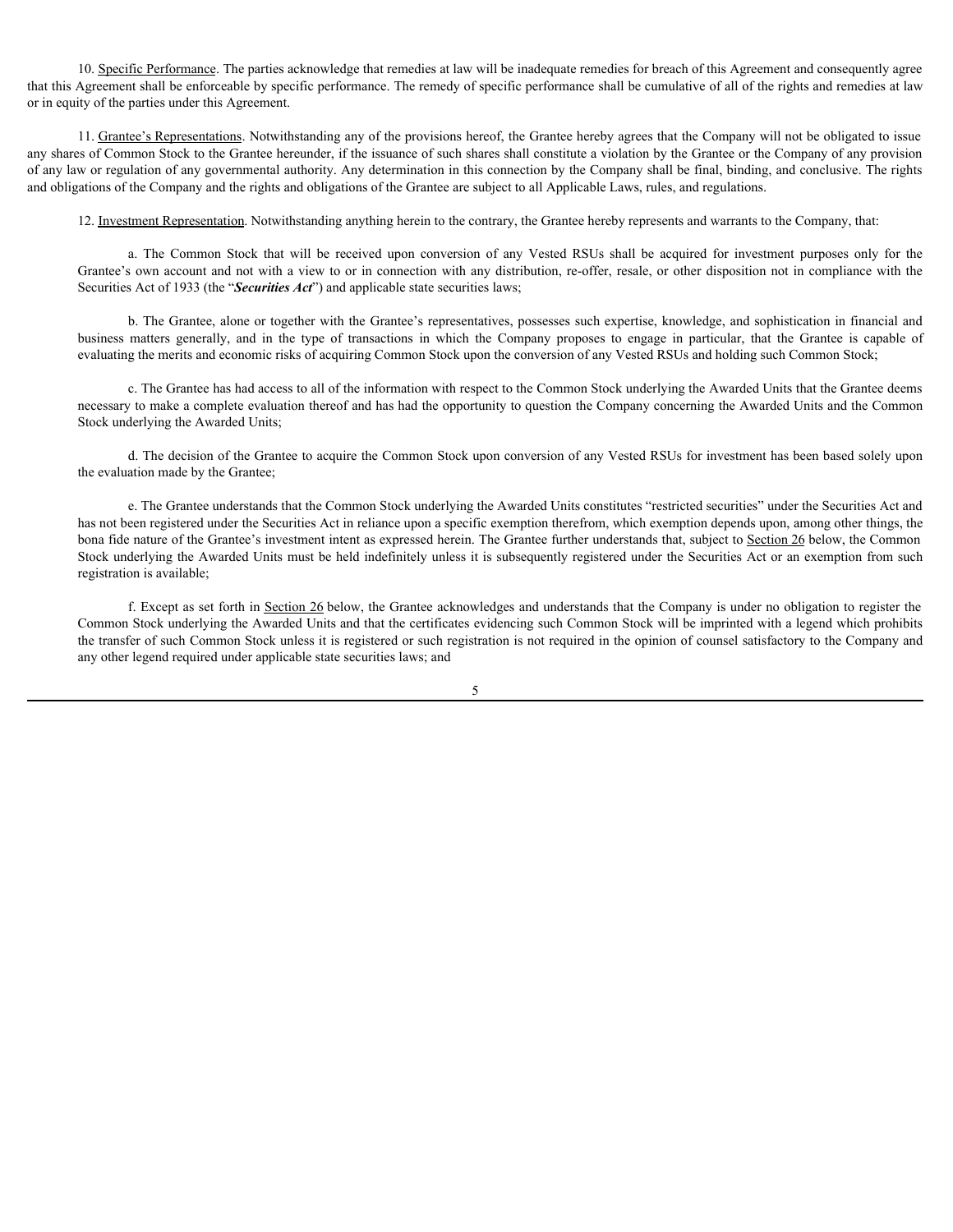g. The Grantee is an "accredited investor," as such term is defined in Section 501 of Regulation D promulgated under the Securities Act.

13. Grantee's Acknowledgments. The Grantee hereby agrees to accept as binding, conclusive, and final all decisions or interpretations of the Committee or the Board, as appropriate, upon any questions arising under this Agreement.

14. Law Governing. This Agreement shall be governed by, construed, and enforced in accordance with the laws of the State of Delaware (excluding any conflict of laws rule or principle of Delaware law that might refer the governance, construction, or interpretation of this Agreement to the laws of another state).

15. No Right to Continue Service or Employment. Nothing herein shall be construed to confer upon the Grantee the right to continue in the employ or to provide services to the Company or the Group, whether as an employee, contractor, or outside director, or interfere with or restrict in any way the right of the Company or the Group to discharge the Grantee as an employee, contractor or outside director at any time.

16. Legal Construction. In the event that any one or more of the terms, provisions, or agreements that are contained in this Agreement shall be held by a agreement shall not affect any other term, provision, or agreement that is contained in this Agreement and this Agreement shall be construed in all respects as if the invalid, illegal, or unenforceable term, provision, or agreement had never been contained herein.

g. The Grantee is an "accredited investor," as such term is defined in Section 501 of Regulation D promulgated under the Securities Act.<br>
13. <u>Grantee's Acknowledenment</u>s The Grantee breeby agrees to accept as binding, con 17. Covenants and Agreements as Independent Agreements. Each of the covenants and agreements that is set forth in this Agreement shall be construed as Company, whether predicated on this Agreement or otherwise, shall not constitute a defense to the enforcement by the Company of the covenants and agreements that are set forth in this Agreement.

g. The Grantee is an "accredited investor," as such term is defined in Section 501 of Regulation D promulgated under the Securities Act.<br>
13. Grantac's Acknowledgements. The Grantee herds grace to accept as binding, concl 18. Entire Agreement. This Agreement supersedes any and all other prior understandings and agreements, either oral or in writing, between the parties g. The Grantee is an "accredied investor," as such term is defined in Section 501 of Regulation D promalgated under the Securities Act.<br>
115. <u>Grantey A Activate Density</u> are respected and the Agence in accredible and con g. The Grantoe is an "accredined investor," as such term is defined in Section 501 of Regulation D promalgand ander the Securities of the Committee of the Havas of the Committee of the Havas of the Non- and the Agreement acknowledges that no representations, inducements, promises, or agreements, orally or otherwise, have been made by any party or by anyone acting on behalf of any party, which are not embodied in this Agreement and that any agreement, statement, or promise that is not contained in this Agreement shall not be valid or binding or of any force or effect.

19. Parties Bound. The terms, provisions, and agreements that are contained in this Agreement shall apply to, be binding upon, and inure to the benefit of the parties and their respective heirs, executors, administrators, legal representatives, and permitted successors and assigns, subject to the limitation on assignment expressly set forth herein.

20. Modification. No change or modification of this Agreement shall be valid or binding upon the parties unless the change or modification is in writing and signed by the parties; provided, however, that the Company may change or modify this Agreement without the Grantee's consent or signature if the Company determines, in its sole discretion, that such change or modification is necessary for purposes of compliance with or exemption from the requirements of Section 409A of the Code or any regulations or other guidance issued thereunder.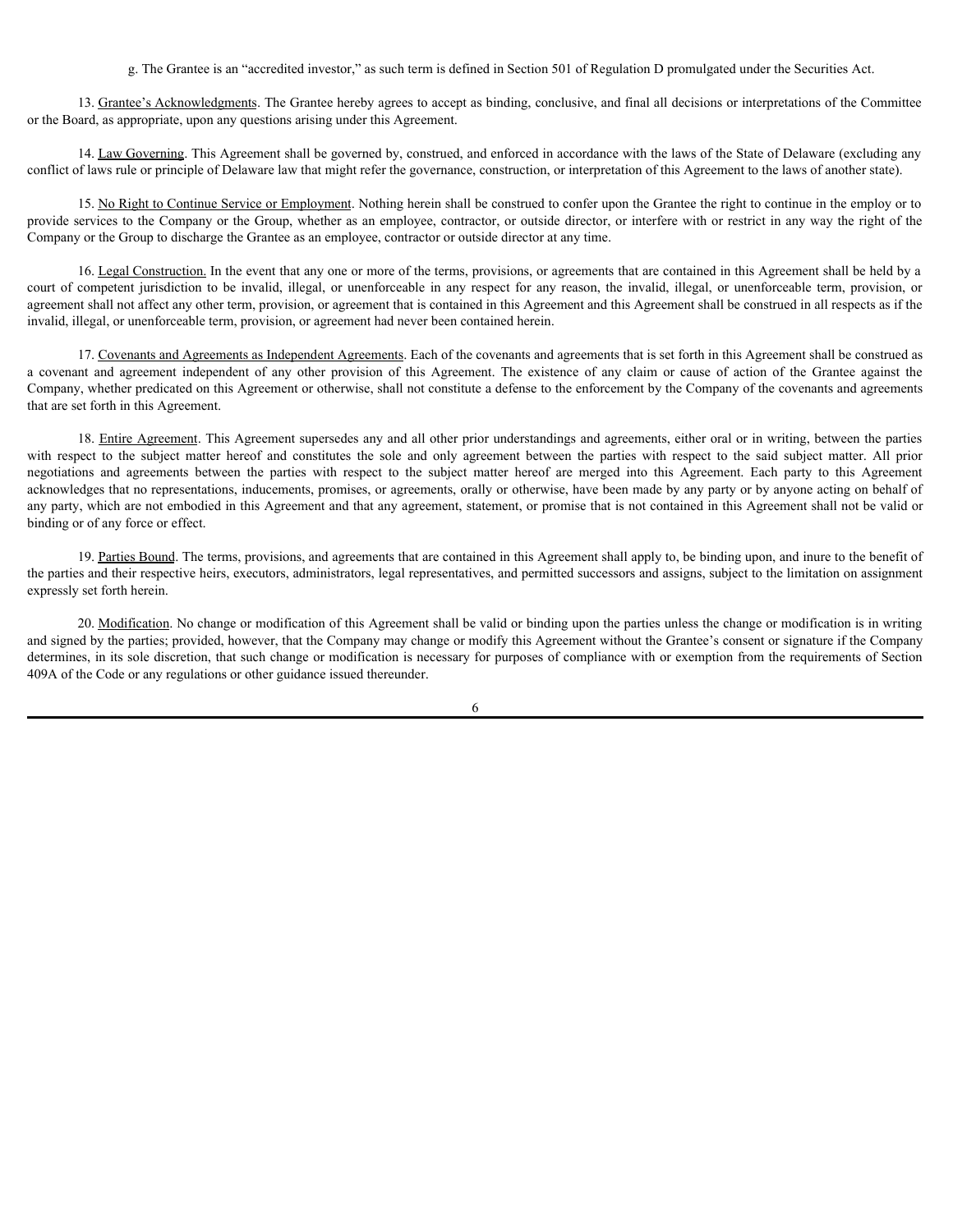matters to be considered in construing the terms and provisions of this Agreement.

22. Gender and Number. Words of any gender used in this Agreement shall be held and construed to include any other gender, and words in the singular number shall be held to include the plural, and vice versa, unless the context requires otherwise.

21. <u>Headings</u>. The headings that are used in this Agreement are used for reference and convenience purposes only and do not constitute substantive<br>22. <u>Gender and Number</u>. Words of any gender used in this Agreement shall 23. Notice. Any notice required or permitted to be delivered hereunder shall be deemed to be delivered only when actually received by the Company or by 21. <u>Headings</u>. The headings that are used in this Agreement are used for reference and convenience purposes only and do not constitute substantive 22. <u>Cender and</u> knowstrang the terms and provisions of this Agreement.<br>T accordance herewith:

a. Notice to the Company shall be addressed and delivered as follows:

InspireMD, Inc. 4 MENORAT HAMAOR ST. TEL AVIV L3 6744832 Attn: Fax:

b. Notice to the Grantee shall be addressed and delivered as set forth on the signature page.

24. Section 409A; Six Month Delay. Notwithstanding anything herein to the contrary, in the case of a distribution of shares of Common Stock on account of any Termination of Service, other than death, a distribution of the number of such shares, determined after application of the withholding requirements set forth in Section 25 below, on behalf of the Grantee, if the Grantee is a "specified employee" as defined in  $\S$  1.409A-1(i) of the Final Regulations under Section 409A of Grantee's Termination of Service (or, if earlier, the date of death of the Grantee).

24 <u>Beadings</u>. The bendings that are used in this Agreement are used for reference and conventence parposes only and do not constitute substantive to be constant a position occurrent and provide a required and the simple 25. Tax Requirements. **The Grantee is hereby advised to consult immediately with his own tax advisor regarding the tax consequences of this Agreement.** Unless the Company otherwise consents in writing to an alternative withholding method, the Company, or if applicable, any Subsidiary (for purposes of this Section 25, the term "*Company*" shall be deemed to include any applicable Subsidiary) shall have the right to deduct from all amounts paid in cash or other form in connection with this Agreement any federal, state, local, or other taxes required by law to be withheld in connection with this Agreement. The Company, except as provided below, shall withhold the number of shares to be delivered upon the conversion of the Awarded Units with an aggregate Fair Market Value that equals (but does not exceed) the amount of any federal, state, local, or other taxes required by law to be withheld in connection with this Agreement. However, if the Grantee is a "specified employee" as defined in §1.409A-1(i) of the Final Regulations under Section 409A of the Code who is subject to the six (6) months 22 Section 2002 Market Works of the three properties above the internet shall be leftered in the leftered in the section 24 above that the company in the section 24 above that the company shall be defined above the state Termination of Service and withhold the number of shares attributable to the income taxes on the date which occurs six (6) months following the date of the Grantee's Termination of Service (or, if earlier, the date of death of the Grantee).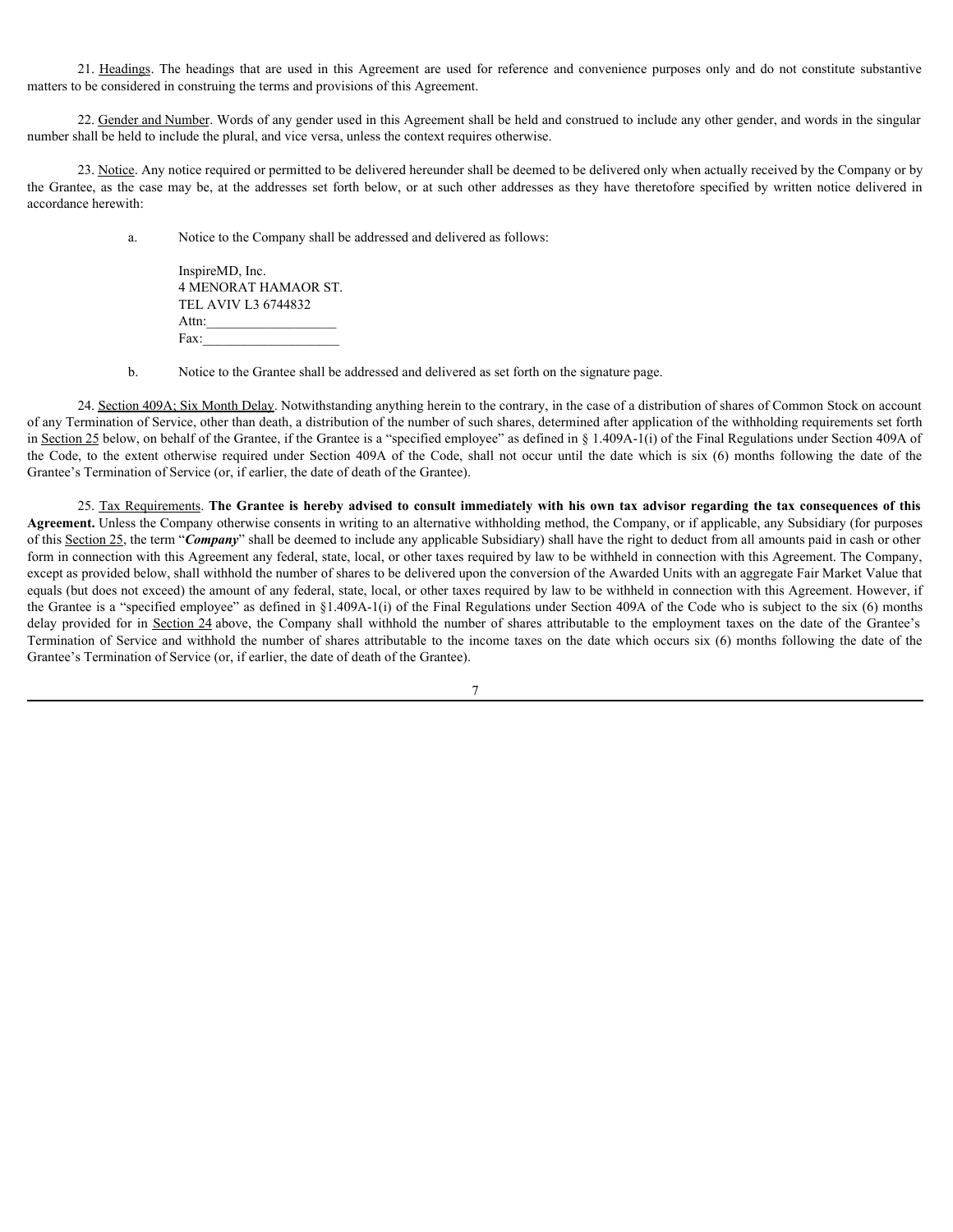The Company shall, prior to the date of conversion, permit the Grantee receiving shares of Common Stock upon conversion of Awarded Units to pay the Company the amount of any taxes that the Company is required to withhold in connection with the Grantee's income arising with respect to this Agreement. Such payments shall be required to be made prior to the delivery of any certificate representing shares of Common Stock. Such payment for tax withholding, may be made by (i) the delivery of cash to the Company in an amount that equals or exceeds (to avoid the issuance of fractional shares under (iii) below) the required tax withholding obligations of the Company; (ii) if the Company, in its sole discretion, so consents in writing, the actual delivery by the Grantee to the Company of shares of Common Stock that the Grantee has not acquired from the Company within six (6) months prior to the date of conversion, which shares so delivered have an aggregate Fair Market Value that equals or exceeds (to avoid the issuance of fractional shares under (iii) below) the required tax withholding payment; (iii) if the Company, in its sole discretion, so consents in writing, the Company's withholding of a number of shares to be delivered upon the conversion of the Awarded Units, which shares so withheld have an aggregate Fair Market Value that equals or exceeds the required tax withholding payment, but in no event is greater than, the maximum permitted tax withholding amount taking into account all applicable taxes; or (iv) any combination of (i), (ii), or (iii). The Company may, in its sole discretion, withhold any such taxes from any other cash remuneration otherwise paid by the Company to the Grantee. The Company shall, prior to the date of conversion, permit the Grantee receiving shares of Common Stock upon conversion of Awarded Units to pay the the amount of any taxes that the Company is required to withhold in conne

requirements under Applicable Law, with respect to this Agreement and the Awarded Units granted hereunder as soon as administratively practicable following the Date of Grant. Such registration shall be maintained for as long as the Awarded Units may be converted into Common Stock hereunder.

> [*Remainder of Page Intentionally Left Blank Signature Page Follows.*]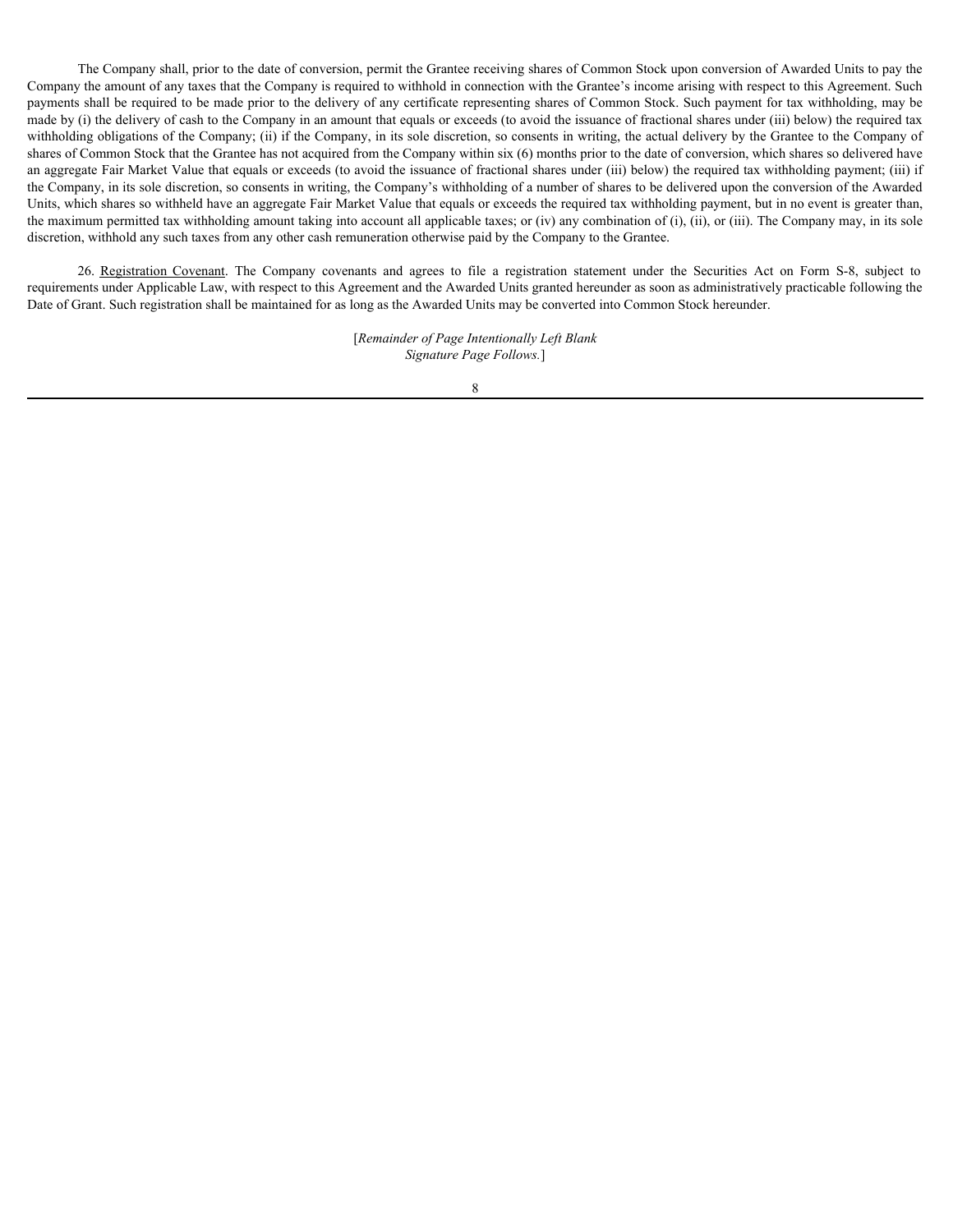IN WITNESS WHEREOF, the Company has caused this Agreement to be executed by its duly authorized officer, and the Grantee, to evidence his nd approval of all the terms hereof, has duly executed this Agreement, as of the dat consent and approval of all the terms hereof, has duly executed this Agreement, as of the date specified in Section 1 hereof.

### **COMPANY:**

## **INSPIREMD, INC.**

| By: | /s/ Craig Shore                |
|-----|--------------------------------|
|     | Name: Craig Shore              |
|     | Title: Chief Financial Officer |
|     |                                |

# **GRANTEE:**

*/s/ Marvin Slosman*

Signature

Name: Marvin Slosman Address: XXX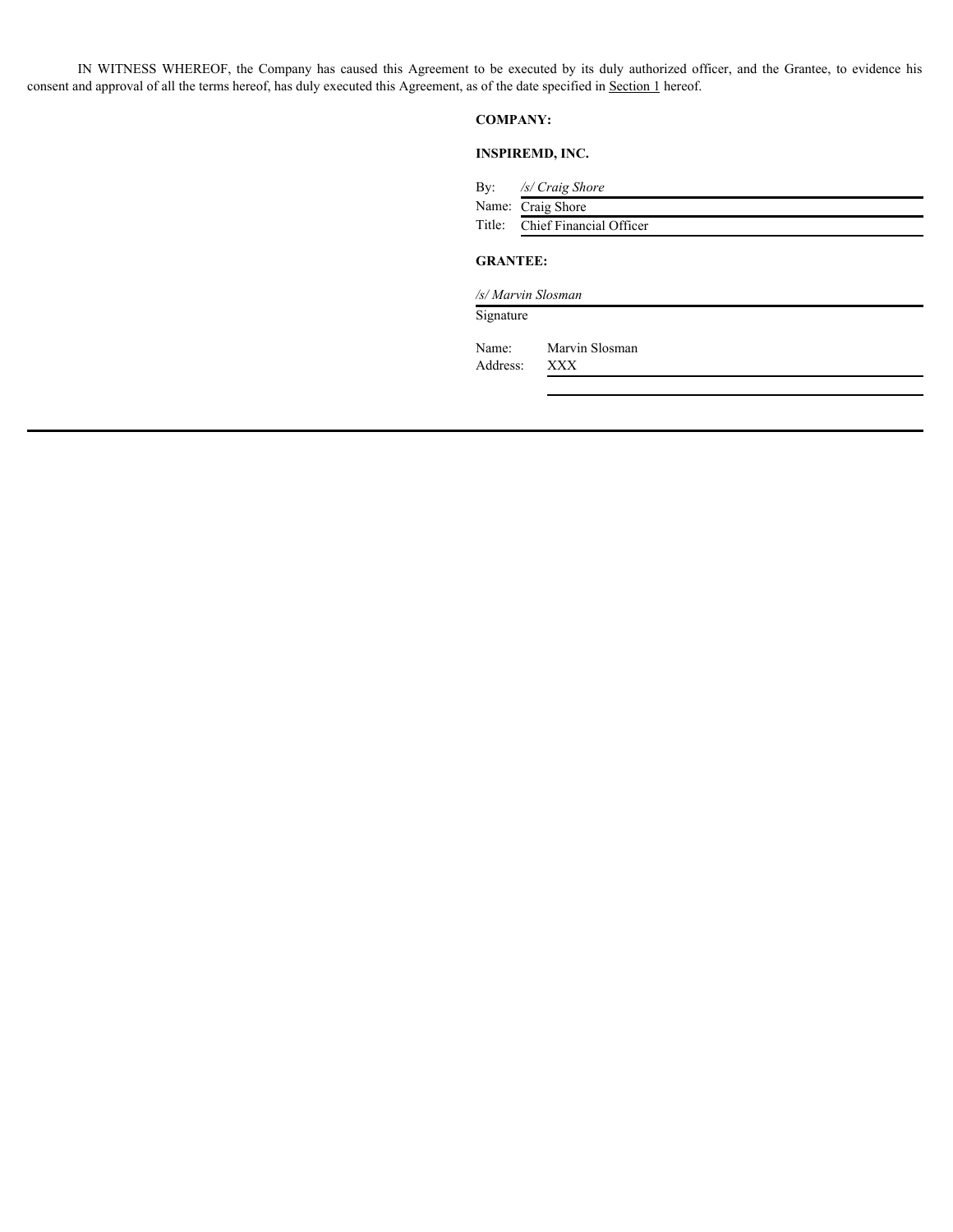

# CONSENT OF INDEPENDENT REGISTERED PUBLIC ACCOUNTING FIRM

We hereby consent to the incorporation by reference in the Registration Statements on Form S-1 (File No. 333-225680 and File No. 333-233432), Form S-3 (File Exhibit 23.1<br>
CONSENT OF INDEPENDENT REGISTERED PUBLIC ACCOUNTING FIRM<br>
We hereby consent to the incorporation by reference in the Registration Statements on Form S-1 (File No. 333-225880 and File No. 333-233432), Form S-3 InspireMD, Inc. of our report dated March 9, 2020 relating to the financial statements, which appears in this Form 10-K.

Tel-Aviv, Israel */s/ Kesselman & Kesselman*

March 9, 2020 Certified Public Accountants (Isr.) A member of PricewaterhouseCoopers International Limited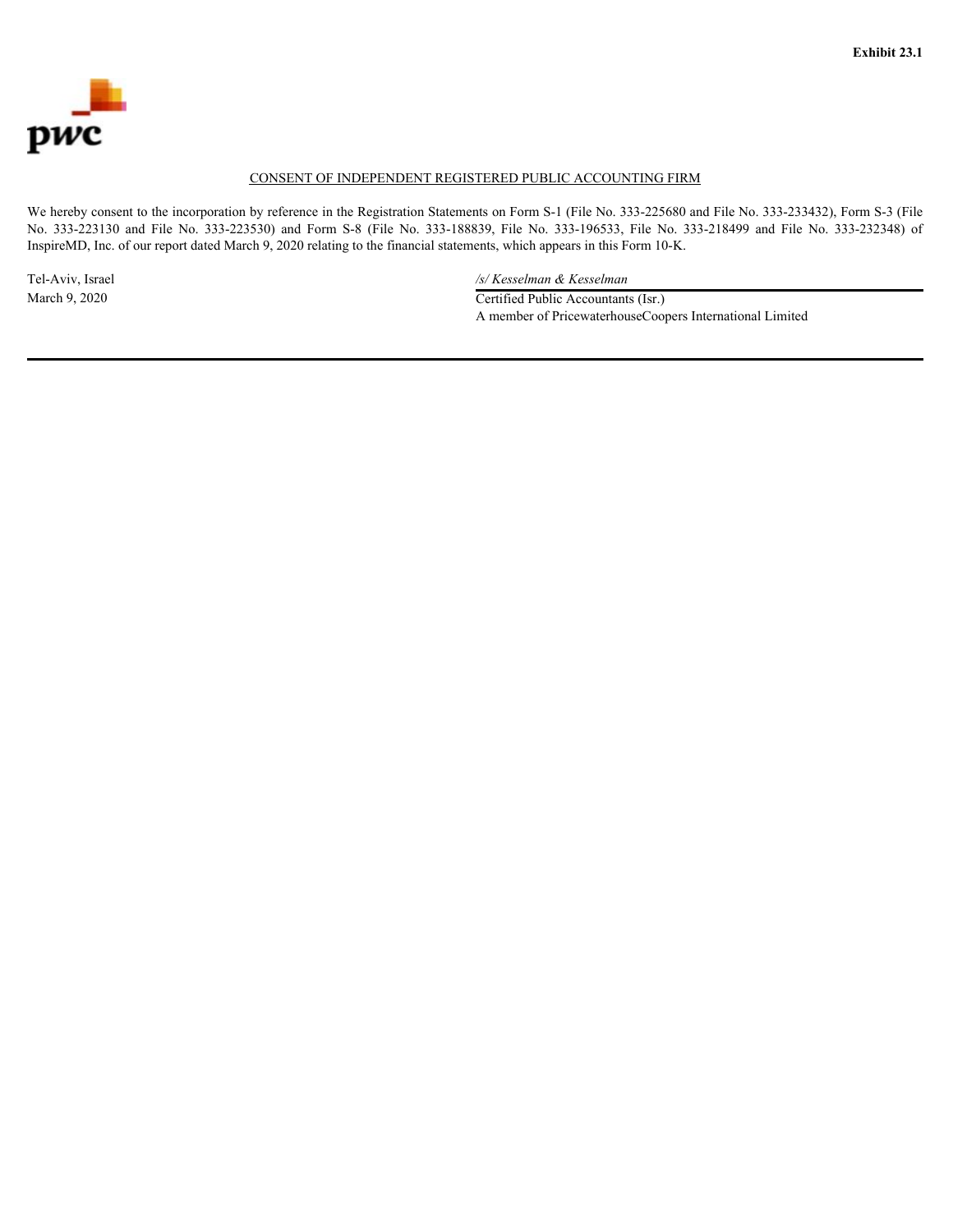### **CERTIFICATION OF CHIEF EXECUTIVE OFFICER PURSUANT TO RULE 13a-14(a)**

I, Marvin Slosman, certify that:

- 1. I have reviewed this Annual Report on Form 10-K of InspireMD, Inc. (the "registrant");
- 2. Based on my knowledge, this report does not contain any untrue statement of a material fact or omit to state a material fact necessary to make the statements made, in light of the circumstances under which such statements were made, not misleading with respect to the period covered by this report;
- 3. Based on my knowledge, the financial statements, and other financial information included in this report, fairly present in all material respects the financial condition, results of operations and cash flows of the registrant as of, and for, the periods presented in this report;
- 4. The registrant's other certifying officer and I are responsible for establishing and maintaining disclosure controls and procedures (as defined in Exchange Act Rules 13a-15(e) and 15d-15(e)) and internal control over financial reporting (as defined in Exchange Act Rules 13a-15(f) and 15d-15(f)) for the registrant and have:
	- a) Designed such disclosure controls and procedures, or caused such disclosure controls and procedures to be designed under our supervision, to ensure that material information relating to the registrant, including its consolidated subsidiaries, is made known to us by others within those entities, particularly during the period in which this report is being prepared;
	- b) Designed such internal control over financial reporting, or caused such internal control over financial reporting to be designed under our supervision, to provide reasonable assurance regarding the reliability of financial reporting and the preparation of financial statements for external purposes in accordance with generally accepted accounting principles;
	- c) Evaluated the effectiveness of the registrant's disclosure controls and procedures and presented in this report our conclusions about the effectiveness of the disclosure controls and procedures, as of the end of the period covered by this report based on such evaluation; and
	- d) Disclosed in this report any change in the registrant's internal control over financial reporting that occurred during the registrant's most recent fiscal quarter (the registrant's fourth fiscal quarter in the case of an annual report) that has materially affected, or is reasonably likely to materially affect, the registrant's internal control over financial reporting; and
- 5. The registrant's other certifying officer and I have disclosed, based on our most recent evaluation of internal control over financial reporting, to the registrant's auditors and the audit committee of the registrant's board of directors (or persons performing the equivalent functions):
	- a) All significant deficiencies and material weaknesses in the design or operation of internal control over financial reporting which are reasonably likely to adversely affect the registrant's ability to record, process, summarize and report financial information; and
	- b) Any fraud, whether or not material, that involves management or other employees who have a significant role in the registrant's internal control over financial reporting.

Date: March 9, 2020

By: */s/ Marvin Slosman*

Name: Marvin Slosman President and Chief Executive Officer (Principal Executive Officer)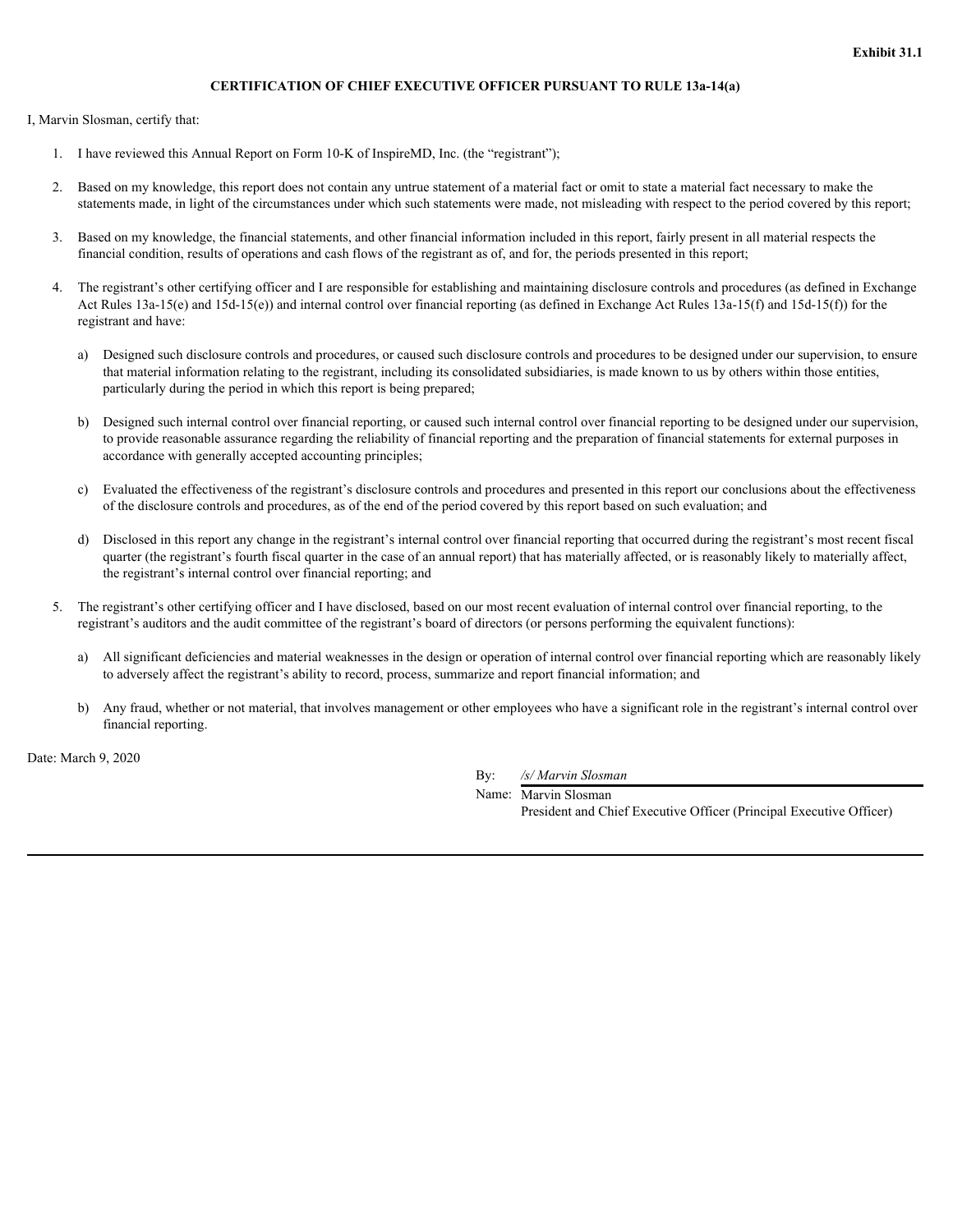### **CERTIFICATION OF CHIEF FINANCIAL OFFICER PURSUANT TO RULE 13a-14(a)**

I, Craig Shore, certify that:

- 1. I have reviewed this Annual Report on Form 10-K of InspireMD, Inc. (the "registrant");
- 2. Based on my knowledge, this report does not contain any untrue statement of a material fact or omit to state a material fact necessary to make the statements made, in light of the circumstances under which such statements were made, not misleading with respect to the period covered by this report;
- 3. Based on my knowledge, the financial statements, and other financial information included in this report, fairly present in all material respects the financial condition, results of operations and cash flows of the registrant as of, and for, the periods presented in this report;
- 4. The registrant's other certifying officer and I are responsible for establishing and maintaining disclosure controls and procedures (as defined in Exchange Act Rules 13a-15(e) and 15d-15(e)) and internal control over financial reporting (as defined in Exchange Act Rules 13a-15(f) and 15d-15(f)) for the registrant and have:
	- a) Designed such disclosure controls and procedures, or caused such disclosure controls and procedures to be designed under our supervision, to ensure that material information relating to the registrant, including its consolidated subsidiaries, is made known to us by others within those entities, particularly during the period in which this report is being prepared;
	- b) Designed such internal control over financial reporting, or caused such internal control over financial reporting to be designed under our supervision, to provide reasonable assurance regarding the reliability of financial reporting and the preparation of financial statements for external purposes in accordance with generally accepted accounting principles;
	- c) Evaluated the effectiveness of the registrant's disclosure controls and procedures and presented in this report our conclusions about the effectiveness of the disclosure controls and procedures, as of the end of the period covered by this report based on such evaluation; and
	- d) Disclosed in this report any change in the registrant's internal control over financial reporting that occurred during the registrant's most recent fiscal quarter (the registrant's fourth fiscal quarter in the case of an annual report) that has materially affected, or is reasonably likely to materially affect, the registrant's internal control over financial reporting; and
- 5. The registrant's other certifying officer and I have disclosed, based on our most recent evaluation of internal control over financial reporting, to the registrant's auditors and the audit committee of the registrant's board of directors (or persons performing the equivalent functions):
	- a) All significant deficiencies and material weaknesses in the design or operation of internal control over financial reporting which are reasonably likely to adversely affect the registrant's ability to record, process, summarize and report financial information; and
	- b) Any fraud, whether or not material, that involves management or other employees who have a significant role in the registrant's internal control over financial reporting.

Date: March 9, 2020

By: */s/ Craig Shore*

Name: Craig Shore

Title: Chief Financial Officer (Principal Financial Officer)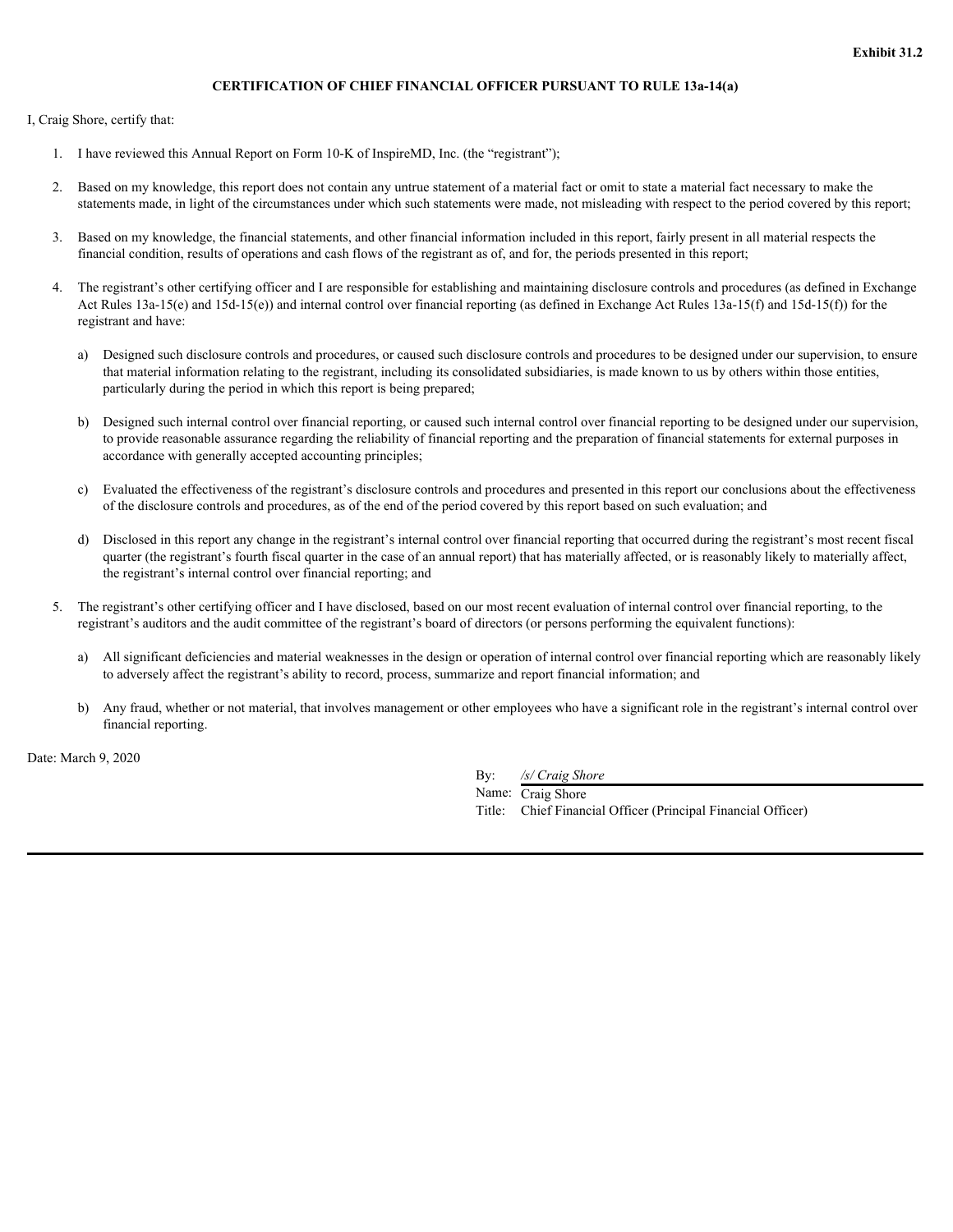### **CERTIFICATION FURNISHED PURSUANT TO 18 U.S.C. SECTION 1350, AS ADOPTED PURSUANT TO SECTION 906 OF THE SARBANES-OXLEY ACT OF 2002**

This certification is furnished solely pursuant to Section 906 of the Sarbanes-Oxley Act of 2002 (18 U.S.C. 1350) and accompanies the Annual Report on Form 10- K (the "Form 10-K") for the fiscal year ended December 31, 2019 of InspireMD, Inc. (the "Company"). I, Marvin Slosman, the Chief Executive Officer of the Company, certify that, based on my knowledge:

- (1) The Form 10-K fully complies with the requirements of Section 13(a) or Section 15(d) of the Securities Exchange Act of 1934; and
- (2) The information contained in the Form 10-K fairly presents, in all material respects, the financial condition and results of operations of the Company as of and for the periods covered in this report.

Date: March 9, 2020

By: */s/ Marvin Slosman*

Name: Marvin Slosman Title: President and Chief Executive Officer (Principal Executive Officer)

The foregoing certification is being furnished as an exhibit to the Form 10-K pursuant to Item 601(b)(32) of Regulation S-K and Section 906 of the Sarbanes-Oxley Act of 2002 (subsections (a) and (b) of Section 1350, Chapter 63 of Title 18, United States Code) and, accordingly, is not being filed as part of the Form 10-K for purposes of Section 18 of the Securities Exchange Act of 1934, as amended, and is not incorporated by reference into any filing of the Company, whether made before or after the date hereof, regardless of any general incorporation language in such filing.